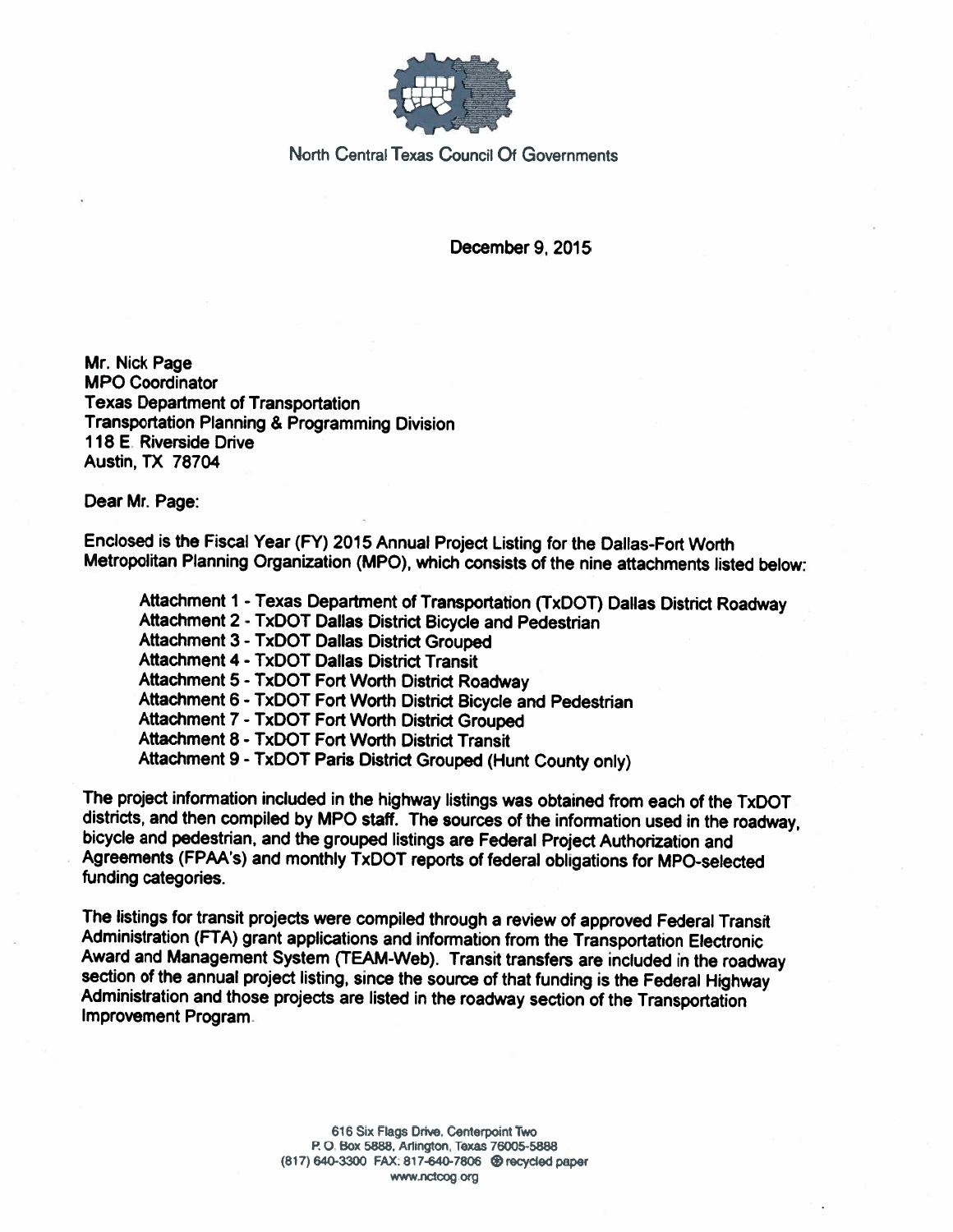Mr. Nick Page Page Two

December 9, 2015

The obligation amounts presented may include construction engineering and contingency costs, which are not included in the programmed amounts. The enclosed compact disc contains files in both Microsoft Access and Portable Document Format for your convenience. If you need any additional information related to the FY 2015 Annual Project Listings, please contact Adam Beckom or me at 817/608-2349.

Sincerely,

Christie J. Gotti Senior Program Manager

HH:Ip **Attachments** 

cc: John Cordary, Jr., Director of Transp. Planning & Development, TxDOT Fort Worth District Mo Bur, P.E., Director of Transp. Planning & Development, TxDOT Dallas District Tommi Fugate, Transportation Funding Specialist, TxDOT Fort Worth District Dan Kessler, Assistant Director of Transportation, NCTCOG Kelly Kirkland, Public Transportation Division, TxDOT Austin Ricky Mackey, P.E., Director of Transp. Planning & Development, TxDOT Paris District Lori Morel, Transportation Planning & Programming Division, TxDOT Austin Penny Sansom, Planner, TxDOT Paris District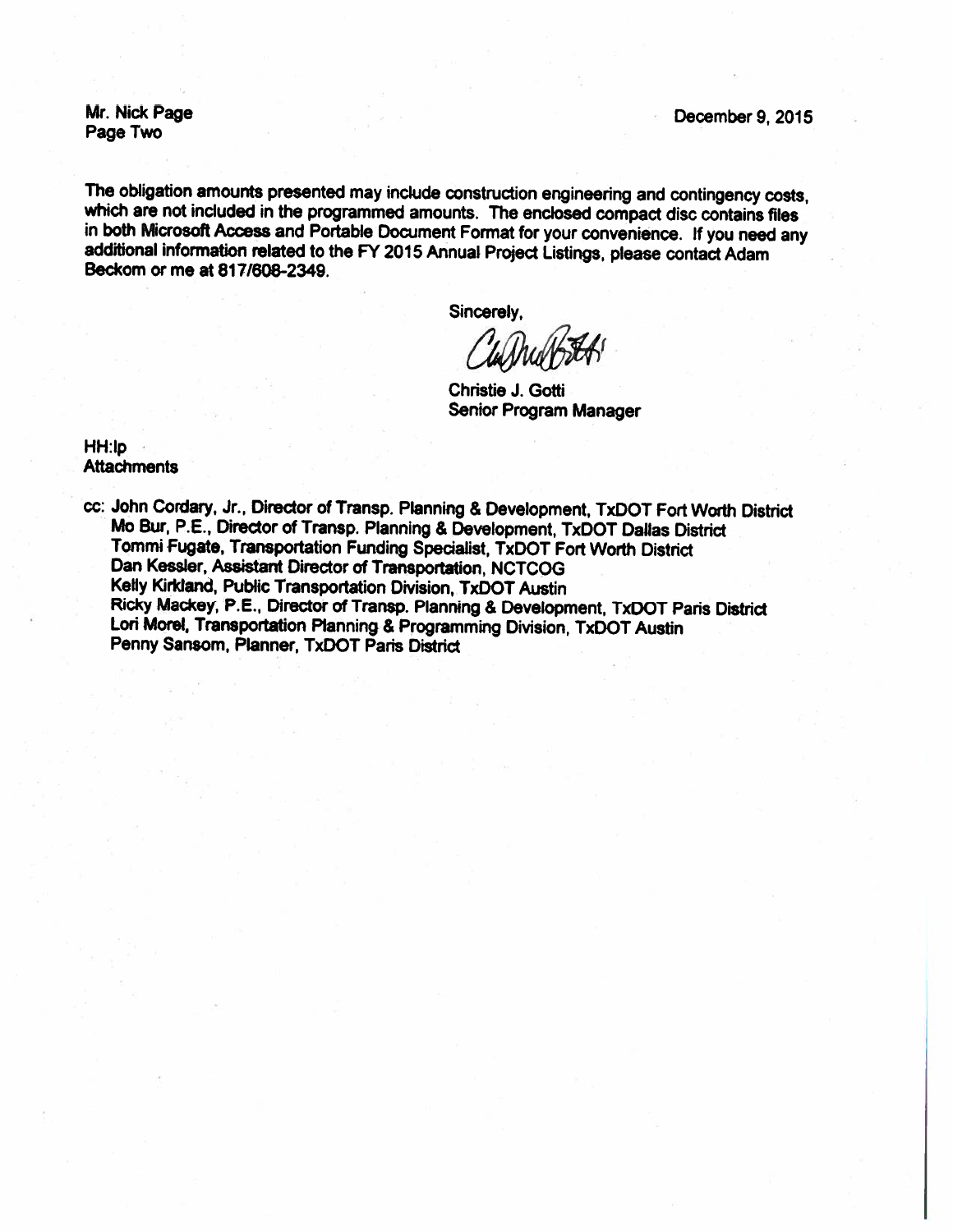| <b>Dallas-Fort Worth Metropolitan Planning Organization</b><br><b>Dallas District - Roadway</b>                                       |                                                                                                                                    |              |                               |                                     |
|---------------------------------------------------------------------------------------------------------------------------------------|------------------------------------------------------------------------------------------------------------------------------------|--------------|-------------------------------|-------------------------------------|
|                                                                                                                                       |                                                                                                                                    |              |                               |                                     |
| Project ID:                                                                                                                           | 2814                                                                                                                               |              | Federal:                      | \$6,416,184                         |
| <b>CSJ Number:</b>                                                                                                                    | 0009-02-045                                                                                                                        |              | State:                        | \$1,317,496                         |
| <b>Project Name:</b>                                                                                                                  | <b>SH 78</b>                                                                                                                       |              | Local:                        | \$0                                 |
| <b>County Name:</b>                                                                                                                   | <b>DALLAS</b>                                                                                                                      |              | <b>Local Contribution:</b>    | \$0                                 |
| Limits:                                                                                                                               | ON GARLAND RD FROM SOUTH OF TRANQUILLA TO<br>SP 244 (NORTHWEST HIGHWAY)                                                            |              | <b>Total Obligated:</b>       | \$7,733,680                         |
|                                                                                                                                       |                                                                                                                                    |              | TDCs:                         | 0                                   |
| <b>Work Type:</b>                                                                                                                     | 9 INTERSECTION IMPROVEMENTS                                                                                                        |              | <b>Start Date:</b>            | Feb-2015                            |
|                                                                                                                                       |                                                                                                                                    |              | <b>Funding Category:</b>      | 05 & 12                             |
|                                                                                                                                       |                                                                                                                                    |              | Est Completion Date: Sep-2017 |                                     |
|                                                                                                                                       | Amt of Funds Programmed in the TIP (multiphased project): \$6,587,482                                                              |              |                               |                                     |
|                                                                                                                                       | Amt Obligated in the Program Year (2015):                                                                                          | \$7,733,680  |                               |                                     |
|                                                                                                                                       | Amt of Funds Remaining and Available for Use:                                                                                      | \$0          |                               |                                     |
| <b>Project ID:</b>                                                                                                                    | 55049, 55048, 55054, 55053, 55052, 55055, 55050, 55051                                                                             |              | Federal:                      | \$42,556                            |
| <b>CSJ Number:</b>                                                                                                                    | 0009-11-234, 0009-12-210, 0047-06-155, 0047-07-224, 0197-<br>02-117, 0353-04-097, 2374-01-174, 2374-02-140                         |              | State:                        | \$0                                 |
| <b>Project Name:</b>                                                                                                                  | <b>VARIOUS</b>                                                                                                                     |              | Local:                        | \$0                                 |
| <b>County Name:</b>                                                                                                                   | <b>VARIOUS</b>                                                                                                                     |              | <b>Local Contribution:</b>    | \$0                                 |
| Limits:                                                                                                                               | <b>VARIOUS LOCATIONS</b>                                                                                                           |              | <b>Total Obligated:</b>       | \$42,556                            |
|                                                                                                                                       |                                                                                                                                    |              | TDCs:                         | 8,511                               |
|                                                                                                                                       |                                                                                                                                    |              |                               |                                     |
|                                                                                                                                       | INSTALL SIGNING FOR TRUCK LANE RESTRICTIONS                                                                                        |              | <b>Start Date:</b>            | Sep-2014                            |
|                                                                                                                                       |                                                                                                                                    |              | <b>Funding Category:</b>      | 07                                  |
|                                                                                                                                       |                                                                                                                                    |              | Est Completion Date: Dec-2015 |                                     |
|                                                                                                                                       | Amt of Funds Programmed in the TIP (multiphased project): \$42,556                                                                 |              |                               |                                     |
|                                                                                                                                       | Amt Obligated in the Program Year (2015):                                                                                          | \$42,556     |                               |                                     |
|                                                                                                                                       | Amt of Funds Remaining and Available for Use:                                                                                      | \$0          |                               |                                     |
|                                                                                                                                       | 11716                                                                                                                              |              | Federal:                      | \$23,940,000                        |
|                                                                                                                                       | 0047-06-133                                                                                                                        |              | State:                        | \$8,785,000                         |
|                                                                                                                                       | <b>US 75</b>                                                                                                                       |              | Local:                        | \$0                                 |
|                                                                                                                                       | <b>COLLIN</b>                                                                                                                      |              | <b>Local Contribution:</b>    | \$2,500,000                         |
|                                                                                                                                       | PRESIDENT GEORGE BUSH TURNPIKE (PGBT) TO PARK                                                                                      |              | <b>Total Obligated:</b>       | \$35,225,000                        |
|                                                                                                                                       | <b>BOULEVARD EXIT RAMP</b>                                                                                                         |              | TDCs:                         | 0                                   |
|                                                                                                                                       | WIDEN DIRECT CONNECT RAMPS FROM PGBT TO                                                                                            |              | <b>Start Date:</b>            | Nov-2015                            |
| <b>Work Type:</b><br>Project ID:<br><b>CSJ Number:</b><br><b>Project Name:</b><br><b>County Name:</b><br>Limits:<br><b>Work Type:</b> | NORTHBOUND US 75 AND FROM SOUTHBOUND US 75<br>TO THE PGBT; WIDEN THE DART RAILROAD BRIDGE AND                                      |              | <b>Funding Category:</b>      | 07, 3LC, SBPE &<br>S <sub>102</sub> |
|                                                                                                                                       | PLANO PKWY BRIDGE OVERPASSES; CONSTRUCT AN<br>AUXILIARY LANE ON NORTHBOUND US 75 TO THE PARK<br>BLVD EXIT RAMP; BOTTLENECK REMOVAL |              | Est Completion Date: Apr-2015 |                                     |
|                                                                                                                                       | Amt of Funds Programmed in the TIP (multiphased project): \$39,352,466                                                             |              |                               |                                     |
|                                                                                                                                       | Amt Obligated in the Program Year (2015):                                                                                          | \$35,225,000 |                               |                                     |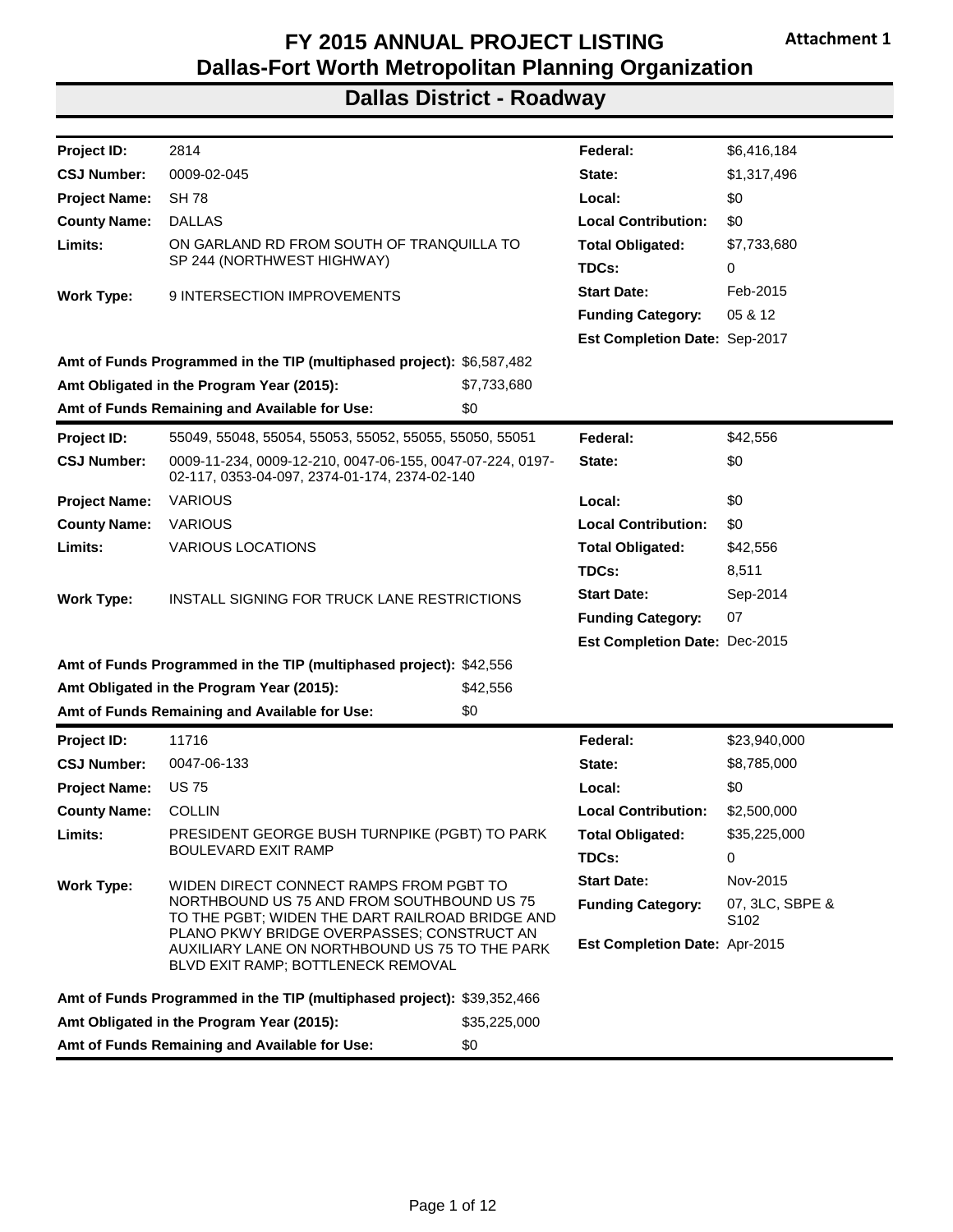| Project ID:          | 51422                                                                           |               | Federal:                             | \$104,066,375                  |
|----------------------|---------------------------------------------------------------------------------|---------------|--------------------------------------|--------------------------------|
| <b>CSJ Number:</b>   | 0048-04-079                                                                     |               | State:                               | \$42,451,427                   |
| <b>Project Name:</b> | <b>IH 35E</b>                                                                   |               | Local:                               | \$0                            |
| <b>County Name:</b>  | <b>ELLIS</b>                                                                    |               | <b>Local Contribution:</b>           | \$0                            |
| Limits:              | US 77 SOUTH OF WAXAHACHIE TO US 77 NORTH OF                                     |               | <b>Total Obligated:</b>              | \$146,517,802                  |
|                      | <b>WAXAHACHIE</b>                                                               |               | TDCs:                                | 717,936                        |
| <b>Work Type:</b>    | RECONSTRUCT AND WIDEN FROM 4 LANES TO 6 LANES                                   |               | <b>Start Date:</b>                   | Aug-2015                       |
|                      |                                                                                 |               | <b>Funding Category:</b>             | 07, SBPE, S102,<br>01, 2M & 11 |
|                      |                                                                                 |               | <b>Est Completion Date: Oct-2018</b> |                                |
|                      | Amt of Funds Programmed in the TIP (multiphased project): \$146,517,802         |               |                                      |                                |
|                      | Amt Obligated in the Program Year (2015):                                       | \$146,517,802 |                                      |                                |
|                      | Amt of Funds Remaining and Available for Use:                                   | \$0           |                                      |                                |
| <b>Project ID:</b>   | 55064                                                                           |               | Federal:                             | \$1,307,350                    |
| <b>CSJ Number:</b>   | 0048-08-049                                                                     |               | State:                               | \$145,261                      |
| <b>Project Name:</b> | <b>IH 35E</b>                                                                   |               | Local:                               | \$0                            |
| <b>County Name:</b>  | <b>ELLIS</b>                                                                    |               |                                      | \$0                            |
| Limits:              | 2 MILES SOUTH OF FM 566 (HILL COUNTY LINE) TO US 77                             |               | <b>Total Obligated:</b>              | \$1,452,612                    |
|                      | SOUTH OF WAXAHACHIE                                                             |               | TDCs:                                | 0                              |
| <b>Work Type:</b>    | WIDEN 4 LANE RURAL TO 6 LANE FREEWAY                                            |               | <b>Start Date:</b>                   | Sep-2015                       |
|                      |                                                                                 |               | <b>Funding Category:</b>             | 01                             |
|                      |                                                                                 |               | Est Completion Date: Sep-2017        |                                |
|                      | Amt of Funds Programmed in the TIP (multiphased project): \$52,698,569          |               |                                      |                                |
|                      | Amt Obligated in the Program Year (2015):                                       | \$1,452,612   |                                      |                                |
|                      | Amt of Funds Remaining and Available for Use:                                   | \$49,634,530  |                                      |                                |
| Project ID:          | 55036                                                                           |               | Federal:                             | \$10,282,210                   |
| <b>CSJ Number:</b>   | 0081-13-041                                                                     |               | State:                               | \$2,570,552                    |
| <b>Project Name:</b> | <b>IH 35W</b>                                                                   |               | Local:                               | \$0                            |
| <b>County Name:</b>  | <b>DENTON</b>                                                                   |               | <b>Local Contribution:</b>           | \$0                            |
| Limits:              | EAGLE PARKWAY TO SH 114                                                         |               | Total Obligated:                     | \$12,852,762                   |
|                      |                                                                                 |               | TDCs:                                | 0                              |
| <b>Work Type:</b>    |                                                                                 |               | <b>Start Date:</b>                   | Sep-2015                       |
|                      | CONSTRUCT 2 LANE SOUTHBOUND FRONTAGE ROADS<br>WITH RAMP MODIFICATIONS (PHASE 1) |               | <b>Funding Category:</b>             | 01, 07, & 12                   |
|                      |                                                                                 |               | Est Completion Date: Sep-2017        |                                |
|                      | Amt of Funds Programmed in the TIP (multiphased project): \$32,081,034          |               |                                      |                                |
|                      | Amt Obligated in the Program Year (2015):                                       | \$12,852,762  |                                      |                                |
|                      | Amt of Funds Remaining and Available for Use:                                   | \$20,881,034  |                                      |                                |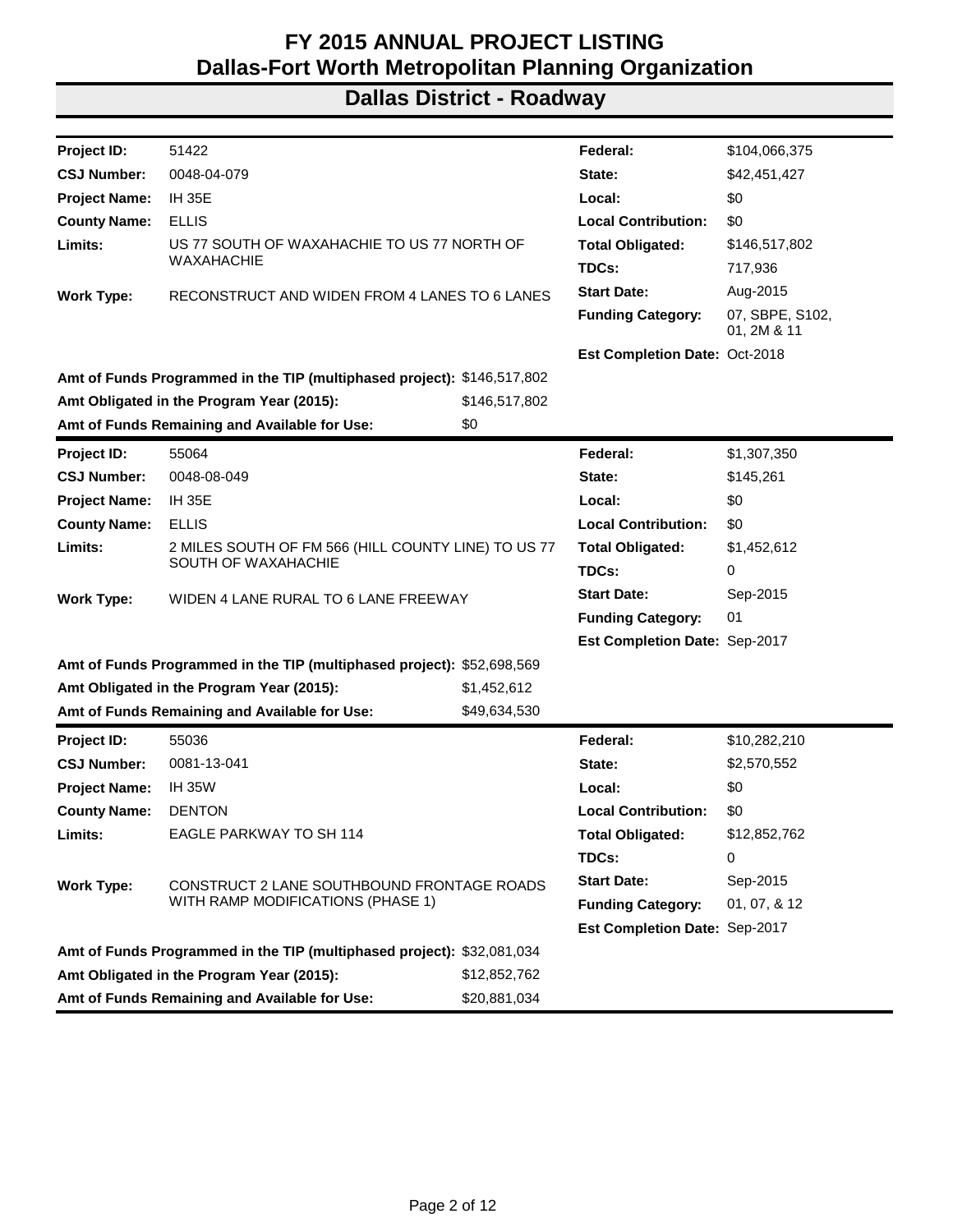| Project ID:<br>55077<br>Federal:<br>\$960,479<br><b>CSJ Number:</b><br>0081-13-054<br>State:<br>\$240,120<br>\$0<br><b>Project Name:</b><br><b>IH 35W</b><br>Local:<br><b>Local Contribution:</b><br>\$0<br><b>County Name:</b><br><b>DENTON</b><br>Limits:<br>TARRANT COUNTY LINE TO EAGLE PARKWAY<br><b>Total Obligated:</b><br>\$1,200,599<br>TDCs:<br>0<br><b>Start Date:</b><br>Sep-2015<br>ADD 2 CONCURRENT MANAGED LANES<br><b>Work Type:</b><br>01 & 12<br><b>Funding Category:</b><br>Est Completion Date: Mar-2018<br>Amt of Funds Programmed in the TIP (multiphased project): \$14,156,667<br>Amt Obligated in the Program Year (2015):<br>\$1,200,599<br>Amt of Funds Remaining and Available for Use:<br>\$12,956,068<br>20266<br>Federal:<br>\$9,912,259<br>Project ID:<br><b>CSJ Number:</b><br>0092-14-080<br>State:<br>\$1,101,362<br><b>Project Name:</b><br>IH 345<br>Local:<br>\$0<br><b>County Name:</b><br><b>Local Contribution:</b><br>\$0<br><b>DALLAS</b><br>Limits:<br>IH 30 NORTHBOUND AND SOUTHBOUND TO SP 366<br><b>Total Obligated:</b><br>\$11,013,621<br>OVER IH 30, US 75, AND DART RR<br>TDCs:<br>0<br><b>Start Date:</b><br>Sep-2015<br>REHABILITATE JULIUS SCHEPPS OVERHEAD BRIDGE;<br><b>Work Type:</b><br>REPAIR AND REPLACE STEEL ELEMENTS SUBJECT TO<br>01 & 12<br><b>Funding Category:</b><br><b>FATIGUE LOADING</b><br>Est Completion Date: Dec-2017<br>Amt of Funds Programmed in the TIP (multiphased project): \$150,315,000<br>Amt Obligated in the Program Year (2015):<br>\$11,013,621<br>Amt of Funds Remaining and Available for Use:<br>\$141,000,000<br>Project ID:<br>11266, 20209<br>Federal:<br>\$50,170,938<br><b>CSJ Number:</b><br>State:<br>\$12,542,735<br>0092-14-081, 0197-02-108 |  |  |  |  |
|---------------------------------------------------------------------------------------------------------------------------------------------------------------------------------------------------------------------------------------------------------------------------------------------------------------------------------------------------------------------------------------------------------------------------------------------------------------------------------------------------------------------------------------------------------------------------------------------------------------------------------------------------------------------------------------------------------------------------------------------------------------------------------------------------------------------------------------------------------------------------------------------------------------------------------------------------------------------------------------------------------------------------------------------------------------------------------------------------------------------------------------------------------------------------------------------------------------------------------------------------------------------------------------------------------------------------------------------------------------------------------------------------------------------------------------------------------------------------------------------------------------------------------------------------------------------------------------------------------------------------------------------------------------------------------------------------------------------------------------------------|--|--|--|--|
|                                                                                                                                                                                                                                                                                                                                                                                                                                                                                                                                                                                                                                                                                                                                                                                                                                                                                                                                                                                                                                                                                                                                                                                                                                                                                                                                                                                                                                                                                                                                                                                                                                                                                                                                                   |  |  |  |  |
|                                                                                                                                                                                                                                                                                                                                                                                                                                                                                                                                                                                                                                                                                                                                                                                                                                                                                                                                                                                                                                                                                                                                                                                                                                                                                                                                                                                                                                                                                                                                                                                                                                                                                                                                                   |  |  |  |  |
|                                                                                                                                                                                                                                                                                                                                                                                                                                                                                                                                                                                                                                                                                                                                                                                                                                                                                                                                                                                                                                                                                                                                                                                                                                                                                                                                                                                                                                                                                                                                                                                                                                                                                                                                                   |  |  |  |  |
|                                                                                                                                                                                                                                                                                                                                                                                                                                                                                                                                                                                                                                                                                                                                                                                                                                                                                                                                                                                                                                                                                                                                                                                                                                                                                                                                                                                                                                                                                                                                                                                                                                                                                                                                                   |  |  |  |  |
|                                                                                                                                                                                                                                                                                                                                                                                                                                                                                                                                                                                                                                                                                                                                                                                                                                                                                                                                                                                                                                                                                                                                                                                                                                                                                                                                                                                                                                                                                                                                                                                                                                                                                                                                                   |  |  |  |  |
|                                                                                                                                                                                                                                                                                                                                                                                                                                                                                                                                                                                                                                                                                                                                                                                                                                                                                                                                                                                                                                                                                                                                                                                                                                                                                                                                                                                                                                                                                                                                                                                                                                                                                                                                                   |  |  |  |  |
|                                                                                                                                                                                                                                                                                                                                                                                                                                                                                                                                                                                                                                                                                                                                                                                                                                                                                                                                                                                                                                                                                                                                                                                                                                                                                                                                                                                                                                                                                                                                                                                                                                                                                                                                                   |  |  |  |  |
|                                                                                                                                                                                                                                                                                                                                                                                                                                                                                                                                                                                                                                                                                                                                                                                                                                                                                                                                                                                                                                                                                                                                                                                                                                                                                                                                                                                                                                                                                                                                                                                                                                                                                                                                                   |  |  |  |  |
|                                                                                                                                                                                                                                                                                                                                                                                                                                                                                                                                                                                                                                                                                                                                                                                                                                                                                                                                                                                                                                                                                                                                                                                                                                                                                                                                                                                                                                                                                                                                                                                                                                                                                                                                                   |  |  |  |  |
|                                                                                                                                                                                                                                                                                                                                                                                                                                                                                                                                                                                                                                                                                                                                                                                                                                                                                                                                                                                                                                                                                                                                                                                                                                                                                                                                                                                                                                                                                                                                                                                                                                                                                                                                                   |  |  |  |  |
|                                                                                                                                                                                                                                                                                                                                                                                                                                                                                                                                                                                                                                                                                                                                                                                                                                                                                                                                                                                                                                                                                                                                                                                                                                                                                                                                                                                                                                                                                                                                                                                                                                                                                                                                                   |  |  |  |  |
|                                                                                                                                                                                                                                                                                                                                                                                                                                                                                                                                                                                                                                                                                                                                                                                                                                                                                                                                                                                                                                                                                                                                                                                                                                                                                                                                                                                                                                                                                                                                                                                                                                                                                                                                                   |  |  |  |  |
|                                                                                                                                                                                                                                                                                                                                                                                                                                                                                                                                                                                                                                                                                                                                                                                                                                                                                                                                                                                                                                                                                                                                                                                                                                                                                                                                                                                                                                                                                                                                                                                                                                                                                                                                                   |  |  |  |  |
|                                                                                                                                                                                                                                                                                                                                                                                                                                                                                                                                                                                                                                                                                                                                                                                                                                                                                                                                                                                                                                                                                                                                                                                                                                                                                                                                                                                                                                                                                                                                                                                                                                                                                                                                                   |  |  |  |  |
|                                                                                                                                                                                                                                                                                                                                                                                                                                                                                                                                                                                                                                                                                                                                                                                                                                                                                                                                                                                                                                                                                                                                                                                                                                                                                                                                                                                                                                                                                                                                                                                                                                                                                                                                                   |  |  |  |  |
|                                                                                                                                                                                                                                                                                                                                                                                                                                                                                                                                                                                                                                                                                                                                                                                                                                                                                                                                                                                                                                                                                                                                                                                                                                                                                                                                                                                                                                                                                                                                                                                                                                                                                                                                                   |  |  |  |  |
|                                                                                                                                                                                                                                                                                                                                                                                                                                                                                                                                                                                                                                                                                                                                                                                                                                                                                                                                                                                                                                                                                                                                                                                                                                                                                                                                                                                                                                                                                                                                                                                                                                                                                                                                                   |  |  |  |  |
|                                                                                                                                                                                                                                                                                                                                                                                                                                                                                                                                                                                                                                                                                                                                                                                                                                                                                                                                                                                                                                                                                                                                                                                                                                                                                                                                                                                                                                                                                                                                                                                                                                                                                                                                                   |  |  |  |  |
|                                                                                                                                                                                                                                                                                                                                                                                                                                                                                                                                                                                                                                                                                                                                                                                                                                                                                                                                                                                                                                                                                                                                                                                                                                                                                                                                                                                                                                                                                                                                                                                                                                                                                                                                                   |  |  |  |  |
|                                                                                                                                                                                                                                                                                                                                                                                                                                                                                                                                                                                                                                                                                                                                                                                                                                                                                                                                                                                                                                                                                                                                                                                                                                                                                                                                                                                                                                                                                                                                                                                                                                                                                                                                                   |  |  |  |  |
|                                                                                                                                                                                                                                                                                                                                                                                                                                                                                                                                                                                                                                                                                                                                                                                                                                                                                                                                                                                                                                                                                                                                                                                                                                                                                                                                                                                                                                                                                                                                                                                                                                                                                                                                                   |  |  |  |  |
|                                                                                                                                                                                                                                                                                                                                                                                                                                                                                                                                                                                                                                                                                                                                                                                                                                                                                                                                                                                                                                                                                                                                                                                                                                                                                                                                                                                                                                                                                                                                                                                                                                                                                                                                                   |  |  |  |  |
|                                                                                                                                                                                                                                                                                                                                                                                                                                                                                                                                                                                                                                                                                                                                                                                                                                                                                                                                                                                                                                                                                                                                                                                                                                                                                                                                                                                                                                                                                                                                                                                                                                                                                                                                                   |  |  |  |  |
|                                                                                                                                                                                                                                                                                                                                                                                                                                                                                                                                                                                                                                                                                                                                                                                                                                                                                                                                                                                                                                                                                                                                                                                                                                                                                                                                                                                                                                                                                                                                                                                                                                                                                                                                                   |  |  |  |  |
|                                                                                                                                                                                                                                                                                                                                                                                                                                                                                                                                                                                                                                                                                                                                                                                                                                                                                                                                                                                                                                                                                                                                                                                                                                                                                                                                                                                                                                                                                                                                                                                                                                                                                                                                                   |  |  |  |  |
|                                                                                                                                                                                                                                                                                                                                                                                                                                                                                                                                                                                                                                                                                                                                                                                                                                                                                                                                                                                                                                                                                                                                                                                                                                                                                                                                                                                                                                                                                                                                                                                                                                                                                                                                                   |  |  |  |  |
| <b>Project Name:</b><br>IH 45 & US 175 CONNECTOR<br>Local:<br>\$0                                                                                                                                                                                                                                                                                                                                                                                                                                                                                                                                                                                                                                                                                                                                                                                                                                                                                                                                                                                                                                                                                                                                                                                                                                                                                                                                                                                                                                                                                                                                                                                                                                                                                 |  |  |  |  |
| <b>County Name:</b><br><b>Local Contribution:</b><br><b>DALLAS</b><br>\$0                                                                                                                                                                                                                                                                                                                                                                                                                                                                                                                                                                                                                                                                                                                                                                                                                                                                                                                                                                                                                                                                                                                                                                                                                                                                                                                                                                                                                                                                                                                                                                                                                                                                         |  |  |  |  |
| Limits:<br>IH 45 FROM PROPOSED US 175 TO PROPOSED SM<br><b>Total Obligated:</b><br>\$62,713,673                                                                                                                                                                                                                                                                                                                                                                                                                                                                                                                                                                                                                                                                                                                                                                                                                                                                                                                                                                                                                                                                                                                                                                                                                                                                                                                                                                                                                                                                                                                                                                                                                                                   |  |  |  |  |
| WRIGHT PARKWAY; AND US 175 CONNECTOR FROM IH<br>TDCs:<br>0<br>45 TO EAST OF BEXAR STREET                                                                                                                                                                                                                                                                                                                                                                                                                                                                                                                                                                                                                                                                                                                                                                                                                                                                                                                                                                                                                                                                                                                                                                                                                                                                                                                                                                                                                                                                                                                                                                                                                                                          |  |  |  |  |
| <b>Start Date:</b><br>Aug-2014<br><b>Work Type:</b><br>PVMT WIDENING, RESTRIPING, & RAMP MODIFICATIONS                                                                                                                                                                                                                                                                                                                                                                                                                                                                                                                                                                                                                                                                                                                                                                                                                                                                                                                                                                                                                                                                                                                                                                                                                                                                                                                                                                                                                                                                                                                                                                                                                                            |  |  |  |  |
| TO FOR INTERCHANGE WITH US 175; EXTEND US 175,<br><b>Funding Category:</b><br>07                                                                                                                                                                                                                                                                                                                                                                                                                                                                                                                                                                                                                                                                                                                                                                                                                                                                                                                                                                                                                                                                                                                                                                                                                                                                                                                                                                                                                                                                                                                                                                                                                                                                  |  |  |  |  |
| RECONST. INTERCHANGE WITH SM WRIGHT/SH 310, 2<br>Est Completion Date: Jan-2016<br>LN DIR. CONNECTORS IN EACH DIR. W OF                                                                                                                                                                                                                                                                                                                                                                                                                                                                                                                                                                                                                                                                                                                                                                                                                                                                                                                                                                                                                                                                                                                                                                                                                                                                                                                                                                                                                                                                                                                                                                                                                            |  |  |  |  |
| INTERCHANGE, RECONST. MAINLANES E OF<br>INTERCHANGE TO BEXAR; 2/3 FR                                                                                                                                                                                                                                                                                                                                                                                                                                                                                                                                                                                                                                                                                                                                                                                                                                                                                                                                                                                                                                                                                                                                                                                                                                                                                                                                                                                                                                                                                                                                                                                                                                                                              |  |  |  |  |
| Amt of Funds Programmed in the TIP (multiphased project): \$98,155,746                                                                                                                                                                                                                                                                                                                                                                                                                                                                                                                                                                                                                                                                                                                                                                                                                                                                                                                                                                                                                                                                                                                                                                                                                                                                                                                                                                                                                                                                                                                                                                                                                                                                            |  |  |  |  |
| \$62,713,673<br>Amt Obligated in the Program Year (2015):                                                                                                                                                                                                                                                                                                                                                                                                                                                                                                                                                                                                                                                                                                                                                                                                                                                                                                                                                                                                                                                                                                                                                                                                                                                                                                                                                                                                                                                                                                                                                                                                                                                                                         |  |  |  |  |
| \$0<br>Amt of Funds Remaining and Available for Use:                                                                                                                                                                                                                                                                                                                                                                                                                                                                                                                                                                                                                                                                                                                                                                                                                                                                                                                                                                                                                                                                                                                                                                                                                                                                                                                                                                                                                                                                                                                                                                                                                                                                                              |  |  |  |  |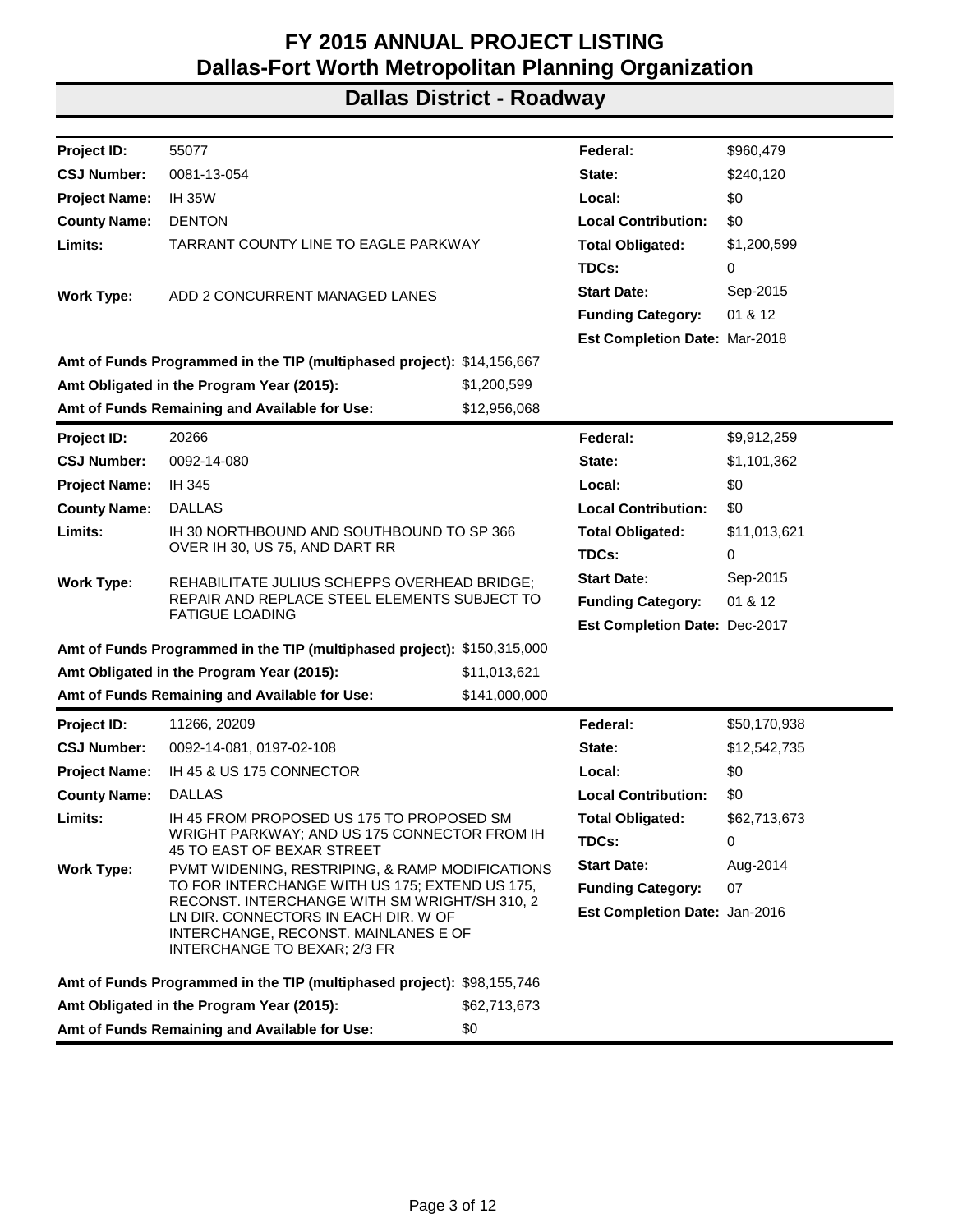| Project ID:                                | 53018                                                                  |             | Federal:                      | \$5,035,950 |
|--------------------------------------------|------------------------------------------------------------------------|-------------|-------------------------------|-------------|
| <b>CSJ Number:</b>                         | 0353-05-082                                                            |             | State:                        | \$1,258,987 |
| <b>Project Name:</b>                       | <b>SL 12</b>                                                           |             | Local:                        | \$0         |
| <b>County Name:</b>                        | <b>DALLAS</b>                                                          |             | <b>Local Contribution:</b>    | \$0         |
| Limits:                                    | WEST OF HARRY HINES TO WEST OF MIDWAY                                  |             | <b>Total Obligated:</b>       | \$6,294,937 |
|                                            |                                                                        |             | TDCs:                         | 0           |
| <b>Work Type:</b>                          | <b>INTERSECTION IMPROVEMENTS</b>                                       |             | <b>Start Date:</b>            | May-2015    |
|                                            |                                                                        |             | <b>Funding Category:</b>      | 05          |
|                                            |                                                                        |             | Est Completion Date: Oct-2017 |             |
|                                            | Amt of Funds Programmed in the TIP (multiphased project): \$6,351,000  |             |                               |             |
|                                            | Amt Obligated in the Program Year (2015):                              | \$6,294,937 |                               |             |
|                                            | Amt of Funds Remaining and Available for Use:                          | \$56,063    |                               |             |
| Project ID:                                | 53019                                                                  |             | Federal:                      | \$1,616,523 |
| <b>CSJ Number:</b>                         | 0353-05-088                                                            |             | State:                        | \$404,131   |
| <b>Project Name:</b>                       | <b>SL 12</b>                                                           |             | Local:                        | \$0         |
| <b>County Name:</b>                        | <b>DALLAS</b>                                                          |             | <b>Local Contribution:</b>    | \$0         |
| Limits:                                    | SL 12 FROM WEST OF MIDWAY TO US 75                                     |             | <b>Total Obligated:</b>       | \$2,020,654 |
|                                            |                                                                        |             | TDCs:                         | 0           |
| <b>Work Type:</b>                          | <b>INTERSECTION IMPROVEMENT</b>                                        |             | <b>Start Date:</b>            | Aug-2015    |
|                                            |                                                                        |             | <b>Funding Category:</b>      | 05          |
|                                            |                                                                        |             | Est Completion Date: Sep-2016 |             |
|                                            | Amt of Funds Programmed in the TIP (multiphased project): \$6,600,000  |             |                               |             |
|                                            | Amt Obligated in the Program Year (2015):                              | \$2,020,654 |                               |             |
|                                            | Amt of Funds Remaining and Available for Use:                          | \$0         |                               |             |
| Project ID:                                | 20109                                                                  |             | Federal:                      | \$1,600,000 |
| <b>CSJ Number:</b>                         | 0619-05-034                                                            |             | State:                        | \$400,000   |
| <b>Project Name:</b>                       | FM 544                                                                 |             | Local:                        | \$0         |
| <b>County Name:</b>                        | <b>DENTON</b>                                                          |             | <b>Local Contribution:</b>    | \$0         |
| Limits:                                    | FM 544 FROM FM 2281 (DENTON DRIVE) TO 0.17 MILES                       |             | <b>Total Obligated:</b>       | \$2,000,000 |
|                                            | WEST OF JOSEY LANE                                                     |             | TDCs:                         | 0           |
| <b>Work Type:</b>                          | RECONSTRUCT AND WIDEN TWO LANE RURAL                                   |             | <b>Start Date:</b>            | Jun-2014    |
| HIGHWAY TO SIX LANE DIVIDED URBAN FACILITY |                                                                        |             | <b>Funding Category:</b>      | 07          |
|                                            |                                                                        |             | Est Completion Date: Jun-2017 |             |
|                                            | Amt of Funds Programmed in the TIP (multiphased project): \$43,439,321 |             |                               |             |
|                                            | Amt Obligated in the Program Year (2015):                              | \$2,000,000 |                               |             |
|                                            | Amt of Funds Remaining and Available for Use:                          | \$0         |                               |             |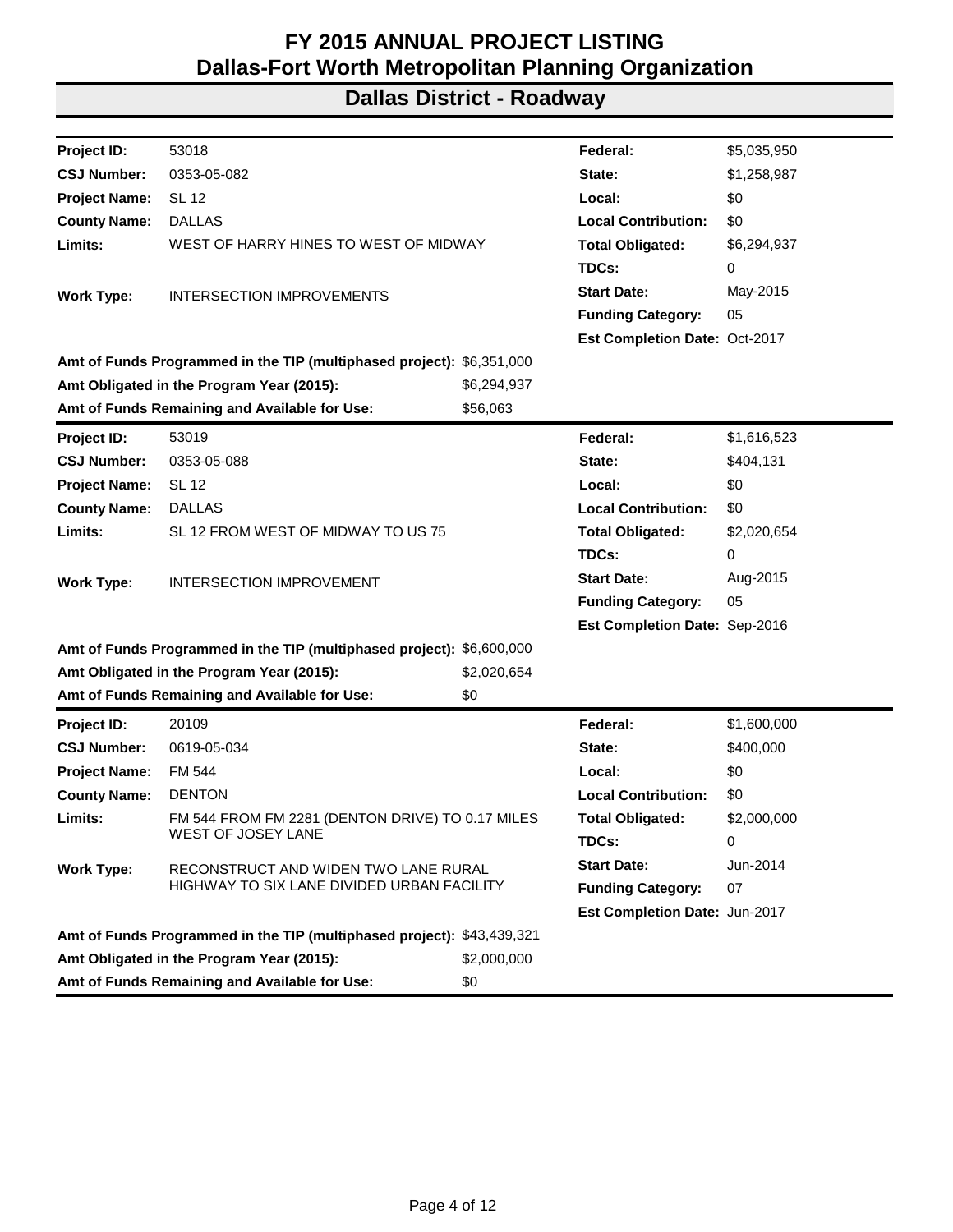| Project ID:                                                           | 11611                                                                                      |           | Federal:                      | \$624,978 |
|-----------------------------------------------------------------------|--------------------------------------------------------------------------------------------|-----------|-------------------------------|-----------|
| <b>CSJ Number:</b>                                                    | 0918-00-207                                                                                |           | State:                        | \$0       |
| <b>Project Name:</b>                                                  | VA                                                                                         |           | Local:                        | \$0       |
| <b>County Name:</b>                                                   | <b>VARIOUS</b>                                                                             |           | <b>Local Contribution:</b>    | \$0       |
| Limits:                                                               | M&O - REGIONAL EMISSIONS REDUCTION PROGRAM                                                 |           | <b>Total Obligated:</b>       | \$624,978 |
|                                                                       |                                                                                            |           | TDCs:                         | 124,996   |
| <b>Work Type:</b>                                                     | REGIONAL EMISSIONS REDUCTION PROGRAM                                                       |           | <b>Start Date:</b>            | May-2014  |
|                                                                       |                                                                                            |           | <b>Funding Category:</b>      | 05        |
|                                                                       |                                                                                            |           | Est Completion Date: Aug-2017 |           |
| Amt of Funds Programmed in the TIP (multiphased project): \$3,906,250 |                                                                                            |           |                               |           |
|                                                                       | Amt Obligated in the Program Year (2015):                                                  | \$624,978 |                               |           |
|                                                                       | Amt of Funds Remaining and Available for Use:                                              | \$0       |                               |           |
| Project ID:                                                           | 11633                                                                                      |           | Federal:                      | \$89,967  |
| <b>CSJ Number:</b>                                                    | 0918-00-209                                                                                |           | State:                        | \$0       |
| <b>Project Name:</b>                                                  | VA.                                                                                        |           | Local:                        | \$0       |
| <b>County Name:</b>                                                   | <b>VARIOUS</b>                                                                             |           | <b>Local Contribution:</b>    | \$0       |
| Limits:                                                               | M&O - PROGRAM OVERSIGHT COORDINATION                                                       |           | <b>Total Obligated:</b>       | \$89,967  |
|                                                                       |                                                                                            |           | TDCs:                         | 17,993    |
| <b>Work Type:</b>                                                     | PROGRAM OVERSIGHT COORDINATION;                                                            |           | <b>Start Date:</b>            | May-2014  |
|                                                                       | DEPARTMENTAL STREAMLINING POLICIES AND                                                     |           | <b>Funding Category:</b>      | 07        |
|                                                                       | PROCEDURES COORDINATION; PROGRAM<br>ADMINISTRATION PRE-AWARD ACTIVITIES AND<br>DEVELOPMENT |           | Est Completion Date: Sep-2016 |           |
|                                                                       | Amt of Funds Programmed in the TIP (multiphased project): \$450,000                        |           |                               |           |
|                                                                       | Amt Obligated in the Program Year (2015):                                                  | \$89,967  |                               |           |
|                                                                       | Amt of Funds Remaining and Available for Use:                                              | \$0       |                               |           |
| Project ID:                                                           | 11612                                                                                      |           | Federal:                      | \$428,008 |
| <b>CSJ Number:</b>                                                    | 0918-00-210                                                                                |           | State:                        | \$0       |
| <b>Project Name:</b>                                                  | VA.                                                                                        |           | Local:                        | \$0       |
| <b>County Name:</b>                                                   | <b>VARIOUS</b>                                                                             |           | <b>Local Contribution:</b>    | \$0       |
| Limits:                                                               | REGIONAL TRIP REDUCTION PROGRAM, VANPOOL                                                   |           | <b>Total Obligated:</b>       | \$428,008 |
|                                                                       | PROGRAM, BIKE/PEDESTRIAN, AND SUSTAINABLE<br>DEVELOPMENT INITIATIVES                       |           | TDCs:                         | 85,602    |
| <b>Work Type:</b>                                                     | TRACK AND IMPLEMENT ETR STRATEGIES AND                                                     |           | <b>Start Date:</b>            | May-2014  |
|                                                                       | MAINTAIN TRYPARKINGIT.COM, VANPOOL PROGRAM,                                                |           | <b>Funding Category:</b>      | 07        |
|                                                                       | BIKE/PEDESTRIAN, AND SUSTAINABLE DEVELOPMENT<br><b>INITIATIVES</b>                         |           | Est Completion Date: Jun-2013 |           |
|                                                                       | Amt of Funds Programmed in the TIP (multiphased project): \$2,140,150                      |           |                               |           |
|                                                                       | Amt Obligated in the Program Year (2015):                                                  | \$428,008 |                               |           |
|                                                                       | Amt of Funds Remaining and Available for Use:                                              | \$0       |                               |           |
|                                                                       |                                                                                            |           |                               |           |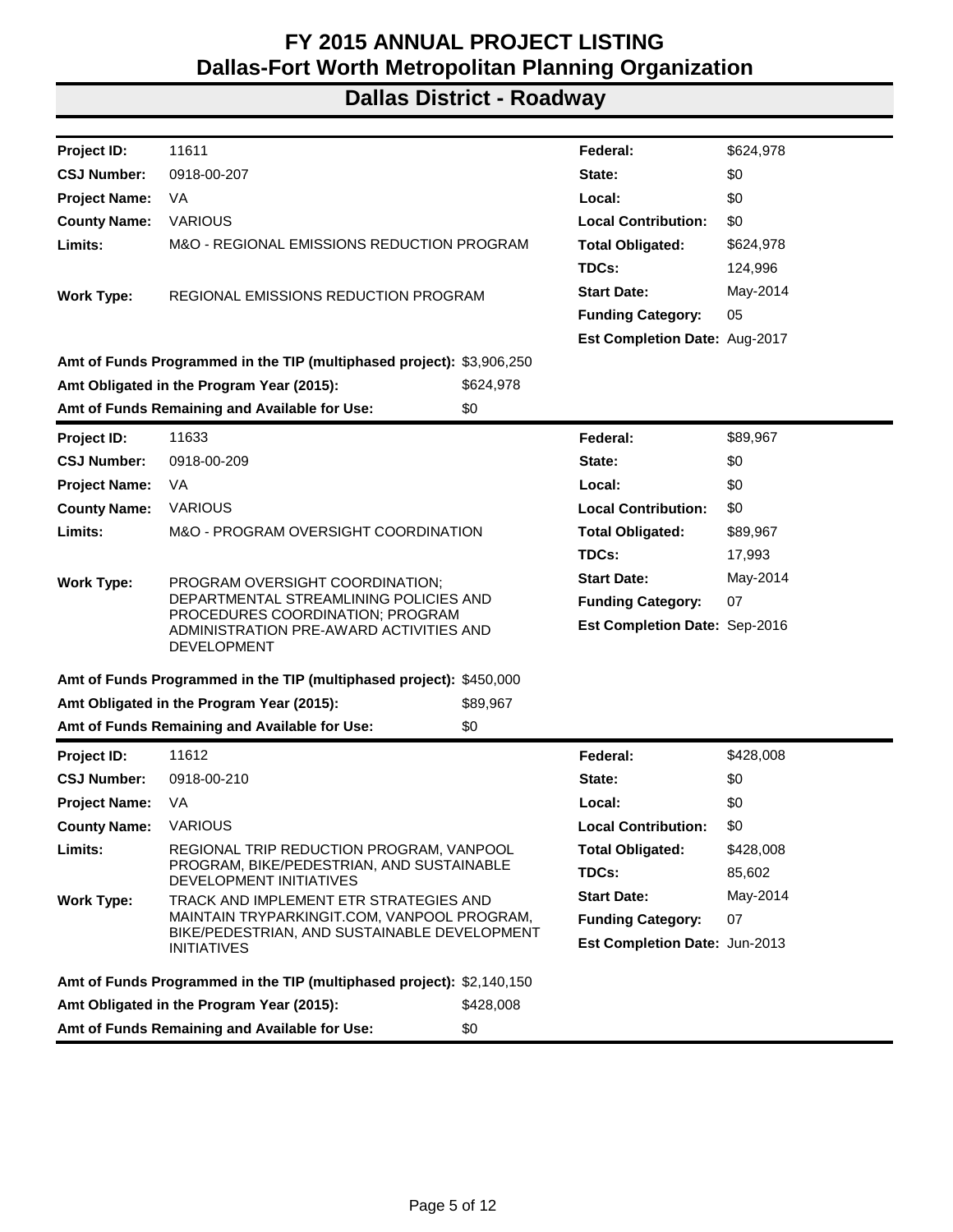| Project ID:                                                           | 11618                                                                               |             | Federal:                             | \$2,640,000 |
|-----------------------------------------------------------------------|-------------------------------------------------------------------------------------|-------------|--------------------------------------|-------------|
| <b>CSJ Number:</b>                                                    | 0918-00-213                                                                         |             | State:                               | \$660,000   |
| <b>Project Name:</b>                                                  | VA                                                                                  |             | Local:                               | \$0         |
| <b>County Name:</b>                                                   | <b>VARIOUS</b>                                                                      |             | <b>Local Contribution:</b>           | \$0         |
| Limits:                                                               | REGIONAL MOBILITY ASSISTANCE PATROL DALLAS                                          |             | <b>Total Obligated:</b>              | \$3,300,000 |
|                                                                       | <b>DISTRICT</b>                                                                     |             | TDCs:                                | 0           |
| <b>Work Type:</b>                                                     | MOBILITY ASSISTANCE PATROL THAT PROVIDES                                            |             | <b>Start Date:</b>                   | Sep-2015    |
|                                                                       | ASSISTANCE TO STRANDED MOTORISTS DUE TO<br>VEHICLE PROBLEMS OR NON-INJURY ACCIDENTS |             | <b>Funding Category:</b>             | 07          |
|                                                                       |                                                                                     |             | Est Completion Date: Sep-2016        |             |
|                                                                       | Amt of Funds Programmed in the TIP (multiphased project): \$3,300,000               |             |                                      |             |
|                                                                       | Amt Obligated in the Program Year (2015):                                           | \$3,300,000 |                                      |             |
|                                                                       | Amt of Funds Remaining and Available for Use:                                       | \$0         |                                      |             |
| Project ID:                                                           | 11893.3                                                                             |             | Federal:                             | \$500,000   |
| <b>CSJ Number:</b>                                                    | 0918-00-237                                                                         |             | State:                               | \$500,000   |
| <b>Project Name:</b>                                                  | VA                                                                                  |             | Local:                               | \$0         |
| <b>County Name:</b>                                                   | <b>DALLAS</b>                                                                       |             | <b>Local Contribution:</b>           | \$500,000   |
| Limits:                                                               | 511 TRAVELER INFORMATION SYSTEM (ITS)                                               |             | <b>Total Obligated:</b>              | \$1,500,000 |
|                                                                       |                                                                                     |             | TDCs:                                | 0           |
| <b>Work Type:</b>                                                     | DEVELOP AND IMPLEMENT 511 TRAVELER                                                  |             | <b>Start Date:</b>                   | Aug-2015    |
|                                                                       | <b>INFORMATION SYSTEM IN DALLAS</b>                                                 |             | <b>Funding Category:</b>             | 05          |
|                                                                       |                                                                                     |             | Est Completion Date: Aug-2016        |             |
| Amt of Funds Programmed in the TIP (multiphased project): \$1,500,000 |                                                                                     |             |                                      |             |
|                                                                       | Amt Obligated in the Program Year (2015):                                           | \$1,500,000 |                                      |             |
|                                                                       | Amt of Funds Remaining and Available for Use:                                       | \$0         |                                      |             |
| Project ID:                                                           | 11980                                                                               |             | Federal:                             | \$5,280,000 |
| <b>CSJ Number:</b>                                                    | 0918-00-249                                                                         |             | State:                               | \$0         |
| <b>Project Name:</b>                                                  | VA                                                                                  |             | Local:                               | \$0         |
| <b>County Name:</b>                                                   | <b>VARIOUS</b>                                                                      |             | <b>Local Contribution:</b>           | \$0         |
| Limits:                                                               | <b>VARIOUS LOCATIONS</b>                                                            |             | <b>Total Obligated:</b>              | \$5,280,000 |
|                                                                       |                                                                                     |             | TDCs:                                | 1,056,000   |
| <b>Work Type:</b>                                                     | PURCHASE OF TRANSIT VEHICLES (BUSES) TO EXPAND                                      |             | <b>Start Date:</b>                   | Apr-2015    |
|                                                                       | SERVICE - EASTERN SUBREGION                                                         |             | <b>Funding Category:</b>             | 05          |
|                                                                       |                                                                                     |             | <b>Est Completion Date: Aug-2016</b> |             |
|                                                                       | Amt of Funds Programmed in the TIP (multiphased project): \$5,280,000               |             |                                      |             |
|                                                                       | Amt Obligated in the Program Year (2015):                                           | \$5,280,000 |                                      |             |
|                                                                       | Amt of Funds Remaining and Available for Use:                                       | \$0         |                                      |             |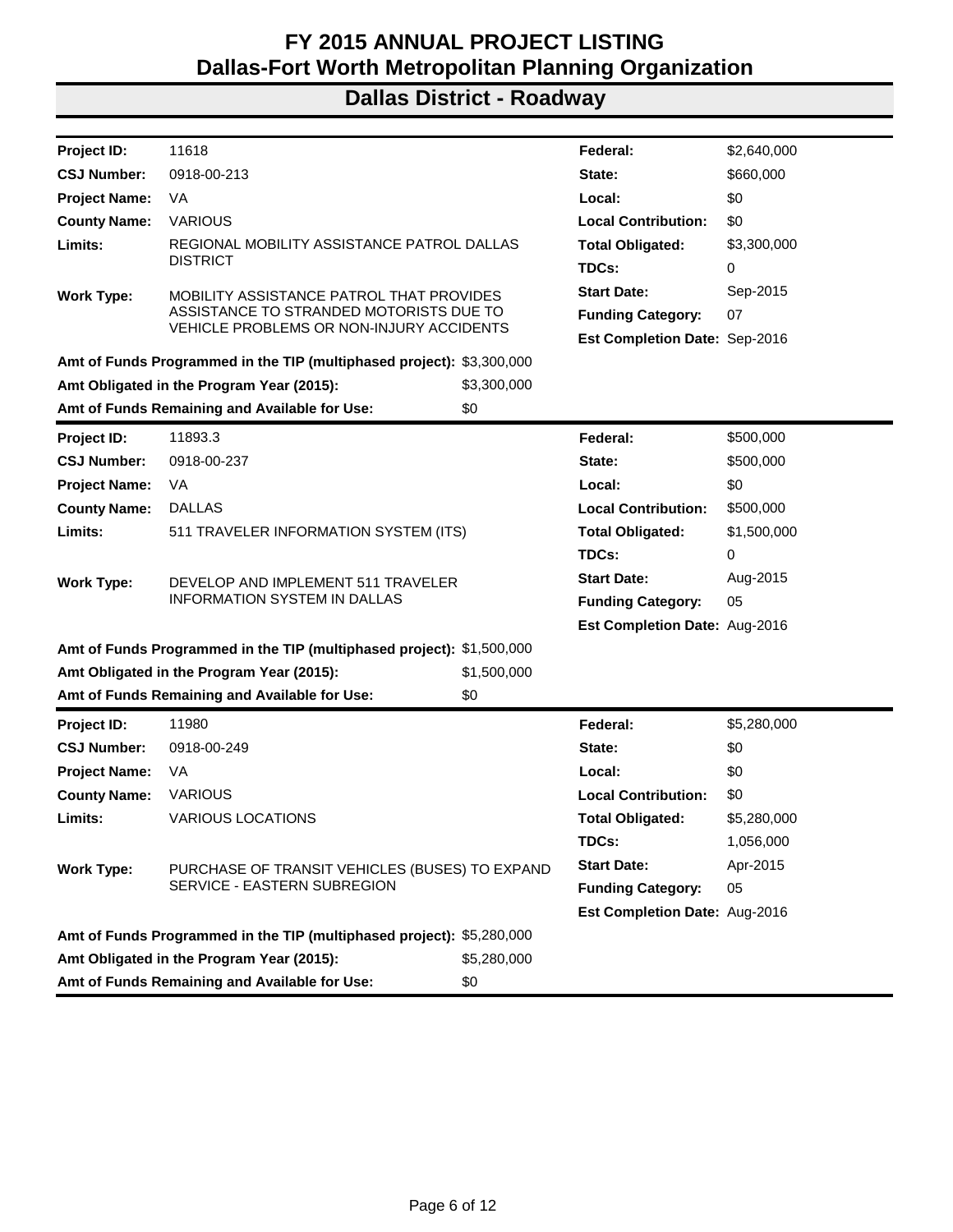| <b>Project ID:</b>   | 11974                                                                 |             | Federal:                             | \$3,589,680 |
|----------------------|-----------------------------------------------------------------------|-------------|--------------------------------------|-------------|
| <b>CSJ Number:</b>   | 0918-00-252                                                           |             | State:                               | \$0         |
| <b>Project Name:</b> | VA                                                                    |             | Local:                               | \$0         |
| <b>County Name:</b>  | <b>VARIOUS</b>                                                        |             | <b>Local Contribution:</b>           | \$0         |
| Limits:              | FRONTAGE ROAD SIGNAL IMPROVEMENTS FOR                                 |             | <b>Total Obligated:</b>              | \$3,589,680 |
|                      | INCIDENT RESPONSE AND RELIABILITY                                     |             | TDCs:                                | 717,936     |
| <b>Work Type:</b>    | AND TRAFFIC SIGNAL PROGRESSION AND MINOR                              |             | <b>Start Date:</b>                   | Jan-2015    |
|                      | EQUIPMENT UPGRADES (EASTERN SUBREGION); ON-<br><b>SYSTEM</b>          |             | <b>Funding Category:</b>             | 05          |
|                      |                                                                       |             | <b>Est Completion Date: Aug-2015</b> |             |
|                      | Amt of Funds Programmed in the TIP (multiphased project): \$3,589,680 |             |                                      |             |
|                      | Amt Obligated in the Program Year (2015):                             | \$3,589,680 |                                      |             |
|                      | Amt of Funds Remaining and Available for Use:                         | \$0         |                                      |             |
| <b>Project ID:</b>   | 11976                                                                 |             | Federal:                             | \$1,611,120 |
| <b>CSJ Number:</b>   | 0918-00-253                                                           |             | State:                               | \$0         |
| <b>Project Name:</b> | VA                                                                    |             | Local:                               | \$0         |
| <b>County Name:</b>  | <b>VARIOUS</b>                                                        |             | <b>Local Contribution:</b>           | \$0         |
| Limits:              | <b>EASTERN SUBREGION</b>                                              |             | <b>Total Obligated:</b>              | \$1,611,120 |
|                      |                                                                       |             | TDCs:                                | 322,224     |
| <b>Work Type:</b>    | TRAFFIC SIGNAL PROGRESSION AND MINOR                                  |             | <b>Start Date:</b>                   | Jan-2015    |
|                      | EQUIPMENT UPGRADES; OFF-SYSTEM                                        |             | <b>Funding Category:</b>             | 05          |
|                      |                                                                       |             | Est Completion Date: Aug-2018        |             |
|                      | Amt of Funds Programmed in the TIP (multiphased project): \$1,611,120 |             |                                      |             |
|                      | Amt Obligated in the Program Year (2015):                             | \$1,611,120 |                                      |             |
|                      | Amt of Funds Remaining and Available for Use:                         | \$0         |                                      |             |
| Project ID:          | 11914                                                                 |             | Federal:                             | \$85,440    |
| <b>CSJ Number:</b>   | 0918-22-151                                                           |             | State:                               | \$0         |
| <b>Project Name:</b> | <b>CS</b>                                                             |             | Local:                               | \$21,360    |
| <b>County Name:</b>  | <b>ELLIS</b>                                                          |             | <b>Local Contribution:</b>           | \$0         |
| Limits:              | HAMPTON ROAD AT RED OAK CREEK                                         |             | <b>Total Obligated:</b>              | \$106,800   |
|                      |                                                                       |             | TDCs:                                | 0           |
| <b>Work Type:</b>    | REPLACE EXISTING 1 LANE BRIDGE WITH A 2 LANE                          |             | <b>Start Date:</b>                   | Aug-2015    |
|                      | <b>BRIDGE</b>                                                         |             | <b>Funding Category:</b>             | 07          |
|                      |                                                                       |             | Est Completion Date: Aug-2016        |             |
|                      | Amt of Funds Programmed in the TIP (multiphased project): \$750,000   |             |                                      |             |
|                      | Amt Obligated in the Program Year (2015):                             | \$106,800   |                                      |             |
|                      | Amt of Funds Remaining and Available for Use:                         | \$650,000   |                                      |             |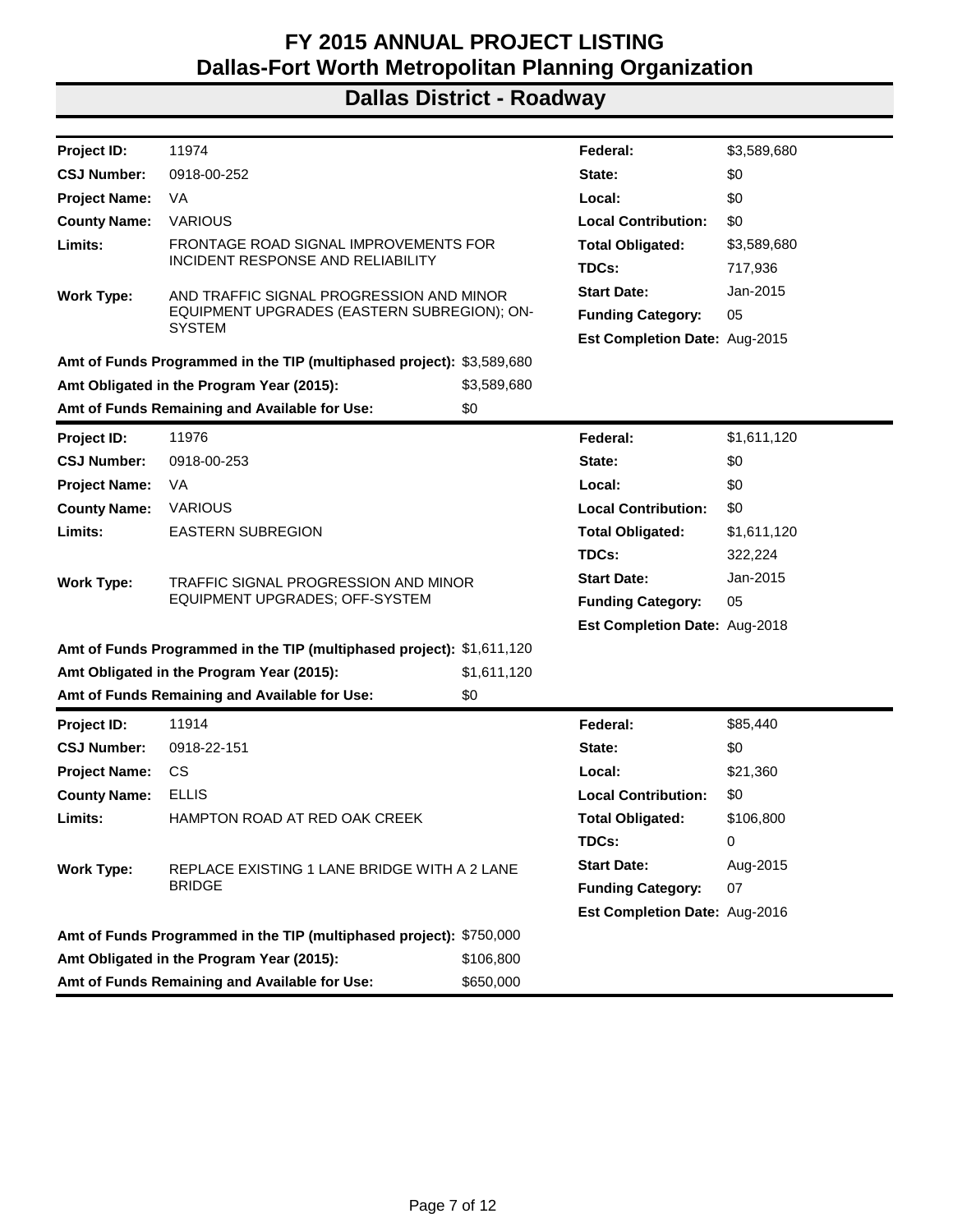| Project ID:          | 11110                                                                                  |             | Federal:                             | \$3,000     |
|----------------------|----------------------------------------------------------------------------------------|-------------|--------------------------------------|-------------|
| <b>CSJ Number:</b>   | 0918-24-127                                                                            |             | State:                               | \$0         |
| <b>Project Name:</b> | CS.                                                                                    |             | Local:                               | \$750       |
| <b>County Name:</b>  | <b>COLLIN</b>                                                                          |             | <b>Local Contribution:</b>           | \$0         |
| Limits:              | ON SPRING CREEK PARKWAY AT COIT ROAD                                                   |             | <b>Total Obligated:</b>              | \$3,750     |
|                      |                                                                                        |             | TDCs:                                | 0           |
| <b>Work Type:</b>    | EXPAND INTERSECTION TO ADD RIGHT AND LEFT TURN                                         |             | <b>Start Date:</b>                   | Apr-2016    |
|                      | LANES                                                                                  |             | <b>Funding Category:</b>             | 05          |
|                      |                                                                                        |             | Est Completion Date: Jul-2017        |             |
|                      | Amt of Funds Programmed in the TIP (multiphased project): \$2,433,303                  |             |                                      |             |
|                      | Amt Obligated in the Program Year (2015):                                              | \$3,750     |                                      |             |
|                      | Amt of Funds Remaining and Available for Use:                                          | \$2,324,753 |                                      |             |
| Project ID:          | 11796                                                                                  |             | Federal:                             | \$2,240,000 |
| <b>CSJ Number:</b>   | 0918-24-143                                                                            |             | State:                               | \$0         |
| <b>Project Name:</b> | <b>CS</b>                                                                              |             | Local:                               | \$560,000   |
| <b>County Name:</b>  | <b>COLLIN</b>                                                                          |             | <b>Local Contribution:</b>           | \$0         |
| Limits:              | ON WINDHAVEN PKWY FROM 220 FEET WEST OF                                                |             | <b>Total Obligated:</b>              | \$2,800,000 |
|                      | <b>GENTLE WAY TO SPRING CREEK PARKWAY</b>                                              |             | TDCs:                                | 0           |
| <b>Work Type:</b>    | WIDEN FROM 4 TO 6 LANES DIVIDED FROM 220 FEET                                          |             | <b>Start Date:</b>                   | Apr-2015    |
|                      | WEST OF GENTLE WAY TO PARKWOOD BOULEVARD                                               |             | <b>Funding Category:</b>             | 07          |
|                      | AND WIDEN FROM 2 TO 4 LANES DIVIDED FROM<br>PARKWOOD BOULEVARD TO SPRING CREEK PARKWAY |             | Est Completion Date: Mar-2016        |             |
|                      | Amt of Funds Programmed in the TIP (multiphased project): \$4,500,000                  |             |                                      |             |
|                      | Amt Obligated in the Program Year (2015):                                              | \$2,800,000 |                                      |             |
|                      | Amt of Funds Remaining and Available for Use:                                          | \$0         |                                      |             |
| Project ID:          | 11844                                                                                  |             | Federal:                             | \$119,168   |
| <b>CSJ Number:</b>   | 0918-24-163                                                                            |             | State:                               | \$0         |
| <b>Project Name:</b> | CS.                                                                                    |             | Local:                               | \$76,800    |
| <b>County Name:</b>  | <b>VARIOUS</b>                                                                         |             | <b>Local Contribution:</b>           | \$0         |
| Limits:              | CITYWIDE SIGNAL DATA COLLECTION                                                        |             | <b>Total Obligated:</b>              | \$196,000   |
|                      |                                                                                        |             | TDCs:                                | 0           |
| <b>Work Type:</b>    | TRAFFIC SIGNAL IMRPOVEMENT; DATA COLLECTION                                            |             | <b>Start Date:</b>                   | Sep-2008    |
|                      | FOR CITYWIDE SIGNAL RETIMING                                                           |             | <b>Funding Category:</b>             | 07          |
|                      |                                                                                        |             | <b>Est Completion Date: Dec-2008</b> |             |
|                      | Amt of Funds Programmed in the TIP (multiphased project): \$196,000                    |             |                                      |             |
|                      | Amt Obligated in the Program Year (2015):                                              | \$196,000   |                                      |             |
|                      | Amt of Funds Remaining and Available for Use:                                          | \$0         |                                      |             |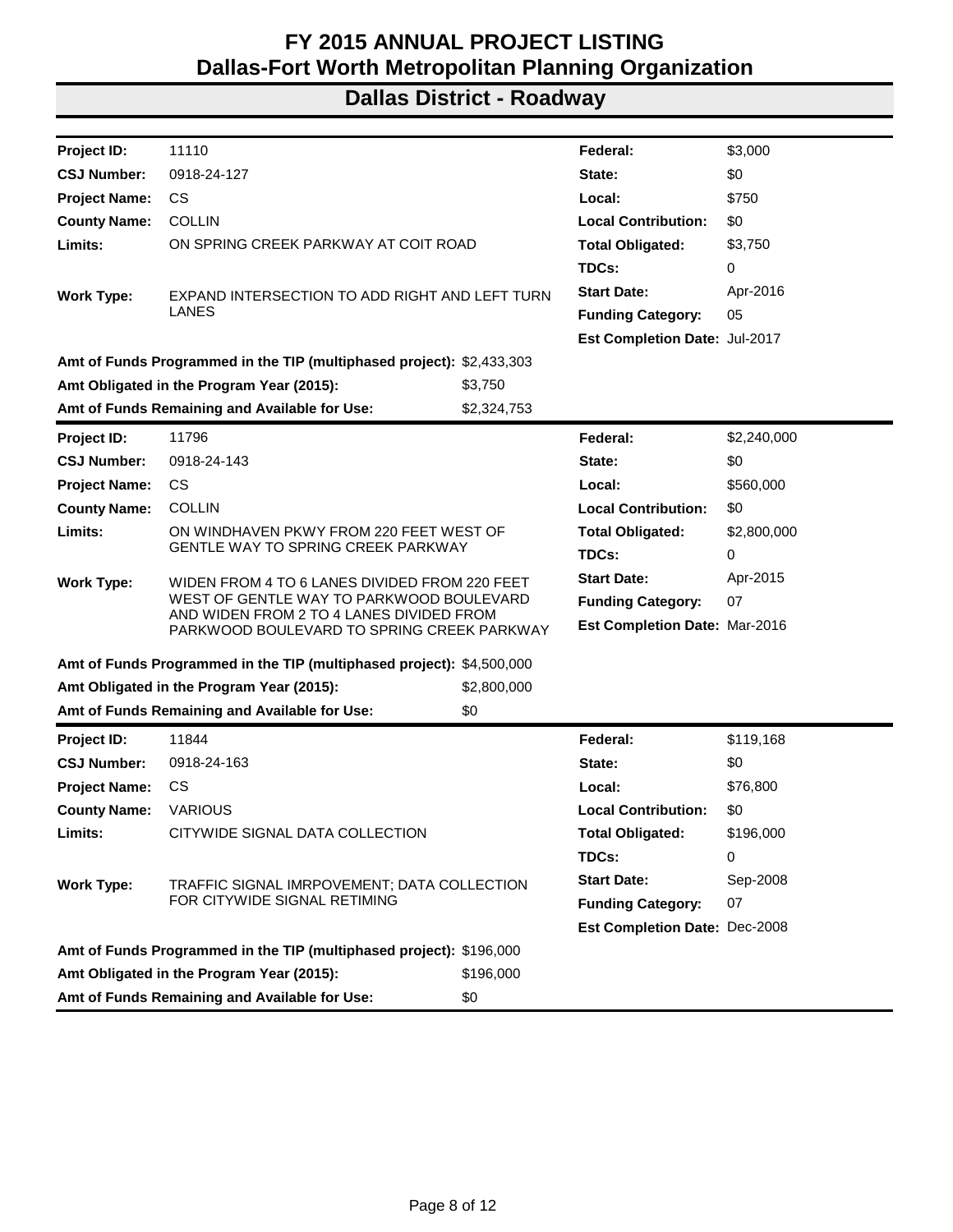| Project ID:                                           | 633                                                                                                                                                         |              | Federal:                      | \$18,000    |
|-------------------------------------------------------|-------------------------------------------------------------------------------------------------------------------------------------------------------------|--------------|-------------------------------|-------------|
| <b>CSJ Number:</b>                                    | 0918-45-372                                                                                                                                                 |              | State:                        | \$0         |
| <b>Project Name:</b>                                  | <b>CS</b>                                                                                                                                                   |              | Local:                        | \$4,500     |
| <b>County Name:</b>                                   | <b>DALLAS</b>                                                                                                                                               |              | <b>Local Contribution:</b>    | \$0         |
| Limits:                                               | ON HATCHER ST FROM SPRING AVE TO NORTH OF                                                                                                                   |              | <b>Total Obligated:</b>       | \$22,500    |
|                                                       | <b>HASKELL AVE/MILITARY PKWY</b>                                                                                                                            |              | TDCs:                         | 0           |
| <b>Work Type:</b>                                     | RECONSTRUCT EXISTING ROADWAY FROM 4 LANE                                                                                                                    |              | <b>Start Date:</b>            | Sep-2015    |
|                                                       | UNDIVIDED TO 4 LANE DIVIDED WITH                                                                                                                            |              | <b>Funding Category:</b>      | 07          |
|                                                       | INTERSECTION IMPROVEMENTS AT HASKELL                                                                                                                        |              | Est Completion Date: Sep-2017 |             |
|                                                       | Amt of Funds Programmed in the TIP (multiphased project): \$4,694,450                                                                                       |              |                               |             |
| Amt Obligated in the Program Year (2015):<br>\$22,500 |                                                                                                                                                             |              |                               |             |
|                                                       | Amt of Funds Remaining and Available for Use:                                                                                                               | \$3,197,500  |                               |             |
| Project ID:                                           | 11450                                                                                                                                                       |              | Federal:                      | \$1,718,960 |
| <b>CSJ Number:</b>                                    | 0918-45-853                                                                                                                                                 |              | State:                        | \$0         |
| <b>Project Name:</b>                                  | <b>CS</b>                                                                                                                                                   |              | Local:                        | \$429,740   |
| <b>County Name:</b>                                   | <b>DALLAS</b>                                                                                                                                               |              | <b>Local Contribution:</b>    | \$3,289,542 |
| Limits:                                               | ON DANIELDALE RD FROM IH 35E TO HOUSTON SCHOOL                                                                                                              |              | <b>Total Obligated:</b>       | \$5,438,242 |
|                                                       | <b>RD</b>                                                                                                                                                   |              | TDCs:                         | 0           |
| <b>Work Type:</b>                                     | RECON. 2 LN UNDIV TO 2 LN UNDIV URBAN FROM IH 35E                                                                                                           |              | <b>Start Date:</b>            | Jul-2015    |
|                                                       | NB FR RD TO LONGHORN TRL & RECON. 2 LN UNDIV TO                                                                                                             |              | <b>Funding Category:</b>      | 07 & 10     |
|                                                       | 3 LN UNDIV WITH CONTIN. CNTR TURN LN<br>W/TRANSITION LNS, SIGNALS, & ADD COMBO LNS FOR<br>LT & RT TURN LNS FROM LONGHORN TRL TO HOUSTON<br><b>SCHOOL RD</b> |              | Est Completion Date: Sep-2015 |             |
|                                                       | Amt of Funds Programmed in the TIP (multiphased project): \$6,194,242                                                                                       |              |                               |             |
|                                                       | Amt Obligated in the Program Year (2015):                                                                                                                   | \$5,438,242  |                               |             |
|                                                       | Amt of Funds Remaining and Available for Use:                                                                                                               | \$0          |                               |             |
| Project ID:                                           | 11727                                                                                                                                                       |              | Federal:                      | \$2,046,700 |
| <b>CSJ Number:</b>                                    | 0918-45-884                                                                                                                                                 |              | State:                        | \$0         |
| <b>Project Name:</b>                                  | CS                                                                                                                                                          |              | Local:                        | \$511,675   |
| <b>County Name:</b>                                   | <b>DALLAS</b>                                                                                                                                               |              | <b>Local Contribution:</b>    | \$0         |
| Limits:                                               | ON MEDICAL DISTRICT DR, FROM IH 35E TO HARRY                                                                                                                |              | <b>Total Obligated:</b>       | \$2,558,375 |
|                                                       | <b>HINES BLVD</b>                                                                                                                                           |              | TDCs:                         | 0           |
| <b>Work Type:</b>                                     |                                                                                                                                                             |              | <b>Start Date:</b>            | Nov-2015    |
|                                                       | RECONSTRUCT AND WIDEN FROM 4-LANE TO 6-LANE<br><b>DIVIDED</b>                                                                                               |              | <b>Funding Category:</b>      | 07          |
|                                                       |                                                                                                                                                             |              | Est Completion Date: May-2017 |             |
|                                                       | Amt of Funds Programmed in the TIP (multiphased project): \$22,900,458                                                                                      |              |                               |             |
|                                                       | Amt Obligated in the Program Year (2015):                                                                                                                   | \$2,558,375  |                               |             |
|                                                       | Amt of Funds Remaining and Available for Use:                                                                                                               | \$16,854,083 |                               |             |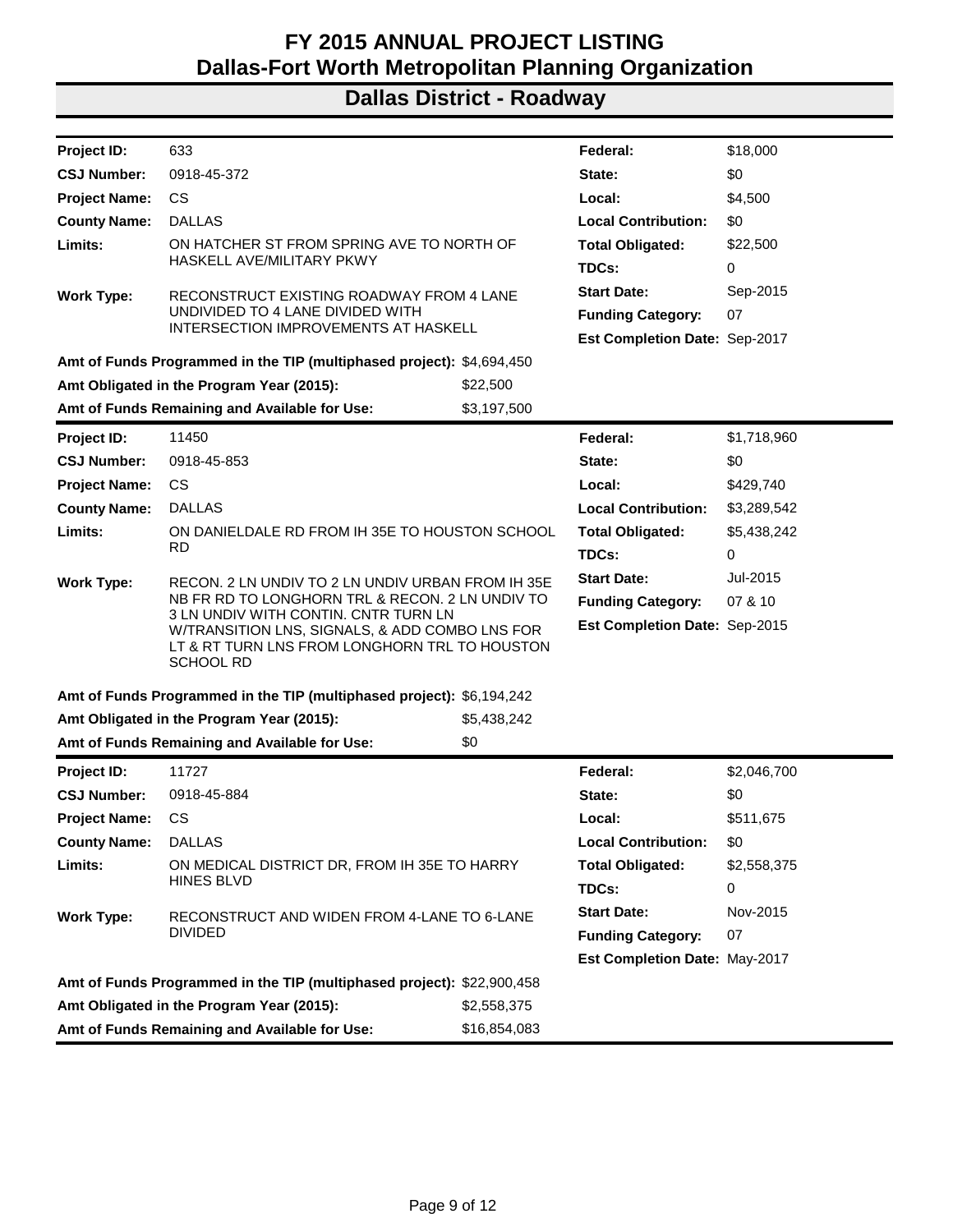| <b>Project ID:</b>   | 11435.4                                                             |           | Federal:                             | \$15,155  |
|----------------------|---------------------------------------------------------------------|-----------|--------------------------------------|-----------|
| <b>CSJ Number:</b>   | 0918-47-092                                                         |           | State:                               | \$3,789   |
| <b>Project Name:</b> | VA                                                                  |           | Local:                               | \$0       |
| <b>County Name:</b>  | <b>DALLAS</b>                                                       |           | <b>Local Contribution:</b>           | \$0       |
| Limits:              | CBD SIGNAGE & WAYFINDING; VARIOUS LOCATIONS ON-                     |           | <b>Total Obligated:</b>              | \$18,944  |
|                      | <b>SYSTEM</b>                                                       |           | TDCs:                                | 0         |
| <b>Work Type:</b>    | CONSTRUCTION OF GATEWAY, DISTRICT, DESTINATION,                     |           | <b>Start Date:</b>                   | Jul-2015  |
|                      | IDENTIFICATION, PARKING, AND TRAILBLAZER SIGNS;<br><b>ON-SYSTEM</b> |           | <b>Funding Category:</b>             | 07        |
|                      |                                                                     |           | <b>Est Completion Date: Dec-2015</b> |           |
|                      | Amt of Funds Programmed in the TIP (multiphased project): \$66,000  |           |                                      |           |
|                      | Amt Obligated in the Program Year (2015):                           | \$18,944  |                                      |           |
|                      | Amt of Funds Remaining and Available for Use:                       | \$47,056  |                                      |           |
| Project ID:          | 11435.3                                                             |           | Federal:                             | \$153,233 |
| <b>CSJ Number:</b>   | 0918-47-093                                                         |           | State:                               | \$0       |
| <b>Project Name:</b> | <b>CS</b>                                                           |           | Local:                               | \$38,308  |
| <b>County Name:</b>  | <b>DALLAS</b>                                                       |           | <b>Local Contribution:</b>           | \$0       |
| Limits:              | <b>CBD SIGNAGE &amp; WAYFINDING</b>                                 |           | <b>Total Obligated:</b>              | \$191,541 |
|                      |                                                                     |           | TDCs:                                | 0         |
| <b>Work Type:</b>    | CONSTRUCTION OF GATEWAY, DISTRICT, DESTINATION,                     |           | <b>Start Date:</b>                   | Jul-2015  |
|                      | IDENTIFICATION, PARKING, AND TRAILBLAZER SIGNS;<br>OFF-SYSTEM       |           | <b>Funding Category:</b>             | 07        |
|                      |                                                                     |           | Est Completion Date: Dec-2015        |           |
|                      | Amt of Funds Programmed in the TIP (multiphased project): \$767,480 |           |                                      |           |
|                      | Amt Obligated in the Program Year (2015):                           | \$191,541 |                                      |           |
|                      | Amt of Funds Remaining and Available for Use:                       | \$575,969 |                                      |           |
| <b>Project ID:</b>   | 55047                                                               |           | Federal:                             | \$81,990  |
| <b>CSJ Number:</b>   | 2374-01-172                                                         |           | State:                               | \$0       |
| <b>Project Name:</b> | IH 635                                                              |           | Local:                               | \$0       |
| <b>County Name:</b>  | <b>DALLAS</b>                                                       |           | <b>Local Contribution:</b>           | \$0       |
| Limits:              | W. OF IH 35E TO IH 35E                                              |           | <b>Total Obligated:</b>              | \$81,990  |
|                      |                                                                     |           | TDCs:                                | 16,398    |
| <b>Work Type:</b>    | <b>INSTALLATION OF ITS SYSTEM</b>                                   |           | <b>Start Date:</b>                   | Apr-2015  |
|                      |                                                                     |           | <b>Funding Category:</b>             | 05        |
|                      |                                                                     |           | Est Completion Date: Jul-2016        |           |
|                      | Amt of Funds Programmed in the TIP (multiphased project): \$150,000 |           |                                      |           |
|                      | Amt Obligated in the Program Year (2015):                           | \$81,990  |                                      |           |
|                      | Amt of Funds Remaining and Available for Use:                       | \$68,010  |                                      |           |
|                      |                                                                     |           |                                      |           |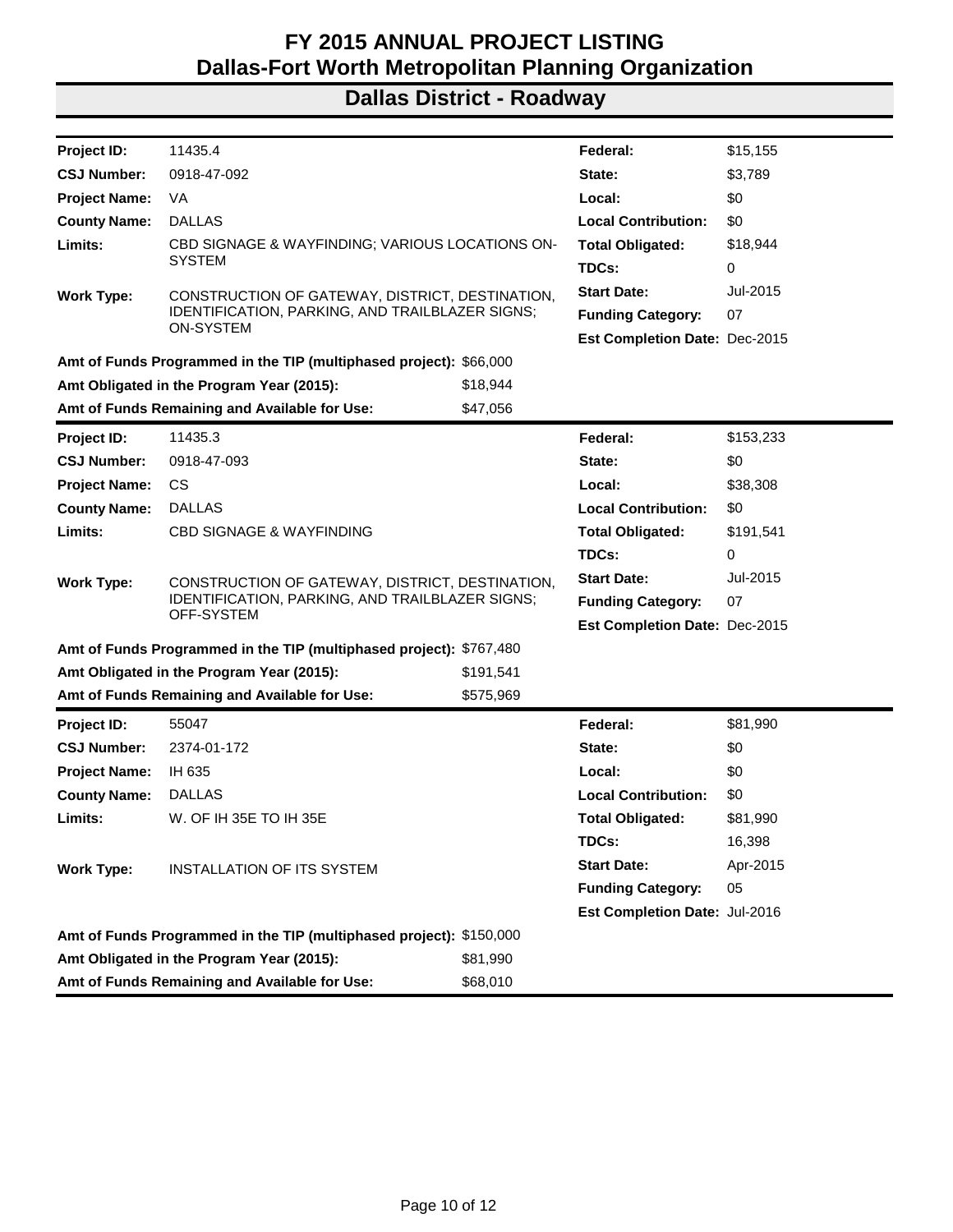| Project ID:          | 55058, 55059                                                          |             | Federal:                      | \$7,892,964 |
|----------------------|-----------------------------------------------------------------------|-------------|-------------------------------|-------------|
| <b>CSJ Number:</b>   | 2374-01-176; 2374-02-142                                              |             | State:                        | \$876,996   |
| <b>Project Name:</b> | IH 635                                                                |             | Local:                        | \$0         |
| <b>County Name:</b>  | <b>DALLAS</b>                                                         |             | <b>Local Contribution:</b>    | \$0         |
| Limits:              | WEST OF US 75 TO KCS RR                                               |             | <b>Total Obligated:</b>       | \$8,769,960 |
|                      |                                                                       |             | TDCs:                         | 0           |
| <b>Work Type:</b>    | WIDEN PAVEMENT, ADD ENFORCEMENT AREAS, AND                            |             | <b>Start Date:</b>            | Feb-2015    |
|                      | <b>INSTALL TOLL GANTRIES</b>                                          |             | <b>Funding Category:</b>      | 05          |
|                      |                                                                       |             | Est Completion Date: Jul-2016 |             |
|                      | Amt of Funds Programmed in the TIP (multiphased project): \$3,641,050 |             |                               |             |
|                      | Amt Obligated in the Program Year (2015):                             | \$8,769,960 |                               |             |
|                      | Amt of Funds Remaining and Available for Use:                         | \$0         |                               |             |
| Project ID:          | 54041                                                                 |             | Federal:                      | \$5,033,154 |
| <b>CSJ Number:</b>   | 2374-03-077                                                           |             | State:                        | \$1,258,288 |
| <b>Project Name:</b> | <b>IH 20</b>                                                          |             | Local:                        | \$0         |
| <b>County Name:</b>  | <b>DALLAS</b>                                                         |             | <b>Local Contribution:</b>    | \$0         |
| Limits:              | WEST OF HAYMARKET RD TO WEST OF US 175                                |             | <b>Total Obligated:</b>       | \$6,291,442 |
|                      |                                                                       |             | TDCs:                         | 0           |
| <b>Work Type:</b>    | CONSTRUCT 2 LANE EB AND WB FRONTAGE ROADS                             |             | <b>Start Date:</b>            | Jun-2015    |
|                      | AND NEW RAMPS                                                         |             | <b>Funding Category:</b>      | 07          |
|                      |                                                                       |             | Est Completion Date: Apr-2018 |             |
|                      | Amt of Funds Programmed in the TIP (multiphased project): \$7,944,273 |             |                               |             |
|                      | Amt Obligated in the Program Year (2015):                             | \$6,291,442 |                               |             |
|                      | Amt of Funds Remaining and Available for Use:                         | \$1,652,831 |                               |             |
| <b>Project ID:</b>   | 55046                                                                 |             | Federal:                      | \$3,735,277 |
| <b>CSJ Number:</b>   | 2374-07-066                                                           |             | State:                        | \$0         |
| <b>Project Name:</b> | IH 635                                                                |             | Local:                        | \$0         |
| <b>County Name:</b>  | <b>DALLAS</b>                                                         |             | <b>Local Contribution:</b>    | \$0         |
| Limits:              | EAST OF SH 121 (TARRANT COUNTY LINE) TO WEST OF                       |             | <b>Total Obligated:</b>       | \$3,735,277 |
|                      | IH 35E                                                                |             | TDCs:                         | 747,055     |
| <b>Work Type:</b>    | <b>INSTALLATION OF ITS SYSTEM</b>                                     |             | <b>Start Date:</b>            | Apr-2015    |
|                      |                                                                       |             | <b>Funding Category:</b>      | 05          |
|                      |                                                                       |             | Est Completion Date: Jul-2016 |             |
|                      | Amt of Funds Programmed in the TIP (multiphased project): \$3,850,000 |             |                               |             |
|                      | Amt Obligated in the Program Year (2015):                             | \$3,735,277 |                               |             |
|                      | Amt of Funds Remaining and Available for Use:                         | \$0         |                               |             |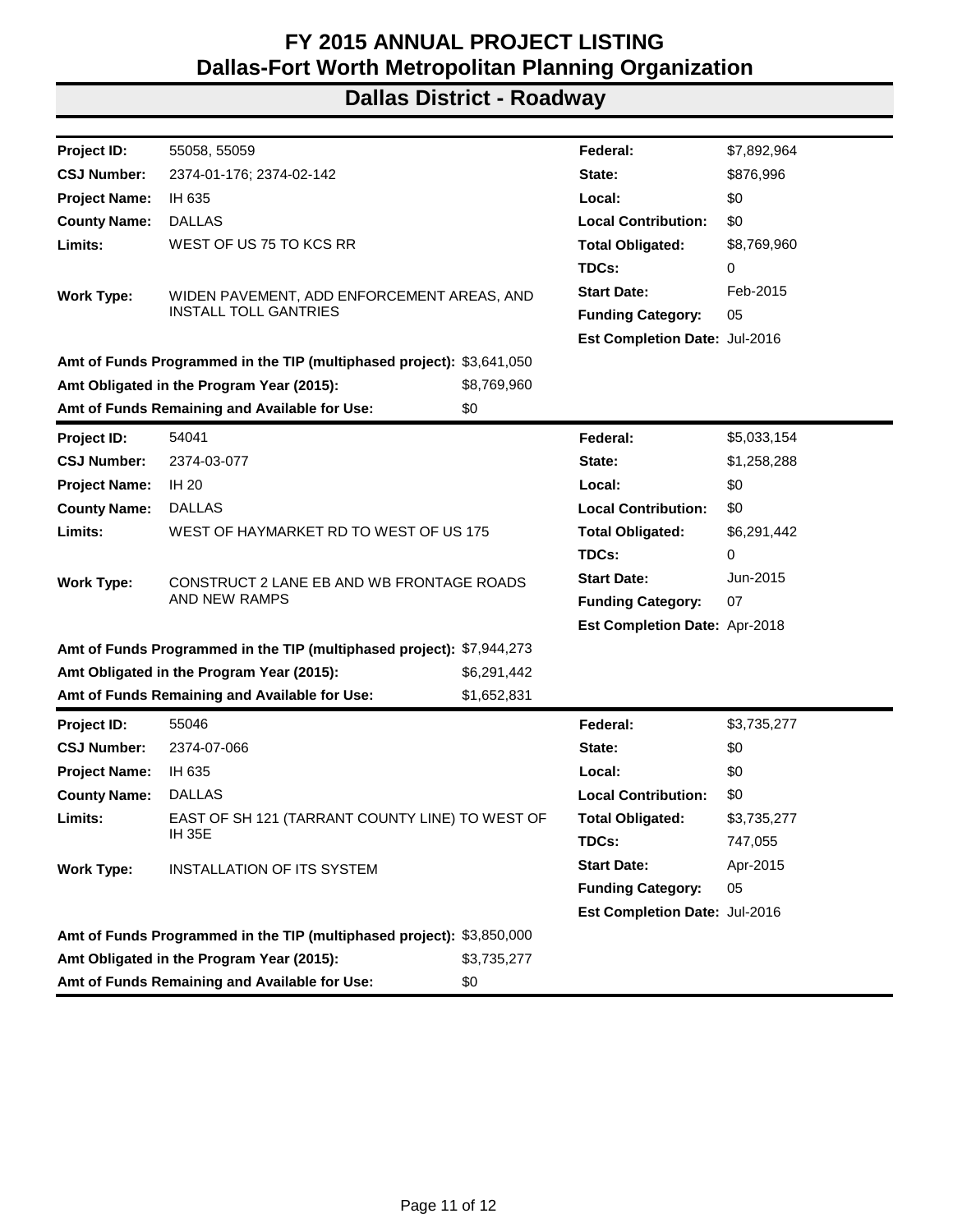### **Dallas District - Roadway**

| 11724                                                                  |             | Federal:                                                                                                                                      | \$1,499,177                   |  |
|------------------------------------------------------------------------|-------------|-----------------------------------------------------------------------------------------------------------------------------------------------|-------------------------------|--|
| 3148-01-006                                                            |             | State:                                                                                                                                        | \$0                           |  |
| FM 3097                                                                |             | Local:                                                                                                                                        | \$374,794                     |  |
| <b>ROCKWALL</b>                                                        |             | <b>Local Contribution:</b>                                                                                                                    | \$0                           |  |
|                                                                        |             | <b>Total Obligated:</b>                                                                                                                       | \$1,873,971                   |  |
|                                                                        |             | TDCs:                                                                                                                                         | 0                             |  |
|                                                                        |             | <b>Start Date:</b>                                                                                                                            | Jul-2014                      |  |
| <b>LANE DIVIDED</b>                                                    |             | <b>Funding Category:</b>                                                                                                                      | 07                            |  |
|                                                                        |             |                                                                                                                                               |                               |  |
| Amt of Funds Programmed in the TIP (multiphased project): \$12,749,455 |             |                                                                                                                                               |                               |  |
| Amt Obligated in the Program Year (2015):                              | \$1,873,971 |                                                                                                                                               |                               |  |
| Amt of Funds Remaining and Available for Use:                          | \$0         |                                                                                                                                               |                               |  |
| 11719                                                                  |             | Federal:                                                                                                                                      | \$6,095,763                   |  |
| 3392-01-008                                                            |             | State:                                                                                                                                        | \$1,523,941                   |  |
| FM 2786                                                                |             | Local:                                                                                                                                        | \$0                           |  |
| <b>COLLIN</b>                                                          |             | <b>Local Contribution:</b>                                                                                                                    | \$1,041,770                   |  |
| SH 5 TO EAST OF ANGEL PARKWAY                                          |             | <b>Total Obligated:</b>                                                                                                                       | \$8,661,473                   |  |
|                                                                        |             | TDCs:                                                                                                                                         | 0                             |  |
|                                                                        |             | <b>Start Date:</b>                                                                                                                            | Dec-2014                      |  |
| <b>INTERSECTION IMPROVEMENTS AT SH 5</b>                               |             | <b>Funding Category:</b>                                                                                                                      | 05 & 07                       |  |
|                                                                        |             |                                                                                                                                               |                               |  |
|                                                                        |             | Est Completion Date: Aug-2017                                                                                                                 |                               |  |
| Amt of Funds Programmed in the TIP (multiphased project): \$9,389,370  |             |                                                                                                                                               |                               |  |
| Amt Obligated in the Program Year (2015):                              | \$8,661,473 |                                                                                                                                               |                               |  |
|                                                                        |             | FM 3097 FROM FM 740 TO EAST OF TUBBS ROAD<br>RECONSTRUCT AND WIDEN 2 LANES UNDIVIDED TO 4<br>WIDEN 2 TO 4 LANE DIVIDED (6 LANE ULTIMATE) WITH | Est Completion Date: Apr-2016 |  |

**Total Federal Funds Obligated in FY 2015 (Grouped Projects): \$260,852,558**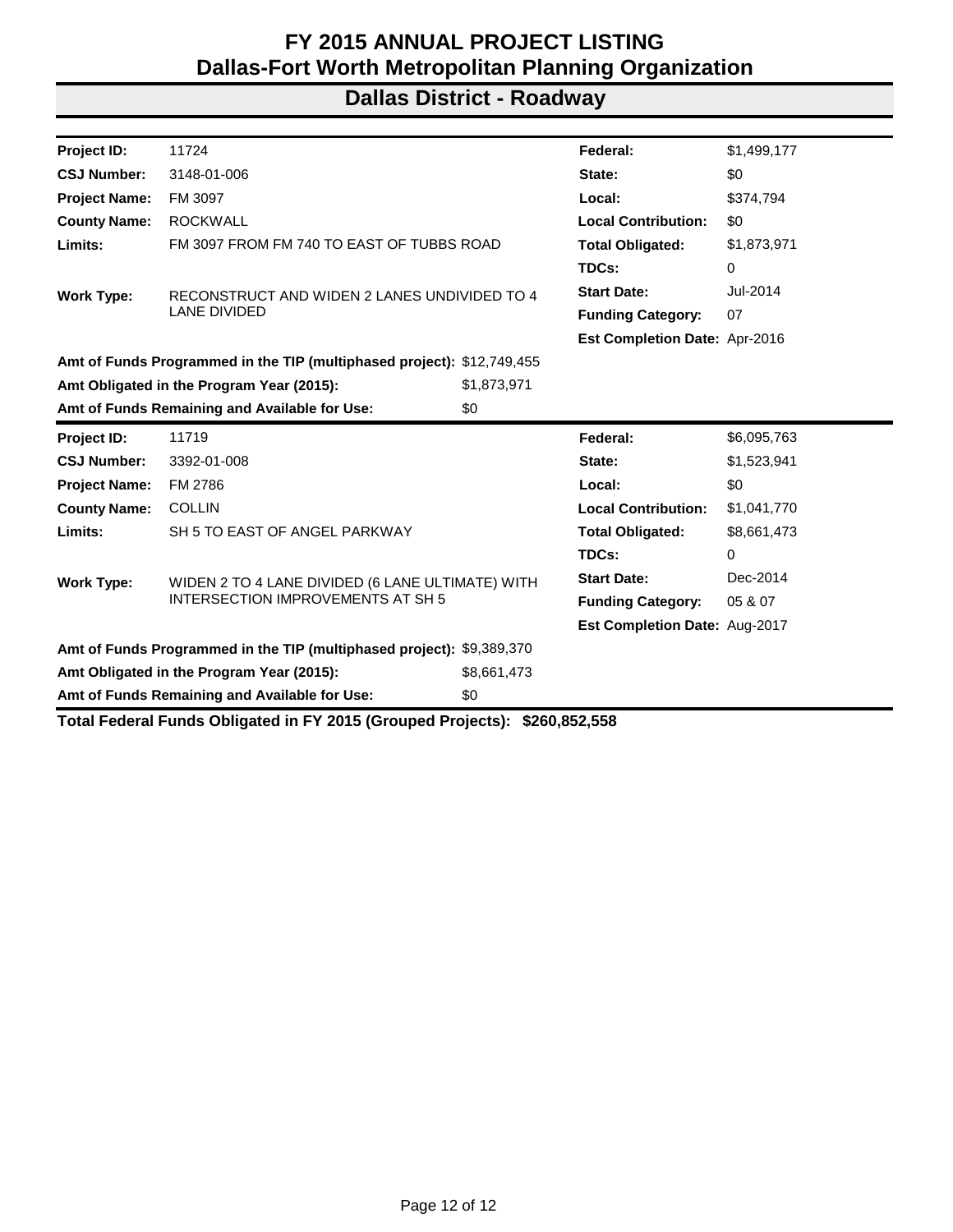## **Dallas District - Bike/Pedestrian Projects**

| Project ID:          | 11943                                                                                      |             | Federal:                      | \$13,044  |
|----------------------|--------------------------------------------------------------------------------------------|-------------|-------------------------------|-----------|
| <b>CSJ Number:</b>   | 0918-24-203                                                                                |             | State:                        | \$0       |
| <b>Project Name:</b> | VA                                                                                         |             | Local:                        | \$3,261   |
| <b>County Name:</b>  | <b>COLLIN</b>                                                                              |             | <b>Local Contribution:</b>    | \$0       |
| Limits:              | ON-STREET BICYCLE TREATMENTS                                                               |             | <b>Total Obligated:</b>       | \$16,305  |
|                      |                                                                                            |             | TDCs:                         | 0         |
| <b>Work Type:</b>    | CITYWIDE ON-STREET BICYCLE FACILITIES, SIGNAGE,                                            |             | <b>Start Date:</b>            | May-2015  |
|                      | AND MARKINGS; ENGINEERING ONLY                                                             |             | <b>Funding Category:</b>      | 09        |
|                      |                                                                                            |             | Est Completion Date: May-2016 |           |
|                      | Amt of Funds Programmed in the TIP (multiphased project): \$250,000                        |             |                               |           |
|                      | Amt Obligated in the Program Year (2015):                                                  | \$16,305    |                               |           |
|                      | Amt of Funds Remaining and Available for Use:                                              | \$233,695   |                               |           |
| Project ID:          | 11938                                                                                      |             | Federal:                      | \$87,497  |
| <b>CSJ Number:</b>   | 0918-46-273                                                                                |             | State:                        | \$0       |
| <b>Project Name:</b> | CS.                                                                                        |             | Local:                        | \$21,874  |
| <b>County Name:</b>  | <b>DENTON</b>                                                                              |             | <b>Local Contribution:</b>    | \$0       |
| Limits:              | EVERS PARK BRIDGE AND TRAIL PROJECT, BOUNDED                                               |             | <b>Total Obligated:</b>       | \$109,371 |
|                      | BY EVERS PKWY (EAST), HERCULES LANE (NORTH),<br>NICOSIA STREET AND UNT (WEST) AND ATHLETIC |             | TDCs:                         | 0         |
|                      | COMPLEX AND RINEY RD (SOUTH)                                                               |             | <b>Start Date:</b>            | Jun-2015  |
| <b>Work Type:</b>    | BICYCLE AND PEDESTRIAN FACILITIES, BRIDGES, AND                                            |             |                               |           |
|                      | SIGNALS ALONG MULTIPLE ROADWAYS; ENGINEERING<br><b>ONLY</b>                                |             | <b>Funding Category:</b>      | 09        |
|                      |                                                                                            |             | Est Completion Date: Jun-2016 |           |
|                      | Amt of Funds Programmed in the TIP (multiphased project): \$1,677,021                      |             |                               |           |
|                      | Amt Obligated in the Program Year (2015):                                                  | \$109,371   |                               |           |
|                      | Amt of Funds Remaining and Available for Use:                                              | \$1,567,650 |                               |           |
| Project ID:          | 11948                                                                                      |             | Federal:                      | \$62,134  |
| <b>CSJ Number:</b>   | 0918-47-097                                                                                |             | State:                        | \$0       |
| <b>Project Name:</b> | FM 1382                                                                                    |             | Local:                        | \$15,534  |
| <b>County Name:</b>  | <b>DALLAS</b>                                                                              |             | <b>Local Contribution:</b>    | \$0       |
| Limits:              | CEDAR HILL STATE PARK ENTRANCE TO NEW CLARK RD                                             |             | <b>Total Obligated:</b>       | \$77,668  |
|                      |                                                                                            |             | TDCs:                         | 0         |
| <b>Work Type:</b>    | BICYCLE AND PEDESTRIAN FACILITY, LANDSCAPING,                                              |             | <b>Start Date:</b>            | Jan-2015  |
|                      | AND AMENITIES; ENGINEERING ONLY                                                            |             | <b>Funding Category:</b>      | 09        |
|                      |                                                                                            |             | Est Completion Date: Nov-2015 |           |
|                      | Amt of Funds Programmed in the TIP (multiphased project): \$1,587,500                      |             |                               |           |
|                      | Amt Obligated in the Program Year (2015):                                                  | \$77,668    |                               |           |
|                      | Amt of Funds Remaining and Available for Use:                                              | \$1,509,832 |                               |           |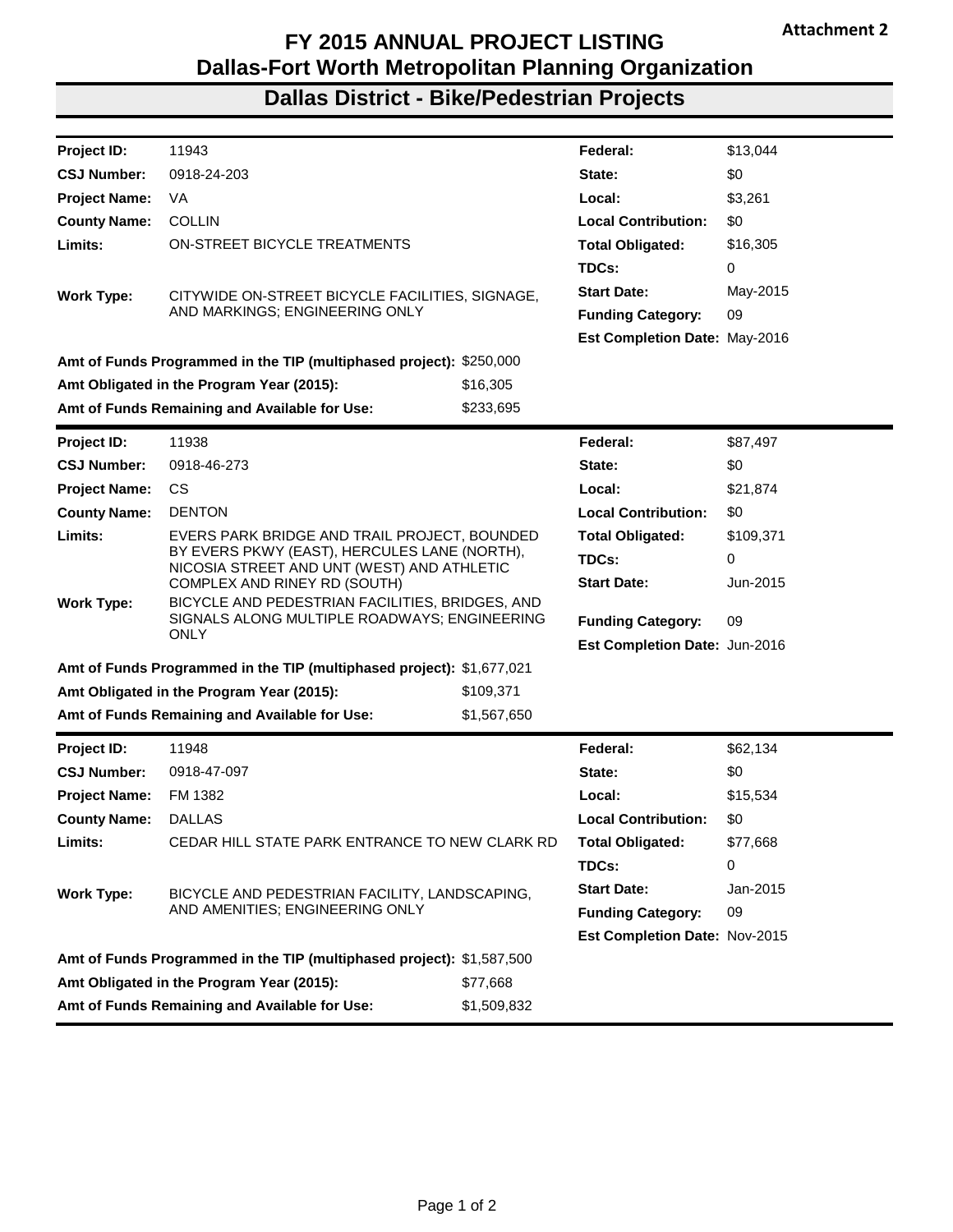### **Dallas District - Bike/Pedestrian Projects**

| <b>Project ID:</b>                        | 11939                                                                 |             | Federal:                             | \$135,000 |
|-------------------------------------------|-----------------------------------------------------------------------|-------------|--------------------------------------|-----------|
| <b>CSJ Number:</b>                        | 0918-47-099                                                           |             | State:                               | \$0       |
| <b>Project Name:</b>                      | CS                                                                    |             | Local:                               | \$45,000  |
| <b>County Name:</b>                       | <b>DALLAS</b>                                                         |             | <b>Local Contribution:</b>           | \$0       |
| Limits:                                   | ROCK ISLAND BICYCLE AND PEDESTRIAN FACILITY                           |             | <b>Total Obligated:</b>              | \$180,000 |
| FROM IRBY LANE TO WEST IRVING TRE STATION |                                                                       |             | TDCs:                                | 0         |
| <b>Work Type:</b>                         | BICYCLE AND PEDESTRIAN AMENITIES ALONG TRE RAIL                       |             |                                      | Apr-2016  |
|                                           | LINE; ENGINEERING ONLY                                                |             | <b>Funding Category:</b>             | 09        |
|                                           |                                                                       |             | <b>Est Completion Date: Dec-2016</b> |           |
|                                           | Amt of Funds Programmed in the TIP (multiphased project): \$2,760,000 |             |                                      |           |
|                                           | Amt Obligated in the Program Year (2015):                             | \$180,000   |                                      |           |
|                                           | Amt of Funds Remaining and Available for Use:                         | \$2,580,000 |                                      |           |
|                                           |                                                                       |             |                                      |           |

**Total Federal Funds Obligated in FY 2015 (Grouped Projects): \$297,675**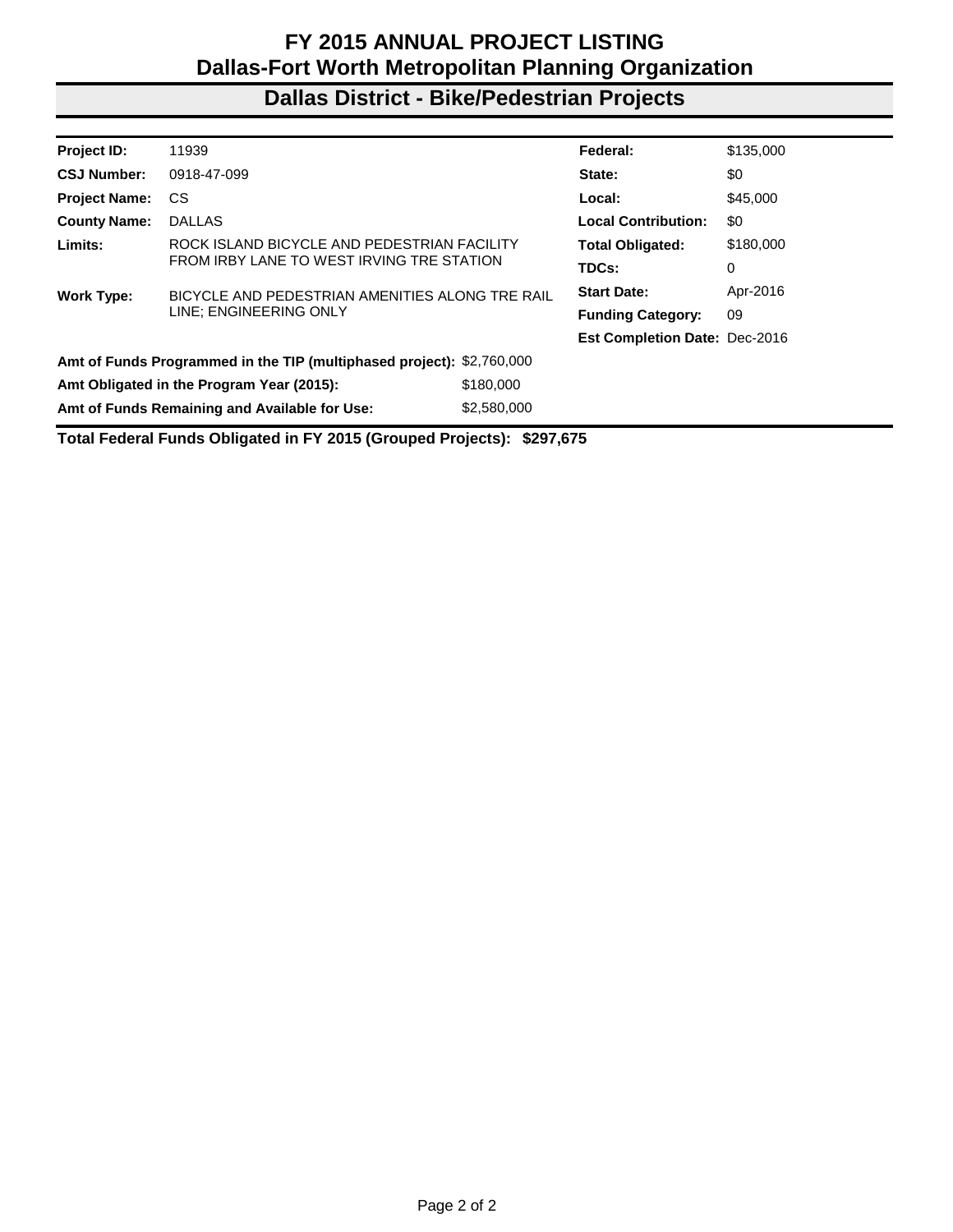| Project ID:          | N/A                                                           |             | Federal:                      | \$2,385,781 |
|----------------------|---------------------------------------------------------------|-------------|-------------------------------|-------------|
| <b>CSJ Number:</b>   | 0009-02-063                                                   |             | State:                        | \$0         |
| <b>Project Name:</b> | <b>SH 78</b>                                                  |             | Local:                        | \$0         |
| <b>County Name:</b>  | <b>DALLAS</b>                                                 |             | <b>Local Contribution:</b>    | \$0         |
| Limits:              | SHADYSIDE LANE TO LOOP 12                                     |             | <b>Total Obligated:</b>       | \$2,385,781 |
|                      |                                                               |             | TDCs:                         | 0           |
| <b>Work Type:</b>    | MILL, CONCRETE FULL DEPTH REPAIR, OVERLAY &                   |             | <b>Start Date:</b>            | Mar-2015    |
|                      | PAVEMENT MARKINGS                                             |             | <b>Funding Category:</b>      | 01          |
|                      |                                                               |             | Est Completion Date: Dec-2015 |             |
|                      | Amt of Funds Programmed in the TIP (multiphased project): N/A |             |                               |             |
|                      | Amt Obligated in the Program Year (2015):                     | \$2,385,781 |                               |             |
|                      | Amt of Funds Remaining and Available for Use:                 | \$0         |                               |             |
| Project ID:          | N/A                                                           |             | Federal:                      | \$559,868   |
| <b>CSJ Number:</b>   | 0047-06-157                                                   |             | State:                        | \$139,967   |
| <b>Project Name:</b> | <b>US75</b>                                                   |             | Local:                        | \$0         |
| <b>County Name:</b>  | <b>COLLIN</b>                                                 |             | <b>Local Contribution:</b>    | \$0         |
| Limits:              | SH 190 TO EXCHANGE PARKWAY                                    |             | <b>Total Obligated:</b>       | \$699,835   |
|                      |                                                               |             | TDCs:                         | 0           |
| <b>Work Type:</b>    | FULL DEPTH CONCRETE REPAIR                                    |             | <b>Start Date:</b>            | Sep-2015    |
|                      |                                                               |             | <b>Funding Category:</b>      | 01          |
|                      |                                                               |             | Est Completion Date: Sep-2016 |             |
|                      | Amt of Funds Programmed in the TIP (multiphased project): N/A |             |                               |             |
|                      | Amt Obligated in the Program Year (2015):                     | \$699,835   |                               |             |
|                      | Amt of Funds Remaining and Available for Use:                 | \$0         |                               |             |
| Project ID:          | N/A                                                           |             | Federal:                      | \$248,583   |
| <b>CSJ Number:</b>   | 0047-15-005                                                   |             | State:                        | \$62,146    |
| <b>Project Name:</b> | SS 359                                                        |             | Local:                        | \$0         |
| <b>County Name:</b>  | <b>COLLIN</b>                                                 |             | <b>Local Contribution:</b>    | \$0         |
| Limits:              | US 75 TO GRAVES STREET                                        |             | <b>Total Obligated:</b>       | \$310,729   |
|                      |                                                               |             | TDCs:                         | 0           |
| <b>Work Type:</b>    | FULL DEPTH CONCRETE REPAIR                                    |             | <b>Start Date:</b>            | Sep-2015    |
|                      |                                                               |             | <b>Funding Category:</b>      | 01          |
|                      |                                                               |             | Est Completion Date: Sep-2016 |             |
|                      | Amt of Funds Programmed in the TIP (multiphased project): N/A |             |                               |             |
|                      | Amt Obligated in the Program Year (2015):                     | \$310,729   |                               |             |
|                      | Amt of Funds Remaining and Available for Use:                 | \$0         |                               |             |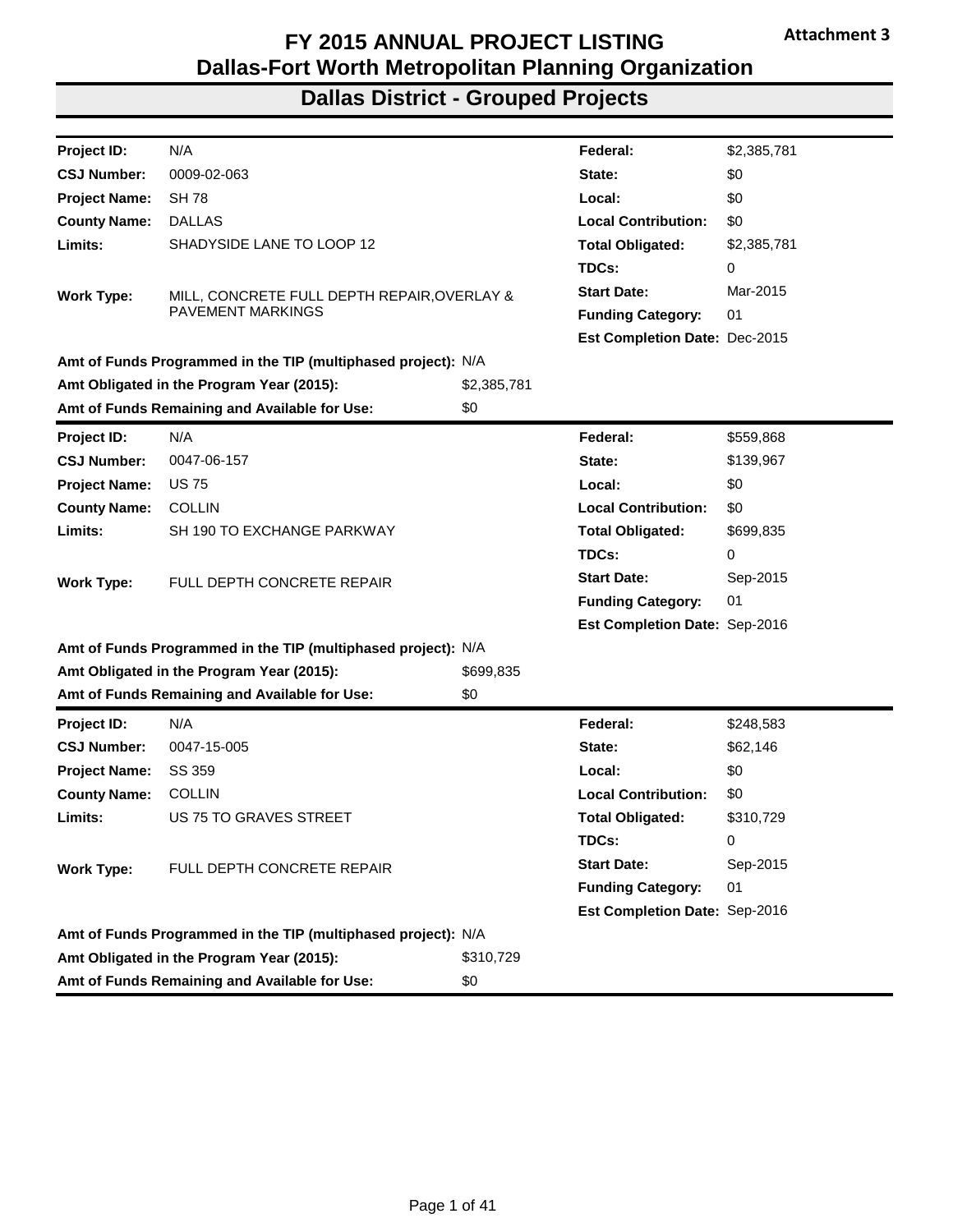| Project ID:          | N/A                                                           |             | Federal:                      | \$260,686   |
|----------------------|---------------------------------------------------------------|-------------|-------------------------------|-------------|
| <b>CSJ Number:</b>   | 0048-01-061                                                   |             | State:                        | \$65,171    |
| <b>Project Name:</b> | <b>SH 342</b>                                                 |             | Local:                        | \$0         |
| <b>County Name:</b>  | <b>DALLAS</b>                                                 |             | <b>Local Contribution:</b>    | \$0         |
| Limits:              | AT PLEASANT RUN                                               |             | <b>Total Obligated:</b>       | \$325,857   |
|                      |                                                               |             | TDCs:                         | 0           |
| <b>Work Type:</b>    | REHABILITATION OF TRAFFIC SIGNALS                             |             | <b>Start Date:</b>            | Feb-2015    |
|                      |                                                               |             | <b>Funding Category:</b>      | 01          |
|                      |                                                               |             | Est Completion Date: Nov-2015 |             |
|                      | Amt of Funds Programmed in the TIP (multiphased project): N/A |             |                               |             |
|                      | Amt Obligated in the Program Year (2015):                     | \$325,857   |                               |             |
|                      | Amt of Funds Remaining and Available for Use:                 | \$0         |                               |             |
| Project ID:          | N/A                                                           |             | Federal:                      | \$172,972   |
| <b>CSJ Number:</b>   | 0048-03-087                                                   |             | State:                        | \$43,243    |
| <b>Project Name:</b> | <b>US77</b>                                                   |             | Local:                        | \$0         |
| <b>County Name:</b>  | <b>ELLIS</b>                                                  |             | <b>Local Contribution:</b>    | \$0         |
| Limits:              | AT SH 342                                                     |             | <b>Total Obligated:</b>       | \$216,215   |
|                      |                                                               |             | TDCs:                         | 0           |
| <b>Work Type:</b>    | <b>REHABILITATION OF TRAFFIC SIGNALS</b>                      |             | <b>Start Date:</b>            | Dec-2014    |
|                      |                                                               |             | <b>Funding Category:</b>      | 01          |
|                      |                                                               |             | Est Completion Date: Dec-2015 |             |
|                      | Amt of Funds Programmed in the TIP (multiphased project): N/A |             |                               |             |
|                      | Amt Obligated in the Program Year (2015):                     | \$216,215   |                               |             |
|                      | Amt of Funds Remaining and Available for Use:                 | \$0         |                               |             |
| Project ID:          | N/A                                                           |             | Federal:                      | \$1,082,357 |
| <b>CSJ Number:</b>   | 0048-03-092                                                   |             | State:                        | \$270,589   |
| <b>Project Name:</b> | <b>US 77</b>                                                  |             | Local:                        | \$0         |
| <b>County Name:</b>  | <b>ELLIS</b>                                                  |             | <b>Local Contribution:</b>    | \$0         |
| Limits:              | CONNECTOR BRIDGE AT IH 35E TO YMCA DRIVE                      |             | <b>Total Obligated:</b>       | \$1,352,946 |
|                      |                                                               |             | TDCs:                         | 0           |
| <b>Work Type:</b>    | SEAL COAT, PAVEMENT MARKINGS                                  |             | <b>Start Date:</b>            | Sep-2015    |
|                      |                                                               |             | <b>Funding Category:</b>      | 01          |
|                      |                                                               |             | Est Completion Date: Sep-2016 |             |
|                      | Amt of Funds Programmed in the TIP (multiphased project): N/A |             |                               |             |
|                      | Amt Obligated in the Program Year (2015):                     | \$1,352,946 |                               |             |
|                      | Amt of Funds Remaining and Available for Use:                 | \$0         |                               |             |
|                      |                                                               |             |                               |             |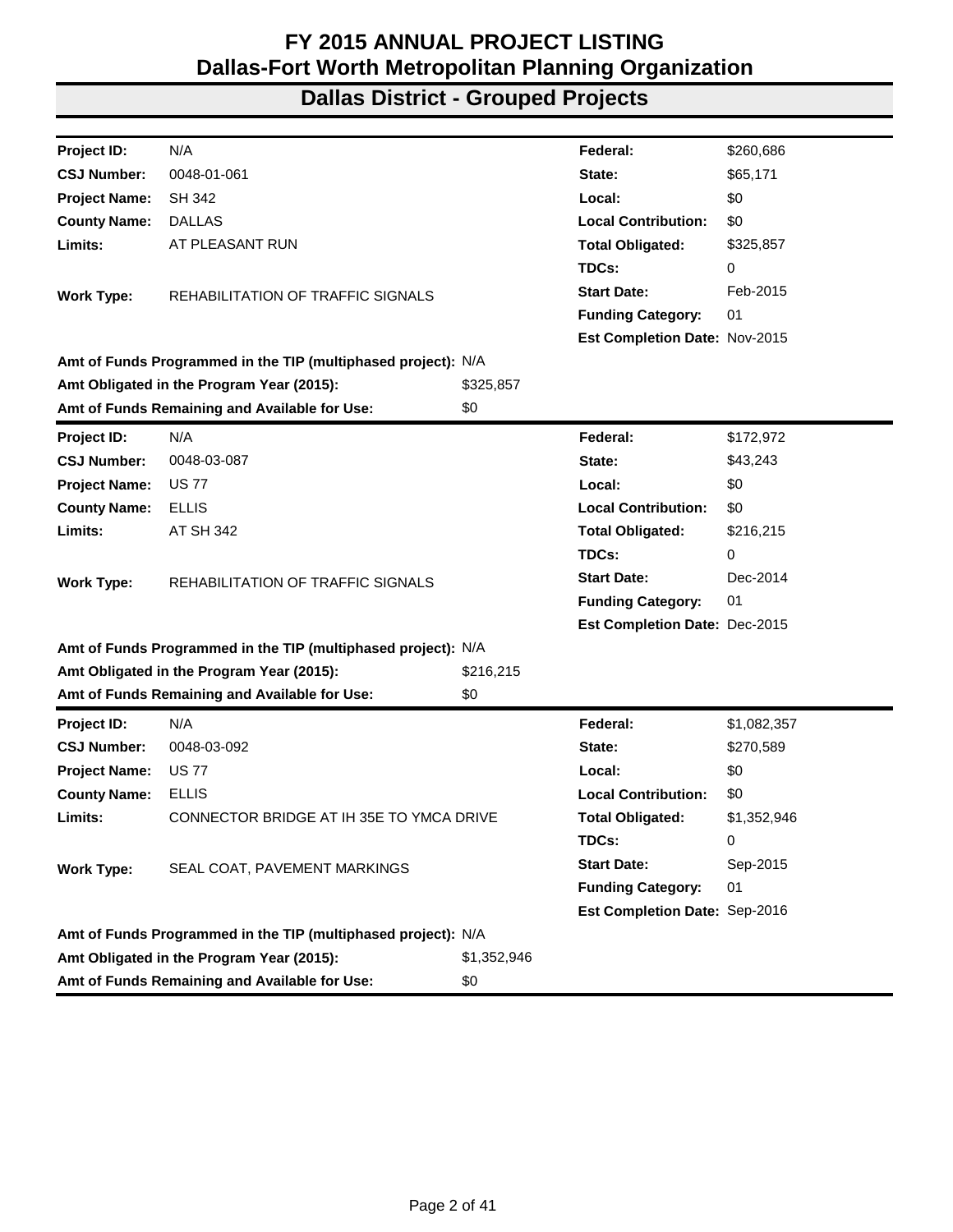| Project ID:                                   | N/A                                                           |           | Federal:                      | \$142,831 |
|-----------------------------------------------|---------------------------------------------------------------|-----------|-------------------------------|-----------|
| <b>CSJ Number:</b>                            | 0081-04-040                                                   |           | State:                        | \$35,708  |
| <b>Project Name:</b>                          | <b>US 377</b>                                                 |           | Local:                        | \$0       |
| <b>County Name:</b>                           | <b>DENTON</b>                                                 |           | <b>Local Contribution:</b>    | \$0       |
| Limits:                                       | IH 35E TO W COLLINS STREET                                    |           | <b>Total Obligated:</b>       | \$178,538 |
|                                               |                                                               |           | TDCs:                         | 0         |
| <b>Work Type:</b>                             | LANDSCAPE DEVELOPMENT TO INCLUDE TREE AND                     |           | <b>Start Date:</b>            | Jul-2015  |
|                                               | SHRUB PLANTING AND IRRIGATION SYSTEM                          |           | <b>Funding Category:</b>      | $10 - GR$ |
|                                               |                                                               |           | Est Completion Date: Feb-2016 |           |
|                                               | Amt of Funds Programmed in the TIP (multiphased project): N/A |           |                               |           |
|                                               | Amt Obligated in the Program Year (2015):                     | \$178,538 |                               |           |
|                                               | Amt of Funds Remaining and Available for Use:                 | \$0       |                               |           |
| <b>Project ID:</b>                            | N/A                                                           |           | Federal:                      | \$250,283 |
| <b>CSJ Number:</b>                            | 0081-06-036                                                   |           | State:                        | \$62,571  |
| <b>Project Name:</b>                          | <b>US 377</b>                                                 |           | Local:                        | \$0       |
| <b>County Name:</b>                           | <b>DENTON</b>                                                 |           | <b>Local Contribution:</b>    | \$0       |
| Limits:                                       | FM 455E (ZIPPER RD) TO FM 455E (E. LIBERTY ST)                |           | <b>Total Obligated:</b>       | \$312,854 |
|                                               |                                                               |           | TDCs:                         | 0         |
| <b>Work Type:</b>                             | REHABILITATION OF TRAFFIC SIGNALS                             |           | <b>Start Date:</b>            | May-2015  |
|                                               |                                                               |           | <b>Funding Category:</b>      | 01        |
|                                               |                                                               |           | Est Completion Date: Oct-2016 |           |
|                                               | Amt of Funds Programmed in the TIP (multiphased project): N/A |           |                               |           |
|                                               | Amt Obligated in the Program Year (2015):                     | \$312,854 |                               |           |
|                                               | Amt of Funds Remaining and Available for Use:                 | \$0       |                               |           |
| <b>Project ID:</b>                            | N/A                                                           |           | Federal:                      | \$349,750 |
| <b>CSJ Number:</b>                            | 0081-06-037                                                   |           | State:                        | \$0       |
| <b>Project Name:</b>                          | <b>US 377</b>                                                 |           | Local:                        | \$0       |
| <b>County Name:</b>                           | <b>DENTON</b>                                                 |           | <b>Local Contribution:</b>    | \$0       |
| Limits:                                       | AT FM 428 / SPRING HILL RD                                    |           | <b>Total Obligated:</b>       | \$349,750 |
|                                               |                                                               |           | TDCs:                         | 0         |
| <b>Work Type:</b>                             | TRAFFIC SIGNAL IMPROVEMENTS                                   |           | <b>Start Date:</b>            | May-2015  |
|                                               |                                                               |           | <b>Funding Category:</b>      | 08        |
|                                               |                                                               |           | Est Completion Date: Oct-2016 |           |
|                                               | Amt of Funds Programmed in the TIP (multiphased project): N/A |           |                               |           |
|                                               | Amt Obligated in the Program Year (2015):                     | \$349,750 |                               |           |
| Amt of Funds Remaining and Available for Use: |                                                               |           |                               |           |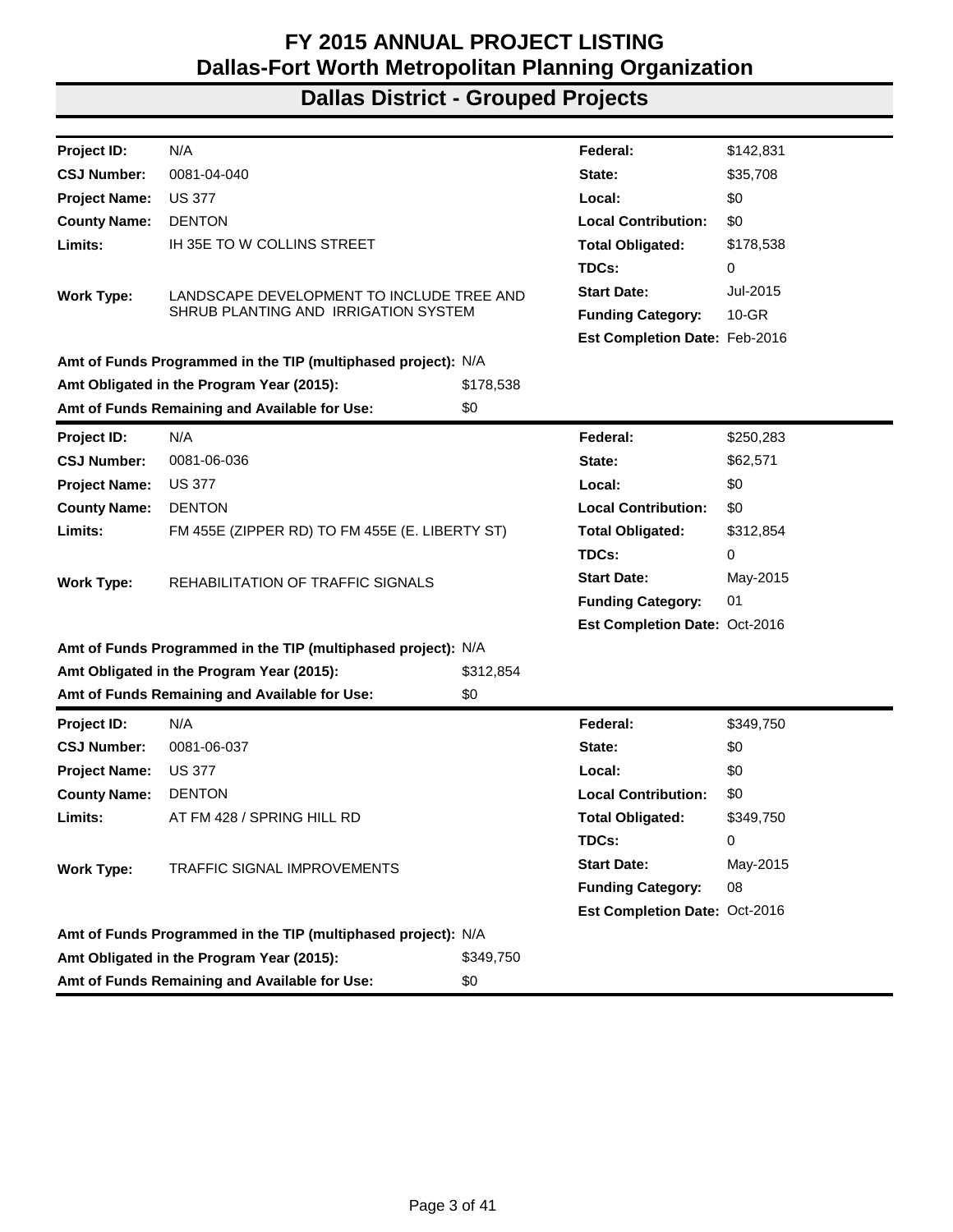| Project ID:          | N/A                                                           |           | Federal:                             | \$178,670 |
|----------------------|---------------------------------------------------------------|-----------|--------------------------------------|-----------|
| <b>CSJ Number:</b>   | 0081-06-038                                                   |           | State:                               | \$0       |
| <b>Project Name:</b> | <b>US 377</b>                                                 |           | Local:                               | \$0       |
| <b>County Name:</b>  | <b>DENTON</b>                                                 |           | <b>Local Contribution:</b>           | \$0       |
| Limits:              | AT HIGHMEADOW RD                                              |           | <b>Total Obligated:</b>              | \$178,670 |
|                      |                                                               |           | TDCs:                                | 0         |
| <b>Work Type:</b>    | INSTALL TRAFFIC SIGNAL                                        |           | <b>Start Date:</b>                   | May-2015  |
|                      |                                                               |           | <b>Funding Category:</b>             | 08        |
|                      |                                                               |           | <b>Est Completion Date: Oct-2016</b> |           |
|                      | Amt of Funds Programmed in the TIP (multiphased project): N/A |           |                                      |           |
|                      | Amt Obligated in the Program Year (2015):                     | \$178,670 |                                      |           |
|                      | Amt of Funds Remaining and Available for Use:                 | \$0       |                                      |           |
| Project ID:          | N/A                                                           |           | Federal:                             | \$217,743 |
| <b>CSJ Number:</b>   | 0081-13-056                                                   |           | State:                               | \$24,194  |
| <b>Project Name:</b> | <b>IH 35W</b>                                                 |           | Local:                               | \$0       |
| <b>County Name:</b>  | <b>DENTON</b>                                                 |           | <b>Local Contribution:</b>           | \$0       |
| Limits:              | TARRANT COUNTY LINE TO IH 35E SPLIT                           |           | <b>Total Obligated:</b>              | \$241,936 |
|                      |                                                               |           | TDCs:                                | 0         |
| <b>Work Type:</b>    | SEAL COAT, PAVEMENT MARKINGS                                  |           | <b>Start Date:</b>                   | Sep-2015  |
|                      |                                                               |           | <b>Funding Category:</b>             | 01        |
|                      |                                                               |           | Est Completion Date: Sep-2016        |           |
|                      | Amt of Funds Programmed in the TIP (multiphased project): N/A |           |                                      |           |
|                      | Amt Obligated in the Program Year (2015):                     | \$241,936 |                                      |           |
|                      | Amt of Funds Remaining and Available for Use:                 | \$0       |                                      |           |
| <b>Project ID:</b>   | N/A                                                           |           | Federal:                             | \$42,414  |
| <b>CSJ Number:</b>   | 0091-05-069                                                   |           | State:                               | \$10,604  |
| <b>Project Name:</b> | SH 289                                                        |           | Local:                               | \$0       |
| <b>County Name:</b>  | <b>COLLIN</b>                                                 |           | <b>Local Contribution:</b>           | \$0       |
| Limits:              | FM 3537 TO SH 121                                             |           | <b>Total Obligated:</b>              | \$53,018  |
|                      |                                                               |           | TDCs:                                | 0         |
| <b>Work Type:</b>    | FULL DEPTH CONCRETE REPAIR                                    |           | <b>Start Date:</b>                   | Sep-2015  |
|                      |                                                               |           | <b>Funding Category:</b>             | 01        |
|                      |                                                               |           | Est Completion Date: Sep-2016        |           |
|                      | Amt of Funds Programmed in the TIP (multiphased project): N/A |           |                                      |           |
|                      | Amt Obligated in the Program Year (2015):                     | \$53,018  |                                      |           |
|                      | Amt of Funds Remaining and Available for Use:                 | \$0       |                                      |           |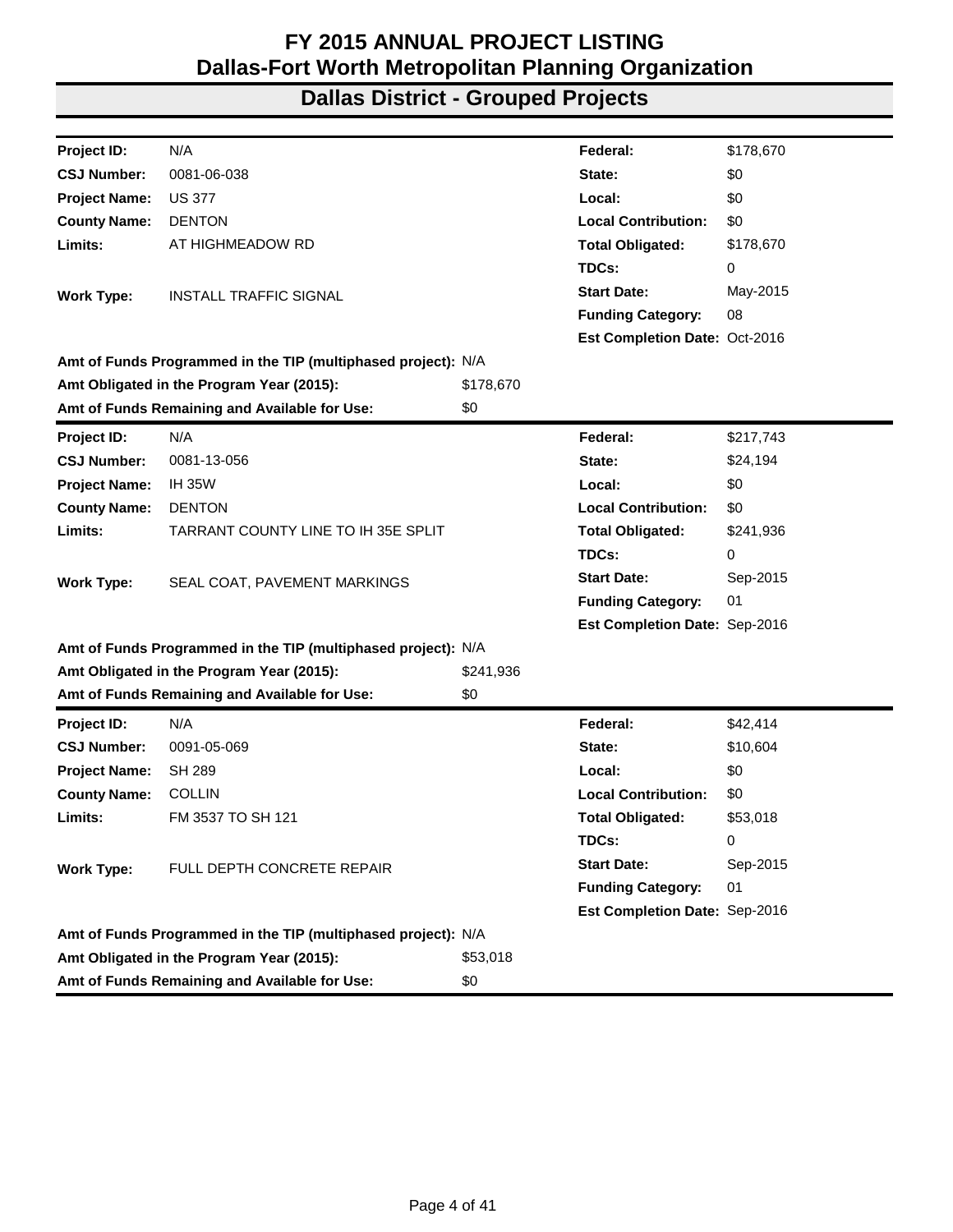| Project ID:                                   | N/A                                                              |             | Federal:                             | \$2,438,329 |
|-----------------------------------------------|------------------------------------------------------------------|-------------|--------------------------------------|-------------|
| <b>CSJ Number:</b>                            | 0091-06-058                                                      |             | State:                               | \$0         |
| <b>Project Name:</b>                          | <b>SH 289</b>                                                    |             | Local:                               | \$0         |
| <b>County Name:</b>                           | <b>DALLAS</b>                                                    |             | <b>Local Contribution:</b>           | \$0         |
| Limits:                                       | SL 12 TO ELDERWOOD DRIVE                                         |             |                                      |             |
|                                               |                                                                  |             | <b>Total Obligated:</b>              | \$2,438,329 |
|                                               |                                                                  |             | TDCs:                                | 0           |
| <b>Work Type:</b>                             | MILL, CONCRETE FULL DEPTH REPAIR, OVERLAY &<br>PAVEMENT MARKINGS |             | <b>Start Date:</b>                   | Apr-2015    |
|                                               |                                                                  |             | <b>Funding Category:</b>             | 01          |
|                                               |                                                                  |             | Est Completion Date: Feb-2016        |             |
|                                               | Amt of Funds Programmed in the TIP (multiphased project): N/A    |             |                                      |             |
|                                               | Amt Obligated in the Program Year (2015):                        | \$2,438,329 |                                      |             |
|                                               | Amt of Funds Remaining and Available for Use:                    | \$0         |                                      |             |
| <b>Project ID:</b>                            | N/A                                                              |             | Federal:                             | \$4,631,716 |
| <b>CSJ Number:</b>                            | 0092-02-123                                                      |             | State:                               | \$0         |
| <b>Project Name:</b>                          | SH 310                                                           |             | Local:                               | \$0         |
| <b>County Name:</b>                           | <b>DALLAS</b>                                                    |             | <b>Local Contribution:</b>           | \$0         |
| Limits:                                       | AT TRINITY RIVER                                                 |             | <b>Total Obligated:</b>              | \$4,631,716 |
|                                               |                                                                  |             | TDCs:                                | 0           |
| <b>Work Type:</b>                             | PAINTING OF BRIDGE AND CONCRETE STRUCTURE                        |             | <b>Start Date:</b>                   | May-2015    |
|                                               | <b>REPAIR</b>                                                    |             | <b>Funding Category:</b>             | 06          |
|                                               |                                                                  |             | Est Completion Date: Dec-2016        |             |
|                                               | Amt of Funds Programmed in the TIP (multiphased project): N/A    |             |                                      |             |
|                                               | Amt Obligated in the Program Year (2015):                        | \$4,631,716 |                                      |             |
|                                               | Amt of Funds Remaining and Available for Use:                    | \$0         |                                      |             |
| Project ID:                                   | N/A                                                              |             | Federal:                             | \$723,747   |
| <b>CSJ Number:</b>                            | 0092-03-048                                                      |             | State:                               | \$80,416    |
| <b>Project Name:</b>                          | IH 45                                                            |             | Local:                               | \$0         |
| <b>County Name:</b>                           | <b>ELLIS</b>                                                     |             | <b>Local Contribution:</b>           | \$0         |
| Limits:                                       | SOUTH OF SL 561 TO DALLAS COUNTY LINE                            |             | <b>Total Obligated:</b>              | \$804,164   |
|                                               |                                                                  |             | TDCs:                                | 0           |
| <b>Work Type:</b>                             | <b>INSTALL GUIDE SIGNS</b>                                       |             | <b>Start Date:</b>                   | May-2015    |
|                                               |                                                                  |             | <b>Funding Category:</b>             | 01          |
|                                               |                                                                  |             | <b>Est Completion Date: Oct-2016</b> |             |
|                                               | Amt of Funds Programmed in the TIP (multiphased project): N/A    |             |                                      |             |
| Amt Obligated in the Program Year (2015):     |                                                                  | \$804,164   |                                      |             |
| Amt of Funds Remaining and Available for Use: |                                                                  |             |                                      |             |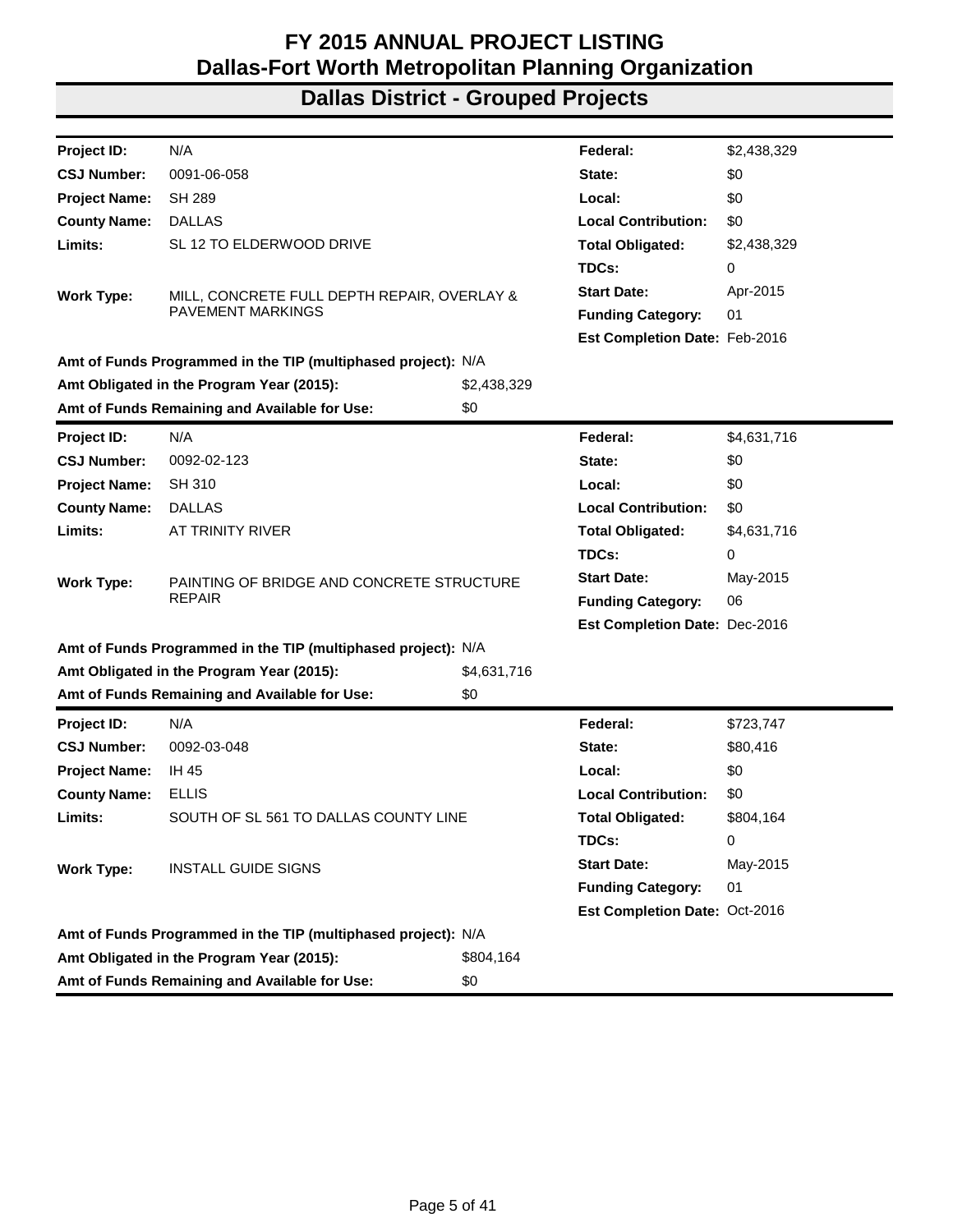| Project ID:          | N/A                                                           |              | Federal:                      | \$110,298    |
|----------------------|---------------------------------------------------------------|--------------|-------------------------------|--------------|
| <b>CSJ Number:</b>   | 0092-14-083                                                   |              | State:                        | \$12,255     |
| <b>Project Name:</b> | IH 345                                                        |              | Local:                        | \$0          |
| <b>County Name:</b>  | <b>DALLAS</b>                                                 |              | <b>Local Contribution:</b>    | \$0          |
| Limits:              | SOUTH OF IH 30, NB AND SB TO US 75 IN CITY OF DALLAS          |              | <b>Total Obligated:</b>       | \$122,553    |
|                      |                                                               |              | TDCs:                         | 0            |
| <b>Work Type:</b>    | REPAIR BENT CAPS AND GIRDERS                                  |              | <b>Start Date:</b>            | Aug-2014     |
|                      |                                                               |              | <b>Funding Category:</b>      | 01           |
|                      |                                                               |              | Est Completion Date: Dec-2015 |              |
|                      | Amt of Funds Programmed in the TIP (multiphased project): N/A |              |                               |              |
|                      | Amt Obligated in the Program Year (2015):                     | \$122,553    |                               |              |
|                      | Amt of Funds Remaining and Available for Use:                 | \$0          |                               |              |
| Project ID:          | N/A                                                           |              | Federal:                      | \$25,934,324 |
| <b>CSJ Number:</b>   | 0092-14-087                                                   |              | State:                        | \$2,881,591  |
| <b>Project Name:</b> | IH 345                                                        |              | Local:                        | \$0          |
| <b>County Name:</b>  | <b>DALLAS</b>                                                 |              | <b>Local Contribution:</b>    | \$0          |
| Limits:              | IH 30 INTERCHANGE TO SPUR 366 INTERCHANGE                     |              | <b>Total Obligated:</b>       | \$28,815,915 |
|                      |                                                               |              | TDCs:                         | 0            |
| <b>Work Type:</b>    | REPAIR STEEL ELEMENTS SUBJECT TO FATIGUE                      |              | <b>Start Date:</b>            | Sep-2015     |
|                      | LOADING ON MAINLANE BRIDGES                                   |              | <b>Funding Category:</b>      | 01 & 06      |
|                      |                                                               |              | Est Completion Date: Dec-2017 |              |
|                      | Amt of Funds Programmed in the TIP (multiphased project): N/A |              |                               |              |
|                      | Amt Obligated in the Program Year (2015):                     | \$28,815,915 |                               |              |
|                      | Amt of Funds Remaining and Available for Use:                 | \$0          |                               |              |
| Project ID:          | N/A                                                           |              | Federal:                      | \$678,352    |
| <b>CSJ Number:</b>   | 0095-02-110                                                   |              | State:                        | \$0          |
| <b>Project Name:</b> | <b>US 80</b>                                                  |              | Local:                        | \$0          |
| <b>County Name:</b>  | <b>DALLAS</b>                                                 |              | <b>Local Contribution:</b>    | \$0          |
| Limits:              | TOWN EAST BLVD TO IH 635                                      |              | <b>Total Obligated:</b>       | \$678,352    |
|                      |                                                               |              | TDCs:                         | 0            |
| <b>Work Type:</b>    | CONCRETE FULL DEPTH REPAIR ON JUGHANDLES AND                  |              | <b>Start Date:</b>            | Dec-2014     |
|                      | <b>FRONTAGE ROADS</b>                                         |              | <b>Funding Category:</b>      | 01           |
|                      |                                                               |              | Est Completion Date: Jan-2016 |              |
|                      | Amt of Funds Programmed in the TIP (multiphased project): N/A |              |                               |              |
|                      | Amt Obligated in the Program Year (2015):                     | \$678,352    |                               |              |
|                      | Amt of Funds Remaining and Available for Use:                 | \$0          |                               |              |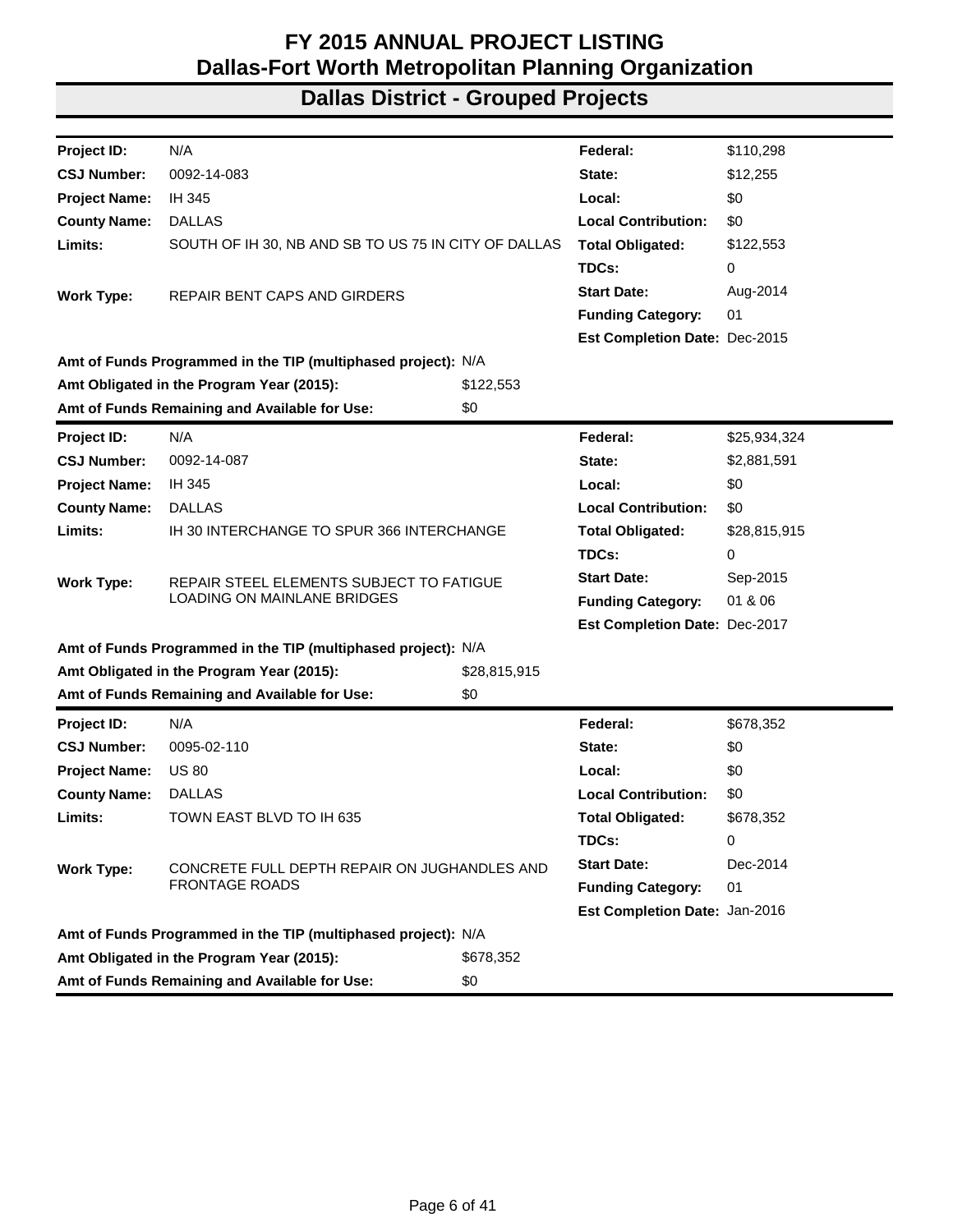| Project ID:          | N/A                                                           |             | Federal:                      | \$424,149   |
|----------------------|---------------------------------------------------------------|-------------|-------------------------------|-------------|
| <b>CSJ Number:</b>   | 0095-02-114                                                   |             | State:                        | \$45,578    |
| <b>Project Name:</b> | <b>US 80</b>                                                  |             | Local:                        | \$0         |
| <b>County Name:</b>  | <b>DALLAS</b>                                                 |             | <b>Local Contribution:</b>    | \$0         |
| Limits:              | EAST OF TOWN EAST BLVD TO KAUFMAN COUNTY LINE                 |             | <b>Total Obligated:</b>       | \$469,727   |
|                      |                                                               |             | TDCs:                         | 0           |
| <b>Work Type:</b>    | <b>INSTALL PROTECTION</b>                                     |             | <b>Start Date:</b>            | Apr-2015    |
|                      |                                                               |             | <b>Funding Category:</b>      | 01 & 08     |
|                      |                                                               |             | Est Completion Date: Jan-2016 |             |
|                      | Amt of Funds Programmed in the TIP (multiphased project): N/A |             |                               |             |
|                      | Amt Obligated in the Program Year (2015):                     | \$469,727   |                               |             |
|                      | Amt of Funds Remaining and Available for Use:                 | \$0         |                               |             |
| <b>Project ID:</b>   | N/A                                                           |             | Federal:                      | \$1,061,012 |
| <b>CSJ Number:</b>   | 0095-10-053                                                   |             | State:                        | \$0         |
| <b>Project Name:</b> | <b>US 80</b>                                                  |             | Local:                        | \$0         |
| <b>County Name:</b>  | <b>DALLAS</b>                                                 |             | <b>Local Contribution:</b>    | \$0         |
| Limits:              | IH 30 TO TOWN EAST BLVD                                       |             | <b>Total Obligated:</b>       | \$1,061,012 |
|                      |                                                               |             | TDCs:                         | 0           |
| <b>Work Type:</b>    | CONCRETE FULL DEPTH REPAIR ON JUGHANDLES AND                  |             | <b>Start Date:</b>            | Dec-2014    |
|                      | <b>FRONTAGE ROADS</b>                                         |             | <b>Funding Category:</b>      | 01          |
|                      |                                                               |             | Est Completion Date: Jan-2016 |             |
|                      | Amt of Funds Programmed in the TIP (multiphased project): N/A |             |                               |             |
|                      | Amt Obligated in the Program Year (2015):                     | \$1,061,012 |                               |             |
|                      | Amt of Funds Remaining and Available for Use:                 | \$0         |                               |             |
| Project ID:          | N/A                                                           |             | Federal:                      | \$771,831   |
| <b>CSJ Number:</b>   | 0095-11-008                                                   |             | State:                        | \$192,958   |
| <b>Project Name:</b> | <b>FM 688</b>                                                 |             | Local:                        | \$0         |
| <b>County Name:</b>  | <b>KAUFMAN</b>                                                |             | <b>Local Contribution:</b>    | \$0         |
| Limits:              | <b>US 80 TO FM 548</b>                                        |             | <b>Total Obligated:</b>       | \$964,788   |
|                      |                                                               |             | TDCs:                         | 0           |
| <b>Work Type:</b>    | SPOT BASE REPAIR, MILLING, OVERLAY AND PAVEMENT               |             | <b>Start Date:</b>            | Apr-2015    |
|                      | <b>MARKING</b>                                                |             | <b>Funding Category:</b>      | 01          |
|                      |                                                               |             | Est Completion Date: Dec-2015 |             |
|                      | Amt of Funds Programmed in the TIP (multiphased project): N/A |             |                               |             |
|                      | Amt Obligated in the Program Year (2015):                     | \$964,788   |                               |             |
|                      | Amt of Funds Remaining and Available for Use:                 | \$0         |                               |             |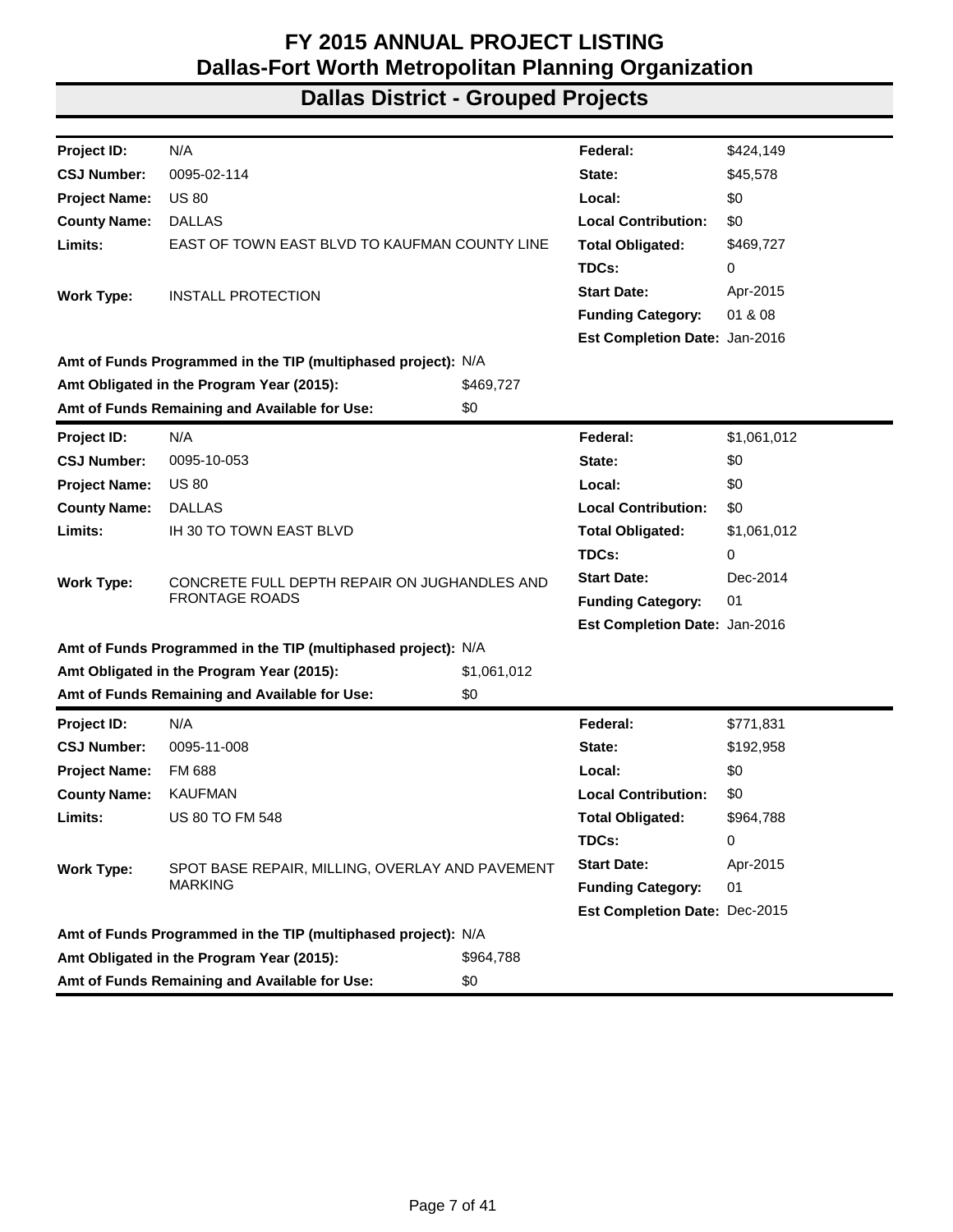| Project ID:          | N/A                                                           |           | Federal:                             | \$118,760 |
|----------------------|---------------------------------------------------------------|-----------|--------------------------------------|-----------|
| <b>CSJ Number:</b>   | 0135-02-055                                                   |           | State:                               | \$29,690  |
| <b>Project Name:</b> | <b>US 380</b>                                                 |           | Local:                               | \$0       |
| <b>County Name:</b>  | <b>COLLIN</b>                                                 |           | <b>Local Contribution:</b>           | \$0       |
| Limits:              | LAKE FOREST DR TO SH 5                                        |           | <b>Total Obligated:</b>              | \$148,450 |
|                      |                                                               |           | TDCs:                                | 0         |
| <b>Work Type:</b>    | FULL DEPTH CONCRETE REPAIR                                    |           | <b>Start Date:</b>                   | Sep-2015  |
|                      |                                                               |           | <b>Funding Category:</b>             | 01        |
|                      |                                                               |           | <b>Est Completion Date: Sep-2016</b> |           |
|                      | Amt of Funds Programmed in the TIP (multiphased project): N/A |           |                                      |           |
|                      | Amt Obligated in the Program Year (2015):                     | \$148,450 |                                      |           |
|                      | Amt of Funds Remaining and Available for Use:                 | \$0       |                                      |           |
| <b>Project ID:</b>   | N/A                                                           |           | Federal:                             | \$101,794 |
| <b>CSJ Number:</b>   | 0135-02-056                                                   |           | State:                               | \$25,449  |
| <b>Project Name:</b> | <b>US 380</b>                                                 |           | Local:                               | \$0       |
| <b>County Name:</b>  | <b>COLLIN</b>                                                 |           | <b>Local Contribution:</b>           | \$0       |
| Limits:              | TREMONT BLVD TO GRASSMERE LN                                  |           | <b>Total Obligated:</b>              | \$127,243 |
|                      |                                                               |           | TDCs:                                | 0         |
| <b>Work Type:</b>    | ADD RIGHT TURN LANE, MEDIAN, FULL DEPTH REPAIR,               |           | <b>Start Date:</b>                   | Sep-2015  |
|                      | ETC.                                                          |           | <b>Funding Category:</b>             | 01        |
|                      |                                                               |           | Est Completion Date: Sep-2016        |           |
|                      | Amt of Funds Programmed in the TIP (multiphased project): N/A |           |                                      |           |
|                      | Amt Obligated in the Program Year (2015):                     | \$127,243 |                                      |           |
|                      | Amt of Funds Remaining and Available for Use:                 | \$0       |                                      |           |
| <b>Project ID:</b>   | N/A                                                           |           | Federal:                             | \$164,536 |
| <b>CSJ Number:</b>   | 0135-03-043                                                   |           | State:                               | \$41,134  |
| <b>Project Name:</b> | <b>US 380</b>                                                 |           | Local:                               | \$0       |
| <b>County Name:</b>  | <b>COLLIN</b>                                                 |           | <b>Local Contribution:</b>           | \$0       |
| Limits:              | AT S. BRIGEFARMER RD                                          |           | <b>Total Obligated:</b>              | \$205,670 |
|                      |                                                               |           | TDCs:                                | 0         |
| <b>Work Type:</b>    | REHABILITATION OF TRAFFIC SIGNALS                             |           | <b>Start Date:</b>                   | May-2015  |
|                      |                                                               |           | <b>Funding Category:</b>             | 01        |
|                      |                                                               |           | Est Completion Date: Oct-2016        |           |
|                      | Amt of Funds Programmed in the TIP (multiphased project): N/A |           |                                      |           |
|                      | Amt Obligated in the Program Year (2015):                     | \$205,670 |                                      |           |
|                      | Amt of Funds Remaining and Available for Use:                 | \$0       |                                      |           |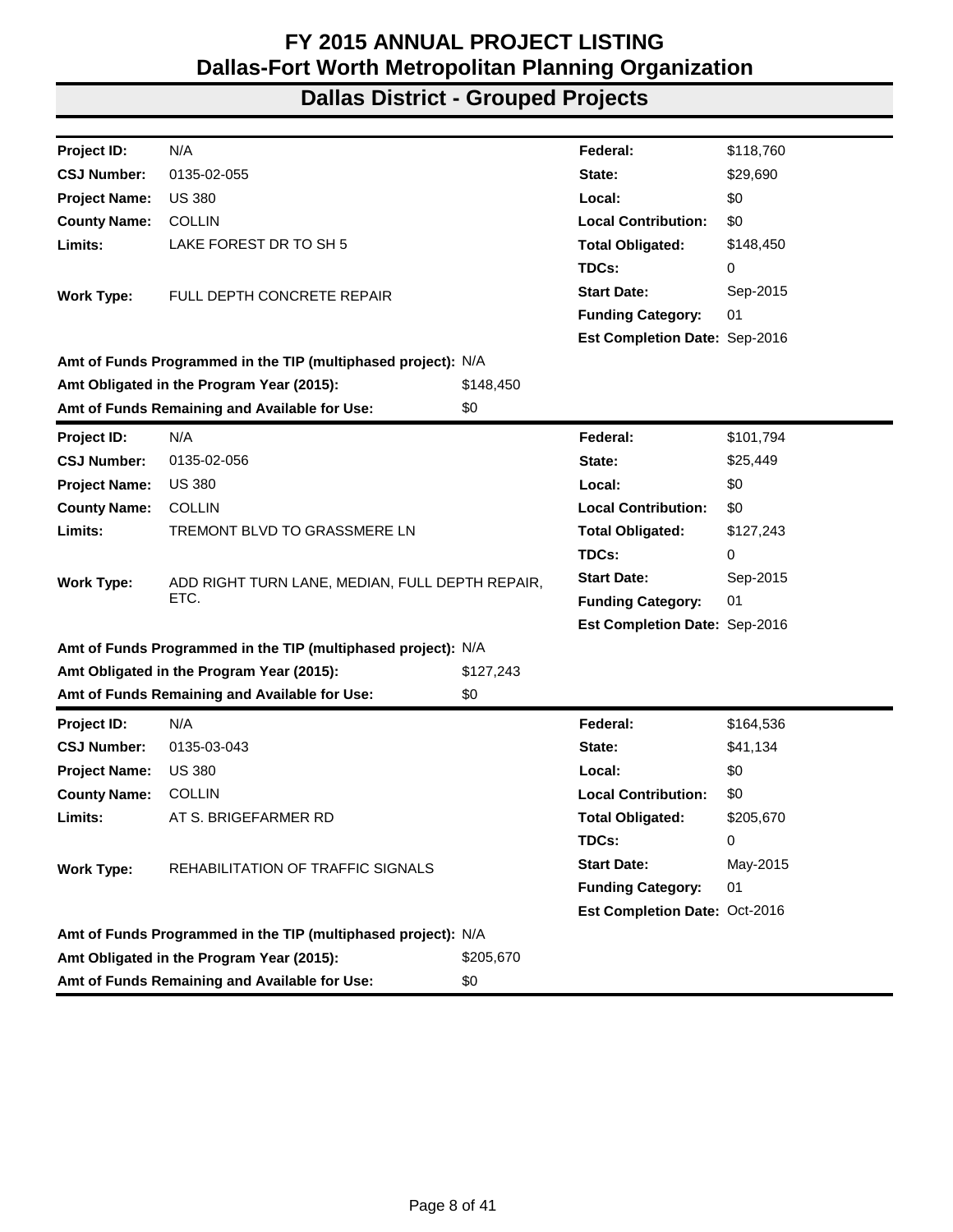| N/A<br>\$25,449<br>Project ID:<br>Federal:<br>0135-03-044<br><b>CSJ Number:</b><br>\$6,362<br>State:<br><b>Project Name:</b><br><b>US 380</b><br>Local:<br>\$0<br><b>County Name:</b><br><b>COLLIN</b><br><b>Local Contribution:</b><br>\$0<br>Limits:<br>SH 5 TO AIRPORT ROAD<br><b>Total Obligated:</b><br>\$31,811<br>TDCs:<br>0<br><b>Start Date:</b><br>Sep-2015<br>FULL DEPTH CONCRETE REPAIR<br><b>Work Type:</b><br><b>Funding Category:</b><br>01<br>Est Completion Date: Sep-2016<br>Amt of Funds Programmed in the TIP (multiphased project): N/A<br>\$31,811<br>Amt Obligated in the Program Year (2015):<br>Amt of Funds Remaining and Available for Use:<br>\$0<br>N/A<br>Project ID:<br>Federal:<br>\$12,615<br><b>CSJ Number:</b><br>0135-10-054<br>State:<br>\$3,154<br><b>Project Name:</b><br><b>US 377</b><br>\$0<br>Local:<br><b>DENTON</b><br><b>Local Contribution:</b><br>\$0<br><b>County Name:</b><br>Limits:<br>FRAME STREET TO N BELL AVENUE<br><b>Total Obligated:</b><br>\$15,768<br>TDCs:<br>0<br><b>Start Date:</b><br>Jul-2015<br>LANDSCAPE DEVELOPMENT TO INCLUDE TREE AND<br><b>Work Type:</b><br>SHRUB PLANTING AND IRRIGATION SYSTEM<br><b>Funding Category:</b><br>$10-GR$<br>Est Completion Date: Feb-2016<br>Amt of Funds Programmed in the TIP (multiphased project): N/A<br>Amt Obligated in the Program Year (2015):<br>\$15,768<br>Amt of Funds Remaining and Available for Use:<br>\$0<br>Federal:<br>N/A<br>\$672,275<br><b>Project ID:</b><br><b>CSJ Number:</b><br>0135-12-029<br>State:<br>\$168,069<br>\$0<br>FM 3537<br><b>Project Name:</b><br>Local:<br><b>COLLIN</b><br><b>Local Contribution:</b><br>\$0<br><b>County Name:</b><br>Limits:<br>SH 289 (PRESTON ROAD) TO SH 2478 (CUSTER ROAD)<br>\$840,343<br><b>Total Obligated:</b><br>TDCs:<br>0<br><b>Start Date:</b><br>Jun-2015<br><b>Work Type:</b><br>LANDSCAPE DEVELOPMENT TO INCLUDE TREE AND<br><b>IRRIGATION SYSTEM</b><br><b>Funding Category:</b><br>$10 - GR$<br>Est Completion Date: May-2016<br>Amt of Funds Programmed in the TIP (multiphased project): N/A<br>Amt Obligated in the Program Year (2015):<br>\$840,343<br>Amt of Funds Remaining and Available for Use:<br>\$0 |  |  |  |
|--------------------------------------------------------------------------------------------------------------------------------------------------------------------------------------------------------------------------------------------------------------------------------------------------------------------------------------------------------------------------------------------------------------------------------------------------------------------------------------------------------------------------------------------------------------------------------------------------------------------------------------------------------------------------------------------------------------------------------------------------------------------------------------------------------------------------------------------------------------------------------------------------------------------------------------------------------------------------------------------------------------------------------------------------------------------------------------------------------------------------------------------------------------------------------------------------------------------------------------------------------------------------------------------------------------------------------------------------------------------------------------------------------------------------------------------------------------------------------------------------------------------------------------------------------------------------------------------------------------------------------------------------------------------------------------------------------------------------------------------------------------------------------------------------------------------------------------------------------------------------------------------------------------------------------------------------------------------------------------------------------------------------------------------------------------------------------------------------------------------------------------------------------------------------------------------------------|--|--|--|
|                                                                                                                                                                                                                                                                                                                                                                                                                                                                                                                                                                                                                                                                                                                                                                                                                                                                                                                                                                                                                                                                                                                                                                                                                                                                                                                                                                                                                                                                                                                                                                                                                                                                                                                                                                                                                                                                                                                                                                                                                                                                                                                                                                                                        |  |  |  |
|                                                                                                                                                                                                                                                                                                                                                                                                                                                                                                                                                                                                                                                                                                                                                                                                                                                                                                                                                                                                                                                                                                                                                                                                                                                                                                                                                                                                                                                                                                                                                                                                                                                                                                                                                                                                                                                                                                                                                                                                                                                                                                                                                                                                        |  |  |  |
|                                                                                                                                                                                                                                                                                                                                                                                                                                                                                                                                                                                                                                                                                                                                                                                                                                                                                                                                                                                                                                                                                                                                                                                                                                                                                                                                                                                                                                                                                                                                                                                                                                                                                                                                                                                                                                                                                                                                                                                                                                                                                                                                                                                                        |  |  |  |
|                                                                                                                                                                                                                                                                                                                                                                                                                                                                                                                                                                                                                                                                                                                                                                                                                                                                                                                                                                                                                                                                                                                                                                                                                                                                                                                                                                                                                                                                                                                                                                                                                                                                                                                                                                                                                                                                                                                                                                                                                                                                                                                                                                                                        |  |  |  |
|                                                                                                                                                                                                                                                                                                                                                                                                                                                                                                                                                                                                                                                                                                                                                                                                                                                                                                                                                                                                                                                                                                                                                                                                                                                                                                                                                                                                                                                                                                                                                                                                                                                                                                                                                                                                                                                                                                                                                                                                                                                                                                                                                                                                        |  |  |  |
|                                                                                                                                                                                                                                                                                                                                                                                                                                                                                                                                                                                                                                                                                                                                                                                                                                                                                                                                                                                                                                                                                                                                                                                                                                                                                                                                                                                                                                                                                                                                                                                                                                                                                                                                                                                                                                                                                                                                                                                                                                                                                                                                                                                                        |  |  |  |
|                                                                                                                                                                                                                                                                                                                                                                                                                                                                                                                                                                                                                                                                                                                                                                                                                                                                                                                                                                                                                                                                                                                                                                                                                                                                                                                                                                                                                                                                                                                                                                                                                                                                                                                                                                                                                                                                                                                                                                                                                                                                                                                                                                                                        |  |  |  |
|                                                                                                                                                                                                                                                                                                                                                                                                                                                                                                                                                                                                                                                                                                                                                                                                                                                                                                                                                                                                                                                                                                                                                                                                                                                                                                                                                                                                                                                                                                                                                                                                                                                                                                                                                                                                                                                                                                                                                                                                                                                                                                                                                                                                        |  |  |  |
|                                                                                                                                                                                                                                                                                                                                                                                                                                                                                                                                                                                                                                                                                                                                                                                                                                                                                                                                                                                                                                                                                                                                                                                                                                                                                                                                                                                                                                                                                                                                                                                                                                                                                                                                                                                                                                                                                                                                                                                                                                                                                                                                                                                                        |  |  |  |
|                                                                                                                                                                                                                                                                                                                                                                                                                                                                                                                                                                                                                                                                                                                                                                                                                                                                                                                                                                                                                                                                                                                                                                                                                                                                                                                                                                                                                                                                                                                                                                                                                                                                                                                                                                                                                                                                                                                                                                                                                                                                                                                                                                                                        |  |  |  |
|                                                                                                                                                                                                                                                                                                                                                                                                                                                                                                                                                                                                                                                                                                                                                                                                                                                                                                                                                                                                                                                                                                                                                                                                                                                                                                                                                                                                                                                                                                                                                                                                                                                                                                                                                                                                                                                                                                                                                                                                                                                                                                                                                                                                        |  |  |  |
|                                                                                                                                                                                                                                                                                                                                                                                                                                                                                                                                                                                                                                                                                                                                                                                                                                                                                                                                                                                                                                                                                                                                                                                                                                                                                                                                                                                                                                                                                                                                                                                                                                                                                                                                                                                                                                                                                                                                                                                                                                                                                                                                                                                                        |  |  |  |
|                                                                                                                                                                                                                                                                                                                                                                                                                                                                                                                                                                                                                                                                                                                                                                                                                                                                                                                                                                                                                                                                                                                                                                                                                                                                                                                                                                                                                                                                                                                                                                                                                                                                                                                                                                                                                                                                                                                                                                                                                                                                                                                                                                                                        |  |  |  |
|                                                                                                                                                                                                                                                                                                                                                                                                                                                                                                                                                                                                                                                                                                                                                                                                                                                                                                                                                                                                                                                                                                                                                                                                                                                                                                                                                                                                                                                                                                                                                                                                                                                                                                                                                                                                                                                                                                                                                                                                                                                                                                                                                                                                        |  |  |  |
|                                                                                                                                                                                                                                                                                                                                                                                                                                                                                                                                                                                                                                                                                                                                                                                                                                                                                                                                                                                                                                                                                                                                                                                                                                                                                                                                                                                                                                                                                                                                                                                                                                                                                                                                                                                                                                                                                                                                                                                                                                                                                                                                                                                                        |  |  |  |
|                                                                                                                                                                                                                                                                                                                                                                                                                                                                                                                                                                                                                                                                                                                                                                                                                                                                                                                                                                                                                                                                                                                                                                                                                                                                                                                                                                                                                                                                                                                                                                                                                                                                                                                                                                                                                                                                                                                                                                                                                                                                                                                                                                                                        |  |  |  |
|                                                                                                                                                                                                                                                                                                                                                                                                                                                                                                                                                                                                                                                                                                                                                                                                                                                                                                                                                                                                                                                                                                                                                                                                                                                                                                                                                                                                                                                                                                                                                                                                                                                                                                                                                                                                                                                                                                                                                                                                                                                                                                                                                                                                        |  |  |  |
|                                                                                                                                                                                                                                                                                                                                                                                                                                                                                                                                                                                                                                                                                                                                                                                                                                                                                                                                                                                                                                                                                                                                                                                                                                                                                                                                                                                                                                                                                                                                                                                                                                                                                                                                                                                                                                                                                                                                                                                                                                                                                                                                                                                                        |  |  |  |
|                                                                                                                                                                                                                                                                                                                                                                                                                                                                                                                                                                                                                                                                                                                                                                                                                                                                                                                                                                                                                                                                                                                                                                                                                                                                                                                                                                                                                                                                                                                                                                                                                                                                                                                                                                                                                                                                                                                                                                                                                                                                                                                                                                                                        |  |  |  |
|                                                                                                                                                                                                                                                                                                                                                                                                                                                                                                                                                                                                                                                                                                                                                                                                                                                                                                                                                                                                                                                                                                                                                                                                                                                                                                                                                                                                                                                                                                                                                                                                                                                                                                                                                                                                                                                                                                                                                                                                                                                                                                                                                                                                        |  |  |  |
|                                                                                                                                                                                                                                                                                                                                                                                                                                                                                                                                                                                                                                                                                                                                                                                                                                                                                                                                                                                                                                                                                                                                                                                                                                                                                                                                                                                                                                                                                                                                                                                                                                                                                                                                                                                                                                                                                                                                                                                                                                                                                                                                                                                                        |  |  |  |
|                                                                                                                                                                                                                                                                                                                                                                                                                                                                                                                                                                                                                                                                                                                                                                                                                                                                                                                                                                                                                                                                                                                                                                                                                                                                                                                                                                                                                                                                                                                                                                                                                                                                                                                                                                                                                                                                                                                                                                                                                                                                                                                                                                                                        |  |  |  |
|                                                                                                                                                                                                                                                                                                                                                                                                                                                                                                                                                                                                                                                                                                                                                                                                                                                                                                                                                                                                                                                                                                                                                                                                                                                                                                                                                                                                                                                                                                                                                                                                                                                                                                                                                                                                                                                                                                                                                                                                                                                                                                                                                                                                        |  |  |  |
|                                                                                                                                                                                                                                                                                                                                                                                                                                                                                                                                                                                                                                                                                                                                                                                                                                                                                                                                                                                                                                                                                                                                                                                                                                                                                                                                                                                                                                                                                                                                                                                                                                                                                                                                                                                                                                                                                                                                                                                                                                                                                                                                                                                                        |  |  |  |
|                                                                                                                                                                                                                                                                                                                                                                                                                                                                                                                                                                                                                                                                                                                                                                                                                                                                                                                                                                                                                                                                                                                                                                                                                                                                                                                                                                                                                                                                                                                                                                                                                                                                                                                                                                                                                                                                                                                                                                                                                                                                                                                                                                                                        |  |  |  |
|                                                                                                                                                                                                                                                                                                                                                                                                                                                                                                                                                                                                                                                                                                                                                                                                                                                                                                                                                                                                                                                                                                                                                                                                                                                                                                                                                                                                                                                                                                                                                                                                                                                                                                                                                                                                                                                                                                                                                                                                                                                                                                                                                                                                        |  |  |  |
|                                                                                                                                                                                                                                                                                                                                                                                                                                                                                                                                                                                                                                                                                                                                                                                                                                                                                                                                                                                                                                                                                                                                                                                                                                                                                                                                                                                                                                                                                                                                                                                                                                                                                                                                                                                                                                                                                                                                                                                                                                                                                                                                                                                                        |  |  |  |
|                                                                                                                                                                                                                                                                                                                                                                                                                                                                                                                                                                                                                                                                                                                                                                                                                                                                                                                                                                                                                                                                                                                                                                                                                                                                                                                                                                                                                                                                                                                                                                                                                                                                                                                                                                                                                                                                                                                                                                                                                                                                                                                                                                                                        |  |  |  |
|                                                                                                                                                                                                                                                                                                                                                                                                                                                                                                                                                                                                                                                                                                                                                                                                                                                                                                                                                                                                                                                                                                                                                                                                                                                                                                                                                                                                                                                                                                                                                                                                                                                                                                                                                                                                                                                                                                                                                                                                                                                                                                                                                                                                        |  |  |  |
|                                                                                                                                                                                                                                                                                                                                                                                                                                                                                                                                                                                                                                                                                                                                                                                                                                                                                                                                                                                                                                                                                                                                                                                                                                                                                                                                                                                                                                                                                                                                                                                                                                                                                                                                                                                                                                                                                                                                                                                                                                                                                                                                                                                                        |  |  |  |
|                                                                                                                                                                                                                                                                                                                                                                                                                                                                                                                                                                                                                                                                                                                                                                                                                                                                                                                                                                                                                                                                                                                                                                                                                                                                                                                                                                                                                                                                                                                                                                                                                                                                                                                                                                                                                                                                                                                                                                                                                                                                                                                                                                                                        |  |  |  |
|                                                                                                                                                                                                                                                                                                                                                                                                                                                                                                                                                                                                                                                                                                                                                                                                                                                                                                                                                                                                                                                                                                                                                                                                                                                                                                                                                                                                                                                                                                                                                                                                                                                                                                                                                                                                                                                                                                                                                                                                                                                                                                                                                                                                        |  |  |  |
|                                                                                                                                                                                                                                                                                                                                                                                                                                                                                                                                                                                                                                                                                                                                                                                                                                                                                                                                                                                                                                                                                                                                                                                                                                                                                                                                                                                                                                                                                                                                                                                                                                                                                                                                                                                                                                                                                                                                                                                                                                                                                                                                                                                                        |  |  |  |
|                                                                                                                                                                                                                                                                                                                                                                                                                                                                                                                                                                                                                                                                                                                                                                                                                                                                                                                                                                                                                                                                                                                                                                                                                                                                                                                                                                                                                                                                                                                                                                                                                                                                                                                                                                                                                                                                                                                                                                                                                                                                                                                                                                                                        |  |  |  |
|                                                                                                                                                                                                                                                                                                                                                                                                                                                                                                                                                                                                                                                                                                                                                                                                                                                                                                                                                                                                                                                                                                                                                                                                                                                                                                                                                                                                                                                                                                                                                                                                                                                                                                                                                                                                                                                                                                                                                                                                                                                                                                                                                                                                        |  |  |  |
|                                                                                                                                                                                                                                                                                                                                                                                                                                                                                                                                                                                                                                                                                                                                                                                                                                                                                                                                                                                                                                                                                                                                                                                                                                                                                                                                                                                                                                                                                                                                                                                                                                                                                                                                                                                                                                                                                                                                                                                                                                                                                                                                                                                                        |  |  |  |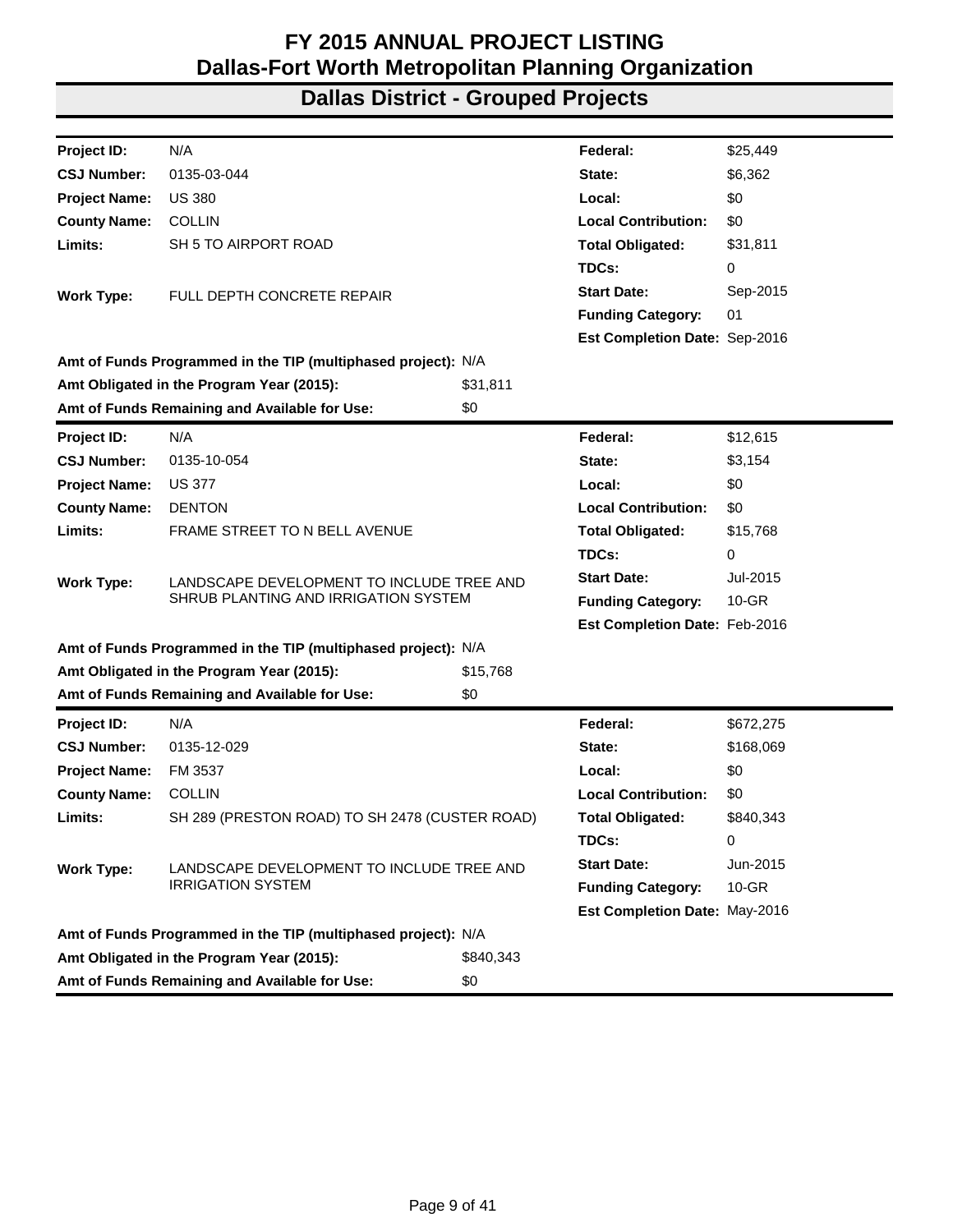| Project ID:          | N/A                                                           |             | Federal:                      | \$351,052   |
|----------------------|---------------------------------------------------------------|-------------|-------------------------------|-------------|
| <b>CSJ Number:</b>   | 0172-05-116                                                   |             | State:                        | \$39,006    |
| <b>Project Name:</b> | <b>BU 287Q</b>                                                |             | Local:                        | \$0         |
| <b>County Name:</b>  | <b>ELLIS</b>                                                  |             | <b>Local Contribution:</b>    | \$0         |
| Limits:              | BNSF RR AT AVENUE G TO CROSSING # 021901F                     |             | <b>Total Obligated:</b>       | \$390,058   |
|                      |                                                               |             | TDCs:                         | 0           |
| <b>Work Type:</b>    | UPGRADE RAILROAD WARNING DEVICES                              |             | <b>Start Date:</b>            | Jun-2015    |
|                      |                                                               |             | <b>Funding Category:</b>      | 08          |
|                      |                                                               |             | Est Completion Date: May-2016 |             |
|                      | Amt of Funds Programmed in the TIP (multiphased project): N/A |             |                               |             |
|                      | Amt Obligated in the Program Year (2015):                     | \$390,058   |                               |             |
|                      | Amt of Funds Remaining and Available for Use:                 | \$0         |                               |             |
| Project ID:          | N/A                                                           |             | Federal:                      | \$486,276   |
| <b>CSJ Number:</b>   | 0172-05-117                                                   |             | State:                        | \$121,569   |
| <b>Project Name:</b> | <b>US 287</b>                                                 |             | Local:                        | \$0         |
| <b>County Name:</b>  | <b>ELLIS</b>                                                  |             | <b>Local Contribution:</b>    | \$0         |
| Limits:              | 0.2 MILES WEST OF BACK CHAMP RD (CR 945) TO 0.6               |             | <b>Total Obligated:</b>       | \$607,845   |
|                      | MILES SOUTH OF PARK SCHOOL HOUSE RD                           |             | TDCs:                         | 0           |
| <b>Work Type:</b>    | SEAL COAT, PVMT MARKINGS, MAILBOXES FRONTAGE                  |             | <b>Start Date:</b>            | Sep-2015    |
|                      | <b>ROADS ONLY</b>                                             |             | <b>Funding Category:</b>      | 01          |
|                      |                                                               |             | Est Completion Date: Sep-2016 |             |
|                      | Amt of Funds Programmed in the TIP (multiphased project): N/A |             |                               |             |
|                      | Amt Obligated in the Program Year (2015):                     | \$607,845   |                               |             |
|                      | Amt of Funds Remaining and Available for Use:                 | \$0         |                               |             |
| Project ID:          | N/A                                                           |             | Federal:                      | \$2,582,530 |
| <b>CSJ Number:</b>   | 0172-12-005                                                   |             | State:                        | \$260,020   |
| <b>Project Name:</b> | <b>BU 287S</b>                                                |             | Local:                        | \$0         |
| <b>County Name:</b>  | <b>ELLIS</b>                                                  |             | <b>Local Contribution:</b>    | \$0         |
| Limits:              | SPUR 437 TO MCKINNEY ST                                       |             | <b>Total Obligated:</b>       | \$2,842,550 |
|                      |                                                               |             | TDCs:                         | 0           |
| <b>Work Type:</b>    | INSTALL CONTINUOUS LEFT TURN LANE                             |             | <b>Start Date:</b>            | Jul-2015    |
|                      |                                                               |             | <b>Funding Category:</b>      | 01 & 08     |
|                      |                                                               |             | Est Completion Date: Jul-2016 |             |
|                      | Amt of Funds Programmed in the TIP (multiphased project): N/A |             |                               |             |
|                      | Amt Obligated in the Program Year (2015):                     | \$2,842,550 |                               |             |
|                      | Amt of Funds Remaining and Available for Use:                 | \$0         |                               |             |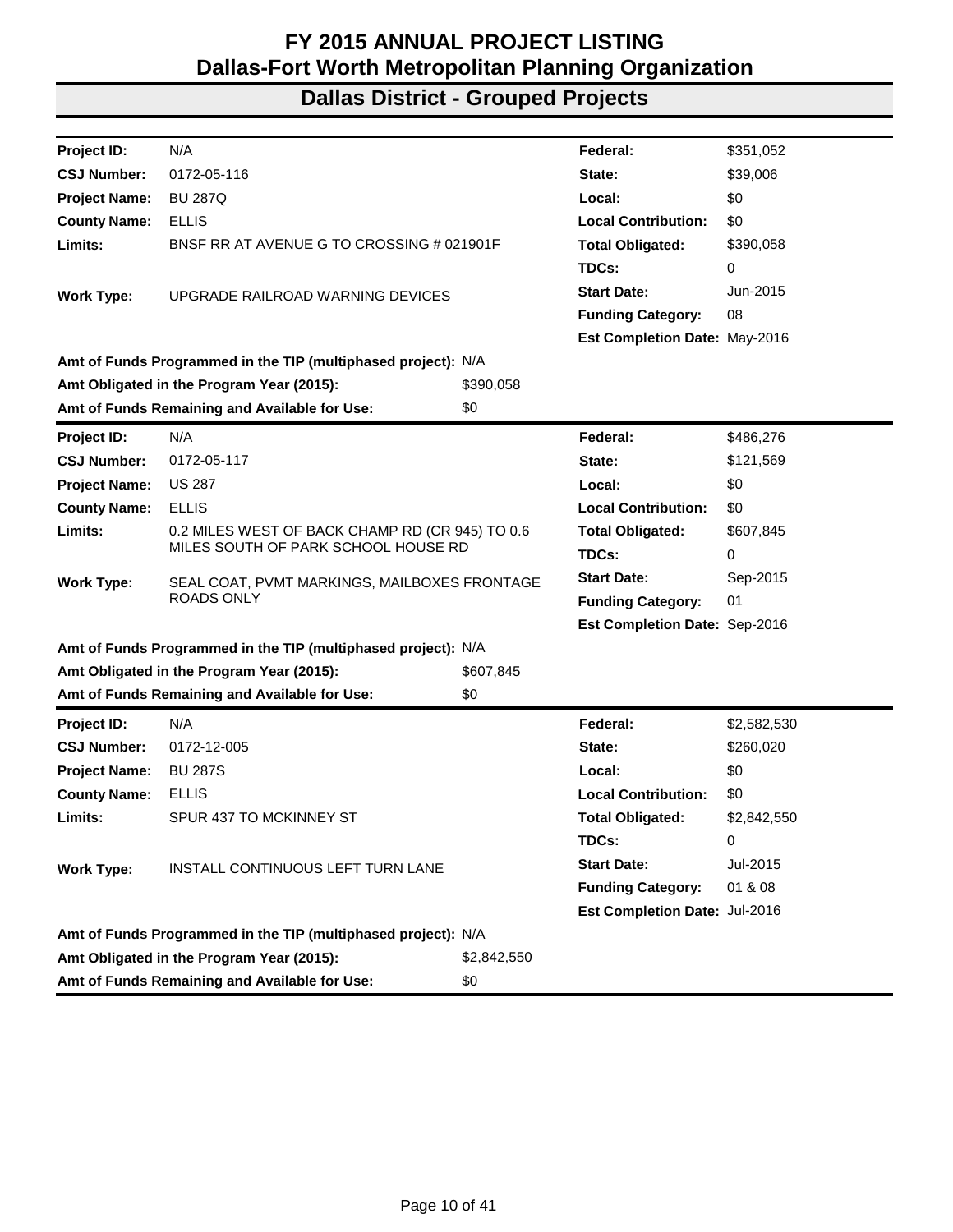| Project ID:          | N/A                                                           |             | Federal:                      | \$135,907   |
|----------------------|---------------------------------------------------------------|-------------|-------------------------------|-------------|
| <b>CSJ Number:</b>   | 0173-01-046                                                   |             | State:                        | \$33,977    |
| <b>Project Name:</b> | <b>SH 34</b>                                                  |             | Local:                        | \$0         |
| <b>County Name:</b>  | <b>ELLIS</b>                                                  |             | <b>Local Contribution:</b>    | \$0         |
| Limits:              | AT LAUREL / WAL-MART                                          |             | <b>Total Obligated:</b>       | \$169,884   |
|                      |                                                               |             | TDCs:                         | 0           |
| <b>Work Type:</b>    | REHABILITATION OF TRAFFIC SIGNALS                             |             | <b>Start Date:</b>            | Dec-2014    |
|                      |                                                               |             | <b>Funding Category:</b>      | 01          |
|                      |                                                               |             | Est Completion Date: Dec-2015 |             |
|                      | Amt of Funds Programmed in the TIP (multiphased project): N/A |             |                               |             |
|                      | Amt Obligated in the Program Year (2015):                     | \$169,884   |                               |             |
|                      | Amt of Funds Remaining and Available for Use:                 | \$0         |                               |             |
| Project ID:          | N/A                                                           |             | Federal:                      | \$1,195,723 |
| <b>CSJ Number:</b>   | 0173-04-047                                                   |             | State:                        | \$298,931   |
| <b>Project Name:</b> | <b>SH 34</b>                                                  |             | Local:                        | \$0         |
| <b>County Name:</b>  | <b>KAUFMAN</b>                                                |             | <b>Local Contribution:</b>    | \$0         |
| Limits:              | IH 20 TO AIRPORT ROAD                                         |             | <b>Total Obligated:</b>       | \$1,494,653 |
|                      |                                                               |             | TDCs:                         | 0           |
| <b>Work Type:</b>    | REHABILITATION OF EXISTING FOUR LANE DIVIDED                  |             | <b>Start Date:</b>            | Jun-2015    |
|                      | <b>ROADWAY</b>                                                |             | <b>Funding Category:</b>      | 01          |
|                      |                                                               |             | Est Completion Date: Jun-2016 |             |
|                      | Amt of Funds Programmed in the TIP (multiphased project): N/A |             |                               |             |
|                      | Amt Obligated in the Program Year (2015):                     | \$1,494,653 |                               |             |
|                      | Amt of Funds Remaining and Available for Use:                 | \$0         |                               |             |
| Project ID:          | N/A                                                           |             | Federal:                      | \$148,390   |
| <b>CSJ Number:</b>   | 0173-05-037                                                   |             | State:                        | \$0         |
| <b>Project Name:</b> | <b>SH 34</b>                                                  |             | Local:                        | \$0         |
| <b>County Name:</b>  | <b>KAUFMAN</b>                                                |             | <b>Local Contribution:</b>    | \$0         |
| Limits:              | JCT US 80 TO HUNT COUNTY LINE                                 |             | <b>Total Obligated:</b>       | \$148,390   |
|                      |                                                               |             | TDCs:                         | 0           |
| <b>Work Type:</b>    | TEXTURIZE SHOULDERS WITH PROFILE PAVEMENT                     |             | <b>Start Date:</b>            | Apr-2015    |
|                      | MARKERS, CENTERLINE TEXTURING                                 |             | <b>Funding Category:</b>      | 08          |
|                      |                                                               |             | Est Completion Date: Mar-2016 |             |
|                      | Amt of Funds Programmed in the TIP (multiphased project): N/A |             |                               |             |
|                      | Amt Obligated in the Program Year (2015):                     | \$148,390   |                               |             |
|                      | Amt of Funds Remaining and Available for Use:                 | \$0         |                               |             |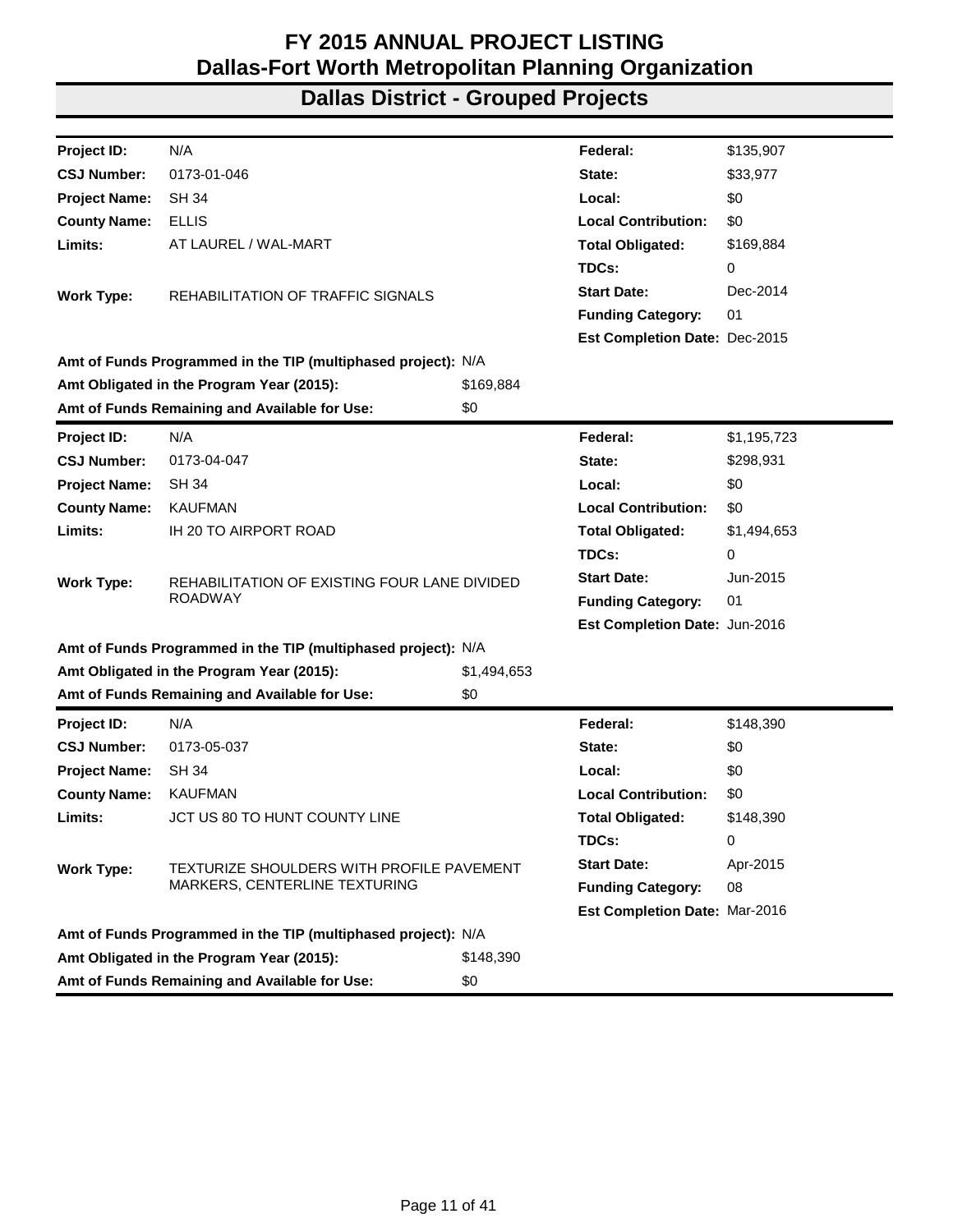| Project ID:                                                   | N/A                                                           |             | Federal:                      | \$1,054,253 |  |
|---------------------------------------------------------------|---------------------------------------------------------------|-------------|-------------------------------|-------------|--|
| <b>CSJ Number:</b>                                            | 0173-05-038                                                   |             | State:                        | \$263,563   |  |
| <b>Project Name:</b>                                          | <b>SH 34</b>                                                  |             | Local:                        | \$0         |  |
| <b>County Name:</b>                                           | <b>KAUFMAN</b>                                                |             | <b>Local Contribution:</b>    | \$0         |  |
| Limits:                                                       | 3.0 MILES SOUTH OF THE HUNT COUNTY LINE TO HUNT               |             | <b>Total Obligated:</b>       | \$1,317,817 |  |
|                                                               | <b>COUNTY</b>                                                 |             | TDCs:                         | 0           |  |
| <b>Work Type:</b>                                             | MILLING, BASE REPAIR, OVERLAY, AND PAVEMENT                   |             | <b>Start Date:</b>            | Apr-2015    |  |
|                                                               | <b>MARKINGS</b>                                               |             | <b>Funding Category:</b>      | 01          |  |
|                                                               |                                                               |             | Est Completion Date: Mar-2016 |             |  |
|                                                               | Amt of Funds Programmed in the TIP (multiphased project): N/A |             |                               |             |  |
|                                                               | Amt Obligated in the Program Year (2015):                     | \$1,317,817 |                               |             |  |
|                                                               | Amt of Funds Remaining and Available for Use:                 | \$0         |                               |             |  |
| Project ID:                                                   | N/A                                                           |             | Federal:                      | \$32,961    |  |
| <b>CSJ Number:</b>                                            | 0196-01-105                                                   |             | State:                        | \$8,240     |  |
| <b>Project Name:</b>                                          | <b>US77</b>                                                   |             | Local:                        | \$0         |  |
| <b>County Name:</b>                                           | <b>DENTON</b>                                                 |             | <b>Local Contribution:</b>    | \$0         |  |
| Limits:                                                       | TEASLEY LANE TO IH 35E                                        |             | <b>Total Obligated:</b>       | \$41,201    |  |
|                                                               |                                                               |             | TDCs:                         | 0           |  |
| <b>Work Type:</b>                                             | LANDSCAPE DEVELOPMENT TO INCLUDE TREE AND                     |             | <b>Start Date:</b>            | Jul-2015    |  |
|                                                               | SHRUB PLANTING AND IRRIGATION SYSTEM                          |             | <b>Funding Category:</b>      | $10 - GR$   |  |
|                                                               |                                                               |             | Est Completion Date: Feb-2016 |             |  |
| Amt of Funds Programmed in the TIP (multiphased project): N/A |                                                               |             |                               |             |  |
|                                                               | Amt Obligated in the Program Year (2015):                     | \$41,201    |                               |             |  |
|                                                               | Amt of Funds Remaining and Available for Use:                 | \$0         |                               |             |  |
| Project ID:                                                   | N/A                                                           |             | Federal:                      | \$6,412,427 |  |
| <b>CSJ Number:</b>                                            | 0196-03-256                                                   |             | State:                        | \$712,492   |  |
| <b>Project Name:</b>                                          | <b>IH 35E</b>                                                 |             | Local:                        | \$0         |  |
| <b>County Name:</b>                                           | <b>DALLAS</b>                                                 |             | <b>Local Contribution:</b>    | \$0         |  |
| Limits:                                                       | SP 348 TO VALLEY VIEW LANE                                    |             | <b>Total Obligated:</b>       | \$7,124,919 |  |
|                                                               |                                                               |             | TDCs:                         | 0           |  |
| <b>Work Type:</b>                                             | MILL & INLAY MAINLANES AND SHOULDERS, PAVEMENT                |             | <b>Start Date:</b>            | Jun-2015    |  |
|                                                               | MARKINGS AND CONCRETE FULL DEPTH REPAIR                       |             | <b>Funding Category:</b>      | 01          |  |
|                                                               |                                                               |             | Est Completion Date: Jun-2016 |             |  |
|                                                               | Amt of Funds Programmed in the TIP (multiphased project): N/A |             |                               |             |  |
|                                                               | Amt Obligated in the Program Year (2015):                     | \$7,124,919 |                               |             |  |
|                                                               | Amt of Funds Remaining and Available for Use:                 | \$0         |                               |             |  |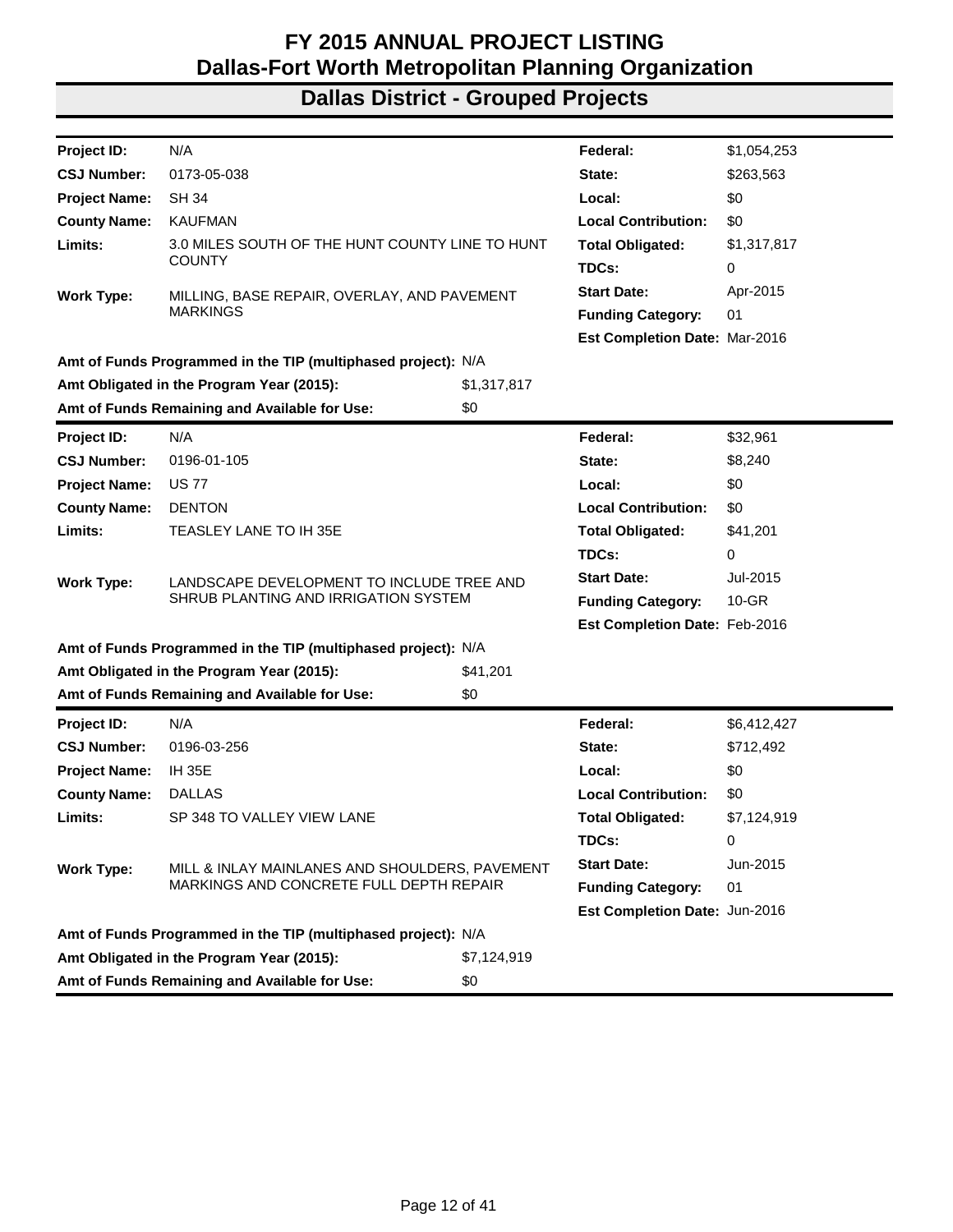| Project ID:          | N/A                                                           |           | Federal:                      | \$846,912 |
|----------------------|---------------------------------------------------------------|-----------|-------------------------------|-----------|
| <b>CSJ Number:</b>   | 0197-02-116                                                   |           | State:                        | \$0       |
| <b>Project Name:</b> | <b>US 175</b>                                                 |           | Local:                        | \$0       |
| <b>County Name:</b>  | <b>DALLAS</b>                                                 |           | <b>Local Contribution:</b>    | \$0       |
| Limits:              | SH 310 TO KAUFMAN COUNTY LINE                                 |           | <b>Total Obligated:</b>       | \$846,912 |
|                      |                                                               |           | TDCs:                         | 0         |
| <b>Work Type:</b>    | INSTALL PROTECTION                                            |           | <b>Start Date:</b>            | Apr-2015  |
|                      |                                                               |           | <b>Funding Category:</b>      | 08        |
|                      |                                                               |           | Est Completion Date: Jan-2016 |           |
|                      | Amt of Funds Programmed in the TIP (multiphased project): N/A |           |                               |           |
|                      | Amt Obligated in the Program Year (2015):                     | \$846,912 |                               |           |
|                      | Amt of Funds Remaining and Available for Use:                 | \$0       |                               |           |
| <b>Project ID:</b>   | N/A                                                           |           | Federal:                      | \$281,536 |
| <b>CSJ Number:</b>   | 0197-04-078                                                   |           | State:                        | \$70,384  |
| <b>Project Name:</b> | <b>US 175</b>                                                 |           | Local:                        | \$0       |
| <b>County Name:</b>  | <b>KAUFMAN</b>                                                |           | <b>Local Contribution:</b>    | \$0       |
| Limits:              | KINGS CREEK TO 0.2 MILES EAST OF SH 34                        |           | <b>Total Obligated:</b>       | \$351,920 |
|                      |                                                               |           | TDCs:                         | 0         |
| <b>Work Type:</b>    | LANDSCAPE DEVELOPMENT TO INCLUDE TREE                         |           | <b>Start Date:</b>            | Mar-2015  |
|                      | PLANTING & IRRIGATION SYSTEMS                                 |           | <b>Funding Category:</b>      | $10-GR$   |
|                      |                                                               |           | Est Completion Date: Jan-2016 |           |
|                      | Amt of Funds Programmed in the TIP (multiphased project): N/A |           |                               |           |
|                      | Amt Obligated in the Program Year (2015):                     | \$351,920 |                               |           |
|                      | Amt of Funds Remaining and Available for Use:                 | \$0       |                               |           |
| <b>Project ID:</b>   | N/A                                                           |           | Federal:                      | \$437,013 |
| <b>CSJ Number:</b>   | 0197-08-007                                                   |           | State:                        | \$109,253 |
| <b>Project Name:</b> | SH 243                                                        |           | Local:                        | \$0       |
| <b>County Name:</b>  | <b>KAUFMAN</b>                                                |           | <b>Local Contribution:</b>    | \$0       |
| Limits:              | <b>US 175 TO FM 987</b>                                       |           | <b>Total Obligated:</b>       | \$546,266 |
|                      |                                                               |           | TDCs:                         | 0         |
| <b>Work Type:</b>    | MILLING, BASE REPAIR, OVERLAY, AND PAVEMENT                   |           | <b>Start Date:</b>            | Oct-2015  |
|                      | <b>MARKINGS</b>                                               |           | <b>Funding Category:</b>      | 01        |
|                      |                                                               |           | Est Completion Date: Oct-2016 |           |
|                      | Amt of Funds Programmed in the TIP (multiphased project): N/A |           |                               |           |
|                      | Amt Obligated in the Program Year (2015):                     | \$546,266 |                               |           |
|                      | Amt of Funds Remaining and Available for Use:                 | \$0       |                               |           |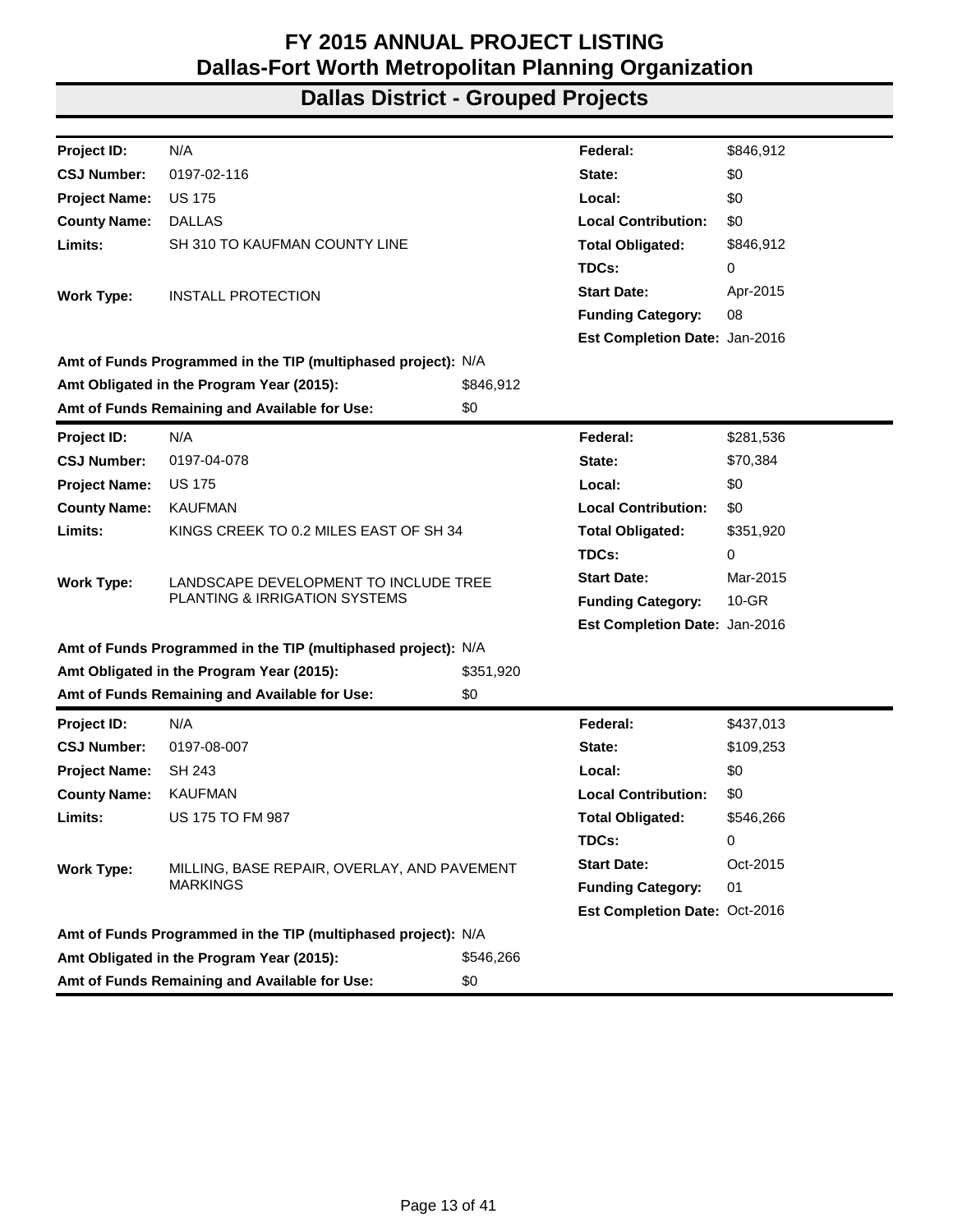| Project ID:          | N/A                                                           |           | Federal:                             | \$127,801 |
|----------------------|---------------------------------------------------------------|-----------|--------------------------------------|-----------|
| <b>CSJ Number:</b>   | 0260-02-045                                                   |           | State:                               | \$31,950  |
| <b>Project Name:</b> | <b>US 67</b>                                                  |           | Local:                               | \$0       |
| <b>County Name:</b>  | <b>ELLIS</b>                                                  |           | <b>Local Contribution:</b>           | \$0       |
| Limits:              | JOHNSON COUNTY LINE TO NORTH OF US 287                        |           | <b>Total Obligated:</b>              | \$159,752 |
|                      |                                                               |           | TDCs:                                | 0         |
| <b>Work Type:</b>    | <b>INSTALL GUIDE SIGNS</b>                                    |           | <b>Start Date:</b>                   | May-2015  |
|                      |                                                               |           | <b>Funding Category:</b>             | 01        |
|                      |                                                               |           | <b>Est Completion Date: Oct-2016</b> |           |
|                      | Amt of Funds Programmed in the TIP (multiphased project): N/A |           |                                      |           |
|                      | Amt Obligated in the Program Year (2015):                     | \$159,752 |                                      |           |
|                      | Amt of Funds Remaining and Available for Use:                 | \$0       |                                      |           |
| Project ID:          | N/A                                                           |           | Federal:                             | \$253,004 |
| <b>CSJ Number:</b>   | 0261-02-075                                                   |           | State:                               | \$63,251  |
| <b>Project Name:</b> | <b>US 67</b>                                                  |           | Local:                               | \$0       |
| <b>County Name:</b>  | <b>DALLAS</b>                                                 |           | <b>Local Contribution:</b>           | \$0       |
| Limits:              | AT BELT LINE                                                  |           | <b>Total Obligated:</b>              | \$316,255 |
|                      |                                                               |           | TDCs:                                | 0         |
| <b>Work Type:</b>    | REHABILITATION OF TRAFFIC SIGNALS                             |           | <b>Start Date:</b>                   | Feb-2015  |
|                      |                                                               |           | <b>Funding Category:</b>             | 01        |
|                      |                                                               |           | Est Completion Date: Nov-2015        |           |
|                      | Amt of Funds Programmed in the TIP (multiphased project): N/A |           |                                      |           |
|                      | Amt Obligated in the Program Year (2015):                     | \$316,255 |                                      |           |
|                      | Amt of Funds Remaining and Available for Use:                 | \$0       |                                      |           |
| <b>Project ID:</b>   | N/A                                                           |           | Federal:                             | \$481,997 |
| <b>CSJ Number:</b>   | 0280-02-042                                                   |           | State:                               | \$120,499 |
| <b>Project Name:</b> | <b>SH78</b>                                                   |           | Local:                               | \$0       |
| <b>County Name:</b>  | <b>COLLIN</b>                                                 |           | <b>Local Contribution:</b>           | \$0       |
| Limits:              | US 380 TO BS 78E (NORTH)                                      |           | <b>Total Obligated:</b>              | \$602,497 |
|                      |                                                               |           | TDCs:                                | 0         |
| <b>Work Type:</b>    | MILL, BASE REPAIR AND OVERLAY                                 |           | <b>Start Date:</b>                   | Sep-2015  |
|                      |                                                               |           | <b>Funding Category:</b>             | 01        |
|                      |                                                               |           | Est Completion Date: Mar-2016        |           |
|                      | Amt of Funds Programmed in the TIP (multiphased project): N/A |           |                                      |           |
|                      | Amt Obligated in the Program Year (2015):                     | \$602,497 |                                      |           |
|                      | Amt of Funds Remaining and Available for Use:                 | \$0       |                                      |           |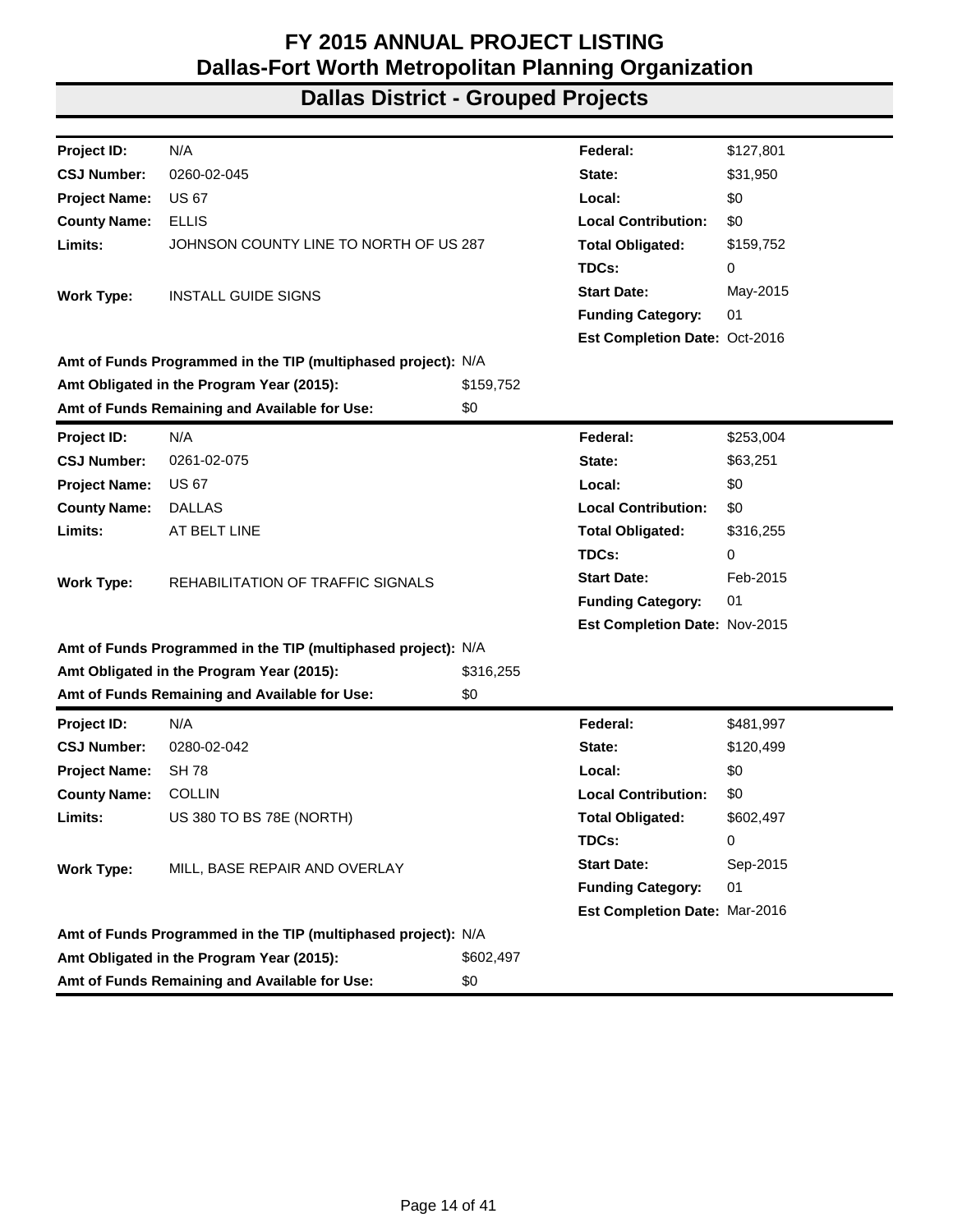| Project ID:          | N/A                                                           |             | Federal:                      | \$1,813,228 |
|----------------------|---------------------------------------------------------------|-------------|-------------------------------|-------------|
| <b>CSJ Number:</b>   | 0281-01-032                                                   |             | State:                        | \$453,307   |
| <b>Project Name:</b> | <b>SH 78</b>                                                  |             | Local:                        | \$0         |
| <b>County Name:</b>  | <b>COLLIN</b>                                                 |             | <b>Local Contribution:</b>    | \$0         |
| Limits:              | FM 6 TO US 380                                                |             | <b>Total Obligated:</b>       | \$2,266,535 |
|                      |                                                               |             | TDCs:                         | 0           |
| <b>Work Type:</b>    | BASE REPAIR, MILL AND OVERLAY                                 |             | <b>Start Date:</b>            | Sep-2015    |
|                      |                                                               |             | <b>Funding Category:</b>      | 01          |
|                      |                                                               |             | Est Completion Date: Mar-2016 |             |
|                      | Amt of Funds Programmed in the TIP (multiphased project): N/A |             |                               |             |
|                      | Amt Obligated in the Program Year (2015):                     | \$2,266,535 |                               |             |
|                      | Amt of Funds Remaining and Available for Use:                 | \$0         |                               |             |
| <b>Project ID:</b>   | N/A                                                           |             | Federal:                      | \$18,414    |
| <b>CSJ Number:</b>   | 0281-02-071                                                   |             | State:                        | \$4,603     |
| <b>Project Name:</b> | <b>SH78</b>                                                   |             | Local:                        | \$0         |
| <b>County Name:</b>  | <b>COLLIN</b>                                                 |             | <b>Local Contribution:</b>    | \$0         |
| Limits:              | DALLAS COUNTY LINE TO SPRING CREEK PARKWAY                    |             | <b>Total Obligated:</b>       | \$23,017    |
|                      |                                                               |             | TDCs:                         | 0           |
| <b>Work Type:</b>    | FULL DEPTH CONCRETE REPAIR                                    |             | <b>Start Date:</b>            | Sep-2015    |
|                      |                                                               |             | <b>Funding Category:</b>      | 01          |
|                      |                                                               |             | Est Completion Date: Sep-2016 |             |
|                      | Amt of Funds Programmed in the TIP (multiphased project): N/A |             |                               |             |
|                      | Amt Obligated in the Program Year (2015):                     | \$23,017    |                               |             |
|                      | Amt of Funds Remaining and Available for Use:                 | \$0         |                               |             |
| Project ID:          | N/A                                                           |             | Federal:                      | \$1,435,839 |
| <b>CSJ Number:</b>   | 0312-02-016                                                   |             | State:                        | \$358,960   |
| <b>Project Name:</b> | <b>FM 51</b>                                                  |             | Local:                        | \$0         |
| <b>County Name:</b>  | <b>DENTON</b>                                                 |             | <b>Local Contribution:</b>    | \$0         |
| Limits:              | AT BLOCKER CREEK                                              |             | <b>Total Obligated:</b>       | \$1,794,798 |
|                      |                                                               |             | TDCs:                         | 0           |
| <b>Work Type:</b>    | REPLACE BRIDGE AND APPROACHES                                 |             | <b>Start Date:</b>            | Feb-2015    |
|                      |                                                               |             | <b>Funding Category:</b>      | 01 & 06     |
|                      |                                                               |             | Est Completion Date: Oct-2016 |             |
|                      | Amt of Funds Programmed in the TIP (multiphased project): N/A |             |                               |             |
|                      | Amt Obligated in the Program Year (2015):                     | \$1,794,798 |                               |             |
|                      | Amt of Funds Remaining and Available for Use:                 | \$0         |                               |             |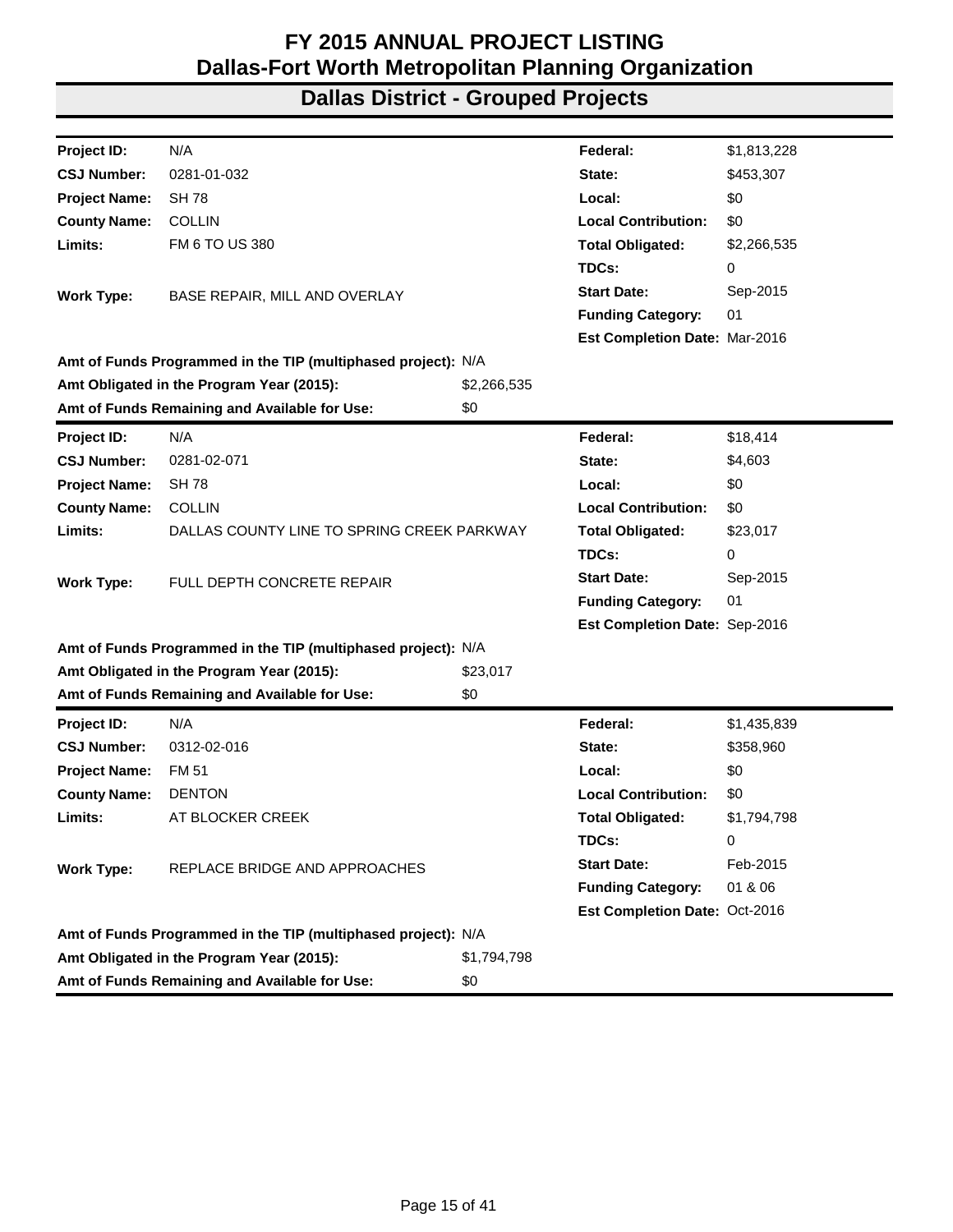| N/A<br>\$255,992<br>Project ID:<br>Federal:<br>\$0<br><b>CSJ Number:</b><br>0353-04-098<br>State:<br>\$0<br><b>Project Name:</b><br>SS 348<br>Local:<br><b>Local Contribution:</b><br><b>County Name:</b><br><b>DALLAS</b><br>\$0<br>Limits:<br>SH 114 TO SL 12<br><b>Total Obligated:</b><br>\$255,992<br>TDCs:<br>0<br>Apr-2015<br><b>Start Date:</b><br>FULL DEPTH REPAIR CONCRETE PAVEMENT<br><b>Work Type:</b><br>01<br><b>Funding Category:</b><br>Est Completion Date: Dec-2015<br>Amt of Funds Programmed in the TIP (multiphased project): N/A<br>\$255,992<br>Amt Obligated in the Program Year (2015):<br>Amt of Funds Remaining and Available for Use:<br>\$0<br>N/A<br>Project ID:<br>Federal:<br>\$23,272<br><b>CSJ Number:</b><br>\$0<br>0353-04-099<br>State:<br><b>SH 114</b><br>\$0<br><b>Project Name:</b><br>Local:<br><b>County Name:</b><br><b>DALLAS</b><br><b>Local Contribution:</b><br>\$0<br>Limits:<br>SH 161 TO SPUR 348<br><b>Total Obligated:</b><br>\$23,272<br>TDCs:<br>0<br><b>Start Date:</b><br>Apr-2015<br>FULL DEPTH REPAIR CONCRETE PAVEMENT ON<br><b>Work Type:</b><br><b>FRONTAGE ROADS</b><br><b>Funding Category:</b><br>01<br>Est Completion Date: Dec-2015<br>Amt of Funds Programmed in the TIP (multiphased project): N/A<br>Amt Obligated in the Program Year (2015):<br>\$23,272<br>Amt of Funds Remaining and Available for Use:<br>\$0<br>N/A<br>Project ID:<br>Federal:<br>\$301,643<br><b>CSJ Number:</b><br>\$0<br>0353-05-114<br>State:<br><b>SL 12</b><br>\$0<br><b>Project Name:</b><br>Local:<br>\$0<br><b>County Name:</b><br><b>DALLAS</b><br><b>Local Contribution:</b><br>Limits:<br>AT WEBB CHAPEL EXTENSION<br>\$301,643<br><b>Total Obligated:</b><br>TDCs:<br>0<br><b>Start Date:</b><br>May-2015<br><b>Work Type:</b><br><b>IMPROVE TRAFFIC SIGNALS</b><br><b>Funding Category:</b><br>08<br>Est Completion Date: Oct-2017<br>Amt of Funds Programmed in the TIP (multiphased project): N/A<br>Amt Obligated in the Program Year (2015):<br>\$301,643<br>Amt of Funds Remaining and Available for Use:<br>\$0 |  |  |  |
|----------------------------------------------------------------------------------------------------------------------------------------------------------------------------------------------------------------------------------------------------------------------------------------------------------------------------------------------------------------------------------------------------------------------------------------------------------------------------------------------------------------------------------------------------------------------------------------------------------------------------------------------------------------------------------------------------------------------------------------------------------------------------------------------------------------------------------------------------------------------------------------------------------------------------------------------------------------------------------------------------------------------------------------------------------------------------------------------------------------------------------------------------------------------------------------------------------------------------------------------------------------------------------------------------------------------------------------------------------------------------------------------------------------------------------------------------------------------------------------------------------------------------------------------------------------------------------------------------------------------------------------------------------------------------------------------------------------------------------------------------------------------------------------------------------------------------------------------------------------------------------------------------------------------------------------------------------------------------------------------------------------------------------------------------------------------------------|--|--|--|
|                                                                                                                                                                                                                                                                                                                                                                                                                                                                                                                                                                                                                                                                                                                                                                                                                                                                                                                                                                                                                                                                                                                                                                                                                                                                                                                                                                                                                                                                                                                                                                                                                                                                                                                                                                                                                                                                                                                                                                                                                                                                                  |  |  |  |
|                                                                                                                                                                                                                                                                                                                                                                                                                                                                                                                                                                                                                                                                                                                                                                                                                                                                                                                                                                                                                                                                                                                                                                                                                                                                                                                                                                                                                                                                                                                                                                                                                                                                                                                                                                                                                                                                                                                                                                                                                                                                                  |  |  |  |
|                                                                                                                                                                                                                                                                                                                                                                                                                                                                                                                                                                                                                                                                                                                                                                                                                                                                                                                                                                                                                                                                                                                                                                                                                                                                                                                                                                                                                                                                                                                                                                                                                                                                                                                                                                                                                                                                                                                                                                                                                                                                                  |  |  |  |
|                                                                                                                                                                                                                                                                                                                                                                                                                                                                                                                                                                                                                                                                                                                                                                                                                                                                                                                                                                                                                                                                                                                                                                                                                                                                                                                                                                                                                                                                                                                                                                                                                                                                                                                                                                                                                                                                                                                                                                                                                                                                                  |  |  |  |
|                                                                                                                                                                                                                                                                                                                                                                                                                                                                                                                                                                                                                                                                                                                                                                                                                                                                                                                                                                                                                                                                                                                                                                                                                                                                                                                                                                                                                                                                                                                                                                                                                                                                                                                                                                                                                                                                                                                                                                                                                                                                                  |  |  |  |
|                                                                                                                                                                                                                                                                                                                                                                                                                                                                                                                                                                                                                                                                                                                                                                                                                                                                                                                                                                                                                                                                                                                                                                                                                                                                                                                                                                                                                                                                                                                                                                                                                                                                                                                                                                                                                                                                                                                                                                                                                                                                                  |  |  |  |
|                                                                                                                                                                                                                                                                                                                                                                                                                                                                                                                                                                                                                                                                                                                                                                                                                                                                                                                                                                                                                                                                                                                                                                                                                                                                                                                                                                                                                                                                                                                                                                                                                                                                                                                                                                                                                                                                                                                                                                                                                                                                                  |  |  |  |
|                                                                                                                                                                                                                                                                                                                                                                                                                                                                                                                                                                                                                                                                                                                                                                                                                                                                                                                                                                                                                                                                                                                                                                                                                                                                                                                                                                                                                                                                                                                                                                                                                                                                                                                                                                                                                                                                                                                                                                                                                                                                                  |  |  |  |
|                                                                                                                                                                                                                                                                                                                                                                                                                                                                                                                                                                                                                                                                                                                                                                                                                                                                                                                                                                                                                                                                                                                                                                                                                                                                                                                                                                                                                                                                                                                                                                                                                                                                                                                                                                                                                                                                                                                                                                                                                                                                                  |  |  |  |
|                                                                                                                                                                                                                                                                                                                                                                                                                                                                                                                                                                                                                                                                                                                                                                                                                                                                                                                                                                                                                                                                                                                                                                                                                                                                                                                                                                                                                                                                                                                                                                                                                                                                                                                                                                                                                                                                                                                                                                                                                                                                                  |  |  |  |
|                                                                                                                                                                                                                                                                                                                                                                                                                                                                                                                                                                                                                                                                                                                                                                                                                                                                                                                                                                                                                                                                                                                                                                                                                                                                                                                                                                                                                                                                                                                                                                                                                                                                                                                                                                                                                                                                                                                                                                                                                                                                                  |  |  |  |
|                                                                                                                                                                                                                                                                                                                                                                                                                                                                                                                                                                                                                                                                                                                                                                                                                                                                                                                                                                                                                                                                                                                                                                                                                                                                                                                                                                                                                                                                                                                                                                                                                                                                                                                                                                                                                                                                                                                                                                                                                                                                                  |  |  |  |
|                                                                                                                                                                                                                                                                                                                                                                                                                                                                                                                                                                                                                                                                                                                                                                                                                                                                                                                                                                                                                                                                                                                                                                                                                                                                                                                                                                                                                                                                                                                                                                                                                                                                                                                                                                                                                                                                                                                                                                                                                                                                                  |  |  |  |
|                                                                                                                                                                                                                                                                                                                                                                                                                                                                                                                                                                                                                                                                                                                                                                                                                                                                                                                                                                                                                                                                                                                                                                                                                                                                                                                                                                                                                                                                                                                                                                                                                                                                                                                                                                                                                                                                                                                                                                                                                                                                                  |  |  |  |
|                                                                                                                                                                                                                                                                                                                                                                                                                                                                                                                                                                                                                                                                                                                                                                                                                                                                                                                                                                                                                                                                                                                                                                                                                                                                                                                                                                                                                                                                                                                                                                                                                                                                                                                                                                                                                                                                                                                                                                                                                                                                                  |  |  |  |
|                                                                                                                                                                                                                                                                                                                                                                                                                                                                                                                                                                                                                                                                                                                                                                                                                                                                                                                                                                                                                                                                                                                                                                                                                                                                                                                                                                                                                                                                                                                                                                                                                                                                                                                                                                                                                                                                                                                                                                                                                                                                                  |  |  |  |
|                                                                                                                                                                                                                                                                                                                                                                                                                                                                                                                                                                                                                                                                                                                                                                                                                                                                                                                                                                                                                                                                                                                                                                                                                                                                                                                                                                                                                                                                                                                                                                                                                                                                                                                                                                                                                                                                                                                                                                                                                                                                                  |  |  |  |
|                                                                                                                                                                                                                                                                                                                                                                                                                                                                                                                                                                                                                                                                                                                                                                                                                                                                                                                                                                                                                                                                                                                                                                                                                                                                                                                                                                                                                                                                                                                                                                                                                                                                                                                                                                                                                                                                                                                                                                                                                                                                                  |  |  |  |
|                                                                                                                                                                                                                                                                                                                                                                                                                                                                                                                                                                                                                                                                                                                                                                                                                                                                                                                                                                                                                                                                                                                                                                                                                                                                                                                                                                                                                                                                                                                                                                                                                                                                                                                                                                                                                                                                                                                                                                                                                                                                                  |  |  |  |
|                                                                                                                                                                                                                                                                                                                                                                                                                                                                                                                                                                                                                                                                                                                                                                                                                                                                                                                                                                                                                                                                                                                                                                                                                                                                                                                                                                                                                                                                                                                                                                                                                                                                                                                                                                                                                                                                                                                                                                                                                                                                                  |  |  |  |
|                                                                                                                                                                                                                                                                                                                                                                                                                                                                                                                                                                                                                                                                                                                                                                                                                                                                                                                                                                                                                                                                                                                                                                                                                                                                                                                                                                                                                                                                                                                                                                                                                                                                                                                                                                                                                                                                                                                                                                                                                                                                                  |  |  |  |
|                                                                                                                                                                                                                                                                                                                                                                                                                                                                                                                                                                                                                                                                                                                                                                                                                                                                                                                                                                                                                                                                                                                                                                                                                                                                                                                                                                                                                                                                                                                                                                                                                                                                                                                                                                                                                                                                                                                                                                                                                                                                                  |  |  |  |
|                                                                                                                                                                                                                                                                                                                                                                                                                                                                                                                                                                                                                                                                                                                                                                                                                                                                                                                                                                                                                                                                                                                                                                                                                                                                                                                                                                                                                                                                                                                                                                                                                                                                                                                                                                                                                                                                                                                                                                                                                                                                                  |  |  |  |
|                                                                                                                                                                                                                                                                                                                                                                                                                                                                                                                                                                                                                                                                                                                                                                                                                                                                                                                                                                                                                                                                                                                                                                                                                                                                                                                                                                                                                                                                                                                                                                                                                                                                                                                                                                                                                                                                                                                                                                                                                                                                                  |  |  |  |
|                                                                                                                                                                                                                                                                                                                                                                                                                                                                                                                                                                                                                                                                                                                                                                                                                                                                                                                                                                                                                                                                                                                                                                                                                                                                                                                                                                                                                                                                                                                                                                                                                                                                                                                                                                                                                                                                                                                                                                                                                                                                                  |  |  |  |
|                                                                                                                                                                                                                                                                                                                                                                                                                                                                                                                                                                                                                                                                                                                                                                                                                                                                                                                                                                                                                                                                                                                                                                                                                                                                                                                                                                                                                                                                                                                                                                                                                                                                                                                                                                                                                                                                                                                                                                                                                                                                                  |  |  |  |
|                                                                                                                                                                                                                                                                                                                                                                                                                                                                                                                                                                                                                                                                                                                                                                                                                                                                                                                                                                                                                                                                                                                                                                                                                                                                                                                                                                                                                                                                                                                                                                                                                                                                                                                                                                                                                                                                                                                                                                                                                                                                                  |  |  |  |
|                                                                                                                                                                                                                                                                                                                                                                                                                                                                                                                                                                                                                                                                                                                                                                                                                                                                                                                                                                                                                                                                                                                                                                                                                                                                                                                                                                                                                                                                                                                                                                                                                                                                                                                                                                                                                                                                                                                                                                                                                                                                                  |  |  |  |
|                                                                                                                                                                                                                                                                                                                                                                                                                                                                                                                                                                                                                                                                                                                                                                                                                                                                                                                                                                                                                                                                                                                                                                                                                                                                                                                                                                                                                                                                                                                                                                                                                                                                                                                                                                                                                                                                                                                                                                                                                                                                                  |  |  |  |
|                                                                                                                                                                                                                                                                                                                                                                                                                                                                                                                                                                                                                                                                                                                                                                                                                                                                                                                                                                                                                                                                                                                                                                                                                                                                                                                                                                                                                                                                                                                                                                                                                                                                                                                                                                                                                                                                                                                                                                                                                                                                                  |  |  |  |
|                                                                                                                                                                                                                                                                                                                                                                                                                                                                                                                                                                                                                                                                                                                                                                                                                                                                                                                                                                                                                                                                                                                                                                                                                                                                                                                                                                                                                                                                                                                                                                                                                                                                                                                                                                                                                                                                                                                                                                                                                                                                                  |  |  |  |
|                                                                                                                                                                                                                                                                                                                                                                                                                                                                                                                                                                                                                                                                                                                                                                                                                                                                                                                                                                                                                                                                                                                                                                                                                                                                                                                                                                                                                                                                                                                                                                                                                                                                                                                                                                                                                                                                                                                                                                                                                                                                                  |  |  |  |
|                                                                                                                                                                                                                                                                                                                                                                                                                                                                                                                                                                                                                                                                                                                                                                                                                                                                                                                                                                                                                                                                                                                                                                                                                                                                                                                                                                                                                                                                                                                                                                                                                                                                                                                                                                                                                                                                                                                                                                                                                                                                                  |  |  |  |
|                                                                                                                                                                                                                                                                                                                                                                                                                                                                                                                                                                                                                                                                                                                                                                                                                                                                                                                                                                                                                                                                                                                                                                                                                                                                                                                                                                                                                                                                                                                                                                                                                                                                                                                                                                                                                                                                                                                                                                                                                                                                                  |  |  |  |
|                                                                                                                                                                                                                                                                                                                                                                                                                                                                                                                                                                                                                                                                                                                                                                                                                                                                                                                                                                                                                                                                                                                                                                                                                                                                                                                                                                                                                                                                                                                                                                                                                                                                                                                                                                                                                                                                                                                                                                                                                                                                                  |  |  |  |
|                                                                                                                                                                                                                                                                                                                                                                                                                                                                                                                                                                                                                                                                                                                                                                                                                                                                                                                                                                                                                                                                                                                                                                                                                                                                                                                                                                                                                                                                                                                                                                                                                                                                                                                                                                                                                                                                                                                                                                                                                                                                                  |  |  |  |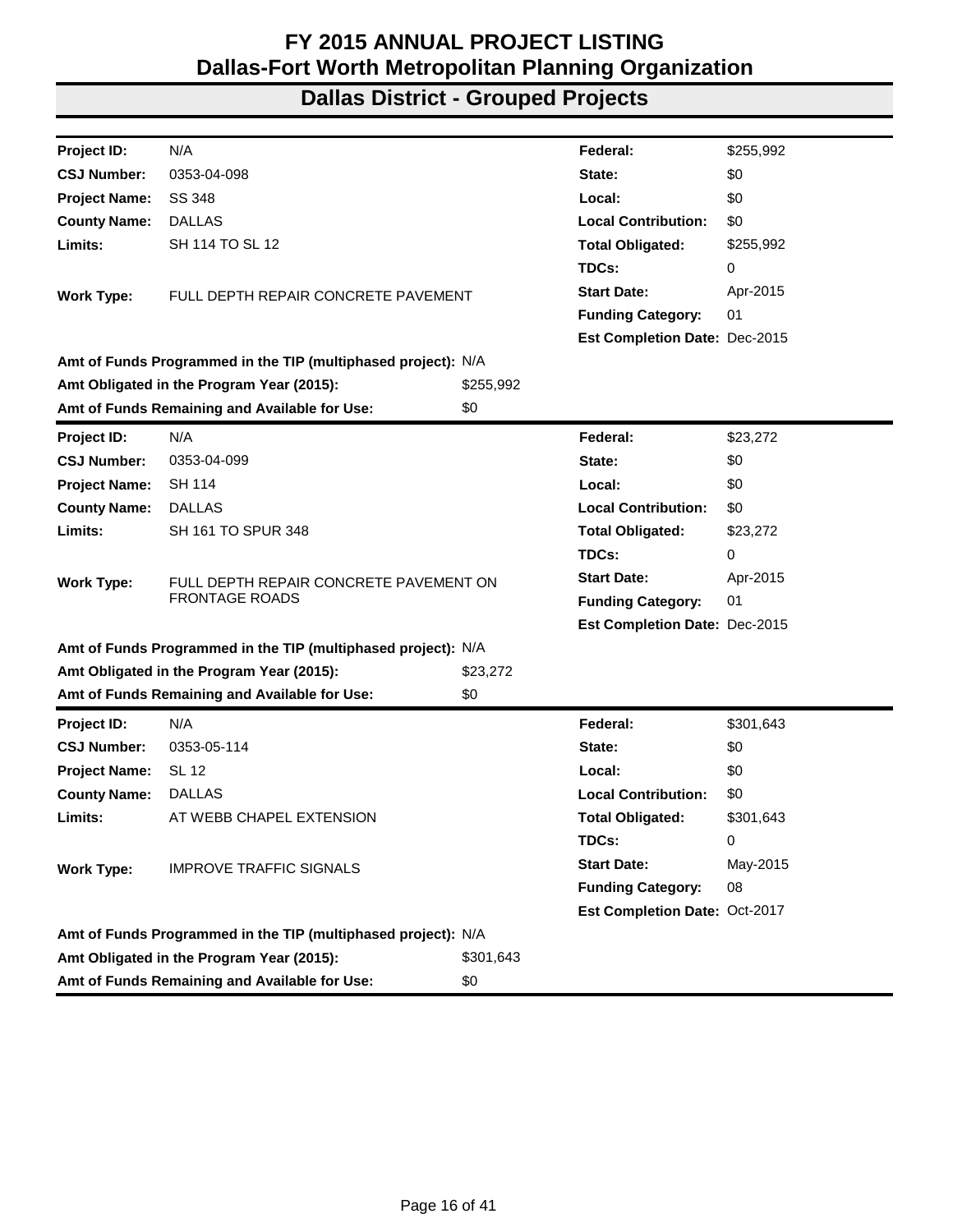| Project ID:          | N/A                                                           |             | Federal:                      | \$244,934   |
|----------------------|---------------------------------------------------------------|-------------|-------------------------------|-------------|
| <b>CSJ Number:</b>   | 0353-05-115                                                   |             | State:                        | \$0         |
| <b>Project Name:</b> | <b>SL 12</b>                                                  |             | Local:                        | \$0         |
| <b>County Name:</b>  | <b>DALLAS</b>                                                 |             | <b>Local Contribution:</b>    | \$0         |
| Limits:              | AT WEBB CHAPEL                                                |             | <b>Total Obligated:</b>       | \$244,934   |
|                      |                                                               |             | TDCs:                         | 0           |
| <b>Work Type:</b>    | <b>IMPROVE TRAFFIC SIGNALS</b>                                |             | <b>Start Date:</b>            | May-2015    |
|                      |                                                               |             | <b>Funding Category:</b>      | 08          |
|                      |                                                               |             | Est Completion Date: Oct-2017 |             |
|                      | Amt of Funds Programmed in the TIP (multiphased project): N/A |             |                               |             |
|                      | Amt Obligated in the Program Year (2015):                     | \$244,934   |                               |             |
|                      | Amt of Funds Remaining and Available for Use:                 | \$0         |                               |             |
| Project ID:          | N/A                                                           |             | Federal:                      | \$672,913   |
| <b>CSJ Number:</b>   | 0430-01-058                                                   |             | State:                        | \$0         |
| <b>Project Name:</b> | <b>SH 352</b>                                                 |             | Local:                        | \$0         |
| <b>County Name:</b>  | <b>DALLAS</b>                                                 |             | <b>Local Contribution:</b>    | \$0         |
| Limits:              | <b>CARMACK TO PIONEER ROAD</b>                                |             | <b>Total Obligated:</b>       | \$672,913   |
|                      | MILL, BASE REPAIR, OVERLAY & PAVEMENT MARKINGS                |             | TDCs:                         | 0           |
| <b>Work Type:</b>    |                                                               |             | <b>Start Date:</b>            | Mar-2015    |
|                      |                                                               |             | <b>Funding Category:</b>      | 01          |
|                      |                                                               |             | Est Completion Date: Dec-2015 |             |
|                      | Amt of Funds Programmed in the TIP (multiphased project): N/A |             |                               |             |
|                      | Amt Obligated in the Program Year (2015):                     | \$672,913   |                               |             |
|                      | Amt of Funds Remaining and Available for Use:                 | \$0         |                               |             |
| Project ID:          | N/A                                                           |             | Federal:                      | \$944,313   |
| <b>CSJ Number:</b>   | 0442-02-157                                                   |             | State:                        | \$104,924   |
| <b>Project Name:</b> | <b>IH 35E</b>                                                 |             | Local:                        | \$0         |
| <b>County Name:</b>  | <b>DALLAS</b>                                                 |             | <b>Local Contribution:</b>    | \$0         |
| Limits:              | IH 20 TO N. ABUTMENT OF SL 12 BRIDGE                          |             | <b>Total Obligated:</b>       | \$1,049,237 |
|                      |                                                               |             | TDCs:                         | 0           |
| <b>Work Type:</b>    | FULL DEPTH REPAIR CONCRETE PAVEMENT ON                        |             | <b>Start Date:</b>            | Sep-2015    |
|                      | MAINLANES & FRONTAGE ROADS, MILL & OVERLAY                    |             | <b>Funding Category:</b>      | 01          |
|                      | <b>SHOULDERS</b>                                              |             | Est Completion Date: Sep-2016 |             |
|                      | Amt of Funds Programmed in the TIP (multiphased project): N/A |             |                               |             |
|                      | Amt Obligated in the Program Year (2015):                     | \$1,049,237 |                               |             |
|                      | Amt of Funds Remaining and Available for Use:                 | \$0         |                               |             |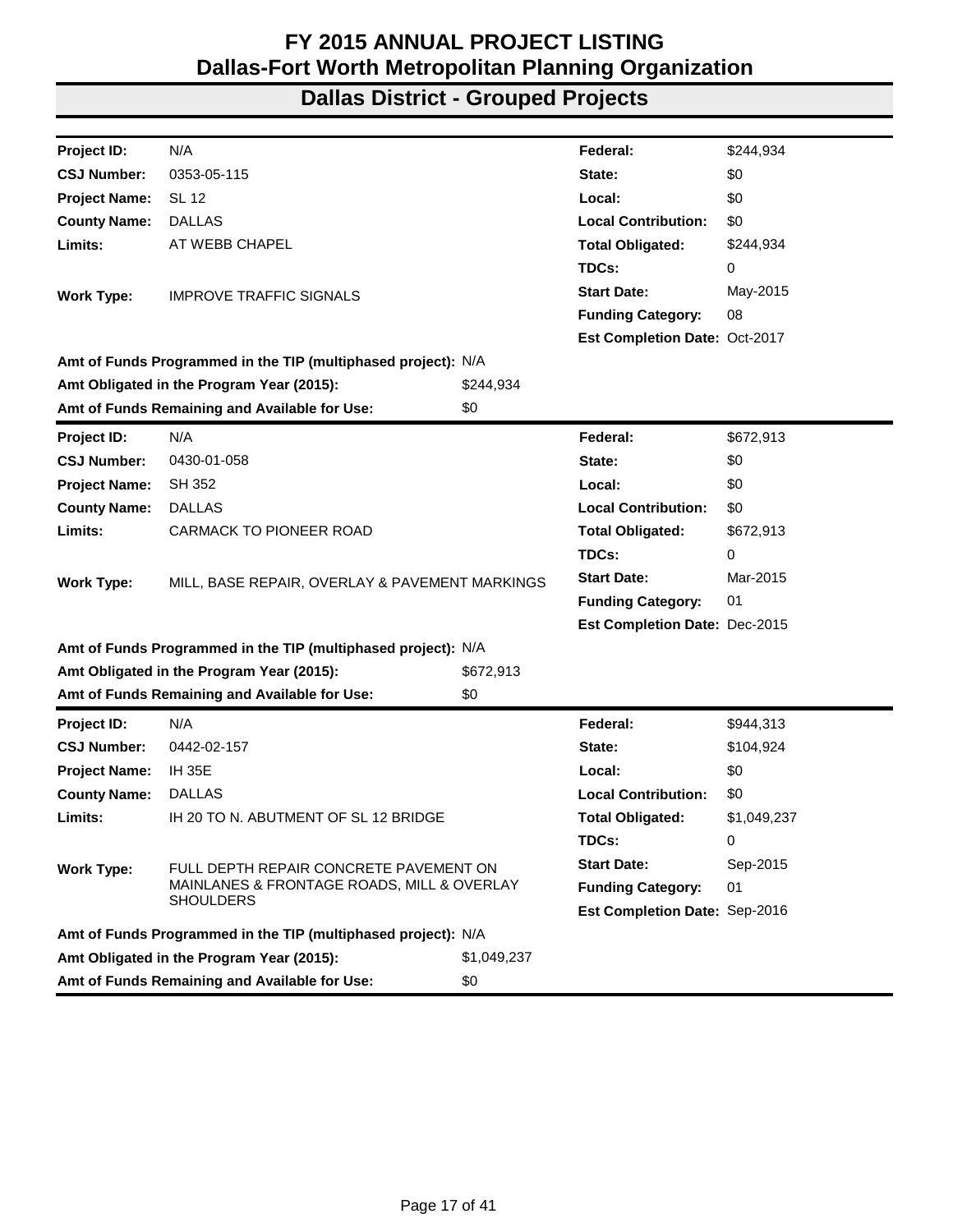| Project ID:          | N/A                                                           |           | Federal:                      | \$450,873 |
|----------------------|---------------------------------------------------------------|-----------|-------------------------------|-----------|
| <b>CSJ Number:</b>   | 0451-01-051                                                   |           | State:                        | \$76,029  |
| <b>Project Name:</b> | <b>SH 205</b>                                                 |           | Local:                        | \$0       |
| <b>County Name:</b>  | <b>ROCKWALL</b>                                               |           | <b>Local Contribution:</b>    | \$0       |
| Limits:              | AT FM 549                                                     |           | <b>Total Obligated:</b>       | \$526,903 |
|                      |                                                               |           | TDCs:                         | 0         |
| <b>Work Type:</b>    | ADD LEFT AND RIGHT TURN LANES                                 |           | <b>Start Date:</b>            | Jun-2015  |
|                      |                                                               |           | <b>Funding Category:</b>      | 01 & 08   |
|                      |                                                               |           | Est Completion Date: Jan-2019 |           |
|                      | Amt of Funds Programmed in the TIP (multiphased project): N/A |           |                               |           |
|                      | Amt Obligated in the Program Year (2015):                     | \$526,903 |                               |           |
|                      | Amt of Funds Remaining and Available for Use:                 | \$0       |                               |           |
| <b>Project ID:</b>   | N/A                                                           |           | Federal:                      | \$265,799 |
| <b>CSJ Number:</b>   | 0568-01-046                                                   |           | State:                        | \$0       |
| <b>Project Name:</b> | <b>SH 34</b>                                                  |           | Local:                        | \$0       |
| <b>County Name:</b>  | <b>ELLIS</b>                                                  |           | <b>Local Contribution:</b>    | \$0       |
| Limits:              | FM 667 TO US 287                                              |           | <b>Total Obligated:</b>       | \$265,799 |
|                      |                                                               |           | TDCs:                         | 0         |
| <b>Work Type:</b>    | TEXTURE SHOULDERS AND CENTER LINE TEXTURING                   |           | <b>Start Date:</b>            | Jan-2015  |
|                      |                                                               |           | <b>Funding Category:</b>      | 08        |
|                      |                                                               |           | Est Completion Date: Dec-2015 |           |
|                      | Amt of Funds Programmed in the TIP (multiphased project): N/A |           |                               |           |
|                      | Amt Obligated in the Program Year (2015):                     | \$265,799 |                               |           |
|                      | Amt of Funds Remaining and Available for Use:                 | \$0       |                               |           |
| <b>Project ID:</b>   | N/A                                                           |           | Federal:                      | \$960     |
| <b>CSJ Number:</b>   | 0568-01-046                                                   |           | State:                        | \$240     |
| <b>Project Name:</b> | <b>SH 34</b>                                                  |           | Local:                        | \$0       |
| <b>County Name:</b>  | <b>ELLIS</b>                                                  |           | <b>Local Contribution:</b>    | \$0       |
| Limits:              | FM 667 TO US 287                                              |           | <b>Total Obligated:</b>       | \$1,200   |
|                      |                                                               |           | TDCs:                         | 0         |
| <b>Work Type:</b>    | TEXTURE SHOULDERS AND CENTER LINE TEXTURING                   |           | <b>Start Date:</b>            | Jan-2015  |
|                      |                                                               |           | <b>Funding Category:</b>      | 01        |
|                      |                                                               |           | Est Completion Date: Dec-2015 |           |
|                      | Amt of Funds Programmed in the TIP (multiphased project): N/A |           |                               |           |
|                      | Amt Obligated in the Program Year (2015):                     | \$1,200   |                               |           |
|                      | Amt of Funds Remaining and Available for Use:                 | \$0       |                               |           |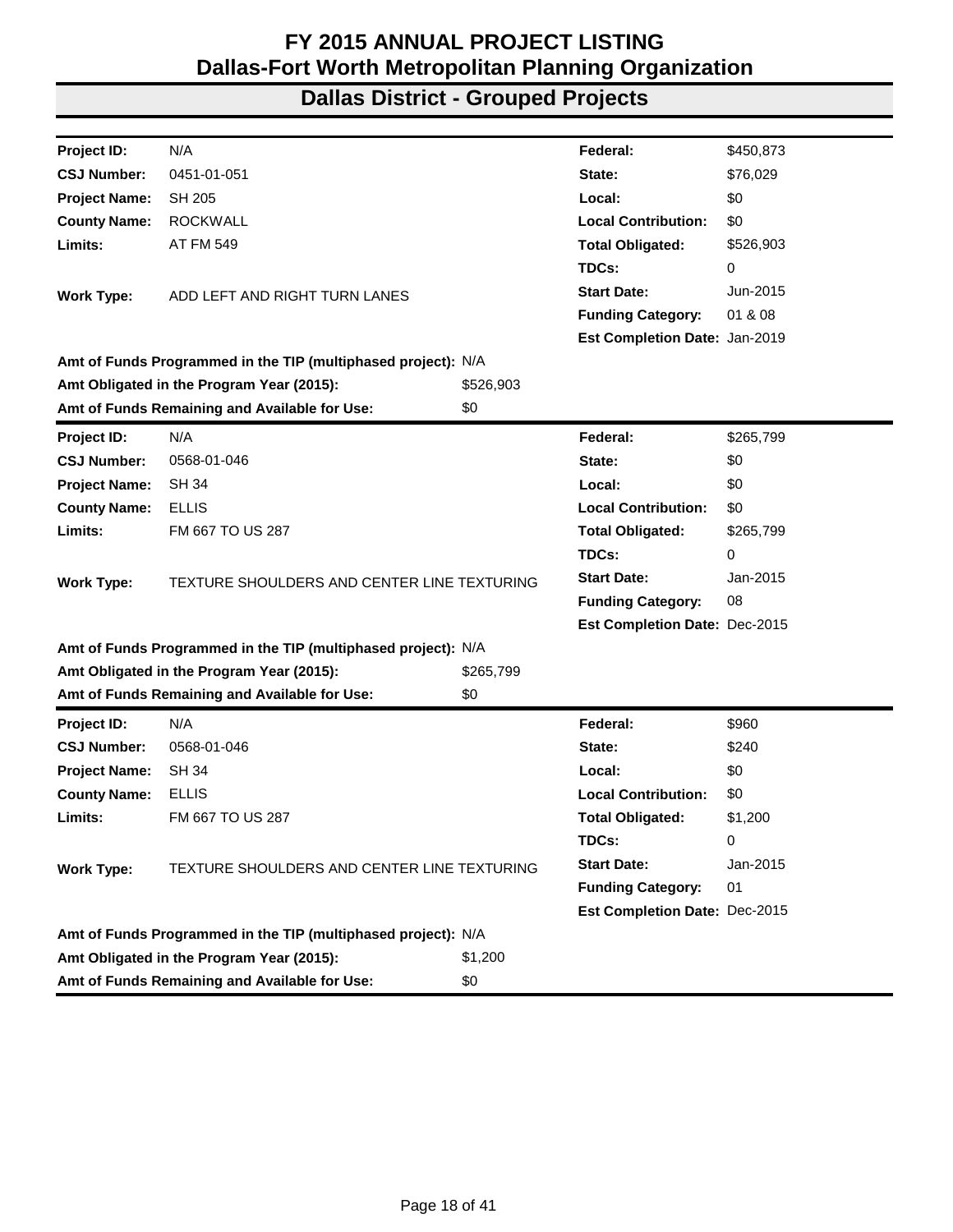| Project ID:          | N/A                                                           |             | Federal:                      | \$3,008,665 |
|----------------------|---------------------------------------------------------------|-------------|-------------------------------|-------------|
| <b>CSJ Number:</b>   | 0581-02-141                                                   |             | State:                        | \$0         |
| <b>Project Name:</b> | <b>SL 12</b>                                                  |             | Local:                        | \$0         |
| <b>County Name:</b>  | <b>DALLAS</b>                                                 |             | <b>Local Contribution:</b>    | \$0         |
| Limits:              | ILLINOIS AVENUE TO NORTH OF SINGLETON BLVD                    |             | <b>Total Obligated:</b>       | \$3,008,665 |
|                      |                                                               |             | TDCs:                         | 0           |
| <b>Work Type:</b>    | FULL DEPTH REPAIR CONCRETE PAVEMENT AND                       |             | <b>Start Date:</b>            | Mar-2015    |
|                      | <b>OVERLAY ON FRONTAGE ROADS</b>                              |             | <b>Funding Category:</b>      | 01          |
|                      |                                                               |             | Est Completion Date: Apr-2016 |             |
|                      | Amt of Funds Programmed in the TIP (multiphased project): N/A |             |                               |             |
|                      | Amt Obligated in the Program Year (2015):                     | \$3,008,665 |                               |             |
|                      | Amt of Funds Remaining and Available for Use:                 | \$0         |                               |             |
| <b>Project ID:</b>   | N/A                                                           |             | Federal:                      | \$302,536   |
| <b>CSJ Number:</b>   | 0581-02-142                                                   |             | State:                        | \$0         |
| <b>Project Name:</b> | SS 348                                                        |             | Local:                        | \$0         |
| <b>County Name:</b>  | <b>DALLAS</b>                                                 |             | <b>Local Contribution:</b>    | \$0         |
| Limits:              | SL 12 TO IH 35E                                               |             | <b>Total Obligated:</b>       | \$302,536   |
|                      | FULL DEPTH REPAIR CONCRETE PAVEMENT                           |             | TDCs:                         | 0           |
| <b>Work Type:</b>    |                                                               |             | <b>Start Date:</b>            | Apr-2015    |
|                      |                                                               |             | <b>Funding Category:</b>      | 01          |
|                      |                                                               |             | Est Completion Date: Dec-2015 |             |
|                      | Amt of Funds Programmed in the TIP (multiphased project): N/A |             |                               |             |
|                      | Amt Obligated in the Program Year (2015):                     | \$302,536   |                               |             |
|                      | Amt of Funds Remaining and Available for Use:                 | \$0         |                               |             |
| Project ID:          | N/A                                                           |             | Federal:                      | \$121,402   |
| <b>CSJ Number:</b>   | 0581-02-143                                                   |             | State:                        | \$30,350    |
| <b>Project Name:</b> | <b>SL 12</b>                                                  |             | Local:                        | \$0         |
| <b>County Name:</b>  | <b>DALLAS</b>                                                 |             | <b>Local Contribution:</b>    | \$0         |
| Limits:              | ILLINOIS AVENUE TO IH 35E                                     |             | <b>Total Obligated:</b>       | \$151,752   |
|                      |                                                               |             | TDCs:                         | 0           |
| <b>Work Type:</b>    | FULL DEPTH REPAIR CONCRETE PAVEMENT AND                       |             | <b>Start Date:</b>            | Sep-2015    |
|                      | OVERLAY                                                       |             | <b>Funding Category:</b>      | 01          |
|                      |                                                               |             | Est Completion Date: Sep-2016 |             |
|                      | Amt of Funds Programmed in the TIP (multiphased project): N/A |             |                               |             |
|                      | Amt Obligated in the Program Year (2015):                     | \$151,752   |                               |             |
|                      | Amt of Funds Remaining and Available for Use:                 | \$0         |                               |             |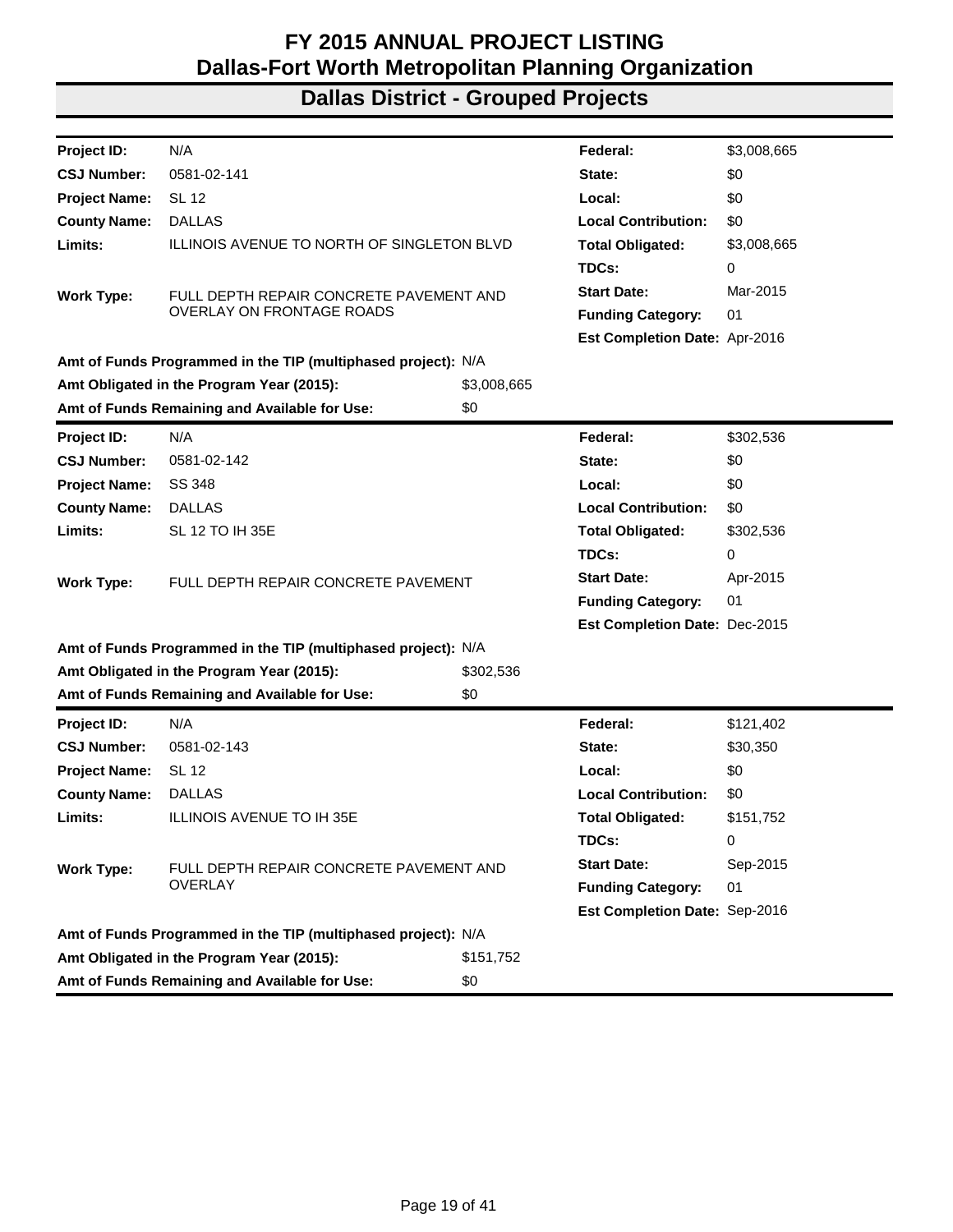| Project ID:          | N/A                                                           |             | Federal:                      | \$1,541,543 |
|----------------------|---------------------------------------------------------------|-------------|-------------------------------|-------------|
| <b>CSJ Number:</b>   | 0596-02-037                                                   |             | State:                        | \$385,386   |
| <b>Project Name:</b> | <b>FM 66</b>                                                  |             | Local:                        | \$0         |
| <b>County Name:</b>  | <b>ELLIS</b>                                                  |             | <b>Local Contribution:</b>    | \$0         |
| Limits:              | AT WEST FORK WEAKLY BRANCH                                    |             | <b>Total Obligated:</b>       | \$1,926,928 |
|                      |                                                               |             | TDCs:                         | 0           |
| <b>Work Type:</b>    | REPLACE BRIDGE AND APPROACHES                                 |             | <b>Start Date:</b>            | Nov-2015    |
|                      |                                                               |             | <b>Funding Category:</b>      | 06          |
|                      |                                                               |             | Est Completion Date: Jul-2017 |             |
|                      | Amt of Funds Programmed in the TIP (multiphased project): N/A |             |                               |             |
|                      | Amt Obligated in the Program Year (2015):                     | \$1,926,928 |                               |             |
|                      | Amt of Funds Remaining and Available for Use:                 | \$0         |                               |             |
| Project ID:          | N/A                                                           |             | Federal:                      | \$1,293,431 |
| <b>CSJ Number:</b>   | 0596-02-039                                                   |             | State:                        | \$0         |
| <b>Project Name:</b> | <b>FM66</b>                                                   |             | Local:                        | \$0         |
| <b>County Name:</b>  | <b>ELLIS</b>                                                  |             | <b>Local Contribution:</b>    | \$0         |
| Limits:              | AT WEST FORK GREATHOUSE BRANCH                                |             | <b>Total Obligated:</b>       | \$1,293,431 |
|                      |                                                               |             | TDCs:                         | 0           |
| <b>Work Type:</b>    | REPLACE BRIDGES AND APPROACHES                                |             | <b>Start Date:</b>            | Jun-2015    |
|                      |                                                               |             | <b>Funding Category:</b>      | 06          |
|                      |                                                               |             | Est Completion Date: Jan-2018 |             |
|                      | Amt of Funds Programmed in the TIP (multiphased project): N/A |             |                               |             |
|                      | Amt Obligated in the Program Year (2015):                     | \$1,293,431 |                               |             |
|                      | Amt of Funds Remaining and Available for Use:                 | \$0         |                               |             |
| <b>Project ID:</b>   | N/A                                                           |             | Federal:                      | \$177,075   |
| <b>CSJ Number:</b>   | 0596-02-042                                                   |             | State:                        | \$0         |
| <b>Project Name:</b> | <b>FM66</b>                                                   |             | Local:                        | \$0         |
| <b>County Name:</b>  | <b>ELLIS</b>                                                  |             | <b>Local Contribution:</b>    | \$0         |
| Limits:              | 0.475 MILES WEST OF GREATHOUSE RD TO 0.375 MILES              |             | <b>Total Obligated:</b>       | \$177,075   |
|                      | EAST OF GREATHOUSE RD                                         |             | TDCs:                         | 0           |
| <b>Work Type:</b>    | ADD LEFT TURN LANE                                            |             | <b>Start Date:</b>            | Jul-2015    |
|                      |                                                               |             | <b>Funding Category:</b>      | 08          |
|                      |                                                               |             | Est Completion Date: Jul-2016 |             |
|                      | Amt of Funds Programmed in the TIP (multiphased project): N/A |             |                               |             |
|                      | Amt Obligated in the Program Year (2015):                     | \$177,075   |                               |             |
|                      | Amt of Funds Remaining and Available for Use:                 | \$0         |                               |             |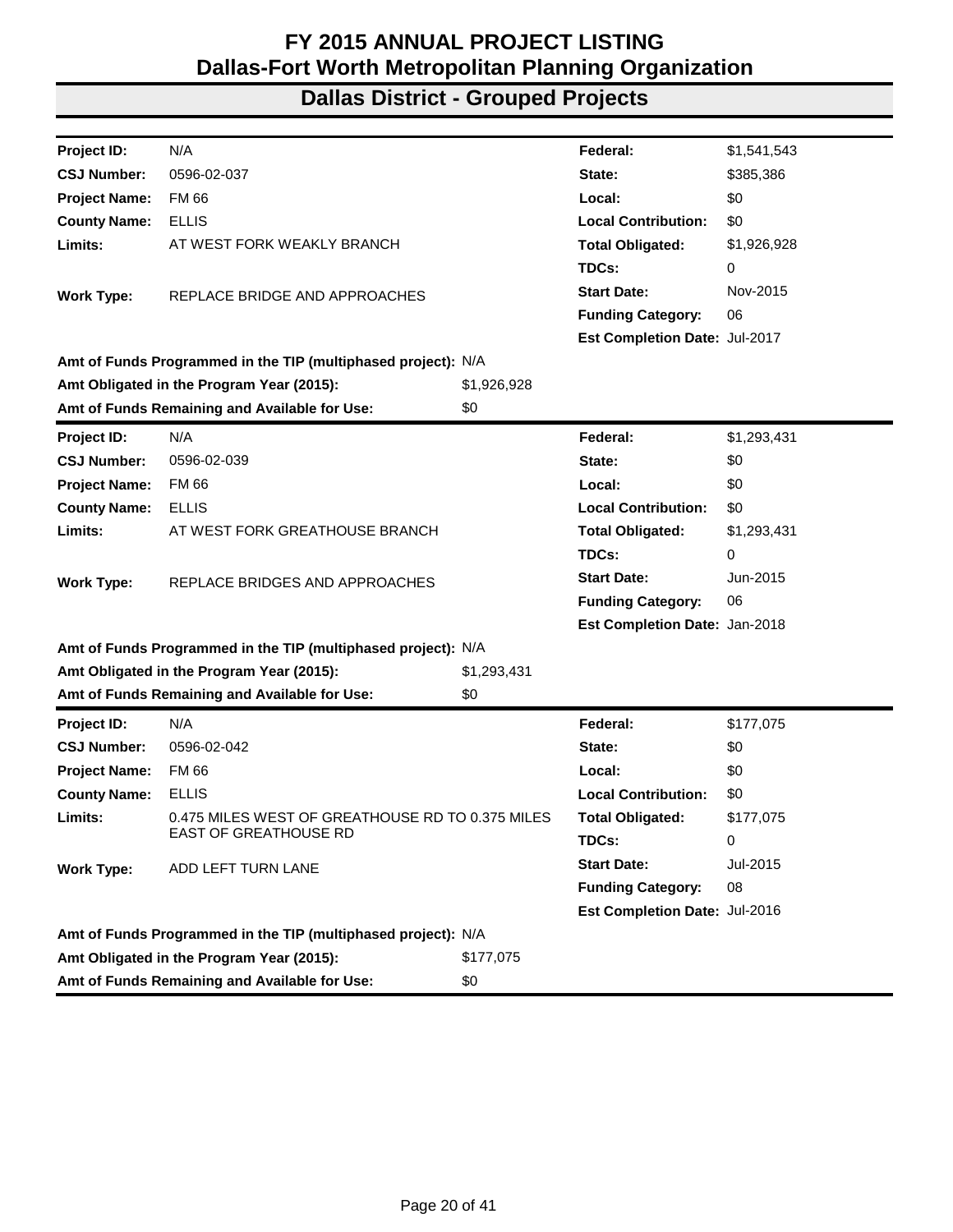| Project ID:          | N/A                                                           |             | Federal:                      | \$2,098,615 |
|----------------------|---------------------------------------------------------------|-------------|-------------------------------|-------------|
| <b>CSJ Number:</b>   | 0596-02-043                                                   |             | State:                        | \$233,180   |
| <b>Project Name:</b> | <b>FM66</b>                                                   |             | Local:                        | \$0         |
| <b>County Name:</b>  | <b>ELLIS</b>                                                  |             | <b>Local Contribution:</b>    | \$0         |
| Limits:              | FM 308 TO 0.4 MILES SOUTH OF BRINDLEY RD                      |             | <b>Total Obligated:</b>       | \$2,331,795 |
|                      |                                                               |             | TDCs:                         | 0           |
| <b>Work Type:</b>    | WIDEN, SAFETY TREAT FIXED OBJECTS AND                         |             | <b>Start Date:</b>            | Jul-2015    |
|                      | <b>CENTERLINE TEXTURING</b>                                   |             | <b>Funding Category:</b>      | 08          |
|                      |                                                               |             | Est Completion Date: Aug-2016 |             |
|                      | Amt of Funds Programmed in the TIP (multiphased project): N/A |             |                               |             |
|                      | Amt Obligated in the Program Year (2015):                     | \$2,331,795 |                               |             |
|                      | Amt of Funds Remaining and Available for Use:                 | \$0         |                               |             |
| <b>Project ID:</b>   | N/A                                                           |             | Federal:                      | \$208,159   |
| <b>CSJ Number:</b>   | 0596-02-044                                                   |             | State:                        | \$0         |
| <b>Project Name:</b> | <b>FM 66</b>                                                  |             | Local:                        | \$0         |
| <b>County Name:</b>  | <b>ELLIS</b>                                                  |             | <b>Local Contribution:</b>    | \$0         |
| Limits:              | AT GRANDE CASA                                                |             | <b>Total Obligated:</b>       | \$208,159   |
|                      |                                                               |             | TDCs:                         | 0           |
| <b>Work Type:</b>    | ADD LEFT TURN LANE                                            |             | <b>Start Date:</b>            | Jul-2015    |
|                      |                                                               |             | <b>Funding Category:</b>      | 08          |
|                      |                                                               |             | Est Completion Date: Jul-2016 |             |
|                      | Amt of Funds Programmed in the TIP (multiphased project): N/A |             |                               |             |
|                      | Amt Obligated in the Program Year (2015):                     | \$208,159   |                               |             |
|                      | Amt of Funds Remaining and Available for Use:                 | \$0         |                               |             |
| Project ID:          | N/A                                                           |             | Federal:                      | \$1,421,400 |
| <b>CSJ Number:</b>   | 0596-02-045                                                   |             | State:                        | \$355,350   |
| <b>Project Name:</b> | <b>FM 66</b>                                                  |             | Local:                        | \$0         |
| <b>County Name:</b>  | <b>ELLIS</b>                                                  |             | <b>Local Contribution:</b>    | \$0         |
| Limits:              | 0.4 MILES SOUTH OF BRINDLEY RD TO FM 916                      |             | <b>Total Obligated:</b>       | \$1,776,750 |
|                      |                                                               |             | TDCs:                         | 0           |
| <b>Work Type:</b>    | WIDEN, SAFETY TREAT FIXED OBJECTS AND                         |             | <b>Start Date:</b>            | Jul-2015    |
|                      | CENTERLINE TEXTURING                                          |             | <b>Funding Category:</b>      | 01          |
|                      |                                                               |             | Est Completion Date: Aug-2016 |             |
|                      | Amt of Funds Programmed in the TIP (multiphased project): N/A |             |                               |             |
|                      | Amt Obligated in the Program Year (2015):                     | \$1,776,750 |                               |             |
|                      | Amt of Funds Remaining and Available for Use:                 | \$0         |                               |             |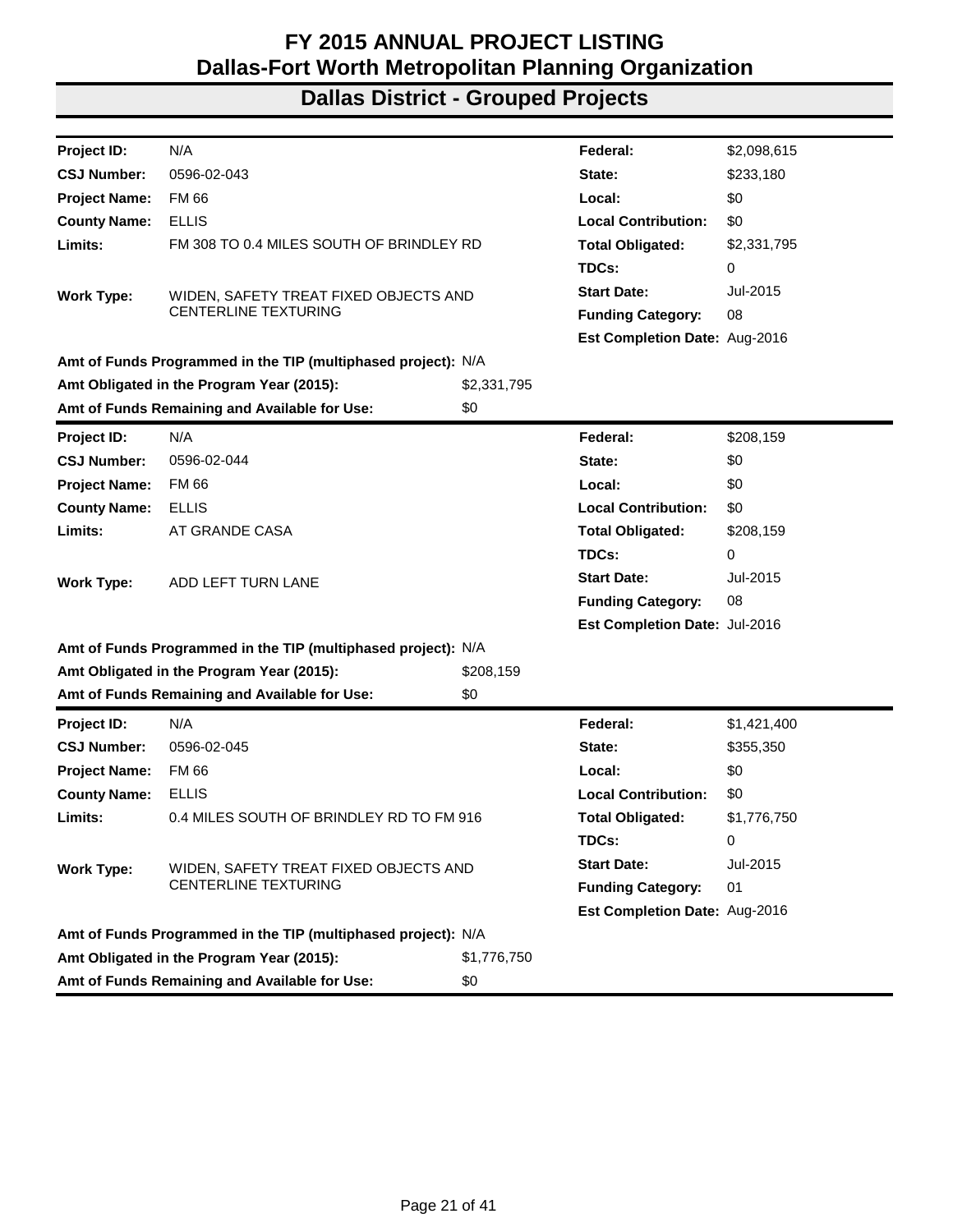| Project ID:          | N/A                                                           |             | Federal:                      | \$2,748,540 |
|----------------------|---------------------------------------------------------------|-------------|-------------------------------|-------------|
| <b>CSJ Number:</b>   | 0596-02-047                                                   |             | State:                        | \$0         |
| <b>Project Name:</b> | FM 66                                                         |             | Local:                        | \$0         |
| <b>County Name:</b>  | <b>ELLIS</b>                                                  |             | <b>Local Contribution:</b>    | \$0         |
| Limits:              | AT EAST FORK GREATHOUSE BRANCH                                |             | <b>Total Obligated:</b>       | \$2,748,540 |
|                      |                                                               |             | TDCs:                         | 0           |
| <b>Work Type:</b>    | REPLACE BRIDGES AND APPROACHES                                |             | <b>Start Date:</b>            | Jun-2015    |
|                      |                                                               |             | <b>Funding Category:</b>      | 06          |
|                      |                                                               |             | Est Completion Date: Jan-2018 |             |
|                      | Amt of Funds Programmed in the TIP (multiphased project): N/A |             |                               |             |
|                      | Amt Obligated in the Program Year (2015):                     | \$2,748,540 |                               |             |
|                      | Amt of Funds Remaining and Available for Use:                 | \$0         |                               |             |
| Project ID:          | N/A                                                           |             | Federal:                      | \$905,351   |
| <b>CSJ Number:</b>   | 0596-02-048                                                   |             | State:                        | \$226,338   |
| <b>Project Name:</b> | <b>FM66</b>                                                   |             | Local:                        | \$0         |
| <b>County Name:</b>  | <b>ELLIS</b>                                                  |             | <b>Local Contribution:</b>    | \$0         |
| Limits:              | AT EAST FORK WEAKLY BRANCH                                    |             | <b>Total Obligated:</b>       | \$1,131,688 |
|                      |                                                               |             | TDCs:                         | 0           |
| <b>Work Type:</b>    | REPLACE BRIDGE AND APPROACHES                                 |             | <b>Start Date:</b>            | Nov-2015    |
|                      |                                                               |             | <b>Funding Category:</b>      | 06          |
|                      |                                                               |             | Est Completion Date: Aug-2017 |             |
|                      | Amt of Funds Programmed in the TIP (multiphased project): N/A |             |                               |             |
|                      | Amt Obligated in the Program Year (2015):                     | \$1,131,688 |                               |             |
|                      | Amt of Funds Remaining and Available for Use:                 | \$0         |                               |             |
| <b>Project ID:</b>   | N/A                                                           |             | Federal:                      | \$1,950,060 |
| <b>CSJ Number:</b>   | 0619-01-023                                                   |             | State:                        | \$487,515   |
| <b>Project Name:</b> | FM <sub>6</sub>                                               |             | Local:                        | \$0         |
| <b>County Name:</b>  | <b>COLLIN</b>                                                 |             | <b>Local Contribution:</b>    | \$0         |
| Limits:              | AT SABINE CREEK                                               |             | <b>Total Obligated:</b>       | \$2,437,575 |
|                      |                                                               |             | TDCs:                         | 0           |
| <b>Work Type:</b>    | REPLACE BRIDGE AND APPROACHES                                 |             | <b>Start Date:</b>            | Jun-2015    |
|                      |                                                               |             | <b>Funding Category:</b>      | 06          |
|                      |                                                               |             | Est Completion Date: May-2017 |             |
|                      | Amt of Funds Programmed in the TIP (multiphased project): N/A |             |                               |             |
|                      | Amt Obligated in the Program Year (2015):                     | \$2,437,575 |                               |             |
|                      | Amt of Funds Remaining and Available for Use:                 | \$0         |                               |             |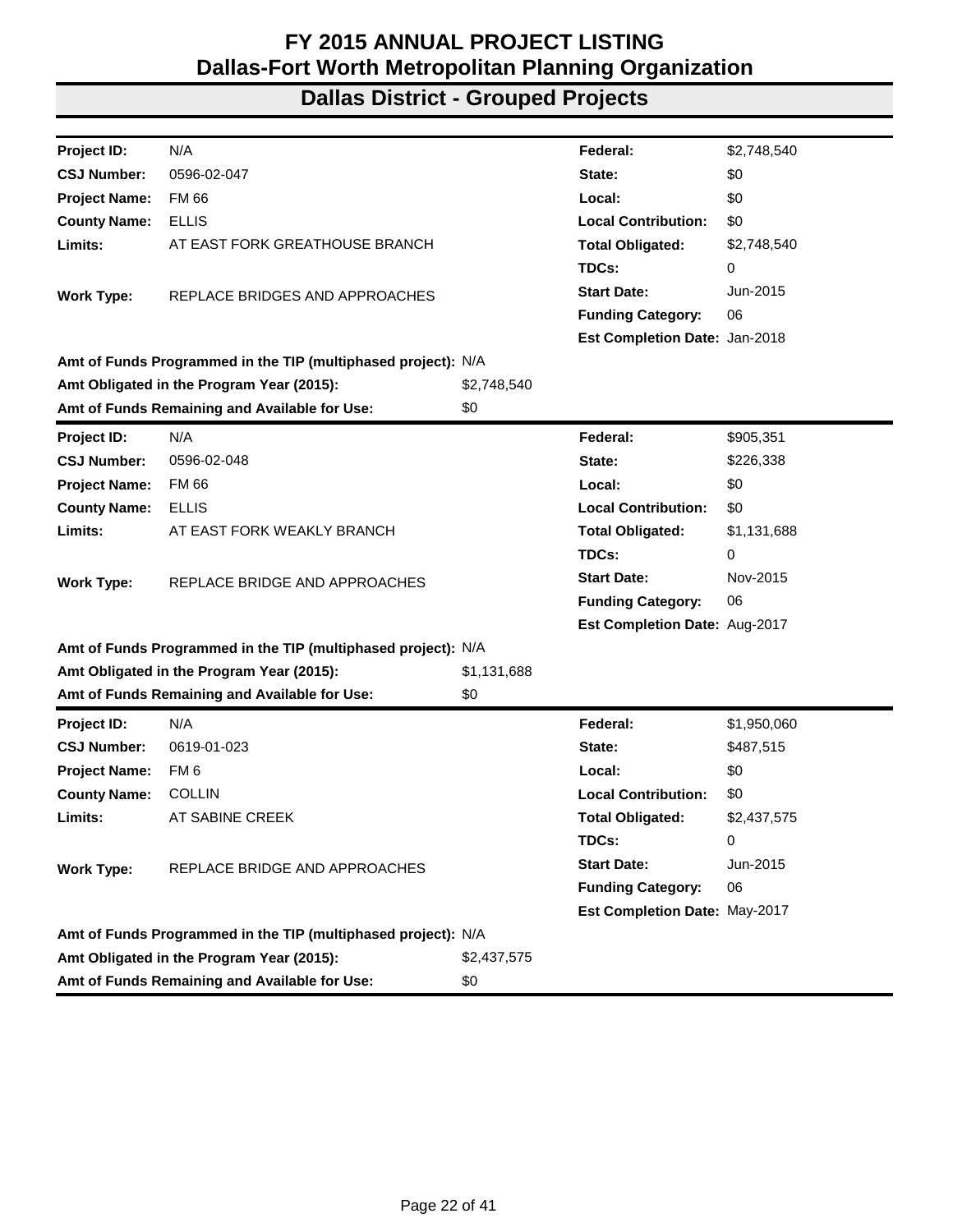| Project ID:          | N/A                                                                          |             | Federal:                      | \$209,645   |
|----------------------|------------------------------------------------------------------------------|-------------|-------------------------------|-------------|
| <b>CSJ Number:</b>   | 0697-03-027                                                                  |             | State:                        | \$0         |
| <b>Project Name:</b> | FM 429                                                                       |             | Local:                        | \$0         |
| <b>County Name:</b>  | <b>KAUFMAN</b>                                                               |             | <b>Local Contribution:</b>    | \$0         |
| Limits:              | SH 243 TO US 80                                                              |             | <b>Total Obligated:</b>       | \$209,645   |
|                      |                                                                              |             | TDCs:                         | 0           |
| <b>Work Type:</b>    | TEXTURIZE SHOULDERS (PROFILE PAVEMENT                                        |             | <b>Start Date:</b>            | Dec-2014    |
|                      | MARKERS), CENTERLINE TEXTURING                                               |             | <b>Funding Category:</b>      | 08          |
|                      |                                                                              |             | Est Completion Date: Jan-2016 |             |
|                      | Amt of Funds Programmed in the TIP (multiphased project): N/A                |             |                               |             |
|                      | Amt Obligated in the Program Year (2015):                                    | \$209,645   |                               |             |
|                      | Amt of Funds Remaining and Available for Use:                                | \$0         |                               |             |
| <b>Project ID:</b>   | N/A                                                                          |             | Federal:                      | \$3,387,106 |
| <b>CSJ Number:</b>   | 0816-04-054                                                                  |             | State:                        | \$846,777   |
| <b>Project Name:</b> | FM 455                                                                       |             | Local:                        | \$0         |
| <b>County Name:</b>  | <b>COLLIN</b>                                                                |             | <b>Local Contribution:</b>    | \$0         |
| Limits:              | 0.21 MILE WEST OF FM 3356 TO US 75                                           |             | <b>Total Obligated:</b>       | \$4,233,883 |
|                      |                                                                              |             | TDCs:                         | 0           |
| <b>Work Type:</b>    | SHOULDER WIDENING, BASE REPAIR, OVERLAY AND                                  |             | <b>Start Date:</b>            | Oct-2015    |
|                      | <b>GUARDRAIL</b>                                                             |             | <b>Funding Category:</b>      | 01          |
|                      |                                                                              |             | Est Completion Date: Oct-2016 |             |
|                      | Amt of Funds Programmed in the TIP (multiphased project): N/A                |             |                               |             |
|                      | Amt Obligated in the Program Year (2015):                                    | \$4,233,883 |                               |             |
|                      | Amt of Funds Remaining and Available for Use:                                | \$0         |                               |             |
| <b>Project ID:</b>   | 11644                                                                        |             | Federal:                      | \$200,000   |
| <b>CSJ Number:</b>   | 0918-00-259                                                                  |             | State:                        | \$0         |
| <b>Project Name:</b> | VA                                                                           |             | Local:                        | \$0         |
| <b>County Name:</b>  | <b>DALLAS</b>                                                                |             | <b>Local Contribution:</b>    | \$0         |
| Limits:              | NCTCOG PLANNING AREA                                                         |             | <b>Total Obligated:</b>       | \$200,000   |
|                      |                                                                              |             | TDCs:                         | 50,000      |
| <b>Work Type:</b>    | THE DALLAS/FORT WORTH CAPABILITY IMPROVEMENT                                 |             | <b>Start Date:</b>            | Apr-2015    |
|                      | <b>IMPLEMENTATION PLAN INCLUDES</b>                                          |             | <b>Funding Category:</b>      | 10          |
|                      | DEVELOPMENT OF AN ITS STRATEGIC PLAN AND A<br>REGIONAL CONCEPT OF OPERATIONS |             | Est Completion Date: Mar-2017 |             |
|                      |                                                                              |             |                               |             |
|                      | Amt of Funds Programmed in the TIP (multiphased project): \$200,000          |             |                               |             |
|                      | Amt Obligated in the Program Year (2015):                                    | \$200,000   |                               |             |
|                      | Amt of Funds Remaining and Available for Use:                                | \$0         |                               |             |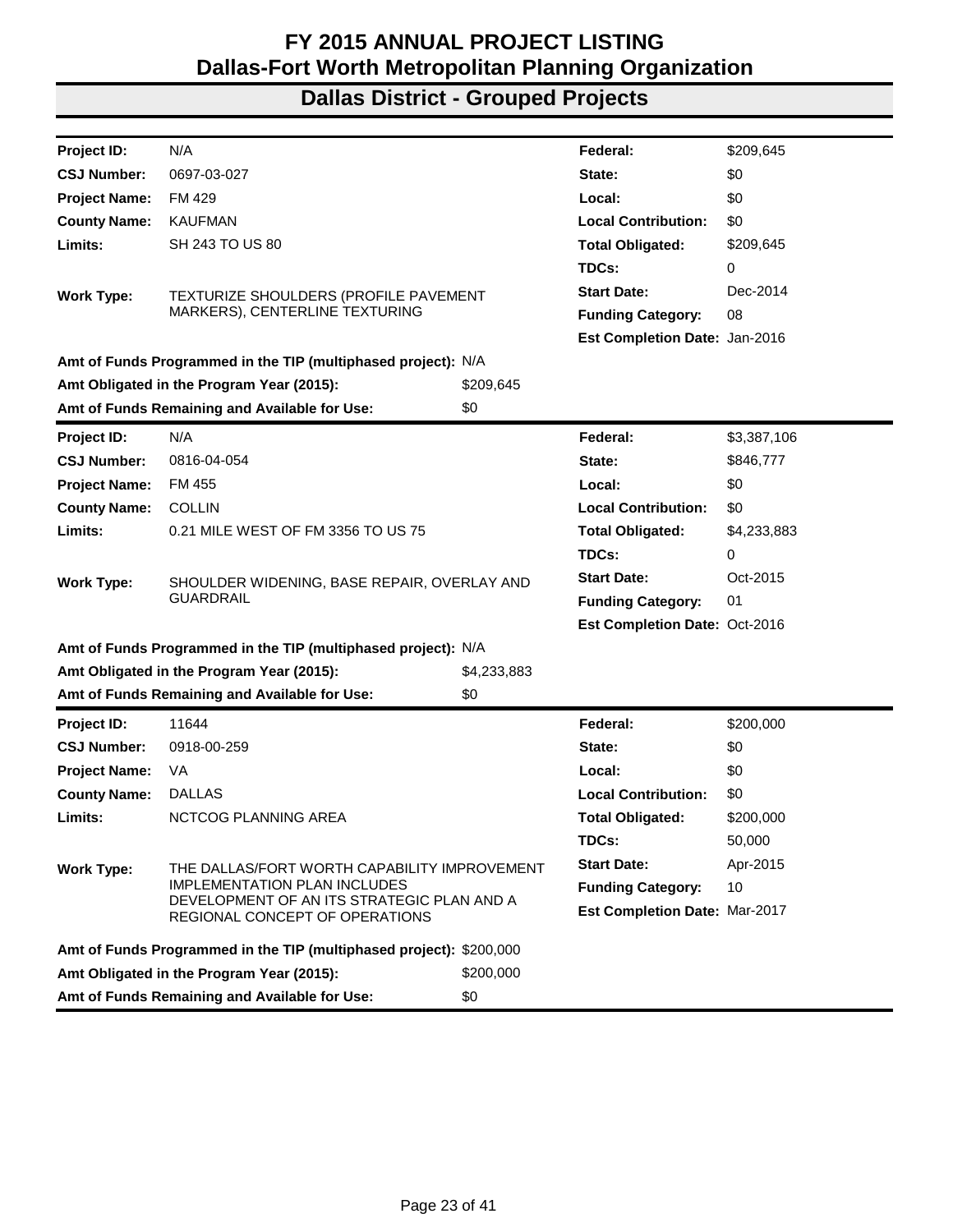| Project ID:          | N/A                                                           |           | Federal:                      | \$563,043 |
|----------------------|---------------------------------------------------------------|-----------|-------------------------------|-----------|
| <b>CSJ Number:</b>   | 0918-22-086                                                   |           | State:                        | \$140,761 |
| <b>Project Name:</b> | <b>CR</b>                                                     |           | Local:                        | \$0       |
| <b>County Name:</b>  | <b>ELLIS</b>                                                  |           | <b>Local Contribution:</b>    | \$0       |
| Limits:              | RICHLAND BEND ROAD TO AT RICHLAND CREEK                       |           | <b>Total Obligated:</b>       | \$703,803 |
|                      |                                                               |           | TDCs:                         | 0         |
| <b>Work Type:</b>    | REPLACE BRIDGE AND APPROACHES                                 |           | <b>Start Date:</b>            | Apr-2015  |
|                      |                                                               |           | <b>Funding Category:</b>      | 06        |
|                      |                                                               |           | Est Completion Date: Mar-2016 |           |
|                      | Amt of Funds Programmed in the TIP (multiphased project): N/A |           |                               |           |
|                      | Amt Obligated in the Program Year (2015):                     | \$703,803 |                               |           |
|                      | Amt of Funds Remaining and Available for Use:                 | \$0       |                               |           |
| <b>Project ID:</b>   | N/A                                                           |           | Federal:                      | \$403,347 |
| <b>CSJ Number:</b>   | 0918-22-113                                                   |           | State:                        | \$100,837 |
| <b>Project Name:</b> | CR                                                            |           | Local:                        | \$0       |
| <b>County Name:</b>  | <b>ELLIS</b>                                                  |           | <b>Local Contribution:</b>    | \$0       |
| Limits:              | WHISKERS RD. AT RICHLAND CREEK TRIBUTARY                      |           | <b>Total Obligated:</b>       | \$504,183 |
|                      |                                                               |           | TDCs:                         | 0         |
| <b>Work Type:</b>    | REPLACE BRIDGE AND APPROACHES                                 |           | <b>Start Date:</b>            | Apr-2015  |
|                      |                                                               |           | <b>Funding Category:</b>      | 06        |
|                      |                                                               |           | Est Completion Date: Mar-2016 |           |
|                      | Amt of Funds Programmed in the TIP (multiphased project): N/A |           |                               |           |
|                      | Amt Obligated in the Program Year (2015):                     | \$504,183 |                               |           |
|                      | Amt of Funds Remaining and Available for Use:                 | \$0       |                               |           |
| Project ID:          | N/A                                                           |           | Federal:                      | \$243,064 |
| <b>CSJ Number:</b>   | 0918-24-217                                                   |           | State:                        | \$27,007  |
| <b>Project Name:</b> | CS.                                                           |           | Local:                        | \$0       |
| <b>County Name:</b>  | <b>COLLIN</b>                                                 |           | <b>Local Contribution:</b>    | \$0       |
| Limits:              | COOPER STREET TO AT DGNO RR; DOT NO. 765326E                  |           | <b>Total Obligated:</b>       | \$270,071 |
|                      |                                                               |           | TDCs:                         | 0         |
| <b>Work Type:</b>    | INSTALL GRADE CROSSING WARNING DEVICES                        |           | <b>Start Date:</b>            | Mar-2015  |
|                      |                                                               |           | <b>Funding Category:</b>      | 08-RX     |
|                      |                                                               |           | Est Completion Date: Aug-2016 |           |
|                      | Amt of Funds Programmed in the TIP (multiphased project): N/A |           |                               |           |
|                      | Amt Obligated in the Program Year (2015):                     | \$270,071 |                               |           |
|                      | Amt of Funds Remaining and Available for Use:                 | \$0       |                               |           |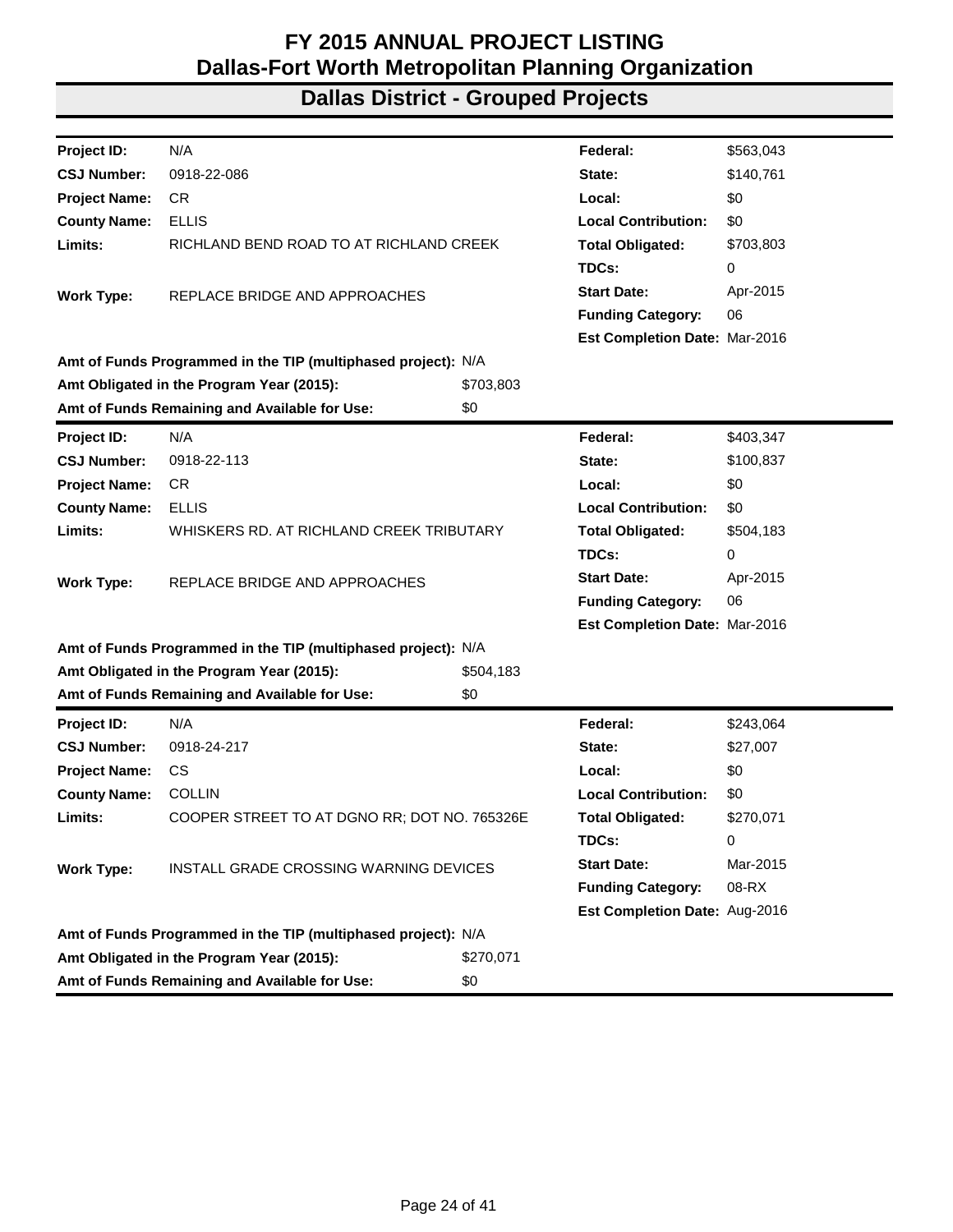| Project ID:          | N/A                                                           |             | Federal:                      | \$1,041,253 |
|----------------------|---------------------------------------------------------------|-------------|-------------------------------|-------------|
| <b>CSJ Number:</b>   | 0918-45-791                                                   |             | State:                        | \$260,313   |
| <b>Project Name:</b> | <b>CS</b>                                                     |             | Local:                        | \$0         |
| <b>County Name:</b>  | <b>DALLAS</b>                                                 |             | <b>Local Contribution:</b>    | \$0         |
| Limits:              | RED OAK RD AT TEN MILE CREEK                                  |             | <b>Total Obligated:</b>       | \$1,301,567 |
|                      |                                                               |             | TDCs:                         | 0           |
| <b>Work Type:</b>    | REHAB BRIDGE AND APPROACHES                                   |             | <b>Start Date:</b>            | Nov-2015    |
|                      |                                                               |             | <b>Funding Category:</b>      | 06          |
|                      |                                                               |             | Est Completion Date: Mar-2017 |             |
|                      | Amt of Funds Programmed in the TIP (multiphased project): N/A |             |                               |             |
|                      | Amt Obligated in the Program Year (2015):                     | \$1,301,567 |                               |             |
|                      | Amt of Funds Remaining and Available for Use:                 | \$0         |                               |             |
| Project ID:          | N/A                                                           |             | Federal:                      | \$240,000   |
| <b>CSJ Number:</b>   | 0918-46-274                                                   |             | State:                        | \$60,000    |
| <b>Project Name:</b> | CS                                                            |             | Local:                        | \$0         |
| <b>County Name:</b>  | <b>DENTON</b>                                                 |             | <b>Local Contribution:</b>    | \$0         |
| Limits:              | S. BLUE MOUND RD TO AT ELIZABETH CREEK                        |             | <b>Total Obligated:</b>       | \$300,000   |
|                      |                                                               |             | TDCs:                         | 0           |
| <b>Work Type:</b>    | REPLACE BRIDGE AND APPROACHES                                 |             | <b>Start Date:</b>            | Jan-2018    |
|                      |                                                               |             | <b>Funding Category:</b>      | 06          |
|                      |                                                               |             | Est Completion Date: Mar-2019 |             |
|                      | Amt of Funds Programmed in the TIP (multiphased project): N/A |             |                               |             |
|                      | Amt Obligated in the Program Year (2015):                     | \$300,000   |                               |             |
|                      | Amt of Funds Remaining and Available for Use:                 | \$0         |                               |             |
| <b>Project ID:</b>   | N/A                                                           |             | Federal:                      | \$2,938,241 |
| <b>CSJ Number:</b>   | 0918-47-100                                                   |             | State:                        | \$734,560   |
| <b>Project Name:</b> | VA                                                            |             | Local:                        | \$0         |
| <b>County Name:</b>  | <b>DALLAS</b>                                                 |             | <b>Local Contribution:</b>    | \$0         |
| Limits:              | <b>VARIOUS LOCATIONS ON STATE HIGHWAYS</b>                    |             | <b>Total Obligated:</b>       | \$3,672,801 |
|                      |                                                               |             | TDCs:                         | 0           |
| <b>Work Type:</b>    | CONSTRUCT CURB RAMPS ALONG IH 20, IH 45, SL 12, SL            |             | <b>Start Date:</b>            | Mar-2015    |
|                      | 310, SH 342, AND US 175 IN CITY OF DALLAS                     |             | <b>Funding Category:</b>      | 10-ADA      |
|                      |                                                               |             | Est Completion Date: Jun-2016 |             |
|                      | Amt of Funds Programmed in the TIP (multiphased project): N/A |             |                               |             |
|                      | Amt Obligated in the Program Year (2015):                     | \$3,672,801 |                               |             |
|                      | Amt of Funds Remaining and Available for Use:<br>\$0          |             |                               |             |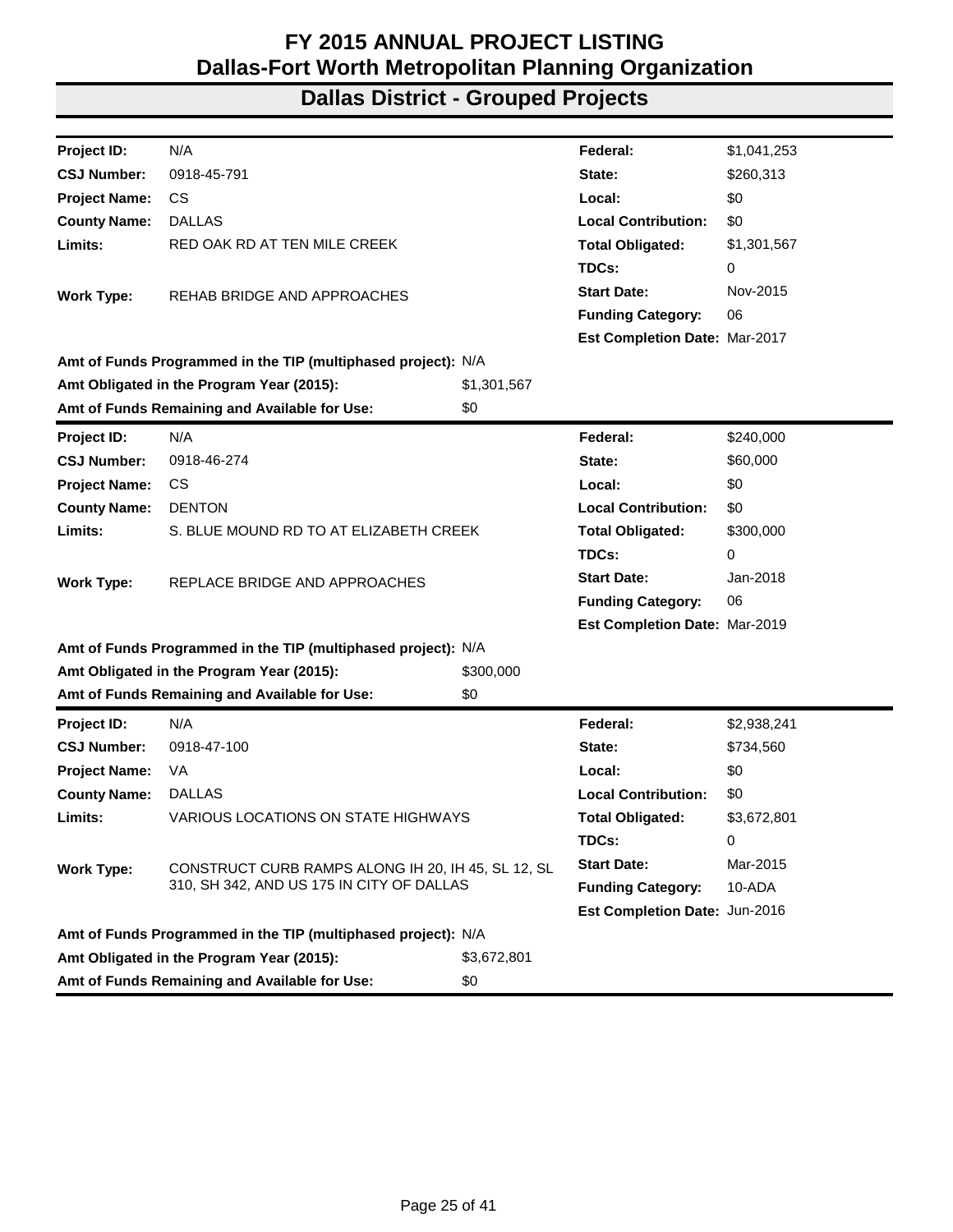| Project ID:          | N/A                                                           |           | Federal:                             | \$278,289 |
|----------------------|---------------------------------------------------------------|-----------|--------------------------------------|-----------|
| <b>CSJ Number:</b>   | 0918-47-101                                                   |           | State:                               | \$0       |
| <b>Project Name:</b> | CS.                                                           |           | Local:                               | \$30,921  |
| <b>County Name:</b>  | <b>DALLAS</b>                                                 |           | <b>Local Contribution:</b>           | \$0       |
| Limits:              | JEFFERSON ST AT MERRIFIELD ST                                 |           | <b>Total Obligated:</b>              | \$309,210 |
|                      |                                                               |           | TDCs:                                | 0         |
| <b>Work Type:</b>    | INSTALL TRAFFIC SIGNAL                                        |           | <b>Start Date:</b>                   | Jul-2015  |
|                      |                                                               |           | <b>Funding Category:</b>             | 08        |
|                      |                                                               |           | <b>Est Completion Date: Jul-2016</b> |           |
|                      | Amt of Funds Programmed in the TIP (multiphased project): N/A |           |                                      |           |
|                      | Amt Obligated in the Program Year (2015):                     | \$309,210 |                                      |           |
|                      | Amt of Funds Remaining and Available for Use:                 | \$0       |                                      |           |
| <b>Project ID:</b>   | N/A                                                           |           | Federal:                             | \$106,164 |
| <b>CSJ Number:</b>   | 0918-47-102                                                   |           | State:                               | \$0       |
| <b>Project Name:</b> | <b>CS</b>                                                     |           | Local:                               | \$11,796  |
| <b>County Name:</b>  | <b>DALLAS</b>                                                 |           | <b>Local Contribution:</b>           | \$0       |
| Limits:              | W TARRANT ROAD TO AT CURVE AT HAWAII DRIVE                    |           | <b>Total Obligated:</b>              | \$117,960 |
|                      |                                                               |           | TDCs:                                | 0         |
| <b>Work Type:</b>    | INSTALL LED FLASHING CHEVRONS AND HIGH FRICTION               |           | <b>Start Date:</b>                   | Apr-2015  |
|                      | SURFACE TREATMENT AROUND CURVE                                |           | <b>Funding Category:</b>             | 08        |
|                      |                                                               |           | Est Completion Date: Apr-2016        |           |
|                      | Amt of Funds Programmed in the TIP (multiphased project): N/A |           |                                      |           |
|                      | Amt Obligated in the Program Year (2015):                     | \$117,960 |                                      |           |
|                      | Amt of Funds Remaining and Available for Use:                 | \$0       |                                      |           |
| <b>Project ID:</b>   | N/A                                                           |           | Federal:                             | \$210,191 |
| <b>CSJ Number:</b>   | 0918-47-103                                                   |           | State:                               | \$0       |
| <b>Project Name:</b> | CS.                                                           |           | Local:                               | \$23,355  |
| <b>County Name:</b>  | <b>DALLAS</b>                                                 |           | <b>Local Contribution:</b>           | \$0       |
| Limits:              | WESTMORELAND AT CLARENDON                                     |           | <b>Total Obligated:</b>              | \$233,546 |
|                      |                                                               |           | TDCs:                                | 0         |
| <b>Work Type:</b>    | <b>IMPROVE TRAFFIC SIGNALS</b>                                |           | <b>Start Date:</b>                   | Jul-2015  |
|                      |                                                               |           | <b>Funding Category:</b>             | 08        |
|                      |                                                               |           | Est Completion Date: Jul-2016        |           |
|                      | Amt of Funds Programmed in the TIP (multiphased project): N/A |           |                                      |           |
|                      | Amt Obligated in the Program Year (2015):                     | \$233,546 |                                      |           |
|                      | Amt of Funds Remaining and Available for Use:                 | \$0       |                                      |           |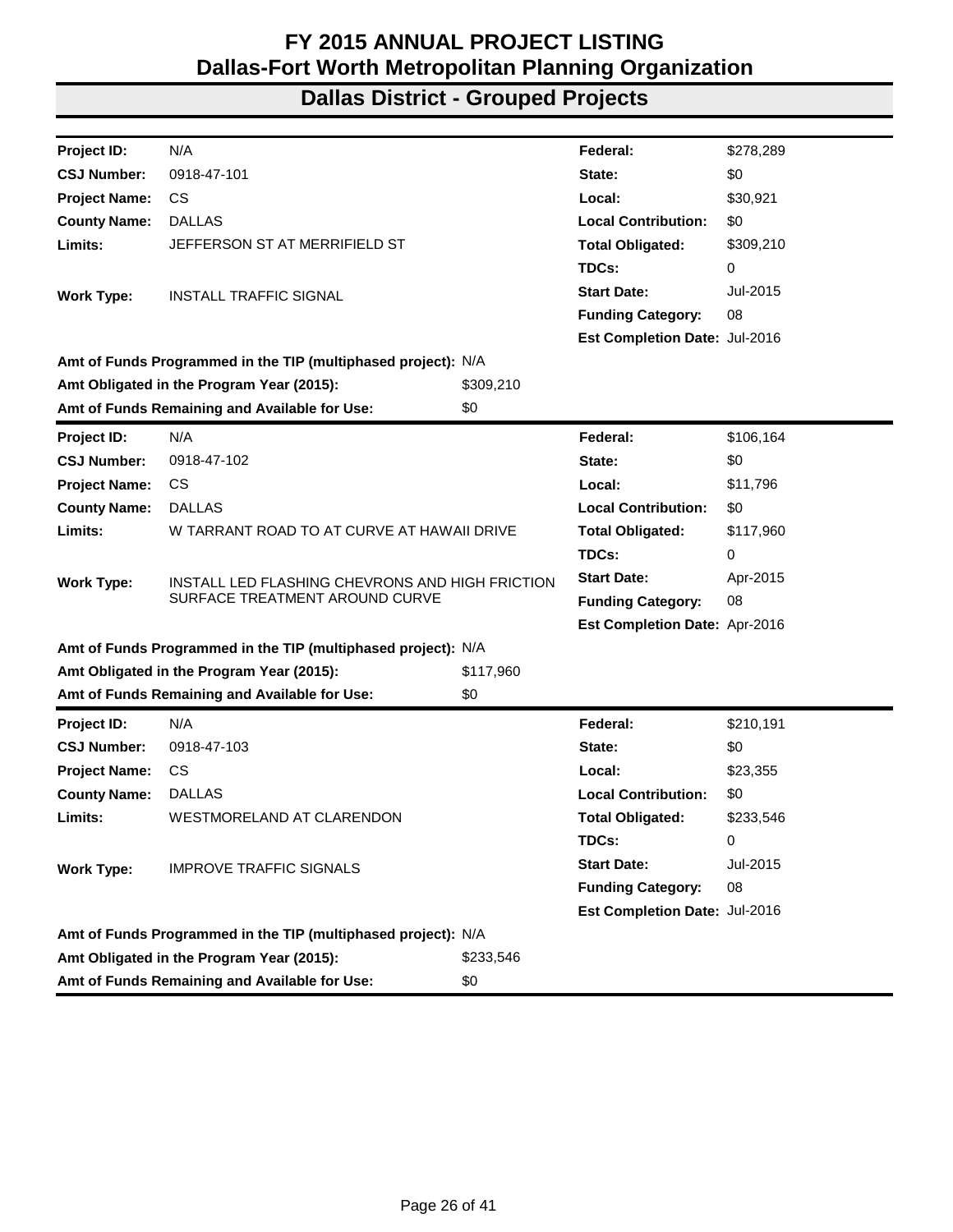| Project ID:          | N/A                                                           |              | Federal:                      | \$116,107    |
|----------------------|---------------------------------------------------------------|--------------|-------------------------------|--------------|
| <b>CSJ Number:</b>   | 0918-47-110                                                   |              | State:                        | \$0          |
| <b>Project Name:</b> | CS.                                                           |              | Local:                        | \$12,901     |
| <b>County Name:</b>  | <b>DALLAS</b>                                                 |              | <b>Local Contribution:</b>    | \$0          |
| Limits:              | MCKINNEY AT MAPLE                                             |              | <b>Total Obligated:</b>       | \$129,008    |
|                      |                                                               |              | TDCs:                         | 0            |
| <b>Work Type:</b>    | <b>IMPROVE TRAFFIC SIGNALS</b>                                |              | <b>Start Date:</b>            | Jul-2015     |
|                      |                                                               |              | <b>Funding Category:</b>      | 08           |
|                      |                                                               |              | Est Completion Date: Jul-2016 |              |
|                      | Amt of Funds Programmed in the TIP (multiphased project): N/A |              |                               |              |
|                      | Amt Obligated in the Program Year (2015):                     | \$129,008    |                               |              |
|                      | Amt of Funds Remaining and Available for Use:                 | \$0          |                               |              |
| Project ID:          | N/A                                                           |              | Federal:                      | \$243,301    |
| <b>CSJ Number:</b>   | 0918-47-146                                                   |              | State:                        | \$27,034     |
| <b>Project Name:</b> | <b>CS</b>                                                     |              | Local:                        | \$0          |
| <b>County Name:</b>  | <b>DALLAS</b>                                                 |              | <b>Local Contribution:</b>    | \$0          |
| Limits:              | WOOD DRIVE TO AT DGNO RR; DOT NO. 414877U                     |              | <b>Total Obligated:</b>       | \$270,335    |
|                      |                                                               |              | TDCs:                         | 0            |
| <b>Work Type:</b>    | INSTALL GRADE CROSSING WARNING DEVICES                        |              | <b>Start Date:</b>            | Mar-2015     |
|                      |                                                               |              | <b>Funding Category:</b>      | 08-RX        |
|                      |                                                               |              | Est Completion Date: Apr-2016 |              |
|                      | Amt of Funds Programmed in the TIP (multiphased project): N/A |              |                               |              |
|                      | Amt Obligated in the Program Year (2015):                     | \$270,335    |                               |              |
|                      | Amt of Funds Remaining and Available for Use:                 | \$0          |                               |              |
| <b>Project ID:</b>   | N/A                                                           |              | Federal:                      | \$8,004,089  |
| <b>CSJ Number:</b>   | 1014-02-041                                                   |              | State:                        | \$2,001,022  |
| <b>Project Name:</b> | <b>FM 548</b>                                                 |              | Local:                        | \$0          |
| <b>County Name:</b>  | <b>ROCKWALL</b>                                               |              | <b>Local Contribution:</b>    | \$0          |
| Limits:              | SH 276 TO SH 66                                               |              | <b>Total Obligated:</b>       | \$10,005,111 |
|                      |                                                               |              | TDCs:                         | 0            |
| <b>Work Type:</b>    | PROVIDE ADDITIONAL PAVED SURFACE WIDTH AND                    |              | <b>Start Date:</b>            | Oct-2015     |
|                      | <b>OVERLAY</b>                                                |              | <b>Funding Category:</b>      | 01           |
|                      |                                                               |              | Est Completion Date: Apr-2017 |              |
|                      | Amt of Funds Programmed in the TIP (multiphased project): N/A |              |                               |              |
|                      | Amt Obligated in the Program Year (2015):                     | \$10,005,111 |                               |              |
|                      | Amt of Funds Remaining and Available for Use:                 | \$0          |                               |              |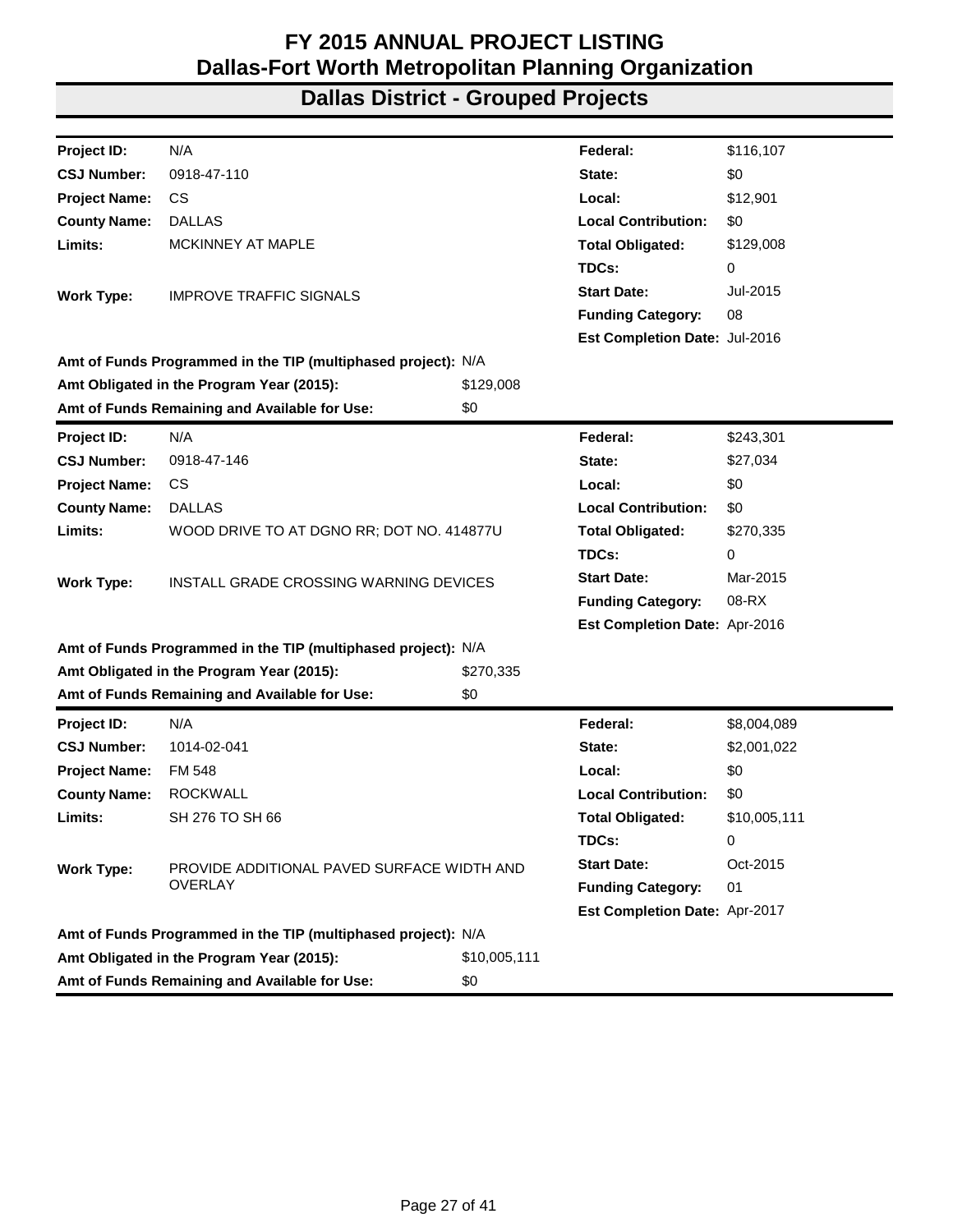| Project ID:          | N/A                                                           |             | Federal:                      | \$917,675   |
|----------------------|---------------------------------------------------------------|-------------|-------------------------------|-------------|
| <b>CSJ Number:</b>   | 1014-04-013                                                   |             | State:                        | \$229,419   |
| <b>Project Name:</b> | FM 1777                                                       |             | Local:                        | \$0         |
| <b>County Name:</b>  | <b>COLLIN</b>                                                 |             | <b>Local Contribution:</b>    | \$0         |
| Limits:              | AT SABINE CREEK                                               |             | <b>Total Obligated:</b>       | \$1,147,094 |
|                      |                                                               |             | TDCs:                         | 0           |
| <b>Work Type:</b>    | REPLACE BRIDGE AND APPROACHES                                 |             | <b>Start Date:</b>            | Jun-2015    |
|                      |                                                               |             | <b>Funding Category:</b>      | 06          |
|                      |                                                               |             | Est Completion Date: May-2017 |             |
|                      | Amt of Funds Programmed in the TIP (multiphased project): N/A |             |                               |             |
|                      | Amt Obligated in the Program Year (2015):                     | \$1,147,094 |                               |             |
|                      | Amt of Funds Remaining and Available for Use:                 | \$0         |                               |             |
| Project ID:          | N/A                                                           |             | Federal:                      | \$1,974,504 |
| <b>CSJ Number:</b>   | 1015-01-022                                                   |             | State:                        | \$493,626   |
| <b>Project Name:</b> | FM 3549                                                       |             | Local:                        | \$0         |
| <b>County Name:</b>  | <b>ROCKWALL</b>                                               |             | <b>Local Contribution:</b>    | \$0         |
| Limits:              | SH 66 TO FM 552                                               |             | <b>Total Obligated:</b>       | \$2,468,129 |
|                      |                                                               |             | TDCs:                         | 0           |
| <b>Work Type:</b>    | REHABILITATE EXISTING ROADWAY                                 |             | <b>Start Date:</b>            | Feb-2015    |
|                      |                                                               |             | <b>Funding Category:</b>      | 01          |
|                      |                                                               |             | Est Completion Date: May-2016 |             |
|                      | Amt of Funds Programmed in the TIP (multiphased project): N/A |             |                               |             |
|                      | Amt Obligated in the Program Year (2015):                     | \$2,468,129 |                               |             |
|                      | Amt of Funds Remaining and Available for Use:                 | \$0         |                               |             |
| Project ID:          | N/A                                                           |             | Federal:                      | \$3,213,909 |
| <b>CSJ Number:</b>   | 1015-01-025                                                   |             | State:                        | \$803,477   |
| <b>Project Name:</b> | FM 549                                                        |             | Local:                        | \$0         |
| <b>County Name:</b>  | <b>ROCKWALL</b>                                               |             | <b>Local Contribution:</b>    | \$0         |
| Limits:              | SH 205 TO SH 276                                              |             | <b>Total Obligated:</b>       | \$4,017,387 |
|                      |                                                               |             | TDCs:                         | 0           |
| <b>Work Type:</b>    | PROVIDE ADDITIONAL PAVEMENT SURFACE AND                       |             | <b>Start Date:</b>            | Jun-2015    |
|                      | <b>OVERLAY</b>                                                |             | <b>Funding Category:</b>      | 01          |
|                      |                                                               |             | Est Completion Date: Jan-2019 |             |
|                      | Amt of Funds Programmed in the TIP (multiphased project): N/A |             |                               |             |
|                      | Amt Obligated in the Program Year (2015):                     | \$4,017,387 |                               |             |
|                      | Amt of Funds Remaining and Available for Use:                 | \$0         |                               |             |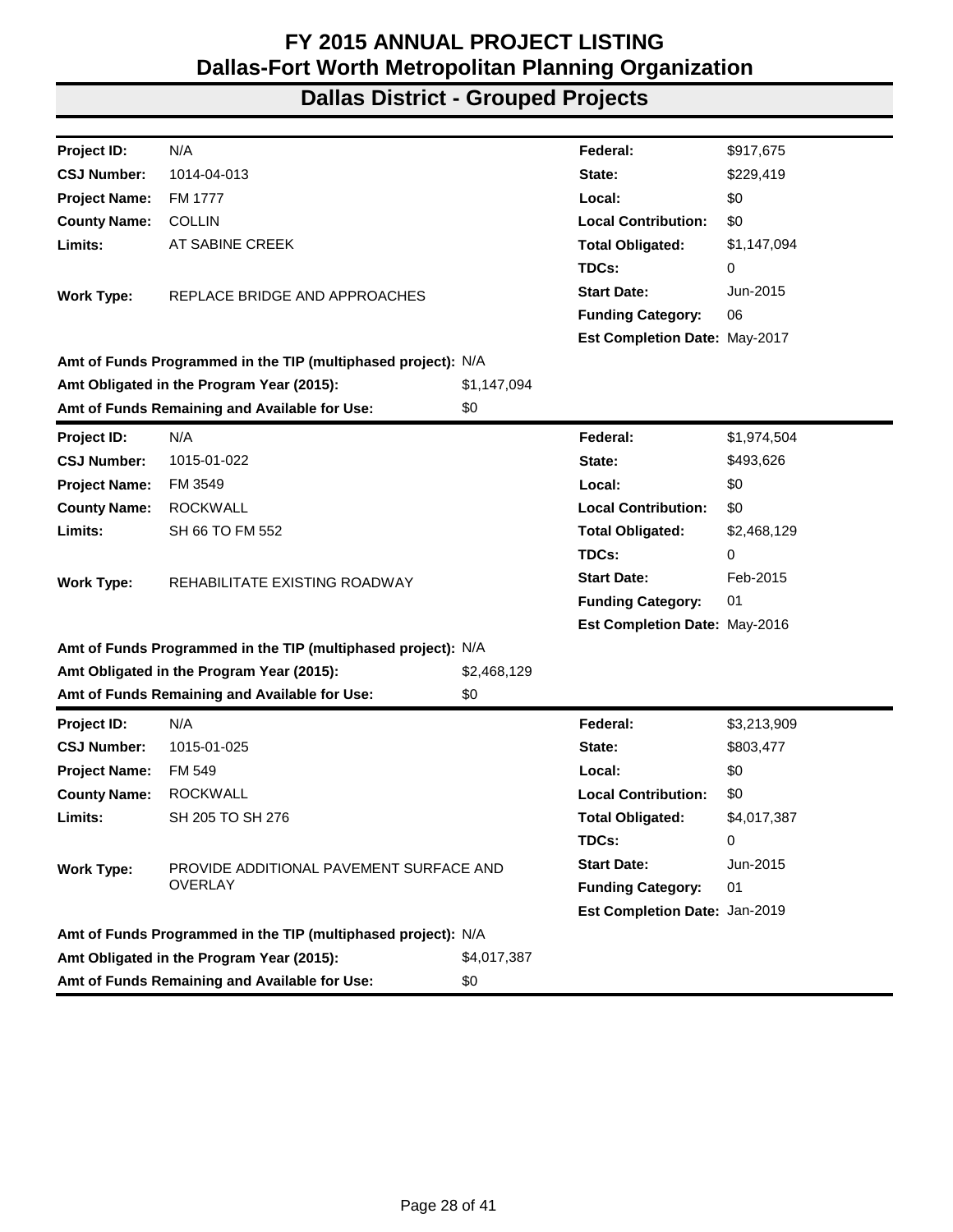| Project ID:          | N/A                                                           |             | Federal:                      | \$3,345,089 |
|----------------------|---------------------------------------------------------------|-------------|-------------------------------|-------------|
| <b>CSJ Number:</b>   | 1015-02-015                                                   |             | State:                        | \$836,272   |
| <b>Project Name:</b> | FM 1139                                                       |             | Local:                        | \$0         |
| <b>County Name:</b>  | <b>ROCKWALL</b>                                               |             | <b>Local Contribution:</b>    | \$0         |
| Limits:              | FM 550 TO FM 549                                              |             | <b>Total Obligated:</b>       | \$4,181,362 |
|                      |                                                               |             | TDCs:                         | 0           |
| <b>Work Type:</b>    | PROVIDE ADDITIONAL PAVEMENT SURFACE AND                       |             | <b>Start Date:</b>            | Jun-2015    |
|                      | <b>OVERLAY</b>                                                |             | <b>Funding Category:</b>      | 01          |
|                      |                                                               |             | Est Completion Date: Jan-2019 |             |
|                      | Amt of Funds Programmed in the TIP (multiphased project): N/A |             |                               |             |
|                      | Amt Obligated in the Program Year (2015):                     | \$4,181,362 |                               |             |
|                      | Amt of Funds Remaining and Available for Use:                 | \$0         |                               |             |
| <b>Project ID:</b>   | N/A                                                           |             | Federal:                      | \$7,097,966 |
| <b>CSJ Number:</b>   | 1016-04-019                                                   |             | State:                        | \$1,774,491 |
| <b>Project Name:</b> | <b>FM 548</b>                                                 |             | Local:                        | \$0         |
| <b>County Name:</b>  | <b>ROCKWALL</b>                                               |             | <b>Local Contribution:</b>    | \$0         |
| Limits:              | SH 205 TO SH 276                                              |             | <b>Total Obligated:</b>       | \$8,872,457 |
|                      |                                                               |             | TDCs:                         | 0           |
| <b>Work Type:</b>    | PROVIDE ADDITIONAL PAVED SURFACE WIDTH AND                    |             | <b>Start Date:</b>            | Oct-2015    |
|                      | OVERLAY                                                       |             | <b>Funding Category:</b>      | 01          |
|                      |                                                               |             | Est Completion Date: Apr-2017 |             |
|                      | Amt of Funds Programmed in the TIP (multiphased project): N/A |             |                               |             |
|                      | Amt Obligated in the Program Year (2015):                     | \$8,872,457 |                               |             |
|                      | Amt of Funds Remaining and Available for Use:                 | \$0         |                               |             |
| Project ID:          | N/A                                                           |             | Federal:                      | \$446,448   |
| <b>CSJ Number:</b>   | 1047-03-069                                                   |             | State:                        | \$0         |
| <b>Project Name:</b> | FM 1382                                                       |             | Local:                        | \$0         |
| <b>County Name:</b>  | <b>DALLAS</b>                                                 |             | <b>Local Contribution:</b>    | \$0         |
| Limits:              | IH 20 TO E. SKYLINE RD                                        |             | <b>Total Obligated:</b>       | \$446,448   |
|                      |                                                               |             | TDCs:                         | 0           |
| <b>Work Type:</b>    | FULL DEPTH REPAIR CONCRETE PAVEMENT                           |             | <b>Start Date:</b>            | Mar-2015    |
|                      |                                                               |             | <b>Funding Category:</b>      | 01          |
|                      |                                                               |             | Est Completion Date: Apr-2016 |             |
|                      | Amt of Funds Programmed in the TIP (multiphased project): N/A |             |                               |             |
|                      | Amt Obligated in the Program Year (2015):                     | \$446.448   |                               |             |
|                      | Amt of Funds Remaining and Available for Use:                 | \$0         |                               |             |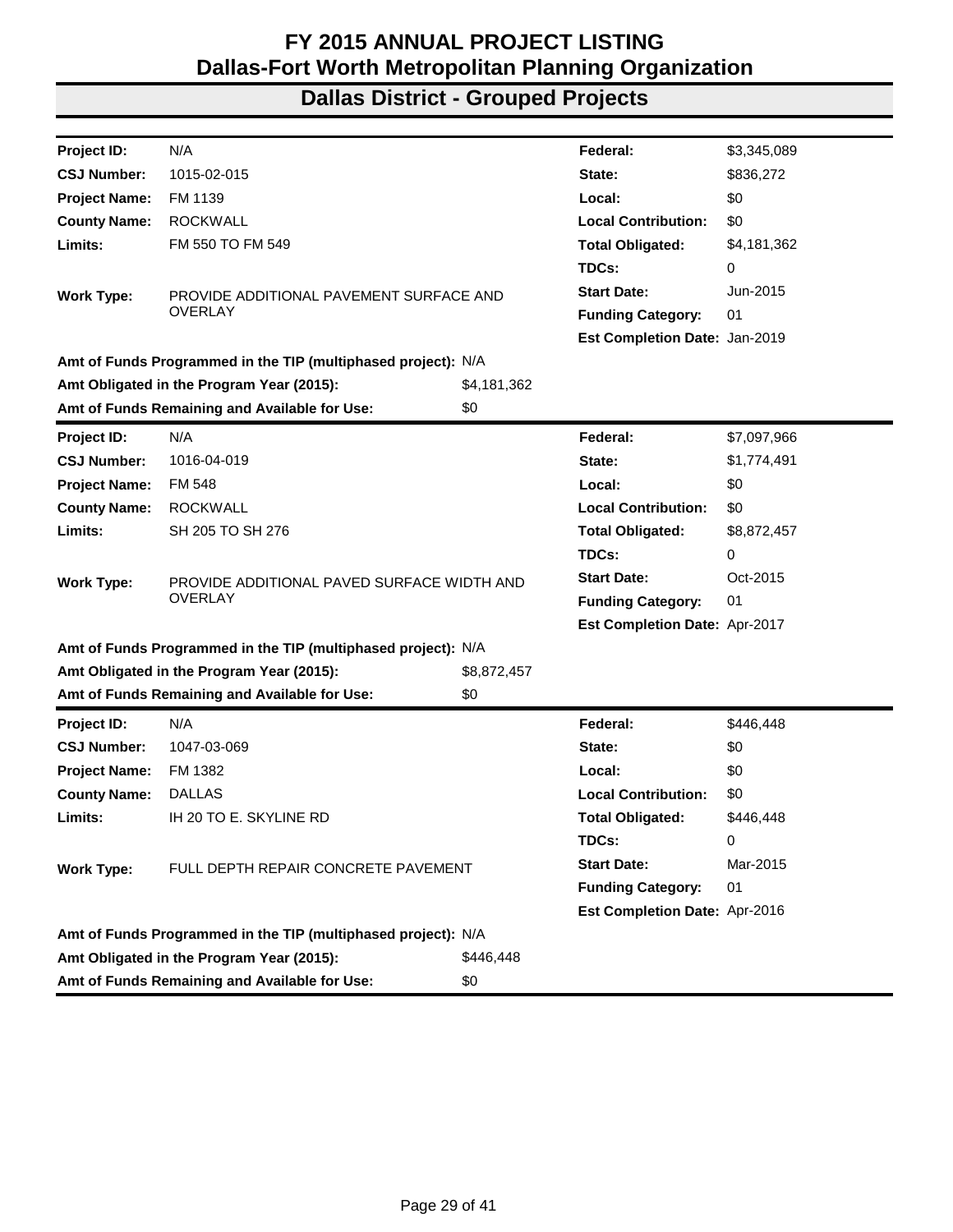| N/A<br>\$4,649,072<br>Federal:<br>1050-01-017<br>\$1,162,268<br>State:<br><b>FM 85</b><br>Local:<br>\$0<br><b>ELLIS</b><br><b>Local Contribution:</b><br>\$0<br>IH 45 TO FM 1182<br><b>Total Obligated:</b><br>\$5,811,340<br>TDCs:<br>0<br><b>Start Date:</b><br>Oct-2015<br>ADD SHOULDERS AND REHABILITATE ROADWAY<br><b>Work Type:</b><br><b>Funding Category:</b><br>01<br><b>Est Completion Date: Oct-2017</b><br>Amt of Funds Programmed in the TIP (multiphased project): N/A<br>Amt Obligated in the Program Year (2015):<br>\$5,811,340<br>Amt of Funds Remaining and Available for Use:<br>\$0<br>N/A<br>Federal:<br>\$10,132,666<br>1051-01-042<br>State:<br>\$2,533,167<br>FM 664<br>\$0<br>Local:<br>\$0<br><b>ELLIS</b><br><b>Local Contribution:</b><br>NORTH OF US 287 TO SOUTH OF RED OAK CREEK IN<br><b>Total Obligated:</b><br>\$12,665,833<br><b>OVILLA</b><br>TDCs:<br>0<br><b>Start Date:</b><br>Mar-2015<br>REPAIR, ADD SAFETY SHOULDERS AND RESURFACE<br><b>ROADWAY</b><br>01<br><b>Funding Category:</b><br>Est Completion Date: Jul-2016<br>Amt of Funds Programmed in the TIP (multiphased project): N/A<br>Amt Obligated in the Program Year (2015):<br>\$12,665,833<br>Amt of Funds Remaining and Available for Use:<br>\$0<br>Federal:<br>N/A<br>\$1,118,609<br>1051-02-017<br>State:<br>\$2,194<br>\$0<br>FM 876<br>Local:<br>\$0<br><b>ELLIS</b><br><b>Local Contribution:</b><br>AT BIG ONION CREEK<br>\$1,120,803<br><b>Total Obligated:</b><br>TDCs:<br>0<br><b>Start Date:</b><br>Feb-2015<br>REPLACE BRIDGE AND APPROACHES<br><b>Funding Category:</b><br>06<br>Est Completion Date: Jan-2017<br>Amt of Funds Programmed in the TIP (multiphased project): N/A<br>Amt Obligated in the Program Year (2015):<br>\$1,120,803<br>Amt of Funds Remaining and Available for Use:<br>\$0 |                      |  |  |
|-------------------------------------------------------------------------------------------------------------------------------------------------------------------------------------------------------------------------------------------------------------------------------------------------------------------------------------------------------------------------------------------------------------------------------------------------------------------------------------------------------------------------------------------------------------------------------------------------------------------------------------------------------------------------------------------------------------------------------------------------------------------------------------------------------------------------------------------------------------------------------------------------------------------------------------------------------------------------------------------------------------------------------------------------------------------------------------------------------------------------------------------------------------------------------------------------------------------------------------------------------------------------------------------------------------------------------------------------------------------------------------------------------------------------------------------------------------------------------------------------------------------------------------------------------------------------------------------------------------------------------------------------------------------------------------------------------------------------------------------------------------------------------------------------------------------------|----------------------|--|--|
|                                                                                                                                                                                                                                                                                                                                                                                                                                                                                                                                                                                                                                                                                                                                                                                                                                                                                                                                                                                                                                                                                                                                                                                                                                                                                                                                                                                                                                                                                                                                                                                                                                                                                                                                                                                                                         | Project ID:          |  |  |
|                                                                                                                                                                                                                                                                                                                                                                                                                                                                                                                                                                                                                                                                                                                                                                                                                                                                                                                                                                                                                                                                                                                                                                                                                                                                                                                                                                                                                                                                                                                                                                                                                                                                                                                                                                                                                         | <b>CSJ Number:</b>   |  |  |
|                                                                                                                                                                                                                                                                                                                                                                                                                                                                                                                                                                                                                                                                                                                                                                                                                                                                                                                                                                                                                                                                                                                                                                                                                                                                                                                                                                                                                                                                                                                                                                                                                                                                                                                                                                                                                         | <b>Project Name:</b> |  |  |
|                                                                                                                                                                                                                                                                                                                                                                                                                                                                                                                                                                                                                                                                                                                                                                                                                                                                                                                                                                                                                                                                                                                                                                                                                                                                                                                                                                                                                                                                                                                                                                                                                                                                                                                                                                                                                         | <b>County Name:</b>  |  |  |
|                                                                                                                                                                                                                                                                                                                                                                                                                                                                                                                                                                                                                                                                                                                                                                                                                                                                                                                                                                                                                                                                                                                                                                                                                                                                                                                                                                                                                                                                                                                                                                                                                                                                                                                                                                                                                         | Limits:              |  |  |
|                                                                                                                                                                                                                                                                                                                                                                                                                                                                                                                                                                                                                                                                                                                                                                                                                                                                                                                                                                                                                                                                                                                                                                                                                                                                                                                                                                                                                                                                                                                                                                                                                                                                                                                                                                                                                         |                      |  |  |
|                                                                                                                                                                                                                                                                                                                                                                                                                                                                                                                                                                                                                                                                                                                                                                                                                                                                                                                                                                                                                                                                                                                                                                                                                                                                                                                                                                                                                                                                                                                                                                                                                                                                                                                                                                                                                         |                      |  |  |
|                                                                                                                                                                                                                                                                                                                                                                                                                                                                                                                                                                                                                                                                                                                                                                                                                                                                                                                                                                                                                                                                                                                                                                                                                                                                                                                                                                                                                                                                                                                                                                                                                                                                                                                                                                                                                         |                      |  |  |
|                                                                                                                                                                                                                                                                                                                                                                                                                                                                                                                                                                                                                                                                                                                                                                                                                                                                                                                                                                                                                                                                                                                                                                                                                                                                                                                                                                                                                                                                                                                                                                                                                                                                                                                                                                                                                         |                      |  |  |
|                                                                                                                                                                                                                                                                                                                                                                                                                                                                                                                                                                                                                                                                                                                                                                                                                                                                                                                                                                                                                                                                                                                                                                                                                                                                                                                                                                                                                                                                                                                                                                                                                                                                                                                                                                                                                         |                      |  |  |
|                                                                                                                                                                                                                                                                                                                                                                                                                                                                                                                                                                                                                                                                                                                                                                                                                                                                                                                                                                                                                                                                                                                                                                                                                                                                                                                                                                                                                                                                                                                                                                                                                                                                                                                                                                                                                         |                      |  |  |
|                                                                                                                                                                                                                                                                                                                                                                                                                                                                                                                                                                                                                                                                                                                                                                                                                                                                                                                                                                                                                                                                                                                                                                                                                                                                                                                                                                                                                                                                                                                                                                                                                                                                                                                                                                                                                         |                      |  |  |
|                                                                                                                                                                                                                                                                                                                                                                                                                                                                                                                                                                                                                                                                                                                                                                                                                                                                                                                                                                                                                                                                                                                                                                                                                                                                                                                                                                                                                                                                                                                                                                                                                                                                                                                                                                                                                         | Project ID:          |  |  |
|                                                                                                                                                                                                                                                                                                                                                                                                                                                                                                                                                                                                                                                                                                                                                                                                                                                                                                                                                                                                                                                                                                                                                                                                                                                                                                                                                                                                                                                                                                                                                                                                                                                                                                                                                                                                                         | <b>CSJ Number:</b>   |  |  |
|                                                                                                                                                                                                                                                                                                                                                                                                                                                                                                                                                                                                                                                                                                                                                                                                                                                                                                                                                                                                                                                                                                                                                                                                                                                                                                                                                                                                                                                                                                                                                                                                                                                                                                                                                                                                                         | <b>Project Name:</b> |  |  |
|                                                                                                                                                                                                                                                                                                                                                                                                                                                                                                                                                                                                                                                                                                                                                                                                                                                                                                                                                                                                                                                                                                                                                                                                                                                                                                                                                                                                                                                                                                                                                                                                                                                                                                                                                                                                                         | <b>County Name:</b>  |  |  |
|                                                                                                                                                                                                                                                                                                                                                                                                                                                                                                                                                                                                                                                                                                                                                                                                                                                                                                                                                                                                                                                                                                                                                                                                                                                                                                                                                                                                                                                                                                                                                                                                                                                                                                                                                                                                                         | Limits:              |  |  |
|                                                                                                                                                                                                                                                                                                                                                                                                                                                                                                                                                                                                                                                                                                                                                                                                                                                                                                                                                                                                                                                                                                                                                                                                                                                                                                                                                                                                                                                                                                                                                                                                                                                                                                                                                                                                                         |                      |  |  |
|                                                                                                                                                                                                                                                                                                                                                                                                                                                                                                                                                                                                                                                                                                                                                                                                                                                                                                                                                                                                                                                                                                                                                                                                                                                                                                                                                                                                                                                                                                                                                                                                                                                                                                                                                                                                                         | <b>Work Type:</b>    |  |  |
|                                                                                                                                                                                                                                                                                                                                                                                                                                                                                                                                                                                                                                                                                                                                                                                                                                                                                                                                                                                                                                                                                                                                                                                                                                                                                                                                                                                                                                                                                                                                                                                                                                                                                                                                                                                                                         |                      |  |  |
|                                                                                                                                                                                                                                                                                                                                                                                                                                                                                                                                                                                                                                                                                                                                                                                                                                                                                                                                                                                                                                                                                                                                                                                                                                                                                                                                                                                                                                                                                                                                                                                                                                                                                                                                                                                                                         |                      |  |  |
|                                                                                                                                                                                                                                                                                                                                                                                                                                                                                                                                                                                                                                                                                                                                                                                                                                                                                                                                                                                                                                                                                                                                                                                                                                                                                                                                                                                                                                                                                                                                                                                                                                                                                                                                                                                                                         |                      |  |  |
|                                                                                                                                                                                                                                                                                                                                                                                                                                                                                                                                                                                                                                                                                                                                                                                                                                                                                                                                                                                                                                                                                                                                                                                                                                                                                                                                                                                                                                                                                                                                                                                                                                                                                                                                                                                                                         |                      |  |  |
|                                                                                                                                                                                                                                                                                                                                                                                                                                                                                                                                                                                                                                                                                                                                                                                                                                                                                                                                                                                                                                                                                                                                                                                                                                                                                                                                                                                                                                                                                                                                                                                                                                                                                                                                                                                                                         |                      |  |  |
|                                                                                                                                                                                                                                                                                                                                                                                                                                                                                                                                                                                                                                                                                                                                                                                                                                                                                                                                                                                                                                                                                                                                                                                                                                                                                                                                                                                                                                                                                                                                                                                                                                                                                                                                                                                                                         | <b>Project ID:</b>   |  |  |
|                                                                                                                                                                                                                                                                                                                                                                                                                                                                                                                                                                                                                                                                                                                                                                                                                                                                                                                                                                                                                                                                                                                                                                                                                                                                                                                                                                                                                                                                                                                                                                                                                                                                                                                                                                                                                         | <b>CSJ Number:</b>   |  |  |
|                                                                                                                                                                                                                                                                                                                                                                                                                                                                                                                                                                                                                                                                                                                                                                                                                                                                                                                                                                                                                                                                                                                                                                                                                                                                                                                                                                                                                                                                                                                                                                                                                                                                                                                                                                                                                         | <b>Project Name:</b> |  |  |
|                                                                                                                                                                                                                                                                                                                                                                                                                                                                                                                                                                                                                                                                                                                                                                                                                                                                                                                                                                                                                                                                                                                                                                                                                                                                                                                                                                                                                                                                                                                                                                                                                                                                                                                                                                                                                         | <b>County Name:</b>  |  |  |
|                                                                                                                                                                                                                                                                                                                                                                                                                                                                                                                                                                                                                                                                                                                                                                                                                                                                                                                                                                                                                                                                                                                                                                                                                                                                                                                                                                                                                                                                                                                                                                                                                                                                                                                                                                                                                         | Limits:              |  |  |
|                                                                                                                                                                                                                                                                                                                                                                                                                                                                                                                                                                                                                                                                                                                                                                                                                                                                                                                                                                                                                                                                                                                                                                                                                                                                                                                                                                                                                                                                                                                                                                                                                                                                                                                                                                                                                         |                      |  |  |
|                                                                                                                                                                                                                                                                                                                                                                                                                                                                                                                                                                                                                                                                                                                                                                                                                                                                                                                                                                                                                                                                                                                                                                                                                                                                                                                                                                                                                                                                                                                                                                                                                                                                                                                                                                                                                         | <b>Work Type:</b>    |  |  |
|                                                                                                                                                                                                                                                                                                                                                                                                                                                                                                                                                                                                                                                                                                                                                                                                                                                                                                                                                                                                                                                                                                                                                                                                                                                                                                                                                                                                                                                                                                                                                                                                                                                                                                                                                                                                                         |                      |  |  |
|                                                                                                                                                                                                                                                                                                                                                                                                                                                                                                                                                                                                                                                                                                                                                                                                                                                                                                                                                                                                                                                                                                                                                                                                                                                                                                                                                                                                                                                                                                                                                                                                                                                                                                                                                                                                                         |                      |  |  |
|                                                                                                                                                                                                                                                                                                                                                                                                                                                                                                                                                                                                                                                                                                                                                                                                                                                                                                                                                                                                                                                                                                                                                                                                                                                                                                                                                                                                                                                                                                                                                                                                                                                                                                                                                                                                                         |                      |  |  |
|                                                                                                                                                                                                                                                                                                                                                                                                                                                                                                                                                                                                                                                                                                                                                                                                                                                                                                                                                                                                                                                                                                                                                                                                                                                                                                                                                                                                                                                                                                                                                                                                                                                                                                                                                                                                                         |                      |  |  |
|                                                                                                                                                                                                                                                                                                                                                                                                                                                                                                                                                                                                                                                                                                                                                                                                                                                                                                                                                                                                                                                                                                                                                                                                                                                                                                                                                                                                                                                                                                                                                                                                                                                                                                                                                                                                                         |                      |  |  |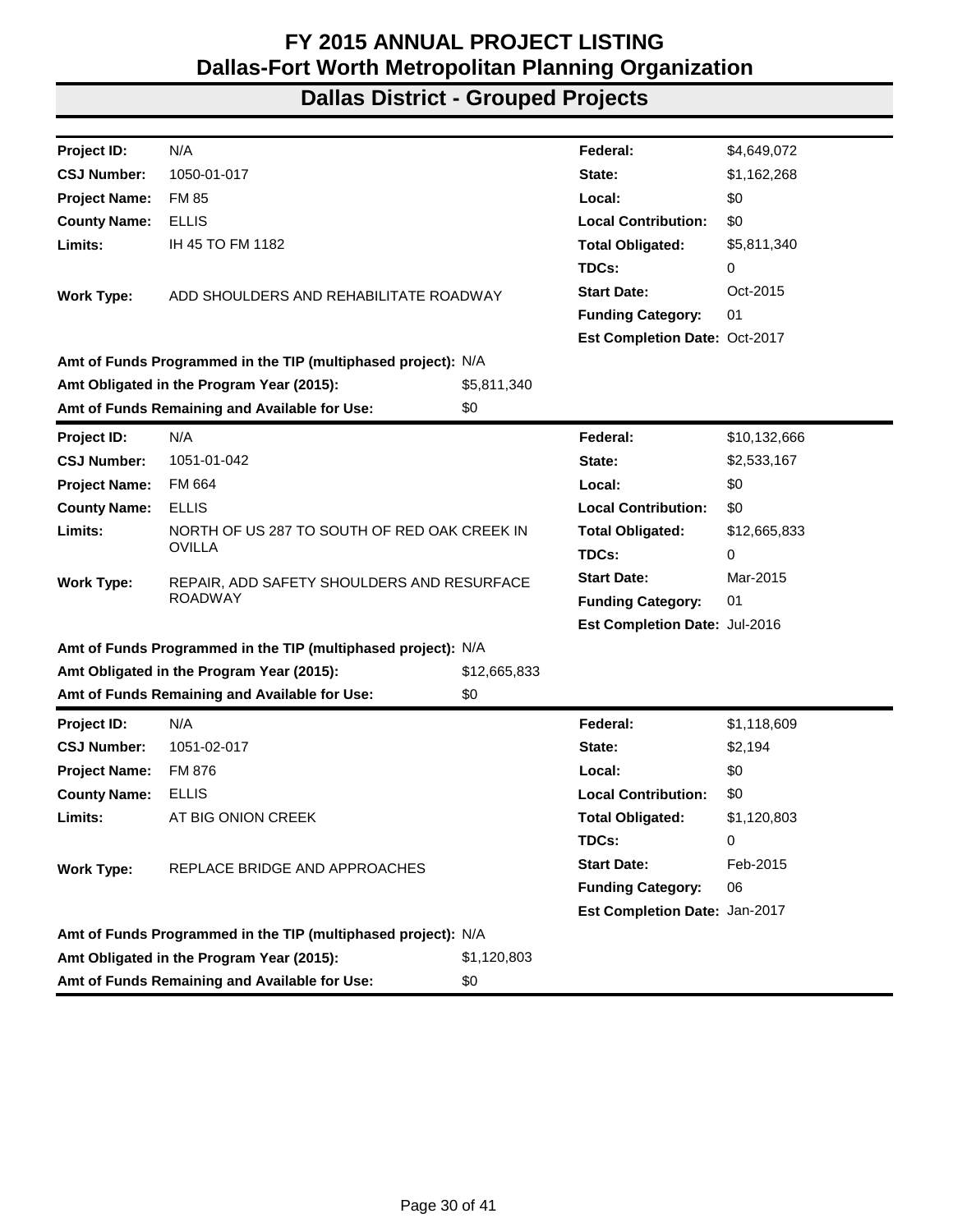| Project ID:          | N/A                                                           |             | Federal:                      | \$204,777   |
|----------------------|---------------------------------------------------------------|-------------|-------------------------------|-------------|
| <b>CSJ Number:</b>   | 1091-04-026                                                   |             | State:                        | \$51,194    |
| <b>Project Name:</b> | FM 549                                                        |             | Local:                        | \$0         |
| <b>County Name:</b>  | <b>ROCKWALL</b>                                               |             | <b>Local Contribution:</b>    | \$0         |
| Limits:              | AT FM 3097                                                    |             | <b>Total Obligated:</b>       | \$255,972   |
|                      |                                                               |             | TDCs:                         | 0           |
| <b>Work Type:</b>    | REHABILITATION OF TRAFFIC SIGNALS                             |             | <b>Start Date:</b>            | May-2015    |
|                      |                                                               |             | <b>Funding Category:</b>      | 01          |
|                      |                                                               |             | Est Completion Date: Oct-2016 |             |
|                      | Amt of Funds Programmed in the TIP (multiphased project): N/A |             |                               |             |
|                      | Amt Obligated in the Program Year (2015):                     | \$255,972   |                               |             |
|                      | Amt of Funds Remaining and Available for Use:                 | \$0         |                               |             |
| Project ID:          | N/A                                                           |             | Federal:                      | \$5,606,338 |
| <b>CSJ Number:</b>   | 1092-01-017                                                   |             | State:                        | \$1,401,584 |
| <b>Project Name:</b> | FM 741                                                        |             | Local:                        | \$0         |
| <b>County Name:</b>  | <b>KAUFMAN</b>                                                |             | <b>Local Contribution:</b>    | \$0         |
| Limits:              | US 175 TO EAST OF FM 548                                      |             | <b>Total Obligated:</b>       | \$7,007,922 |
|                      |                                                               |             | TDCs:                         | 0           |
| <b>Work Type:</b>    | PROVIDE ADDITIONAL PAVEMENT SURFACE AND                       |             | <b>Start Date:</b>            | Feb-2015    |
|                      | <b>OVERLAY</b>                                                |             | <b>Funding Category:</b>      | 01          |
|                      |                                                               |             | Est Completion Date: Jan-2017 |             |
|                      | Amt of Funds Programmed in the TIP (multiphased project): N/A |             |                               |             |
|                      | Amt Obligated in the Program Year (2015):                     | \$7,007,922 |                               |             |
|                      | Amt of Funds Remaining and Available for Use:                 | \$0         |                               |             |
| <b>Project ID:</b>   | N/A                                                           |             | Federal:                      | \$1,160,283 |
| <b>CSJ Number:</b>   | 1159-01-022                                                   |             | State:                        | \$290,071   |
| <b>Project Name:</b> | FM 875                                                        |             | Local:                        | \$0         |
| <b>County Name:</b>  | <b>ELLIS</b>                                                  |             | <b>Local Contribution:</b>    | \$0         |
| Limits:              | AT WAXAHACHIE CREEK                                           |             | <b>Total Obligated:</b>       | \$1,450,353 |
|                      |                                                               |             | TDCs:                         | 0           |
| <b>Work Type:</b>    | REPLACE BRIDGE AND APPROACHES                                 |             | <b>Start Date:</b>            | Jun-2015    |
|                      |                                                               |             | <b>Funding Category:</b>      | 06          |
|                      |                                                               |             | Est Completion Date: Jan-2018 |             |
|                      | Amt of Funds Programmed in the TIP (multiphased project): N/A |             |                               |             |
|                      | Amt Obligated in the Program Year (2015):                     | \$1,450,353 |                               |             |
|                      | Amt of Funds Remaining and Available for Use:                 | \$0         |                               |             |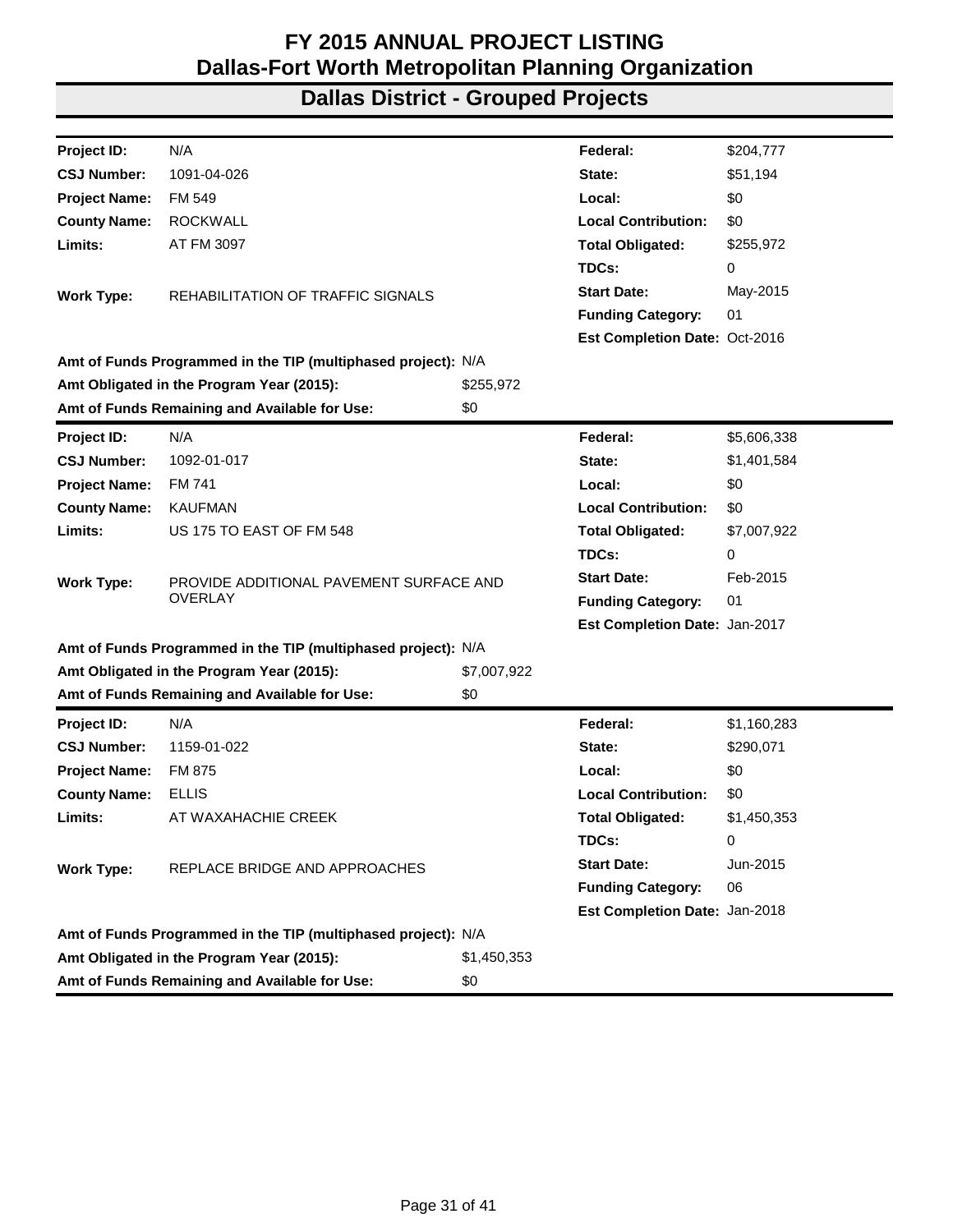| Project ID:          | N/A                                                           |             | Federal:                      | \$632,882   |
|----------------------|---------------------------------------------------------------|-------------|-------------------------------|-------------|
| <b>CSJ Number:</b>   | 1159-01-023                                                   |             | State:                        | \$158,220   |
| <b>Project Name:</b> | FM 875                                                        |             | Local:                        | \$0         |
| <b>County Name:</b>  | <b>ELLIS</b>                                                  |             | <b>Local Contribution:</b>    | \$0         |
| Limits:              | AT LONE ELM BRANCH                                            |             | <b>Total Obligated:</b>       | \$791,102   |
|                      |                                                               |             | TDCs:                         | 0           |
| <b>Work Type:</b>    | REPLACE BRIDGES AND APPROACHES                                |             | <b>Start Date:</b>            | Jun-2015    |
|                      |                                                               |             | <b>Funding Category:</b>      | 06          |
|                      |                                                               |             | Est Completion Date: Jan-2018 |             |
|                      | Amt of Funds Programmed in the TIP (multiphased project): N/A |             |                               |             |
|                      | Amt Obligated in the Program Year (2015):                     | \$791,102   |                               |             |
|                      | Amt of Funds Remaining and Available for Use:                 | \$0         |                               |             |
| Project ID:          | N/A                                                           |             | Federal:                      | \$843,842   |
| <b>CSJ Number:</b>   | 1159-01-027                                                   |             | State:                        | \$210,961   |
| <b>Project Name:</b> | FM 875                                                        |             | Local:                        | \$0         |
| <b>County Name:</b>  | <b>ELLIS</b>                                                  |             | <b>Local Contribution:</b>    | \$0         |
| Limits:              | AT TRIBUTARY LONE ELM BRANCH                                  |             | <b>Total Obligated:</b>       | \$1,054,803 |
|                      |                                                               |             | TDCs:                         | 0           |
| <b>Work Type:</b>    | REPLACE BRIDGE AND APPROACHES                                 |             | <b>Start Date:</b>            | Jun-2015    |
|                      |                                                               |             | <b>Funding Category:</b>      | 06          |
|                      |                                                               |             | Est Completion Date: Jan-2018 |             |
|                      | Amt of Funds Programmed in the TIP (multiphased project): N/A |             |                               |             |
|                      | Amt Obligated in the Program Year (2015):                     | \$1,054,803 |                               |             |
|                      | Amt of Funds Remaining and Available for Use:                 | \$0         |                               |             |
| <b>Project ID:</b>   | N/A                                                           |             | Federal:                      | \$7,125,953 |
| <b>CSJ Number:</b>   | 1159-02-032                                                   |             | State:                        | \$589,762   |
| <b>Project Name:</b> | <b>FM 879</b>                                                 |             | Local:                        | \$0         |
| <b>County Name:</b>  | <b>ELLIS</b>                                                  |             | <b>Local Contribution:</b>    | \$0         |
| Limits:              | 2.1 MILES WEST OF IKE RD TO 0.3 MILE WEST OF FM               |             | <b>Total Obligated:</b>       | \$7,715,715 |
|                      | 1722                                                          |             | TDCs:                         | 0           |
| <b>Work Type:</b>    | PROVIDE ADDITIONAL PAVED SURFACE WIDTH                        |             | <b>Start Date:</b>            | Jun-2015    |
|                      |                                                               |             | <b>Funding Category:</b>      | 01 & 08     |
|                      |                                                               |             | Est Completion Date: Oct-2016 |             |
|                      | Amt of Funds Programmed in the TIP (multiphased project): N/A |             |                               |             |
|                      | Amt Obligated in the Program Year (2015):                     | \$7,715,715 |                               |             |
|                      | Amt of Funds Remaining and Available for Use:                 | \$0         |                               |             |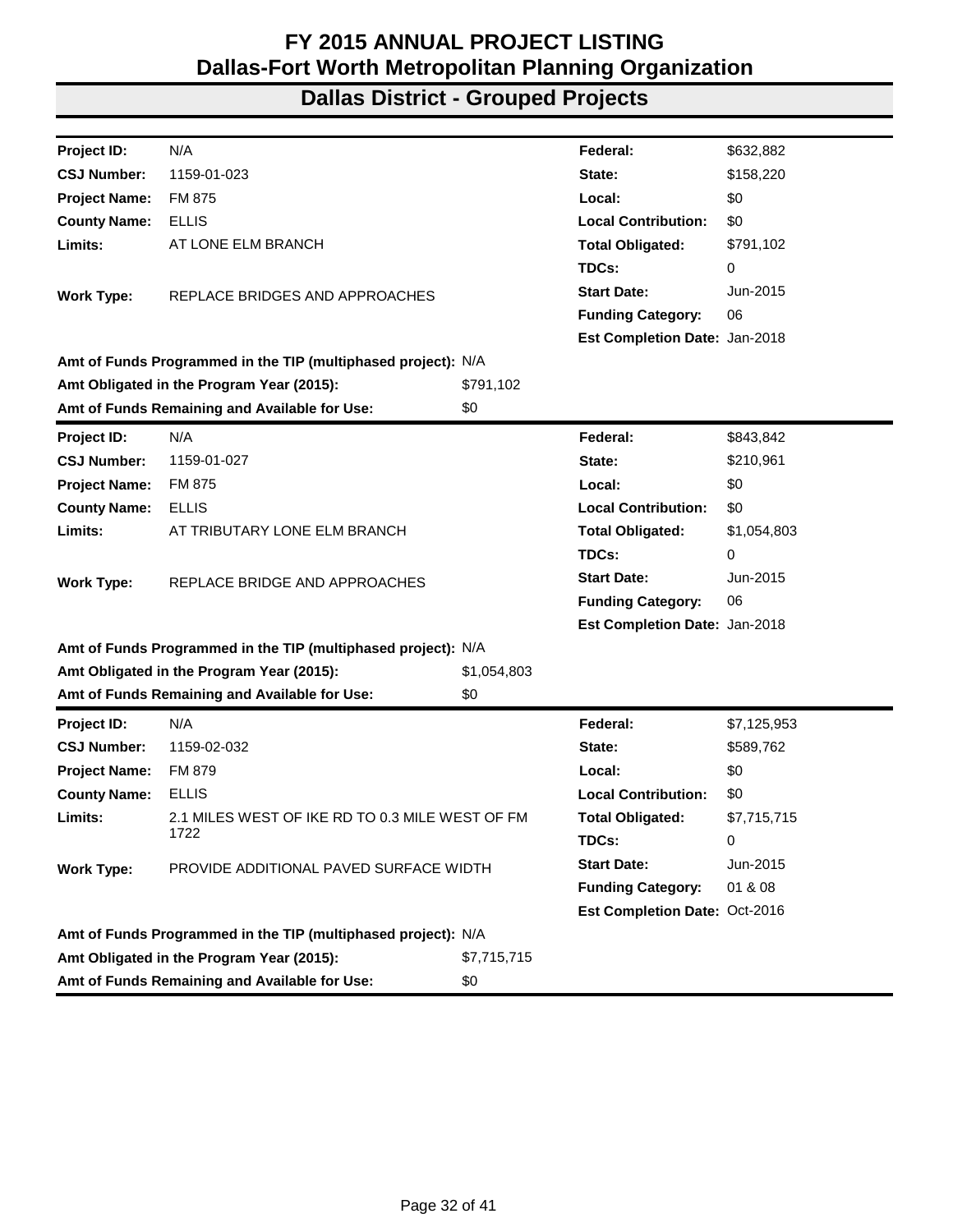| Project ID:          | N/A                                                           |             | Federal:                      | \$1,054,638 |
|----------------------|---------------------------------------------------------------|-------------|-------------------------------|-------------|
| <b>CSJ Number:</b>   | 1211-01-018                                                   |             | State:                        | \$0         |
| <b>Project Name:</b> | <b>FM 984</b>                                                 |             | Local:                        | \$0         |
| <b>County Name:</b>  | <b>ELLIS</b>                                                  |             | <b>Local Contribution:</b>    | \$0         |
| Limits:              | AT DRAW, 1.7 MI SOUTH OF SH 34                                |             | <b>Total Obligated:</b>       | \$1,054,638 |
|                      |                                                               |             | TDCs:                         | 0           |
| <b>Work Type:</b>    | REPLACE BRIDGE AND APPROACHES                                 |             | <b>Start Date:</b>            | Jan-2015    |
|                      |                                                               |             | <b>Funding Category:</b>      | 06          |
|                      |                                                               |             | Est Completion Date: Jan-2017 |             |
|                      | Amt of Funds Programmed in the TIP (multiphased project): N/A |             |                               |             |
|                      | Amt Obligated in the Program Year (2015):                     | \$1,054,638 |                               |             |
|                      | Amt of Funds Remaining and Available for Use:                 | \$0         |                               |             |
| Project ID:          | N/A                                                           |             | Federal:                      | \$1,487,143 |
| <b>CSJ Number:</b>   | 1211-01-019                                                   |             | State:                        | \$0         |
| <b>Project Name:</b> | FM 984                                                        |             | Local:                        | \$0         |
| <b>County Name:</b>  | <b>ELLIS</b>                                                  |             | <b>Local Contribution:</b>    | \$0         |
| Limits:              | AT ONION CREEK RELIEF #1 AND #2                               |             | <b>Total Obligated:</b>       | \$1,487,143 |
|                      |                                                               |             | TDCs:                         | 0           |
| <b>Work Type:</b>    | REPLACE BRIDGE AND APPROACHES                                 |             | <b>Start Date:</b>            | Jan-2015    |
|                      |                                                               |             | <b>Funding Category:</b>      | 06          |
|                      |                                                               |             | Est Completion Date: Jan-2017 |             |
|                      | Amt of Funds Programmed in the TIP (multiphased project): N/A |             |                               |             |
|                      | Amt Obligated in the Program Year (2015):                     | \$1,487,143 |                               |             |
|                      | Amt of Funds Remaining and Available for Use:                 | \$0         |                               |             |
| <b>Project ID:</b>   | N/A                                                           |             | Federal:                      | \$73,024    |
| <b>CSJ Number:</b>   | 1217-02-015                                                   |             | State:                        | \$0         |
| <b>Project Name:</b> | <b>FM 987</b>                                                 |             | Local:                        | \$0         |
| <b>County Name:</b>  | <b>KAUFMAN</b>                                                |             | <b>Local Contribution:</b>    | \$0         |
| Limits:              | 0.33 MI N OF SH 243 TO FM 148                                 |             | <b>Total Obligated:</b>       | \$73,024    |
|                      |                                                               |             | TDCs:                         | 0           |
| <b>Work Type:</b>    | TEXTURIZE SHOULDERS (PROFILE PAVEMENT                         |             | <b>Start Date:</b>            | Dec-2014    |
|                      | MARKERS), CENTERLINE TEXTURING                                |             | <b>Funding Category:</b>      | 08          |
|                      |                                                               |             | Est Completion Date: Jan-2016 |             |
|                      | Amt of Funds Programmed in the TIP (multiphased project): N/A |             |                               |             |
|                      | Amt Obligated in the Program Year (2015):                     | \$73,024    |                               |             |
|                      | Amt of Funds Remaining and Available for Use:                 | \$0         |                               |             |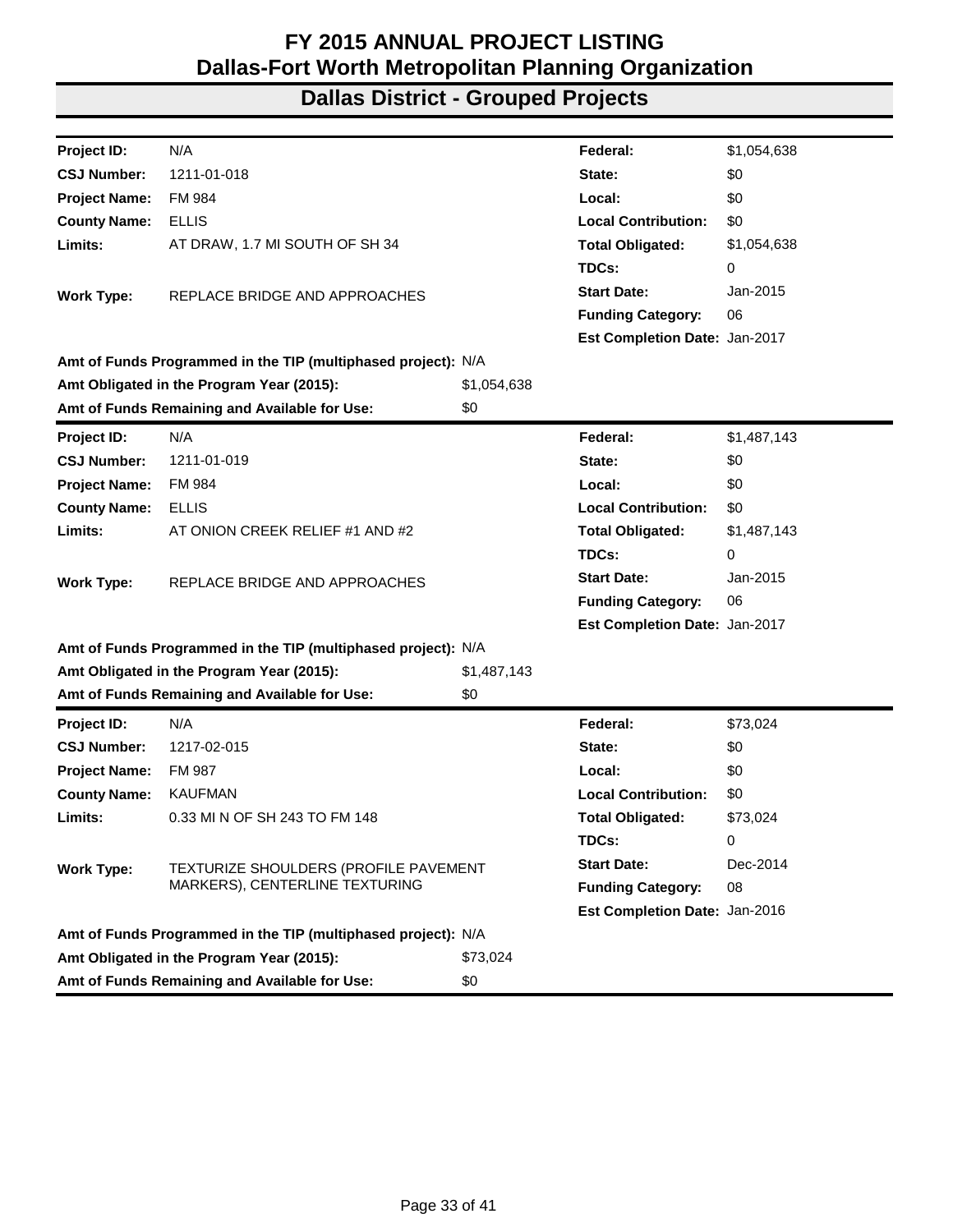| Project ID:          | N/A                                                           |             | Federal:                      | \$196,226   |
|----------------------|---------------------------------------------------------------|-------------|-------------------------------|-------------|
| <b>CSJ Number:</b>   | 1290-03-026                                                   |             | State:                        | \$21,803    |
| <b>Project Name:</b> | <b>SH 276</b>                                                 |             | Local:                        | \$0         |
| <b>County Name:</b>  | <b>ROCKWALL</b>                                               |             | <b>Local Contribution:</b>    | \$0         |
| Limits:              | <b>AT FM 548</b>                                              |             | <b>Total Obligated:</b>       | \$218,029   |
|                      |                                                               |             | TDCs:                         | 0           |
| <b>Work Type:</b>    | ADD LEFT TURN LANE                                            |             | <b>Start Date:</b>            | Jun-2015    |
|                      |                                                               |             | <b>Funding Category:</b>      | 08          |
|                      |                                                               |             | Est Completion Date: Jan-2019 |             |
|                      | Amt of Funds Programmed in the TIP (multiphased project): N/A |             |                               |             |
|                      | Amt Obligated in the Program Year (2015):                     | \$218,029   |                               |             |
|                      | Amt of Funds Remaining and Available for Use:                 | \$0         |                               |             |
| Project ID:          | N/A                                                           |             | Federal:                      | \$2,166,296 |
| <b>CSJ Number:</b>   | 1392-01-040                                                   |             | State:                        | \$541,574   |
| <b>Project Name:</b> | FM 1378                                                       |             | Local:                        | \$0         |
| <b>County Name:</b>  | <b>COLLIN</b>                                                 |             | <b>Local Contribution:</b>    | \$0         |
| Limits:              | FM 2514 TO 0.2 MILE SOUTH OF FOREST GROVE RD                  |             | <b>Total Obligated:</b>       | \$2,707,870 |
|                      |                                                               |             | TDCs:                         | 0           |
| <b>Work Type:</b>    | <b>BASE REPAIR AND OVERLAY</b>                                |             | <b>Start Date:</b>            | Dec-2014    |
|                      |                                                               |             | <b>Funding Category:</b>      | 01          |
|                      |                                                               |             | Est Completion Date: Dec-2015 |             |
|                      | Amt of Funds Programmed in the TIP (multiphased project): N/A |             |                               |             |
|                      | Amt Obligated in the Program Year (2015):                     | \$2,707,870 |                               |             |
|                      | Amt of Funds Remaining and Available for Use:                 | \$0         |                               |             |
| <b>Project ID:</b>   | N/A                                                           |             | Federal:                      | \$1,003,553 |
| <b>CSJ Number:</b>   | 1393-01-014                                                   |             | State:                        | \$2,233     |
| <b>Project Name:</b> | <b>FM 308</b>                                                 |             | Local:                        | \$0         |
| <b>County Name:</b>  | ELLIS                                                         |             | <b>Local Contribution:</b>    | \$0         |
| Limits:              | AT DRAW, 1.4 MI NW OF IH 35E                                  |             | <b>Total Obligated:</b>       | \$1,005,786 |
|                      |                                                               |             | TDCs:                         | 0           |
| <b>Work Type:</b>    | REPLACE BRIDGE AND APPROACHES                                 |             | <b>Start Date:</b>            | Feb-2015    |
|                      |                                                               |             | <b>Funding Category:</b>      | 06          |
|                      |                                                               |             | Est Completion Date: Jan-2017 |             |
|                      | Amt of Funds Programmed in the TIP (multiphased project): N/A |             |                               |             |
|                      | Amt Obligated in the Program Year (2015):                     | \$1,005,786 |                               |             |
|                      | Amt of Funds Remaining and Available for Use:                 | \$0         |                               |             |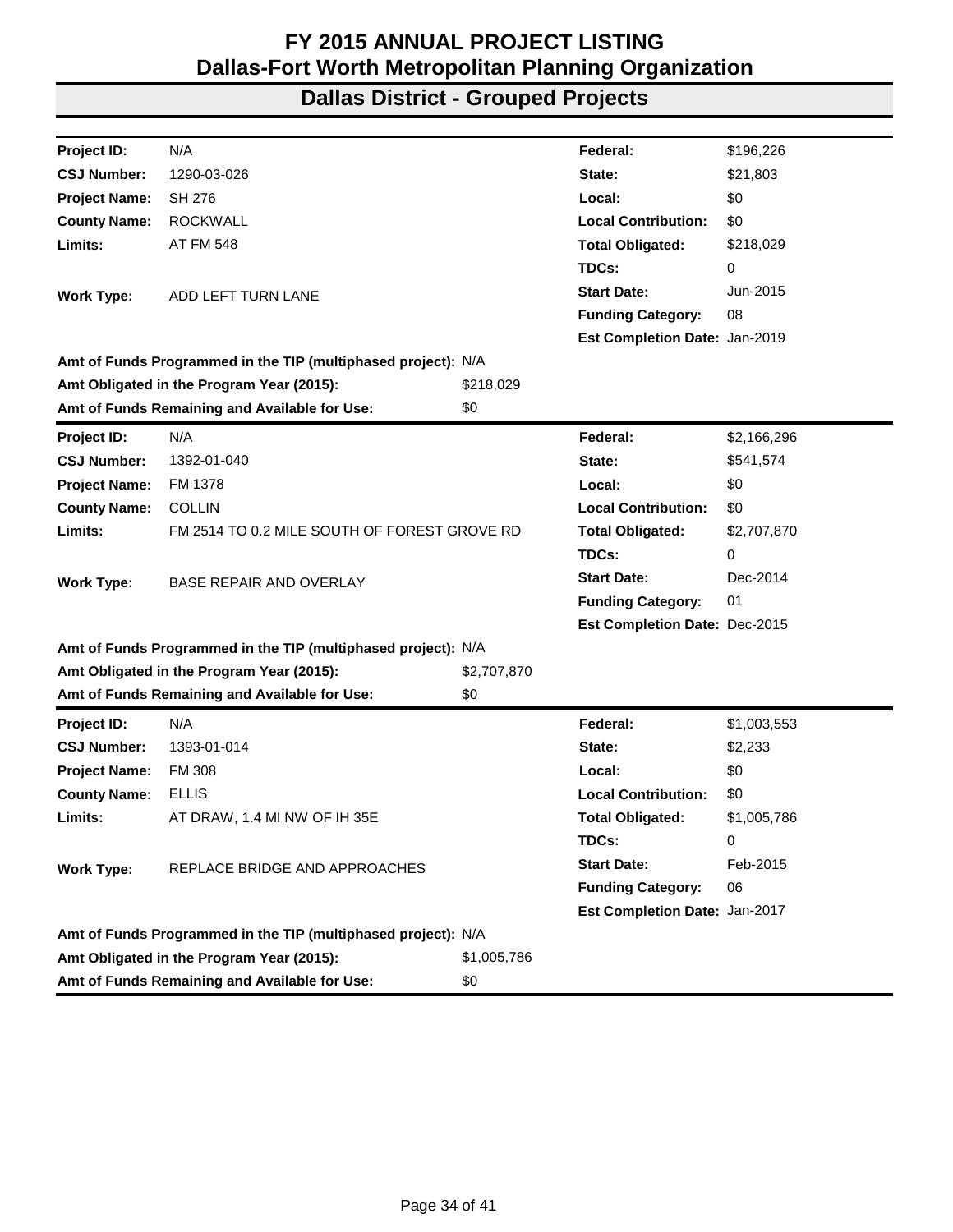| Project ID:          | N/A                                                           |             | Federal:                      | \$5,377,875 |
|----------------------|---------------------------------------------------------------|-------------|-------------------------------|-------------|
| <b>CSJ Number:</b>   | 1397-01-030                                                   |             | State:                        | \$1,344,469 |
| <b>Project Name:</b> | FM 1836                                                       |             | Local:                        | \$0         |
| <b>County Name:</b>  | <b>KAUFMAN</b>                                                |             | <b>Local Contribution:</b>    | \$0         |
| Limits:              | FM 2515 TO FM 90                                              |             | <b>Total Obligated:</b>       | \$6,722,344 |
|                      |                                                               |             | TDCs:                         | 0           |
| <b>Work Type:</b>    | REHABILITATION OF EXISTING ROADWAY                            |             | <b>Start Date:</b>            | Nov-2015    |
|                      |                                                               |             | <b>Funding Category:</b>      | 01          |
|                      |                                                               |             | Est Completion Date: Jan-2017 |             |
|                      | Amt of Funds Programmed in the TIP (multiphased project): N/A |             |                               |             |
|                      | Amt Obligated in the Program Year (2015):                     | \$6,722,344 |                               |             |
|                      | Amt of Funds Remaining and Available for Use:                 | \$0         |                               |             |
| Project ID:          | N/A                                                           |             | Federal:                      | \$1,324,772 |
| <b>CSJ Number:</b>   | 1451-01-020                                                   |             | State:                        | \$0         |
| <b>Project Name:</b> | <b>FM 55</b>                                                  |             | Local:                        | \$0         |
| <b>County Name:</b>  | <b>ELLIS</b>                                                  |             | <b>Local Contribution:</b>    | \$0         |
| Limits:              | AT LITTLE ONION CREEK                                         |             | <b>Total Obligated:</b>       | \$1,324,772 |
|                      |                                                               |             | TDCs:                         | 0           |
| <b>Work Type:</b>    | REPLACE BRIDGES AND APPROACHES                                |             | <b>Start Date:</b>            | May-2015    |
|                      |                                                               |             | <b>Funding Category:</b>      | 06          |
|                      |                                                               |             | Est Completion Date: Jun-2018 |             |
|                      | Amt of Funds Programmed in the TIP (multiphased project): N/A |             |                               |             |
|                      | Amt Obligated in the Program Year (2015):                     | \$1,324,772 |                               |             |
|                      | Amt of Funds Remaining and Available for Use:                 | \$0         |                               |             |
| Project ID:          | N/A                                                           |             | Federal:                      | \$5,029,268 |
| <b>CSJ Number:</b>   | 1451-01-023                                                   |             | State:                        | \$363,567   |
| <b>Project Name:</b> | <b>FM 55</b>                                                  |             | Local:                        | \$0         |
| <b>County Name:</b>  | <b>ELLIS</b>                                                  |             | <b>Local Contribution:</b>    | \$0         |
| Limits:              | 0.14 MILE SOUTH OF NASH HOWARD RD TO US 77                    |             | <b>Total Obligated:</b>       | \$5,392,835 |
|                      |                                                               |             | TDCs:                         | 0           |
| <b>Work Type:</b>    | PROVIDE ADDITIONAL PAVED SURFACE WIDTH                        |             | <b>Start Date:</b>            | Mar-2015    |
|                      |                                                               |             | <b>Funding Category:</b>      | 01 & 08     |
|                      |                                                               |             | Est Completion Date: Jul-2016 |             |
|                      | Amt of Funds Programmed in the TIP (multiphased project): N/A |             |                               |             |
|                      | Amt Obligated in the Program Year (2015):                     | \$5,392,835 |                               |             |
|                      | Amt of Funds Remaining and Available for Use:                 | \$0         |                               |             |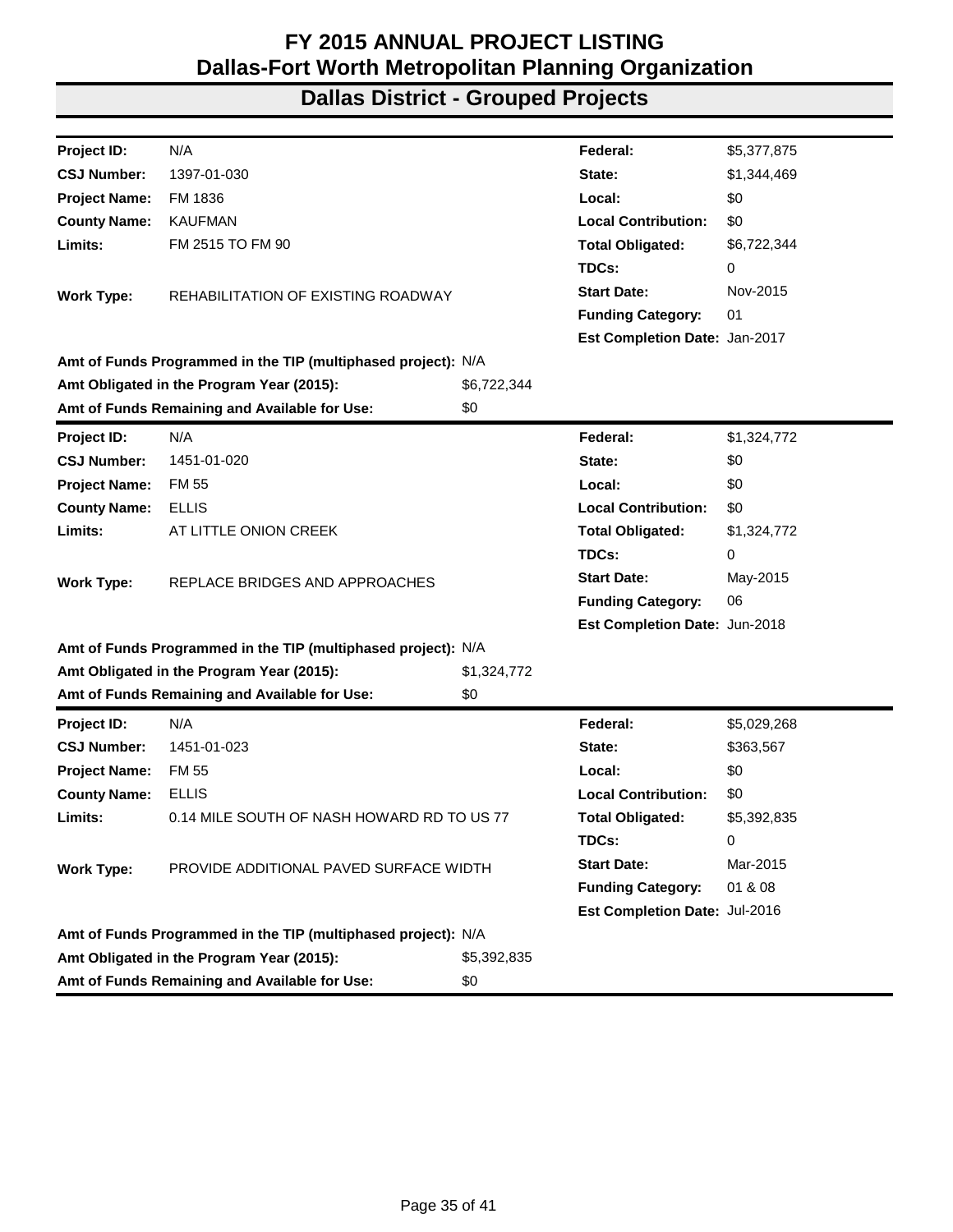| Project ID:          | N/A                                                           |             | Federal:                      | \$1,299,667 |
|----------------------|---------------------------------------------------------------|-------------|-------------------------------|-------------|
| <b>CSJ Number:</b>   | 1451-01-025                                                   |             | State:                        | \$324,911   |
| <b>Project Name:</b> | <b>FM 55</b>                                                  |             | Local:                        | \$0         |
| <b>County Name:</b>  | <b>ELLIS</b>                                                  |             | <b>Local Contribution:</b>    | \$0         |
| Limits:              | AT BIG ONION CREEK                                            |             | <b>Total Obligated:</b>       | \$1,624,578 |
|                      |                                                               |             | TDCs:                         | 0           |
| <b>Work Type:</b>    | REPLACE BRIDGE AND APPROACHES                                 |             | <b>Start Date:</b>            | Aug-2015    |
|                      |                                                               |             | <b>Funding Category:</b>      | 06          |
|                      |                                                               |             | Est Completion Date: Jun-2016 |             |
|                      | Amt of Funds Programmed in the TIP (multiphased project): N/A |             |                               |             |
|                      | Amt Obligated in the Program Year (2015):                     | \$1,624,578 |                               |             |
|                      | Amt of Funds Remaining and Available for Use:                 | \$0         |                               |             |
| Project ID:          | N/A                                                           |             | Federal:                      | \$948,456   |
| <b>CSJ Number:</b>   | 1451-01-027                                                   |             | State:                        | \$0         |
| <b>Project Name:</b> | <b>FM 55</b>                                                  |             | Local:                        | \$0         |
| <b>County Name:</b>  | <b>ELLIS</b>                                                  |             | <b>Local Contribution:</b>    | \$0         |
| Limits:              | AT TRIBUTARY LITTLE ONION CREEK                               |             | <b>Total Obligated:</b>       | \$948,456   |
|                      |                                                               |             | TDCs:                         | 0           |
| <b>Work Type:</b>    | REPLACE BRIDGE AND APPROACHES                                 |             | <b>Start Date:</b>            | May-2015    |
|                      |                                                               |             | <b>Funding Category:</b>      | 06          |
|                      |                                                               |             | Est Completion Date: Jun-2018 |             |
|                      | Amt of Funds Programmed in the TIP (multiphased project): N/A |             |                               |             |
|                      | Amt Obligated in the Program Year (2015):                     | \$948,456   |                               |             |
|                      | Amt of Funds Remaining and Available for Use:                 | \$0         |                               |             |
| <b>Project ID:</b>   | N/A                                                           |             | Federal:                      | \$254,943   |
| <b>CSJ Number:</b>   | 1492-01-010                                                   |             | State:                        | \$63,736    |
| <b>Project Name:</b> | FM 1562                                                       |             | Local:                        | \$0         |
| <b>County Name:</b>  | <b>COLLIN</b>                                                 |             | <b>Local Contribution:</b>    | \$0         |
| Limits:              | FM 981 TO HUNT COUNTY LINE                                    |             | <b>Total Obligated:</b>       | \$318,679   |
|                      |                                                               |             | TDCs:                         | 0           |
| <b>Work Type:</b>    | PROVIDE ADDITIONAL PAVEMENT WIDTH                             |             | <b>Start Date:</b>            | Oct-2015    |
|                      |                                                               |             | <b>Funding Category:</b>      | 01          |
|                      |                                                               |             | Est Completion Date: Oct-2016 |             |
|                      | Amt of Funds Programmed in the TIP (multiphased project): N/A |             |                               |             |
|                      | Amt Obligated in the Program Year (2015):                     | \$318,679   |                               |             |
|                      | Amt of Funds Remaining and Available for Use:                 | \$0         |                               |             |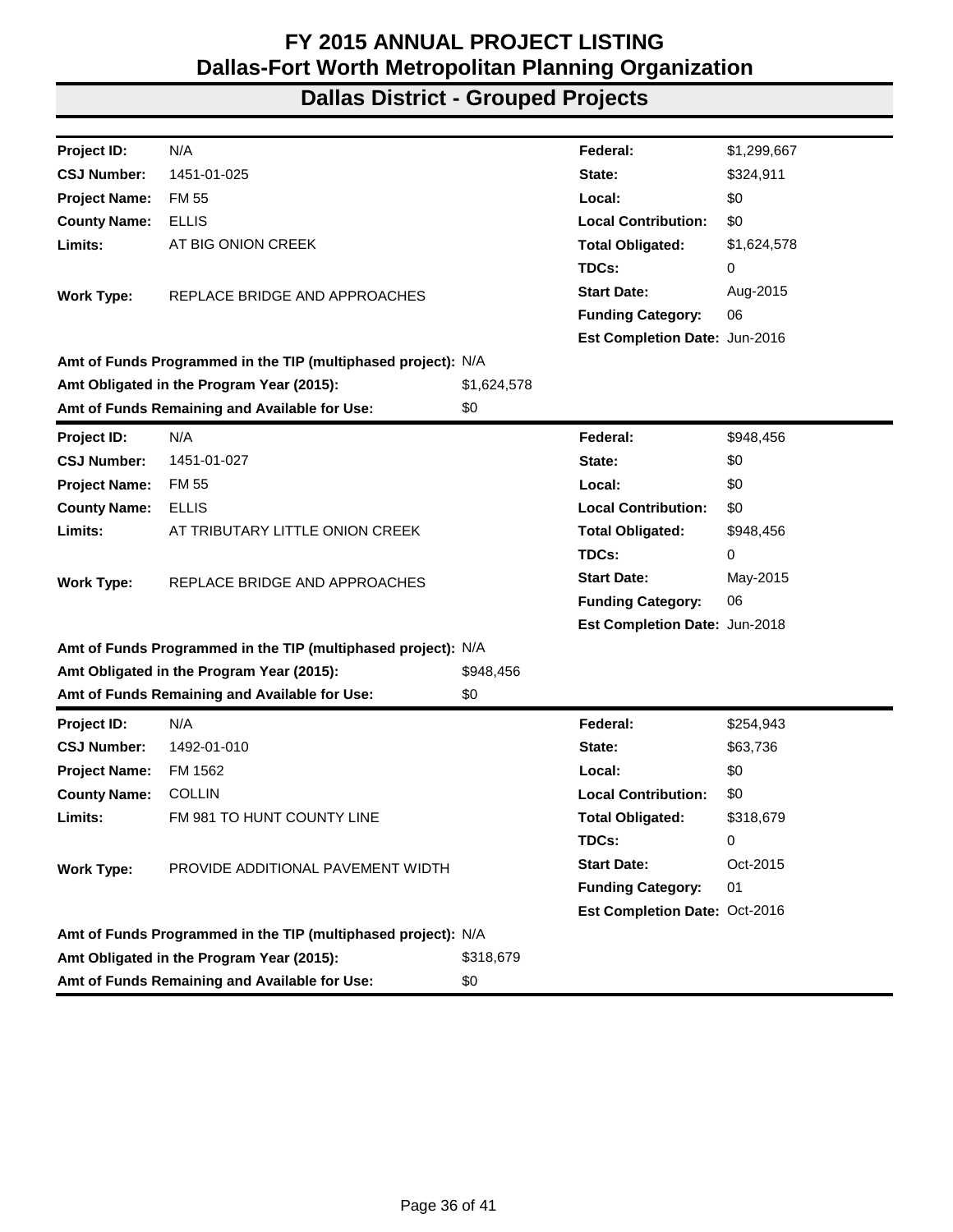| Project ID:          | N/A                                                           |             | Federal:                             | \$2,003,561 |
|----------------------|---------------------------------------------------------------|-------------|--------------------------------------|-------------|
| <b>CSJ Number:</b>   | 1494-02-008                                                   |             | State:                               | \$500,890   |
| <b>Project Name:</b> | FM 1565                                                       |             | Local:                               | \$0         |
| <b>County Name:</b>  | <b>KAUFMAN</b>                                                |             | <b>Local Contribution:</b>           | \$0         |
| Limits:              | FM 986 TO HUNT COUNTY LINE                                    |             | <b>Total Obligated:</b>              | \$2,504,451 |
|                      |                                                               |             | TDCs:                                | 0           |
| <b>Work Type:</b>    | PROVIDE ADDITIONAL PAVEMENT SURFACE AND                       |             | <b>Start Date:</b>                   | Jan-2015    |
|                      | <b>OVERLAY</b>                                                |             | <b>Funding Category:</b>             | 01          |
|                      |                                                               |             | <b>Est Completion Date: Feb-2016</b> |             |
|                      | Amt of Funds Programmed in the TIP (multiphased project): N/A |             |                                      |             |
|                      | Amt Obligated in the Program Year (2015):                     | \$2,504,451 |                                      |             |
|                      | Amt of Funds Remaining and Available for Use:                 | \$0         |                                      |             |
| <b>Project ID:</b>   | N/A                                                           |             | Federal:                             | \$360,064   |
| <b>CSJ Number:</b>   | 1785-01-035                                                   |             | State:                               | \$90,016    |
| <b>Project Name:</b> | FM 407                                                        |             | Local:                               | \$0         |
| <b>County Name:</b>  | <b>DENTON</b>                                                 |             | <b>Local Contribution:</b>           | \$0         |
| Limits:              | FM 1830 TO JETER RD                                           |             | <b>Total Obligated:</b>              | \$450,080   |
|                      |                                                               |             | TDCs:                                | 0           |
| <b>Work Type:</b>    | LANDSCAPE DEVELOPMENT TO INCLUDE TREE                         |             | <b>Start Date:</b>                   | Jul-2015    |
|                      | PLANTING & IRRIGATION SYSTEMS                                 |             | <b>Funding Category:</b>             | $10 - GR$   |
|                      |                                                               |             | Est Completion Date: May-2016        |             |
|                      | Amt of Funds Programmed in the TIP (multiphased project): N/A |             |                                      |             |
|                      | Amt Obligated in the Program Year (2015):                     | \$450,080   |                                      |             |
|                      | Amt of Funds Remaining and Available for Use:                 | \$0         |                                      |             |
| <b>Project ID:</b>   | N/A                                                           |             | Federal:                             | \$1,413,035 |
| <b>CSJ Number:</b>   | 1950-01-036                                                   |             | State:                               | \$353,259   |
| <b>Project Name:</b> | FM 407                                                        |             | Local:                               | \$0         |
| <b>County Name:</b>  | <b>DENTON</b>                                                 |             | <b>Local Contribution:</b>           | \$0         |
| Limits:              | 0.25 MILE WEST OF BRIARHILL TO IH 35E                         |             | <b>Total Obligated:</b>              | \$1,766,293 |
|                      |                                                               |             | TDCs:                                | 0           |
| <b>Work Type:</b>    | FULL-DEPTH CONCRETE PAVEMENT REPAIR AND                       |             | <b>Start Date:</b>                   | Feb-2015    |
|                      | <b>PAVEMENT MARKINGS</b>                                      |             | <b>Funding Category:</b>             | 01          |
|                      |                                                               |             | Est Completion Date: Nov-2015        |             |
|                      | Amt of Funds Programmed in the TIP (multiphased project): N/A |             |                                      |             |
|                      | Amt Obligated in the Program Year (2015):                     | \$1,766,293 |                                      |             |
|                      | Amt of Funds Remaining and Available for Use:                 | \$0         |                                      |             |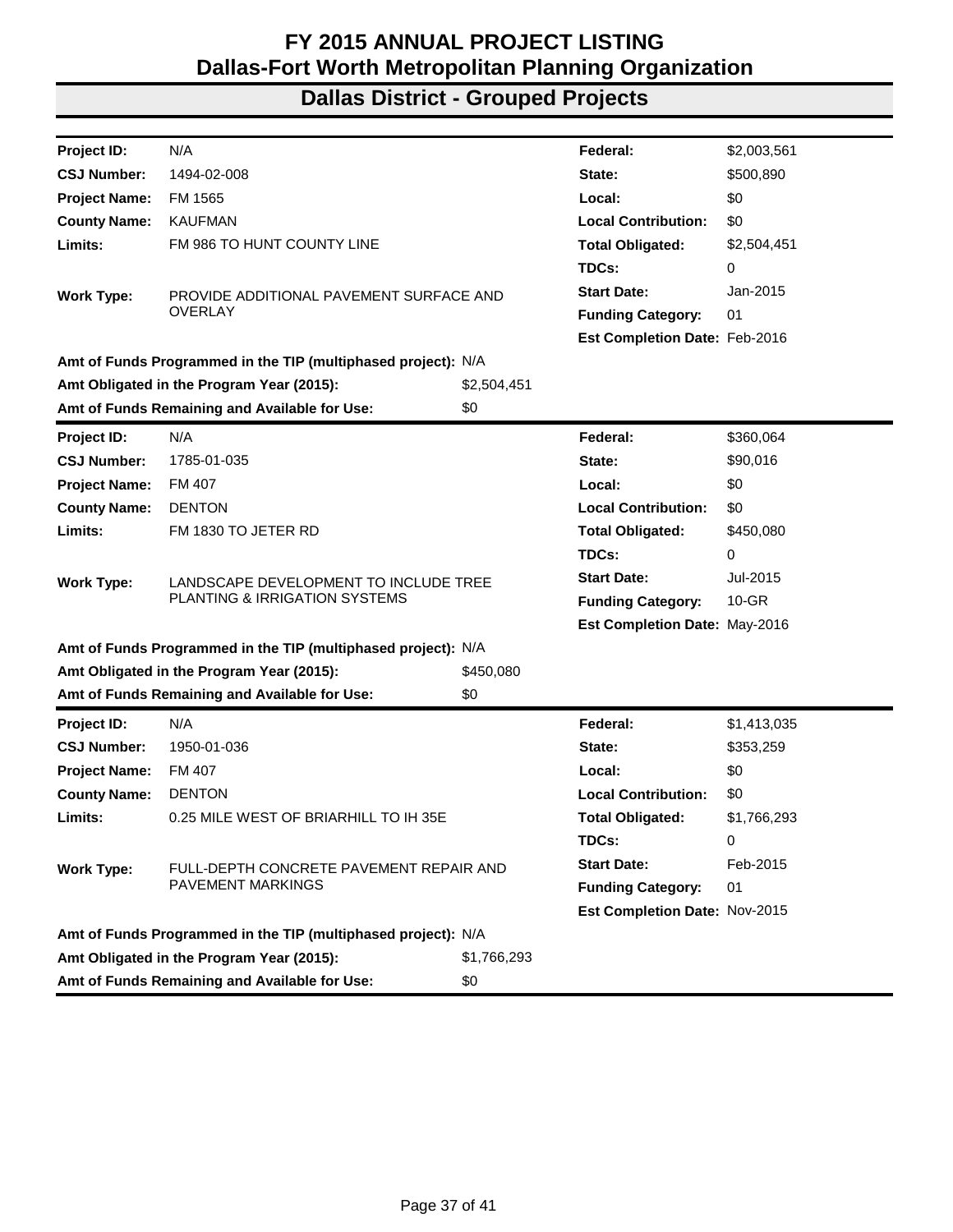| Project ID:          | N/A                                                           |           | Federal:                             | \$261,105 |
|----------------------|---------------------------------------------------------------|-----------|--------------------------------------|-----------|
| <b>CSJ Number:</b>   | 1950-01-037                                                   |           | State:                               | \$65,276  |
| <b>Project Name:</b> | FM 407                                                        |           | Local:                               | \$0       |
| <b>County Name:</b>  | <b>DENTON</b>                                                 |           | <b>Local Contribution:</b>           | \$0       |
| Limits:              | JETER RD TO BRIARHILL BLVD                                    |           | <b>Total Obligated:</b>              | \$326,381 |
|                      |                                                               |           | TDCs:                                | 0         |
| <b>Work Type:</b>    | LANDSCAPE DEVELOPMENT TO INCLUDE TREE                         |           | <b>Start Date:</b>                   | Jul-2015  |
|                      | PLANTING & IRRIGATION SYSTEMS                                 |           | <b>Funding Category:</b>             | $10 - GR$ |
|                      |                                                               |           | <b>Est Completion Date: May-2016</b> |           |
|                      | Amt of Funds Programmed in the TIP (multiphased project): N/A |           |                                      |           |
|                      | Amt Obligated in the Program Year (2015):                     | \$326,381 |                                      |           |
|                      | Amt of Funds Remaining and Available for Use:                 | \$0       |                                      |           |
| <b>Project ID:</b>   | N/A                                                           |           | Federal:                             | \$98,883  |
| <b>CSJ Number:</b>   | 2054-02-020                                                   |           | State:                               | \$24,721  |
| <b>Project Name:</b> | FM 2181                                                       |           | Local:                               | \$0       |
| <b>County Name:</b>  | <b>DENTON</b>                                                 |           | <b>Local Contribution:</b>           | \$0       |
| Limits:              | LILLIAN MILLER PARKWAY TO IH 35E                              |           | <b>Total Obligated:</b>              | \$123,603 |
|                      |                                                               |           | TDCs:                                | 0         |
| <b>Work Type:</b>    | LANDSCAPE DEVELOPMENT TO INCLUDE TREE AND                     |           | <b>Start Date:</b>                   | Jul-2015  |
|                      | SHRUB PLANTING AND IRRIGATION SYSTEM                          |           | <b>Funding Category:</b>             | $10-GR$   |
|                      |                                                               |           | Est Completion Date: Feb-2016        |           |
|                      | Amt of Funds Programmed in the TIP (multiphased project): N/A |           |                                      |           |
|                      | Amt Obligated in the Program Year (2015):                     | \$123,603 |                                      |           |
|                      | Amt of Funds Remaining and Available for Use:                 | \$0       |                                      |           |
| Project ID:          | N/A                                                           |           | Federal:                             | \$122,873 |
| <b>CSJ Number:</b>   | 2160-01-018                                                   |           | State:                               | \$30,718  |
| <b>Project Name:</b> | FM 2281                                                       |           | Local:                               | \$0       |
| <b>County Name:</b>  | <b>DENTON</b>                                                 |           | <b>Local Contribution:</b>           | \$0       |
| Limits:              | E HEBRON PKWY TO SH 121                                       |           | <b>Total Obligated:</b>              | \$153,591 |
|                      |                                                               |           | TDCs:                                | 0         |
| <b>Work Type:</b>    | FULL DEPTH CONCRETE REPAIR AND PAVEMENT                       |           | <b>Start Date:</b>                   | Feb-2015  |
|                      | <b>MARKINGS</b>                                               |           | <b>Funding Category:</b>             | 01        |
|                      |                                                               |           | Est Completion Date: Nov-2015        |           |
|                      | Amt of Funds Programmed in the TIP (multiphased project): N/A |           |                                      |           |
|                      | Amt Obligated in the Program Year (2015):                     | \$153,591 |                                      |           |
|                      | Amt of Funds Remaining and Available for Use:                 | \$0       |                                      |           |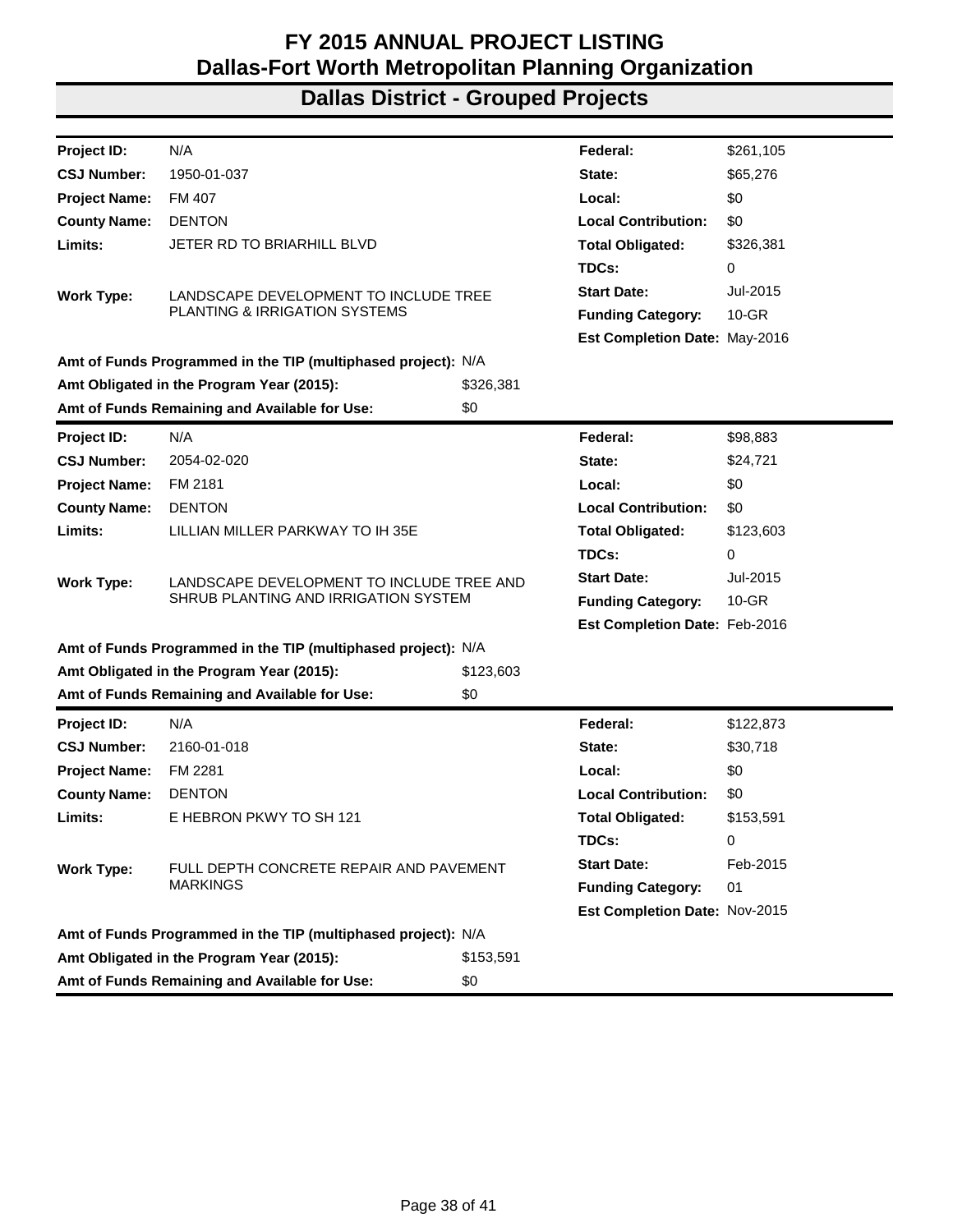| Project ID:          | N/A                                                           |             | Federal:                      | \$278,186   |
|----------------------|---------------------------------------------------------------|-------------|-------------------------------|-------------|
| <b>CSJ Number:</b>   | 2374-02-137                                                   |             | State:                        | \$69,547    |
| <b>Project Name:</b> | IH 635                                                        |             | Local:                        | \$0         |
| <b>County Name:</b>  | <b>DALLAS</b>                                                 |             | <b>Local Contribution:</b>    | \$0         |
| Limits:              | AT ELAM ST                                                    |             | <b>Total Obligated:</b>       | \$347,733   |
|                      |                                                               |             | TDCs:                         | 0           |
| <b>Work Type:</b>    | REHABILITATION OF TRAFFIC SIGNALS                             |             | <b>Start Date:</b>            | Feb-2015    |
|                      |                                                               |             | <b>Funding Category:</b>      | 01          |
|                      |                                                               |             | Est Completion Date: Nov-2015 |             |
|                      | Amt of Funds Programmed in the TIP (multiphased project): N/A |             |                               |             |
|                      | Amt Obligated in the Program Year (2015):                     | \$347,733   |                               |             |
|                      | Amt of Funds Remaining and Available for Use:                 | \$0         |                               |             |
| Project ID:          | N/A                                                           |             | Federal:                      | \$4,386,239 |
| <b>CSJ Number:</b>   | 2374-02-139                                                   |             | State:                        | \$487,360   |
| <b>Project Name:</b> | IH 635                                                        |             | Local:                        | \$0         |
| <b>County Name:</b>  | <b>DALLAS</b>                                                 |             | <b>Local Contribution:</b>    | \$0         |
| Limits:              | CENTERVILLE RD TO LA PRADA                                    |             | <b>Total Obligated:</b>       | \$4,873,599 |
|                      |                                                               |             | TDCs:                         | 0           |
| <b>Work Type:</b>    | CONSTRUCT NORTHBOUND SOUNDWALL                                |             | <b>Start Date:</b>            | Feb-2015    |
|                      |                                                               |             | <b>Funding Category:</b>      | 09-STP FLEX |
|                      |                                                               |             | Est Completion Date: Jul-2016 |             |
|                      | Amt of Funds Programmed in the TIP (multiphased project): N/A |             |                               |             |
|                      | Amt Obligated in the Program Year (2015):                     | \$4,873,599 |                               |             |
|                      | Amt of Funds Remaining and Available for Use:                 | \$0         |                               |             |
| Project ID:          | N/A                                                           |             | Federal:                      | \$248,274   |
| <b>CSJ Number:</b>   | 2681-01-022                                                   |             | State:                        | \$62,069    |
| <b>Project Name:</b> | FM 2499                                                       |             | Local:                        | \$0         |
| <b>County Name:</b>  | <b>DENTON</b>                                                 |             | <b>Local Contribution:</b>    | \$0         |
| Limits:              | FM 2181 TO HICKORY CREEK                                      |             | <b>Total Obligated:</b>       | \$310,343   |
|                      |                                                               |             | TDCs:                         | 0           |
| <b>Work Type:</b>    | LANDSCAPE DEVELOPMENT TO INCLUDE TREE                         |             | <b>Start Date:</b>            | May-2015    |
|                      | PLANTING & IRRIGATION SYSTEMS                                 |             | <b>Funding Category:</b>      | $10-GR$     |
|                      |                                                               |             | Est Completion Date: Jul-2016 |             |
|                      | Amt of Funds Programmed in the TIP (multiphased project): N/A |             |                               |             |
|                      | Amt Obligated in the Program Year (2015):                     | \$310,343   |                               |             |
|                      | Amt of Funds Remaining and Available for Use:                 | \$0         |                               |             |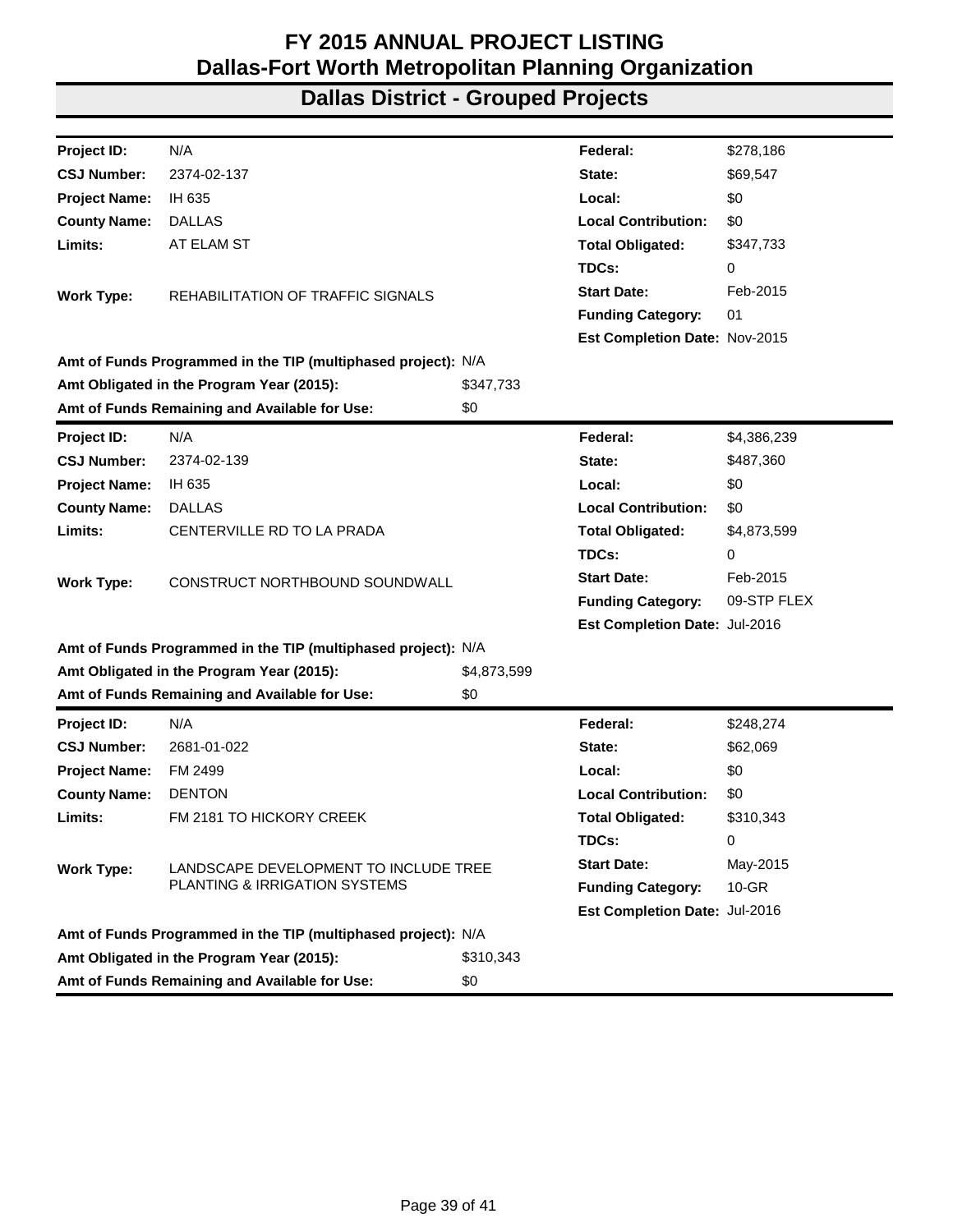| Project ID:          | N/A                                                           |           | Federal:                             | \$399,366 |
|----------------------|---------------------------------------------------------------|-----------|--------------------------------------|-----------|
| <b>CSJ Number:</b>   | 2814-01-006                                                   |           | State:                               | \$0       |
| <b>Project Name:</b> | FM 2756                                                       |           | Local:                               | \$0       |
| <b>County Name:</b>  | <b>COLLIN</b>                                                 |           | <b>Local Contribution:</b>           | \$0       |
| Limits:              | 0.17 MILES WEST OF CR 569 TO 0.33 MILES EAST OF CR            |           | <b>Total Obligated:</b>              | \$399,366 |
|                      | 569                                                           |           | TDCs:                                | 0         |
| <b>Work Type:</b>    | WIDEN PAVED SURFACE WIDTH, HIGH FRICTION                      |           | <b>Start Date:</b>                   | Dec-2014  |
|                      | SURFACE TREATMENT, WARNING SIGNS, CHEVRONS,                   |           | <b>Funding Category:</b>             | 08        |
|                      | <b>TEXTURE SHOULDERS AND CENTERLINE</b>                       |           | <b>Est Completion Date: Dec-2015</b> |           |
|                      | Amt of Funds Programmed in the TIP (multiphased project): N/A |           |                                      |           |
|                      | Amt Obligated in the Program Year (2015):                     | \$399,366 |                                      |           |
|                      | Amt of Funds Remaining and Available for Use:                 | \$0       |                                      |           |
| <b>Project ID:</b>   | N/A                                                           |           | Federal:                             | \$99,329  |
| <b>CSJ Number:</b>   | 3000-01-023                                                   |           | State:                               | \$24,832  |
| <b>Project Name:</b> | SS 408                                                        |           | Local:                               | \$0       |
| <b>County Name:</b>  | <b>DALLAS</b>                                                 |           | <b>Local Contribution:</b>           | \$0       |
| Limits:              | IH 20 TO SL 12                                                |           | <b>Total Obligated:</b>              | \$124,161 |
|                      |                                                               |           | TDCs:                                | 0         |
| <b>Work Type:</b>    | FULL DEPTH REPAIR CONCRETE PAVEMENT, PLANE &                  |           | <b>Start Date:</b>                   | Sep-2015  |
|                      | <b>OVERLAY SHOULDER</b>                                       |           | <b>Funding Category:</b>             | 01        |
|                      |                                                               |           | Est Completion Date: Sep-2016        |           |
|                      | Amt of Funds Programmed in the TIP (multiphased project): N/A |           |                                      |           |
|                      | Amt Obligated in the Program Year (2015):                     | \$124,161 |                                      |           |
|                      | Amt of Funds Remaining and Available for Use:                 | \$0       |                                      |           |
| <b>Project ID:</b>   | N/A                                                           |           | Federal:                             | \$39,896  |
| <b>CSJ Number:</b>   | 3132-01-010                                                   |           | State:                               | \$9,974   |
| <b>Project Name:</b> | FM 3038                                                       |           | Local:                               | \$0       |
| <b>County Name:</b>  | <b>COLLIN</b>                                                 |           | <b>Local Contribution:</b>           | \$0       |
| Limits:              | <b>HARDIN ROAD TO US 75</b>                                   |           | <b>Total Obligated:</b>              | \$49,870  |
|                      |                                                               |           | TDCs:                                | 0         |
| <b>Work Type:</b>    | FULL DEPTH CONCRETE REPAIR                                    |           | <b>Start Date:</b>                   | Sep-2015  |
|                      |                                                               |           | <b>Funding Category:</b>             | 01        |
|                      |                                                               |           | Est Completion Date: Sep-2016        |           |
|                      | Amt of Funds Programmed in the TIP (multiphased project): N/A |           |                                      |           |
|                      | Amt Obligated in the Program Year (2015):                     | \$49,870  |                                      |           |
|                      | Amt of Funds Remaining and Available for Use:                 | \$0       |                                      |           |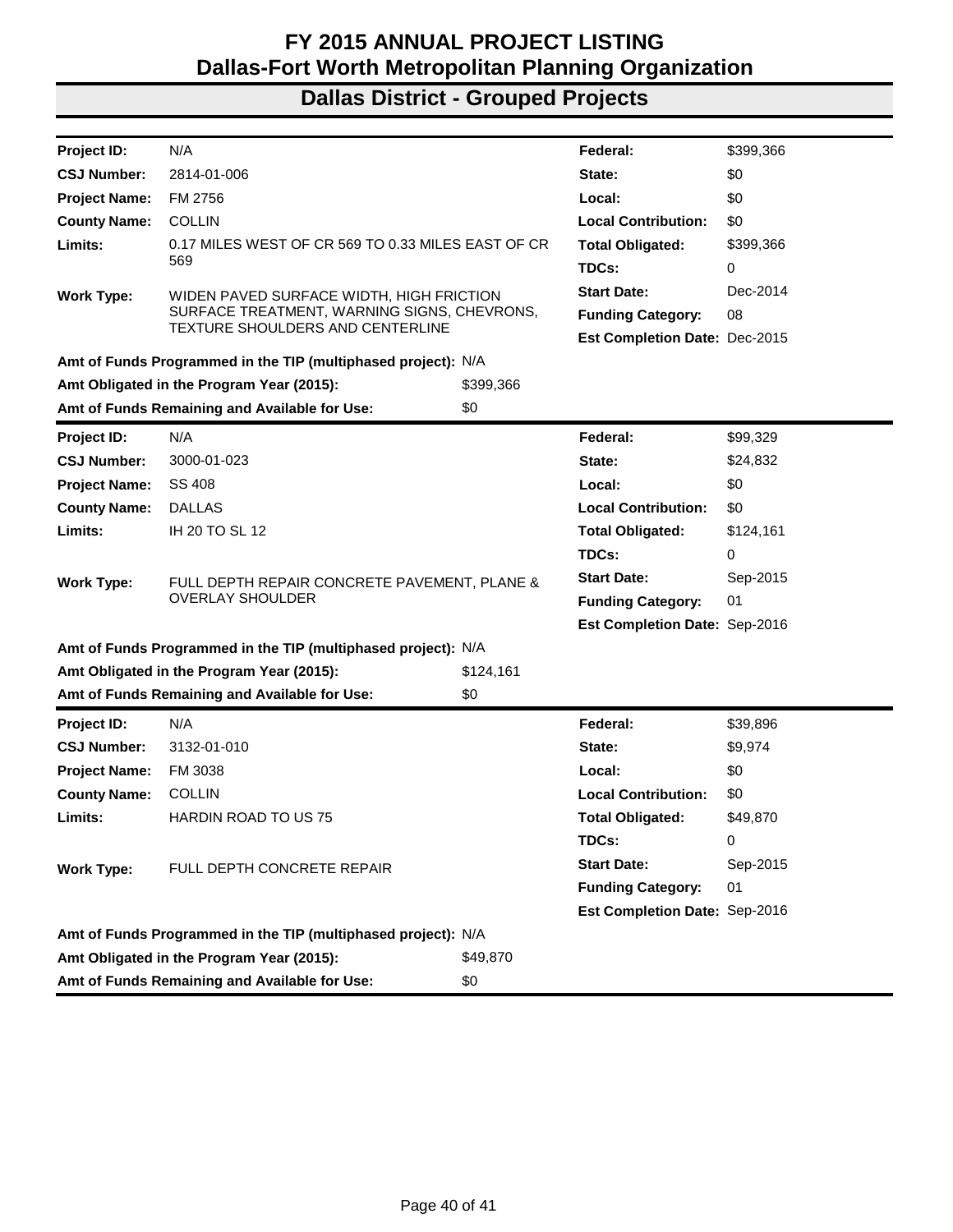| Project ID:          | N/A                                                                        |             | Federal:                             | \$2,969,794 |
|----------------------|----------------------------------------------------------------------------|-------------|--------------------------------------|-------------|
| <b>CSJ Number:</b>   | 3146-01-006                                                                |             | State:                               | \$0         |
| <b>Project Name:</b> | FM 148                                                                     |             | Local:                               | \$0         |
| <b>County Name:</b>  | <b>KAUFMAN</b>                                                             |             | <b>Local Contribution:</b>           | \$0         |
| Limits:              | FM 3094 SOUTH TO FM 3094 NORTH                                             |             | <b>Total Obligated:</b>              | \$2,969,794 |
|                      |                                                                            |             | TDCs:                                | 0           |
| Work Type:           | REHABILITATE EXISTING ROADWAY AND ADD                                      |             | <b>Start Date:</b>                   | Oct-2015    |
|                      | <b>SHOULDERS</b>                                                           |             | <b>Funding Category:</b>             | 01          |
|                      |                                                                            |             | <b>Est Completion Date: Oct-2016</b> |             |
|                      | Amt of Funds Programmed in the TIP (multiphased project): N/A              |             |                                      |             |
|                      | Amt Obligated in the Program Year (2015):                                  | \$2,969,794 |                                      |             |
|                      | Amt of Funds Remaining and Available for Use:                              | \$0         |                                      |             |
|                      | Total Federal Funds Obligated in FY 2015 (Grouped Projects): \$180,344,179 |             |                                      |             |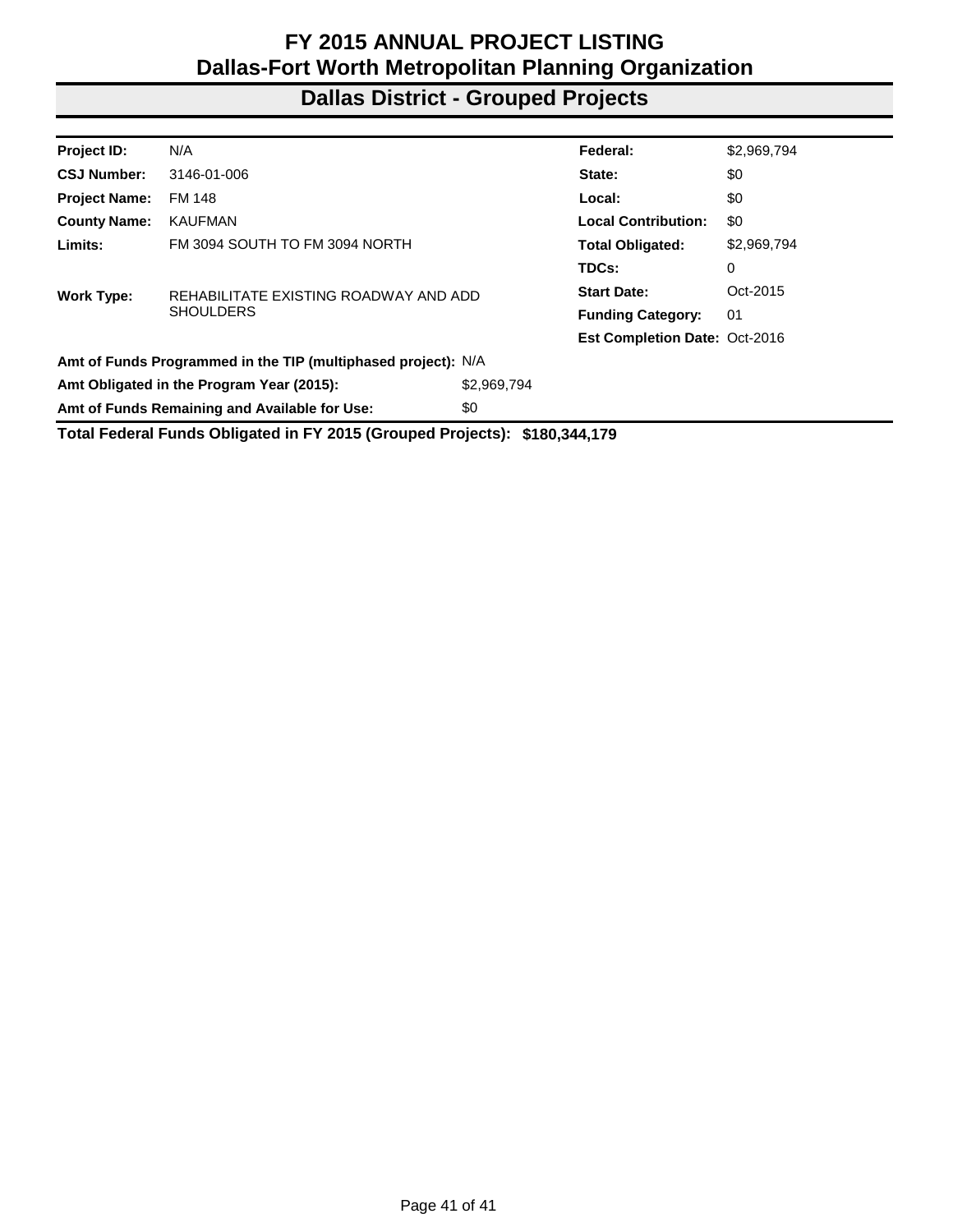### **Dallas District - Transit Projects**

| Project ID:          | 12006.13, 12003.13, 12661.13, 12003.15,<br>12006.15, 12742.15          | <b>Federal Cost:</b>       | \$1,050,342  |
|----------------------|------------------------------------------------------------------------|----------------------------|--------------|
| <b>Grant Number:</b> | TX-90-Y137-00                                                          | <b>State Cost:</b>         | \$0          |
| <b>County Name:</b>  | <b>DALLAS</b>                                                          | <b>Local Cost:</b>         | \$0          |
| <b>Agency Name:</b>  | CITY OF GRAND PRAIRIE                                                  | <b>Local Contribution:</b> | \$0          |
|                      |                                                                        | <b>Total Cost:</b>         | \$1,050,342  |
| <b>Work Type:</b>    | BUS PREVENTIVE MAINTENANCE; PROJECT                                    | TDCs:                      | 194,320      |
|                      | ADMINISTRATION; PURCHASE                                               | <b>Start Date:</b>         | Aug-2015     |
|                      | REPLACEMENT VEHICLES TRANSIT SERVICE                                   | <b>Funding Category:</b>   | 5307         |
|                      |                                                                        | <b>Est Completion Date</b> | Sep-2016     |
|                      | Amt of Funds Programmed in the TIP (multiphased project): \$1,050,342  |                            |              |
|                      | Amt Obligated in the Program Year (2015):                              | \$1,050,342                |              |
|                      |                                                                        |                            |              |
|                      | Amt of Funds Remaining and Available for Use:                          | \$0                        |              |
|                      |                                                                        |                            |              |
| <b>Project ID:</b>   | 12028.15                                                               | <b>Federal Cost:</b>       | \$37,618,995 |
| <b>Grant Number:</b> | TX-90-Y030-03; TX-90-Y030-04                                           | <b>State Cost:</b>         | \$0          |
| <b>County Name:</b>  | <b>DALLAS</b>                                                          | <b>Local Cost:</b>         | \$0          |
| <b>Agency Name:</b>  | <b>DART</b>                                                            | <b>Local Contribution:</b> | \$0          |
|                      |                                                                        | <b>Total Cost:</b>         | \$37,618,995 |
|                      | SYSTEM PREVENTIVE MAINTENANCE                                          | TDCs:                      | 7,523,799    |
| <b>Work Type:</b>    |                                                                        | <b>Start Date:</b>         | Apr-2015     |
|                      |                                                                        | <b>Funding Category:</b>   | 5307         |
|                      |                                                                        | <b>Est Completion Date</b> | Sep-2015     |
|                      | Amt of Funds Programmed in the TIP (multiphased project): \$45,363,747 |                            |              |

**Amt of Funds Remaining and Available for Use:** \$7,744,752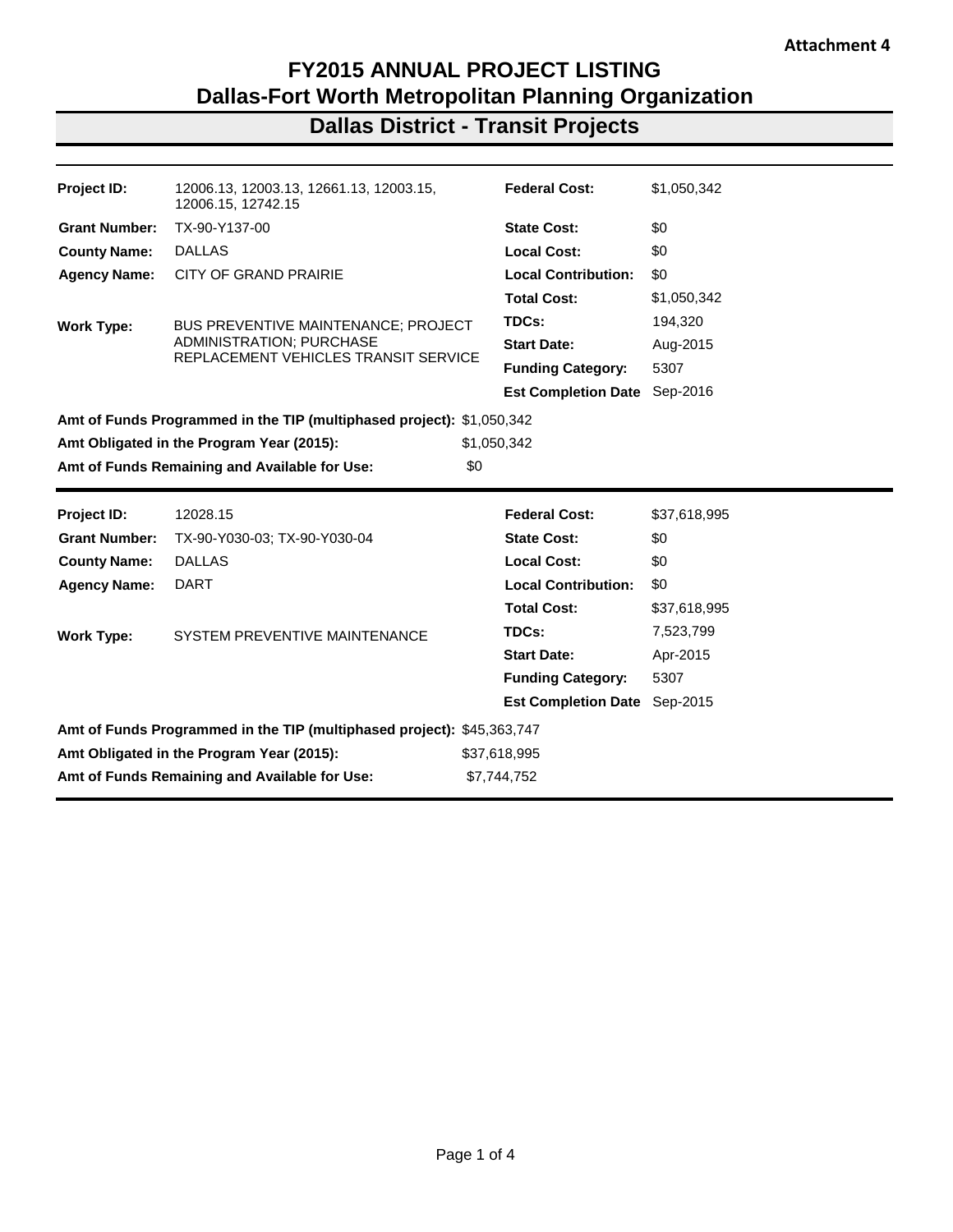### **Dallas District - Transit Projects**

| Project ID:          | 12356.14, 12465.14,<br>12535.14,12104.14,12354.14, 12723.14,<br>12724.14, 12725.14 | <b>Federal Cost:</b>       | \$5,599,930  |
|----------------------|------------------------------------------------------------------------------------|----------------------------|--------------|
| <b>Grant Number:</b> | TX-90-Y127-00                                                                      | <b>State Cost:</b>         | \$0          |
| <b>County Name:</b>  | <b>DENTON</b>                                                                      | <b>Local Cost:</b>         | \$2,024,788  |
| <b>Agency Name:</b>  | <b>DCTA</b>                                                                        | <b>Local Contribution:</b> | \$0          |
|                      |                                                                                    | <b>Total Cost:</b>         | \$7,624,718  |
| <b>Work Type:</b>    | ADA PARATRANSIT SERVICE; OPERATING                                                 | TDCs:                      | 0            |
|                      | <b>ASSISTANCE: SYSTEM PREVENTIVE</b>                                               | <b>Start Date:</b>         | Mar-2015     |
|                      | <b>MAINTENANCE</b>                                                                 | <b>Funding Category:</b>   | 5307         |
|                      |                                                                                    | <b>Est Completion Date</b> | Sep-2016     |
|                      | Amt of Funds Programmed in the TIP (multiphased project): \$7,624,718              |                            |              |
|                      | Amt Obligated in the Program Year (2015):                                          | \$7,624,718                |              |
|                      | Amt of Funds Remaining and Available for Use:                                      | \$0                        |              |
|                      |                                                                                    |                            |              |
|                      |                                                                                    |                            |              |
| Project ID:          | 12471.15                                                                           | <b>Federal Cost:</b>       | \$11,950,781 |
| <b>Grant Number:</b> | TX-54-0001-02                                                                      | <b>State Cost:</b>         | \$0          |
| <b>County Name:</b>  | <b>DALLAS</b>                                                                      | <b>Local Cost:</b>         | \$2,030,127  |
| <b>Agency Name:</b>  | <b>DART</b>                                                                        | <b>Local Contribution:</b> | \$0          |
|                      |                                                                                    | <b>Total Cost:</b>         | \$13,980,908 |
| <b>Work Type:</b>    | RAIL PREVENTIVE MAINTENANCE                                                        | TDCs:                      | 766,055      |
|                      |                                                                                    | <b>Start Date:</b>         | May-2015     |
|                      |                                                                                    | <b>Funding Category:</b>   | 5337         |
|                      |                                                                                    | <b>Est Completion Date</b> | Sep-2015     |
|                      | Amt of Funds Programmed in the TIP (multiphased project): \$22,158,528             |                            |              |
|                      | Amt Obligated in the Program Year (2015):                                          | \$13,980,908               |              |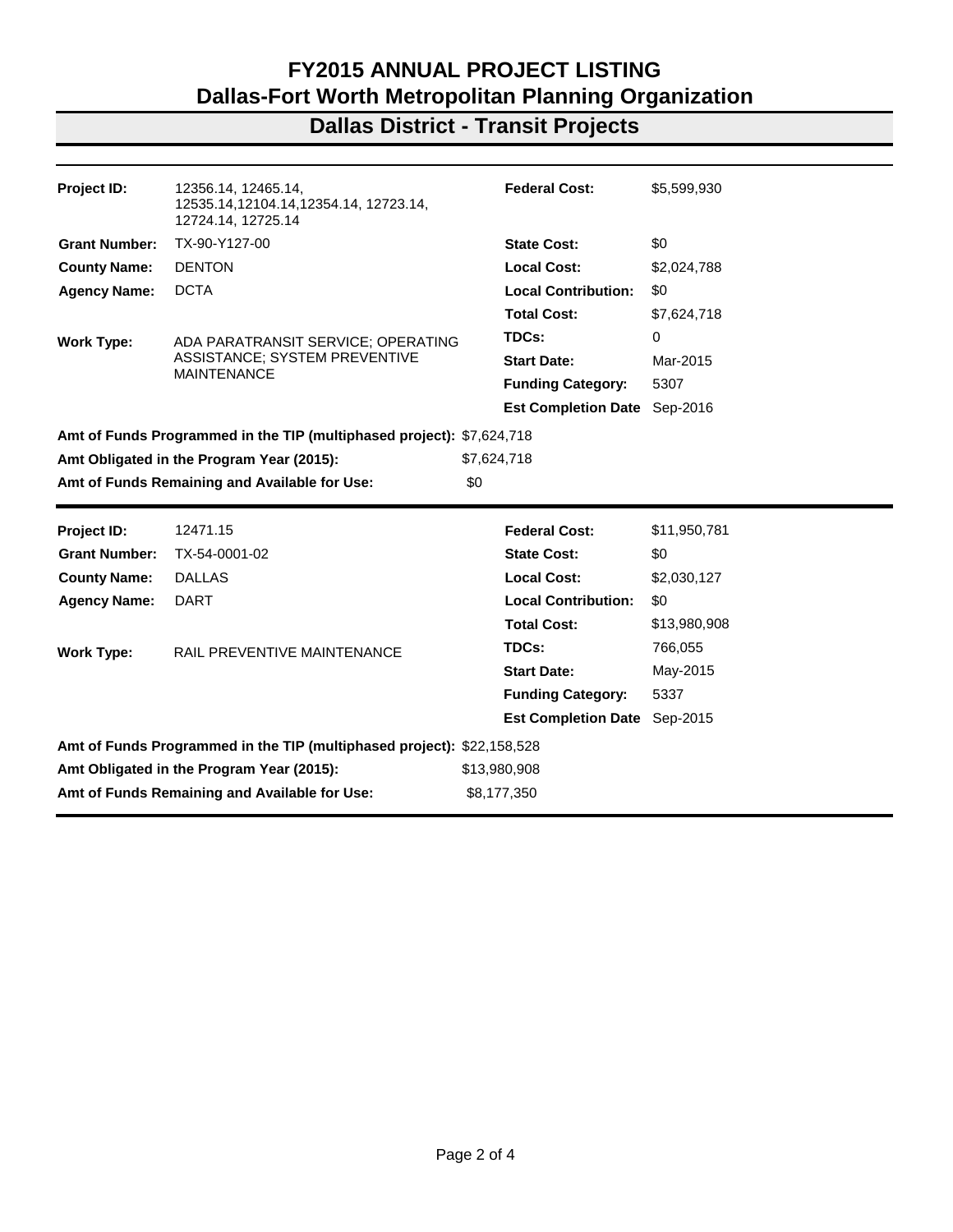### **Dallas District - Transit Projects**

| Project ID:          | 12552.15, 12608.15, 12761.15, 12763.15,<br>12109.15, 12762.15                                                      | <b>Federal Cost:</b>       | \$2,637,364 |
|----------------------|--------------------------------------------------------------------------------------------------------------------|----------------------------|-------------|
| <b>Grant Number:</b> |                                                                                                                    | <b>State Cost:</b>         | \$316,245   |
| <b>County Name:</b>  | <b>COLLIN</b>                                                                                                      | <b>Local Cost:</b>         | \$1,521,133 |
| <b>Agency Name:</b>  | <b>TAPS</b>                                                                                                        | <b>Local Contribution:</b> | \$0         |
|                      |                                                                                                                    | <b>Total Cost:</b>         | \$4,474,742 |
| <b>Work Type:</b>    | ADA PARATRANSIT SERVICE; BUS                                                                                       | TDCs:                      | 159,998     |
|                      | PREVENTIVE MAINTENANCE; ACQUISITION                                                                                | <b>Start Date:</b>         | Jul-2015    |
|                      | OF MISCELLANEOUS EQUIPMENT;<br>REHAB/RENOVATION OF ADMIN/MAINT                                                     | <b>Funding Category:</b>   | 5307        |
|                      | FACILITY; OPERATING ASSISTANCE;<br>ADMIN/MAINT FACILITY; GENERAL PLANNING<br><b>EQUIPMENT</b>                      | <b>Est Completion Date</b> | Dec-2015    |
|                      | Amt of Funds Programmed in the TIP (multiphased project): \$4,474,742<br>Amt Obligated in the Program Year (2015): | \$4,474,742                |             |
|                      | Amt of Funds Remaining and Available for Use:                                                                      | \$0                        |             |
| Project ID:          | 12726.14, 12739.13                                                                                                 | <b>Federal Cost:</b>       | \$866,596   |
| <b>Grant Number:</b> |                                                                                                                    |                            |             |
|                      | TX-34-0015-00                                                                                                      | <b>State Cost:</b>         | \$0         |
| <b>County Name:</b>  | <b>DENTON</b>                                                                                                      | <b>Local Cost:</b>         | \$152,929   |
| <b>Agency Name:</b>  | <b>DCTA</b>                                                                                                        | <b>Local Contribution:</b> | \$0         |
|                      |                                                                                                                    | <b>Total Cost:</b>         | \$1,019,525 |
| Work Type:           | PURCHASE REPLACEMENT VEHICLES                                                                                      | TDCs:                      | 0           |
|                      |                                                                                                                    | <b>Start Date:</b>         | Mar-2015    |
|                      |                                                                                                                    | <b>Funding Category:</b>   | 5339        |
|                      |                                                                                                                    | <b>Est Completion Date</b> | May-2017    |
|                      | Amt of Funds Programmed in the TIP (multiphased project): \$1,019,525                                              |                            |             |
|                      | Amt Obligated in the Program Year (2015):                                                                          | \$1,019,525                |             |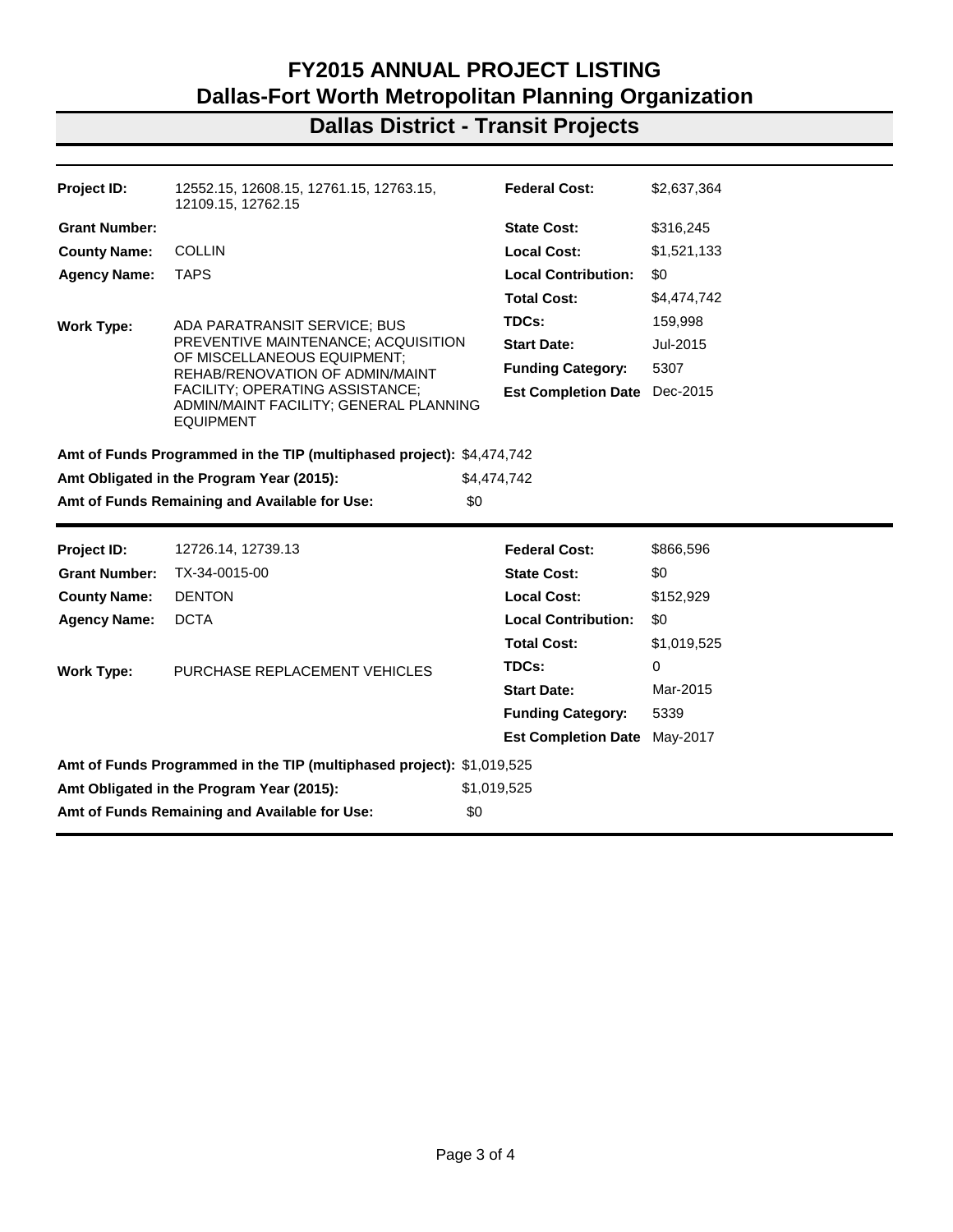### **Dallas District - Transit Projects**

| <b>Project ID:</b>                        | 12730.15                                                              | <b>Federal Cost:</b>       | \$3,481,521 |  |
|-------------------------------------------|-----------------------------------------------------------------------|----------------------------|-------------|--|
| <b>Grant Number:</b>                      | TX-34-0017-00                                                         | <b>State Cost:</b>         | \$0         |  |
| <b>County Name:</b>                       | <b>DALLAS</b>                                                         | <b>Local Cost:</b>         | \$614,297   |  |
| <b>Agency Name:</b>                       | <b>DART</b>                                                           | <b>Local Contribution:</b> | \$0         |  |
|                                           |                                                                       | <b>Total Cost:</b>         | \$4,095,818 |  |
| <b>Work Type:</b>                         | PURCHASE REPLACEMENT VEHICLES                                         | TDCs:                      | 0           |  |
|                                           |                                                                       | <b>Start Date:</b>         | Jun-2015    |  |
|                                           |                                                                       | <b>Funding Category:</b>   | 5339        |  |
|                                           |                                                                       | <b>Est Completion Date</b> | Sep-2015    |  |
|                                           | Amt of Funds Programmed in the TIP (multiphased project): \$5,274,806 |                            |             |  |
| Amt Obligated in the Program Year (2015): |                                                                       | \$4,095,818                |             |  |
|                                           | Amt of Funds Remaining and Available for Use:                         | \$1,178,988                |             |  |
|                                           |                                                                       |                            |             |  |

**Total Federal Funds Obligated in FY 2015 (Grouped Projects) \$63,205,529**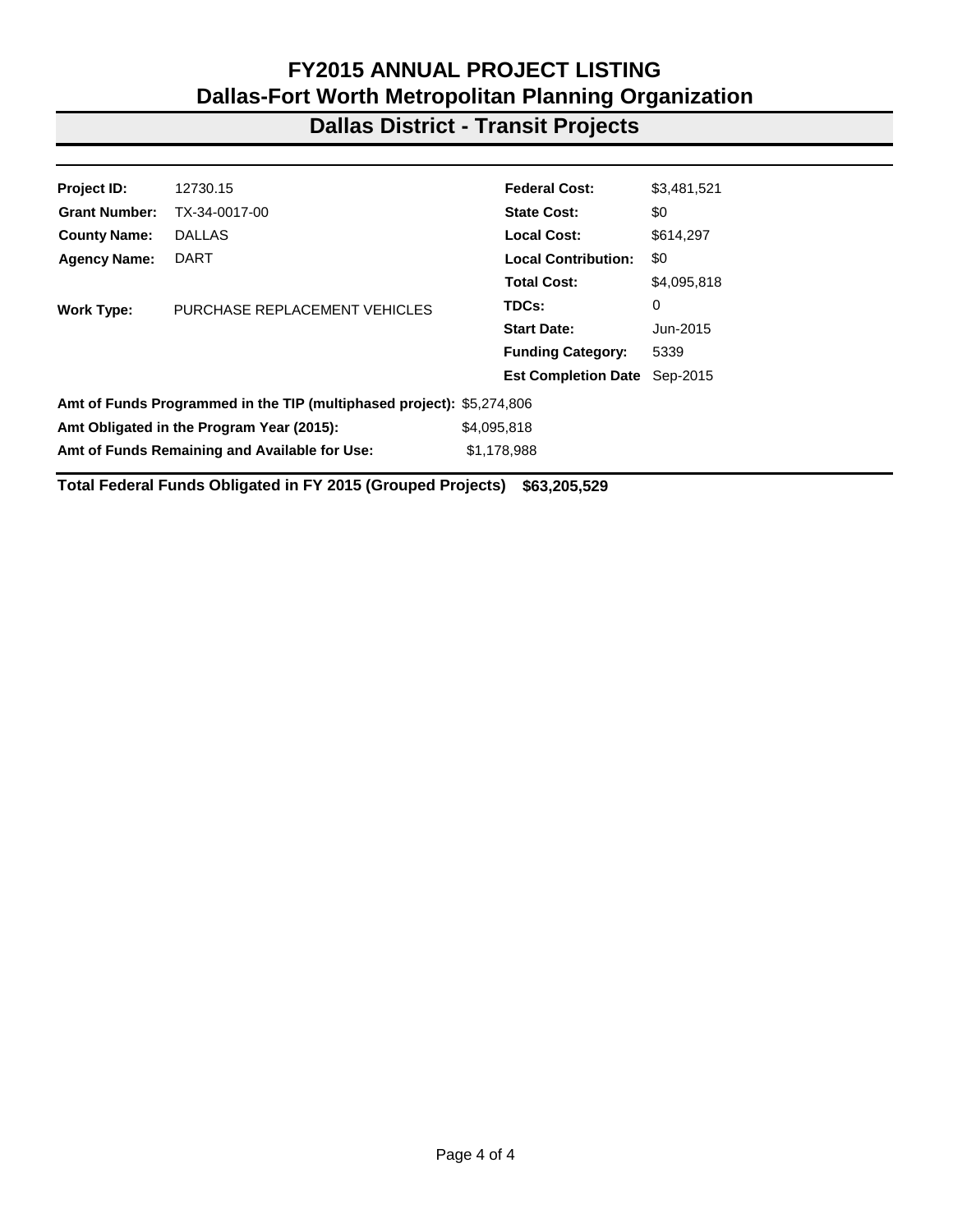| Project ID:          | 54006                                                                 |             | Federal:                      | \$109,262   |
|----------------------|-----------------------------------------------------------------------|-------------|-------------------------------|-------------|
| <b>CSJ Number:</b>   | 0008-03-103                                                           |             | State:                        | \$27,315    |
| <b>Project Name:</b> | <b>IH 20</b>                                                          |             | Local:                        | \$0         |
| <b>County Name:</b>  | <b>PARKER</b>                                                         |             | <b>Local Contribution:</b>    | \$0         |
| Limits:              | AT FM 1187                                                            |             | <b>Total Obligated:</b>       | \$136,577   |
|                      |                                                                       |             | TDCs:                         | 0           |
| <b>Work Type:</b>    | WIDEN BRIDGE OVER IH 20 TO ACCOMMODATE 4 THRU                         |             | <b>Start Date:</b>            | Aug-2014    |
|                      | <b>LANES AND TURN LANES</b>                                           |             | <b>Funding Category:</b>      | 07          |
|                      |                                                                       |             | Est Completion Date: Jul-2016 |             |
|                      | Amt of Funds Programmed in the TIP (multiphased project): \$5,584,996 |             |                               |             |
|                      | Amt Obligated in the Program Year (2015):                             | \$136,577   |                               |             |
|                      | Amt of Funds Remaining and Available for Use:                         | \$4,892,863 |                               |             |
| Project ID:          | 11701                                                                 |             | Federal:                      | \$2,194,098 |
| <b>CSJ Number:</b>   | 0008-16-036                                                           |             | State:                        | \$548,524   |
| <b>Project Name:</b> | <b>IH 20</b>                                                          |             | Local:                        | \$0         |
| <b>County Name:</b>  | <b>TARRANT</b>                                                        |             | <b>Local Contribution:</b>    | \$1,122,167 |
| Limits:              | ON BRYANT IRVIN RD AT IH 20                                           |             | <b>Total Obligated:</b>       | \$3,864,789 |
|                      |                                                                       |             | TDCs:                         | 0           |
| <b>Work Type:</b>    | INCREASE CAPACITY OF THE BRYANT IRVIN BRIDGE                          |             | <b>Start Date:</b>            | May-2015    |
|                      | FROM 6 TO 9 LANES BY ADDING 3 ADDITIONAL INTERIOR<br>LEFT TURN LANES  |             | <b>Funding Category:</b>      | 01, 03 & 07 |
|                      |                                                                       |             | Est Completion Date: Dec-2016 |             |
|                      | Amt of Funds Programmed in the TIP (multiphased project): \$5,200,000 |             |                               |             |
|                      | Amt Obligated in the Program Year (2015):                             | \$3,864,789 |                               |             |
|                      | Amt of Funds Remaining and Available for Use:                         | \$635,211   |                               |             |
| Project ID:          | 20154                                                                 |             | Federal:                      | \$1,002,526 |
| <b>CSJ Number:</b>   | 0081-01-046                                                           |             | State:                        | \$0         |
| <b>Project Name:</b> | <b>US 377</b>                                                         |             | Local:                        | \$250,631   |
| <b>County Name:</b>  | <b>TARRANT</b>                                                        |             | <b>Local Contribution:</b>    | \$0         |
| Limits:              | AT EAST BELKNAP STREET                                                |             | <b>Total Obligated:</b>       | \$1,253,157 |
|                      |                                                                       |             | TDCs:                         | 0           |
| <b>Work Type:</b>    | REDESIGN INTERSECTION TO STANDARD 4-WAY                               |             | <b>Start Date:</b>            | Apr-2014    |
|                      | SIGNALIZED INTERSECTION                                               |             | <b>Funding Category:</b>      | 05          |
|                      |                                                                       |             | Est Completion Date: May-2016 |             |
|                      | Amt of Funds Programmed in the TIP (multiphased project): \$5,473,291 |             |                               |             |
|                      | Amt Obligated in the Program Year (2015):                             | \$1,253,157 |                               |             |
|                      | Amt of Funds Remaining and Available for Use:                         | \$3,305,184 |                               |             |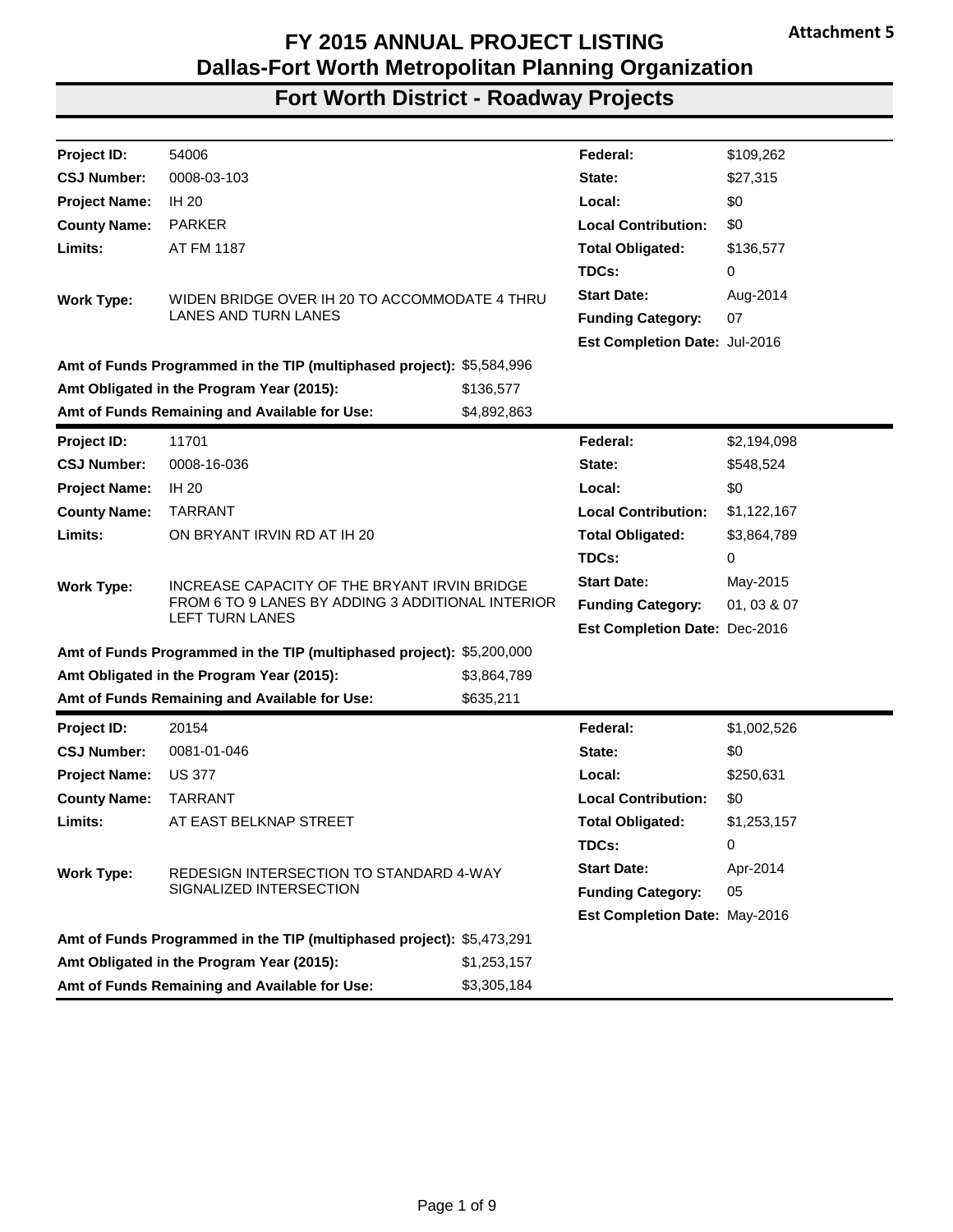| Project ID:                                                    | 55033                                                                            |              | Federal:                      | \$68,773,996 |
|----------------------------------------------------------------|----------------------------------------------------------------------------------|--------------|-------------------------------|--------------|
| <b>CSJ Number:</b>                                             | 0094-02-077                                                                      |              | State:                        | \$12,136,588 |
| <b>Project Name:</b>                                           | <b>SH 183</b>                                                                    |              | Local:                        | \$0          |
| <b>County Name:</b>                                            | <b>TARRANT</b>                                                                   |              | <b>Local Contribution:</b>    | \$0          |
| Limits:                                                        | SH 10 TO WEST OF SH 161                                                          |              | <b>Total Obligated:</b>       | \$80,910,584 |
|                                                                |                                                                                  |              | TDCs:                         | 0            |
|                                                                | CONSTRUCT 0 TO 2 CONCURRENT HOV/MANAGED                                          |              | <b>Start Date:</b>            | Jan-2015     |
| <b>Work Type:</b>                                              | LANES (PHASE 1)                                                                  |              | <b>Funding Category:</b>      | 12           |
|                                                                |                                                                                  |              | Est Completion Date: Jan-2017 |              |
|                                                                | Amt of Funds Programmed in the TIP (multiphased project): \$81,469,005           |              |                               |              |
|                                                                | Amt Obligated in the Program Year (2015):                                        | \$80,910,584 |                               |              |
|                                                                | Amt of Funds Remaining and Available for Use:                                    | \$0          |                               |              |
|                                                                |                                                                                  |              |                               |              |
| Project ID:                                                    | 11984                                                                            |              | Federal:                      | \$1,000,000  |
| <b>CSJ Number:</b>                                             | 0171-05-095                                                                      |              | State:                        | \$0          |
| <b>Project Name:</b>                                           | <b>SH 199</b>                                                                    |              | Local:                        | \$0          |
| <b>County Name:</b>                                            | <b>TARRANT</b>                                                                   |              | <b>Local Contribution:</b>    | \$0          |
| Limits:                                                        | IH 820 TO BELKNAP ST                                                             |              | <b>Total Obligated:</b>       | \$1,000,000  |
|                                                                |                                                                                  |              | TDCs:                         | 200,000      |
| <b>Work Type:</b>                                              | CORRIDOR ANALYSIS & DEVELOP MASTER PLAN FOR                                      |              | <b>Start Date:</b>            | Sep-2014     |
|                                                                | CORRIDOR; ADDIT. CAPACITY, INTERSECTION IMPROV.,<br>DRAINAGE, LAND USE/TRAN COMP |              | <b>Funding Category:</b>      | 07           |
|                                                                |                                                                                  |              | Est Completion Date: Jan-2015 |              |
|                                                                | Amt of Funds Programmed in the TIP (multiphased project): \$1,000,000            |              |                               |              |
|                                                                | Amt Obligated in the Program Year (2015):                                        | \$1,000,000  |                               |              |
|                                                                | Amt of Funds Remaining and Available for Use:                                    | \$0          |                               |              |
| Project ID:                                                    | 25008                                                                            |              | Federal:                      | \$168,000    |
| <b>CSJ Number:</b>                                             | 0172-06-092                                                                      |              | State:                        | \$2,000      |
| <b>Project Name:</b>                                           | <b>US 287</b>                                                                    |              | Local:                        | \$40,000     |
| <b>County Name:</b>                                            | <b>TARRANT</b>                                                                   |              | <b>Local Contribution:</b>    | \$0          |
| Limits:                                                        | MILLER AVE FROM KILLIAN ST TO COLLIN ST,                                         |              | <b>Total Obligated:</b>       | \$210,000    |
|                                                                | WILBARGER ST FROM KILLIAN TO SOUTHBOUND<br>MARTIN LUTHER KING FRONTAGE ROAD      |              | TDCs:                         | 0            |
| <b>Work Type:</b>                                              | INTERSECTION IMPROVEMENTS INCLUDING                                              |              | <b>Start Date:</b>            | May-2015     |
|                                                                | SIGNALIZATION, LIGHTING, MINOR LANDSCAPING,                                      |              | <b>Funding Category:</b>      | 05           |
| PEDESTRIAN AMENITIES, BUS TRANSIT IMPROVEMENTS,<br>AND SIGNAGE |                                                                                  |              | Est Completion Date: Jul-2016 |              |
|                                                                | Amt of Funds Programmed in the TIP (multiphased project): \$1,057,747            |              |                               |              |
|                                                                | Amt Obligated in the Program Year (2015):                                        | \$210,000    |                               |              |
|                                                                | Amt of Funds Remaining and Available for Use:                                    |              |                               |              |
|                                                                |                                                                                  | \$847,747    |                               |              |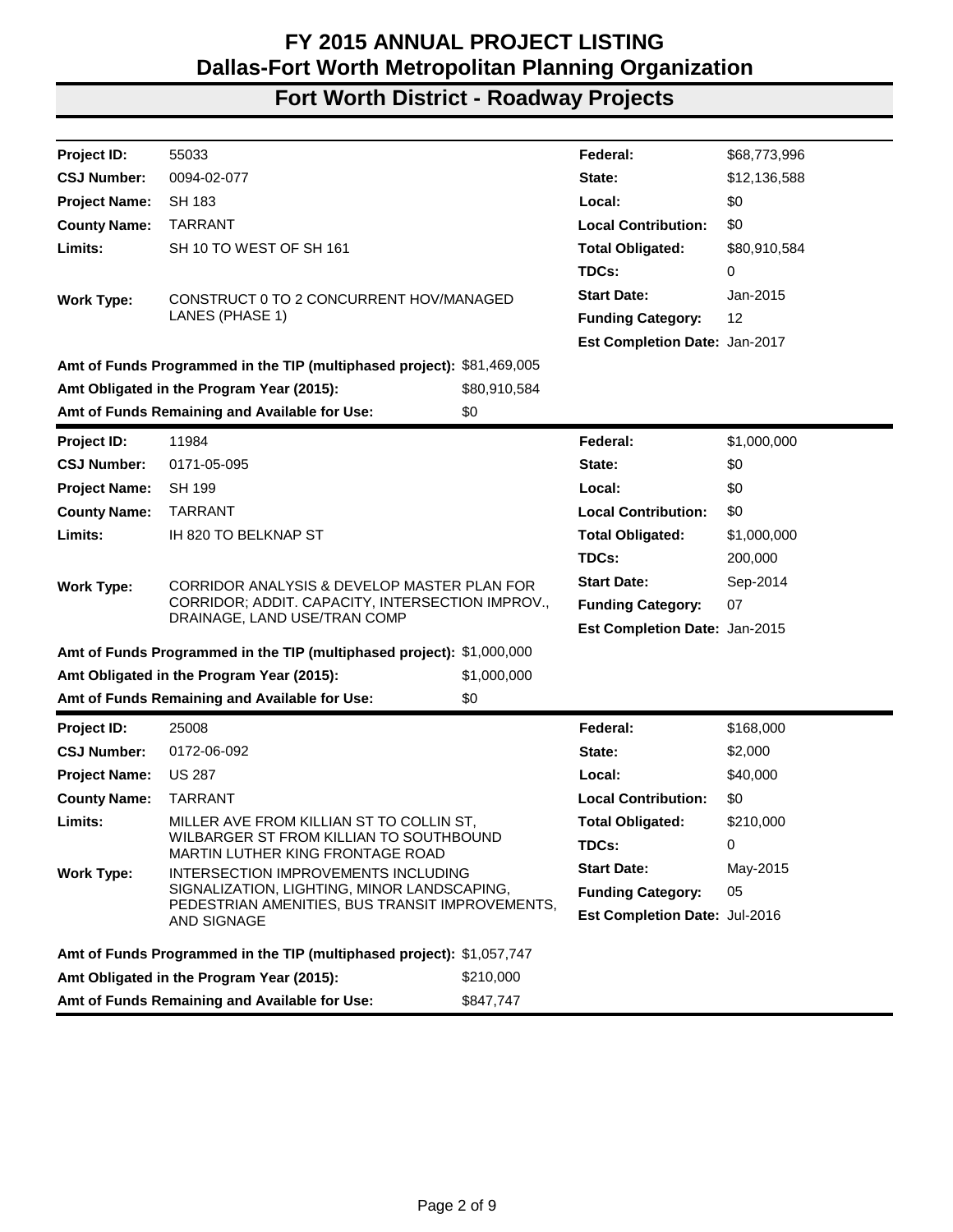| Project ID:          | 11915                                                                              |               | Federal:                             | \$301,050     |
|----------------------|------------------------------------------------------------------------------------|---------------|--------------------------------------|---------------|
| <b>CSJ Number:</b>   | 0353-03-091                                                                        |               | State:                               | \$0           |
| <b>Project Name:</b> | SH 114                                                                             |               | Local:                               | \$75,263      |
| <b>County Name:</b>  | <b>TARRANT</b>                                                                     |               | <b>Local Contribution:</b>           | \$0           |
| Limits:              | AT NORTH CARROLL AVENUE                                                            |               | <b>Total Obligated:</b>              | \$376,313     |
|                      |                                                                                    |               | TDCs:                                | 0             |
| <b>Work Type:</b>    | CONSTRUCT TEXAS U-TURN/ TURNAROUND BRIDGE                                          |               | <b>Start Date:</b>                   | Jul-2013      |
|                      | FROM NORTHBOUND TO SOUTHBOUND AND LEFT TURN                                        |               | <b>Funding Category:</b>             | 05            |
|                      | LANE ON THE NORTHBOUND APPROACH                                                    |               | Est Completion Date: Feb-2016        |               |
|                      | Amt of Funds Programmed in the TIP (multiphased project): \$2,381,739              |               |                                      |               |
|                      | Amt Obligated in the Program Year (2015):                                          | \$376,313     |                                      |               |
|                      | Amt of Funds Remaining and Available for Use:                                      | \$0           |                                      |               |
| Project ID:          | 11517                                                                              |               | Federal:                             | \$87,530,536  |
| <b>CSJ Number:</b>   | 0364-05-025                                                                        |               | State:                               | \$15,446,566  |
| <b>Project Name:</b> | <b>SH 183</b>                                                                      |               | Local:                               | \$0           |
| <b>County Name:</b>  | <b>TARRANT</b>                                                                     |               | <b>Local Contribution:</b>           | \$0           |
| Limits:              | SH 121 TO SH 10                                                                    |               | <b>Total Obligated:</b>              | \$102,977,102 |
|                      |                                                                                    |               | TDCs:                                | 0             |
| <b>Work Type:</b>    | RECONSTRUCT EXISTING 6 TO 6 GENERAL PURPOSE                                        |               | <b>Start Date:</b>                   | Jan-2015      |
|                      | LANES, 0 TO 2 CONCURRENT HOV/MANAGED LANES,                                        |               | <b>Funding Category:</b>             | 12            |
|                      | AND 2/4 DISCONTINUOUS TO 2/8 LANE DISCONTINUOUS<br><b>FRONTAGE ROADS (PHASE 1)</b> |               | <b>Est Completion Date: Dec-2017</b> |               |
|                      | Amt of Funds Programmed in the TIP (multiphased project): \$102,977,102            |               |                                      |               |
|                      | Amt Obligated in the Program Year (2015):                                          | \$102,977,102 |                                      |               |
|                      | Amt of Funds Remaining and Available for Use:                                      | \$0           |                                      |               |
| <b>Project ID:</b>   | 11250                                                                              |               | Federal:                             | \$51,522      |
| <b>CSJ Number:</b>   | 0504-02-018                                                                        |               | State:                               | \$0           |
| <b>Project Name:</b> | SH 121                                                                             |               | Local:                               | \$12,880      |
| <b>County Name:</b>  | <b>TARRANT</b>                                                                     |               | <b>Local Contribution:</b>           | \$0           |
| Limits:              | SH 121 FROM ALTA MESA TO IH 30                                                     |               | <b>Total Obligated:</b>              | \$64,402      |
|                      |                                                                                    |               | TDCs:                                | 0             |
| <b>Work Type:</b>    | CONSTRUCT NEW LOCATION 6-LANE TOLL FACILITY                                        |               | <b>Start Date:</b>                   | Jan-2011      |
|                      | WITH INTERCHANGE AT IH 30 AND DISCONTINOUS                                         |               | <b>Funding Category:</b>             | 07            |
|                      | FRONTAGE ROADS; ROW ONLY                                                           |               | Est Completion Date: Jun-2014        |               |
|                      | Amt of Funds Programmed in the TIP (multiphased project): \$449,990,129            |               |                                      |               |
|                      | Amt Obligated in the Program Year (2015):                                          | \$64,402      |                                      |               |
|                      | Amt of Funds Remaining and Available for Use:                                      | \$0           |                                      |               |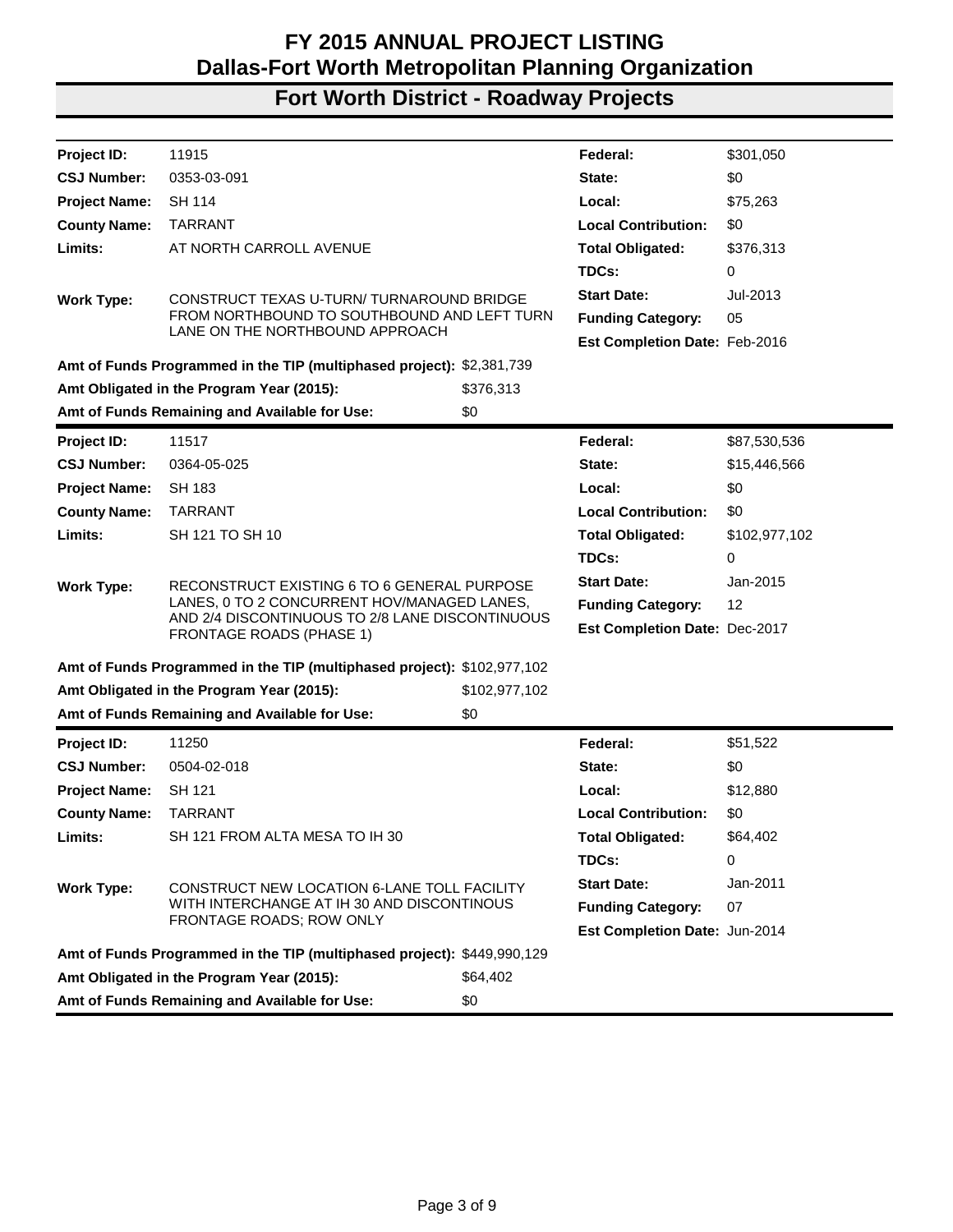| Project ID:          | 11975                                                                                                                                                                                                   |             | Federal:                             | \$2,038,936     |
|----------------------|---------------------------------------------------------------------------------------------------------------------------------------------------------------------------------------------------------|-------------|--------------------------------------|-----------------|
| <b>CSJ Number:</b>   | 0902-00-152                                                                                                                                                                                             |             | State:                               | \$0             |
| <b>Project Name:</b> | VA                                                                                                                                                                                                      |             | Local:                               | \$0             |
| <b>County Name:</b>  | <b>TARRANT</b>                                                                                                                                                                                          |             | <b>Local Contribution:</b>           | \$0             |
| Limits:              | FRONTAGE ROAD SIGNAL IMPROVEMENTS FOR                                                                                                                                                                   |             | <b>Total Obligated:</b>              | \$2,038,936     |
|                      | INCIDENT RESPONSE AND RELIABILITY TO AND TRAFFIC<br>SIGNAL PROGRESSION AND MINOR EQUIPMENT                                                                                                              |             | TDCs:                                | 407,787         |
|                      | <b>UPGRADES</b>                                                                                                                                                                                         |             | <b>Start Date:</b>                   | Nov-2014        |
| <b>Work Type:</b>    | FRONTAGE ROAD SIGNAL IMPROVEMENTS FOR<br>INCIDENT RESPONSE AND RELIABILITY AND TRAFFIC                                                                                                                  |             |                                      |                 |
|                      | SIGNAL PROGRESSION AND MINOR EQUIPMENT                                                                                                                                                                  |             | <b>Funding Category:</b>             | 05              |
|                      | UPGRADES (WESTERN SUBREGION); ON-SYSTEM                                                                                                                                                                 |             | Est Completion Date: Aug-2015        |                 |
|                      | Amt of Funds Programmed in the TIP (multiphased project): \$1,750,936                                                                                                                                   |             |                                      |                 |
|                      | Amt Obligated in the Program Year (2015):                                                                                                                                                               | \$2,038,936 |                                      |                 |
|                      | Amt of Funds Remaining and Available for Use:                                                                                                                                                           | \$0         |                                      |                 |
| Project ID:          | 11977                                                                                                                                                                                                   |             | Federal:                             | \$406,264       |
| <b>CSJ Number:</b>   | 0902-00-153                                                                                                                                                                                             |             | State:                               | \$0             |
| <b>Project Name:</b> | VA.                                                                                                                                                                                                     |             | Local:                               |                 |
| <b>County Name:</b>  | <b>TARRANT</b>                                                                                                                                                                                          |             | <b>Local Contribution:</b>           | \$0             |
| Limits:              | FRONTAGE ROAD SIGNAL IMPROVEMENTS FOR                                                                                                                                                                   |             | <b>Total Obligated:</b>              | \$406,264       |
|                      | INCIDENT RESPONSE AND RELIABILITY TO AND TRAFFIC<br>SIGNAL PROGRESSION AND MINOR EQUIPMENT<br><b>UPGRADES</b><br>FRONTAGE ROAD SIGNAL IMPROVEMENTS FOR<br>INCIDENT RESPONSE AND RELIABILITY AND TRAFFIC |             | TDCs:                                | 81,253          |
|                      |                                                                                                                                                                                                         |             | <b>Start Date:</b>                   | Nov-2014        |
| <b>Work Type:</b>    |                                                                                                                                                                                                         |             |                                      |                 |
|                      | SIGNAL PROGRESSION AND MINOR EQUIPMENT                                                                                                                                                                  |             | <b>Funding Category:</b>             | 05              |
|                      | UPGRADES (WESTERN SUBREGION); OFF-SYSTEM                                                                                                                                                                |             | Est Completion Date: Aug-2015        |                 |
|                      | Amt of Funds Programmed in the TIP (multiphased project): \$406,264                                                                                                                                     |             |                                      |                 |
|                      | Amt Obligated in the Program Year (2015):                                                                                                                                                               | \$406,264   |                                      |                 |
|                      | Amt of Funds Remaining and Available for Use:                                                                                                                                                           | \$0         |                                      |                 |
| Project ID:          | 11754.1                                                                                                                                                                                                 |             | Federal:                             | \$3,828,846     |
| <b>CSJ Number:</b>   | 0902-38-075                                                                                                                                                                                             |             | State:                               | \$706,720       |
| <b>Project Name:</b> | CS                                                                                                                                                                                                      |             | Local:                               | \$2,463,167     |
| <b>County Name:</b>  | <b>PARKER</b>                                                                                                                                                                                           |             | <b>Local Contribution:</b>           | \$0             |
| Limits:              | ON LAKESHORE DRIVE AT US 180/IH 20                                                                                                                                                                      |             | <b>Total Obligated:</b>              | \$6,998,733     |
|                      |                                                                                                                                                                                                         |             | TDCs:                                | 0               |
| <b>Work Type:</b>    | IMPROVEMENTS AT LAKESHORE DRIVE, US 180, AND IH                                                                                                                                                         |             | <b>Start Date:</b>                   | Jul-2015        |
|                      | 20 FRONTAGE ROADS, CONSTRUCT TURNAROUND                                                                                                                                                                 |             | <b>Funding Category:</b>             | 03, 05, 11 & 12 |
|                      | BRIDGE, AND WIDEN EXISTING LAKESHORE DRIVE<br>BRIDGE TO ACCOMMODATE TURN LANES                                                                                                                          |             | <b>Est Completion Date: Mar-2017</b> |                 |
|                      | Amt of Funds Programmed in the TIP (multiphased project): \$9,173,848                                                                                                                                   |             |                                      |                 |
|                      | Amt Obligated in the Program Year (2015):                                                                                                                                                               | \$6,998,733 |                                      |                 |
|                      | Amt of Funds Remaining and Available for Use:                                                                                                                                                           | \$0         |                                      |                 |
|                      |                                                                                                                                                                                                         |             |                                      |                 |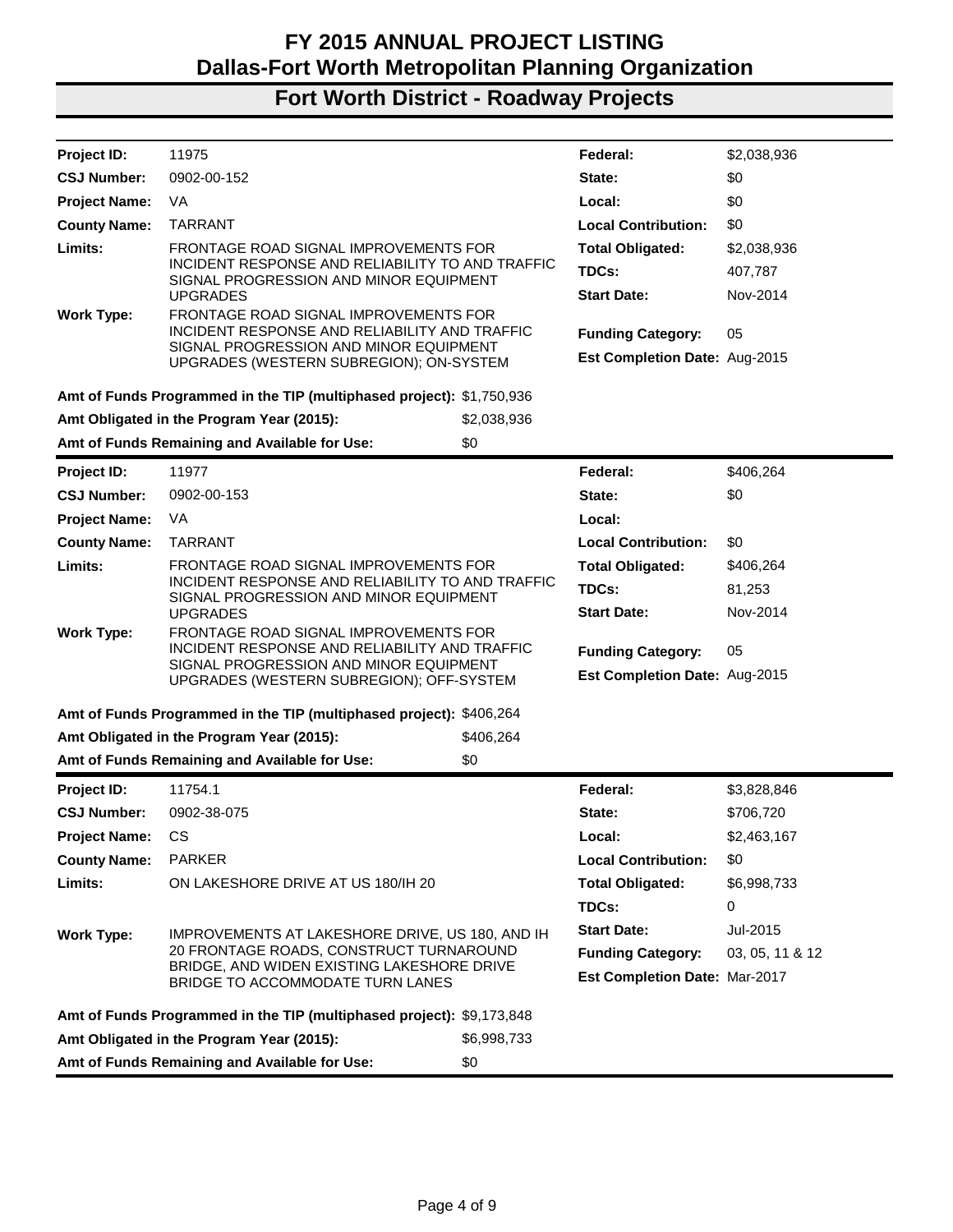| <b>Project ID:</b>   | 11408                                                                                                             |             | Federal:                      | \$1,957,500 |
|----------------------|-------------------------------------------------------------------------------------------------------------------|-------------|-------------------------------|-------------|
| <b>CSJ Number:</b>   | 0902-48-622                                                                                                       |             | State:                        | \$0         |
| <b>Project Name:</b> | CS.                                                                                                               |             | Local:                        | \$489,375   |
| <b>County Name:</b>  | <b>TARRANT</b>                                                                                                    |             | <b>Local Contribution:</b>    | \$4,005,549 |
| Limits:              | ON EAST 1ST STREET BRIDGE; FROM BEACH STREET                                                                      |             | <b>Total Obligated:</b>       | \$6,452,424 |
|                      | TO OAKLAND BLVD                                                                                                   |             | TDCs:                         | 0           |
| <b>Work Type:</b>    | <b>CONSTRUCT APPROACHES CROSSING TRINITY RIVER; 2</b>                                                             |             | <b>Start Date:</b>            | Nov-2014    |
|                      | <b>LANE TO 4 LANES</b>                                                                                            |             | <b>Funding Category:</b>      | 07          |
|                      |                                                                                                                   |             | Est Completion Date: May-2017 |             |
|                      | Amt of Funds Programmed in the TIP (multiphased project): \$6,724,299                                             |             |                               |             |
|                      | Amt Obligated in the Program Year (2015):                                                                         | \$6,452,424 |                               |             |
|                      | Amt of Funds Remaining and Available for Use:                                                                     | \$0         |                               |             |
| <b>Project ID:</b>   | 11263.2                                                                                                           |             | Federal:                      | \$140,000   |
| <b>CSJ Number:</b>   | 0902-48-645                                                                                                       |             | State:                        | \$0         |
| <b>Project Name:</b> | VA                                                                                                                |             | Local:                        | \$35,000    |
| <b>County Name:</b>  | <b>TARRANT</b>                                                                                                    |             | <b>Local Contribution:</b>    | \$63,049    |
| Limits:              | HALTOM CITY RR CROSSINGS TO HALTOM RD & MCLEAN<br>ST AT UPRR AND GLENVIEW DR, JANADA, & HALTOM RD<br>AT DART LINE |             | <b>Total Obligated:</b>       | \$238,049   |
|                      |                                                                                                                   |             | TDCs:                         | $\Omega$    |
| <b>Work Type:</b>    | INSTALL GATES AT HALTOM RD & DART, UPGRADE                                                                        |             | <b>Start Date:</b>            | Nov-2014    |
|                      | ELECTRONICS AT ALL OTHER LOCATIONS IN<br>PREPARATION FOR A QUIET ZONE                                             |             | <b>Funding Category:</b>      | 03 & 12     |
|                      |                                                                                                                   |             | Est Completion Date: Nov-2015 |             |
|                      | Amt of Funds Programmed in the TIP (multiphased project): \$407,173                                               |             |                               |             |
|                      | Amt Obligated in the Program Year (2015):                                                                         | \$238,049   |                               |             |
|                      | Amt of Funds Remaining and Available for Use:                                                                     | \$0         |                               |             |
| Project ID:          | 11263.1                                                                                                           |             | Federal:                      | \$72,426    |
| <b>CSJ Number:</b>   | 0902-48-685                                                                                                       |             | State:                        | \$0         |
| <b>Project Name:</b> | RAILROAD CROSSING RELIABILITY PARTNERSHIP                                                                         |             | Local:                        | \$18,107    |
| <b>County Name:</b>  | <b>TARRANT</b>                                                                                                    |             | <b>Local Contribution:</b>    | \$0         |
| Limits:              | SYCAMORE SCHOOL RD RR CROSSINGS AT BNSF RR                                                                        |             | <b>Total Obligated:</b>       | \$90,533    |
|                      | AND AT UPRR                                                                                                       |             | TDCs:                         | 0           |
| <b>Work Type:</b>    | INSTALL/IMPROVE MEDIANS, INSTALL SIDEWALK                                                                         |             | <b>Start Date:</b>            | Sep-2010    |
|                      | SURFACE, UPGRADE SIGNAL, ADD ITS CAMERA                                                                           |             | <b>Funding Category:</b>      | 07          |
|                      |                                                                                                                   |             | Est Completion Date: Jan-2013 |             |
|                      | Amt of Funds Programmed in the TIP (multiphased project): \$149,000                                               |             |                               |             |
|                      | Amt Obligated in the Program Year (2015):                                                                         | \$90,533    |                               |             |
|                      | Amt of Funds Remaining and Available for Use:                                                                     | \$0         |                               |             |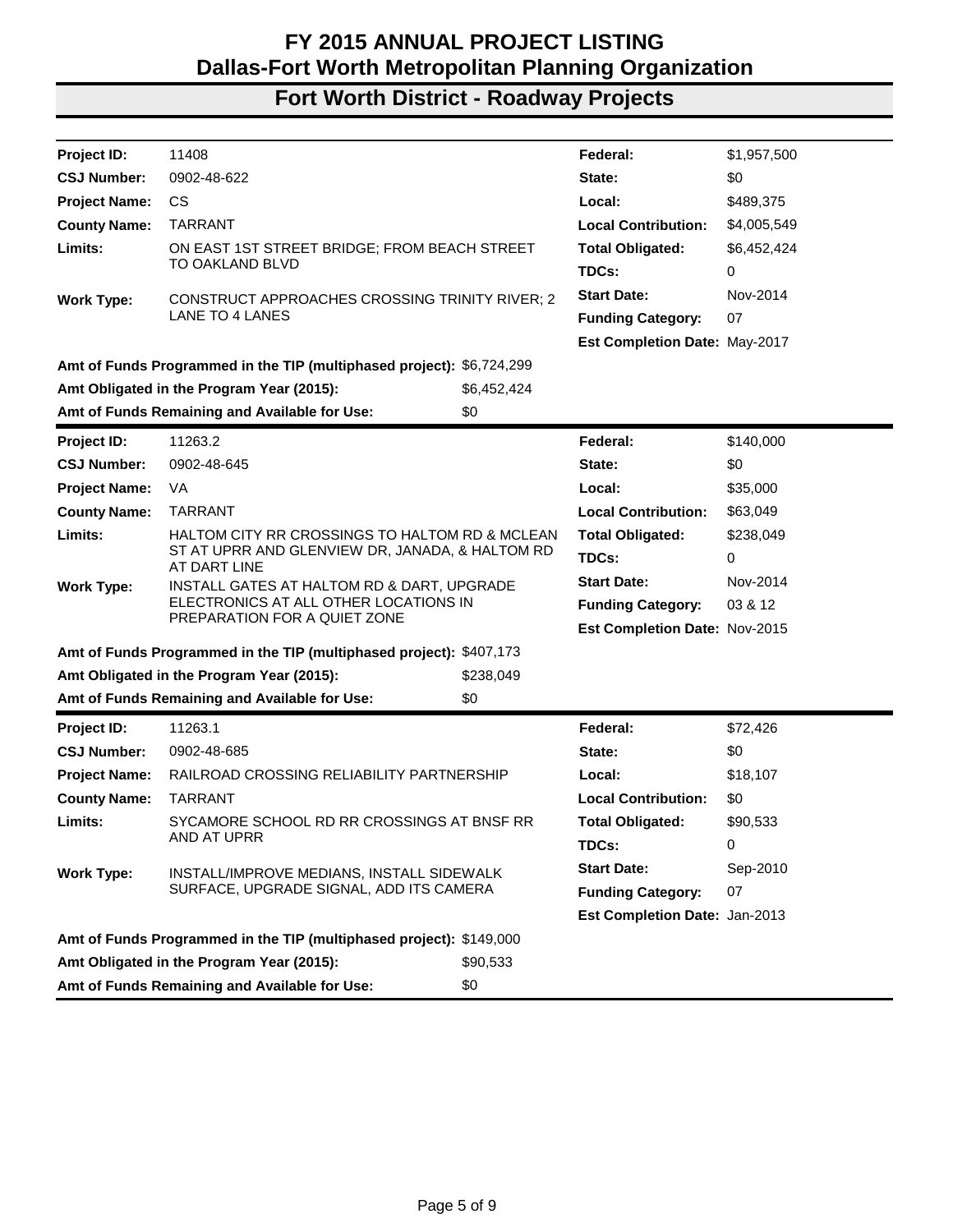| Project ID:          | 52478                                                                                                                                 |             | Federal:                      | \$640,337   |
|----------------------|---------------------------------------------------------------------------------------------------------------------------------------|-------------|-------------------------------|-------------|
| <b>CSJ Number:</b>   | 0902-48-829                                                                                                                           |             | State:                        | \$0         |
| <b>Project Name:</b> | VA                                                                                                                                    |             | Local:                        | \$0         |
| <b>County Name:</b>  | <b>TARRANT</b>                                                                                                                        |             | <b>Local Contribution:</b>    | \$0         |
| Limits:              | HEMPHILL / BERRY - URBAN VILLAGE STREETSCAPE                                                                                          |             | <b>Total Obligated:</b>       | \$640,337   |
|                      | PROJECT (BOWIE/BIDDISON)                                                                                                              |             | TDCs:                         | 0           |
| <b>Work Type:</b>    | PEDESTRIAN AMENTIES AND SIDEWALK IMPROVEMENTS                                                                                         |             | <b>Start Date:</b>            | Jun-2015    |
|                      |                                                                                                                                       |             | <b>Funding Category:</b>      | 10          |
|                      |                                                                                                                                       |             | Est Completion Date: Jun-2016 |             |
|                      | Amt of Funds Programmed in the TIP (multiphased project): \$973,571                                                                   |             |                               |             |
|                      | Amt Obligated in the Program Year (2015):                                                                                             | \$640,337   |                               |             |
|                      | Amt of Funds Remaining and Available for Use:                                                                                         | \$0         |                               |             |
| <b>Project ID:</b>   | 11617.1                                                                                                                               |             | Federal:                      | \$408,008   |
| <b>CSJ Number:</b>   | 0902-48-890                                                                                                                           |             | State:                        | \$0         |
| <b>Project Name:</b> | VA                                                                                                                                    |             | Local:                        | \$0         |
| <b>County Name:</b>  | <b>TARRANT</b>                                                                                                                        |             | <b>Local Contribution:</b>    | \$0         |
| Limits:              | PLANNING/OVERSIGHT/ADMINISTRATION OF                                                                                                  |             | <b>Total Obligated:</b>       | \$408,008   |
|                      | IMPLEMENTATION INITIATIVES/REGIONAL PROJECT<br>TRACKING, MONITORING, ASSESSMENT, & SOFTWARE<br>DEVELOPMENT PROJECT/REGIONAL EMISSIONS |             | TDCs:                         | 81,602      |
|                      |                                                                                                                                       |             | <b>Start Date:</b>            | Mar-2014    |
|                      | <b>REDUCTION PROGRAM; AIR QUALITY</b><br>INITIATIVES/SPECIAL EVENTS ITS                                                               |             |                               |             |
| <b>Work Type:</b>    | MOBILITY ASSISTANCE PATROL, SUSTAINABLE                                                                                               |             |                               |             |
|                      | DEVELOPMENT PROGRAM, ITS AND OTHER                                                                                                    |             | <b>Funding Category:</b>      | 07          |
|                      | IMPLEMENTATION INITIATIVES/DEVELOP AND<br>IMPLEMENT REGIONAL PROJECT TRACKING,                                                        |             | Est Completion Date: Aug-2017 |             |
|                      | MONITORING, AND ASSESSMENT SYSTEM                                                                                                     |             |                               |             |
|                      | Amt of Funds Programmed in the TIP (multiphased project): \$2,040,204                                                                 |             |                               |             |
|                      | Amt Obligated in the Program Year (2015):                                                                                             | \$408,008   |                               |             |
|                      | Amt of Funds Remaining and Available for Use:                                                                                         | \$31        |                               |             |
| Project ID:          | 11554                                                                                                                                 |             | Federal:                      | \$1,200,000 |
| <b>CSJ Number:</b>   | 0902-90-008                                                                                                                           |             | State:                        | \$0         |
| <b>Project Name:</b> | VA                                                                                                                                    |             | Local:                        | \$300,000   |
| <b>County Name:</b>  | <b>TARRANT</b>                                                                                                                        |             | <b>Local Contribution:</b>    | \$0         |
| Limits:              | PEOPLE MOVER TEST TRACK                                                                                                               |             | <b>Total Obligated:</b>       | \$1,500,000 |
|                      |                                                                                                                                       |             | TDCs:                         | 0           |
| <b>Work Type:</b>    | GENERAL MOTOR PLANT TECHNOLOGY PILOT                                                                                                  |             | <b>Start Date:</b>            | Oct-2014    |
|                      | PROJECT; ENGINEERING AND PROCUREMENT                                                                                                  |             | <b>Funding Category:</b>      | 07          |
|                      |                                                                                                                                       |             | Est Completion Date: Oct-2016 |             |
|                      | Amt of Funds Programmed in the TIP (multiphased project): \$1,500,000                                                                 |             |                               |             |
|                      | Amt Obligated in the Program Year (2015):                                                                                             | \$1,500,000 |                               |             |
|                      | Amt of Funds Remaining and Available for Use:                                                                                         | \$0         |                               |             |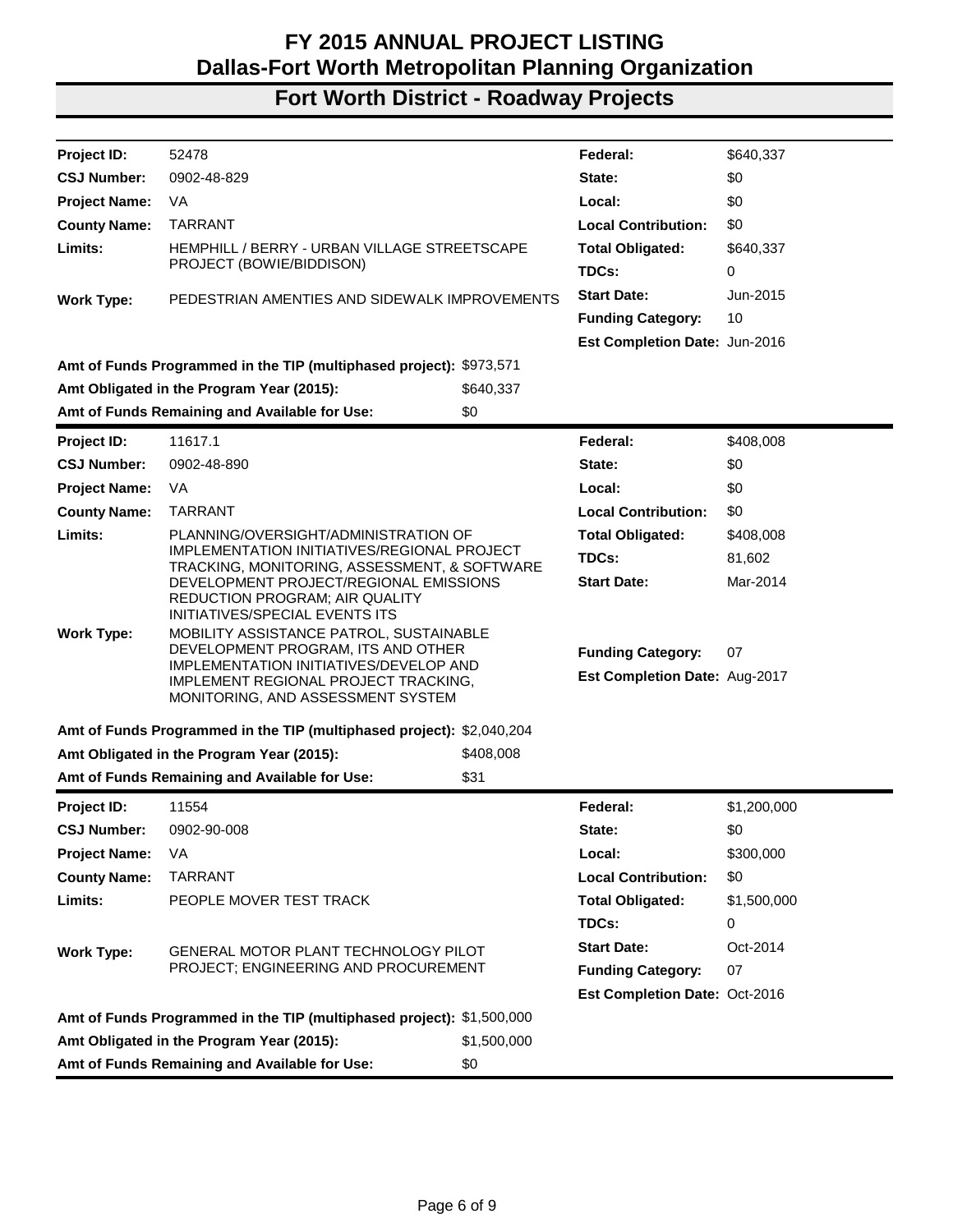| Project ID:          | 11630.2                                                                                       |             | Federal:                      | \$254,631   |
|----------------------|-----------------------------------------------------------------------------------------------|-------------|-------------------------------|-------------|
| <b>CSJ Number:</b>   | 0902-90-012                                                                                   |             | State:                        | \$63,658    |
| <b>Project Name:</b> | VA                                                                                            |             | Local:                        | \$0         |
| <b>County Name:</b>  | <b>TARRANT</b>                                                                                |             | <b>Local Contribution:</b>    | \$0         |
| Limits:              | VARIOUS LOCATIONS IN TARRANT COUNTY                                                           |             | <b>Total Obligated:</b>       | \$318,289   |
|                      |                                                                                               |             | TDCs:                         | 0           |
| <b>Work Type:</b>    | IMPLEMENTATION OF ITS TRAFFIC SENSORS AND                                                     |             | <b>Start Date:</b>            | Apr-2015    |
|                      | RELATED ITS EQUIPMENT IN VARIOUS LOCATIONS IN                                                 |             | <b>Funding Category:</b>      | 05          |
|                      | <b>TARRANT COUNTY</b>                                                                         |             | Est Completion Date: Dec-2015 |             |
|                      | Amt of Funds Programmed in the TIP (multiphased project): \$300,000                           |             |                               |             |
|                      | Amt Obligated in the Program Year (2015):                                                     | \$318,289   |                               |             |
|                      | Amt of Funds Remaining and Available for Use:                                                 | \$0         |                               |             |
| <b>Project ID:</b>   | 11993                                                                                         |             | Federal:                      | \$2,820,000 |
| <b>CSJ Number:</b>   | 0902-90-014                                                                                   |             | State:                        | \$0         |
| <b>Project Name:</b> | VA                                                                                            |             | Local:                        | \$705,000   |
| <b>County Name:</b>  | <b>TARRANT</b>                                                                                |             |                               | \$0         |
| Limits:              | TRINITY RAILWAY EXPRESS FROM APPROXIMATELY                                                    |             | <b>Total Obligated:</b>       | \$3,525,000 |
|                      | TRINITY BOULEVARD TO FM 157                                                                   |             | TDCs:                         | 0           |
| <b>Work Type:</b>    | ADD 1.3 MILES OF TRACK TO CREATE DOUBLE TRACKED                                               |             | <b>Start Date:</b>            | Apr-2015    |
|                      | SECTION OF THE TRE RESULTING IN FASTER SPEEDS                                                 |             | <b>Funding Category:</b>      | 05          |
|                      | AND REDUCED DELAYS FOR PASSENGERS                                                             |             | Est Completion Date: Jan-2017 |             |
|                      | Amt of Funds Programmed in the TIP (multiphased project): \$3,525,000                         |             |                               |             |
|                      | Amt Obligated in the Program Year (2015):                                                     | \$3,525,000 |                               |             |
|                      | Amt of Funds Remaining and Available for Use:                                                 | \$0         |                               |             |
| Project ID:          | 11986                                                                                         |             | Federal:                      | \$927,399   |
| <b>CSJ Number:</b>   | 0902-90-015                                                                                   |             | State:                        | \$0         |
| <b>Project Name:</b> | VA                                                                                            |             | Local:                        | \$0         |
| <b>County Name:</b>  | <b>TARRANT</b>                                                                                |             | <b>Local Contribution:</b>    | \$0         |
| Limits:              | ON US 287 (NB NW OF IH 35W PASS THE NTE LIMITS, SB                                            |             | <b>Total Obligated:</b>       | \$927,399   |
|                      | AT E MORPHY ST, NB AT CASTLEMAN, NB SOUTH OF<br>HERITAGE PKWY) AND ON IH 20 WB AT WEST SCENIC |             | TDCs:                         | 185,480     |
|                      | TRAIL AND INSTALL CCTV CAMERA AT FM 51 AND IH 20                                              |             | <b>Start Date:</b>            | Aug-2015    |
| <b>Work Type:</b>    | DEPLOYMENT OF 5 DYNAMIC MESSAGE SIGNS (DMS)                                                   |             |                               |             |
|                      | AND INSTALLATION OF 1 CCTV CAMERA                                                             |             | <b>Funding Category:</b>      | 05          |
|                      |                                                                                               |             | Est Completion Date: Dec-2015 |             |
|                      | Amt of Funds Programmed in the TIP (multiphased project): \$770,000                           |             |                               |             |
|                      | Amt Obligated in the Program Year (2015):                                                     | \$927,399   |                               |             |
|                      | Amt of Funds Remaining and Available for Use:                                                 | \$0         |                               |             |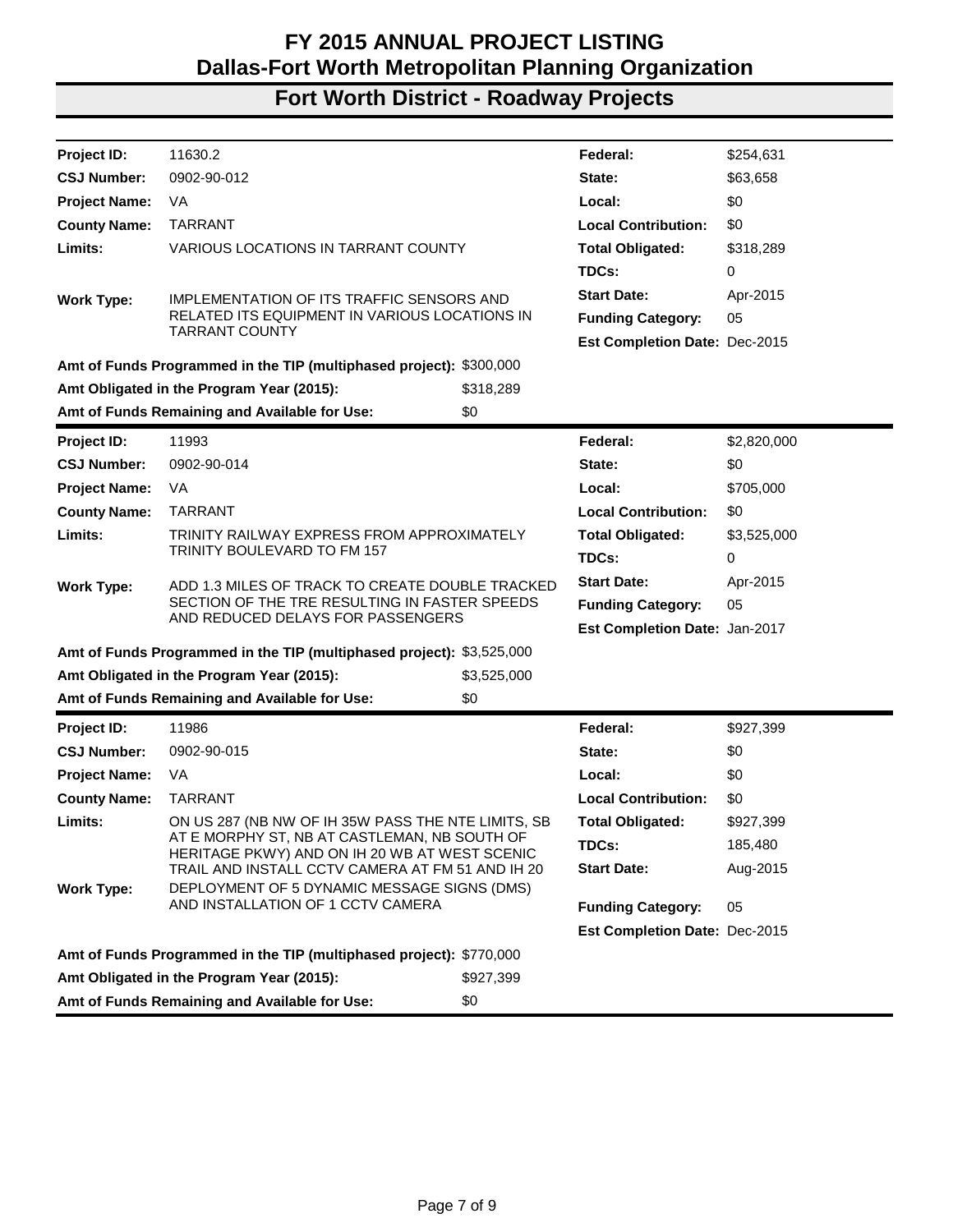| <b>Project ID:</b>   | 11898.1                                                                                           |             | Federal:                             | \$1,340,656 |
|----------------------|---------------------------------------------------------------------------------------------------|-------------|--------------------------------------|-------------|
| <b>CSJ Number:</b>   | 0902-90-020                                                                                       |             | State:                               | \$0         |
| <b>Project Name:</b> | <b>CS</b>                                                                                         |             | Local:                               | \$335,164   |
| <b>County Name:</b>  | <b>TARRANT</b>                                                                                    |             | <b>Local Contribution:</b>           | \$0         |
| Limits:              | ON AVONDALE-HASLET FROM WESTPORT PARKWAY                                                          |             | <b>Total Obligated:</b>              | \$1,675,820 |
|                      | CONNECTOR TO WEST OF HASLET COUNTY LINE RD                                                        |             | TDCs:                                | 0           |
| <b>Work Type:</b>    | ENGINEERING FOR CONSTRUCT NEW 0 TO 4 LANE AND                                                     |             | <b>Start Date:</b>                   | Jul-2015    |
|                      | RECONSTRUCT EXISTING 2 LANE TO 4 LANE DIVIDED<br>URBAN ROADWAY                                    |             | <b>Funding Category:</b>             | 07          |
|                      |                                                                                                   |             | <b>Est Completion Date: Aug-2016</b> |             |
|                      | Amt of Funds Programmed in the TIP (multiphased project): \$1,572,000                             |             |                                      |             |
|                      | Amt Obligated in the Program Year (2015):                                                         | \$1,675,820 |                                      |             |
|                      | Amt of Funds Remaining and Available for Use:                                                     | \$0         |                                      |             |
| Project ID:          | 11898.2                                                                                           |             | Federal:                             | \$913,612   |
| <b>CSJ Number:</b>   | 0902-90-021                                                                                       |             | State:                               | \$0         |
| <b>Project Name:</b> | <b>CS</b>                                                                                         |             | Local:                               | \$228,403   |
| <b>County Name:</b>  | <b>TARRANT</b>                                                                                    |             | <b>Local Contribution:</b>           | \$0         |
| Limits:              | HASLET PARKWAY/INTERMODAL PARKWAY                                                                 |             | <b>Total Obligated:</b>              | \$1,142,015 |
|                      | CONNECTOR FROM IH 35W/SH 170 TO TRANSPORT<br><b>DRIVE</b><br>CONSTRUCT 0 TO 4 LANE DIVIDED URBAN; |             | TDCs:                                | 0           |
| <b>Work Type:</b>    |                                                                                                   |             | <b>Start Date:</b>                   | Jul-2015    |
|                      | <b>ENGINEERING</b>                                                                                |             | <b>Funding Category:</b>             | 07          |
|                      |                                                                                                   |             | <b>Est Completion Date: Aug-2016</b> |             |
|                      | Amt of Funds Programmed in the TIP (multiphased project): \$1,038,195                             |             |                                      |             |
|                      | Amt Obligated in the Program Year (2015):                                                         | \$1,142,015 |                                      |             |
|                      | Amt of Funds Remaining and Available for Use:                                                     | \$0         |                                      |             |
| Project ID:          | 11982                                                                                             |             | Federal:                             | \$2,720,000 |
| <b>CSJ Number:</b>   | 0902-90-022                                                                                       |             | State:                               | \$0         |
| <b>Project Name:</b> | VA                                                                                                |             | Local:                               | \$0         |
| <b>County Name:</b>  | <b>TARRANT</b>                                                                                    |             | <b>Local Contribution:</b>           | \$0         |
| Limits:              | VARIOUS LOCATIONS TO IN TARRANT COUNTY                                                            |             | <b>Total Obligated:</b>              | \$2,720,000 |
|                      |                                                                                                   |             | TDCs:                                | 544,000     |
| <b>Work Type:</b>    | PURCHASE OF TRANSIT VEHICLES (BUSES) TO EXPAND                                                    |             | <b>Start Date:</b>                   | Apr-2015    |
|                      | SERVICE - WESTERN SUBREGION                                                                       |             | <b>Funding Category:</b>             | 05          |
|                      |                                                                                                   |             | <b>Est Completion Date: Aug-2015</b> |             |
|                      | Amt of Funds Programmed in the TIP (multiphased project): \$2,720,000                             |             |                                      |             |
|                      | Amt Obligated in the Program Year (2015):                                                         | \$2,720,000 |                                      |             |
|                      | Amt of Funds Remaining and Available for Use:                                                     | \$0         |                                      |             |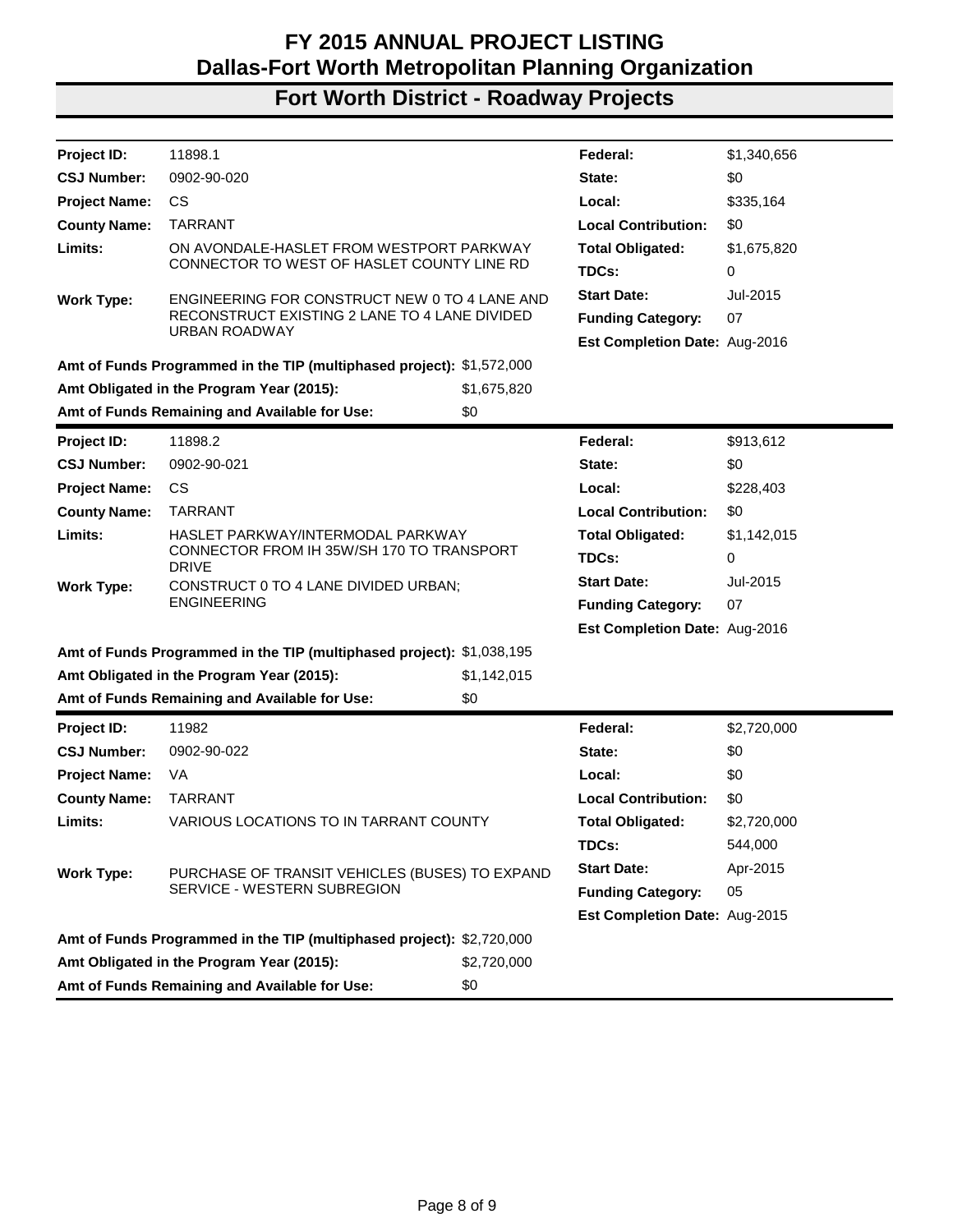# **Fort Worth District - Roadway Projects**

| Project ID:                                                                                                                  | 40018                                                                                            |             | Federal:                             | \$222,335 |
|------------------------------------------------------------------------------------------------------------------------------|--------------------------------------------------------------------------------------------------|-------------|--------------------------------------|-----------|
| <b>CSJ Number:</b>                                                                                                           | 0902-90-026                                                                                      |             | State:                               | \$0       |
| <b>Project Name:</b>                                                                                                         | VA.                                                                                              |             | Local:                               | \$55,584  |
| <b>County Name:</b>                                                                                                          | TARRANT                                                                                          |             | <b>Local Contribution:</b>           | \$0       |
| Limits:                                                                                                                      | CITY TRAIL IMPROVEMENTS; "1.9 MILES OF W FORK                                                    |             | <b>Total Obligated:</b>              | \$277,919 |
|                                                                                                                              | TRINITY RIVER TRAILS EXTENSION ALONG PUMPHREY<br>DR SOUTH TO THE INTERSECTION OF SH183/TINKER DR |             | TDCs:                                | 0         |
|                                                                                                                              | ALONG ROARING SPRINGS RD TO CARB DR                                                              |             | <b>Start Date:</b>                   | Jul-2015  |
| Work Type:                                                                                                                   | AND SIDEWALK IMPROVEMENTS ALONG WHITE                                                            |             |                                      |           |
|                                                                                                                              | SETTLEMENT ROAD WEST OF HOLLOWAY STREET, AND                                                     |             | <b>Funding Category:</b>             | 05        |
| SIDEWALK IMPROVEMENTS FROM BURTON HILL ROAD<br><b>EAST TO THE WEST FORK, WEST TRINITY RIVER TRAIL;</b><br><b>ENGINEERING</b> |                                                                                                  |             | <b>Est Completion Date: Jun-2018</b> |           |
|                                                                                                                              | Amt of Funds Programmed in the TIP (multiphased project): \$2,100,000                            |             |                                      |           |
|                                                                                                                              | Amt Obligated in the Program Year (2015):                                                        | \$277,919   |                                      |           |
|                                                                                                                              | Amt of Funds Remaining and Available for Use:                                                    | \$1,822,081 |                                      |           |

**Total Federal Funds Obligated in FY 2015 (Grouped Projects): \$181,021,940**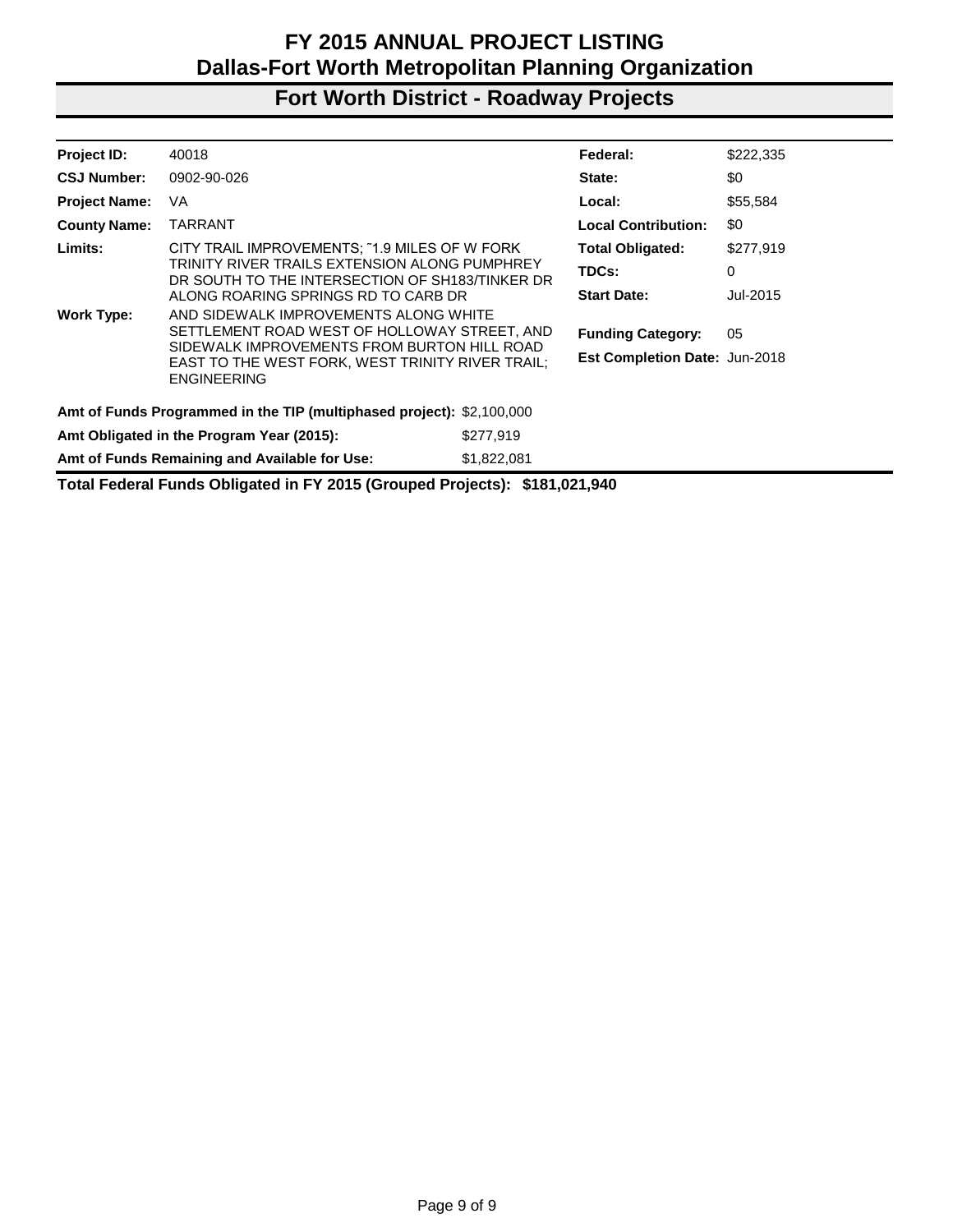## **Fort Worth District - Bike/Pedestrian Projects**

| Project ID:          | 11853.2                                                                              |             | Federal:                             | \$104,000 |
|----------------------|--------------------------------------------------------------------------------------|-------------|--------------------------------------|-----------|
| <b>CSJ Number:</b>   | 0008-07-034                                                                          |             | State:                               | \$0       |
| <b>Project Name:</b> | <b>SH 180</b>                                                                        |             | Local:                               | \$26,000  |
| <b>County Name:</b>  | <b>TARRANT</b>                                                                       |             | <b>Local Contribution:</b>           | \$0       |
| Limits:              | COOPER; ON SH 180/DIVISION TO COLLINS                                                |             | <b>Total Obligated:</b>              | \$130,000 |
|                      |                                                                                      |             | TDCs:                                | 0         |
| <b>Work Type:</b>    | ENGINEERING FOR DIVISION BICYCLE AND PEDESTRIAN                                      |             | <b>Start Date:</b>                   | Jun-2015  |
|                      | PROJECT; CONSTRUCT NEW BIKE TRAIL, 8-FOOT                                            |             | <b>Funding Category:</b>             | 05        |
|                      | SIDEWALKS, PEDESTRIAN LIGHTING, BENCHES,<br>LANDSCAPING, INFORMATIONAL KIOSKS, TRASH |             | Est Completion Date: Jun-2016        |           |
|                      | RECEPTACLES, AND BIKE RACKS WITHIN THE DISTRICT                                      |             |                                      |           |
|                      | Amt of Funds Programmed in the TIP (multiphased project): \$1,050,775                |             |                                      |           |
|                      | Amt Obligated in the Program Year (2015):                                            | \$130,000   |                                      |           |
|                      | Amt of Funds Remaining and Available for Use:                                        | \$920,775   |                                      |           |
|                      |                                                                                      |             |                                      |           |
| Project ID:          | 40012                                                                                |             | Federal:                             | \$103,317 |
| <b>CSJ Number:</b>   | 0008-09-035                                                                          |             | State:                               | \$0       |
| <b>Project Name:</b> | FM <sub>5</sub>                                                                      |             | Local:                               | \$0       |
| <b>County Name:</b>  | <b>PARKER</b>                                                                        |             | <b>Local Contribution:</b>           | \$0       |
| Limits:              | PEDESTRIAN IMPROVEMENTS FROM AUTUMNWOOD DR<br>TO VILLAGE PARKWAY                     |             | <b>Total Obligated:</b>              | \$103,317 |
|                      |                                                                                      |             | TDCs:                                | 20,663    |
| <b>Work Type:</b>    | CONSTRUCT $\approx$ 0.4 MILE SIDEWALK ALONG WEST SIDE                                |             | <b>Start Date:</b>                   | Jul-2015  |
|                      | OF FM 5 TO MCANULLY INTERMEDIATE SCHOOL;<br>PEDESTRIAN IMPROVEMENTS                  |             | <b>Funding Category:</b>             | 03 & 09   |
|                      |                                                                                      |             | <b>Est Completion Date: May-2016</b> |           |
|                      | Amt of Funds Programmed in the TIP (multiphased project): \$325,000                  |             |                                      |           |
|                      | Amt Obligated in the Program Year (2015):                                            | \$103,317   |                                      |           |
|                      | Amt of Funds Remaining and Available for Use:                                        | \$221,683   |                                      |           |
| Project ID:          | 40015                                                                                |             | Federal:                             | \$3,647   |
| <b>CSJ Number:</b>   | 0172-02-074                                                                          |             | State:                               | \$0       |
| <b>Project Name:</b> | VA                                                                                   |             | Local:                               | \$1,216   |
| <b>County Name:</b>  | TARRANT                                                                              |             | <b>Local Contribution:</b>           | 80        |
| Limits:              | MANSFIELD TRAIL CONNECTION TO CITY SPINE TRAIL                                       |             | <b>Total Obligated:</b>              | \$4,863   |
|                      | FROM WEST OAK STREET TO TOWN PARK                                                    |             | TDCs:                                | 0         |
| <b>Work Type:</b>    | CONSTRUCT ≈ 0.4 MILE BIKE/PEDESTRIAN TRAIL ALONG                                     |             | <b>Start Date:</b>                   | Jun-2015  |
|                      | BOTH SIDES OF FM 157/BUSINESS                                                        |             | <b>Funding Category:</b>             | 09        |
|                      | 287                                                                                  |             | Est Completion Date: Apr-2016        |           |
|                      | Amt of Funds Programmed in the TIP (multiphased project): \$1,362,815                |             |                                      |           |
|                      | Amt Obligated in the Program Year (2015):                                            | \$4,863     |                                      |           |
|                      | Amt of Funds Remaining and Available for Use:                                        | \$1,357,952 |                                      |           |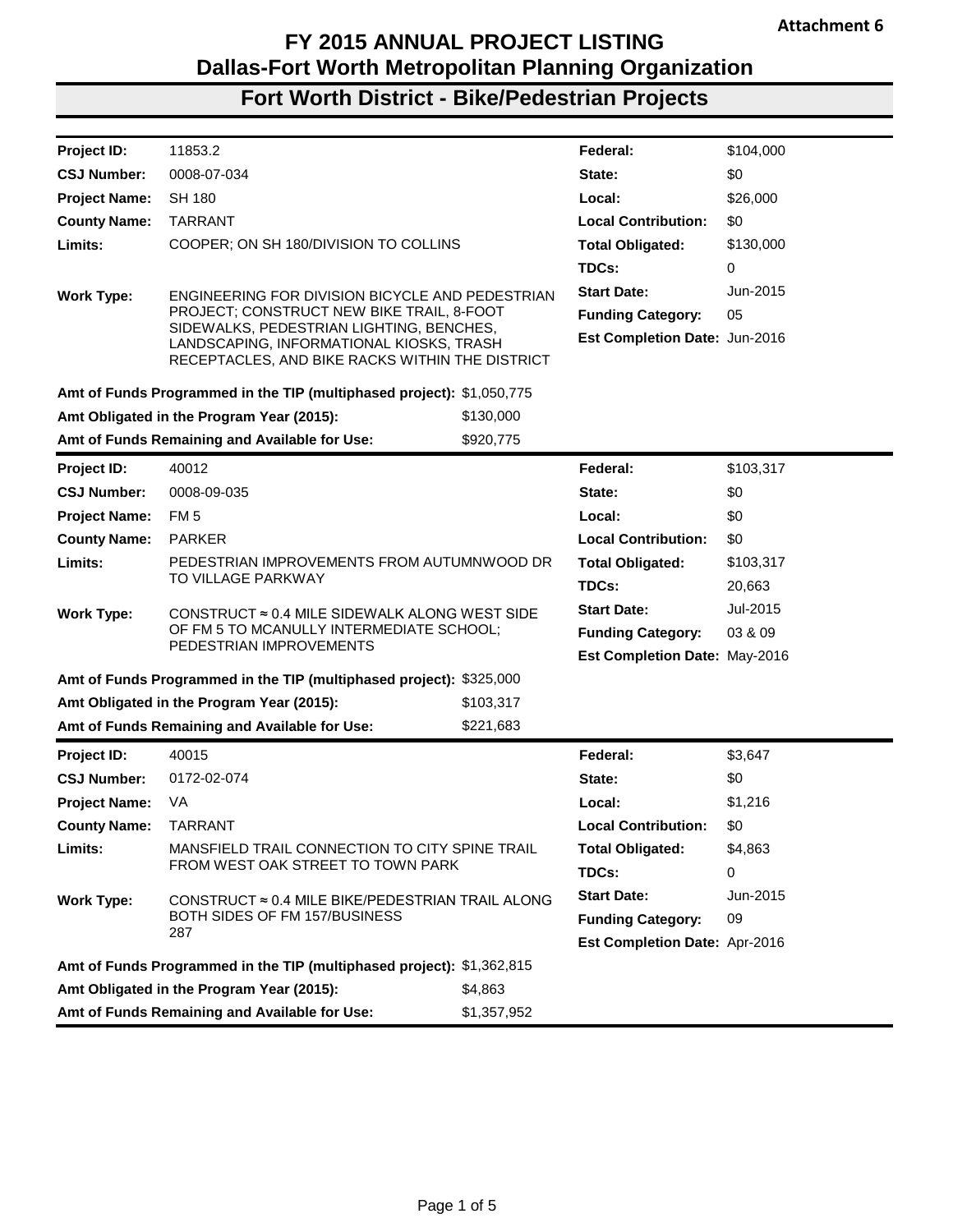## **Fort Worth District - Bike/Pedestrian Projects**

| Project ID:          | 40002                                                                                                    |             | Federal:                      | \$102,035   |
|----------------------|----------------------------------------------------------------------------------------------------------|-------------|-------------------------------|-------------|
| <b>CSJ Number:</b>   | 0747-04-073                                                                                              |             | State:                        | \$0         |
| <b>Project Name:</b> | VA                                                                                                       |             | Local:                        | \$0         |
| <b>County Name:</b>  | <b>TARRANT</b>                                                                                           |             | <b>Local Contribution:</b>    | \$0         |
| Limits:              | SOUTH COOPER ST SAFE SCHOOL CROSSING AT THE                                                              |             | <b>Total Obligated:</b>       | \$102,035   |
|                      | INTERSECTION OF SOUTH COOPER AND SNOOTY FOX<br>DRIVE/COOPER SQUARE CIRCLE                                |             | TDCs:                         | 20,407      |
| <b>Work Type:</b>    | TRAFFIC SIGNAL AND CROSSWALKS                                                                            |             | <b>Start Date:</b>            | Aug-2017    |
|                      |                                                                                                          |             | <b>Funding Category:</b>      | 09          |
|                      |                                                                                                          |             | Est Completion Date: Feb-2019 |             |
|                      | Amt of Funds Programmed in the TIP (multiphased project): \$458,500                                      |             |                               |             |
|                      | Amt Obligated in the Program Year (2015):                                                                | \$102,035   |                               |             |
|                      | Amt of Funds Remaining and Available for Use:                                                            | \$356,465   |                               |             |
| <b>Project ID:</b>   | 54098                                                                                                    |             | Federal:                      | \$1,150,950 |
| <b>CSJ Number:</b>   | 0902-48-791                                                                                              |             | State:                        | \$0         |
| <b>Project Name:</b> | VA                                                                                                       |             | Local:                        | \$287,737   |
| <b>County Name:</b>  | <b>TARRANT</b>                                                                                           |             | <b>Local Contribution:</b>    | \$0         |
| Limits:              | WESTCREEK BLVD TRAIL/RIVER PARK                                                                          |             | <b>Total Obligated:</b>       | \$1,438,687 |
|                      | TRAILHEAD/MISTLETOE HEIGHTS/QUANAH PARKER<br>PARK-HANDLEY TRE/OAKLAND BIKE LANES AND<br><b>SIDEWALKS</b> |             | TDCs:                         | $\Omega$    |
|                      |                                                                                                          |             | <b>Start Date:</b>            | Jun-2015    |
| <b>Work Type:</b>    | CONSTRUCT FIVE PEDESTRIAN AND BICYCLE<br>CONNECTIONS TO TRINITY RIVER TRAILS SYSTEM AND                  |             |                               |             |
|                      | REGIONAL VELOWEB                                                                                         |             | <b>Funding Category:</b>      | 09          |
|                      |                                                                                                          |             | Est Completion Date: Jun-2016 |             |
|                      | Amt of Funds Programmed in the TIP (multiphased project): \$5,520,125                                    |             |                               |             |
|                      | Amt Obligated in the Program Year (2015):                                                                | \$1,438,687 |                               |             |
|                      | Amt of Funds Remaining and Available for Use:                                                            | \$4,081,438 |                               |             |
| Project ID:          | 11945                                                                                                    |             | Federal:                      | \$228,633   |
| <b>CSJ Number:</b>   | 0902-48-867                                                                                              |             | State:                        | \$0         |
| <b>Project Name:</b> | VA                                                                                                       |             | Local:                        | \$57,158    |
| <b>County Name:</b>  | <b>TARRANT</b>                                                                                           |             | <b>Local Contribution:</b>    | \$0         |
| Limits:              | SHADY GROVE BICYCLE AND PEDESTRIAN TRAIL<br>CONNECTION FROM SHADY GROVE ROAD/RAPP RD TO                  |             | <b>Total Obligated:</b>       | \$285,791   |
|                      | MUIRFIELD ROAD/RAPP RD                                                                                   |             | TDCs:                         | 0           |
| <b>Work Type:</b>    | BICYCLE AND PEDESTRIAN FACILITY ON UTILITY                                                               |             | <b>Start Date:</b>            | Jun-2015    |
|                      | <b>EASEMENT</b>                                                                                          |             | <b>Funding Category:</b>      | 09          |
|                      |                                                                                                          |             | Est Completion Date: Jun-2016 |             |
|                      | Amt of Funds Programmed in the TIP (multiphased project): \$502,008                                      |             |                               |             |
|                      | Amt Obligated in the Program Year (2015):                                                                | \$285,791   |                               |             |
|                      | Amt of Funds Remaining and Available for Use:                                                            | \$216,217   |                               |             |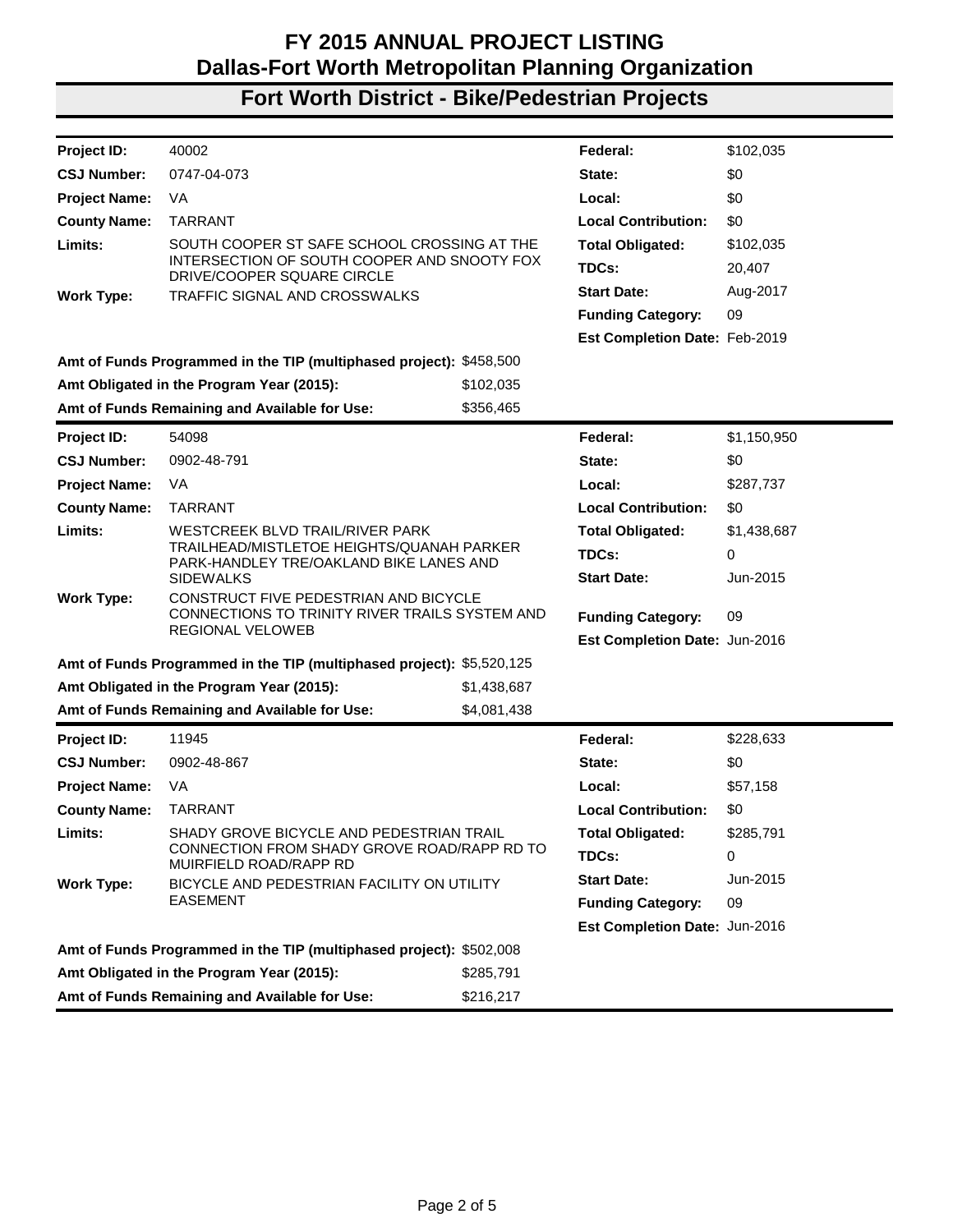## **Fort Worth District - Bike/Pedestrian Projects**

| <b>Project ID:</b>   | 11937                                                                 |             | Federal:                      | \$395,703 |
|----------------------|-----------------------------------------------------------------------|-------------|-------------------------------|-----------|
| <b>CSJ Number:</b>   | 0902-48-868                                                           |             | State:                        | \$0       |
| <b>Project Name:</b> | VA                                                                    |             | Local:                        | \$131,901 |
| <b>County Name:</b>  | <b>TARRANT</b>                                                        |             | <b>Local Contribution:</b>    | \$0       |
| Limits:              | FORT WORTH BIKE SHARING SYSTEM EXPANSION                              |             | <b>Total Obligated:</b>       | \$527,604 |
|                      |                                                                       |             | TDCs:                         | 0         |
| <b>Work Type:</b>    | BICYCLE FACILITIES IN VARIOUS LOCATIONS IN THE                        |             | <b>Start Date:</b>            | Jun-2015  |
|                      | STOCKYARDS (N), CULTURAL DISTRICT (W), AND NEAR                       |             | <b>Funding Category:</b>      | 09        |
|                      | SOUTHSIDE (S)                                                         |             | Est Completion Date: Jun-2016 |           |
|                      | Amt of Funds Programmed in the TIP (multiphased project): \$554,611   |             |                               |           |
|                      | Amt Obligated in the Program Year (2015):                             | \$527,604   |                               |           |
|                      | Amt of Funds Remaining and Available for Use:                         | \$27,007    |                               |           |
| Project ID:          | 11995                                                                 |             | Federal:                      | \$3,656   |
| <b>CSJ Number:</b>   | 0902-48-869                                                           |             | State:                        | \$0       |
| <b>Project Name:</b> | VA                                                                    |             | Local:                        | \$1,479   |
| <b>County Name:</b>  | <b>TARRANT</b>                                                        |             | <b>Local Contribution:</b>    | \$761,602 |
| Limits:              | TRINITY TRAILS CLEAR FORK - EAST BANK EXTENSION                       |             | <b>Total Obligated:</b>       | \$766,737 |
|                      | FROM ROSEDALE STREET NORTHWARD UNDER IH 30<br>TO PARKVIEW AVENUE      |             | TDCs:                         | 0         |
| <b>Work Type:</b>    | IMPROVEMENTS INCLUDE A SHARED USE PATH,                               |             | <b>Start Date:</b>            | Jun-2015  |
|                      | BRIDGE, LIGHTING, SIGNAGE, AND PEDESTRIAN<br><b>AMENITIES</b>         |             | <b>Funding Category:</b>      | 09        |
|                      |                                                                       |             | Est Completion Date: Jun-2016 |           |
|                      | Amt of Funds Programmed in the TIP (multiphased project): \$3,456,602 |             |                               |           |
|                      | Amt Obligated in the Program Year (2015):                             | \$766,737   |                               |           |
|                      | Amt of Funds Remaining and Available for Use:                         | \$2,689,865 |                               |           |
| Project ID:          | 54073                                                                 |             | Federal:                      | \$693,672 |
| <b>CSJ Number:</b>   | 0902-51-015                                                           |             | State:                        | \$0       |
| <b>Project Name:</b> | VA                                                                    |             | Local:                        | \$173,418 |
| <b>County Name:</b>  | <b>HOOD</b>                                                           |             | <b>Local Contribution:</b>    | \$0       |
| Limits:              | DOWNTOWN GRANBURY TO EXISTING TRAIL                                   |             | <b>Total Obligated:</b>       | \$867,090 |
|                      |                                                                       |             | TDCs:                         | 0         |
| <b>Work Type:</b>    | CONSTRUCT HIKE/BIKE TRAIL "MOMENTS IN TIME" TRAIL                     |             | <b>Start Date:</b>            | Jun-2015  |
|                      | <b>PHASE II</b>                                                       |             | <b>Funding Category:</b>      | 09        |
|                      |                                                                       |             | Est Completion Date: Jun-2016 |           |
|                      | Amt of Funds Programmed in the TIP (multiphased project): \$723,360   |             |                               |           |
|                      | Amt Obligated in the Program Year (2015):                             | \$867,090   |                               |           |
|                      | Amt of Funds Remaining and Available for Use:                         | (\$143,730) |                               |           |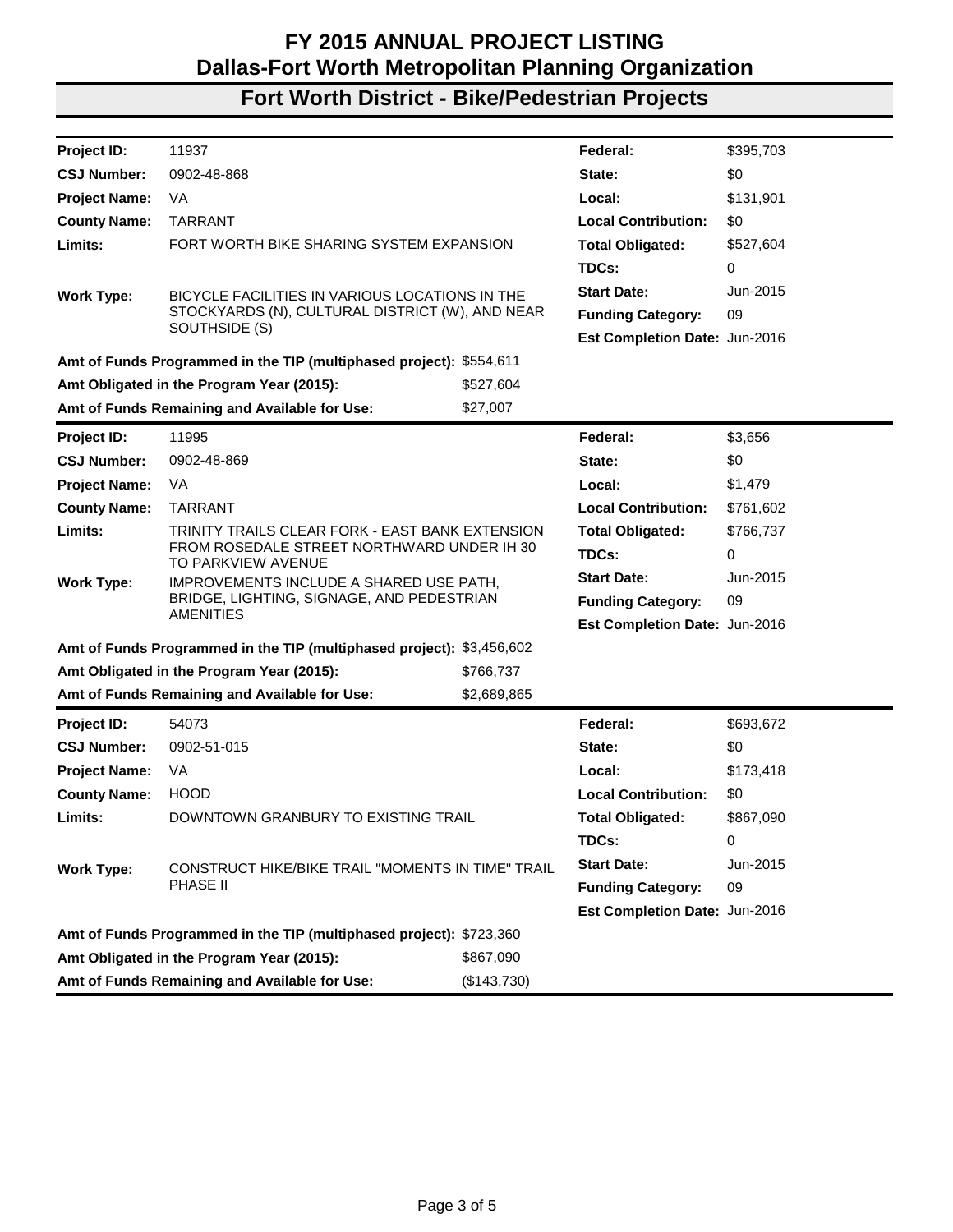## **Fort Worth District - Bike/Pedestrian Projects**

| Project ID:          | 40004                                                                 |             | Federal:                      | \$104,772 |
|----------------------|-----------------------------------------------------------------------|-------------|-------------------------------|-----------|
| <b>CSJ Number:</b>   | 0902-90-024                                                           |             | State:                        | \$0       |
| <b>Project Name:</b> | VA                                                                    |             | Local:                        | \$104,772 |
| <b>County Name:</b>  | <b>TARRANT</b>                                                        |             | <b>Local Contribution:</b>    | \$0       |
| Limits:              | RIVER LEGACY PARK TRAIL EXTENSION FROM                                |             | <b>Total Obligated:</b>       | \$209,544 |
|                      | <b>CURRENT EASTERN ENDPOINT TO SH 360</b>                             |             | TDCs:                         | 0         |
| <b>Work Type:</b>    | CONSTRUCT $\approx$ 0.5 MILE BIKE/PEDESTRIAN TRAIL                    |             | <b>Start Date:</b>            | Jun-2015  |
|                      | <b>EXTENSION</b>                                                      |             | <b>Funding Category:</b>      | 09        |
|                      |                                                                       |             | Est Completion Date: Jun-2016 |           |
|                      | Amt of Funds Programmed in the TIP (multiphased project): \$1,149,998 |             |                               |           |
|                      | Amt Obligated in the Program Year (2015):                             | \$209,544   |                               |           |
|                      | Amt of Funds Remaining and Available for Use:                         | \$940,454   |                               |           |
| <b>Project ID:</b>   | 40005                                                                 |             | Federal:                      | \$162,879 |
| <b>CSJ Number:</b>   | 0902-90-025                                                           |             | State:                        | \$0       |
| <b>Project Name:</b> | VA                                                                    |             | Local:                        | \$162,879 |
| <b>County Name:</b>  | <b>TARRANT</b>                                                        |             | <b>Local Contribution:</b>    | \$0       |
| Limits:              | LYNN CREEK LINEAR PARK TRAIL EXTENSION FROM                           |             | <b>Total Obligated:</b>       | \$325,758 |
|                      | CURRENT EASTERN ENDPOINT TO WINTER PASS TRAIL                         |             | TDCs:                         | 0         |
| <b>Work Type:</b>    | CONSTRUCT ≈ 1.7 MILE BIKE/PEDESTRIAN TRAIL                            |             | <b>Start Date:</b>            | Jun-2015  |
|                      |                                                                       |             | <b>Funding Category:</b>      | 09        |
|                      |                                                                       |             | Est Completion Date: Jun-2016 |           |
|                      | Amt of Funds Programmed in the TIP (multiphased project): \$2,005,754 |             |                               |           |
|                      | Amt Obligated in the Program Year (2015):                             | \$325,758   |                               |           |
|                      | Amt of Funds Remaining and Available for Use:                         | \$1,679,996 |                               |           |
| Project ID:          | 40003                                                                 |             | Federal:                      | \$82,000  |
| <b>CSJ Number:</b>   | 0902-90-027                                                           |             | State:                        | \$0       |
| <b>Project Name:</b> | VA                                                                    |             | Local:                        | \$20,500  |
| <b>County Name:</b>  | <b>KELLER</b>                                                         |             | <b>Local Contribution:</b>    | \$0       |
| Limits:              | MOUNT GILEAD ROAD TRAIL FROM BOURLAND ROAD TO                         |             | <b>Total Obligated:</b>       | \$102,500 |
|                      | WOODSBOROUGH LANE                                                     |             | TDCs:                         | 0         |
| <b>Work Type:</b>    | CONSTRUCT ≈ 0.6 MILE BIKE/PEDESTRIAN TRAIL ALONG                      |             | <b>Start Date:</b>            | Aug-2015  |
|                      | NORTH SIDE OF MOUNT GILEAD ROAD                                       |             | <b>Funding Category:</b>      | 09        |
|                      |                                                                       |             | Est Completion Date: Dec-2015 |           |
|                      | Amt of Funds Programmed in the TIP (multiphased project): \$601,324   |             |                               |           |
|                      | Amt Obligated in the Program Year (2015):                             | \$102,500   |                               |           |
|                      | Amt of Funds Remaining and Available for Use:                         | \$498,824   |                               |           |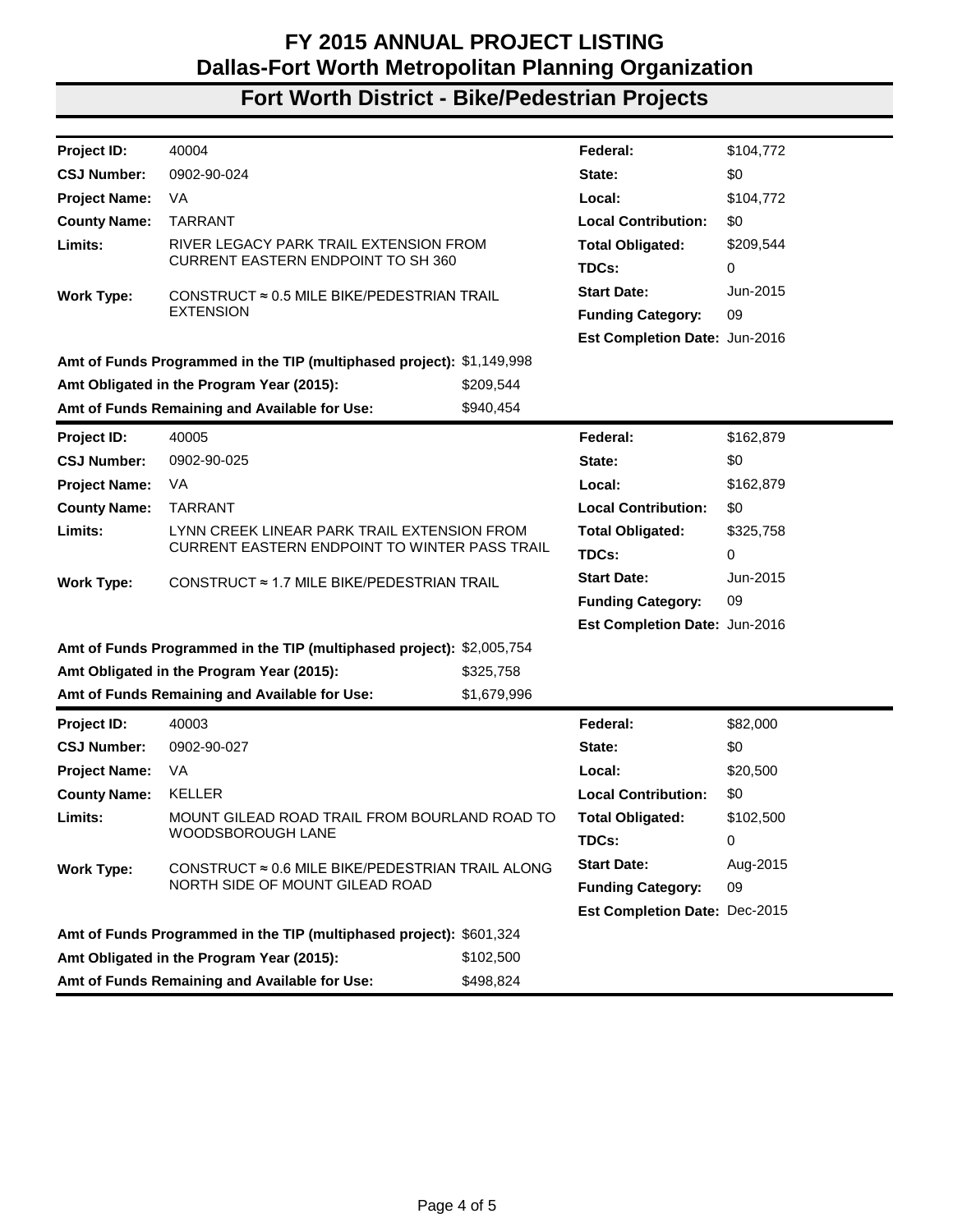## **Fort Worth District - Bike/Pedestrian Projects**

| Project ID:                                            | 40026                                                                                                                                     |           | Federal:                                                         | \$59,200  |
|--------------------------------------------------------|-------------------------------------------------------------------------------------------------------------------------------------------|-----------|------------------------------------------------------------------|-----------|
| <b>CSJ Number:</b>                                     | 0902-90-030                                                                                                                               |           | State:                                                           | \$0       |
| <b>Project Name:</b>                                   | VA                                                                                                                                        |           | Local:                                                           | \$14,800  |
| <b>County Name:</b>                                    | <b>TARRANT</b>                                                                                                                            |           | <b>Local Contribution:</b>                                       | \$45,892  |
| Limits:                                                | PEDESTRIAN AND SAFETY IMPROVEMENTS NEAR                                                                                                   |           | <b>Total Obligated:</b>                                          | \$119,892 |
|                                                        | HARRISON LANE ELEMENTARY AND HURST JUNIOR<br>HIGH; ON CHERYL AVE, KEITH DR, SHERI LN, BUENA                                               |           | TDCs:                                                            | 0         |
|                                                        | VISTA DR, EAST PECAN ST, SHOUDER DR, AND<br><b>HURSTVIEW DR</b>                                                                           |           | <b>Start Date:</b>                                               | Oct-2015  |
| <b>Work Type:</b>                                      | SIDEWALK IMPROVEMENTS ALONG VARIOUS<br>ROADWAYS IN PROXIMITY TO HARRISON<br>LANE ELEMENTARY SCHOOL AND HURST JUNIOR HIGH<br><b>SCHOOL</b> |           | <b>Funding Category:</b><br><b>Est Completion Date: Apr-2016</b> | 09        |
|                                                        | Amt of Funds Programmed in the TIP (multiphased project): \$703,678                                                                       |           |                                                                  |           |
| Amt Obligated in the Program Year (2015):<br>\$119,892 |                                                                                                                                           |           |                                                                  |           |
|                                                        | Amt of Funds Remaining and Available for Use:                                                                                             | \$583,786 |                                                                  |           |

**Total Federal Funds Obligated in FY 2015 (Grouped Projects): \$3,194,463**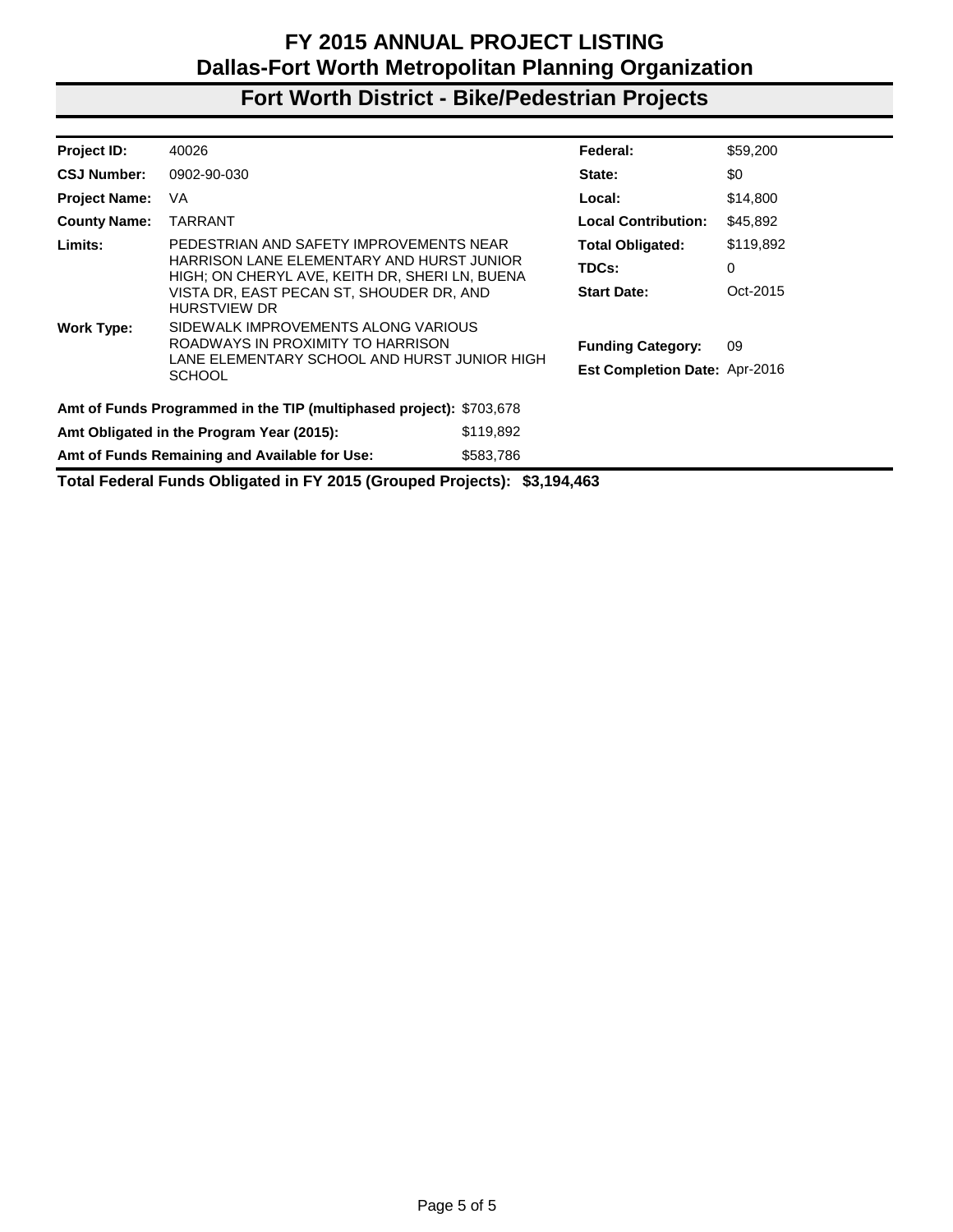|                                               | FY 2015 ANNUAL PROJECT LISTING<br><b>Attachment 7</b><br><b>Dallas-Fort Worth Metropolitan Planning Organization</b> |                  |                                  |                |
|-----------------------------------------------|----------------------------------------------------------------------------------------------------------------------|------------------|----------------------------------|----------------|
| <b>Fort Worth District - Grouped Projects</b> |                                                                                                                      |                  |                                  |                |
|                                               |                                                                                                                      |                  |                                  |                |
| Project ID:                                   | N/A                                                                                                                  |                  | Federal:                         | \$25,840       |
| <b>CSJ Number:</b>                            | 0008-09-034                                                                                                          |                  | State:                           | \$0            |
| <b>Project Name:</b>                          | FM 5                                                                                                                 |                  | Local:                           | \$0            |
| <b>County Name:</b>                           | <b>PARKER</b>                                                                                                        |                  | <b>Local Contribution:</b>       | \$0            |
| Limits:                                       | BEAR CREEK RD TO FM 1187                                                                                             |                  | <b>Total Obligated:</b>          | \$25,840       |
|                                               |                                                                                                                      |                  | TDCs:                            | 0              |
| <b>Work Type:</b>                             | PROFILE PAVEMENT MARKERS                                                                                             |                  | <b>Start Date:</b>               | Apr-2015       |
|                                               |                                                                                                                      |                  | <b>Funding Category:</b>         | 08             |
|                                               |                                                                                                                      |                  | Est Completion Date: Jun-2015    |                |
|                                               | Amt of Funds Programmed in the TIP (multiphased project): N/A                                                        |                  |                                  |                |
|                                               | Amt Obligated in the Program Year (2015):                                                                            | \$25,840         |                                  |                |
|                                               | Amt of Funds Remaining and Available for Use:                                                                        | \$0              |                                  |                |
| Project ID:                                   | N/A                                                                                                                  |                  | Federal:                         | \$675,364      |
| <b>CSJ Number:</b>                            | 0008-13-229                                                                                                          |                  | State:                           | \$0            |
| <b>Project Name:</b>                          | IH 820                                                                                                               |                  | Local:                           | \$0            |
|                                               | <b>TARRANT</b>                                                                                                       |                  | <b>Local Contribution:</b>       | \$0            |
| <b>County Name:</b>                           |                                                                                                                      |                  |                                  |                |
| Limits:                                       | US 287/IH 820 SPLIT TO N OF SUN VALLEY DR                                                                            |                  | <b>Total Obligated:</b>          | \$675,364      |
|                                               |                                                                                                                      |                  | TDCs:                            | 135,073        |
|                                               |                                                                                                                      |                  | <b>Start Date:</b>               | Apr-2015       |
| <b>Work Type:</b>                             | <b>CONVERT MEDIAN BARRIER</b>                                                                                        |                  |                                  | 08             |
|                                               |                                                                                                                      |                  | <b>Funding Category:</b>         |                |
|                                               |                                                                                                                      |                  | Est Completion Date: Sep-2015    |                |
|                                               | Amt of Funds Programmed in the TIP (multiphased project): N/A                                                        |                  |                                  |                |
|                                               | Amt Obligated in the Program Year (2015):<br>Amt of Funds Remaining and Available for Use:                           | \$675,364<br>\$0 |                                  |                |
| Project ID:                                   | N/A                                                                                                                  |                  | Federal:                         | \$176,910      |
| <b>CSJ Number:</b>                            | 0008-15-048                                                                                                          |                  | State:                           | \$19,657       |
| <b>Project Name:</b>                          | IH 820                                                                                                               |                  | Local:                           | \$0            |
|                                               | <b>TARRANT</b>                                                                                                       |                  | <b>Local Contribution:</b>       | \$0            |
| <b>County Name:</b><br>Limits:                | IH 20 TO WEST POINT BLVD                                                                                             |                  |                                  |                |
|                                               |                                                                                                                      |                  | <b>Total Obligated:</b><br>TDCs: | \$196,567<br>0 |
|                                               |                                                                                                                      |                  |                                  | Oct-2014       |
| <b>Work Type:</b>                             | SEAL COAT                                                                                                            |                  | <b>Start Date:</b>               |                |
|                                               |                                                                                                                      |                  | <b>Funding Category:</b>         | 1PM            |
|                                               |                                                                                                                      |                  | Est Completion Date: Dec-2014    |                |
|                                               | Amt of Funds Programmed in the TIP (multiphased project): N/A<br>Amt Obligated in the Program Year (2015):           | \$196,567        |                                  |                |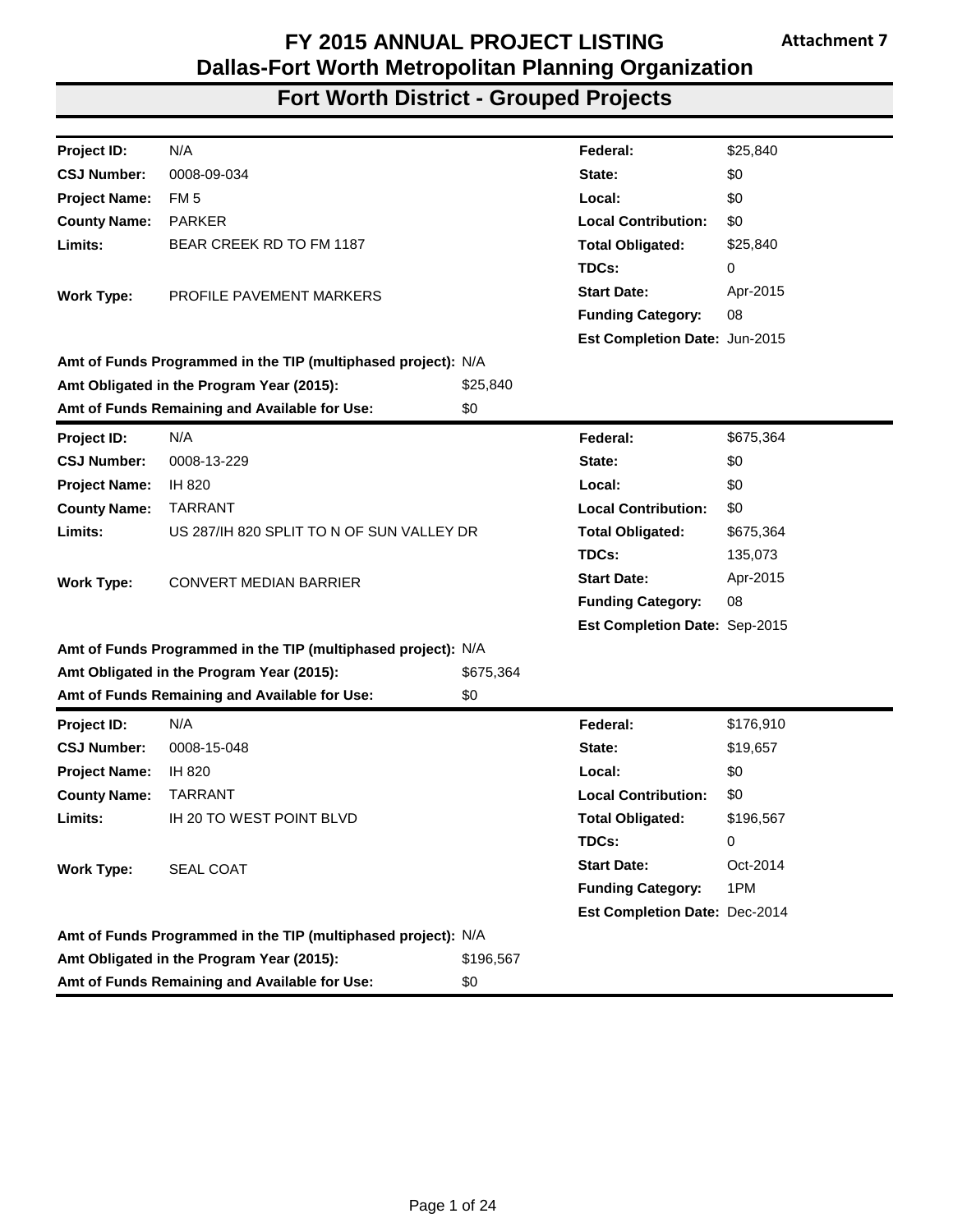| Project ID:          | N/A                                                           |             | Federal:                      | \$255,528   |
|----------------------|---------------------------------------------------------------|-------------|-------------------------------|-------------|
| <b>CSJ Number:</b>   | 0008-16-040                                                   |             | State:                        | \$28,392    |
| <b>Project Name:</b> | <b>IH 20</b>                                                  |             | Local:                        | \$0         |
| <b>County Name:</b>  | <b>TARRANT</b>                                                |             | <b>Local Contribution:</b>    | \$0         |
| Limits:              | TRINITY RIVER TO PARKER COUNTY LINE                           |             | <b>Total Obligated:</b>       | \$283,920   |
|                      |                                                               |             | TDCs:                         | 0           |
| <b>Work Type:</b>    | SEAL COAT                                                     |             | <b>Start Date:</b>            | Oct-2014    |
|                      |                                                               |             | <b>Funding Category:</b>      | 1PM         |
|                      |                                                               |             | Est Completion Date: Dec-2014 |             |
|                      | Amt of Funds Programmed in the TIP (multiphased project): N/A |             |                               |             |
|                      | Amt Obligated in the Program Year (2015):                     | \$283,920   |                               |             |
|                      | Amt of Funds Remaining and Available for Use:                 | \$0         |                               |             |
| Project ID:          | N/A                                                           |             | Federal:                      | \$1,841,734 |
| <b>CSJ Number:</b>   | 0013-06-042                                                   |             | State:                        | \$0         |
| <b>Project Name:</b> | <b>US 81</b>                                                  |             | Local:                        | \$0         |
| <b>County Name:</b>  | <b>WISE</b>                                                   |             | <b>Local Contribution:</b>    | \$0         |
| Limits:              | MONTAGUE COUNTY LINE TO FM 1655                               |             | <b>Total Obligated:</b>       | \$1,841,734 |
|                      |                                                               |             | TDCs:                         | 368,349     |
| <b>Work Type:</b>    | <b>HMAC OVERLAY</b>                                           |             | <b>Start Date:</b>            | Jan-2015    |
|                      |                                                               |             | <b>Funding Category:</b>      | 01          |
|                      |                                                               |             | Est Completion Date: Jun-2015 |             |
|                      | Amt of Funds Programmed in the TIP (multiphased project): N/A |             |                               |             |
|                      | Amt Obligated in the Program Year (2015):                     | \$1,841,734 |                               |             |
|                      | Amt of Funds Remaining and Available for Use:                 | \$0         |                               |             |
| Project ID:          | N/A                                                           |             | Federal:                      | \$249,037   |
| <b>CSJ Number:</b>   | 0013-06-043                                                   |             | State:                        | \$0         |
| <b>Project Name:</b> | <b>US 81</b>                                                  |             | Local:                        | \$0         |
| <b>County Name:</b>  | <b>WISE</b>                                                   |             | <b>Local Contribution:</b>    | \$0         |
| Limits:              | <b>BU 81 C NORTH TO FM 1655</b>                               |             | <b>Total Obligated:</b>       | \$249,037   |
|                      |                                                               |             | TDCs:                         | 49,087      |
| <b>Work Type:</b>    | <b>HMAC OVERLAY</b>                                           |             | <b>Start Date:</b>            | Jan-2015    |
|                      |                                                               |             | <b>Funding Category:</b>      | 01          |
|                      |                                                               |             | Est Completion Date: Jun-2015 |             |
|                      | Amt of Funds Programmed in the TIP (multiphased project): N/A |             |                               |             |
|                      | Amt Obligated in the Program Year (2015):                     | \$249,037   |                               |             |
|                      | Amt of Funds Remaining and Available for Use:                 | \$0         |                               |             |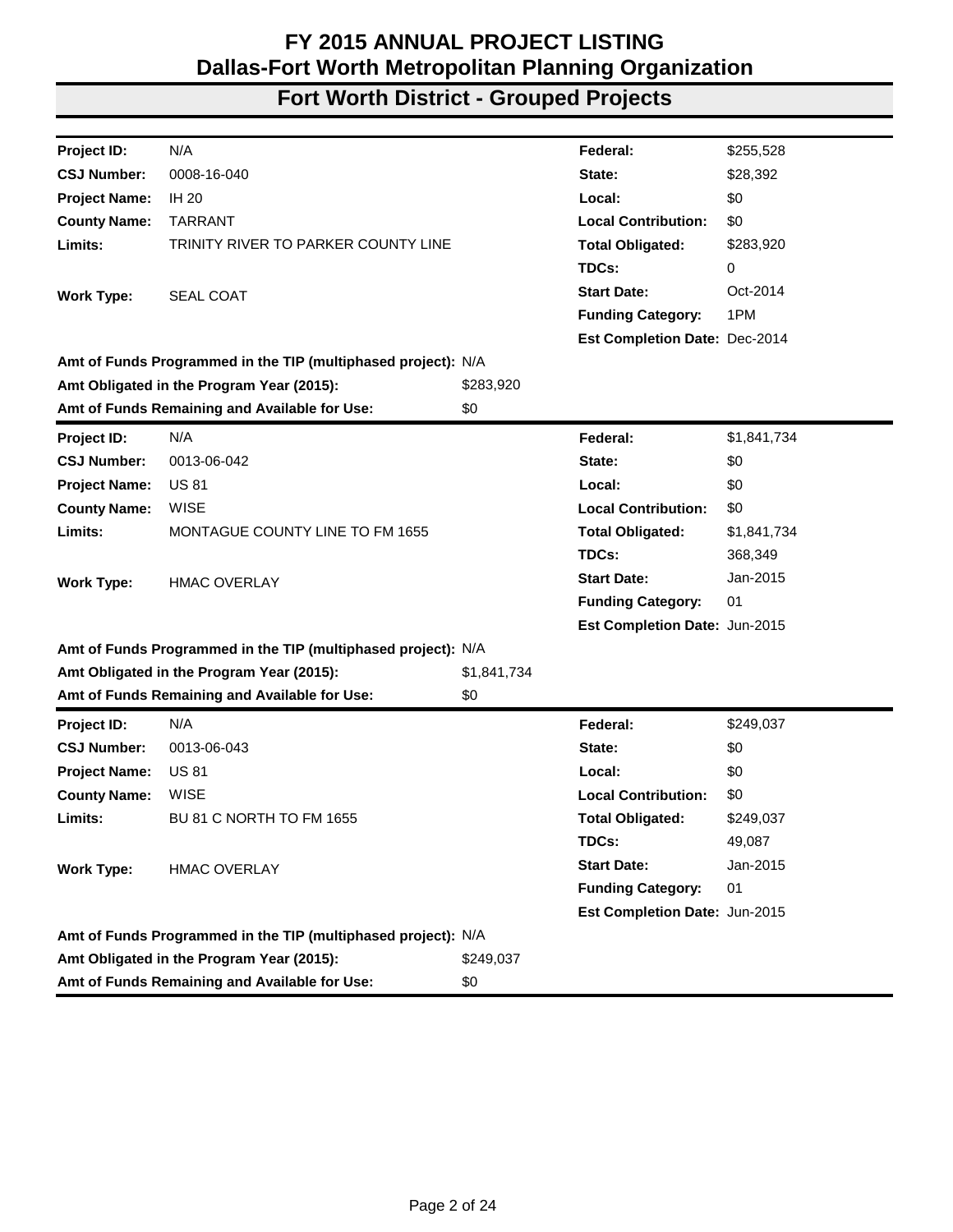| Project ID:          | N/A                                                           |           | Federal:                      | \$671,927 |
|----------------------|---------------------------------------------------------------|-----------|-------------------------------|-----------|
| <b>CSJ Number:</b>   | 0013-07-077                                                   |           | State:                        | \$0       |
| <b>Project Name:</b> | <b>US 81</b>                                                  |           | Local:                        | \$0       |
| <b>County Name:</b>  | <b>WISE</b>                                                   |           | <b>Local Contribution:</b>    | \$0       |
| Limits:              | FM 1655 TO BU 81C RAMP                                        |           | <b>Total Obligated:</b>       | \$671,927 |
|                      |                                                               |           | TDCs:                         | 134,385   |
| <b>Work Type:</b>    | <b>HMAC OVERLAY</b>                                           |           | <b>Start Date:</b>            | Jan-2015  |
|                      |                                                               |           | <b>Funding Category:</b>      | 01        |
|                      |                                                               |           | Est Completion Date: Jun-2015 |           |
|                      | Amt of Funds Programmed in the TIP (multiphased project): N/A |           |                               |           |
|                      | Amt Obligated in the Program Year (2015):                     | \$671,927 |                               |           |
|                      | Amt of Funds Remaining and Available for Use:                 | \$0       |                               |           |
| Project ID:          | N/A                                                           |           | Federal:                      | \$379,839 |
| <b>CSJ Number:</b>   | 0013-07-078                                                   |           | State:                        | \$0       |
| <b>Project Name:</b> | <b>US 81</b>                                                  |           | Local:                        | \$0       |
| <b>County Name:</b>  | <b>WISE</b>                                                   |           | <b>Local Contribution:</b>    | \$0       |
| Limits:              | FM 1655 TO BU 81C RAMP                                        |           | <b>Total Obligated:</b>       | \$379,839 |
|                      |                                                               |           | TDCs:                         | 75,968    |
| <b>Work Type:</b>    | <b>HMAC OVERLAY</b>                                           |           | <b>Start Date:</b>            | Jan-2015  |
|                      |                                                               |           | <b>Funding Category:</b>      | 01        |
|                      |                                                               |           | Est Completion Date: Jun-2015 |           |
|                      | Amt of Funds Programmed in the TIP (multiphased project): N/A |           |                               |           |
|                      | Amt Obligated in the Program Year (2015):                     | \$379,839 |                               |           |
|                      | Amt of Funds Remaining and Available for Use:                 | \$0       |                               |           |
| Project ID:          | N/A                                                           |           | Federal:                      | \$201,117 |
| <b>CSJ Number:</b>   | 0013-07-080                                                   |           | State:                        | \$0       |
| <b>Project Name:</b> | <b>US 81</b>                                                  |           | Local:                        | \$0       |
| <b>County Name:</b>  | <b>WISE</b>                                                   |           | <b>Local Contribution:</b>    | \$0       |
| Limits:              | 0.6 MI N OF BU 380-F TO 0.3 MI N OF BU 380-F                  |           | <b>Total Obligated:</b>       | \$201,117 |
|                      |                                                               |           | TDCs:                         | 0         |
| <b>Work Type:</b>    | TEXTURING, PVT MARKERS, HF SURF TRT                           |           | <b>Start Date:</b>            | Jan-2015  |
|                      |                                                               |           | <b>Funding Category:</b>      | 08        |
|                      |                                                               |           | Est Completion Date: Jun-2015 |           |
|                      | Amt of Funds Programmed in the TIP (multiphased project): N/A |           |                               |           |
|                      | Amt Obligated in the Program Year (2015):                     | \$201,117 |                               |           |
|                      | Amt of Funds Remaining and Available for Use:                 | \$0       |                               |           |
|                      |                                                               |           |                               |           |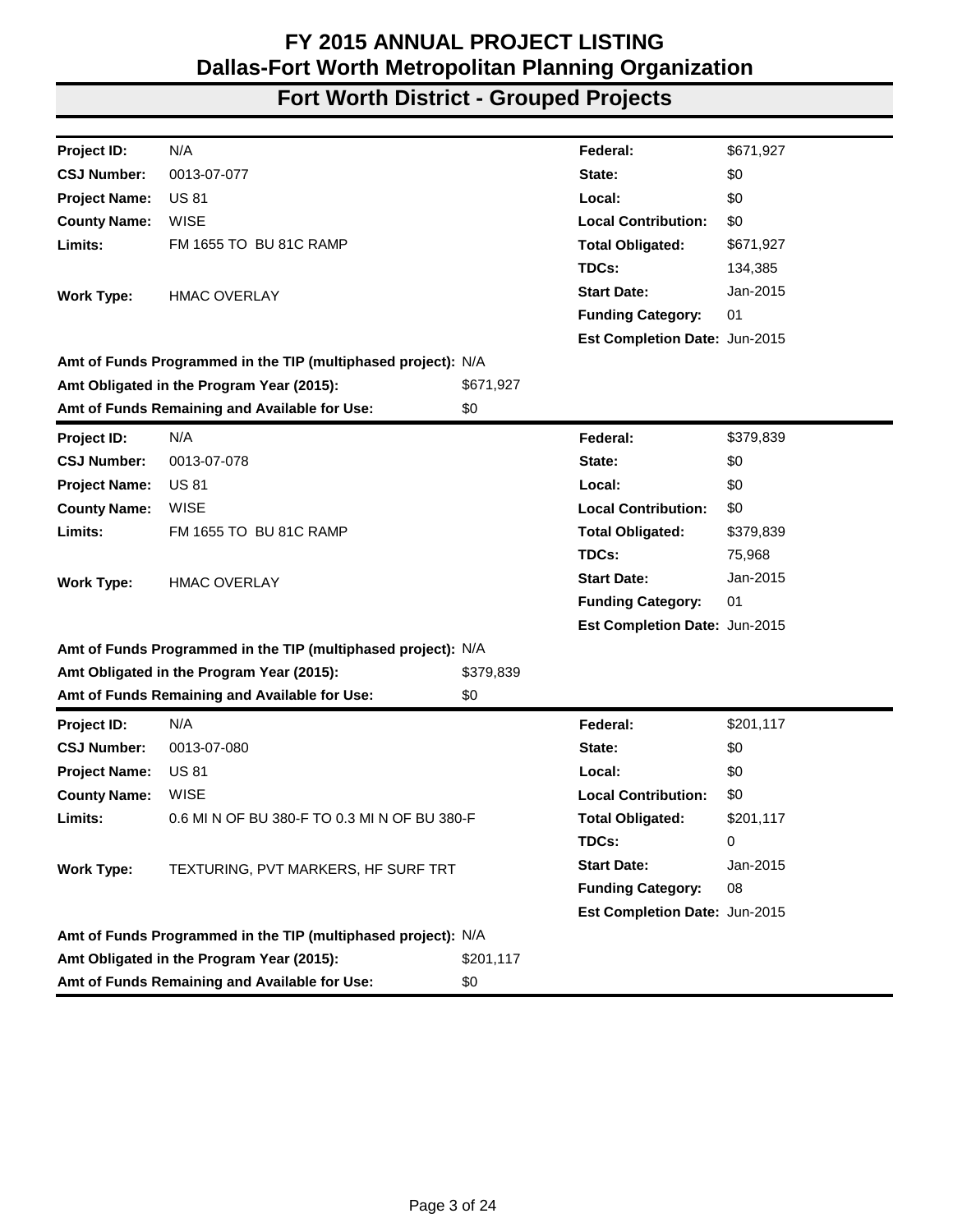| N/A<br>Project ID:<br>\$823,422<br>Federal:<br>0013-10-070<br>\$0<br><b>CSJ Number:</b><br>State:<br><b>Project Name:</b><br><b>BU 287P</b><br>Local:<br>\$0<br><b>County Name:</b><br><b>Local Contribution:</b><br><b>TARRANT</b><br>\$0<br>Limits:<br>AT FM 718 IN N TARRANT COUNTY<br><b>Total Obligated:</b><br>\$823,422<br>TDCs:<br>164,684<br><b>Start Date:</b><br>Jul-2015<br>INSTALLATION OF TRAFFIC SIGNAL AND TURN LANES<br><b>Work Type:</b><br>01<br><b>Funding Category:</b><br>Est Completion Date: Dec-2015<br>Amt of Funds Programmed in the TIP (multiphased project): N/A<br>Amt Obligated in the Program Year (2015):<br>\$823,422<br>Amt of Funds Remaining and Available for Use:<br>\$0<br>N/A<br>\$31,769<br>Project ID:<br>Federal:<br><b>CSJ Number:</b><br>0013-10-081<br>\$3,530<br>State:<br><b>Project Name:</b><br><b>BU 287P</b><br>Local:<br>\$0<br><b>County Name:</b><br><b>TARRANT</b><br><b>Local Contribution:</b><br>\$0<br>Limits:<br>BAILEY BOSWELL TO IH 820<br><b>Total Obligated:</b><br>\$35,299<br>TDCs:<br>0<br>Aug-2015<br><b>Start Date:</b><br><b>TEXTURIZE SHOULDERS</b><br><b>Work Type:</b><br>08<br><b>Funding Category:</b><br>Est Completion Date: Nov-2015<br>Amt of Funds Programmed in the TIP (multiphased project): N/A<br>Amt Obligated in the Program Year (2015):<br>\$35,299<br>Amt of Funds Remaining and Available for Use:<br>\$0<br>Project ID:<br>N/A<br>Federal:<br>\$835,116<br><b>CSJ Number:</b><br>0014-03-093<br>State:<br>\$92,791<br><b>Project Name:</b><br><b>IH 35W</b><br>Local:<br>\$0<br><b>Local Contribution:</b><br><b>County Name:</b><br><b>JOHNSON</b><br>\$0<br>Limits:<br>FM 3136 TO TARRANT COUNTY LINE<br><b>Total Obligated:</b><br>\$927,907<br>TDCs:<br>0<br><b>Start Date:</b><br>Oct-2014<br><b>Work Type:</b><br><b>SEAL COAT</b><br><b>Funding Category:</b><br>1PM<br>Est Completion Date: Dec-2014<br>Amt of Funds Programmed in the TIP (multiphased project): N/A<br>Amt Obligated in the Program Year (2015):<br>\$927,907<br>Amt of Funds Remaining and Available for Use:<br>\$0 |  |  |  |
|------------------------------------------------------------------------------------------------------------------------------------------------------------------------------------------------------------------------------------------------------------------------------------------------------------------------------------------------------------------------------------------------------------------------------------------------------------------------------------------------------------------------------------------------------------------------------------------------------------------------------------------------------------------------------------------------------------------------------------------------------------------------------------------------------------------------------------------------------------------------------------------------------------------------------------------------------------------------------------------------------------------------------------------------------------------------------------------------------------------------------------------------------------------------------------------------------------------------------------------------------------------------------------------------------------------------------------------------------------------------------------------------------------------------------------------------------------------------------------------------------------------------------------------------------------------------------------------------------------------------------------------------------------------------------------------------------------------------------------------------------------------------------------------------------------------------------------------------------------------------------------------------------------------------------------------------------------------------------------------------------------------------------------------------------------------------------------------------|--|--|--|
|                                                                                                                                                                                                                                                                                                                                                                                                                                                                                                                                                                                                                                                                                                                                                                                                                                                                                                                                                                                                                                                                                                                                                                                                                                                                                                                                                                                                                                                                                                                                                                                                                                                                                                                                                                                                                                                                                                                                                                                                                                                                                                |  |  |  |
|                                                                                                                                                                                                                                                                                                                                                                                                                                                                                                                                                                                                                                                                                                                                                                                                                                                                                                                                                                                                                                                                                                                                                                                                                                                                                                                                                                                                                                                                                                                                                                                                                                                                                                                                                                                                                                                                                                                                                                                                                                                                                                |  |  |  |
|                                                                                                                                                                                                                                                                                                                                                                                                                                                                                                                                                                                                                                                                                                                                                                                                                                                                                                                                                                                                                                                                                                                                                                                                                                                                                                                                                                                                                                                                                                                                                                                                                                                                                                                                                                                                                                                                                                                                                                                                                                                                                                |  |  |  |
|                                                                                                                                                                                                                                                                                                                                                                                                                                                                                                                                                                                                                                                                                                                                                                                                                                                                                                                                                                                                                                                                                                                                                                                                                                                                                                                                                                                                                                                                                                                                                                                                                                                                                                                                                                                                                                                                                                                                                                                                                                                                                                |  |  |  |
|                                                                                                                                                                                                                                                                                                                                                                                                                                                                                                                                                                                                                                                                                                                                                                                                                                                                                                                                                                                                                                                                                                                                                                                                                                                                                                                                                                                                                                                                                                                                                                                                                                                                                                                                                                                                                                                                                                                                                                                                                                                                                                |  |  |  |
|                                                                                                                                                                                                                                                                                                                                                                                                                                                                                                                                                                                                                                                                                                                                                                                                                                                                                                                                                                                                                                                                                                                                                                                                                                                                                                                                                                                                                                                                                                                                                                                                                                                                                                                                                                                                                                                                                                                                                                                                                                                                                                |  |  |  |
|                                                                                                                                                                                                                                                                                                                                                                                                                                                                                                                                                                                                                                                                                                                                                                                                                                                                                                                                                                                                                                                                                                                                                                                                                                                                                                                                                                                                                                                                                                                                                                                                                                                                                                                                                                                                                                                                                                                                                                                                                                                                                                |  |  |  |
|                                                                                                                                                                                                                                                                                                                                                                                                                                                                                                                                                                                                                                                                                                                                                                                                                                                                                                                                                                                                                                                                                                                                                                                                                                                                                                                                                                                                                                                                                                                                                                                                                                                                                                                                                                                                                                                                                                                                                                                                                                                                                                |  |  |  |
|                                                                                                                                                                                                                                                                                                                                                                                                                                                                                                                                                                                                                                                                                                                                                                                                                                                                                                                                                                                                                                                                                                                                                                                                                                                                                                                                                                                                                                                                                                                                                                                                                                                                                                                                                                                                                                                                                                                                                                                                                                                                                                |  |  |  |
|                                                                                                                                                                                                                                                                                                                                                                                                                                                                                                                                                                                                                                                                                                                                                                                                                                                                                                                                                                                                                                                                                                                                                                                                                                                                                                                                                                                                                                                                                                                                                                                                                                                                                                                                                                                                                                                                                                                                                                                                                                                                                                |  |  |  |
|                                                                                                                                                                                                                                                                                                                                                                                                                                                                                                                                                                                                                                                                                                                                                                                                                                                                                                                                                                                                                                                                                                                                                                                                                                                                                                                                                                                                                                                                                                                                                                                                                                                                                                                                                                                                                                                                                                                                                                                                                                                                                                |  |  |  |
|                                                                                                                                                                                                                                                                                                                                                                                                                                                                                                                                                                                                                                                                                                                                                                                                                                                                                                                                                                                                                                                                                                                                                                                                                                                                                                                                                                                                                                                                                                                                                                                                                                                                                                                                                                                                                                                                                                                                                                                                                                                                                                |  |  |  |
|                                                                                                                                                                                                                                                                                                                                                                                                                                                                                                                                                                                                                                                                                                                                                                                                                                                                                                                                                                                                                                                                                                                                                                                                                                                                                                                                                                                                                                                                                                                                                                                                                                                                                                                                                                                                                                                                                                                                                                                                                                                                                                |  |  |  |
|                                                                                                                                                                                                                                                                                                                                                                                                                                                                                                                                                                                                                                                                                                                                                                                                                                                                                                                                                                                                                                                                                                                                                                                                                                                                                                                                                                                                                                                                                                                                                                                                                                                                                                                                                                                                                                                                                                                                                                                                                                                                                                |  |  |  |
|                                                                                                                                                                                                                                                                                                                                                                                                                                                                                                                                                                                                                                                                                                                                                                                                                                                                                                                                                                                                                                                                                                                                                                                                                                                                                                                                                                                                                                                                                                                                                                                                                                                                                                                                                                                                                                                                                                                                                                                                                                                                                                |  |  |  |
|                                                                                                                                                                                                                                                                                                                                                                                                                                                                                                                                                                                                                                                                                                                                                                                                                                                                                                                                                                                                                                                                                                                                                                                                                                                                                                                                                                                                                                                                                                                                                                                                                                                                                                                                                                                                                                                                                                                                                                                                                                                                                                |  |  |  |
|                                                                                                                                                                                                                                                                                                                                                                                                                                                                                                                                                                                                                                                                                                                                                                                                                                                                                                                                                                                                                                                                                                                                                                                                                                                                                                                                                                                                                                                                                                                                                                                                                                                                                                                                                                                                                                                                                                                                                                                                                                                                                                |  |  |  |
|                                                                                                                                                                                                                                                                                                                                                                                                                                                                                                                                                                                                                                                                                                                                                                                                                                                                                                                                                                                                                                                                                                                                                                                                                                                                                                                                                                                                                                                                                                                                                                                                                                                                                                                                                                                                                                                                                                                                                                                                                                                                                                |  |  |  |
|                                                                                                                                                                                                                                                                                                                                                                                                                                                                                                                                                                                                                                                                                                                                                                                                                                                                                                                                                                                                                                                                                                                                                                                                                                                                                                                                                                                                                                                                                                                                                                                                                                                                                                                                                                                                                                                                                                                                                                                                                                                                                                |  |  |  |
|                                                                                                                                                                                                                                                                                                                                                                                                                                                                                                                                                                                                                                                                                                                                                                                                                                                                                                                                                                                                                                                                                                                                                                                                                                                                                                                                                                                                                                                                                                                                                                                                                                                                                                                                                                                                                                                                                                                                                                                                                                                                                                |  |  |  |
|                                                                                                                                                                                                                                                                                                                                                                                                                                                                                                                                                                                                                                                                                                                                                                                                                                                                                                                                                                                                                                                                                                                                                                                                                                                                                                                                                                                                                                                                                                                                                                                                                                                                                                                                                                                                                                                                                                                                                                                                                                                                                                |  |  |  |
|                                                                                                                                                                                                                                                                                                                                                                                                                                                                                                                                                                                                                                                                                                                                                                                                                                                                                                                                                                                                                                                                                                                                                                                                                                                                                                                                                                                                                                                                                                                                                                                                                                                                                                                                                                                                                                                                                                                                                                                                                                                                                                |  |  |  |
|                                                                                                                                                                                                                                                                                                                                                                                                                                                                                                                                                                                                                                                                                                                                                                                                                                                                                                                                                                                                                                                                                                                                                                                                                                                                                                                                                                                                                                                                                                                                                                                                                                                                                                                                                                                                                                                                                                                                                                                                                                                                                                |  |  |  |
|                                                                                                                                                                                                                                                                                                                                                                                                                                                                                                                                                                                                                                                                                                                                                                                                                                                                                                                                                                                                                                                                                                                                                                                                                                                                                                                                                                                                                                                                                                                                                                                                                                                                                                                                                                                                                                                                                                                                                                                                                                                                                                |  |  |  |
|                                                                                                                                                                                                                                                                                                                                                                                                                                                                                                                                                                                                                                                                                                                                                                                                                                                                                                                                                                                                                                                                                                                                                                                                                                                                                                                                                                                                                                                                                                                                                                                                                                                                                                                                                                                                                                                                                                                                                                                                                                                                                                |  |  |  |
|                                                                                                                                                                                                                                                                                                                                                                                                                                                                                                                                                                                                                                                                                                                                                                                                                                                                                                                                                                                                                                                                                                                                                                                                                                                                                                                                                                                                                                                                                                                                                                                                                                                                                                                                                                                                                                                                                                                                                                                                                                                                                                |  |  |  |
|                                                                                                                                                                                                                                                                                                                                                                                                                                                                                                                                                                                                                                                                                                                                                                                                                                                                                                                                                                                                                                                                                                                                                                                                                                                                                                                                                                                                                                                                                                                                                                                                                                                                                                                                                                                                                                                                                                                                                                                                                                                                                                |  |  |  |
|                                                                                                                                                                                                                                                                                                                                                                                                                                                                                                                                                                                                                                                                                                                                                                                                                                                                                                                                                                                                                                                                                                                                                                                                                                                                                                                                                                                                                                                                                                                                                                                                                                                                                                                                                                                                                                                                                                                                                                                                                                                                                                |  |  |  |
|                                                                                                                                                                                                                                                                                                                                                                                                                                                                                                                                                                                                                                                                                                                                                                                                                                                                                                                                                                                                                                                                                                                                                                                                                                                                                                                                                                                                                                                                                                                                                                                                                                                                                                                                                                                                                                                                                                                                                                                                                                                                                                |  |  |  |
|                                                                                                                                                                                                                                                                                                                                                                                                                                                                                                                                                                                                                                                                                                                                                                                                                                                                                                                                                                                                                                                                                                                                                                                                                                                                                                                                                                                                                                                                                                                                                                                                                                                                                                                                                                                                                                                                                                                                                                                                                                                                                                |  |  |  |
|                                                                                                                                                                                                                                                                                                                                                                                                                                                                                                                                                                                                                                                                                                                                                                                                                                                                                                                                                                                                                                                                                                                                                                                                                                                                                                                                                                                                                                                                                                                                                                                                                                                                                                                                                                                                                                                                                                                                                                                                                                                                                                |  |  |  |
|                                                                                                                                                                                                                                                                                                                                                                                                                                                                                                                                                                                                                                                                                                                                                                                                                                                                                                                                                                                                                                                                                                                                                                                                                                                                                                                                                                                                                                                                                                                                                                                                                                                                                                                                                                                                                                                                                                                                                                                                                                                                                                |  |  |  |
|                                                                                                                                                                                                                                                                                                                                                                                                                                                                                                                                                                                                                                                                                                                                                                                                                                                                                                                                                                                                                                                                                                                                                                                                                                                                                                                                                                                                                                                                                                                                                                                                                                                                                                                                                                                                                                                                                                                                                                                                                                                                                                |  |  |  |
|                                                                                                                                                                                                                                                                                                                                                                                                                                                                                                                                                                                                                                                                                                                                                                                                                                                                                                                                                                                                                                                                                                                                                                                                                                                                                                                                                                                                                                                                                                                                                                                                                                                                                                                                                                                                                                                                                                                                                                                                                                                                                                |  |  |  |
|                                                                                                                                                                                                                                                                                                                                                                                                                                                                                                                                                                                                                                                                                                                                                                                                                                                                                                                                                                                                                                                                                                                                                                                                                                                                                                                                                                                                                                                                                                                                                                                                                                                                                                                                                                                                                                                                                                                                                                                                                                                                                                |  |  |  |
|                                                                                                                                                                                                                                                                                                                                                                                                                                                                                                                                                                                                                                                                                                                                                                                                                                                                                                                                                                                                                                                                                                                                                                                                                                                                                                                                                                                                                                                                                                                                                                                                                                                                                                                                                                                                                                                                                                                                                                                                                                                                                                |  |  |  |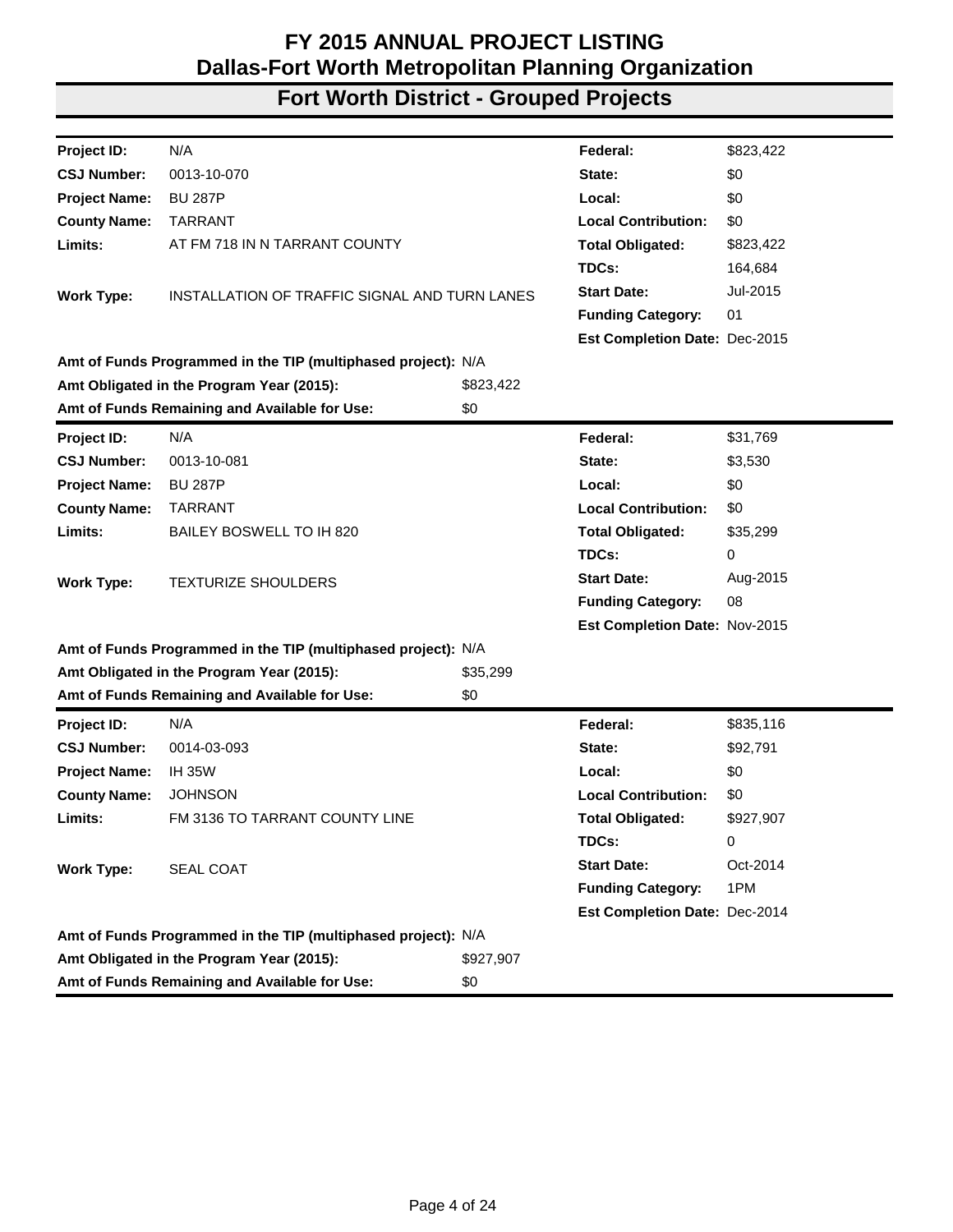| Project ID:          | N/A                                                           |             | Federal:                      | \$177,985   |
|----------------------|---------------------------------------------------------------|-------------|-------------------------------|-------------|
| <b>CSJ Number:</b>   | 0014-15-039                                                   |             | State:                        | \$0         |
| <b>Project Name:</b> | <b>US 81</b>                                                  |             | Local:                        | \$0         |
| <b>County Name:</b>  | <b>TARRANT</b>                                                |             | <b>Local Contribution:</b>    | \$0         |
| Limits:              | AT FM 156 IN FT. WORTH                                        |             | <b>Total Obligated:</b>       | \$177,985   |
|                      |                                                               |             | TDCs:                         | 0           |
| <b>Work Type:</b>    | <b>INSTALL TRAFFIC SIGNAL</b>                                 |             | <b>Start Date:</b>            | Apr-2015    |
|                      |                                                               |             | <b>Funding Category:</b>      | 08          |
|                      |                                                               |             | Est Completion Date: Aug-2015 |             |
|                      | Amt of Funds Programmed in the TIP (multiphased project): N/A |             |                               |             |
|                      | Amt Obligated in the Program Year (2015):                     | \$177,985   |                               |             |
|                      | Amt of Funds Remaining and Available for Use:                 | \$0         |                               |             |
| Project ID:          | N/A                                                           |             | Federal:                      | \$1,190,924 |
| <b>CSJ Number:</b>   | 0014-22-031                                                   |             | State:                        | \$132,325   |
| <b>Project Name:</b> | <b>IH 35W</b>                                                 |             | Local:                        | \$0         |
| <b>County Name:</b>  | <b>JOHNSON</b>                                                |             | <b>Local Contribution:</b>    | \$0         |
| Limits:              | NB & SB IH 35 AT CR 391 & FM 916                              |             | <b>Total Obligated:</b>       | \$1,323,249 |
|                      |                                                               |             | TDCs:                         | 0           |
| <b>Work Type:</b>    | <b>BRIDGE REPLACEMENT</b>                                     |             | <b>Start Date:</b>            | Jun-2015    |
|                      |                                                               |             | <b>Funding Category:</b>      | 01 & 06     |
|                      |                                                               |             | Est Completion Date: Oct-2015 |             |
|                      | Amt of Funds Programmed in the TIP (multiphased project): N/A |             |                               |             |
|                      | Amt Obligated in the Program Year (2015):                     | \$1,323,249 |                               |             |
|                      | Amt of Funds Remaining and Available for Use:                 | \$0         |                               |             |
| Project ID:          | N/A                                                           |             | Federal:                      | \$518,953   |
| <b>CSJ Number:</b>   | 0019-02-032                                                   |             | State:                        | \$129,738   |
| <b>Project Name:</b> | <b>SH 171</b>                                                 |             | Local:                        | \$0         |
| <b>County Name:</b>  | <b>JOHNSON</b>                                                |             | <b>Local Contribution:</b>    | \$0         |
| Limits:              | SH 174 TO HILL COUNTY LINE                                    |             | <b>Total Obligated:</b>       | \$648,691   |
|                      |                                                               |             | TDCs:                         | 0           |
| <b>Work Type:</b>    | <b>SEAL COAT</b>                                              |             | <b>Start Date:</b>            | Oct-2014    |
|                      |                                                               |             | <b>Funding Category:</b>      | 1PM         |
|                      |                                                               |             | Est Completion Date: Dec-2014 |             |
|                      | Amt of Funds Programmed in the TIP (multiphased project): N/A |             |                               |             |
|                      | Amt Obligated in the Program Year (2015):                     | \$648,691   |                               |             |
|                      | Amt of Funds Remaining and Available for Use:                 | \$0         |                               |             |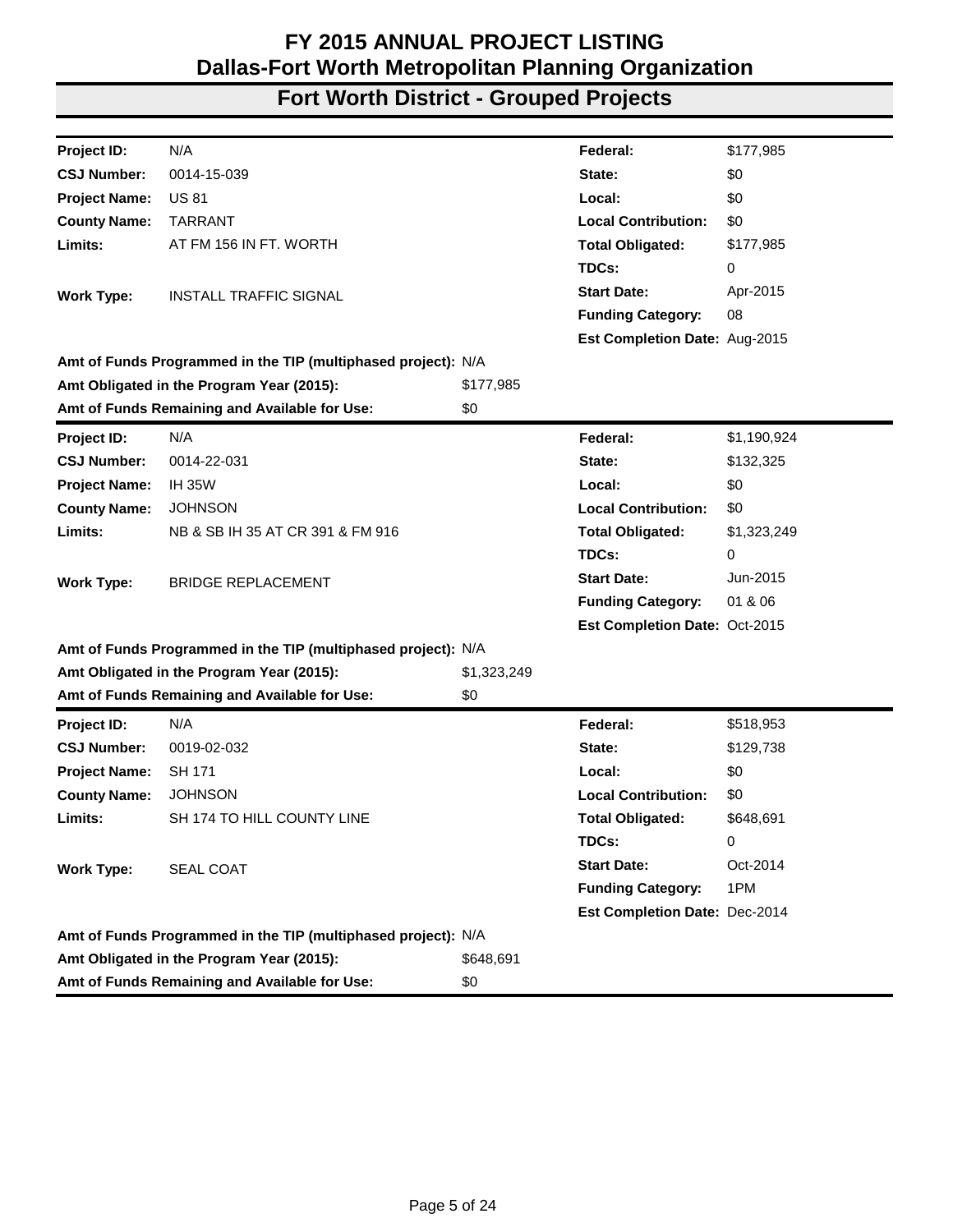| N/A<br>\$1,957,122<br>Project ID:<br>Federal:<br>0080-07-092<br><b>CSJ Number:</b><br>\$0<br>State:<br><b>Project Name:</b><br><b>US 377</b><br>Local:<br>\$0<br><b>Local Contribution:</b><br><b>County Name:</b><br><b>TARRANT</b><br>\$0<br>Limits:<br>RANCH-TO-MARKET ROAD 2871 TO TIGER TRAIL<br><b>Total Obligated:</b><br>\$1,957,122<br>TDCs:<br>391,424 |  |
|------------------------------------------------------------------------------------------------------------------------------------------------------------------------------------------------------------------------------------------------------------------------------------------------------------------------------------------------------------------|--|
|                                                                                                                                                                                                                                                                                                                                                                  |  |
|                                                                                                                                                                                                                                                                                                                                                                  |  |
|                                                                                                                                                                                                                                                                                                                                                                  |  |
|                                                                                                                                                                                                                                                                                                                                                                  |  |
|                                                                                                                                                                                                                                                                                                                                                                  |  |
|                                                                                                                                                                                                                                                                                                                                                                  |  |
| Mar-2015<br><b>Start Date:</b><br><b>OVERLAY</b><br><b>Work Type:</b>                                                                                                                                                                                                                                                                                            |  |
| <b>Funding Category:</b><br>01                                                                                                                                                                                                                                                                                                                                   |  |
| Est Completion Date: Jul-2015                                                                                                                                                                                                                                                                                                                                    |  |
| Amt of Funds Programmed in the TIP (multiphased project): N/A                                                                                                                                                                                                                                                                                                    |  |
| Amt Obligated in the Program Year (2015):<br>\$1,957,122                                                                                                                                                                                                                                                                                                         |  |
| Amt of Funds Remaining and Available for Use:<br>\$0                                                                                                                                                                                                                                                                                                             |  |
| N/A<br>\$80,062<br>Project ID:<br>Federal:                                                                                                                                                                                                                                                                                                                       |  |
| 0094-02-128<br>\$20,015<br><b>CSJ Number:</b><br>State:                                                                                                                                                                                                                                                                                                          |  |
| \$0<br><b>Project Name:</b><br><b>SH 183</b><br>Local:                                                                                                                                                                                                                                                                                                           |  |
| <b>Local Contribution:</b><br>\$0<br><b>County Name:</b><br>TARRANT                                                                                                                                                                                                                                                                                              |  |
| Limits:<br>AT BEAR CREEK PKWY<br><b>Total Obligated:</b><br>\$100,077                                                                                                                                                                                                                                                                                            |  |
| TDCs:<br>0                                                                                                                                                                                                                                                                                                                                                       |  |
| <b>Start Date:</b><br>Aug-2015<br><b>Work Type:</b><br>LANDSCAPE ENHANCEMENT                                                                                                                                                                                                                                                                                     |  |
| 10<br><b>Funding Category:</b>                                                                                                                                                                                                                                                                                                                                   |  |
| Est Completion Date: Dec-2015                                                                                                                                                                                                                                                                                                                                    |  |
| Amt of Funds Programmed in the TIP (multiphased project): N/A                                                                                                                                                                                                                                                                                                    |  |
| Amt Obligated in the Program Year (2015):<br>\$100,077                                                                                                                                                                                                                                                                                                           |  |
| Amt of Funds Remaining and Available for Use:<br>\$0                                                                                                                                                                                                                                                                                                             |  |
| N/A<br>Federal:<br>\$152,874<br>Project ID:                                                                                                                                                                                                                                                                                                                      |  |
| <b>CSJ Number:</b><br>0094-02-129<br>State:<br>\$38,219                                                                                                                                                                                                                                                                                                          |  |
| <b>Project Name:</b><br><b>SH 183</b><br>Local:<br>\$0                                                                                                                                                                                                                                                                                                           |  |
| <b>County Name:</b><br><b>TARRANT</b><br><b>Local Contribution:</b><br>\$0                                                                                                                                                                                                                                                                                       |  |
| Limits:<br>IH 820 TO SH 26<br><b>Total Obligated:</b><br>\$191,093                                                                                                                                                                                                                                                                                               |  |
| TDCs:<br>0                                                                                                                                                                                                                                                                                                                                                       |  |
| <b>Start Date:</b><br>Apr-2015<br><b>Work Type:</b><br>LANDSCAPE ENHANCEMENT                                                                                                                                                                                                                                                                                     |  |
| <b>Funding Category:</b><br>10                                                                                                                                                                                                                                                                                                                                   |  |
| Est Completion Date: Sep-2015                                                                                                                                                                                                                                                                                                                                    |  |
| Amt of Funds Programmed in the TIP (multiphased project): N/A                                                                                                                                                                                                                                                                                                    |  |
| Amt Obligated in the Program Year (2015):<br>\$191,093                                                                                                                                                                                                                                                                                                           |  |
| Amt of Funds Remaining and Available for Use:<br>\$0                                                                                                                                                                                                                                                                                                             |  |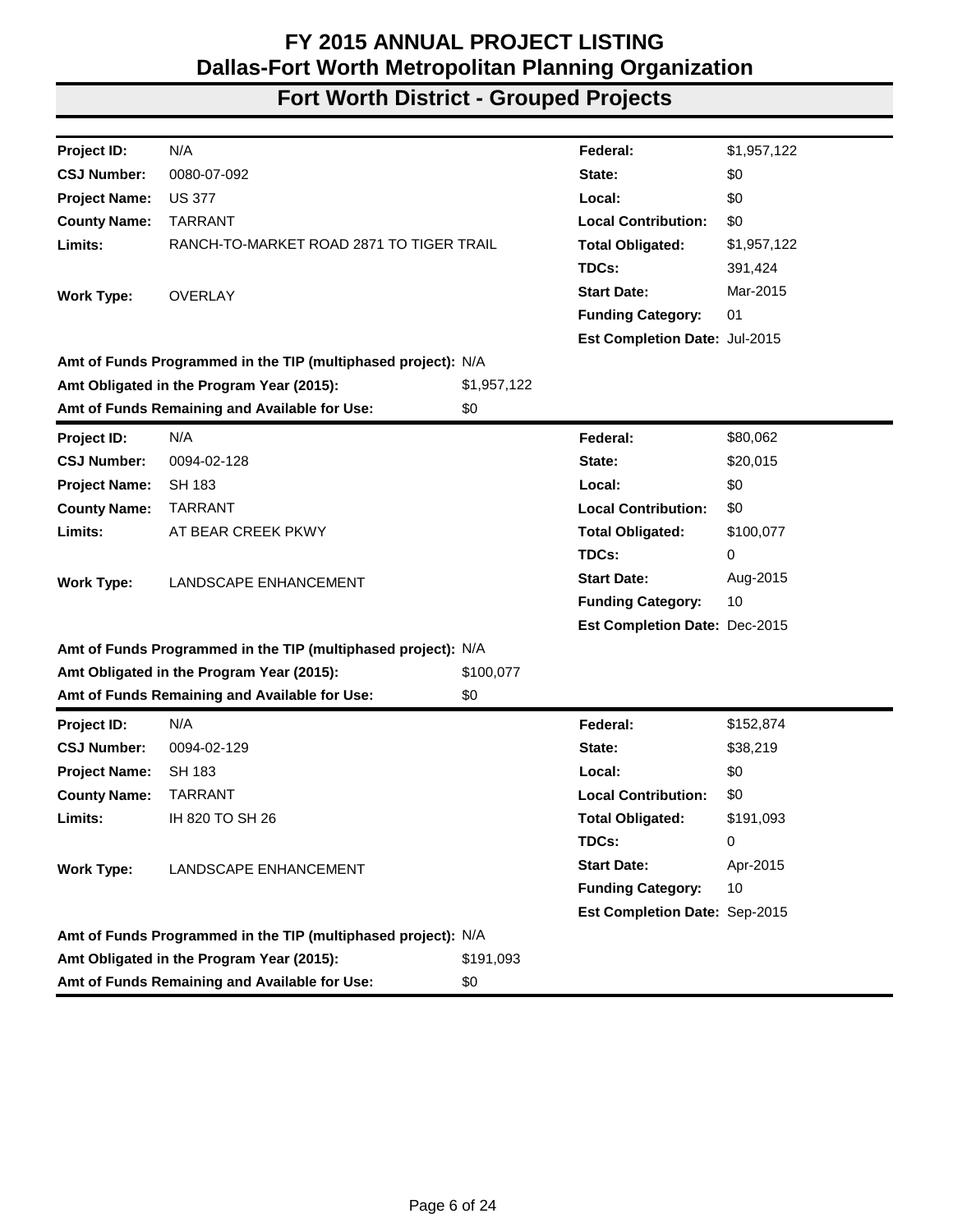| Project ID:          | N/A                                                           |           | Federal:                      | \$324,888 |
|----------------------|---------------------------------------------------------------|-----------|-------------------------------|-----------|
| <b>CSJ Number:</b>   | 0171-02-027                                                   |           | State:                        | \$81,222  |
| <b>Project Name:</b> | <b>SH 199</b>                                                 |           | Local:                        | \$0       |
| <b>County Name:</b>  | <b>WISE</b>                                                   |           | <b>Local Contribution:</b>    | \$0       |
| Limits:              | PARKER COUNTY LINE TO JACK COUNTY LINE                        |           | <b>Total Obligated:</b>       | \$406,110 |
|                      |                                                               |           | TDCs:                         | 0         |
| <b>Work Type:</b>    | SEAL COAT                                                     |           | <b>Start Date:</b>            | Oct-2014  |
|                      |                                                               |           | <b>Funding Category:</b>      | 1PM       |
|                      |                                                               |           | Est Completion Date: Dec-2014 |           |
|                      | Amt of Funds Programmed in the TIP (multiphased project): N/A |           |                               |           |
|                      | Amt Obligated in the Program Year (2015):                     | \$406,110 |                               |           |
|                      | Amt of Funds Remaining and Available for Use:                 | \$0       |                               |           |
| Project ID:          | N/A                                                           |           | Federal:                      | \$40,078  |
| <b>CSJ Number:</b>   | 0171-03-065                                                   |           | State:                        | \$0       |
| <b>Project Name:</b> | <b>SH 199</b>                                                 |           | Local:                        | \$0       |
| <b>County Name:</b>  | <b>PARKER</b>                                                 |           | <b>Local Contribution:</b>    | \$0       |
| Limits:              | WISE COUNTY LINE TO 1 MI W OF FM 51                           |           | <b>Total Obligated:</b>       | \$40,078  |
|                      |                                                               |           | TDCs:                         | 0         |
| <b>Work Type:</b>    | <b>CENTERLINE TEXTURING</b>                                   |           | <b>Start Date:</b>            | Apr-2015  |
|                      |                                                               |           | <b>Funding Category:</b>      | 08        |
|                      |                                                               |           | Est Completion Date: Jul-2015 |           |
|                      | Amt of Funds Programmed in the TIP (multiphased project): N/A |           |                               |           |
|                      | Amt Obligated in the Program Year (2015):                     | \$40,078  |                               |           |
|                      | Amt of Funds Remaining and Available for Use:                 | \$0       |                               |           |
| <b>Project ID:</b>   | N/A                                                           |           | Federal:                      | \$4,562   |
| <b>CSJ Number:</b>   | 0171-04-074                                                   |           | State:                        | \$507     |
| <b>Project Name:</b> | <b>SH 199</b>                                                 |           | Local:                        | \$0       |
| <b>County Name:</b>  | <b>TARRANT</b>                                                |           | <b>Local Contribution:</b>    | \$0       |
| Limits:              | FM 1886 TO 2.157 MI SE OF FM 1886                             |           | <b>Total Obligated:</b>       | \$5,069   |
|                      |                                                               |           | TDCs:                         | 0         |
| <b>Work Type:</b>    | <b>TEXTURIZE SHOULDERS</b>                                    |           | <b>Start Date:</b>            | Aug-2015  |
|                      |                                                               |           | <b>Funding Category:</b>      | 08        |
|                      |                                                               |           | Est Completion Date: Nov-2015 |           |
|                      | Amt of Funds Programmed in the TIP (multiphased project): N/A |           |                               |           |
|                      | Amt Obligated in the Program Year (2015):                     | \$5,069   |                               |           |
|                      | Amt of Funds Remaining and Available for Use:                 | \$0       |                               |           |
|                      |                                                               |           |                               |           |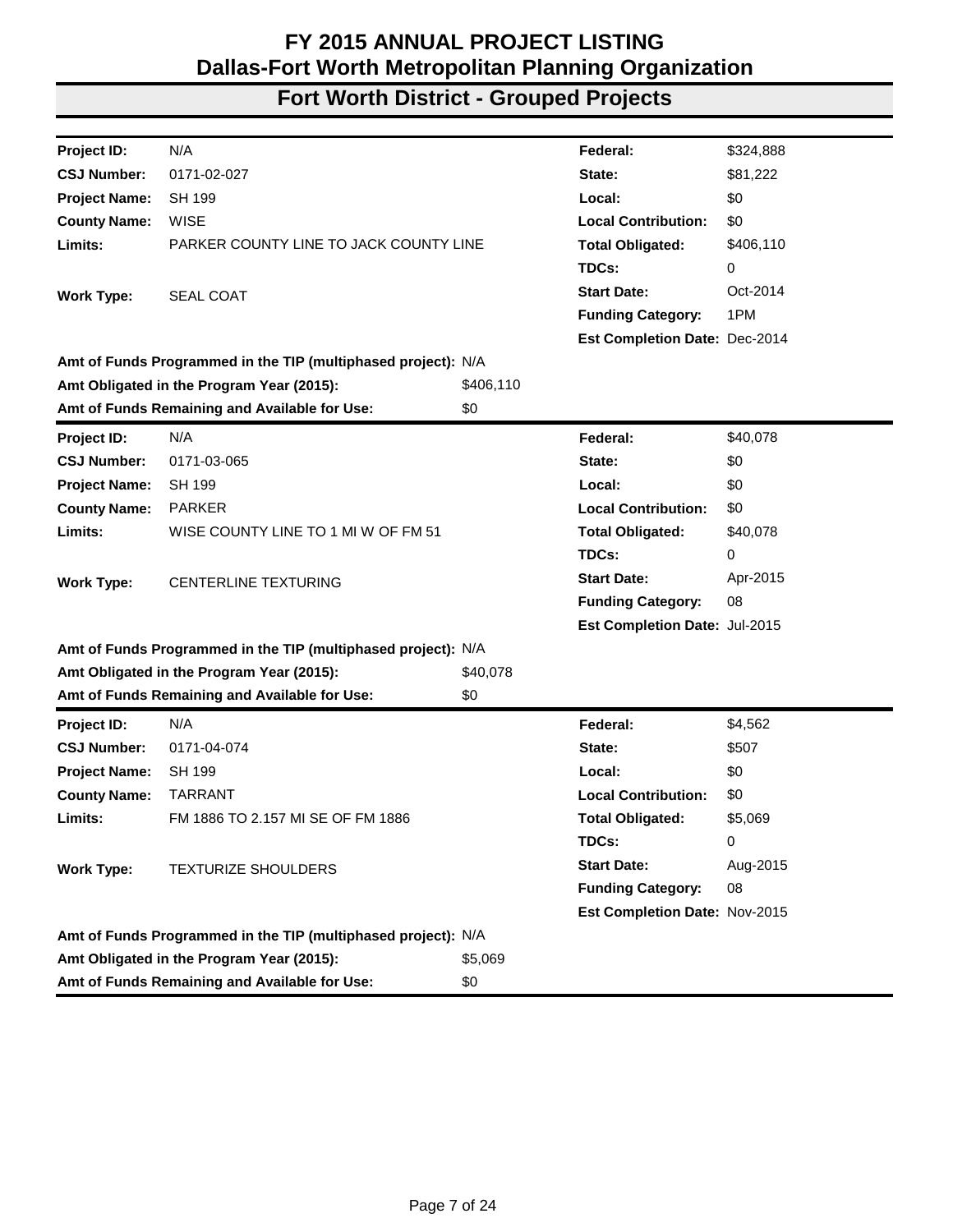| Project ID:          | N/A                                                           |           | Federal:                      | \$147,384 |
|----------------------|---------------------------------------------------------------|-----------|-------------------------------|-----------|
| <b>CSJ Number:</b>   | 0172-06-091                                                   |           | State:                        | \$36,846  |
| <b>Project Name:</b> | <b>US 287</b>                                                 |           | Local:                        | \$0       |
| <b>County Name:</b>  | <b>TARRANT</b>                                                |           | <b>Local Contribution:</b>    | \$0       |
| Limits:              | ROSEDALE ST TO IH 820                                         |           | <b>Total Obligated:</b>       | \$184,230 |
|                      |                                                               |           | TDCs:                         | 0         |
| <b>Work Type:</b>    | <b>SEAL COAT</b>                                              |           | <b>Start Date:</b>            | Oct-2014  |
|                      |                                                               |           | <b>Funding Category:</b>      | 1PM       |
|                      |                                                               |           | Est Completion Date: Dec-2014 |           |
|                      | Amt of Funds Programmed in the TIP (multiphased project): N/A |           |                               |           |
|                      | Amt Obligated in the Program Year (2015):                     | \$184,230 |                               |           |
|                      | Amt of Funds Remaining and Available for Use:                 | \$0       |                               |           |
| Project ID:          | N/A                                                           |           | Federal:                      | \$56,894  |
| <b>CSJ Number:</b>   | 0312-05-029                                                   |           | State:                        | \$6,322   |
| <b>Project Name:</b> | FM 730                                                        |           | Local:                        | \$0       |
| <b>County Name:</b>  | <b>TARRANT</b>                                                |           | <b>Local Contribution:</b>    | \$0       |
| Limits:              | WISE COUNTY LINE TO FM 1542                                   |           | <b>Total Obligated:</b>       | \$63,216  |
|                      |                                                               |           | TDCs:                         | 0         |
| <b>Work Type:</b>    | CENTERLINE TEXTURING                                          |           | <b>Start Date:</b>            | Aug-2015  |
|                      |                                                               |           | <b>Funding Category:</b>      | 08        |
|                      |                                                               |           | Est Completion Date: Nov-2015 |           |
|                      | Amt of Funds Programmed in the TIP (multiphased project): N/A |           |                               |           |
|                      | Amt Obligated in the Program Year (2015):                     | \$63,216  |                               |           |
|                      | Amt of Funds Remaining and Available for Use:                 | \$0       |                               |           |
| Project ID:          | N/A                                                           |           | Federal:                      | \$9,283   |
| <b>CSJ Number:</b>   | 0312-05-030                                                   |           | State:                        | \$1,031   |
| <b>Project Name:</b> | FM 730                                                        |           | Local:                        | \$0       |
| <b>County Name:</b>  | <b>TARRANT</b>                                                |           | <b>Local Contribution:</b>    | \$0       |
| Limits:              | WISE COUNTY LINE TO FM 1542                                   |           | <b>Total Obligated:</b>       | \$10,314  |
|                      |                                                               |           | TDCs:                         | 0         |
| <b>Work Type:</b>    | <b>TEXTURIZE SHOULDERS</b>                                    |           | <b>Start Date:</b>            | Aug-2015  |
|                      |                                                               |           | <b>Funding Category:</b>      | 08        |
|                      |                                                               |           | Est Completion Date: Nov-2015 |           |
|                      | Amt of Funds Programmed in the TIP (multiphased project): N/A |           |                               |           |
|                      | Amt Obligated in the Program Year (2015):                     | \$10,314  |                               |           |
|                      | Amt of Funds Remaining and Available for Use:                 | \$0       |                               |           |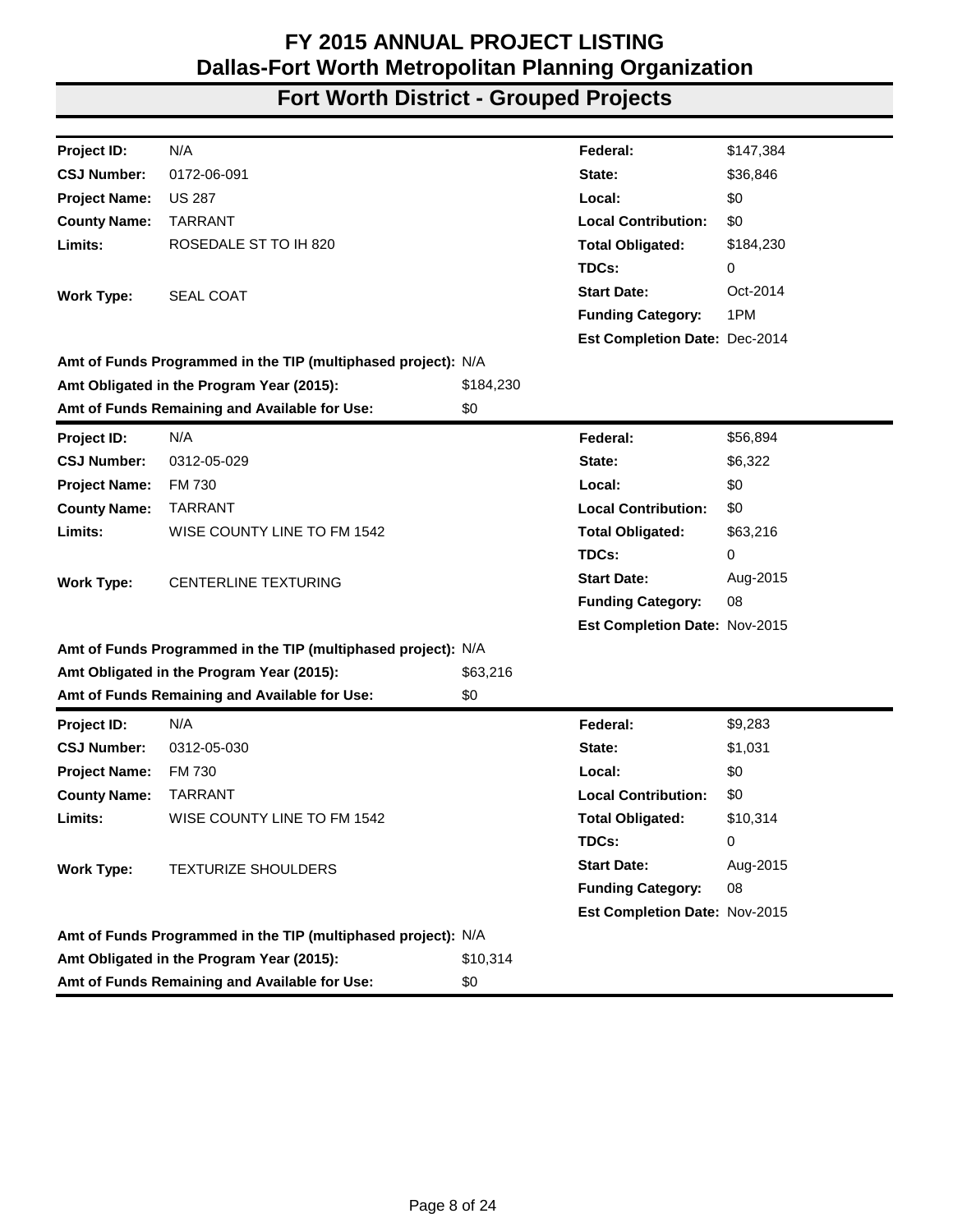| Project ID:          | N/A                                                           |          | Federal:                      | \$58,703 |
|----------------------|---------------------------------------------------------------|----------|-------------------------------|----------|
| <b>CSJ Number:</b>   | 0313-02-054                                                   |          | State:                        | \$0      |
| <b>Project Name:</b> | FM 51                                                         |          | Local:                        | \$0      |
| <b>County Name:</b>  | <b>PARKER</b>                                                 |          | <b>Local Contribution:</b>    | \$0      |
| Limits:              | WISE COUNTY LINE TO WEATHERFORD CITY LIMIT                    |          | <b>Total Obligated:</b>       | \$58,703 |
|                      |                                                               |          | TDCs:                         | 0        |
| <b>Work Type:</b>    | <b>TEXTURIZE SHOULDERS</b>                                    |          | <b>Start Date:</b>            | Apr-2015 |
|                      |                                                               |          | <b>Funding Category:</b>      | 08       |
|                      |                                                               |          | Est Completion Date: Aug-2015 |          |
|                      | Amt of Funds Programmed in the TIP (multiphased project): N/A |          |                               |          |
|                      | Amt Obligated in the Program Year (2015):                     | \$58,703 |                               |          |
|                      | Amt of Funds Remaining and Available for Use:                 | \$0      |                               |          |
| Project ID:          | N/A                                                           |          | Federal:                      | \$50,975 |
| <b>CSJ Number:</b>   | 0313-07-018                                                   |          | State:                        | \$0      |
| <b>Project Name:</b> | FM 51                                                         |          | Local:                        | \$0      |
| <b>County Name:</b>  | <b>PARKER</b>                                                 |          | <b>Local Contribution:</b>    | \$0      |
| Limits:              | SH 171 TO HOOD COUNTY LINE                                    |          | <b>Total Obligated:</b>       | \$50,975 |
|                      |                                                               |          | TDCs:                         | 0        |
| <b>Work Type:</b>    | <b>TEXTURIZE SHOULDERS</b>                                    |          | <b>Start Date:</b>            | Apr-2015 |
|                      |                                                               |          | <b>Funding Category:</b>      | 08       |
|                      |                                                               |          | Est Completion Date: Aug-2015 |          |
|                      | Amt of Funds Programmed in the TIP (multiphased project): N/A |          |                               |          |
|                      | Amt Obligated in the Program Year (2015):                     | \$50,975 |                               |          |
|                      | Amt of Funds Remaining and Available for Use:                 | \$0      |                               |          |
| <b>Project ID:</b>   | N/A                                                           |          | Federal:                      | \$35,209 |
| <b>CSJ Number:</b>   | 0313-08-028                                                   |          | State:                        | \$0      |
| <b>Project Name:</b> | FM 51                                                         |          | Local:                        | \$0      |
| <b>County Name:</b>  | <b>HOOD</b>                                                   |          | <b>Local Contribution:</b>    | \$0      |
| Limits:              | PARKER COUNTY LINE TO 0.72 MI N OF SL 567                     |          | <b>Total Obligated:</b>       | \$35,209 |
|                      |                                                               |          | TDCs:                         | 0        |
| <b>Work Type:</b>    | <b>TEXTURIZE SHOULDERS</b>                                    |          | <b>Start Date:</b>            | Mar-2015 |
|                      |                                                               |          | <b>Funding Category:</b>      | 08       |
|                      |                                                               |          | Est Completion Date: Jul-2015 |          |
|                      | Amt of Funds Programmed in the TIP (multiphased project): N/A |          |                               |          |
|                      | Amt Obligated in the Program Year (2015):                     | \$35,209 |                               |          |
|                      | Amt of Funds Remaining and Available for Use:                 | \$0      |                               |          |
|                      |                                                               |          |                               |          |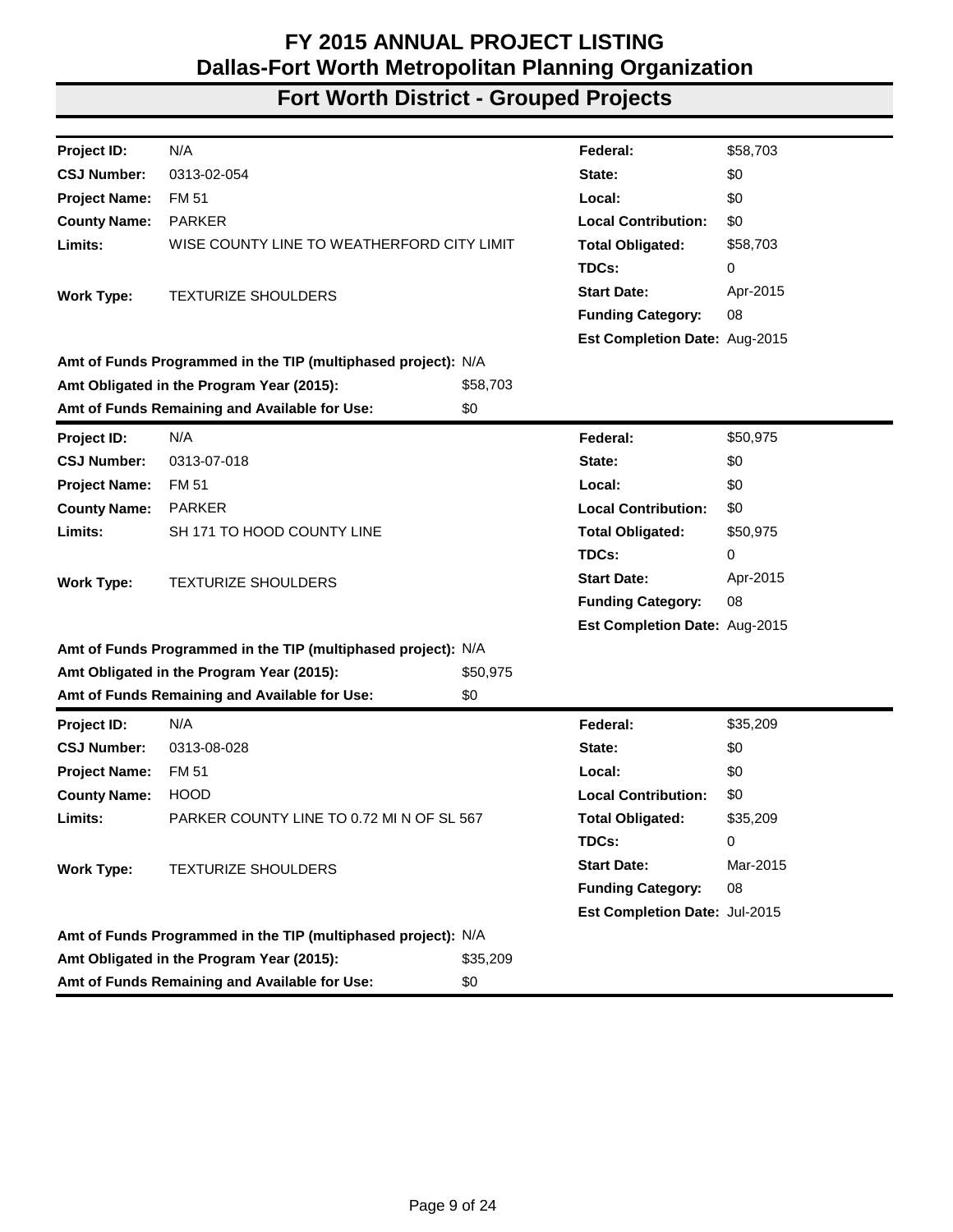| Project ID:          | N/A                                                           |             | Federal:                      | \$1,178,735 |
|----------------------|---------------------------------------------------------------|-------------|-------------------------------|-------------|
| <b>CSJ Number:</b>   | 0314-01-077                                                   |             | State:                        | \$130,971   |
| <b>Project Name:</b> | <b>IH 20</b>                                                  |             | Local:                        | \$0         |
| <b>County Name:</b>  | <b>PARKER</b>                                                 |             | <b>Local Contribution:</b>    | \$0         |
| Limits:              | <b>IH20 WB FR AT PATRICK CREEK</b>                            |             | <b>Total Obligated:</b>       | \$1,309,706 |
|                      |                                                               |             | TDCs:                         | 1,254,942   |
| <b>Work Type:</b>    | <b>REPLACE BRIDGE</b>                                         |             | <b>Start Date:</b>            | Feb-2015    |
|                      |                                                               |             | <b>Funding Category:</b>      | 06          |
|                      |                                                               |             | Est Completion Date: Sep-2015 |             |
|                      | Amt of Funds Programmed in the TIP (multiphased project): N/A |             |                               |             |
|                      | Amt Obligated in the Program Year (2015):                     | \$1,309,706 |                               |             |
|                      | Amt of Funds Remaining and Available for Use:                 | \$0         |                               |             |
| Project ID:          | N/A                                                           |             | Federal:                      | \$1,352,771 |
| <b>CSJ Number:</b>   | 0314-01-081                                                   |             | State:                        | \$150,308   |
| <b>Project Name:</b> | <b>IH 20</b>                                                  |             | Local:                        | \$0         |
| <b>County Name:</b>  | <b>PARKER</b>                                                 |             | <b>Local Contribution:</b>    | \$0         |
| Limits:              | PALO PINTO COUNTY LINE TO OLD DENNIS RD                       |             | <b>Total Obligated:</b>       | \$1,503,079 |
|                      |                                                               |             | TDCs:                         | 0           |
| <b>Work Type:</b>    | <b>SEAL COAT</b>                                              |             | <b>Start Date:</b>            | Oct-2014    |
|                      |                                                               |             | <b>Funding Category:</b>      | 1PM         |
|                      |                                                               |             | Est Completion Date: Dec-2014 |             |
|                      | Amt of Funds Programmed in the TIP (multiphased project): N/A |             |                               |             |
|                      | Amt Obligated in the Program Year (2015):                     | \$1,503,079 |                               |             |
|                      | Amt of Funds Remaining and Available for Use:                 | \$0         |                               |             |
| Project ID:          | N/A                                                           |             | Federal:                      | \$56,159    |
| <b>CSJ Number:</b>   | 0351-02-022                                                   |             | State:                        | \$0         |
| <b>Project Name:</b> | <b>SH 101</b>                                                 |             | Local:                        | \$0         |
| <b>County Name:</b>  | <b>WISE</b>                                                   |             | <b>Local Contribution:</b>    | \$0         |
| Limits:              | MONTAGUE COUNTY LINE TO BUS 101 N OF CHICO                    |             | <b>Total Obligated:</b>       | \$56,159    |
|                      |                                                               |             | TDCs:                         | 0           |
| <b>Work Type:</b>    | <b>TEXTURIZE SHOULDERS</b>                                    |             | <b>Start Date:</b>            | Apr-2015    |
|                      |                                                               |             | <b>Funding Category:</b>      | 08          |
|                      |                                                               |             | Est Completion Date: Jul-2015 |             |
|                      | Amt of Funds Programmed in the TIP (multiphased project): N/A |             |                               |             |
|                      | Amt Obligated in the Program Year (2015):                     | \$56,159    |                               |             |
|                      | Amt of Funds Remaining and Available for Use:                 | \$0         |                               |             |
|                      |                                                               |             |                               |             |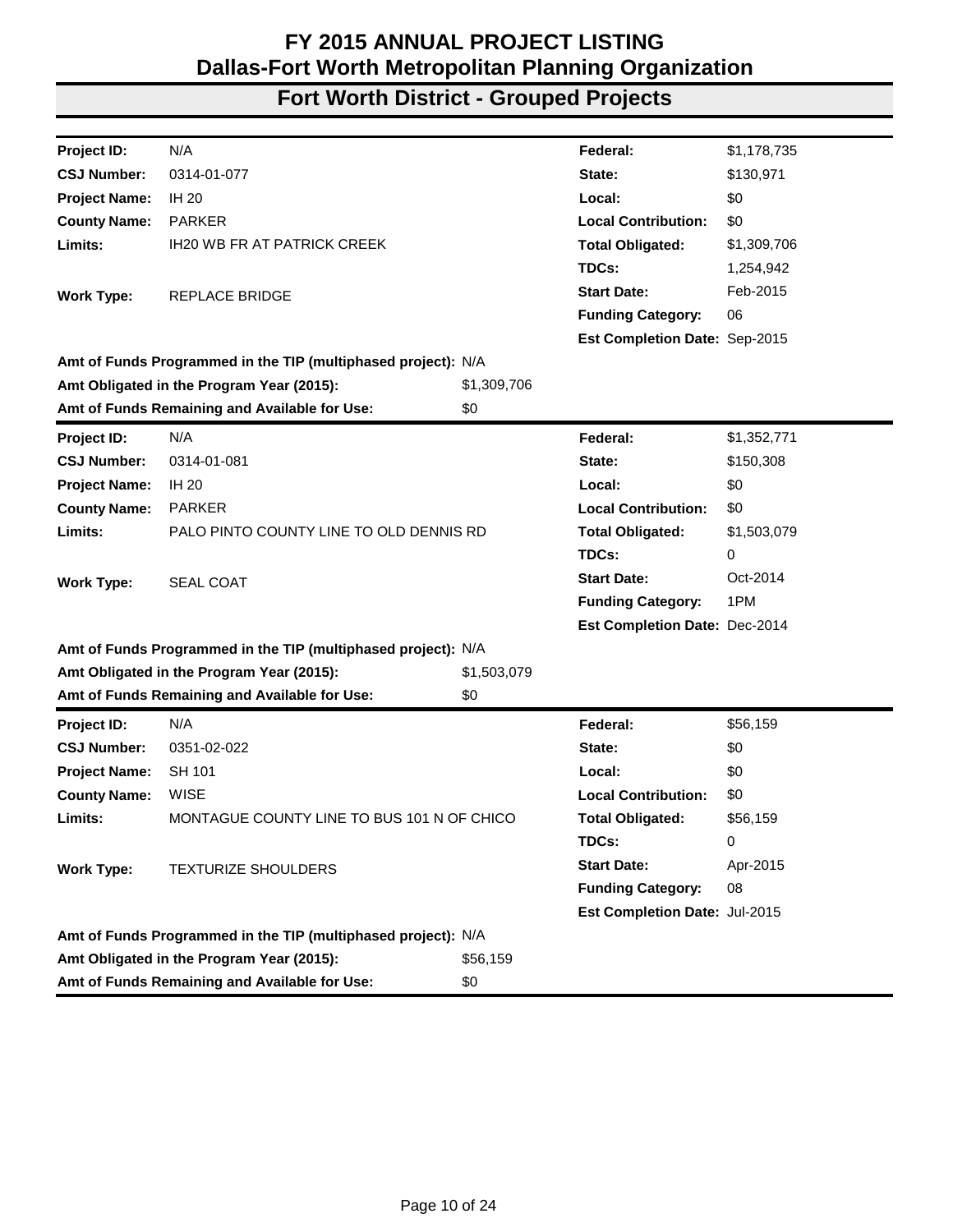| Project ID:          | N/A                                                           |             | Federal:                             | \$2,100,521 |
|----------------------|---------------------------------------------------------------|-------------|--------------------------------------|-------------|
| <b>CSJ Number:</b>   | 0352-01-060                                                   |             | State:                               | \$525,130   |
| <b>Project Name:</b> | <b>SH 114</b>                                                 |             | Local:                               | \$0         |
| <b>County Name:</b>  | <b>WISE</b>                                                   |             | <b>Local Contribution:</b>           | \$0         |
| Limits:              | LP 373 TO FM 51                                               |             | <b>Total Obligated:</b>              | \$2,625,651 |
|                      |                                                               |             | TDCs:                                | 0           |
| <b>Work Type:</b>    | <b>HMAC OVERLAY</b>                                           |             | <b>Start Date:</b>                   | Mar-2015    |
|                      |                                                               |             | <b>Funding Category:</b>             | 01          |
|                      |                                                               |             | Est Completion Date: Aug-2015        |             |
|                      | Amt of Funds Programmed in the TIP (multiphased project): N/A |             |                                      |             |
|                      | Amt Obligated in the Program Year (2015):                     | \$2,625,651 |                                      |             |
|                      | Amt of Funds Remaining and Available for Use:                 | \$0         |                                      |             |
| Project ID:          | N/A                                                           |             | Federal:                             | \$164,456   |
| <b>CSJ Number:</b>   | 0353-03-095                                                   |             | State:                               | \$41,114    |
| <b>Project Name:</b> | <b>SH 114</b>                                                 |             | Local:                               | \$0         |
| <b>County Name:</b>  | <b>TARRANT</b>                                                |             | <b>Local Contribution:</b>           | \$0         |
| Limits:              | DOVE ROAD TO KIMBALL AVE                                      |             | <b>Total Obligated:</b>              | \$205,570   |
|                      |                                                               |             | TDCs:                                | 0           |
| <b>Work Type:</b>    | 2002 GOVERNOR'S COMMUNITY ACHIEVEMENT AWARD                   |             | <b>Start Date:</b>                   | Jul-2015    |
|                      | & 2015 GREEN RIBBON- SOUTHLAKE                                |             | <b>Funding Category:</b>             | 10          |
|                      |                                                               |             | <b>Est Completion Date: Dec-2015</b> |             |
|                      | Amt of Funds Programmed in the TIP (multiphased project): N/A |             |                                      |             |
|                      | Amt Obligated in the Program Year (2015):                     | \$205,570   |                                      |             |
|                      | Amt of Funds Remaining and Available for Use:                 | \$0         |                                      |             |
| Project ID:          | N/A                                                           |             | Federal:                             | \$67,428    |
| <b>CSJ Number:</b>   | 0365-01-045                                                   |             | State:                               | \$0         |
| <b>Project Name:</b> | SH 171                                                        |             | Local:                               | \$0         |
| <b>County Name:</b>  | <b>PARKER</b>                                                 |             | <b>Local Contribution:</b>           | \$0         |
| Limits:              | AIRPORT RD TO HOOD COUNTY LINE                                |             | <b>Total Obligated:</b>              | \$67,428    |
|                      |                                                               |             | TDCs:                                | 0           |
| <b>Work Type:</b>    | <b>TEXTURIZE SHOULDERS</b>                                    |             | <b>Start Date:</b>                   | Apr-2015    |
|                      |                                                               |             | <b>Funding Category:</b>             | 08          |
|                      |                                                               |             | Est Completion Date: Jul-2015        |             |
|                      | Amt of Funds Programmed in the TIP (multiphased project): N/A |             |                                      |             |
|                      | Amt Obligated in the Program Year (2015):                     | \$67,428    |                                      |             |
|                      | Amt of Funds Remaining and Available for Use:                 | \$0         |                                      |             |
|                      |                                                               |             |                                      |             |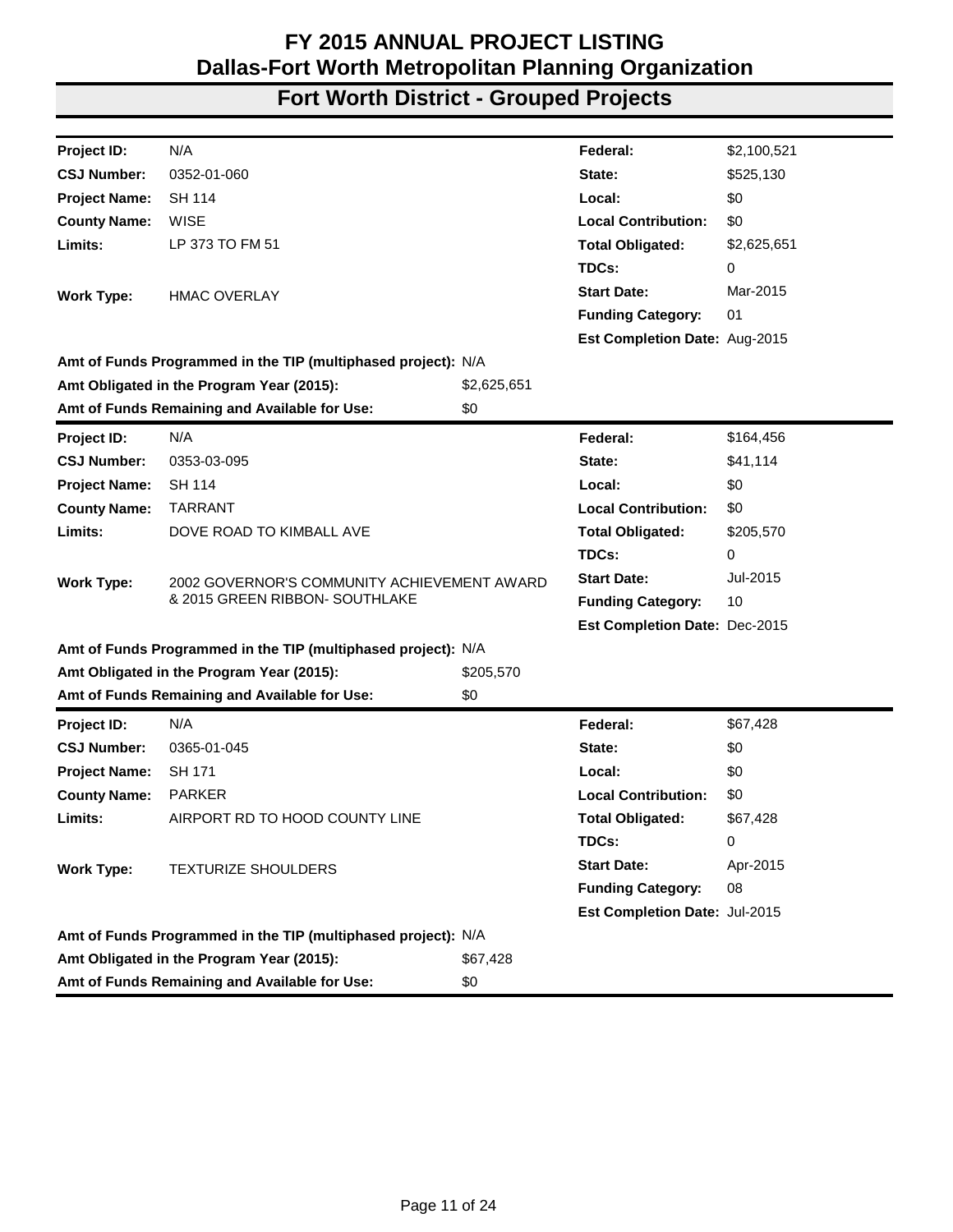| Project ID:          | N/A                                                           |             | Federal:                      | \$11,940    |
|----------------------|---------------------------------------------------------------|-------------|-------------------------------|-------------|
| <b>CSJ Number:</b>   | 0385-04-042                                                   |             | State:                        | \$0         |
| <b>Project Name:</b> | <b>SH 144</b>                                                 |             | Local:                        | \$0         |
| <b>County Name:</b>  | <b>HOOD</b>                                                   |             | <b>Local Contribution:</b>    | \$0         |
| Limits:              | FM 2425 (NORTH INTERSECTION) TO SOMERVELL                     |             | <b>Total Obligated:</b>       | \$11,940    |
|                      | <b>COUNTY LINE</b>                                            |             | TDCs:                         | 0           |
| <b>Work Type:</b>    | <b>CENTERLINE TEXTURING</b>                                   |             | <b>Start Date:</b>            | Mar-2015    |
|                      |                                                               |             | <b>Funding Category:</b>      | 08          |
|                      |                                                               |             | Est Completion Date: Jun-2015 |             |
|                      | Amt of Funds Programmed in the TIP (multiphased project): N/A |             |                               |             |
|                      | Amt Obligated in the Program Year (2015):                     | \$11,940    |                               |             |
|                      | Amt of Funds Remaining and Available for Use:                 | \$0         |                               |             |
| Project ID:          | N/A                                                           |             | Federal:                      | \$2,114,341 |
| <b>CSJ Number:</b>   | 0519-01-028                                                   |             | State:                        | \$528,585   |
| <b>Project Name:</b> | <b>SH 174</b>                                                 |             | Local:                        | \$0         |
| <b>County Name:</b>  | <b>JOHNSON</b>                                                |             | <b>Local Contribution:</b>    | \$0         |
| Limits:              | HILL COUNTY LINE TO FOX RUN                                   |             | <b>Total Obligated:</b>       | \$2,642,926 |
|                      |                                                               |             | TDCs:                         | 0           |
| <b>Work Type:</b>    | <b>HMAC OVERLAY</b>                                           |             | <b>Start Date:</b>            | Mar-2015    |
|                      |                                                               |             | <b>Funding Category:</b>      | 01          |
|                      |                                                               |             | Est Completion Date: Sep-2015 |             |
|                      | Amt of Funds Programmed in the TIP (multiphased project): N/A |             |                               |             |
|                      | Amt Obligated in the Program Year (2015):                     | \$2,642,926 |                               |             |
|                      | Amt of Funds Remaining and Available for Use:                 | \$0         |                               |             |
| Project ID:          | N/A                                                           |             | Federal:                      | \$3,821,831 |
| <b>CSJ Number:</b>   | 0539-05-015                                                   |             | State:                        | \$955,458   |
| <b>Project Name:</b> | FM 1885                                                       |             | Local:                        | \$0         |
| <b>County Name:</b>  | <b>PARKER</b>                                                 |             | <b>Local Contribution:</b>    | \$0         |
| Limits:              | PARKER/PALO PINTO COUNTY LINE TO FM 52                        |             | <b>Total Obligated:</b>       | \$4,777,289 |
|                      |                                                               |             | TDCs:                         | 0           |
| <b>Work Type:</b>    | WIDEN TO 11' LANES AND 3' SHOULDERS                           |             | <b>Start Date:</b>            | Jun-2015    |
|                      |                                                               |             | <b>Funding Category:</b>      | 01          |
|                      |                                                               |             | Est Completion Date: Jan-2016 |             |
|                      | Amt of Funds Programmed in the TIP (multiphased project): N/A |             |                               |             |
|                      | Amt Obligated in the Program Year (2015):                     | \$4,777,289 |                               |             |
|                      | Amt of Funds Remaining and Available for Use:                 | \$0         |                               |             |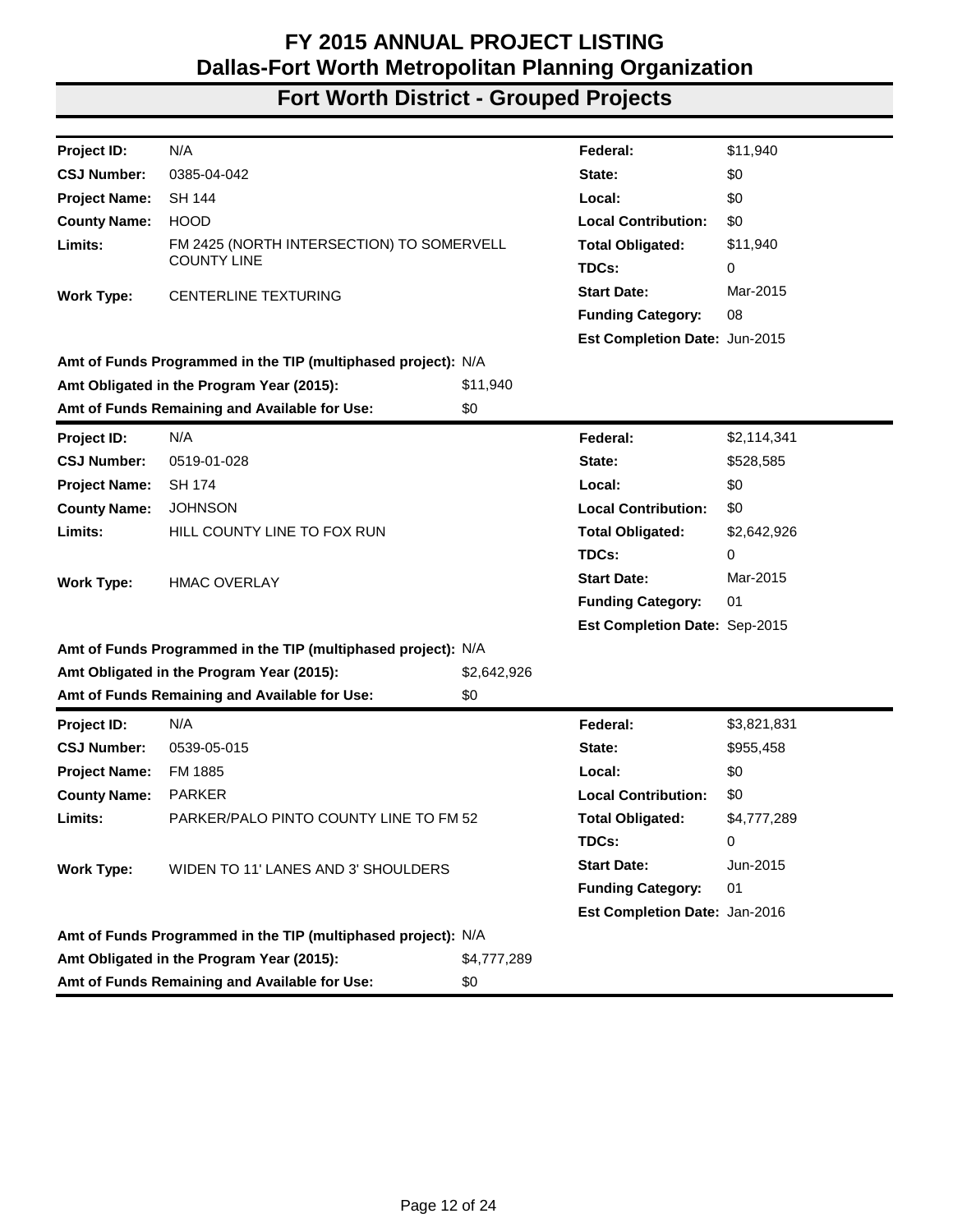| Project ID:          | N/A                                                           |           | Federal:                      | \$311,507 |
|----------------------|---------------------------------------------------------------|-----------|-------------------------------|-----------|
| <b>CSJ Number:</b>   | 0649-02-033                                                   |           | State:                        | \$77,877  |
| <b>Project Name:</b> | FM 1885                                                       |           | Local:                        | \$0       |
| <b>County Name:</b>  | <b>PARKER</b>                                                 |           | <b>Local Contribution:</b>    | \$0       |
| Limits:              | FM 113 TO FM 920                                              |           | <b>Total Obligated:</b>       | \$389,384 |
|                      |                                                               |           | TDCs:                         | 0         |
| <b>Work Type:</b>    | <b>SEAL COAT</b>                                              |           | <b>Start Date:</b>            | Oct-2014  |
|                      |                                                               |           | <b>Funding Category:</b>      | 1PM       |
|                      |                                                               |           | Est Completion Date: Dec-2014 |           |
|                      | Amt of Funds Programmed in the TIP (multiphased project): N/A |           |                               |           |
|                      | Amt Obligated in the Program Year (2015):                     | \$389,384 |                               |           |
|                      | Amt of Funds Remaining and Available for Use:                 | \$0       |                               |           |
| Project ID:          | N/A                                                           |           | Federal:                      | \$56,670  |
| <b>CSJ Number:</b>   | 0816-01-013                                                   |           | State:                        | \$14,168  |
| <b>Project Name:</b> | FM 455                                                        |           | Local:                        | \$0       |
| <b>County Name:</b>  | <b>WISE</b>                                                   |           | <b>Local Contribution:</b>    | \$0       |
| Limits:              | FM 51 TO DENTON COUNTY LINE                                   |           | <b>Total Obligated:</b>       | \$70,838  |
|                      |                                                               |           | TDCs:                         | 0         |
| <b>Work Type:</b>    | <b>SEAL COAT</b>                                              |           | <b>Start Date:</b>            | Oct-2014  |
|                      |                                                               |           | <b>Funding Category:</b>      | 1PM       |
|                      |                                                               |           | Est Completion Date: Dec-2014 |           |
|                      | Amt of Funds Programmed in the TIP (multiphased project): N/A |           |                               |           |
|                      | Amt Obligated in the Program Year (2015):                     | \$70,838  |                               |           |
|                      | Amt of Funds Remaining and Available for Use:                 | \$0       |                               |           |
| Project ID:          | N/A                                                           |           | Federal:                      | \$783,411 |
| <b>CSJ Number:</b>   | 0902-00-137                                                   |           | State:                        | \$195,853 |
| <b>Project Name:</b> | VA                                                            |           | Local:                        | \$0       |
| <b>County Name:</b>  | <b>TARRANT</b>                                                |           | <b>Local Contribution:</b>    | \$0       |
| Limits:              | <b>VARIOUS LOCATIONS</b>                                      |           | <b>Total Obligated:</b>       | \$979,264 |
|                      |                                                               |           | TDCs:                         | 0         |
| <b>Work Type:</b>    | NON-SITE SPECIFIC TRAFFIC SIGNAL INSTALLATION                 |           | <b>Start Date:</b>            | Oct-2014  |
|                      | <b>FY15</b>                                                   |           | <b>Funding Category:</b>      | 01        |
|                      |                                                               |           | Est Completion Date: Apr-2016 |           |
|                      | Amt of Funds Programmed in the TIP (multiphased project): N/A |           |                               |           |
|                      | Amt Obligated in the Program Year (2015):                     | \$979,264 |                               |           |
|                      | Amt of Funds Remaining and Available for Use:                 | \$0       |                               |           |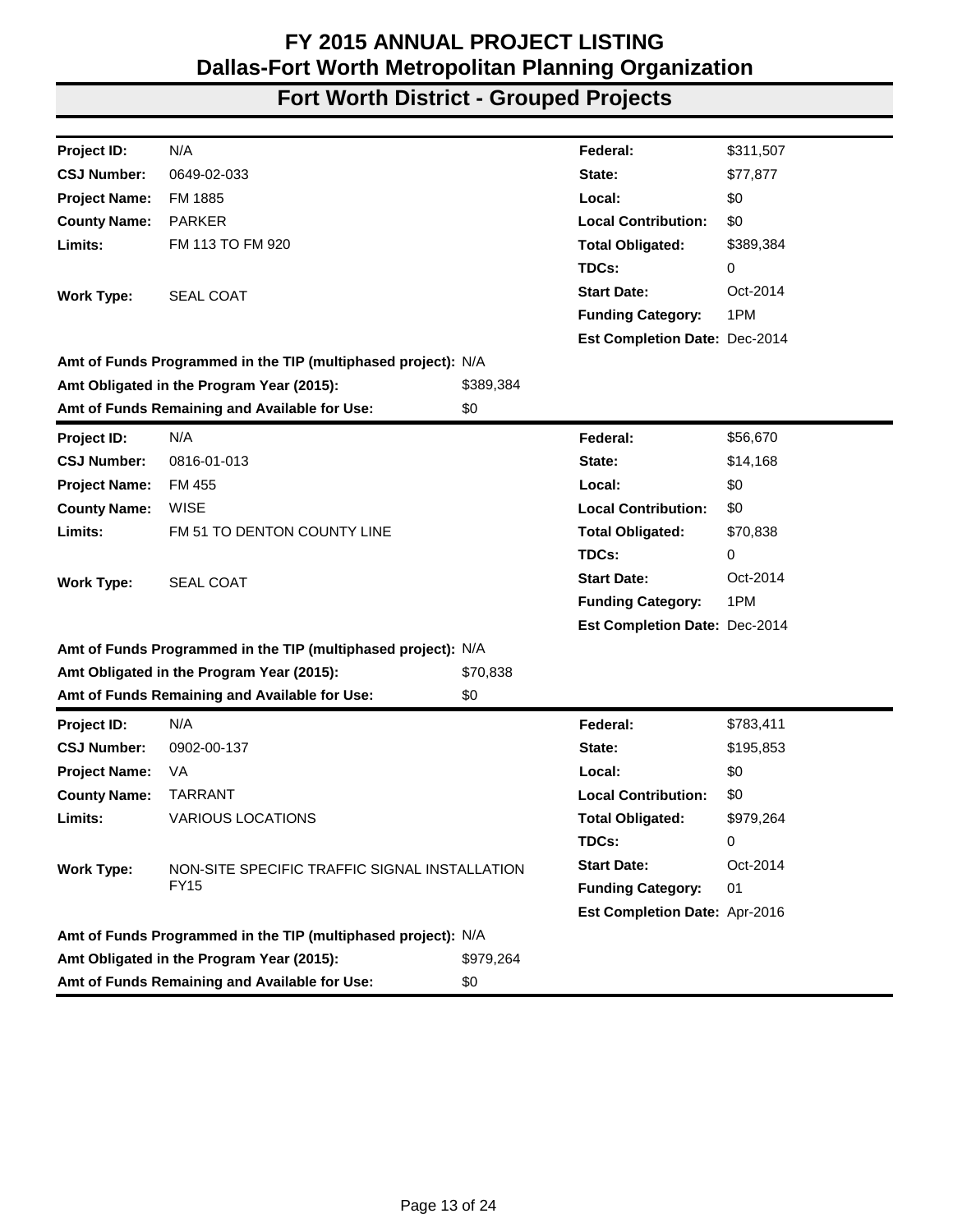| <b>Project ID:</b>                                   | 11637                                                                            |             | Federal:                      | \$100,000   |
|------------------------------------------------------|----------------------------------------------------------------------------------|-------------|-------------------------------|-------------|
| <b>CSJ Number:</b>                                   | 0902-00-154                                                                      |             | State:                        | \$0         |
| <b>Project Name:</b>                                 | VA.                                                                              |             | Local:                        | \$0         |
| <b>County Name:</b>                                  | <b>TARRANT</b>                                                                   |             | <b>Local Contribution:</b>    | \$0         |
| Limits:                                              | TRAVEL MODEL DEVELOPMENT & DATA COLLECTION                                       |             | <b>Total Obligated:</b>       | \$100,000   |
|                                                      | PROGRAM TO DETERMINE ANALYTICAL NEEDS,<br>DOCUMENTATION, DEVELOPMENT & DATA      |             | TDCs:                         | 20,000      |
|                                                      | <b>MANAGEMENT PROCESS</b>                                                        |             | <b>Start Date:</b>            | Aug-2015    |
| <b>Work Type:</b>                                    | PREPARATION OF PRACTICAL EXAMPLES OF MPO<br><b>MODELING &amp; DATA PRACTICES</b> |             |                               |             |
|                                                      |                                                                                  |             | <b>Funding Category:</b>      | 10          |
|                                                      |                                                                                  |             | Est Completion Date: Aug-2016 |             |
|                                                      | Amt of Funds Programmed in the TIP (multiphased project): \$100,000              |             |                               |             |
|                                                      | Amt Obligated in the Program Year (2015):                                        | \$100,000   |                               |             |
|                                                      | Amt of Funds Remaining and Available for Use:                                    | \$0         |                               |             |
| Project ID:                                          | N/A                                                                              |             | Federal:                      | \$391,872   |
| <b>CSJ Number:</b>                                   | 0902-20-098                                                                      |             | State:                        | \$97,968    |
| <b>Project Name:</b>                                 | CR 2572                                                                          |             | Local:                        | \$0         |
| <b>County Name:</b>                                  | <b>WISE</b>                                                                      |             | <b>Local Contribution:</b>    | \$0         |
| Limits:                                              | AT BRANCH OF BLACK CREEK                                                         |             | <b>Total Obligated:</b>       | \$489,840   |
|                                                      |                                                                                  |             | TDCs:                         | 0           |
| <b>Work Type:</b>                                    | REPLACE BRIDGE AND APPROACHES                                                    |             | <b>Start Date:</b>            | Jun-2015    |
|                                                      |                                                                                  |             | <b>Funding Category:</b>      | 06          |
|                                                      |                                                                                  |             | Est Completion Date: Nov-2015 |             |
|                                                      | Amt of Funds Programmed in the TIP (multiphased project): N/A                    |             |                               |             |
|                                                      | Amt Obligated in the Program Year (2015):                                        | \$489,840   |                               |             |
|                                                      | Amt of Funds Remaining and Available for Use:                                    | \$0         |                               |             |
| Project ID:                                          | N/A                                                                              |             | Federal:                      | \$5,019,768 |
| <b>CSJ Number:</b>                                   | 0902-20-109                                                                      |             | State:                        | \$0         |
| <b>Project Name:</b>                                 | VA                                                                               |             | Local:                        | \$0         |
| <b>County Name:</b>                                  | <b>WISE</b>                                                                      |             | <b>Local Contribution:</b>    | \$0         |
| Limits:                                              | VARIOUS LOCATIONS ON US 81/287 IN WISE COUNTY                                    |             | <b>Total Obligated:</b>       | \$5,019,768 |
|                                                      |                                                                                  |             | TDCs:                         | 1,003,954   |
| <b>Work Type:</b>                                    | CONSTRUCT DECEL/ACCEL LANES, INTERSECTION                                        |             | <b>Start Date:</b>            | Jan-2015    |
|                                                      | <b>IMPROVEMENTS</b>                                                              |             | <b>Funding Category:</b>      | 01          |
|                                                      |                                                                                  |             | Est Completion Date: Nov-2016 |             |
|                                                      | Amt of Funds Programmed in the TIP (multiphased project): N/A                    |             |                               |             |
|                                                      | Amt Obligated in the Program Year (2015):                                        | \$5,019,768 |                               |             |
| Amt of Funds Remaining and Available for Use:<br>\$0 |                                                                                  |             |                               |             |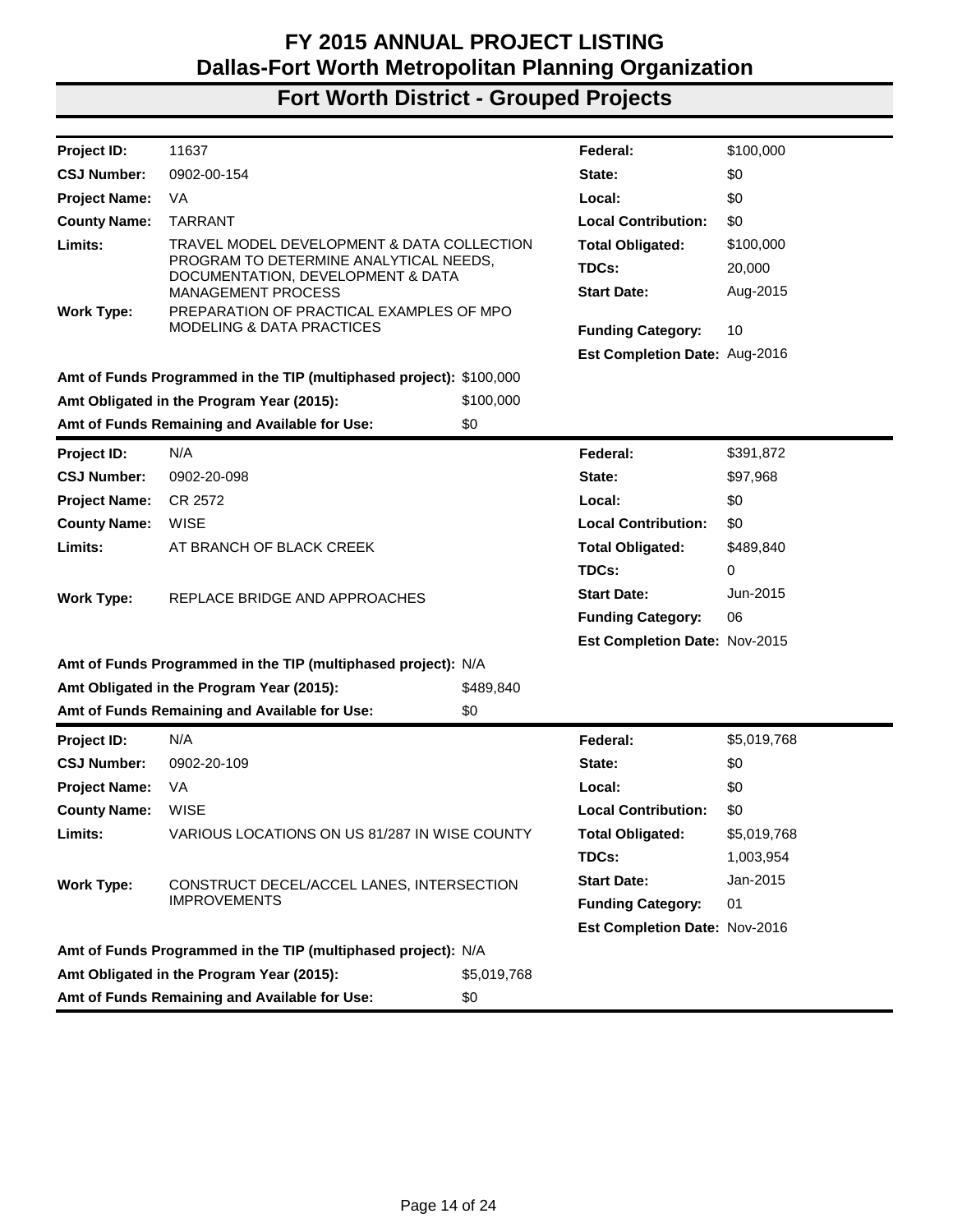| N/A<br>\$67,456<br>Project ID:<br>Federal:<br>0902-20-111<br><b>CSJ Number:</b><br>\$16,864<br>State:<br><b>EARP RD</b><br>\$0<br><b>Project Name:</b><br>Local:<br><b>County Name:</b><br><b>WISE</b><br><b>Local Contribution:</b><br>\$0<br>Limits:<br>CR 2327 AT TRIBUTARY TO BLACK CREEK<br><b>Total Obligated:</b><br>\$84,320<br>TDCs:<br>0<br>Jan-2015<br><b>Start Date:</b><br>REPLACE BRIDGE AND APPROACHES<br><b>Work Type:</b><br>06<br><b>Funding Category:</b><br><b>Est Completion Date: Mar-2018</b><br>Amt of Funds Programmed in the TIP (multiphased project): N/A<br>Amt Obligated in the Program Year (2015):<br>\$84,320<br>Amt of Funds Remaining and Available for Use:<br>\$0<br>N/A<br>Federal:<br>\$373,099<br>Project ID:<br><b>CSJ Number:</b><br>0902-38-076<br>\$93,275<br>State:<br>\$0<br><b>Project Name:</b><br>CR<br>Local:<br><b>PARKER</b><br><b>Local Contribution:</b><br>\$0<br><b>County Name:</b><br>Limits:<br>EARP RD AT TRIBUTARY TO WALNUT CREEK<br><b>Total Obligated:</b><br>\$466,374<br>TDCs:<br>0<br><b>Start Date:</b><br>Feb-2015<br>REPLACE BRIDGE AND APPROACHES<br><b>Work Type:</b><br>06<br><b>Funding Category:</b><br>Est Completion Date: Dec-2015<br>Amt of Funds Programmed in the TIP (multiphased project): N/A<br>Amt Obligated in the Program Year (2015):<br>\$466,374<br>Amt of Funds Remaining and Available for Use:<br>\$0<br>Federal:<br>N/A<br>\$385,148<br><b>Project ID:</b><br><b>CSJ Number:</b><br>0902-38-077<br>State:<br>\$96,287<br>\$0<br><b>Project Name:</b><br>CR<br>Local:<br><b>County Name:</b><br><b>PARKER</b><br><b>Local Contribution:</b><br>\$0<br>Limits:<br>BUCKNER AT KICKAPOO CREEK (PCT 3)<br><b>Total Obligated:</b><br>\$481,435<br>TDCs:<br>0<br><b>Start Date:</b><br>Feb-2015<br><b>Work Type:</b><br>REPLACE BRIDGE AND APPROACHES<br><b>Funding Category:</b><br>06<br>Est Completion Date: Dec-2015<br>Amt of Funds Programmed in the TIP (multiphased project): N/A<br>Amt Obligated in the Program Year (2015):<br>\$481,435<br>Amt of Funds Remaining and Available for Use:<br>\$0 |  |  |  |
|------------------------------------------------------------------------------------------------------------------------------------------------------------------------------------------------------------------------------------------------------------------------------------------------------------------------------------------------------------------------------------------------------------------------------------------------------------------------------------------------------------------------------------------------------------------------------------------------------------------------------------------------------------------------------------------------------------------------------------------------------------------------------------------------------------------------------------------------------------------------------------------------------------------------------------------------------------------------------------------------------------------------------------------------------------------------------------------------------------------------------------------------------------------------------------------------------------------------------------------------------------------------------------------------------------------------------------------------------------------------------------------------------------------------------------------------------------------------------------------------------------------------------------------------------------------------------------------------------------------------------------------------------------------------------------------------------------------------------------------------------------------------------------------------------------------------------------------------------------------------------------------------------------------------------------------------------------------------------------------------------------------------------------------------------------------------------------------------------|--|--|--|
|                                                                                                                                                                                                                                                                                                                                                                                                                                                                                                                                                                                                                                                                                                                                                                                                                                                                                                                                                                                                                                                                                                                                                                                                                                                                                                                                                                                                                                                                                                                                                                                                                                                                                                                                                                                                                                                                                                                                                                                                                                                                                                      |  |  |  |
|                                                                                                                                                                                                                                                                                                                                                                                                                                                                                                                                                                                                                                                                                                                                                                                                                                                                                                                                                                                                                                                                                                                                                                                                                                                                                                                                                                                                                                                                                                                                                                                                                                                                                                                                                                                                                                                                                                                                                                                                                                                                                                      |  |  |  |
|                                                                                                                                                                                                                                                                                                                                                                                                                                                                                                                                                                                                                                                                                                                                                                                                                                                                                                                                                                                                                                                                                                                                                                                                                                                                                                                                                                                                                                                                                                                                                                                                                                                                                                                                                                                                                                                                                                                                                                                                                                                                                                      |  |  |  |
|                                                                                                                                                                                                                                                                                                                                                                                                                                                                                                                                                                                                                                                                                                                                                                                                                                                                                                                                                                                                                                                                                                                                                                                                                                                                                                                                                                                                                                                                                                                                                                                                                                                                                                                                                                                                                                                                                                                                                                                                                                                                                                      |  |  |  |
|                                                                                                                                                                                                                                                                                                                                                                                                                                                                                                                                                                                                                                                                                                                                                                                                                                                                                                                                                                                                                                                                                                                                                                                                                                                                                                                                                                                                                                                                                                                                                                                                                                                                                                                                                                                                                                                                                                                                                                                                                                                                                                      |  |  |  |
|                                                                                                                                                                                                                                                                                                                                                                                                                                                                                                                                                                                                                                                                                                                                                                                                                                                                                                                                                                                                                                                                                                                                                                                                                                                                                                                                                                                                                                                                                                                                                                                                                                                                                                                                                                                                                                                                                                                                                                                                                                                                                                      |  |  |  |
|                                                                                                                                                                                                                                                                                                                                                                                                                                                                                                                                                                                                                                                                                                                                                                                                                                                                                                                                                                                                                                                                                                                                                                                                                                                                                                                                                                                                                                                                                                                                                                                                                                                                                                                                                                                                                                                                                                                                                                                                                                                                                                      |  |  |  |
|                                                                                                                                                                                                                                                                                                                                                                                                                                                                                                                                                                                                                                                                                                                                                                                                                                                                                                                                                                                                                                                                                                                                                                                                                                                                                                                                                                                                                                                                                                                                                                                                                                                                                                                                                                                                                                                                                                                                                                                                                                                                                                      |  |  |  |
|                                                                                                                                                                                                                                                                                                                                                                                                                                                                                                                                                                                                                                                                                                                                                                                                                                                                                                                                                                                                                                                                                                                                                                                                                                                                                                                                                                                                                                                                                                                                                                                                                                                                                                                                                                                                                                                                                                                                                                                                                                                                                                      |  |  |  |
|                                                                                                                                                                                                                                                                                                                                                                                                                                                                                                                                                                                                                                                                                                                                                                                                                                                                                                                                                                                                                                                                                                                                                                                                                                                                                                                                                                                                                                                                                                                                                                                                                                                                                                                                                                                                                                                                                                                                                                                                                                                                                                      |  |  |  |
|                                                                                                                                                                                                                                                                                                                                                                                                                                                                                                                                                                                                                                                                                                                                                                                                                                                                                                                                                                                                                                                                                                                                                                                                                                                                                                                                                                                                                                                                                                                                                                                                                                                                                                                                                                                                                                                                                                                                                                                                                                                                                                      |  |  |  |
|                                                                                                                                                                                                                                                                                                                                                                                                                                                                                                                                                                                                                                                                                                                                                                                                                                                                                                                                                                                                                                                                                                                                                                                                                                                                                                                                                                                                                                                                                                                                                                                                                                                                                                                                                                                                                                                                                                                                                                                                                                                                                                      |  |  |  |
|                                                                                                                                                                                                                                                                                                                                                                                                                                                                                                                                                                                                                                                                                                                                                                                                                                                                                                                                                                                                                                                                                                                                                                                                                                                                                                                                                                                                                                                                                                                                                                                                                                                                                                                                                                                                                                                                                                                                                                                                                                                                                                      |  |  |  |
|                                                                                                                                                                                                                                                                                                                                                                                                                                                                                                                                                                                                                                                                                                                                                                                                                                                                                                                                                                                                                                                                                                                                                                                                                                                                                                                                                                                                                                                                                                                                                                                                                                                                                                                                                                                                                                                                                                                                                                                                                                                                                                      |  |  |  |
|                                                                                                                                                                                                                                                                                                                                                                                                                                                                                                                                                                                                                                                                                                                                                                                                                                                                                                                                                                                                                                                                                                                                                                                                                                                                                                                                                                                                                                                                                                                                                                                                                                                                                                                                                                                                                                                                                                                                                                                                                                                                                                      |  |  |  |
|                                                                                                                                                                                                                                                                                                                                                                                                                                                                                                                                                                                                                                                                                                                                                                                                                                                                                                                                                                                                                                                                                                                                                                                                                                                                                                                                                                                                                                                                                                                                                                                                                                                                                                                                                                                                                                                                                                                                                                                                                                                                                                      |  |  |  |
|                                                                                                                                                                                                                                                                                                                                                                                                                                                                                                                                                                                                                                                                                                                                                                                                                                                                                                                                                                                                                                                                                                                                                                                                                                                                                                                                                                                                                                                                                                                                                                                                                                                                                                                                                                                                                                                                                                                                                                                                                                                                                                      |  |  |  |
|                                                                                                                                                                                                                                                                                                                                                                                                                                                                                                                                                                                                                                                                                                                                                                                                                                                                                                                                                                                                                                                                                                                                                                                                                                                                                                                                                                                                                                                                                                                                                                                                                                                                                                                                                                                                                                                                                                                                                                                                                                                                                                      |  |  |  |
|                                                                                                                                                                                                                                                                                                                                                                                                                                                                                                                                                                                                                                                                                                                                                                                                                                                                                                                                                                                                                                                                                                                                                                                                                                                                                                                                                                                                                                                                                                                                                                                                                                                                                                                                                                                                                                                                                                                                                                                                                                                                                                      |  |  |  |
|                                                                                                                                                                                                                                                                                                                                                                                                                                                                                                                                                                                                                                                                                                                                                                                                                                                                                                                                                                                                                                                                                                                                                                                                                                                                                                                                                                                                                                                                                                                                                                                                                                                                                                                                                                                                                                                                                                                                                                                                                                                                                                      |  |  |  |
|                                                                                                                                                                                                                                                                                                                                                                                                                                                                                                                                                                                                                                                                                                                                                                                                                                                                                                                                                                                                                                                                                                                                                                                                                                                                                                                                                                                                                                                                                                                                                                                                                                                                                                                                                                                                                                                                                                                                                                                                                                                                                                      |  |  |  |
|                                                                                                                                                                                                                                                                                                                                                                                                                                                                                                                                                                                                                                                                                                                                                                                                                                                                                                                                                                                                                                                                                                                                                                                                                                                                                                                                                                                                                                                                                                                                                                                                                                                                                                                                                                                                                                                                                                                                                                                                                                                                                                      |  |  |  |
|                                                                                                                                                                                                                                                                                                                                                                                                                                                                                                                                                                                                                                                                                                                                                                                                                                                                                                                                                                                                                                                                                                                                                                                                                                                                                                                                                                                                                                                                                                                                                                                                                                                                                                                                                                                                                                                                                                                                                                                                                                                                                                      |  |  |  |
|                                                                                                                                                                                                                                                                                                                                                                                                                                                                                                                                                                                                                                                                                                                                                                                                                                                                                                                                                                                                                                                                                                                                                                                                                                                                                                                                                                                                                                                                                                                                                                                                                                                                                                                                                                                                                                                                                                                                                                                                                                                                                                      |  |  |  |
|                                                                                                                                                                                                                                                                                                                                                                                                                                                                                                                                                                                                                                                                                                                                                                                                                                                                                                                                                                                                                                                                                                                                                                                                                                                                                                                                                                                                                                                                                                                                                                                                                                                                                                                                                                                                                                                                                                                                                                                                                                                                                                      |  |  |  |
|                                                                                                                                                                                                                                                                                                                                                                                                                                                                                                                                                                                                                                                                                                                                                                                                                                                                                                                                                                                                                                                                                                                                                                                                                                                                                                                                                                                                                                                                                                                                                                                                                                                                                                                                                                                                                                                                                                                                                                                                                                                                                                      |  |  |  |
|                                                                                                                                                                                                                                                                                                                                                                                                                                                                                                                                                                                                                                                                                                                                                                                                                                                                                                                                                                                                                                                                                                                                                                                                                                                                                                                                                                                                                                                                                                                                                                                                                                                                                                                                                                                                                                                                                                                                                                                                                                                                                                      |  |  |  |
|                                                                                                                                                                                                                                                                                                                                                                                                                                                                                                                                                                                                                                                                                                                                                                                                                                                                                                                                                                                                                                                                                                                                                                                                                                                                                                                                                                                                                                                                                                                                                                                                                                                                                                                                                                                                                                                                                                                                                                                                                                                                                                      |  |  |  |
|                                                                                                                                                                                                                                                                                                                                                                                                                                                                                                                                                                                                                                                                                                                                                                                                                                                                                                                                                                                                                                                                                                                                                                                                                                                                                                                                                                                                                                                                                                                                                                                                                                                                                                                                                                                                                                                                                                                                                                                                                                                                                                      |  |  |  |
|                                                                                                                                                                                                                                                                                                                                                                                                                                                                                                                                                                                                                                                                                                                                                                                                                                                                                                                                                                                                                                                                                                                                                                                                                                                                                                                                                                                                                                                                                                                                                                                                                                                                                                                                                                                                                                                                                                                                                                                                                                                                                                      |  |  |  |
|                                                                                                                                                                                                                                                                                                                                                                                                                                                                                                                                                                                                                                                                                                                                                                                                                                                                                                                                                                                                                                                                                                                                                                                                                                                                                                                                                                                                                                                                                                                                                                                                                                                                                                                                                                                                                                                                                                                                                                                                                                                                                                      |  |  |  |
|                                                                                                                                                                                                                                                                                                                                                                                                                                                                                                                                                                                                                                                                                                                                                                                                                                                                                                                                                                                                                                                                                                                                                                                                                                                                                                                                                                                                                                                                                                                                                                                                                                                                                                                                                                                                                                                                                                                                                                                                                                                                                                      |  |  |  |
|                                                                                                                                                                                                                                                                                                                                                                                                                                                                                                                                                                                                                                                                                                                                                                                                                                                                                                                                                                                                                                                                                                                                                                                                                                                                                                                                                                                                                                                                                                                                                                                                                                                                                                                                                                                                                                                                                                                                                                                                                                                                                                      |  |  |  |
|                                                                                                                                                                                                                                                                                                                                                                                                                                                                                                                                                                                                                                                                                                                                                                                                                                                                                                                                                                                                                                                                                                                                                                                                                                                                                                                                                                                                                                                                                                                                                                                                                                                                                                                                                                                                                                                                                                                                                                                                                                                                                                      |  |  |  |
|                                                                                                                                                                                                                                                                                                                                                                                                                                                                                                                                                                                                                                                                                                                                                                                                                                                                                                                                                                                                                                                                                                                                                                                                                                                                                                                                                                                                                                                                                                                                                                                                                                                                                                                                                                                                                                                                                                                                                                                                                                                                                                      |  |  |  |
|                                                                                                                                                                                                                                                                                                                                                                                                                                                                                                                                                                                                                                                                                                                                                                                                                                                                                                                                                                                                                                                                                                                                                                                                                                                                                                                                                                                                                                                                                                                                                                                                                                                                                                                                                                                                                                                                                                                                                                                                                                                                                                      |  |  |  |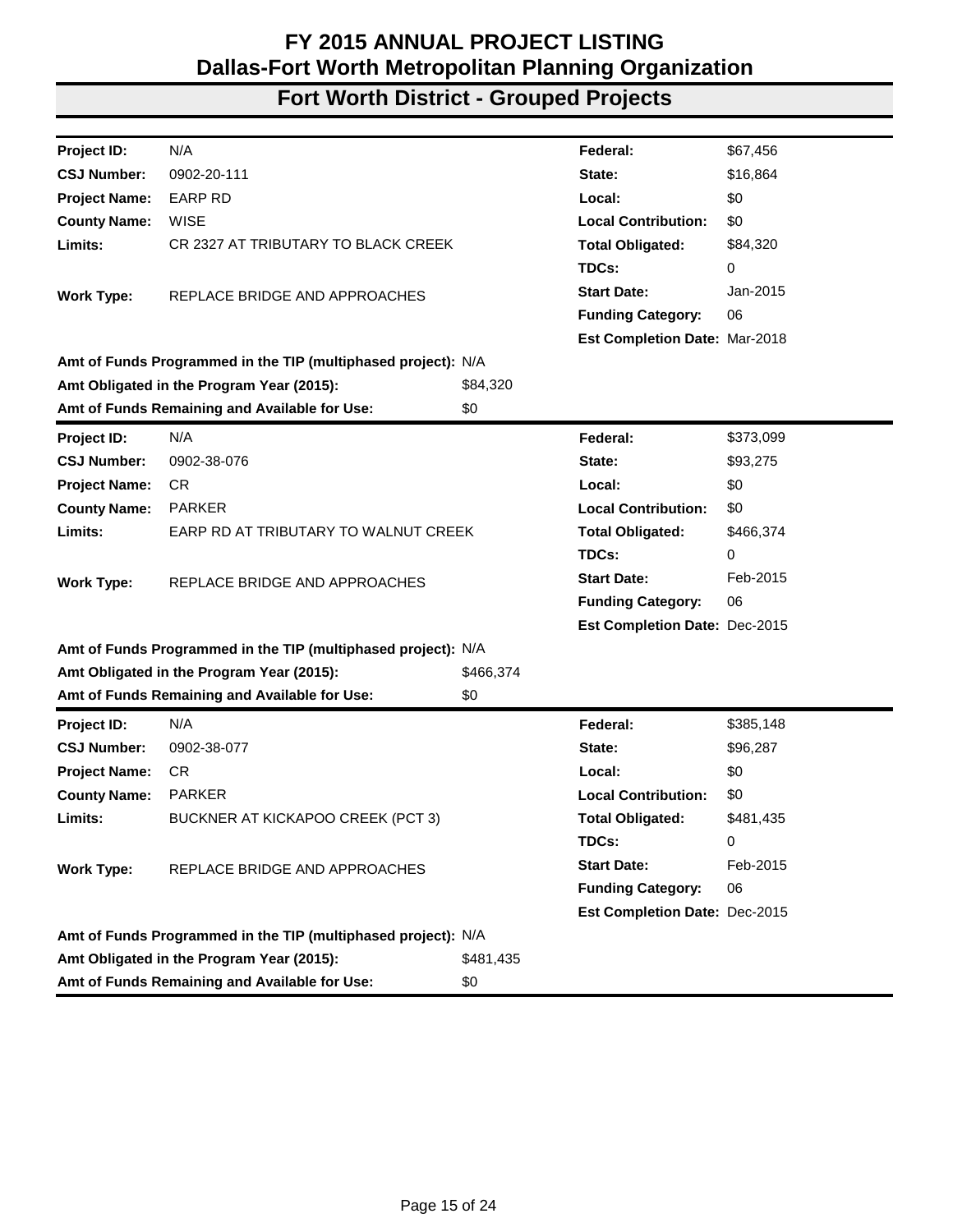| N/A<br>\$345,349<br>Project ID:<br>Federal:<br>0902-38-078<br><b>CSJ Number:</b><br>\$86,337<br>State:<br>\$0<br><b>Project Name:</b><br>CR<br>Local:<br><b>County Name:</b><br><b>PARKER</b><br><b>Local Contribution:</b><br>\$0<br>Limits:<br>GARNER ADELL RD AT BRANCH OF DRY CREEK (STR #3)<br><b>Total Obligated:</b><br>\$431,686<br>IN PRECINCT 1<br>TDCs:<br>0<br><b>Start Date:</b><br>Feb-2015<br>REPLACE BRIDGE AND APPROACHES<br><b>Work Type:</b><br>06<br><b>Funding Category:</b><br>Est Completion Date: Dec-2015<br>Amt of Funds Programmed in the TIP (multiphased project): N/A<br>Amt Obligated in the Program Year (2015):<br>\$431,686<br>Amt of Funds Remaining and Available for Use:<br>\$0<br>N/A<br>Federal:<br>\$1,573,146<br>Project ID:<br>0902-48-058<br>\$393,287<br><b>CSJ Number:</b><br>State: |
|------------------------------------------------------------------------------------------------------------------------------------------------------------------------------------------------------------------------------------------------------------------------------------------------------------------------------------------------------------------------------------------------------------------------------------------------------------------------------------------------------------------------------------------------------------------------------------------------------------------------------------------------------------------------------------------------------------------------------------------------------------------------------------------------------------------------------------|
|                                                                                                                                                                                                                                                                                                                                                                                                                                                                                                                                                                                                                                                                                                                                                                                                                                    |
|                                                                                                                                                                                                                                                                                                                                                                                                                                                                                                                                                                                                                                                                                                                                                                                                                                    |
|                                                                                                                                                                                                                                                                                                                                                                                                                                                                                                                                                                                                                                                                                                                                                                                                                                    |
|                                                                                                                                                                                                                                                                                                                                                                                                                                                                                                                                                                                                                                                                                                                                                                                                                                    |
|                                                                                                                                                                                                                                                                                                                                                                                                                                                                                                                                                                                                                                                                                                                                                                                                                                    |
|                                                                                                                                                                                                                                                                                                                                                                                                                                                                                                                                                                                                                                                                                                                                                                                                                                    |
|                                                                                                                                                                                                                                                                                                                                                                                                                                                                                                                                                                                                                                                                                                                                                                                                                                    |
|                                                                                                                                                                                                                                                                                                                                                                                                                                                                                                                                                                                                                                                                                                                                                                                                                                    |
|                                                                                                                                                                                                                                                                                                                                                                                                                                                                                                                                                                                                                                                                                                                                                                                                                                    |
|                                                                                                                                                                                                                                                                                                                                                                                                                                                                                                                                                                                                                                                                                                                                                                                                                                    |
|                                                                                                                                                                                                                                                                                                                                                                                                                                                                                                                                                                                                                                                                                                                                                                                                                                    |
|                                                                                                                                                                                                                                                                                                                                                                                                                                                                                                                                                                                                                                                                                                                                                                                                                                    |
|                                                                                                                                                                                                                                                                                                                                                                                                                                                                                                                                                                                                                                                                                                                                                                                                                                    |
|                                                                                                                                                                                                                                                                                                                                                                                                                                                                                                                                                                                                                                                                                                                                                                                                                                    |
| \$0<br><b>Project Name:</b><br>VA<br>Local:                                                                                                                                                                                                                                                                                                                                                                                                                                                                                                                                                                                                                                                                                                                                                                                        |
| <b>TARRANT</b><br><b>Local Contribution:</b><br>\$0<br><b>County Name:</b>                                                                                                                                                                                                                                                                                                                                                                                                                                                                                                                                                                                                                                                                                                                                                         |
| Limits:<br><b>VARIOUS LOCATIONS IN TARRANT COUNTY</b><br><b>Total Obligated:</b><br>\$1,966,433                                                                                                                                                                                                                                                                                                                                                                                                                                                                                                                                                                                                                                                                                                                                    |
| TDCs:<br>0                                                                                                                                                                                                                                                                                                                                                                                                                                                                                                                                                                                                                                                                                                                                                                                                                         |
| <b>Start Date:</b><br>Jun-2015<br><b>CONSTRUCT CURB RAMPS</b><br><b>Work Type:</b>                                                                                                                                                                                                                                                                                                                                                                                                                                                                                                                                                                                                                                                                                                                                                 |
| 10<br><b>Funding Category:</b>                                                                                                                                                                                                                                                                                                                                                                                                                                                                                                                                                                                                                                                                                                                                                                                                     |
| Est Completion Date: Feb-2016                                                                                                                                                                                                                                                                                                                                                                                                                                                                                                                                                                                                                                                                                                                                                                                                      |
| Amt of Funds Programmed in the TIP (multiphased project): N/A                                                                                                                                                                                                                                                                                                                                                                                                                                                                                                                                                                                                                                                                                                                                                                      |
| Amt Obligated in the Program Year (2015):<br>\$1,966,433                                                                                                                                                                                                                                                                                                                                                                                                                                                                                                                                                                                                                                                                                                                                                                           |
| Amt of Funds Remaining and Available for Use:<br>\$0                                                                                                                                                                                                                                                                                                                                                                                                                                                                                                                                                                                                                                                                                                                                                                               |
| Federal:<br>52333<br>\$7,823,351<br><b>Project ID:</b>                                                                                                                                                                                                                                                                                                                                                                                                                                                                                                                                                                                                                                                                                                                                                                             |
| <b>CSJ Number:</b><br>0902-48-502<br>State:<br>\$1,955,838                                                                                                                                                                                                                                                                                                                                                                                                                                                                                                                                                                                                                                                                                                                                                                         |
| \$0<br><b>Project Name:</b><br>CS<br>Local:                                                                                                                                                                                                                                                                                                                                                                                                                                                                                                                                                                                                                                                                                                                                                                                        |
| \$0<br><b>County Name:</b><br><b>TARRANT</b><br><b>Local Contribution:</b>                                                                                                                                                                                                                                                                                                                                                                                                                                                                                                                                                                                                                                                                                                                                                         |
| Limits:<br>EAST FIRST STREET AT WEST FORK OF TRINITY TO<br><b>Total Obligated:</b><br>\$9,779,189                                                                                                                                                                                                                                                                                                                                                                                                                                                                                                                                                                                                                                                                                                                                  |
| FORT WORTH<br>TDCs:<br>0                                                                                                                                                                                                                                                                                                                                                                                                                                                                                                                                                                                                                                                                                                                                                                                                           |
| <b>Start Date:</b><br>Nov-2014<br><b>Work Type:</b><br>REPLACE BRIDGE                                                                                                                                                                                                                                                                                                                                                                                                                                                                                                                                                                                                                                                                                                                                                              |
| <b>Funding Category:</b><br>06                                                                                                                                                                                                                                                                                                                                                                                                                                                                                                                                                                                                                                                                                                                                                                                                     |
| Est Completion Date: Nov-2016                                                                                                                                                                                                                                                                                                                                                                                                                                                                                                                                                                                                                                                                                                                                                                                                      |
| Amt of Funds Programmed in the TIP (multiphased project): \$11,500,000                                                                                                                                                                                                                                                                                                                                                                                                                                                                                                                                                                                                                                                                                                                                                             |
| Amt Obligated in the Program Year (2015):<br>\$9,779,189                                                                                                                                                                                                                                                                                                                                                                                                                                                                                                                                                                                                                                                                                                                                                                           |
| Amt of Funds Remaining and Available for Use:<br>\$0                                                                                                                                                                                                                                                                                                                                                                                                                                                                                                                                                                                                                                                                                                                                                                               |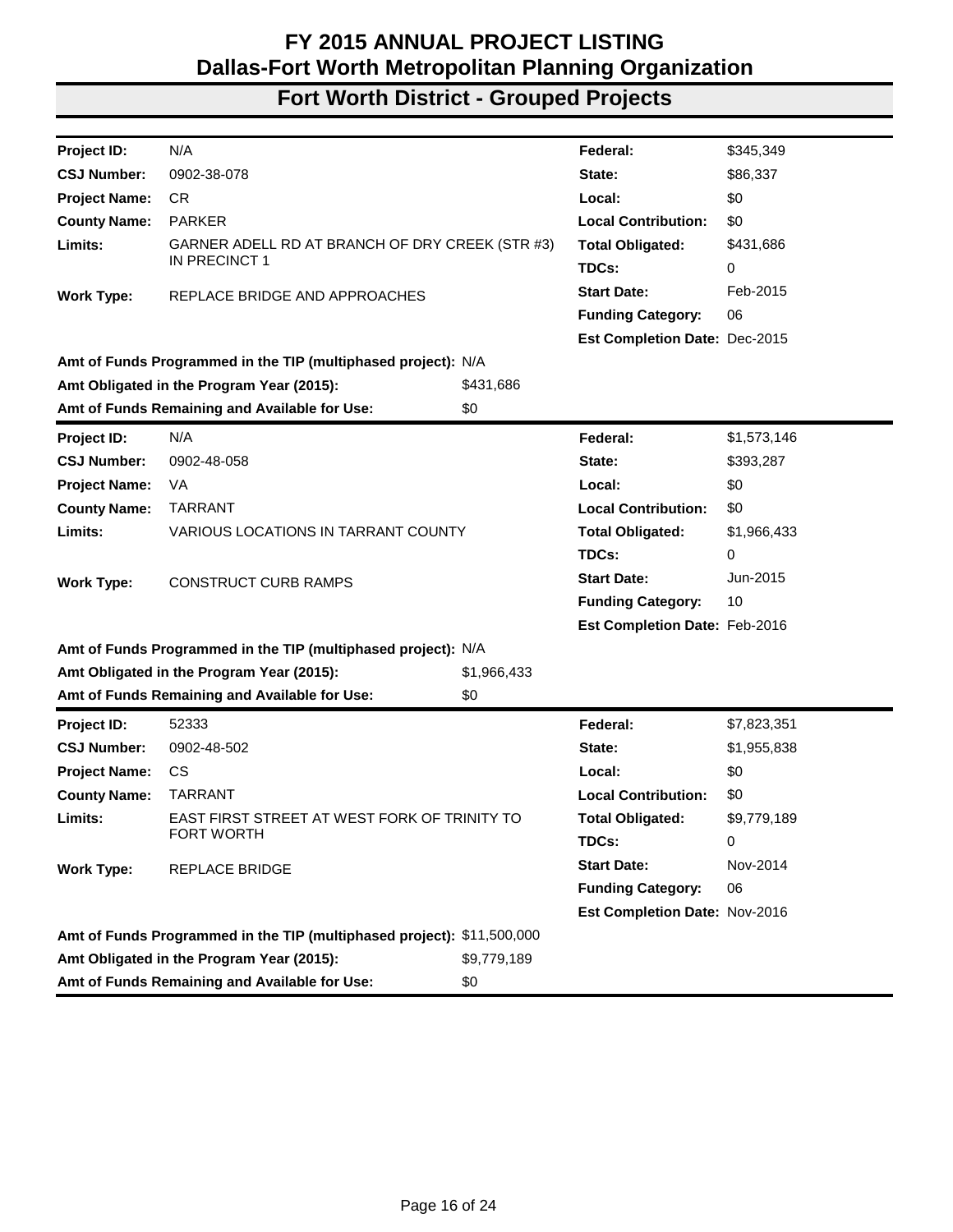| Project ID:          | N/A                                                           |             | Federal:                      | \$1,801,664 |
|----------------------|---------------------------------------------------------------|-------------|-------------------------------|-------------|
| <b>CSJ Number:</b>   | 0902-48-659                                                   |             | State:                        | \$225,208   |
| <b>Project Name:</b> | <b>CS</b>                                                     |             | Local:                        | \$225,208   |
| <b>County Name:</b>  | <b>TARRANT</b>                                                |             | <b>Local Contribution:</b>    | \$0         |
| Limits:              | FOREST HILL DR. AT TRIBUTARY OF VILLAGE CREEK IN              |             | <b>Total Obligated:</b>       | \$2,252,080 |
|                      | <b>FOREST HILL</b>                                            |             | TDCs:                         | 0           |
| <b>Work Type:</b>    | REPLACE BRIDGE AND APPROACHES                                 |             | <b>Start Date:</b>            | Aug-2015    |
|                      |                                                               |             | <b>Funding Category:</b>      | 06          |
|                      |                                                               |             | Est Completion Date: Jun-2016 |             |
|                      | Amt of Funds Programmed in the TIP (multiphased project): N/A |             |                               |             |
|                      | Amt Obligated in the Program Year (2015):                     | \$2,252,080 |                               |             |
|                      | Amt of Funds Remaining and Available for Use:                 | \$0         |                               |             |
| <b>Project ID:</b>   | N/A                                                           |             | Federal:                      | \$892,449   |
| <b>CSJ Number:</b>   | 0902-90-017                                                   |             | State:                        | \$111,556   |
| <b>Project Name:</b> | CS                                                            |             | Local:                        | \$111,556   |
| <b>County Name:</b>  | <b>TARRANT</b>                                                |             | <b>Local Contribution:</b>    | \$0         |
| Limits:              | SOUTH STEWART STREET AT ASH CREEK IN AZLE                     |             | <b>Total Obligated:</b>       | \$1,115,561 |
|                      |                                                               |             | TDCs:                         | 0           |
| <b>Work Type:</b>    | REPLACE BRIDGE AND APPROACHES                                 |             | <b>Start Date:</b>            | Feb-2015    |
|                      |                                                               |             | <b>Funding Category:</b>      | 06          |
|                      |                                                               |             | Est Completion Date: Sep-2015 |             |
|                      | Amt of Funds Programmed in the TIP (multiphased project): N/A |             |                               |             |
|                      | Amt Obligated in the Program Year (2015):                     | \$1,115,561 |                               |             |
|                      | Amt of Funds Remaining and Available for Use:                 | \$0         |                               |             |
| Project ID:          | N/A                                                           |             | Federal:                      | \$3,745,126 |
| <b>CSJ Number:</b>   | 1068-01-203                                                   |             | State:                        | \$416,125   |
| <b>Project Name:</b> | <b>IH 30</b>                                                  |             | Local:                        | \$0         |
| <b>County Name:</b>  | <b>TARRANT</b>                                                |             | <b>Local Contribution:</b>    | \$0         |
| Limits:              | LAS VEGAS TRAIL TO HORNE STREET                               |             | <b>Total Obligated:</b>       | \$4,161,251 |
|                      |                                                               |             | TDCs:                         | 0           |
| <b>Work Type:</b>    | MILL AND OVERLAY                                              |             | <b>Start Date:</b>            | Feb-2015    |
|                      |                                                               |             | <b>Funding Category:</b>      | 01          |
|                      |                                                               |             | Est Completion Date: Aug-2015 |             |
|                      | Amt of Funds Programmed in the TIP (multiphased project): N/A |             |                               |             |
|                      | Amt Obligated in the Program Year (2015):                     | \$4,161,251 |                               |             |
|                      | Amt of Funds Remaining and Available for Use:                 | \$0         |                               |             |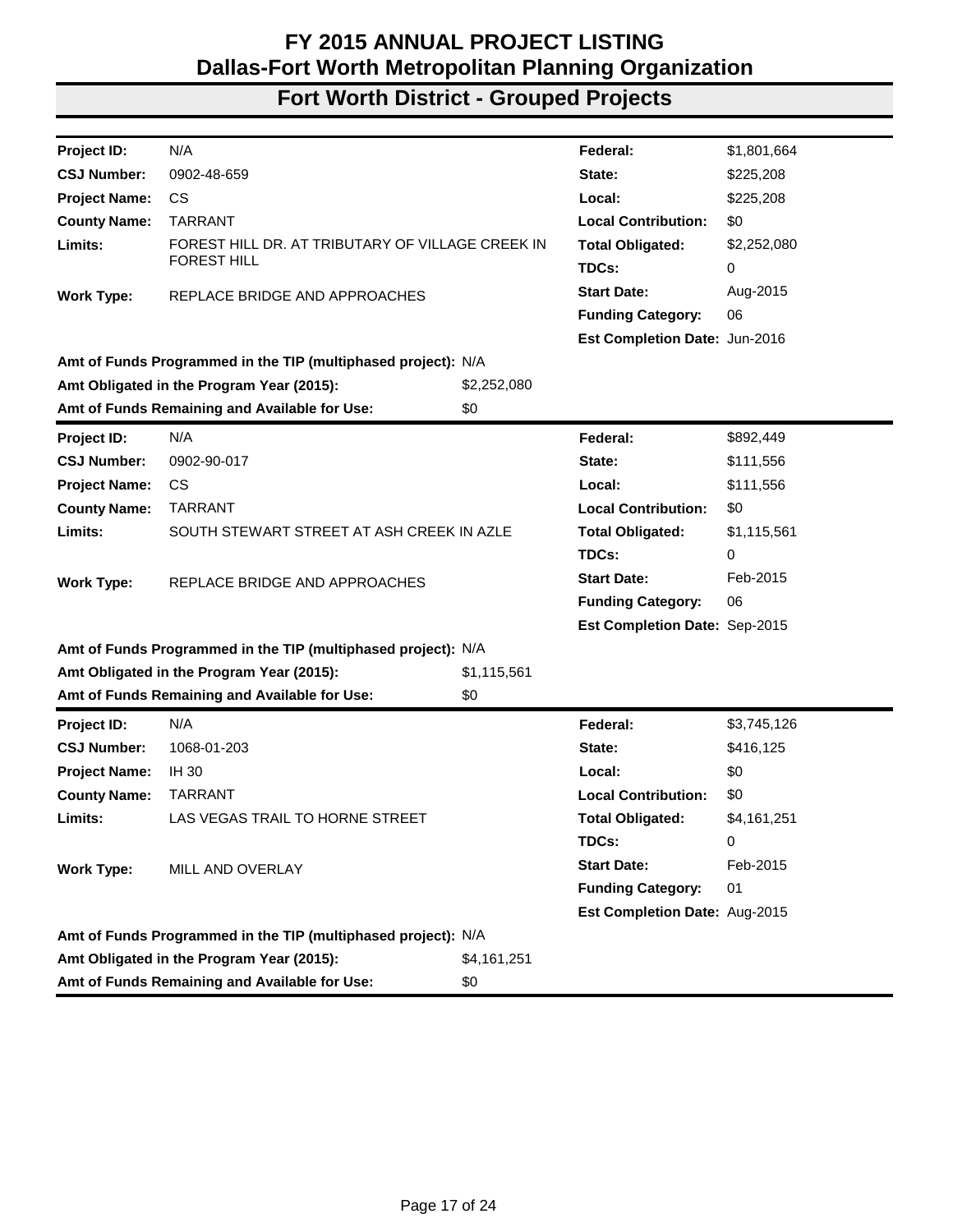| Project ID:          | N/A                                                           |           | Federal:                      | \$242,306 |
|----------------------|---------------------------------------------------------------|-----------|-------------------------------|-----------|
| <b>CSJ Number:</b>   | 1068-02-144                                                   |           | State:                        | \$26,923  |
| <b>Project Name:</b> | <b>IH 30</b>                                                  |           | Local:                        | \$0       |
| <b>County Name:</b>  | <b>TARRANT</b>                                                |           | <b>Local Contribution:</b>    | \$0       |
| Limits:              | 2.5 MI WEST OF FM 157 TO 2.4 MI WEST OF FM 157                |           | <b>Total Obligated:</b>       | \$269,229 |
|                      |                                                               |           | TDCs:                         | 0         |
| <b>Work Type:</b>    | INSTALLATION OF CITY OF ARLINGTON GATEWAY                     |           | <b>Start Date:</b>            | Aug-2015  |
|                      | MONUMENT AND LANDSCAPING                                      |           | <b>Funding Category:</b>      | 10        |
|                      |                                                               |           | Est Completion Date: Dec-2015 |           |
|                      | Amt of Funds Programmed in the TIP (multiphased project): N/A |           |                               |           |
|                      | Amt Obligated in the Program Year (2015):                     | \$269,229 |                               |           |
|                      | Amt of Funds Remaining and Available for Use:                 | \$0       |                               |           |
| Project ID:          | N/A                                                           |           | Federal:                      | \$14,582  |
| <b>CSJ Number:</b>   | 1098-01-024                                                   |           | State:                        | \$0       |
| <b>Project Name:</b> | <b>FM 718</b>                                                 |           | Local:                        | \$0       |
| <b>County Name:</b>  | <b>WISE</b>                                                   |           | <b>Local Contribution:</b>    | \$0       |
| Limits:              | SH 114 TO 1.53 MI SOUTH OF SH 114                             |           | <b>Total Obligated:</b>       | \$14,582  |
|                      |                                                               |           | TDCs:                         | 0         |
| <b>Work Type:</b>    | <b>TEXTURIZE SHOULDERS</b>                                    |           | <b>Start Date:</b>            | Apr-2015  |
|                      |                                                               |           | <b>Funding Category:</b>      | 08        |
|                      |                                                               |           | Est Completion Date: Jul-2015 |           |
|                      | Amt of Funds Programmed in the TIP (multiphased project): N/A |           |                               |           |
|                      | Amt Obligated in the Program Year (2015):                     | \$14,582  |                               |           |
|                      | Amt of Funds Remaining and Available for Use:                 | \$0       |                               |           |
| Project ID:          | N/A                                                           |           | Federal:                      | \$109,998 |
| <b>CSJ Number:</b>   | 1179-02-034                                                   |           | State:                        | \$0       |
| <b>Project Name:</b> | FM 920                                                        |           | Local:                        | \$0       |
| <b>County Name:</b>  | <b>PARKER</b>                                                 |           | <b>Local Contribution:</b>    | \$0       |
| Limits:              | WISE COUNTY LINE TO FM 51                                     |           | <b>Total Obligated:</b>       | \$109,998 |
|                      |                                                               |           | TDCs:                         | 0         |
| <b>Work Type:</b>    | <b>CENTERLINE TEXTURING</b>                                   |           | <b>Start Date:</b>            | Apr-2015  |
|                      |                                                               |           | <b>Funding Category:</b>      | 08        |
|                      |                                                               |           | Est Completion Date: Aug-2015 |           |
|                      | Amt of Funds Programmed in the TIP (multiphased project): N/A |           |                               |           |
|                      | Amt Obligated in the Program Year (2015):                     | \$109,998 |                               |           |
|                      | Amt of Funds Remaining and Available for Use:                 | \$0       |                               |           |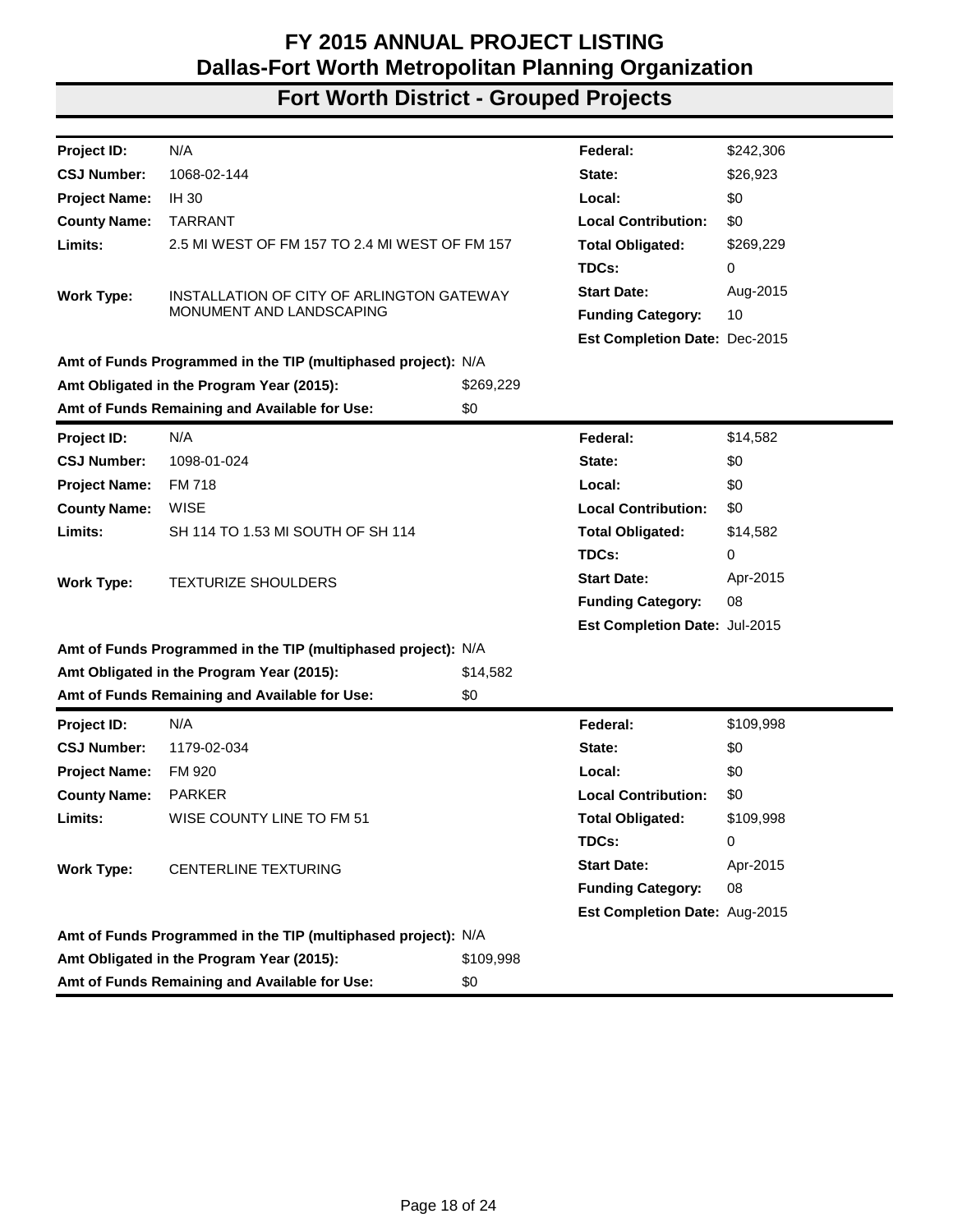| N/A<br>\$332,222<br>Federal:<br>1330-01-064<br>State:<br>\$83,055<br>\$0<br>FM 1187<br>Local:<br><b>TARRANT</b><br><b>Local Contribution:</b><br>\$0<br><b>US 377 TO FM 1902</b><br><b>Total Obligated:</b><br>\$415,277<br>TDCs:<br>0<br>Oct-2014<br><b>Start Date:</b><br><b>SEAL COAT</b><br><b>Work Type:</b><br>1PM<br><b>Funding Category:</b><br>Est Completion Date: Dec-2014<br>Amt of Funds Programmed in the TIP (multiphased project): N/A<br>Amt Obligated in the Program Year (2015):<br>\$415,277<br>Amt of Funds Remaining and Available for Use:<br>\$0<br>N/A<br>\$139,306<br>Federal:<br>1352-04-013<br>\$34,827<br>State:<br>\$0<br>FM 455<br>Local:<br><b>WISE</b><br><b>Local Contribution:</b><br>\$0<br>COOK COUNTY LINE TO FM 51<br><b>Total Obligated:</b><br>\$174,133<br>TDCs:<br>0<br><b>Start Date:</b><br>Oct-2014<br><b>Work Type:</b><br><b>SEAL COAT</b><br>1PM<br><b>Funding Category:</b><br>Est Completion Date: Dec-2014<br>Amt of Funds Programmed in the TIP (multiphased project): N/A<br>Amt Obligated in the Program Year (2015):<br>\$174,133<br>Amt of Funds Remaining and Available for Use:<br>\$0<br>N/A<br>Federal:<br>\$20,214<br>1467-01-016<br>State:<br>\$0<br>\$0<br>FM 1542<br>Local:<br>\$0<br><b>PARKER</b><br><b>Local Contribution:</b><br>SH 199 TO TARRANT COUNTY LINE<br><b>Total Obligated:</b><br>\$20,214<br>TDCs:<br>0<br><b>Start Date:</b><br>Apr-2015<br><b>TEXTURIZE SHOULDERS</b><br><b>Funding Category:</b><br>08<br>Est Completion Date: Jul-2015<br>Amt of Funds Programmed in the TIP (multiphased project): N/A<br>Amt Obligated in the Program Year (2015):<br>\$20,214<br>Amt of Funds Remaining and Available for Use:<br>\$0 |                      |  |  |
|---------------------------------------------------------------------------------------------------------------------------------------------------------------------------------------------------------------------------------------------------------------------------------------------------------------------------------------------------------------------------------------------------------------------------------------------------------------------------------------------------------------------------------------------------------------------------------------------------------------------------------------------------------------------------------------------------------------------------------------------------------------------------------------------------------------------------------------------------------------------------------------------------------------------------------------------------------------------------------------------------------------------------------------------------------------------------------------------------------------------------------------------------------------------------------------------------------------------------------------------------------------------------------------------------------------------------------------------------------------------------------------------------------------------------------------------------------------------------------------------------------------------------------------------------------------------------------------------------------------------------------------------------------------------------------------------------------------|----------------------|--|--|
|                                                                                                                                                                                                                                                                                                                                                                                                                                                                                                                                                                                                                                                                                                                                                                                                                                                                                                                                                                                                                                                                                                                                                                                                                                                                                                                                                                                                                                                                                                                                                                                                                                                                                                               | Project ID:          |  |  |
|                                                                                                                                                                                                                                                                                                                                                                                                                                                                                                                                                                                                                                                                                                                                                                                                                                                                                                                                                                                                                                                                                                                                                                                                                                                                                                                                                                                                                                                                                                                                                                                                                                                                                                               | <b>CSJ Number:</b>   |  |  |
|                                                                                                                                                                                                                                                                                                                                                                                                                                                                                                                                                                                                                                                                                                                                                                                                                                                                                                                                                                                                                                                                                                                                                                                                                                                                                                                                                                                                                                                                                                                                                                                                                                                                                                               | <b>Project Name:</b> |  |  |
|                                                                                                                                                                                                                                                                                                                                                                                                                                                                                                                                                                                                                                                                                                                                                                                                                                                                                                                                                                                                                                                                                                                                                                                                                                                                                                                                                                                                                                                                                                                                                                                                                                                                                                               | <b>County Name:</b>  |  |  |
|                                                                                                                                                                                                                                                                                                                                                                                                                                                                                                                                                                                                                                                                                                                                                                                                                                                                                                                                                                                                                                                                                                                                                                                                                                                                                                                                                                                                                                                                                                                                                                                                                                                                                                               | Limits:              |  |  |
|                                                                                                                                                                                                                                                                                                                                                                                                                                                                                                                                                                                                                                                                                                                                                                                                                                                                                                                                                                                                                                                                                                                                                                                                                                                                                                                                                                                                                                                                                                                                                                                                                                                                                                               |                      |  |  |
|                                                                                                                                                                                                                                                                                                                                                                                                                                                                                                                                                                                                                                                                                                                                                                                                                                                                                                                                                                                                                                                                                                                                                                                                                                                                                                                                                                                                                                                                                                                                                                                                                                                                                                               |                      |  |  |
|                                                                                                                                                                                                                                                                                                                                                                                                                                                                                                                                                                                                                                                                                                                                                                                                                                                                                                                                                                                                                                                                                                                                                                                                                                                                                                                                                                                                                                                                                                                                                                                                                                                                                                               |                      |  |  |
|                                                                                                                                                                                                                                                                                                                                                                                                                                                                                                                                                                                                                                                                                                                                                                                                                                                                                                                                                                                                                                                                                                                                                                                                                                                                                                                                                                                                                                                                                                                                                                                                                                                                                                               |                      |  |  |
|                                                                                                                                                                                                                                                                                                                                                                                                                                                                                                                                                                                                                                                                                                                                                                                                                                                                                                                                                                                                                                                                                                                                                                                                                                                                                                                                                                                                                                                                                                                                                                                                                                                                                                               |                      |  |  |
|                                                                                                                                                                                                                                                                                                                                                                                                                                                                                                                                                                                                                                                                                                                                                                                                                                                                                                                                                                                                                                                                                                                                                                                                                                                                                                                                                                                                                                                                                                                                                                                                                                                                                                               |                      |  |  |
|                                                                                                                                                                                                                                                                                                                                                                                                                                                                                                                                                                                                                                                                                                                                                                                                                                                                                                                                                                                                                                                                                                                                                                                                                                                                                                                                                                                                                                                                                                                                                                                                                                                                                                               |                      |  |  |
|                                                                                                                                                                                                                                                                                                                                                                                                                                                                                                                                                                                                                                                                                                                                                                                                                                                                                                                                                                                                                                                                                                                                                                                                                                                                                                                                                                                                                                                                                                                                                                                                                                                                                                               | Project ID:          |  |  |
|                                                                                                                                                                                                                                                                                                                                                                                                                                                                                                                                                                                                                                                                                                                                                                                                                                                                                                                                                                                                                                                                                                                                                                                                                                                                                                                                                                                                                                                                                                                                                                                                                                                                                                               | <b>CSJ Number:</b>   |  |  |
|                                                                                                                                                                                                                                                                                                                                                                                                                                                                                                                                                                                                                                                                                                                                                                                                                                                                                                                                                                                                                                                                                                                                                                                                                                                                                                                                                                                                                                                                                                                                                                                                                                                                                                               | <b>Project Name:</b> |  |  |
|                                                                                                                                                                                                                                                                                                                                                                                                                                                                                                                                                                                                                                                                                                                                                                                                                                                                                                                                                                                                                                                                                                                                                                                                                                                                                                                                                                                                                                                                                                                                                                                                                                                                                                               | <b>County Name:</b>  |  |  |
|                                                                                                                                                                                                                                                                                                                                                                                                                                                                                                                                                                                                                                                                                                                                                                                                                                                                                                                                                                                                                                                                                                                                                                                                                                                                                                                                                                                                                                                                                                                                                                                                                                                                                                               | Limits:              |  |  |
|                                                                                                                                                                                                                                                                                                                                                                                                                                                                                                                                                                                                                                                                                                                                                                                                                                                                                                                                                                                                                                                                                                                                                                                                                                                                                                                                                                                                                                                                                                                                                                                                                                                                                                               |                      |  |  |
|                                                                                                                                                                                                                                                                                                                                                                                                                                                                                                                                                                                                                                                                                                                                                                                                                                                                                                                                                                                                                                                                                                                                                                                                                                                                                                                                                                                                                                                                                                                                                                                                                                                                                                               |                      |  |  |
|                                                                                                                                                                                                                                                                                                                                                                                                                                                                                                                                                                                                                                                                                                                                                                                                                                                                                                                                                                                                                                                                                                                                                                                                                                                                                                                                                                                                                                                                                                                                                                                                                                                                                                               |                      |  |  |
|                                                                                                                                                                                                                                                                                                                                                                                                                                                                                                                                                                                                                                                                                                                                                                                                                                                                                                                                                                                                                                                                                                                                                                                                                                                                                                                                                                                                                                                                                                                                                                                                                                                                                                               |                      |  |  |
|                                                                                                                                                                                                                                                                                                                                                                                                                                                                                                                                                                                                                                                                                                                                                                                                                                                                                                                                                                                                                                                                                                                                                                                                                                                                                                                                                                                                                                                                                                                                                                                                                                                                                                               |                      |  |  |
|                                                                                                                                                                                                                                                                                                                                                                                                                                                                                                                                                                                                                                                                                                                                                                                                                                                                                                                                                                                                                                                                                                                                                                                                                                                                                                                                                                                                                                                                                                                                                                                                                                                                                                               |                      |  |  |
|                                                                                                                                                                                                                                                                                                                                                                                                                                                                                                                                                                                                                                                                                                                                                                                                                                                                                                                                                                                                                                                                                                                                                                                                                                                                                                                                                                                                                                                                                                                                                                                                                                                                                                               |                      |  |  |
|                                                                                                                                                                                                                                                                                                                                                                                                                                                                                                                                                                                                                                                                                                                                                                                                                                                                                                                                                                                                                                                                                                                                                                                                                                                                                                                                                                                                                                                                                                                                                                                                                                                                                                               | Project ID:          |  |  |
|                                                                                                                                                                                                                                                                                                                                                                                                                                                                                                                                                                                                                                                                                                                                                                                                                                                                                                                                                                                                                                                                                                                                                                                                                                                                                                                                                                                                                                                                                                                                                                                                                                                                                                               | <b>CSJ Number:</b>   |  |  |
|                                                                                                                                                                                                                                                                                                                                                                                                                                                                                                                                                                                                                                                                                                                                                                                                                                                                                                                                                                                                                                                                                                                                                                                                                                                                                                                                                                                                                                                                                                                                                                                                                                                                                                               | <b>Project Name:</b> |  |  |
|                                                                                                                                                                                                                                                                                                                                                                                                                                                                                                                                                                                                                                                                                                                                                                                                                                                                                                                                                                                                                                                                                                                                                                                                                                                                                                                                                                                                                                                                                                                                                                                                                                                                                                               | <b>County Name:</b>  |  |  |
|                                                                                                                                                                                                                                                                                                                                                                                                                                                                                                                                                                                                                                                                                                                                                                                                                                                                                                                                                                                                                                                                                                                                                                                                                                                                                                                                                                                                                                                                                                                                                                                                                                                                                                               | Limits:              |  |  |
|                                                                                                                                                                                                                                                                                                                                                                                                                                                                                                                                                                                                                                                                                                                                                                                                                                                                                                                                                                                                                                                                                                                                                                                                                                                                                                                                                                                                                                                                                                                                                                                                                                                                                                               |                      |  |  |
|                                                                                                                                                                                                                                                                                                                                                                                                                                                                                                                                                                                                                                                                                                                                                                                                                                                                                                                                                                                                                                                                                                                                                                                                                                                                                                                                                                                                                                                                                                                                                                                                                                                                                                               | <b>Work Type:</b>    |  |  |
|                                                                                                                                                                                                                                                                                                                                                                                                                                                                                                                                                                                                                                                                                                                                                                                                                                                                                                                                                                                                                                                                                                                                                                                                                                                                                                                                                                                                                                                                                                                                                                                                                                                                                                               |                      |  |  |
|                                                                                                                                                                                                                                                                                                                                                                                                                                                                                                                                                                                                                                                                                                                                                                                                                                                                                                                                                                                                                                                                                                                                                                                                                                                                                                                                                                                                                                                                                                                                                                                                                                                                                                               |                      |  |  |
|                                                                                                                                                                                                                                                                                                                                                                                                                                                                                                                                                                                                                                                                                                                                                                                                                                                                                                                                                                                                                                                                                                                                                                                                                                                                                                                                                                                                                                                                                                                                                                                                                                                                                                               |                      |  |  |
|                                                                                                                                                                                                                                                                                                                                                                                                                                                                                                                                                                                                                                                                                                                                                                                                                                                                                                                                                                                                                                                                                                                                                                                                                                                                                                                                                                                                                                                                                                                                                                                                                                                                                                               |                      |  |  |
|                                                                                                                                                                                                                                                                                                                                                                                                                                                                                                                                                                                                                                                                                                                                                                                                                                                                                                                                                                                                                                                                                                                                                                                                                                                                                                                                                                                                                                                                                                                                                                                                                                                                                                               |                      |  |  |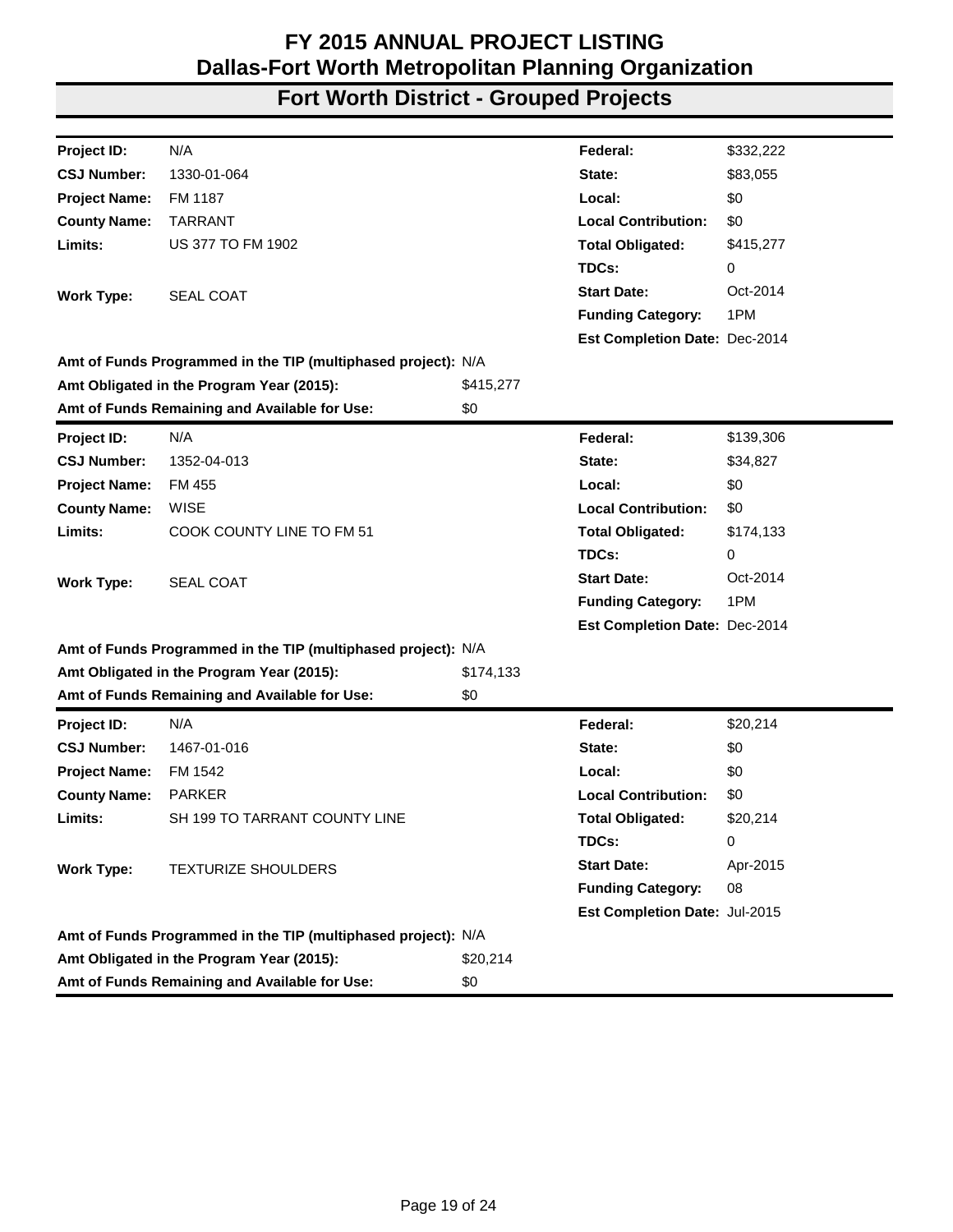| Project ID:          | N/A                                                           |           | Federal:                      | \$19,962  |
|----------------------|---------------------------------------------------------------|-----------|-------------------------------|-----------|
| <b>CSJ Number:</b>   | 1513-01-016                                                   |           | State:                        | \$0       |
| <b>Project Name:</b> | FM 167                                                        |           | Local:                        | \$0       |
| <b>County Name:</b>  | <b>HOOD</b>                                                   |           | <b>Local Contribution:</b>    | \$0       |
| Limits:              | FM 4 TO END OF FM 167                                         |           | <b>Total Obligated:</b>       | \$19,962  |
|                      |                                                               |           | TDCs:                         | 0         |
| <b>Work Type:</b>    | <b>TEXTURIZE SHOULDERS</b>                                    |           | <b>Start Date:</b>            | Mar-2015  |
|                      |                                                               |           | <b>Funding Category:</b>      | 08        |
|                      |                                                               |           | Est Completion Date: Jun-2015 |           |
|                      | Amt of Funds Programmed in the TIP (multiphased project): N/A |           |                               |           |
|                      | Amt Obligated in the Program Year (2015):                     | \$19,962  |                               |           |
|                      | Amt of Funds Remaining and Available for Use:                 | \$0       |                               |           |
| Project ID:          | N/A                                                           |           | Federal:                      | \$17,349  |
| <b>CSJ Number:</b>   | 1513-01-017                                                   |           | State:                        | \$0       |
| <b>Project Name:</b> | FM 167                                                        |           | Local:                        | \$0       |
| <b>County Name:</b>  | <b>HOOD</b>                                                   |           | <b>Local Contribution:</b>    | \$0       |
| Limits:              | FM 4 TO END OF FM 167                                         |           | <b>Total Obligated:</b>       | \$17,349  |
|                      |                                                               |           | TDCs:                         | 0         |
| <b>Work Type:</b>    | <b>CENTERLINE TEXTURING</b>                                   |           | <b>Start Date:</b>            | Mar-2015  |
|                      |                                                               |           | <b>Funding Category:</b>      | 08        |
|                      |                                                               |           | Est Completion Date: Jun-2015 |           |
|                      | Amt of Funds Programmed in the TIP (multiphased project): N/A |           |                               |           |
|                      | Amt Obligated in the Program Year (2015):                     | \$17,349  |                               |           |
|                      | Amt of Funds Remaining and Available for Use:                 | \$0       |                               |           |
| Project ID:          | N/A                                                           |           | Federal:                      | \$191,555 |
| <b>CSJ Number:</b>   | 1599-04-011                                                   |           | State:                        | \$47,889  |
| <b>Project Name:</b> | FM 916                                                        |           | Local:                        | \$0       |
| <b>County Name:</b>  | <b>JOHNSON</b>                                                |           | <b>Local Contribution:</b>    | \$0       |
| Limits:              | END OF ROAD TO SH 174                                         |           | <b>Total Obligated:</b>       | \$239,444 |
|                      |                                                               |           | TDCs:                         | 0         |
| <b>Work Type:</b>    | <b>SEAL COAT</b>                                              |           | <b>Start Date:</b>            | Oct-2014  |
|                      |                                                               |           | <b>Funding Category:</b>      | 1PM       |
|                      |                                                               |           | Est Completion Date: Dec-2014 |           |
|                      | Amt of Funds Programmed in the TIP (multiphased project): N/A |           |                               |           |
|                      | Amt Obligated in the Program Year (2015):                     | \$239,444 |                               |           |
|                      | Amt of Funds Remaining and Available for Use:                 | \$0       |                               |           |
|                      |                                                               |           |                               |           |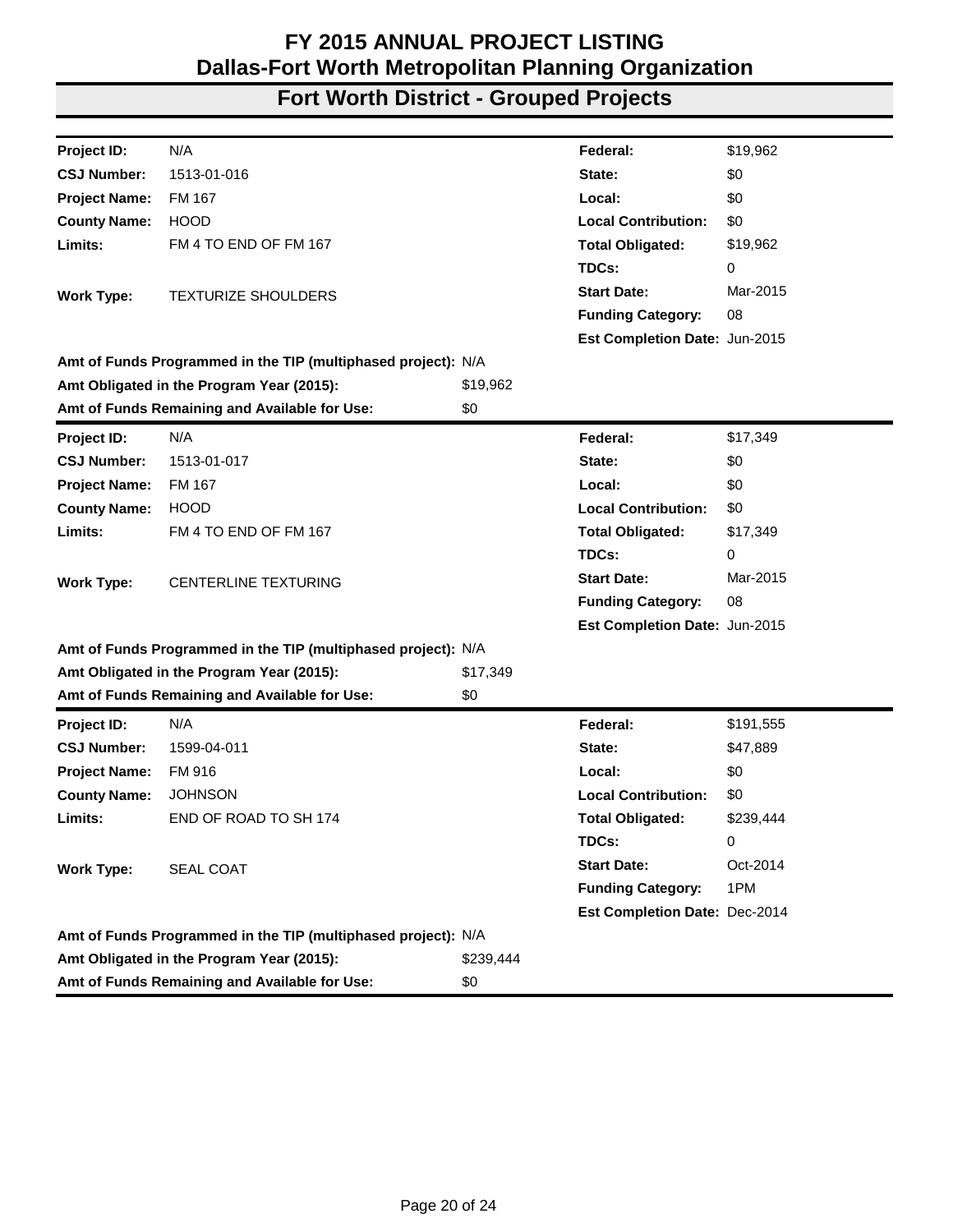| Project ID:          | N/A                                                           |             | Federal:                             | \$7,454,517 |
|----------------------|---------------------------------------------------------------|-------------|--------------------------------------|-------------|
| <b>CSJ Number:</b>   | 1600-02-017                                                   |             | State:                               | \$828,280   |
| <b>Project Name:</b> | FM 1807                                                       |             | Local:                               | \$0         |
| <b>County Name:</b>  | <b>JOHNSON</b>                                                |             | <b>Local Contribution:</b>           | \$0         |
| Limits:              | FM 1706 TO JOHNSON/ELLIS COUNTY LINE                          |             | <b>Total Obligated:</b>              | \$8,282,797 |
|                      |                                                               |             | TDCs:                                | 0           |
| <b>Work Type:</b>    | WIDEN PAVEMENT AND ADD SHOULDERS                              |             | <b>Start Date:</b>                   | Aug-2015    |
|                      |                                                               |             | <b>Funding Category:</b>             | 08          |
|                      |                                                               |             | <b>Est Completion Date: Dec-2016</b> |             |
|                      | Amt of Funds Programmed in the TIP (multiphased project): N/A |             |                                      |             |
|                      | Amt Obligated in the Program Year (2015):                     | \$8,282,797 |                                      |             |
|                      | Amt of Funds Remaining and Available for Use:                 | \$0         |                                      |             |
| <b>Project ID:</b>   | N/A                                                           |             | Federal:                             | \$1,322,076 |
| <b>CSJ Number:</b>   | 1601-03-014                                                   |             | State:                               | \$146,897   |
| <b>Project Name:</b> | FM 2580                                                       |             | Local:                               | \$0         |
| <b>County Name:</b>  | <b>HOOD</b>                                                   |             | <b>Local Contribution:</b>           | \$0         |
| Limits:              | 3.1 MI SOUTH OF PARKER COUNTY LINE TO 0.5 MI                  |             | <b>Total Obligated:</b>              | \$1,468,973 |
|                      | NORTH OF FM 4                                                 |             | TDCs:                                | 0           |
| <b>Work Type:</b>    | WIDEN RDWY TO 2-12' FT DRIVING LANES WITH 2 FT                |             | <b>Start Date:</b>                   | Aug-2015    |
|                      | <b>SHOULDERS</b>                                              |             | <b>Funding Category:</b>             | 08          |
|                      |                                                               |             | Est Completion Date: Nov-2016        |             |
|                      | Amt of Funds Programmed in the TIP (multiphased project): N/A |             |                                      |             |
|                      | Amt Obligated in the Program Year (2015):                     | \$1,468,973 |                                      |             |
|                      | Amt of Funds Remaining and Available for Use:                 | \$0         |                                      |             |
| Project ID:          | N/A                                                           |             | Federal:                             | \$8,620     |
| <b>CSJ Number:</b>   | 1605-02-021                                                   |             | State:                               | \$958       |
| <b>Project Name:</b> | FM 1886                                                       |             | Local:                               | \$0         |
| <b>County Name:</b>  | <b>TARRANT</b>                                                |             | <b>Local Contribution:</b>           | \$0         |
| Limits:              | PARKER COUNTY LINE TO 0.104 MI WEST OF AQUILLA                |             | <b>Total Obligated:</b>              | \$9,578     |
|                      |                                                               |             | TDCs:                                | 0           |
| <b>Work Type:</b>    | TEXTURIZE SHOULDERS                                           |             | <b>Start Date:</b>                   | Aug-2015    |
|                      |                                                               |             | <b>Funding Category:</b>             | 08          |
|                      |                                                               |             | Est Completion Date: Nov-2015        |             |
|                      | Amt of Funds Programmed in the TIP (multiphased project): N/A |             |                                      |             |
|                      | Amt Obligated in the Program Year (2015):                     | \$9,578     |                                      |             |
|                      | Amt of Funds Remaining and Available for Use:                 | \$0         |                                      |             |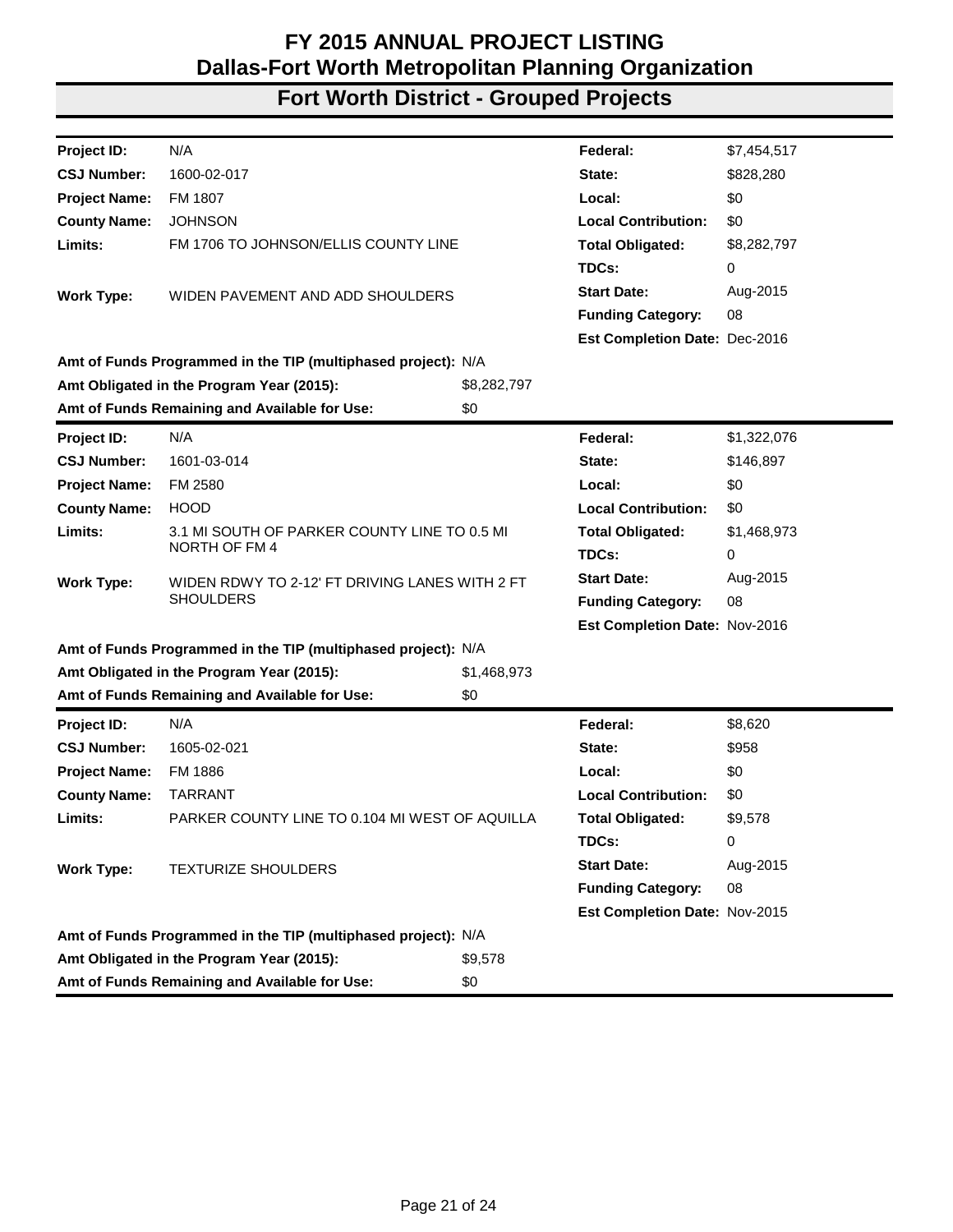| Project ID:          | N/A                                                           |           | Federal:                      | \$221,494 |
|----------------------|---------------------------------------------------------------|-----------|-------------------------------|-----------|
| <b>CSJ Number:</b>   | 1606-01-033                                                   |           | State:                        | \$55,373  |
| <b>Project Name:</b> | FM 1658                                                       |           | Local:                        | \$0       |
| <b>County Name:</b>  | <b>WISE</b>                                                   |           | <b>Local Contribution:</b>    | \$0       |
| Limits:              | US 380 W TO US 380 E                                          |           | <b>Total Obligated:</b>       | \$276,867 |
|                      |                                                               |           | TDCs:                         | 0         |
| <b>Work Type:</b>    | <b>SEAL COAT</b>                                              |           | <b>Start Date:</b>            | Oct-2014  |
|                      |                                                               |           | <b>Funding Category:</b>      | 1PM       |
|                      |                                                               |           | Est Completion Date: Dec-2014 |           |
|                      | Amt of Funds Programmed in the TIP (multiphased project): N/A |           |                               |           |
|                      | Amt Obligated in the Program Year (2015):                     | \$276,867 |                               |           |
|                      | Amt of Funds Remaining and Available for Use:                 | \$0       |                               |           |
| Project ID:          | N/A                                                           |           | Federal:                      | \$20,708  |
| <b>CSJ Number:</b>   | 1751-01-025                                                   |           | State:                        | \$0       |
| <b>Project Name:</b> | FM 1810                                                       |           | Local:                        | \$0       |
| <b>County Name:</b>  | WISE                                                          |           | <b>Local Contribution:</b>    | \$0       |
| Limits:              | SH 101 TO FM 1655                                             |           | <b>Total Obligated:</b>       | \$20,708  |
|                      |                                                               |           | TDCs:                         | 0         |
| <b>Work Type:</b>    | <b>TEXTURIZE SHOULDERS</b>                                    |           | <b>Start Date:</b>            | Apr-2015  |
|                      |                                                               |           | <b>Funding Category:</b>      | 08        |
|                      |                                                               |           | Est Completion Date: Jul-2015 |           |
|                      | Amt of Funds Programmed in the TIP (multiphased project): N/A |           |                               |           |
|                      | Amt Obligated in the Program Year (2015):                     | \$20,708  |                               |           |
|                      | Amt of Funds Remaining and Available for Use:                 | \$0       |                               |           |
| Project ID:          | N/A                                                           |           | Federal:                      | \$241,972 |
| <b>CSJ Number:</b>   | 1853-01-045                                                   |           | State:                        | \$60,493  |
| <b>Project Name:</b> | FM 1434                                                       |           | Local:                        | \$0       |
| <b>County Name:</b>  | <b>JOHNSON</b>                                                |           | <b>Local Contribution:</b>    | \$0       |
| Limits:              | RETREAT BLVD TO FM 200                                        |           | <b>Total Obligated:</b>       | \$302,465 |
|                      |                                                               |           | TDCs:                         | 0         |
| <b>Work Type:</b>    | <b>SEAL COAT</b>                                              |           | <b>Start Date:</b>            | Oct-2014  |
|                      |                                                               |           | <b>Funding Category:</b>      | 1PM       |
|                      |                                                               |           | Est Completion Date: Dec-2014 |           |
|                      | Amt of Funds Programmed in the TIP (multiphased project): N/A |           |                               |           |
|                      | Amt Obligated in the Program Year (2015):                     | \$302,465 |                               |           |
|                      | Amt of Funds Remaining and Available for Use:                 | \$0       |                               |           |
|                      |                                                               |           |                               |           |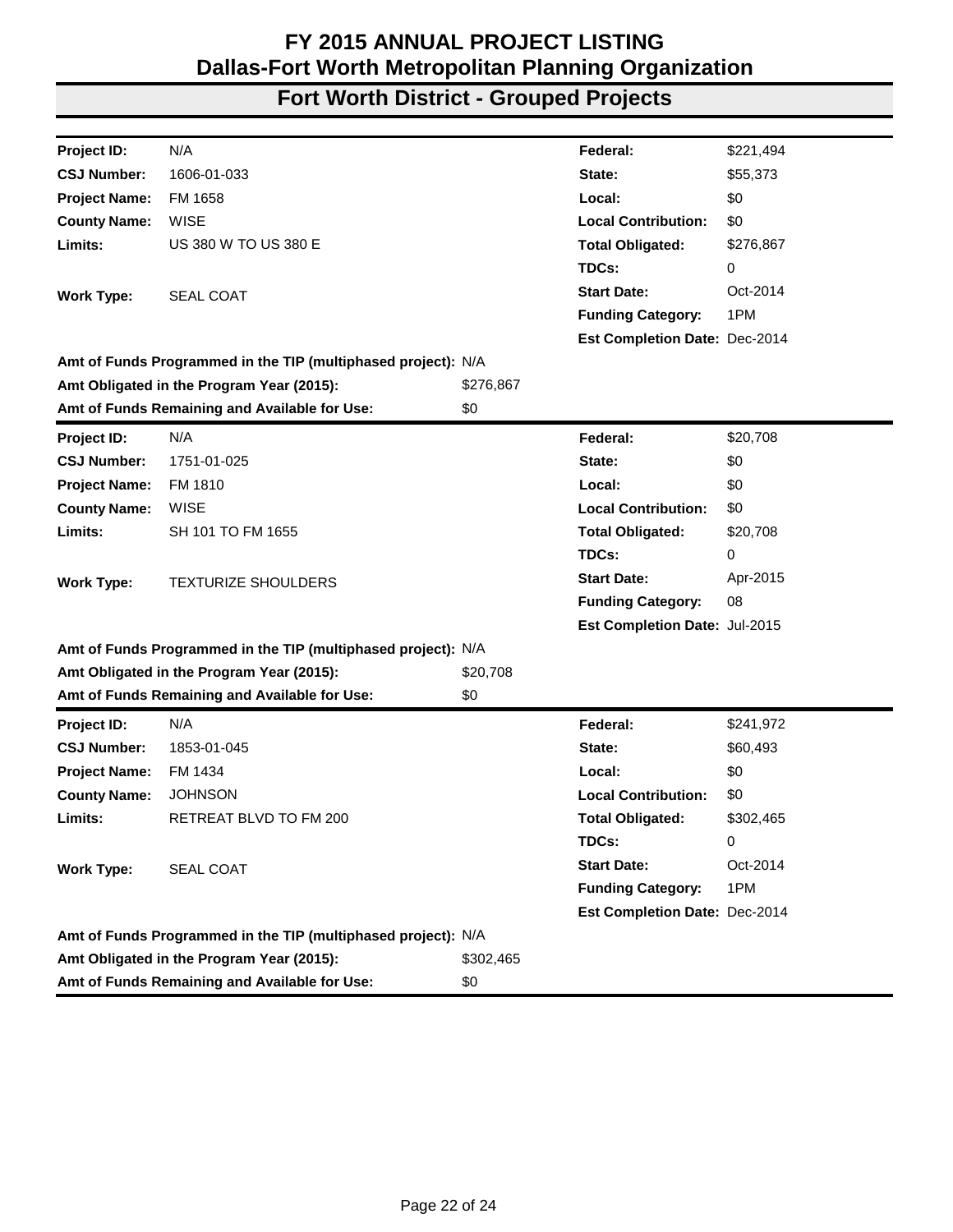| N/A<br>\$1,596,173<br>Federal:<br><b>CSJ Number:</b><br>2374-06-005<br>\$177,353<br>State:<br>\$0<br>IH 635<br>Local:<br><b>County Name:</b><br><b>TARRANT</b><br><b>Local Contribution:</b><br>\$0<br>Limits:<br>SH 121 TO TARRANT/DALLAS COUNTY LINE<br><b>Total Obligated:</b><br>\$1,773,526<br>TDCs:<br>0<br>Oct-2014<br><b>Start Date:</b><br>MILL, BASE REPAIR & HMAC OVERLAY AT SH 121<br><b>Work Type:</b><br><b>CONNECTIONS</b><br>1PM<br><b>Funding Category:</b><br>Est Completion Date: Dec-2014<br>Amt of Funds Programmed in the TIP (multiphased project): N/A<br>Amt Obligated in the Program Year (2015):<br>\$1,773,526<br>Amt of Funds Remaining and Available for Use:<br>\$0<br>N/A<br>Federal:<br>\$1,249,247<br>Project ID:<br>2930-02-011<br>\$312,312<br><b>CSJ Number:</b><br>State:<br>\$0<br><b>Project Name:</b><br>FM 3028<br>Local:<br><b>Local Contribution:</b><br><b>County Name:</b><br><b>PARKER</b><br>\$0<br>Limits:<br>FM 3028 AT ROCKY CREEK<br><b>Total Obligated:</b><br>\$1,561,559<br>TDCs:<br>0<br><b>Start Date:</b><br>Jun-2015<br>REPLACE BRIDGE AND APPROACHES<br><b>Work Type:</b><br>06<br><b>Funding Category:</b><br>Est Completion Date: Feb-2016<br>Amt of Funds Programmed in the TIP (multiphased project): N/A<br>Amt Obligated in the Program Year (2015):<br>\$1,561,559<br>Amt of Funds Remaining and Available for Use:<br>\$0<br>Federal:<br>N/A<br>\$13,525<br><b>Project ID:</b><br><b>CSJ Number:</b><br>\$0<br>2930-02-013<br>State:<br><b>Project Name:</b><br>FM 3028<br>Local:<br>\$0<br>\$0<br><b>County Name:</b><br><b>PARKER</b><br><b>Local Contribution:</b><br>Limits:<br>PALO PINTO COUNTY LINE TO FM 113<br><b>Total Obligated:</b><br>\$13,525<br>TDCs:<br>0<br><b>Start Date:</b><br>Apr-2015<br><b>Work Type:</b><br><b>TEXTURIZE SHOULDERS</b><br><b>Funding Category:</b><br>08<br>Est Completion Date: Jul-2015<br>Amt of Funds Programmed in the TIP (multiphased project): N/A<br>Amt Obligated in the Program Year (2015):<br>\$13,525<br>Amt of Funds Remaining and Available for Use:<br>\$0 |                      |  |  |
|-----------------------------------------------------------------------------------------------------------------------------------------------------------------------------------------------------------------------------------------------------------------------------------------------------------------------------------------------------------------------------------------------------------------------------------------------------------------------------------------------------------------------------------------------------------------------------------------------------------------------------------------------------------------------------------------------------------------------------------------------------------------------------------------------------------------------------------------------------------------------------------------------------------------------------------------------------------------------------------------------------------------------------------------------------------------------------------------------------------------------------------------------------------------------------------------------------------------------------------------------------------------------------------------------------------------------------------------------------------------------------------------------------------------------------------------------------------------------------------------------------------------------------------------------------------------------------------------------------------------------------------------------------------------------------------------------------------------------------------------------------------------------------------------------------------------------------------------------------------------------------------------------------------------------------------------------------------------------------------------------------------------------------------------------------------------------------------------|----------------------|--|--|
|                                                                                                                                                                                                                                                                                                                                                                                                                                                                                                                                                                                                                                                                                                                                                                                                                                                                                                                                                                                                                                                                                                                                                                                                                                                                                                                                                                                                                                                                                                                                                                                                                                                                                                                                                                                                                                                                                                                                                                                                                                                                                         | Project ID:          |  |  |
|                                                                                                                                                                                                                                                                                                                                                                                                                                                                                                                                                                                                                                                                                                                                                                                                                                                                                                                                                                                                                                                                                                                                                                                                                                                                                                                                                                                                                                                                                                                                                                                                                                                                                                                                                                                                                                                                                                                                                                                                                                                                                         |                      |  |  |
|                                                                                                                                                                                                                                                                                                                                                                                                                                                                                                                                                                                                                                                                                                                                                                                                                                                                                                                                                                                                                                                                                                                                                                                                                                                                                                                                                                                                                                                                                                                                                                                                                                                                                                                                                                                                                                                                                                                                                                                                                                                                                         | <b>Project Name:</b> |  |  |
|                                                                                                                                                                                                                                                                                                                                                                                                                                                                                                                                                                                                                                                                                                                                                                                                                                                                                                                                                                                                                                                                                                                                                                                                                                                                                                                                                                                                                                                                                                                                                                                                                                                                                                                                                                                                                                                                                                                                                                                                                                                                                         |                      |  |  |
|                                                                                                                                                                                                                                                                                                                                                                                                                                                                                                                                                                                                                                                                                                                                                                                                                                                                                                                                                                                                                                                                                                                                                                                                                                                                                                                                                                                                                                                                                                                                                                                                                                                                                                                                                                                                                                                                                                                                                                                                                                                                                         |                      |  |  |
|                                                                                                                                                                                                                                                                                                                                                                                                                                                                                                                                                                                                                                                                                                                                                                                                                                                                                                                                                                                                                                                                                                                                                                                                                                                                                                                                                                                                                                                                                                                                                                                                                                                                                                                                                                                                                                                                                                                                                                                                                                                                                         |                      |  |  |
|                                                                                                                                                                                                                                                                                                                                                                                                                                                                                                                                                                                                                                                                                                                                                                                                                                                                                                                                                                                                                                                                                                                                                                                                                                                                                                                                                                                                                                                                                                                                                                                                                                                                                                                                                                                                                                                                                                                                                                                                                                                                                         |                      |  |  |
|                                                                                                                                                                                                                                                                                                                                                                                                                                                                                                                                                                                                                                                                                                                                                                                                                                                                                                                                                                                                                                                                                                                                                                                                                                                                                                                                                                                                                                                                                                                                                                                                                                                                                                                                                                                                                                                                                                                                                                                                                                                                                         |                      |  |  |
|                                                                                                                                                                                                                                                                                                                                                                                                                                                                                                                                                                                                                                                                                                                                                                                                                                                                                                                                                                                                                                                                                                                                                                                                                                                                                                                                                                                                                                                                                                                                                                                                                                                                                                                                                                                                                                                                                                                                                                                                                                                                                         |                      |  |  |
|                                                                                                                                                                                                                                                                                                                                                                                                                                                                                                                                                                                                                                                                                                                                                                                                                                                                                                                                                                                                                                                                                                                                                                                                                                                                                                                                                                                                                                                                                                                                                                                                                                                                                                                                                                                                                                                                                                                                                                                                                                                                                         |                      |  |  |
|                                                                                                                                                                                                                                                                                                                                                                                                                                                                                                                                                                                                                                                                                                                                                                                                                                                                                                                                                                                                                                                                                                                                                                                                                                                                                                                                                                                                                                                                                                                                                                                                                                                                                                                                                                                                                                                                                                                                                                                                                                                                                         |                      |  |  |
|                                                                                                                                                                                                                                                                                                                                                                                                                                                                                                                                                                                                                                                                                                                                                                                                                                                                                                                                                                                                                                                                                                                                                                                                                                                                                                                                                                                                                                                                                                                                                                                                                                                                                                                                                                                                                                                                                                                                                                                                                                                                                         |                      |  |  |
|                                                                                                                                                                                                                                                                                                                                                                                                                                                                                                                                                                                                                                                                                                                                                                                                                                                                                                                                                                                                                                                                                                                                                                                                                                                                                                                                                                                                                                                                                                                                                                                                                                                                                                                                                                                                                                                                                                                                                                                                                                                                                         |                      |  |  |
|                                                                                                                                                                                                                                                                                                                                                                                                                                                                                                                                                                                                                                                                                                                                                                                                                                                                                                                                                                                                                                                                                                                                                                                                                                                                                                                                                                                                                                                                                                                                                                                                                                                                                                                                                                                                                                                                                                                                                                                                                                                                                         |                      |  |  |
|                                                                                                                                                                                                                                                                                                                                                                                                                                                                                                                                                                                                                                                                                                                                                                                                                                                                                                                                                                                                                                                                                                                                                                                                                                                                                                                                                                                                                                                                                                                                                                                                                                                                                                                                                                                                                                                                                                                                                                                                                                                                                         |                      |  |  |
|                                                                                                                                                                                                                                                                                                                                                                                                                                                                                                                                                                                                                                                                                                                                                                                                                                                                                                                                                                                                                                                                                                                                                                                                                                                                                                                                                                                                                                                                                                                                                                                                                                                                                                                                                                                                                                                                                                                                                                                                                                                                                         |                      |  |  |
|                                                                                                                                                                                                                                                                                                                                                                                                                                                                                                                                                                                                                                                                                                                                                                                                                                                                                                                                                                                                                                                                                                                                                                                                                                                                                                                                                                                                                                                                                                                                                                                                                                                                                                                                                                                                                                                                                                                                                                                                                                                                                         |                      |  |  |
|                                                                                                                                                                                                                                                                                                                                                                                                                                                                                                                                                                                                                                                                                                                                                                                                                                                                                                                                                                                                                                                                                                                                                                                                                                                                                                                                                                                                                                                                                                                                                                                                                                                                                                                                                                                                                                                                                                                                                                                                                                                                                         |                      |  |  |
|                                                                                                                                                                                                                                                                                                                                                                                                                                                                                                                                                                                                                                                                                                                                                                                                                                                                                                                                                                                                                                                                                                                                                                                                                                                                                                                                                                                                                                                                                                                                                                                                                                                                                                                                                                                                                                                                                                                                                                                                                                                                                         |                      |  |  |
|                                                                                                                                                                                                                                                                                                                                                                                                                                                                                                                                                                                                                                                                                                                                                                                                                                                                                                                                                                                                                                                                                                                                                                                                                                                                                                                                                                                                                                                                                                                                                                                                                                                                                                                                                                                                                                                                                                                                                                                                                                                                                         |                      |  |  |
|                                                                                                                                                                                                                                                                                                                                                                                                                                                                                                                                                                                                                                                                                                                                                                                                                                                                                                                                                                                                                                                                                                                                                                                                                                                                                                                                                                                                                                                                                                                                                                                                                                                                                                                                                                                                                                                                                                                                                                                                                                                                                         |                      |  |  |
|                                                                                                                                                                                                                                                                                                                                                                                                                                                                                                                                                                                                                                                                                                                                                                                                                                                                                                                                                                                                                                                                                                                                                                                                                                                                                                                                                                                                                                                                                                                                                                                                                                                                                                                                                                                                                                                                                                                                                                                                                                                                                         |                      |  |  |
|                                                                                                                                                                                                                                                                                                                                                                                                                                                                                                                                                                                                                                                                                                                                                                                                                                                                                                                                                                                                                                                                                                                                                                                                                                                                                                                                                                                                                                                                                                                                                                                                                                                                                                                                                                                                                                                                                                                                                                                                                                                                                         |                      |  |  |
|                                                                                                                                                                                                                                                                                                                                                                                                                                                                                                                                                                                                                                                                                                                                                                                                                                                                                                                                                                                                                                                                                                                                                                                                                                                                                                                                                                                                                                                                                                                                                                                                                                                                                                                                                                                                                                                                                                                                                                                                                                                                                         |                      |  |  |
|                                                                                                                                                                                                                                                                                                                                                                                                                                                                                                                                                                                                                                                                                                                                                                                                                                                                                                                                                                                                                                                                                                                                                                                                                                                                                                                                                                                                                                                                                                                                                                                                                                                                                                                                                                                                                                                                                                                                                                                                                                                                                         |                      |  |  |
|                                                                                                                                                                                                                                                                                                                                                                                                                                                                                                                                                                                                                                                                                                                                                                                                                                                                                                                                                                                                                                                                                                                                                                                                                                                                                                                                                                                                                                                                                                                                                                                                                                                                                                                                                                                                                                                                                                                                                                                                                                                                                         |                      |  |  |
|                                                                                                                                                                                                                                                                                                                                                                                                                                                                                                                                                                                                                                                                                                                                                                                                                                                                                                                                                                                                                                                                                                                                                                                                                                                                                                                                                                                                                                                                                                                                                                                                                                                                                                                                                                                                                                                                                                                                                                                                                                                                                         |                      |  |  |
|                                                                                                                                                                                                                                                                                                                                                                                                                                                                                                                                                                                                                                                                                                                                                                                                                                                                                                                                                                                                                                                                                                                                                                                                                                                                                                                                                                                                                                                                                                                                                                                                                                                                                                                                                                                                                                                                                                                                                                                                                                                                                         |                      |  |  |
|                                                                                                                                                                                                                                                                                                                                                                                                                                                                                                                                                                                                                                                                                                                                                                                                                                                                                                                                                                                                                                                                                                                                                                                                                                                                                                                                                                                                                                                                                                                                                                                                                                                                                                                                                                                                                                                                                                                                                                                                                                                                                         |                      |  |  |
|                                                                                                                                                                                                                                                                                                                                                                                                                                                                                                                                                                                                                                                                                                                                                                                                                                                                                                                                                                                                                                                                                                                                                                                                                                                                                                                                                                                                                                                                                                                                                                                                                                                                                                                                                                                                                                                                                                                                                                                                                                                                                         |                      |  |  |
|                                                                                                                                                                                                                                                                                                                                                                                                                                                                                                                                                                                                                                                                                                                                                                                                                                                                                                                                                                                                                                                                                                                                                                                                                                                                                                                                                                                                                                                                                                                                                                                                                                                                                                                                                                                                                                                                                                                                                                                                                                                                                         |                      |  |  |
|                                                                                                                                                                                                                                                                                                                                                                                                                                                                                                                                                                                                                                                                                                                                                                                                                                                                                                                                                                                                                                                                                                                                                                                                                                                                                                                                                                                                                                                                                                                                                                                                                                                                                                                                                                                                                                                                                                                                                                                                                                                                                         |                      |  |  |
|                                                                                                                                                                                                                                                                                                                                                                                                                                                                                                                                                                                                                                                                                                                                                                                                                                                                                                                                                                                                                                                                                                                                                                                                                                                                                                                                                                                                                                                                                                                                                                                                                                                                                                                                                                                                                                                                                                                                                                                                                                                                                         |                      |  |  |
|                                                                                                                                                                                                                                                                                                                                                                                                                                                                                                                                                                                                                                                                                                                                                                                                                                                                                                                                                                                                                                                                                                                                                                                                                                                                                                                                                                                                                                                                                                                                                                                                                                                                                                                                                                                                                                                                                                                                                                                                                                                                                         |                      |  |  |
|                                                                                                                                                                                                                                                                                                                                                                                                                                                                                                                                                                                                                                                                                                                                                                                                                                                                                                                                                                                                                                                                                                                                                                                                                                                                                                                                                                                                                                                                                                                                                                                                                                                                                                                                                                                                                                                                                                                                                                                                                                                                                         |                      |  |  |
|                                                                                                                                                                                                                                                                                                                                                                                                                                                                                                                                                                                                                                                                                                                                                                                                                                                                                                                                                                                                                                                                                                                                                                                                                                                                                                                                                                                                                                                                                                                                                                                                                                                                                                                                                                                                                                                                                                                                                                                                                                                                                         |                      |  |  |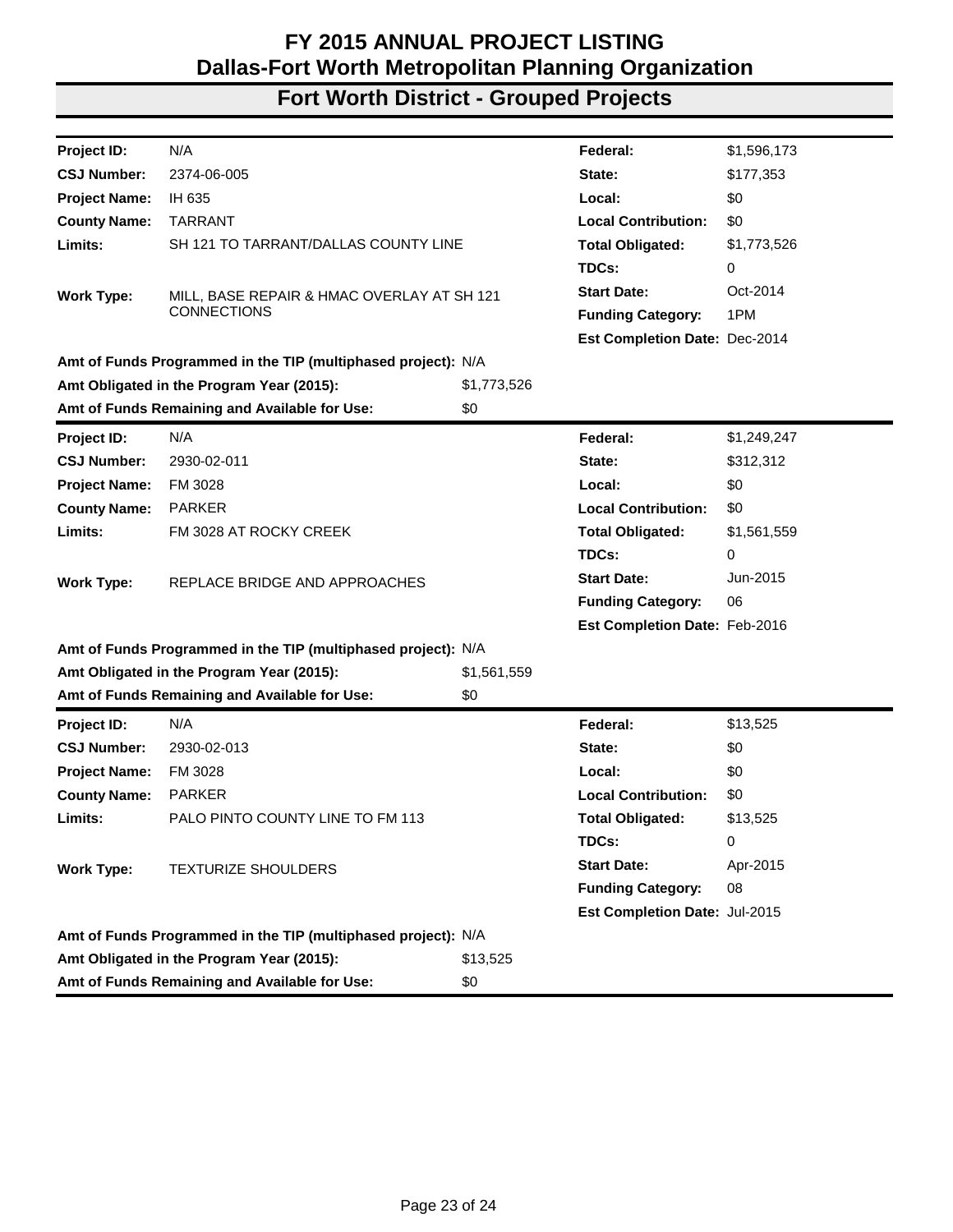# **Fort Worth District - Grouped Projects**

| Project ID:          | N/A                                                           |           | Federal:                             | \$121,095 |
|----------------------|---------------------------------------------------------------|-----------|--------------------------------------|-----------|
| <b>CSJ Number:</b>   | 3207-01-010                                                   |           | State:                               | \$30,274  |
| <b>Project Name:</b> | FM 3136                                                       |           | Local:                               | \$0       |
| <b>County Name:</b>  | <b>JOHNSON</b>                                                |           | <b>Local Contribution:</b>           | \$0       |
| Limits:              | FM 4 TO 5.213 MI EAST OF FM 4                                 |           | <b>Total Obligated:</b>              | \$151,369 |
|                      |                                                               |           | TDCs:                                | 0         |
| <b>Work Type:</b>    | <b>SEAL COAT</b>                                              |           | <b>Start Date:</b>                   | Oct-2014  |
|                      |                                                               |           | <b>Funding Category:</b>             | 1PM       |
|                      |                                                               |           | <b>Est Completion Date: Dec-2014</b> |           |
|                      | Amt of Funds Programmed in the TIP (multiphased project): N/A |           |                                      |           |
|                      | Amt Obligated in the Program Year (2015):                     | \$151,369 |                                      |           |
|                      | Amt of Funds Remaining and Available for Use:                 | \$0       |                                      |           |
|                      |                                                               |           |                                      |           |

**Total Federal Funds Obligated in FY 2015 (Grouped Projects): \$58,848,619**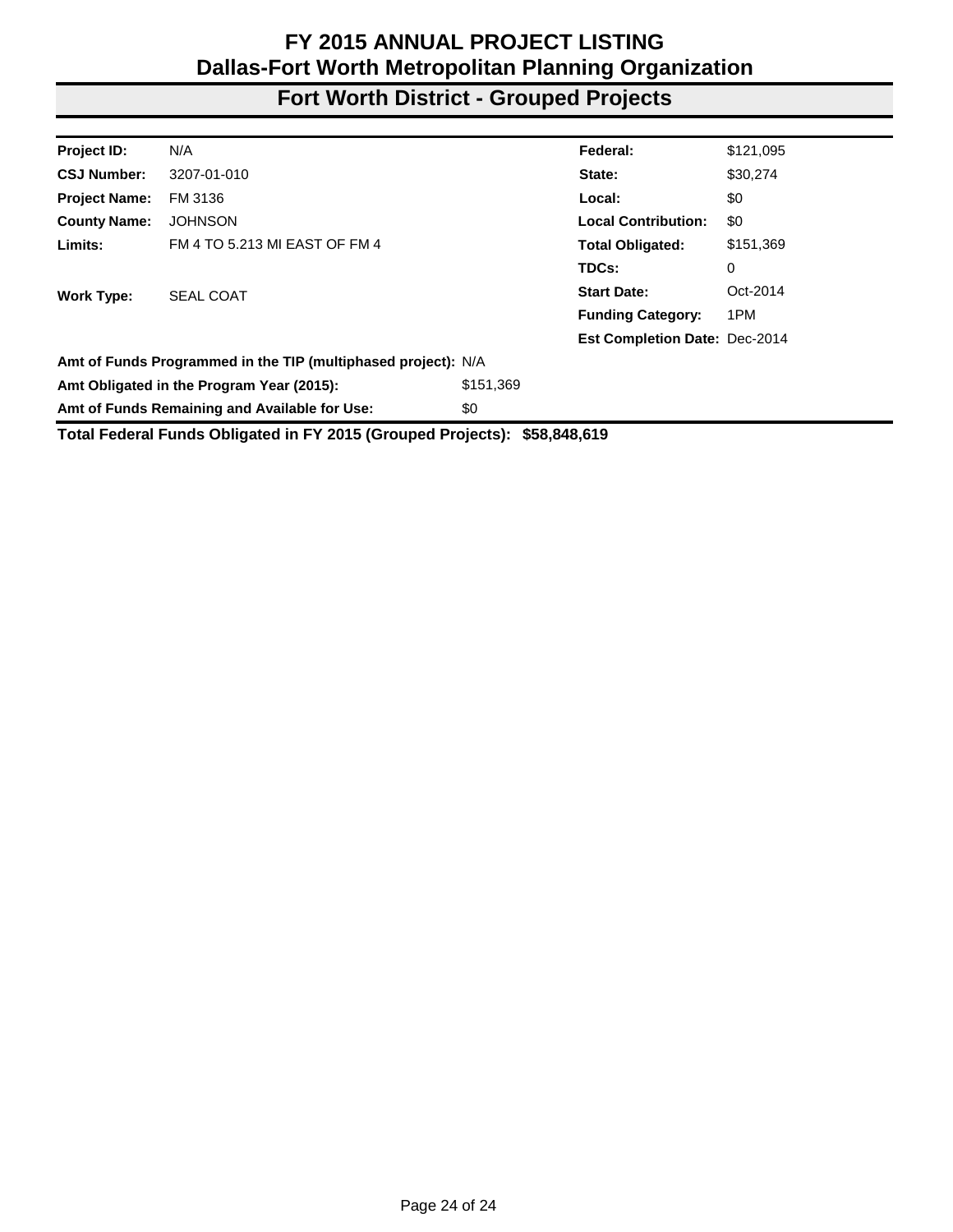**Fort Worth District - Transit Projects**

| Project ID:          | 12628.14, 12091.14, 12244.14, 12662.14,<br>12712.14, 12713.14, 12484.14, 12718.14,<br>12241.14, 12346.14, 12375.14, 12206.14,<br>12205.14, 12090.14, 12122.14, 12625.14,<br>12627.14, 12663.14, 12711.14, 12717.14,<br>12154.14, 12722.14, 12246.14, 12710.14,<br>12714.14, 12151.14, 12716.14, 12721.14,<br>12347.14, 12151.14 | <b>Federal Cost:</b>         | \$5,163,106 |
|----------------------|---------------------------------------------------------------------------------------------------------------------------------------------------------------------------------------------------------------------------------------------------------------------------------------------------------------------------------|------------------------------|-------------|
| <b>Grant Number:</b> | TX-90-Y071-00                                                                                                                                                                                                                                                                                                                   | <b>State Cost:</b>           | \$0         |
| <b>County Name:</b>  | <b>VARIOUS</b>                                                                                                                                                                                                                                                                                                                  | <b>Local Cost:</b>           | \$638,524   |
| <b>Agency Name:</b>  | <b>NCTCOG</b>                                                                                                                                                                                                                                                                                                                   | <b>Local Contribution:</b>   | \$0         |
|                      |                                                                                                                                                                                                                                                                                                                                 | <b>Total Cost:</b>           | \$5,801,630 |
| <b>Work Type:</b>    | PURCHASE REPLACEMENT VEHICLES;                                                                                                                                                                                                                                                                                                  | <b>TDCs</b>                  | 744,636     |
|                      | PURCHASE EXPANSION VEHICLES;<br>ACQUISITION OF HARDWARE; ACQUISITION                                                                                                                                                                                                                                                            | <b>Start Date:</b>           | Mar-2015    |
|                      | OF SOFTWARE; PROJECT ADMINISTRATION;                                                                                                                                                                                                                                                                                            | <b>Funding Category:</b>     | 5307        |
|                      | <b>BUS PREVENTIVE MAINTENANCE; MOBILITY</b><br>MANAGEMENT; ACQUISITION OF SIGNAGE;<br>PLANNING; OPERATING ASSISTANCE                                                                                                                                                                                                            | <b>Est Completion Date</b>   | Jan-2018    |
|                      | Amt of Funds Programmed in the TIP (multiphased project): \$5,801,630                                                                                                                                                                                                                                                           |                              |             |
|                      | Amt Obligated in the Program Year (2015):                                                                                                                                                                                                                                                                                       | \$5,801,630                  |             |
|                      | Amt of Funds Remaining and Available for Use:                                                                                                                                                                                                                                                                                   | N/A                          |             |
|                      |                                                                                                                                                                                                                                                                                                                                 |                              |             |
|                      |                                                                                                                                                                                                                                                                                                                                 |                              |             |
| Project ID:          | 12647.13, 12563.13, 12650.13, 12651.13,<br>12652.13, 12654.13, 12655.13, 12677.13,<br>12678.13, 12689.13, 12690.13, 12691.13,<br>12692.13, 12693.13, 12696.13                                                                                                                                                                   | <b>Federal Cost:</b>         | \$1,075,184 |
| <b>Grant Number:</b> | TX-16-X010-01                                                                                                                                                                                                                                                                                                                   | <b>State Cost:</b>           | \$0         |
| <b>County Name:</b>  | <b>VARIOUS</b>                                                                                                                                                                                                                                                                                                                  | <b>Local Cost:</b>           | \$29,666    |
| <b>Agency Name:</b>  | <b>NCTCOG</b>                                                                                                                                                                                                                                                                                                                   | <b>Local Contribution:</b>   | \$0         |
|                      |                                                                                                                                                                                                                                                                                                                                 | <b>Total Cost:</b>           | \$1,104,850 |
| <b>Work Type:</b>    | PURCHASE REPLACEMENT VEHICLES; BUS                                                                                                                                                                                                                                                                                              | <b>TDCs</b>                  | 191,305     |
|                      | PREVENTIVE MAINTENANCE; OPERATING                                                                                                                                                                                                                                                                                               | <b>Start Date:</b>           | Nov-2014    |
|                      | ASSISTANCE; PURCHASE OF SERVICE;<br>PROGRAM ADMINISTRATION; ACQUISITION                                                                                                                                                                                                                                                         | <b>Funding Category:</b>     | 5310        |
|                      | OF FARE COLLECTION EQUIPMENT;<br>MOBILITY MANAGEMENT; TRANSIT CAPITAL<br>ACCESSIBILITY; PREVENTIVE MAINTENANCE<br>PROGRAM                                                                                                                                                                                                       | Est Completion Date Oct-2018 |             |
|                      | Amt of Funds Programmed in the TIP (multiphased project): \$1,104,850                                                                                                                                                                                                                                                           |                              |             |
|                      | Amt Obligated in the Program Year (2015):                                                                                                                                                                                                                                                                                       | \$1,104,850                  |             |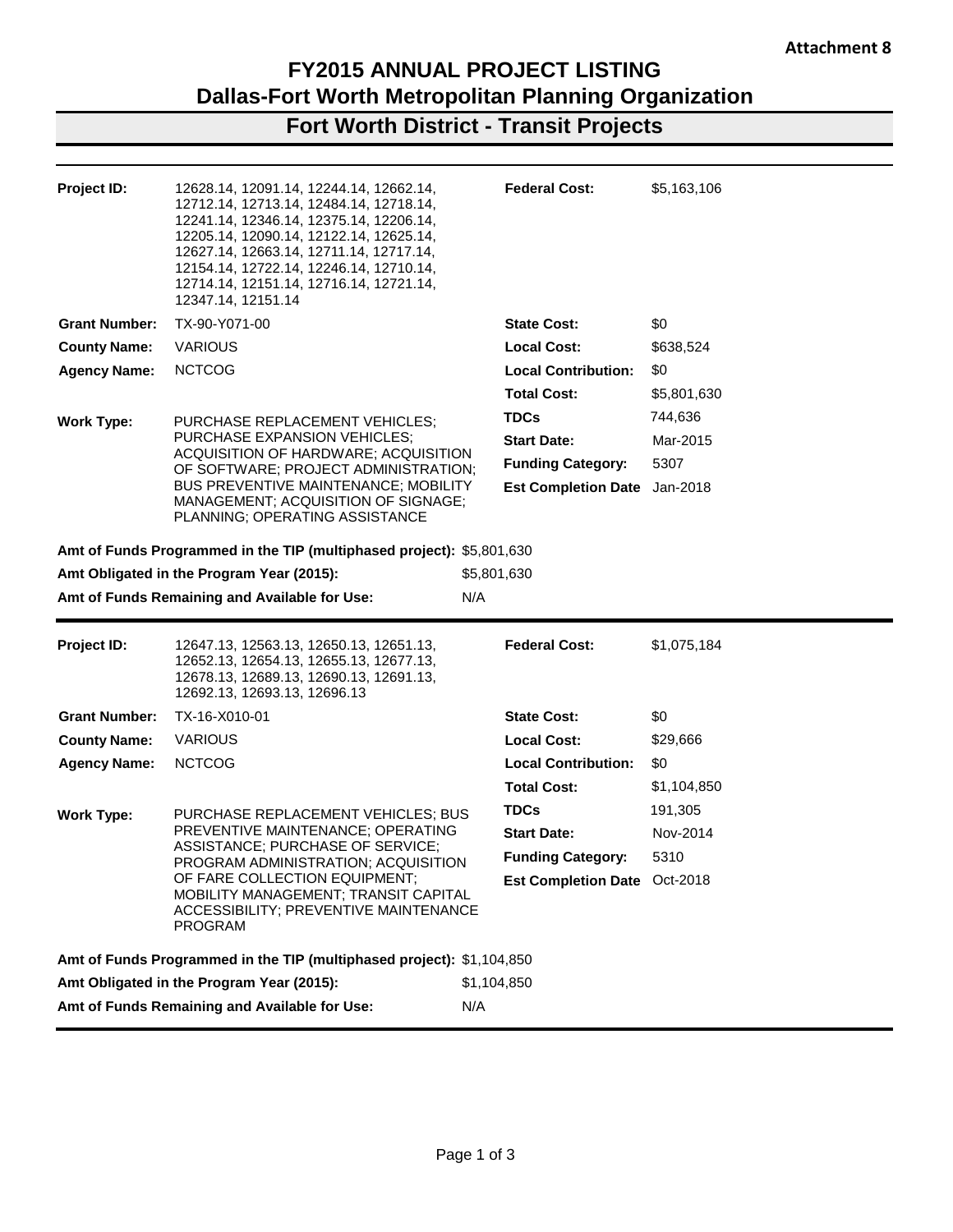### **Fort Worth District - Transit Projects**

| Project ID:          | 12649.13                                                                          |             | <b>Federal Cost:</b>         | \$144,000   |
|----------------------|-----------------------------------------------------------------------------------|-------------|------------------------------|-------------|
| <b>Grant Number:</b> | TX-16-X021-00                                                                     |             | <b>State Cost:</b>           | \$0         |
| <b>County Name:</b>  | <b>TARRANT</b>                                                                    |             | <b>Local Cost:</b>           | \$0         |
| <b>Agency Name:</b>  | <b>FWTA</b>                                                                       |             | <b>Local Contribution:</b>   | \$0         |
|                      |                                                                                   |             | <b>Total Cost:</b>           | \$144,000   |
| <b>Work Type:</b>    | PURCHASE OF SERVICE                                                               |             | <b>TDCs</b>                  | 28,800      |
|                      |                                                                                   |             | <b>Start Date:</b>           | Feb-2015    |
|                      |                                                                                   |             | <b>Funding Category:</b>     | 5310        |
|                      |                                                                                   |             | <b>Est Completion Date</b>   | Sep-2015    |
|                      | Amt of Funds Programmed in the TIP (multiphased project): \$144,000               |             |                              |             |
|                      | Amt Obligated in the Program Year (2015):                                         | \$144,000   |                              |             |
|                      | Amt of Funds Remaining and Available for Use:                                     | N/A         |                              |             |
|                      |                                                                                   |             |                              |             |
| Project ID:          | 12651.14, 12650.14, 12655.14, 12678.14,<br>12677.14                               |             | <b>Federal Cost:</b>         | \$1,325,290 |
| <b>Grant Number:</b> | TX-16-X023-00                                                                     |             | <b>State Cost:</b>           | \$238,865   |
| <b>County Name:</b>  | <b>VARIOUS</b>                                                                    |             | <b>Local Cost:</b>           | \$983,719   |
| <b>Agency Name:</b>  | <b>NCTCOG</b>                                                                     |             | <b>Local Contribution:</b>   | \$0         |
|                      |                                                                                   |             | <b>Total Cost:</b>           | \$2,547,874 |
| <b>Work Type:</b>    | OPERATING ASSISTANCE; PROGRAM                                                     |             | <b>TDCs</b>                  | 0           |
|                      | ADMINISTRATION (WESTERN SUBREGION);                                               |             | <b>Start Date:</b>           | Mar-2015    |
|                      | PROGRAM ADMINISTRATION (EASTERN<br>SUBREGION)                                     |             | <b>Funding Category:</b>     | 5310        |
|                      |                                                                                   |             | <b>Est Completion Date</b>   | Feb-2017    |
|                      | Amt of Funds Programmed in the TIP (multiphased project): \$2,547,874             |             |                              |             |
|                      | Amt Obligated in the Program Year (2015):                                         | \$2,547,874 |                              |             |
|                      | Amt of Funds Remaining and Available for Use:                                     | N/A         |                              |             |
| Project ID:          | 12733.13, 12734.13, 12707.14, 12708.14,<br>12735.13, 12736.13, 12705.14, 12706.14 |             | <b>Federal Cost:</b>         | \$725,735   |
| <b>Grant Number:</b> | TX-34-0014-00                                                                     |             | <b>State Cost:</b>           | \$0         |
| <b>County Name:</b>  | <b>VARIOUS</b>                                                                    |             | <b>Local Cost:</b>           | \$31,436    |
| <b>Agency Name:</b>  | <b>NCTCOG</b>                                                                     |             | <b>Local Contribution:</b>   | \$0         |
|                      |                                                                                   |             | <b>Total Cost:</b>           | \$757,171   |
|                      |                                                                                   |             |                              |             |
| <b>Work Type:</b>    | PROJECT ADMINISTRATION; PURCHASE                                                  |             | <b>TDCs</b>                  | 90,002      |
|                      | REPLACEMENT VEHICLES; PROJECT                                                     |             | <b>Start Date:</b>           | Mar-2015    |
|                      | ADMINISTRATION (WESTERN SUBREGION)                                                |             | <b>Funding Category:</b>     | 5339        |
|                      |                                                                                   |             | Est Completion Date Apr-2017 |             |
|                      | Amt of Funds Programmed in the TIP (multiphased project): \$757,171               |             |                              |             |
|                      | Amt Obligated in the Program Year (2015):                                         | \$757,171   |                              |             |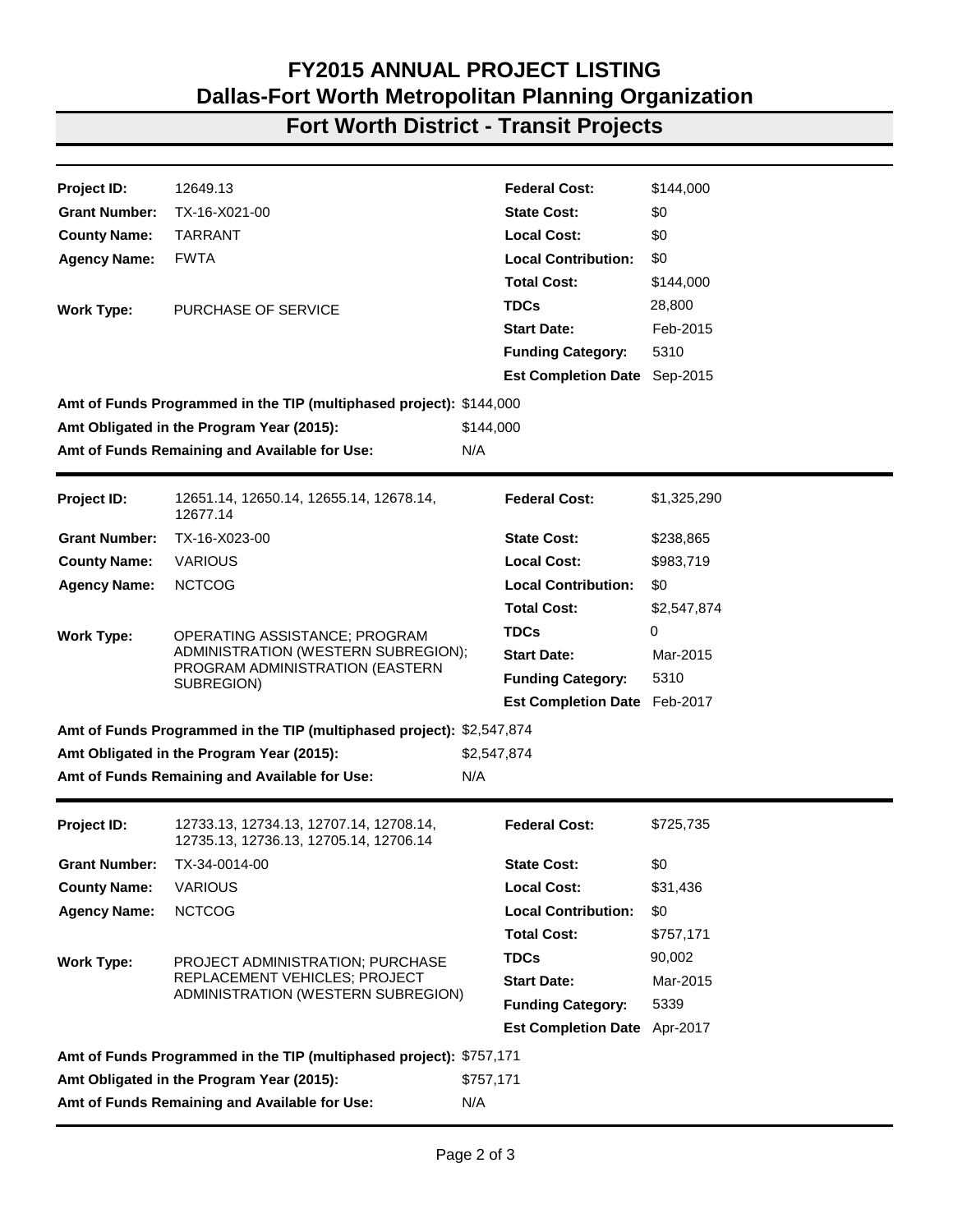**Fort Worth District - Transit Projects**

**Total Federal Funds Obligated in FY 2015 (Grouped Projects) \$8,433,315**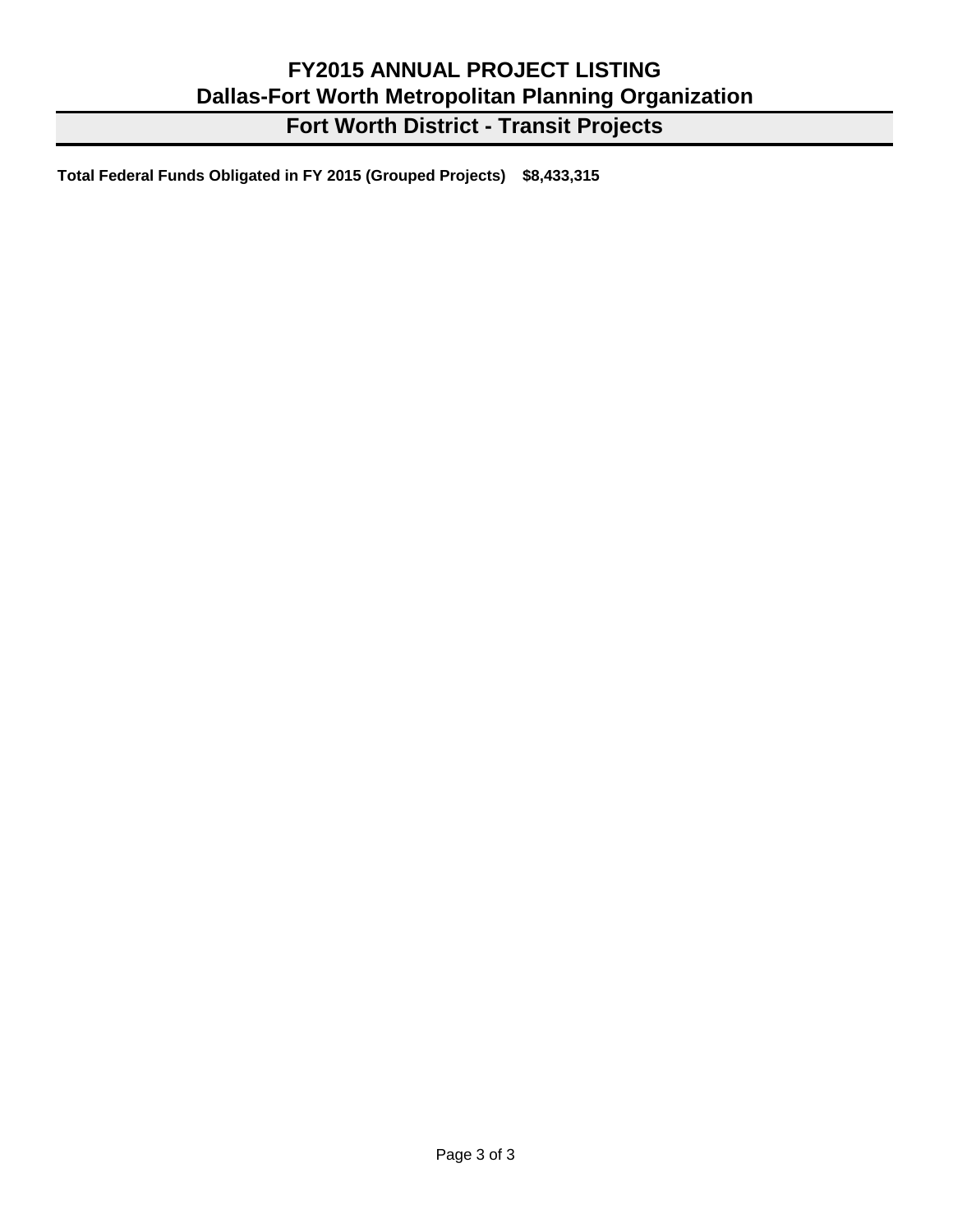| Project ID:          | N/A                                                           |           | Federal:                      | \$660,217 |
|----------------------|---------------------------------------------------------------|-----------|-------------------------------|-----------|
| <b>CSJ Number:</b>   | 0009-06-050                                                   |           | State:                        | \$165,054 |
| <b>Project Name:</b> | SH 66                                                         |           | Local:                        | \$0       |
| <b>County Name:</b>  | <b>HUNT</b>                                                   |           | <b>Local Contribution:</b>    | \$0       |
| Limits:              | <b>COLLIN COUNTY LINE</b>                                     |           | <b>Total Obligated:</b>       | \$825,271 |
|                      |                                                               |           | TDCs:                         | 0         |
| <b>Work Type:</b>    | SEAL COAT                                                     |           | <b>Start Date:</b>            | Nov-2014  |
|                      |                                                               |           | <b>Funding Category:</b>      | 1         |
|                      |                                                               |           | Est Completion Date: Sep-2015 |           |
|                      | Amt of Funds Programmed in the TIP (multiphased project): N/A |           |                               |           |
|                      | Amt Obligated in the Program Year (2015):                     | \$825,271 |                               |           |
|                      | Amt of Federal Funds Remaining:                               | \$0       |                               |           |
| Project ID:          | N/A                                                           |           | Federal:                      | \$194,904 |
| <b>CSJ Number:</b>   | 0009-13-156                                                   |           | State:                        | \$48,726  |
| <b>Project Name:</b> | <b>IH 30</b>                                                  |           | Local:                        | \$0       |
| <b>County Name:</b>  | <b>HUNT</b>                                                   |           | <b>Local Contribution:</b>    | \$0       |
| Limits:              | SH 24 (SFR) TO HOPKINS COUNTY LINE                            |           | <b>Total Obligated:</b>       | \$243,630 |
|                      |                                                               |           | TDCs:                         | 0         |
| <b>Work Type:</b>    | <b>SEAL COAT</b>                                              |           | <b>Start Date:</b>            | Nov-2014  |
|                      |                                                               |           | <b>Funding Category:</b>      | 1         |
|                      |                                                               |           | Est Completion Date: Sep-2015 |           |
|                      | Amt of Funds Programmed in the TIP (multiphased project): N/A |           |                               |           |
|                      | Amt Obligated in the Program Year (2015):                     | \$243,630 |                               |           |
|                      | Amt of Federal Funds Remaining:                               | \$0       |                               |           |
| <b>Project ID:</b>   | N/A                                                           |           | Federal:                      | \$447,395 |
| <b>CSJ Number:</b>   | 0009-13-158                                                   |           | State:                        | \$111,849 |
| <b>Project Name:</b> | <b>IH 30</b>                                                  |           | Local:                        | \$0       |
| <b>County Name:</b>  | <b>HUNT</b>                                                   |           | <b>Local Contribution:</b>    | \$0       |
| Limits:              | FM 513 TO IH 30 SOUTH FRONTAGE ROAD                           |           | <b>Total Obligated:</b>       | \$559,243 |
|                      |                                                               |           | TDCs:                         | 0         |
| <b>Work Type:</b>    | REHAB EXISTING ROADWAY                                        |           | <b>Start Date:</b>            | Jan-2015  |
|                      |                                                               |           | <b>Funding Category:</b>      | 1         |
|                      |                                                               |           | Est Completion Date: Sep-2015 |           |
|                      | Amt of Funds Programmed in the TIP (multiphased project): N/A |           |                               |           |
|                      | Amt Obligated in the Program Year (2015):                     | \$559,243 |                               |           |
|                      | Amt of Federal Funds Remaining:                               | \$0       |                               |           |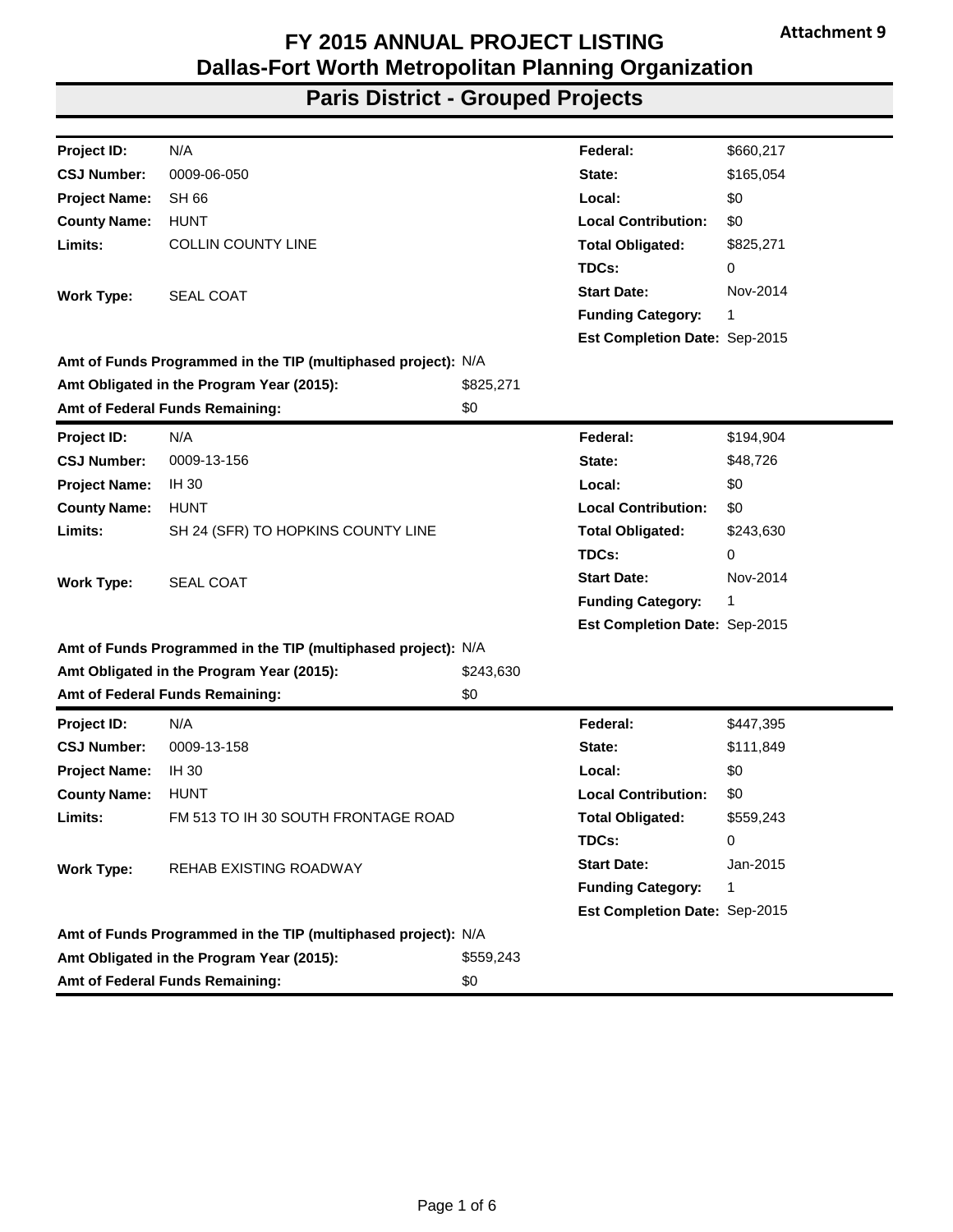| Project ID:          | N/A                                                           |           | Federal:                      | \$333,155 |
|----------------------|---------------------------------------------------------------|-----------|-------------------------------|-----------|
| <b>CSJ Number:</b>   | 0009-13-161                                                   |           | State:                        | \$37,017  |
| <b>Project Name:</b> | <b>IH 30</b>                                                  |           | Local:                        | \$0       |
| <b>County Name:</b>  | <b>HUNT</b>                                                   |           | <b>Local Contribution:</b>    | \$0       |
| Limits:              | VARIOUS BRIDGE LOCATIONS IN HUNT CO                           |           | <b>Total Obligated:</b>       | \$370,172 |
|                      |                                                               |           | TDCs:                         | 0         |
| <b>Work Type:</b>    | UPGRADE BRIDGE ANDAPPROACH RAILING AND ADD                    |           | <b>Start Date:</b>            | Jun-2015  |
|                      | <b>SAFETY END</b>                                             |           | <b>Funding Category:</b>      | 6         |
|                      |                                                               |           | Est Completion Date: Oct-2015 |           |
|                      | Amt of Funds Programmed in the TIP (multiphased project): N/A |           |                               |           |
|                      | Amt Obligated in the Program Year (2015):                     | \$370,172 |                               |           |
|                      | Amt of Federal Funds Remaining:                               | \$0       |                               |           |
| <b>Project ID:</b>   | N/A                                                           |           | Federal:                      | \$25,992  |
| <b>CSJ Number:</b>   | 0202-04-025                                                   |           | State:                        | \$6,498   |
| <b>Project Name:</b> | <b>US69</b>                                                   |           | Local:                        | \$0       |
| <b>County Name:</b>  | <b>HUNT</b>                                                   |           | <b>Local Contribution:</b>    | \$0       |
| Limits:              | FANNIN COUNTY LINE TO N 2ND STREET IN CELESTE                 |           | <b>Total Obligated:</b>       | \$32,490  |
|                      |                                                               |           | TDCs:                         | 0         |
| <b>Work Type:</b>    | <b>HAZARD ELIMINATION &amp; SAFETY</b>                        |           | <b>Start Date:</b>            | Sep-2014  |
|                      |                                                               |           | <b>Funding Category:</b>      | 1         |
|                      |                                                               |           | Est Completion Date: Oct-2015 |           |
|                      | Amt of Funds Programmed in the TIP (multiphased project): N/A |           |                               |           |
|                      | Amt Obligated in the Program Year (2015):                     | \$32,490  |                               |           |
|                      | Amt of Federal Funds Remaining:                               | \$0       |                               |           |
| Project ID:          | N/A                                                           |           | Federal:                      | \$44,756  |
| <b>CSJ Number:</b>   | 0202-05-046                                                   |           | State:                        | \$11,189  |
| <b>Project Name:</b> | <b>US69</b>                                                   |           | Local:                        | \$0       |
| <b>County Name:</b>  | <b>HUNT</b>                                                   |           | <b>Local Contribution:</b>    | \$0       |
| Limits:              | N 2ND STREET IN CELESTE TO BU 69                              |           | <b>Total Obligated:</b>       | \$55,945  |
|                      |                                                               |           | TDCs:                         | 0         |
| <b>Work Type:</b>    | <b>HAZARD ELIMINATION &amp; SAFETY</b>                        |           | <b>Start Date:</b>            | Sep-2014  |
|                      |                                                               |           | <b>Funding Category:</b>      | 1         |
|                      |                                                               |           | Est Completion Date: Oct-2015 |           |
|                      | Amt of Funds Programmed in the TIP (multiphased project): N/A |           |                               |           |
|                      | Amt Obligated in the Program Year (2015):                     | \$55,945  |                               |           |
|                      | Amt of Federal Funds Remaining:                               | \$0       |                               |           |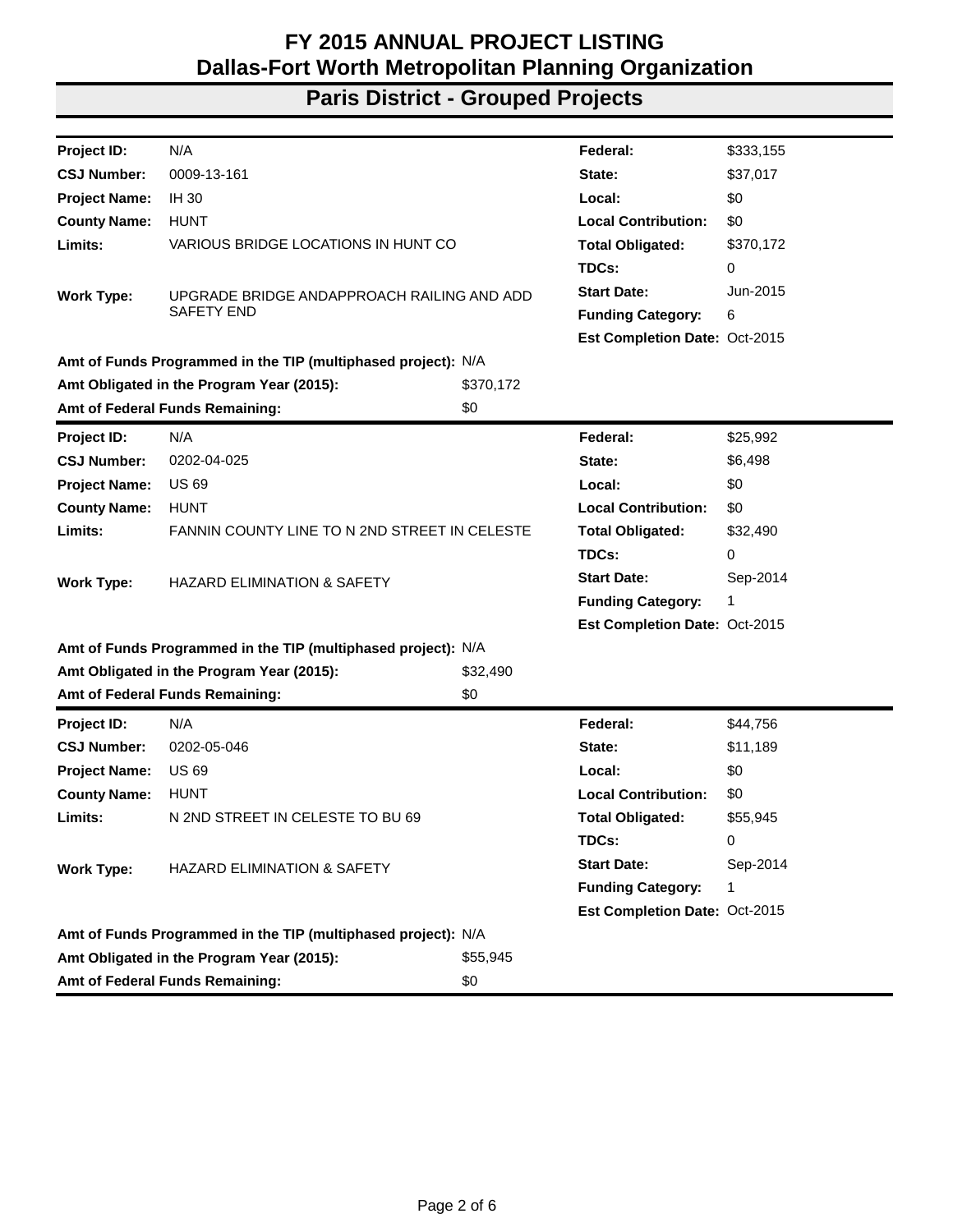| Project ID:          | N/A                                                           |             | Federal:                      | \$285,818   |
|----------------------|---------------------------------------------------------------|-------------|-------------------------------|-------------|
| <b>CSJ Number:</b>   | 0641-01-035                                                   |             | State:                        | \$71,454    |
| <b>Project Name:</b> | SH 276                                                        |             | Local:                        | \$0         |
| <b>County Name:</b>  | <b>HUNT</b>                                                   |             | <b>Local Contribution:</b>    | \$0         |
| Limits:              | SH 34 TO RAINS COUNTY LINE                                    |             | <b>Total Obligated:</b>       | \$357,272   |
|                      |                                                               |             | TDCs:                         | 0           |
| <b>Work Type:</b>    | <b>SEAL COAT</b>                                              |             | <b>Start Date:</b>            | Nov-2014    |
|                      |                                                               |             | <b>Funding Category:</b>      | 1           |
|                      |                                                               |             | Est Completion Date: Sep-2015 |             |
|                      | Amt of Funds Programmed in the TIP (multiphased project): N/A |             |                               |             |
|                      | Amt Obligated in the Program Year (2015):                     | \$357,272   |                               |             |
|                      | Amt of Federal Funds Remaining:                               | \$0         |                               |             |
| Project ID:          | N/A                                                           |             | Federal:                      | \$2,098,741 |
| <b>CSJ Number:</b>   | 0642-03-022                                                   |             | State:                        | \$524,685   |
| <b>Project Name:</b> | <b>FM 36</b>                                                  |             | Local:                        | \$0         |
| <b>County Name:</b>  | <b>HUNT</b>                                                   |             | <b>Local Contribution:</b>    | \$0         |
| Limits:              | IH 30 TO SH 276                                               |             | <b>Total Obligated:</b>       | \$2,623,426 |
|                      |                                                               |             | TDCs:                         | 0           |
| <b>Work Type:</b>    | PROVIDE ADDITIONAL PAVED SURFACE WIDTH                        |             | <b>Start Date:</b>            | Aug-2015    |
|                      |                                                               |             | <b>Funding Category:</b>      | 8           |
|                      |                                                               |             | Est Completion Date: Oct-2016 |             |
|                      | Amt of Funds Programmed in the TIP (multiphased project): N/A |             |                               |             |
|                      | Amt Obligated in the Program Year (2015):                     | \$2,623,426 |                               |             |
|                      | Amt of Federal Funds Remaining:                               | \$0         |                               |             |
| <b>Project ID:</b>   | N/A                                                           |             | Federal:                      | \$175,963   |
| <b>CSJ Number:</b>   | 0692-01-018                                                   |             | State:                        | \$43,991    |
| <b>Project Name:</b> | FM 1570                                                       |             | Local:                        | \$0         |
| <b>County Name:</b>  | <b>HUNT</b>                                                   |             | <b>Local Contribution:</b>    | \$0         |
| Limits:              | FM 2101 TO IH 30 NFR                                          |             | <b>Total Obligated:</b>       | \$219,954   |
|                      |                                                               |             | TDCs:                         | 0           |
| <b>Work Type:</b>    | <b>SEAL COAT</b>                                              |             | <b>Start Date:</b>            | Nov-2014    |
|                      |                                                               |             | <b>Funding Category:</b>      | 1           |
|                      |                                                               |             | Est Completion Date: Sep-2015 |             |
|                      | Amt of Funds Programmed in the TIP (multiphased project): N/A |             |                               |             |
|                      | Amt Obligated in the Program Year (2015):                     | \$219,954   |                               |             |
|                      | Amt of Federal Funds Remaining:                               | \$0         |                               |             |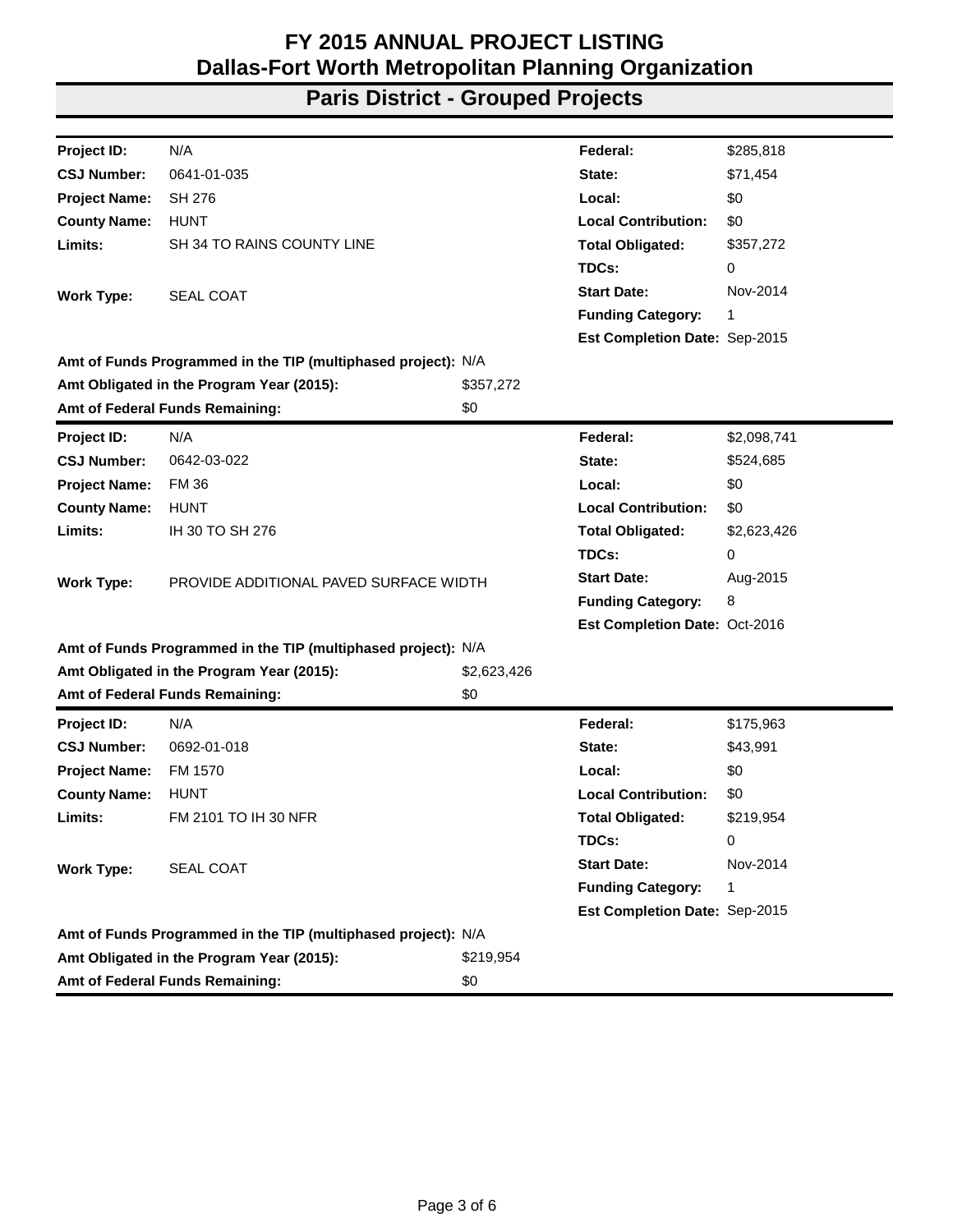| Project ID:          | N/A                                                           |             | Federal:                      | \$836,022   |
|----------------------|---------------------------------------------------------------|-------------|-------------------------------|-------------|
| <b>CSJ Number:</b>   | 0768-02-020                                                   |             | State:                        | \$209,006   |
| <b>Project Name:</b> | FM 513                                                        |             | Local:                        | \$0         |
| <b>County Name:</b>  | <b>HUNT</b>                                                   |             | <b>Local Contribution:</b>    | \$0         |
| Limits:              | FM 499 TO IH 30 SOUTH FRONTAGE ROAD                           |             | <b>Total Obligated:</b>       | \$1,045,028 |
|                      |                                                               |             | TDCs:                         | 0           |
| <b>Work Type:</b>    | REHAB EXISTING ROADWAY                                        |             | <b>Start Date:</b>            | Jan-2015    |
|                      |                                                               |             | <b>Funding Category:</b>      | 1           |
|                      |                                                               |             | Est Completion Date: Sep-2015 |             |
|                      | Amt of Funds Programmed in the TIP (multiphased project): N/A |             |                               |             |
|                      | Amt Obligated in the Program Year (2015):                     | \$1,045,028 |                               |             |
|                      | Amt of Federal Funds Remaining:                               | \$0         |                               |             |
| <b>Project ID:</b>   | N/A                                                           |             | Federal:                      | \$57,239    |
| <b>CSJ Number:</b>   | 1466-01-009                                                   |             | State:                        | \$14,310    |
| <b>Project Name:</b> | <b>FM71</b>                                                   |             | Local:                        | \$0         |
| <b>County Name:</b>  | <b>HUNT</b>                                                   |             | <b>Local Contribution:</b>    | \$0         |
| Limits:              | DELTA COUNTY LINE TO BU 224B                                  |             | <b>Total Obligated:</b>       | \$71,549    |
|                      |                                                               |             | TDCs:                         | 0           |
| <b>Work Type:</b>    | SEAL COAT                                                     |             | <b>Start Date:</b>            | Nov-2014    |
|                      |                                                               |             | <b>Funding Category:</b>      | 1           |
|                      |                                                               |             | Est Completion Date: Sep-2015 |             |
|                      | Amt of Funds Programmed in the TIP (multiphased project): N/A |             |                               |             |
|                      | Amt Obligated in the Program Year (2015):                     | \$71,549    |                               |             |
|                      | Amt of Federal Funds Remaining:                               | \$0         |                               |             |
| Project ID:          | N/A                                                           |             | Federal:                      | \$1,976,432 |
| <b>CSJ Number:</b>   | 1725-01-011                                                   |             | State:                        | \$494,108   |
| <b>Project Name:</b> | <b>FM 118</b>                                                 |             | Local:                        | \$0         |
| <b>County Name:</b>  | <b>HUNT</b>                                                   |             | <b>Local Contribution:</b>    | \$0         |
| Limits:              | SS 118 TO FM 512                                              |             | <b>Total Obligated:</b>       | \$2,470,540 |
|                      |                                                               |             | TDCs:                         | 0           |
| <b>Work Type:</b>    | <b>REHAB EXISTING ROADWAY</b>                                 |             | <b>Start Date:</b>            | Feb-2015    |
|                      |                                                               |             | <b>Funding Category:</b>      | 1           |
|                      |                                                               |             | Est Completion Date: Jan-2016 |             |
|                      | Amt of Funds Programmed in the TIP (multiphased project): N/A |             |                               |             |
|                      | Amt Obligated in the Program Year (2015):                     | \$2,470,540 |                               |             |
|                      | Amt of Federal Funds Remaining:                               | \$0         |                               |             |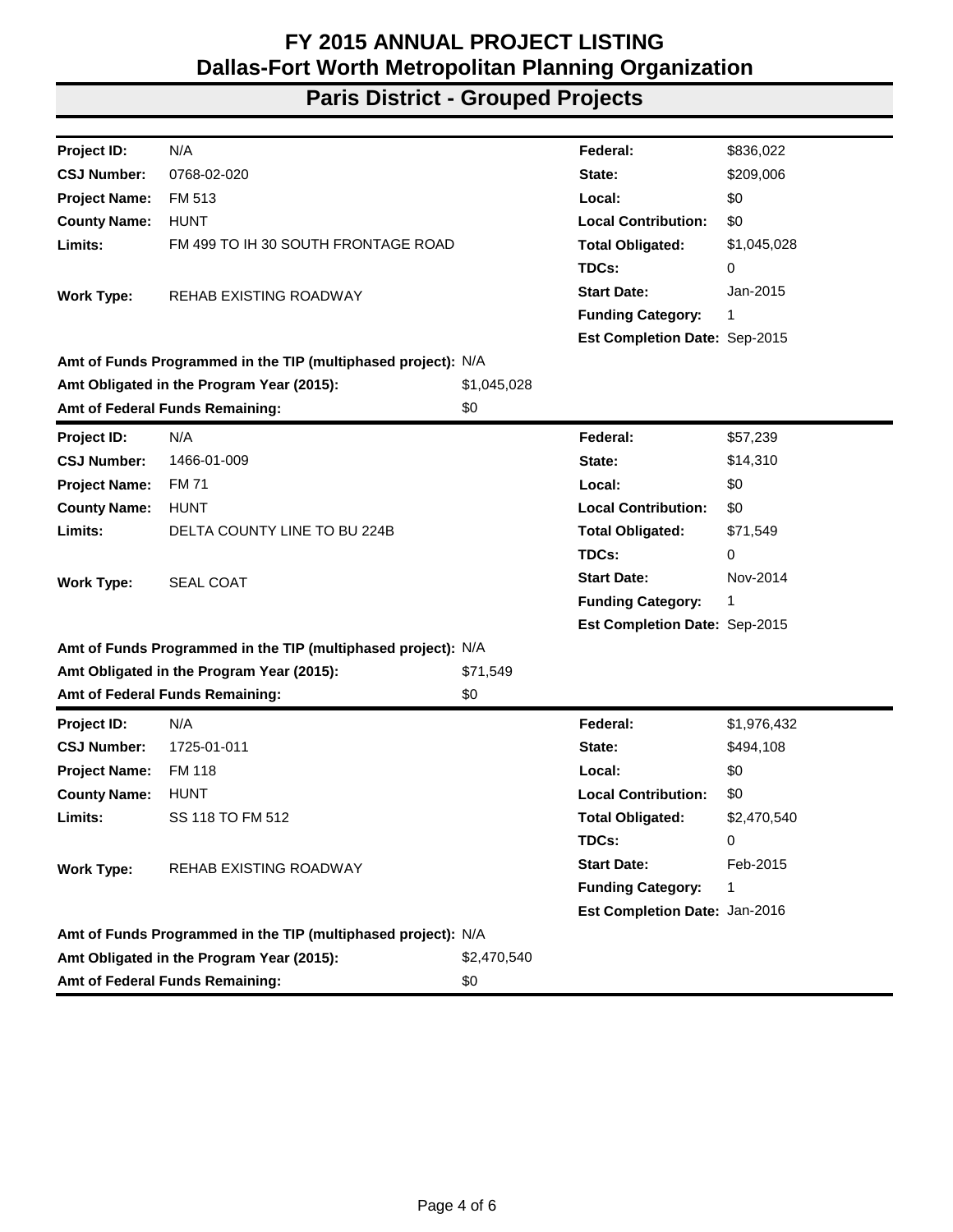| Project ID:          | N/A                                                           |           | Federal:                      | \$139,373 |
|----------------------|---------------------------------------------------------------|-----------|-------------------------------|-----------|
| <b>CSJ Number:</b>   | 1849-01-010                                                   |           | State:                        | \$34,843  |
| <b>Project Name:</b> | FM 513                                                        |           | Local:                        | \$0       |
| <b>County Name:</b>  | <b>HUNT</b>                                                   |           | <b>Local Contribution:</b>    | \$0       |
| Limits:              | US 69 TO RAINS COUNTY LINE                                    |           | <b>Total Obligated:</b>       | \$174,217 |
|                      |                                                               |           | TDCs:                         | 0         |
| <b>Work Type:</b>    | <b>SEAL COAT</b>                                              |           | <b>Start Date:</b>            | Nov-2014  |
|                      |                                                               |           | <b>Funding Category:</b>      | 1         |
|                      |                                                               |           | Est Completion Date: Sep-2015 |           |
|                      | Amt of Funds Programmed in the TIP (multiphased project): N/A |           |                               |           |
|                      | Amt Obligated in the Program Year (2015):                     | \$174,217 |                               |           |
|                      | Amt of Federal Funds Remaining:                               | \$0       |                               |           |
| Project ID:          | N/A                                                           |           | Federal:                      | \$62,048  |
| <b>CSJ Number:</b>   | 2035-01-020                                                   |           | State:                        | \$15,512  |
| <b>Project Name:</b> | FM 2101                                                       |           | Local:                        | \$0       |
| <b>County Name:</b>  | <b>HUNT</b>                                                   |           | <b>Local Contribution:</b>    | \$0       |
| Limits:              | FM 1564 TO FM 2947                                            |           | <b>Total Obligated:</b>       | \$77,561  |
|                      |                                                               |           | TDCs:                         | 0         |
| <b>Work Type:</b>    | <b>SEAL COAT</b>                                              |           | <b>Start Date:</b>            | Nov-2014  |
|                      |                                                               |           | <b>Funding Category:</b>      | 1         |
|                      |                                                               |           | Est Completion Date: Sep-2015 |           |
|                      | Amt of Funds Programmed in the TIP (multiphased project): N/A |           |                               |           |
|                      | Amt Obligated in the Program Year (2015):                     | \$77,561  |                               |           |
|                      | Amt of Federal Funds Remaining:                               | \$0       |                               |           |
| Project ID:          | N/A                                                           |           | Federal:                      | \$133,580 |
| <b>CSJ Number:</b>   | 2276-01-017                                                   |           | State:                        | \$33,395  |
| <b>Project Name:</b> | FM 1570                                                       |           | Local:                        | \$0       |
| <b>County Name:</b>  | <b>HUNT</b>                                                   |           | <b>Local Contribution:</b>    | \$0       |
| Limits:              | BU 69 D TO FM 2101                                            |           | <b>Total Obligated:</b>       | \$166,974 |
|                      |                                                               |           | TDCs:                         | 0         |
| <b>Work Type:</b>    | <b>SEAL COAT</b>                                              |           | <b>Start Date:</b>            | Nov-2014  |
|                      |                                                               |           | <b>Funding Category:</b>      | 1         |
|                      |                                                               |           | Est Completion Date: Sep-2015 |           |
|                      | Amt of Funds Programmed in the TIP (multiphased project): N/A |           |                               |           |
|                      | Amt Obligated in the Program Year (2015):                     | \$166,974 |                               |           |
|                      | Amt of Federal Funds Remaining:                               | \$0       |                               |           |